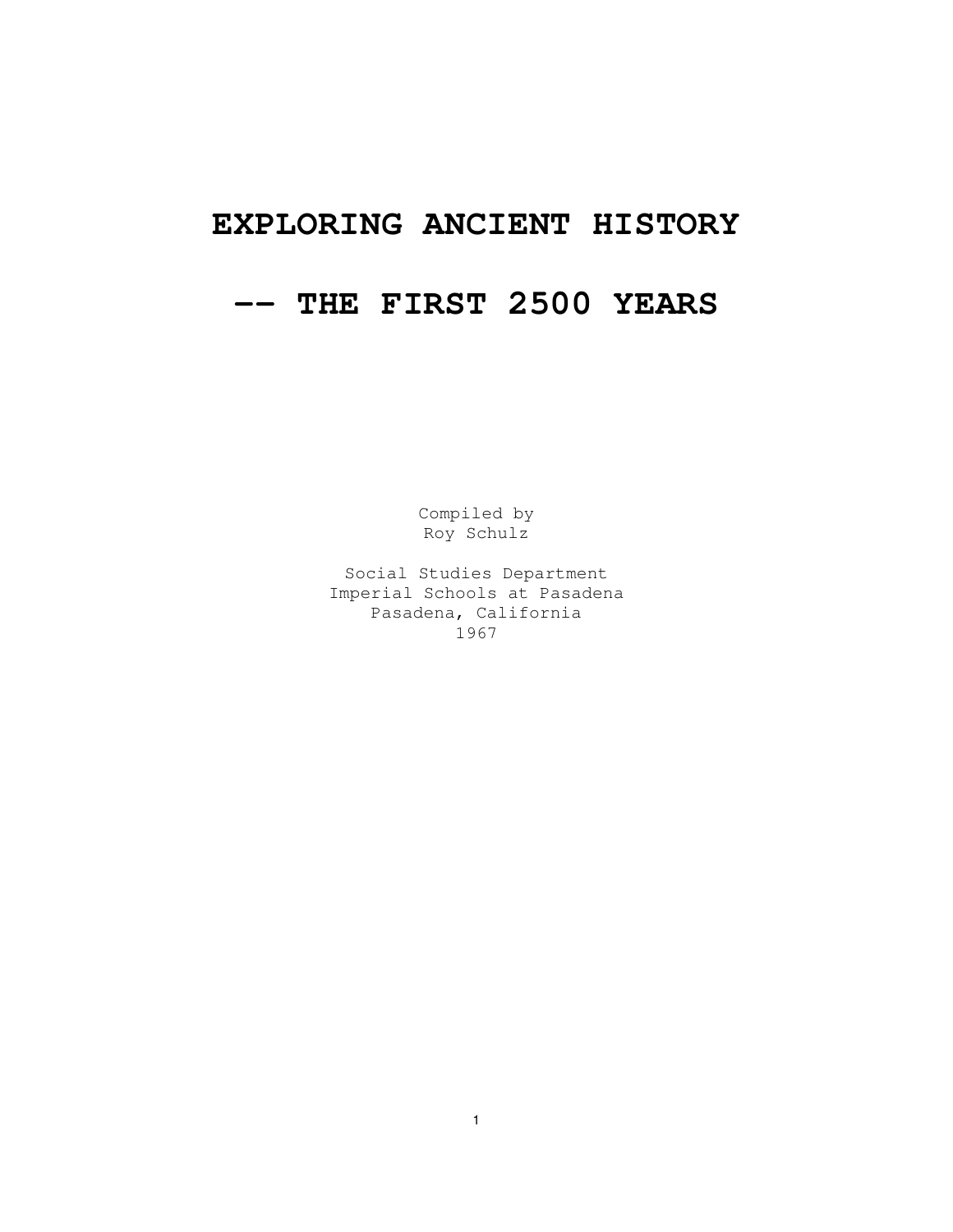#### **INTRODUCTION**

This Xeroxed volume represents the first crude attempt to put the history of earliest ancient times based on the bible into story form. The main sources for this material are the bible and the two-volume 'compendium of world history'.

The reader is cautioned that the incomplete account presented here should not by any means be regarded as the final and authoritative word on the subject. It must be emphasized that this is merely an initial attempt at telling the actual story of what went on in the distant past. Much research remains to be done.

However, what has been gathered into these pages will help provide a general, overall concept as to what was really taking place in the centuries before and after the flood. Certainly a more accurate concept than modern-day histories provide.

Our tentative plan is to present the story from the creation to the Exodus in the form of four parts or units broken down into twenty-eight chapters. As this is being written, some six chapters are yet to be completed. The gaps have been partially filled in with outlines. Only seven copies of this incomplete version are being Xeroxed at this time for limited library use.

Dr. Hoeh has stated, "the time is coming when all history books will be rewritten." Although this monumental task will not be completed till the world tomorrow is here, the work has already begun in earnest.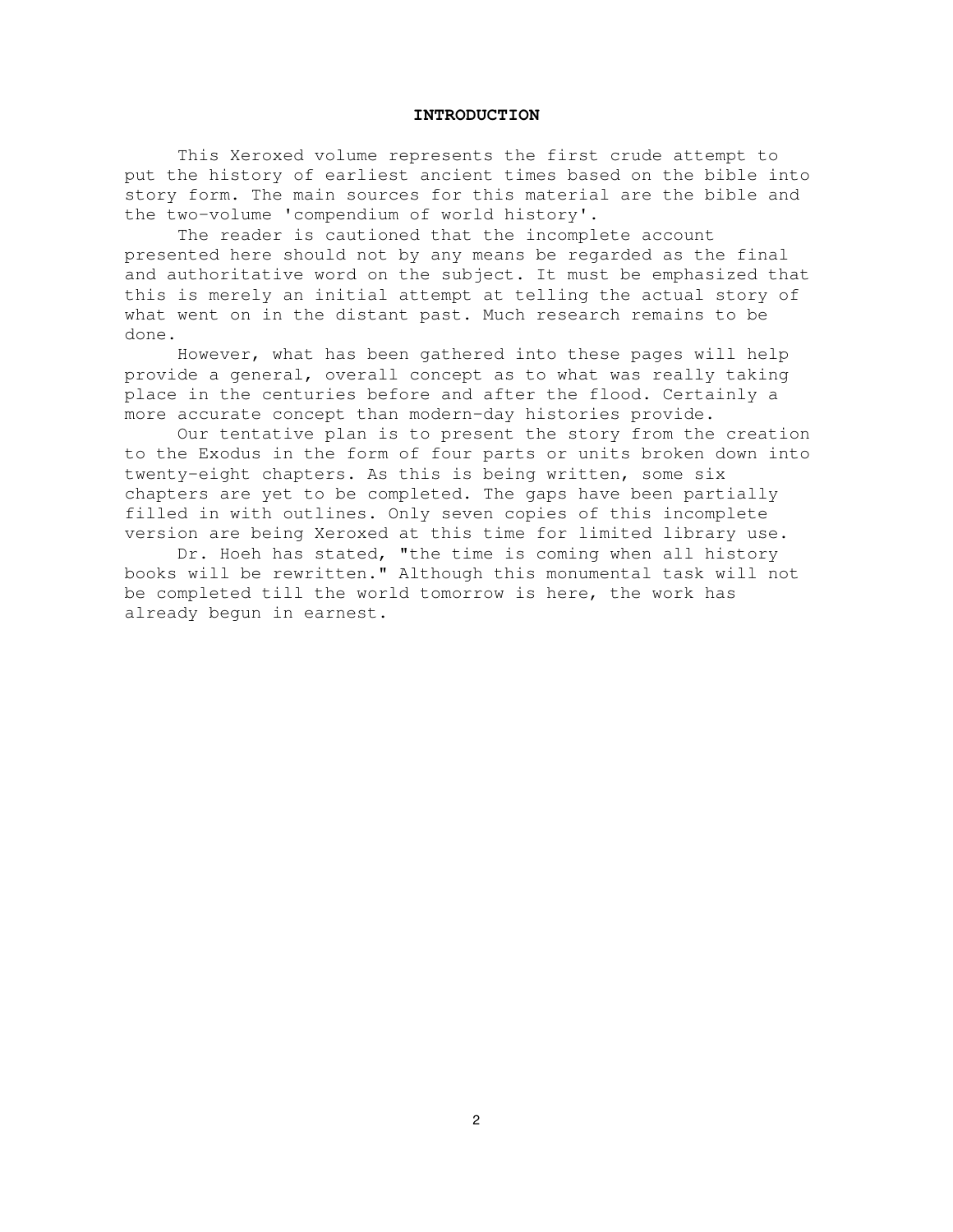#### **MAIN TABLE OF CONTENTS**

PART 1: THE PRE-FLOOD WORLD

- 1. Before Adam -- Creation and Chaos.
- 2. Re-Creation and Eden
- 3. The Ways of Cain and Seth
- 4. Lamech's Famous Family
- 5. Tubalcain, Lamech, and the Significance of Myths
- 6. The Pre-Flood Society
- 7. The Doom of Pre-Flood Society

PART 2: THE FOUR LOST CENTURIES

- 8. After the Flood
- 9. The Vast Scope of Noah's Work
- 10. Prelude to Babel
- 11. Babel: The Beginning of Civilization

FOLLOWING, CHAPTERS 12-15 NOT WRITTEN

- 12. After Babel
- 13. The Activities and Death of Nimrod or The Deaths of Cush and Nimrod!
- 14. Semiramis' Activities After Nimrod's Death or Semiramis, Asshur, Ninus II
- 15. The Activities of Horus or The Carrer of Horus

PART 3: ABRAHAM'S IMPACT ON HISTORY

- 16. Abraham's Background
- 17. Abraham's World
- 19. Abraham in the History of Austria
- 19. God's Call of Abraham
- 20. Abraham and Sarah in Egypt
- 21. The Collapse of Assyria
- 22. Concluding the Story of Abraham

PART 4: EGYPT AND ISRAEL TO THE EXODUS

- 23. The Importance of Egyptian History
- 24. From Cush to the Days of Joseph
- 25. Joseph's Reign in Egypt
- 26. Israel Comes to Egypt
- 27. Job in The History of Egypt

PART 5: ADDED MATERIAL -- 1938 B.C. TO 539 B.C.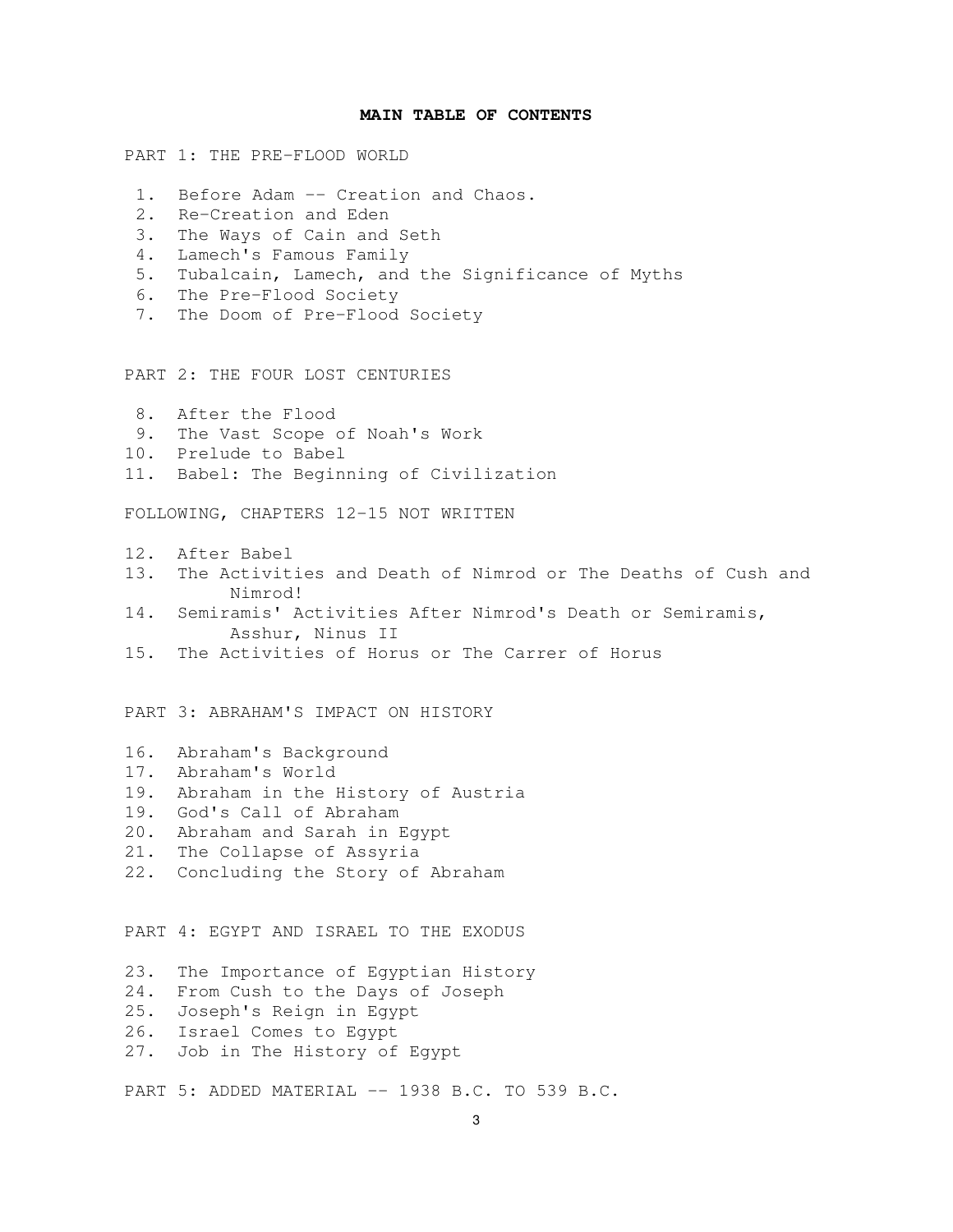#### **PART 1: THE PRE-FLOOD WORLD**

#### **TABLE OF CONTENTS**

CHAPTER 1: Before Adam -- Creation and Chaos

Bible True From Very First Verse -- Before "The Beginning" -- The Original Creation of The Universe -- Earth's First Catastrophe -- A Rebellion of Spirit Beings -- Evidence From Outer Space -- A Picture of Lucifer's World From Geology -- Disproving Evolution -- with Fossils -- Satan's Character.

CHAPTER 2: Re-Creation and Eden

The Cause of Chaos  $--$  The First Day  $--$  The Second Day  $--$  The Third Day -- The Fourth Day -- The Fifth Day -- The Sixth Day -- The Seventh Day -- The Relationship of Genesis One and Two -- The Question of Origins -- Location of Eden -- Satan's Return.

CHAPTER 3: The Ways of Cain and Seth

Cain and Abel -- The First Murder -- Cain's "Mark" -- The Curse On Cain -- The Proof of Geology -- Cain's Society -- Cain's Famous Walled City -- The Way of Cain -- The Line of Cain vs. The Line of Seth and Enos -- Seth and Enos -- Eight Preachers of Righteousness -- Immense Length of Life Before The Flood -- The Size of Families -- The Population Explosion -- Chart: Genealogy of The Two Major Lines of People In The Pre-Flood World.

CHAPTER 4: Lamech's famous family

Lamech's Wives and Children -- Zillah -- Jabal -- Jubal -- Tubalcain -- Tubalcain and Smelting -- Naamah -- Lamech and Adam -- Lamech and Cain -- Lamech and Enoch.

CHAPTER 5: Tubalcain, Lamech, and The Significance of Myths

Tubalcain's Army -- Demon Possession -- Tubalcain's Military Expeditions -- Lamech Versus Tubalcain -- The Dual Meaning of Lamech's Poem -- The Source of Jewish Tradition -- Behind The Facade of Myth is History -- Understanding The Myths -- Myths Contain The Story of Pre-Flood World.

CHAPTER 6: The Pre-Flood Society

Who Were 'The Sons of God'? -- Pre-Flood "New Morality" --Methuselah's Influence -- Led Astray By Materialism -- Who Were The Nephilim? -- Why The Neanderthal Men Vanished From Europe --Archaeology and The Family of Cain -- Female Figurines and Other Discoveries -- The Nature of Pre-Flood Violence -- Segments of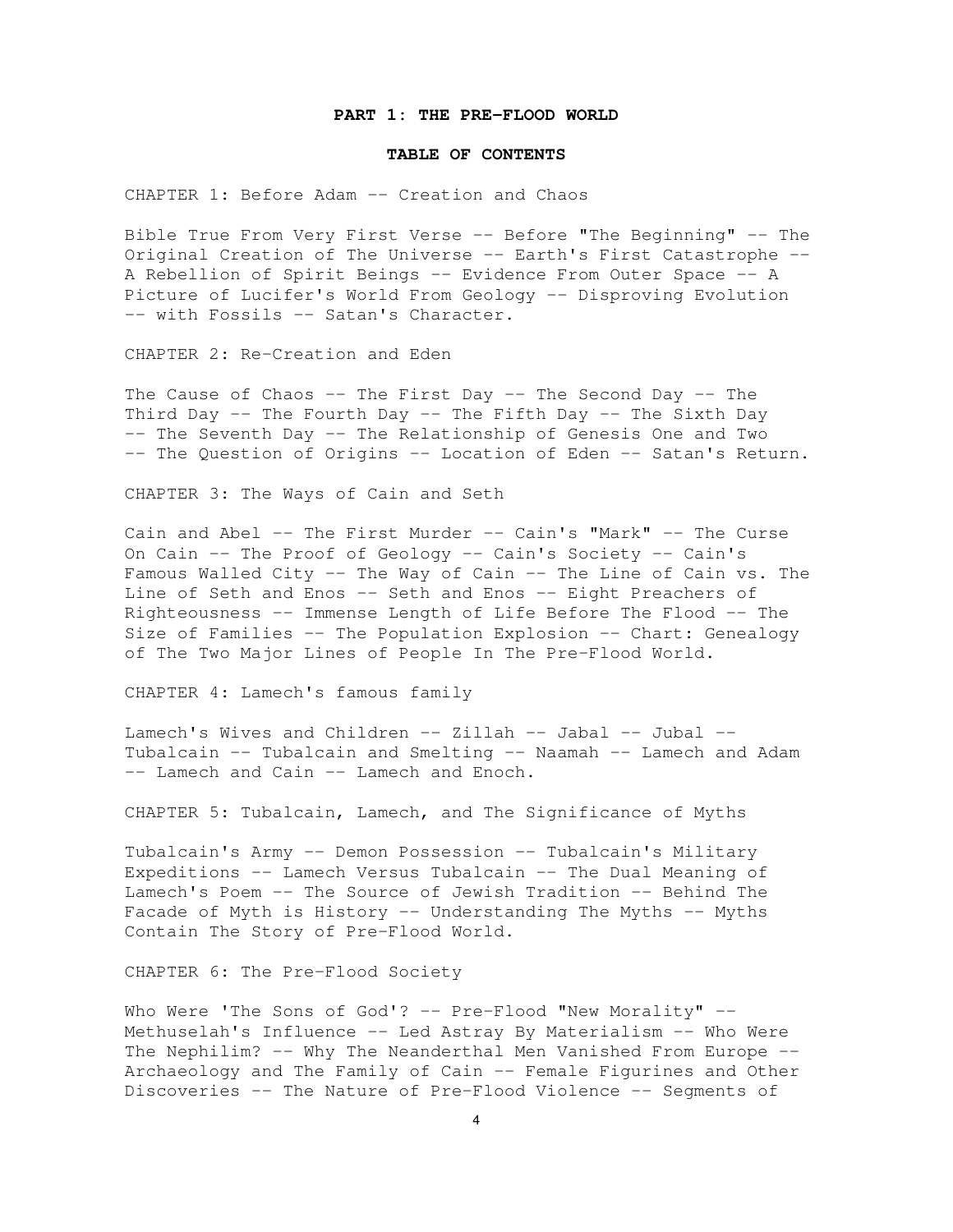Pre-Flood Society -- Seven Categories of People.

CHAPTER 7: The Doom of Pre-Flood Society

Noah's Life Threatened -- Noah Forced To Flee -- Noah's Sons -- Ham's Wife -- Noah's Day Compared With Ours -- Criminals Who Lived Hundreds of Years! -- Mankind Could Have Been Better --Noah and The Work of God -- Beginning of Technology Before The Flood -- The Deluge.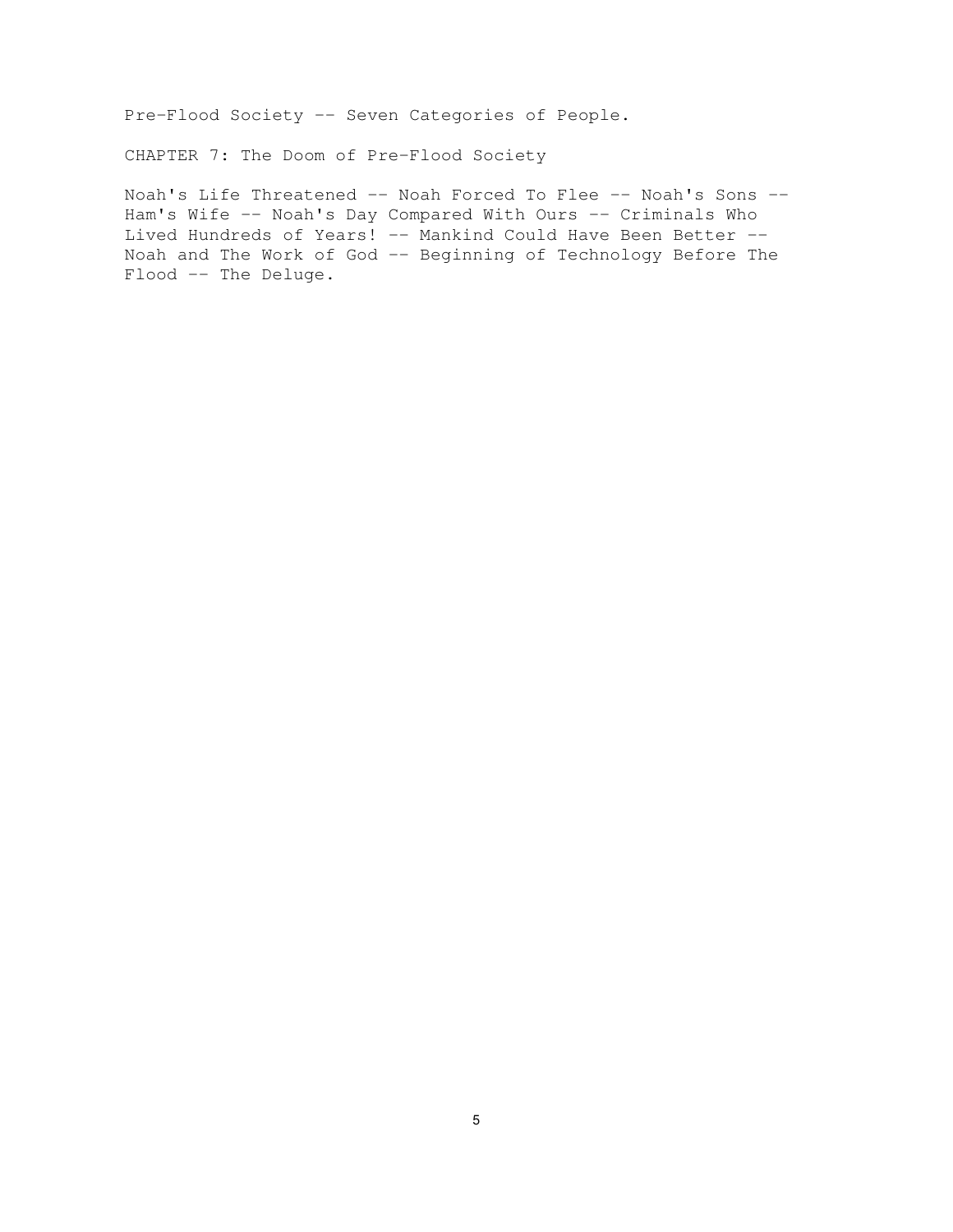#### **CHAPTER 1**

Before Adam -- Creation and Chaos

"Certainly the bible is the source of my religion," stated a modern-day professing Christian. "however, we all realize that the first eleven chapters of Genesis are MYTH."

This outlook immediately presents a problem: if the first part of the bible is questionable -- so the rest would also be.

Bible True From Very First Verse

The bible's answer to this modern concept is clearly stated in Psalm 119:160, Jewish translation: "the BEGINNING of thy word is TRUTH." God knew the opening portion of the bible would bring forth the most controversy. Therefore he has backed up its absolute validity IN PLAIN LANGUAGE.

The BEGINNING OF ALL THINGS IS EXTREMELY IMPORTANT. If man cannot know where and how he began, he cannot know where he is going. But, if he has the correct start, the rest of the way becomes clear. The bible, and the bible alone, gives man the correct start in understanding the origins of all elements of his universe, world, and society. Without that correct start, man can never arrive at the true answers to his questions and problems. He will simply continue to grope aimlessly  $--$  "... ever learning, and never able to come to the knowledge of the truth."

Modern "scientific" man, having dispensed with god as superstition, IS groping around in his intellectual vanity! In his vain search for Godless explanations of origins and beginnings, while clinging to the idol known as Science, he has come up with two basic science fiction ideas: Evolution and a phantom called "PREHISTORY."

Leaving evolution for the time being, consider the concept of prehistory. "Prehistoric time" supposedly refers to man's earliest experience WHICH IS NOWHERE RECORDED IN WRITTEN RECORDS. This concept, incidentally, has become popular only within the last century. But is prehistoric time" an actual fact? Let the Bible answer: "In the beginning God created the heavens and the earth." TIME is coeval with creation because time is measured by the created heavenly bodies. The Bible then, provides a record that reaches back to the very beginning of time! The idea of "prehistory" or "prehistoric time" cannot be reconciled with scripture for there is NO PERIOD OF TIME THE BIBLE DOES NOT COVER!

The bible begins AT THE VERY BEGINNING -- the original creation of the physical earth and universe.

Actually, however, to make the record complete it should be noted that the Bible, in other portions, actually provides a glimpse of event even PRIOR TO its opening verse!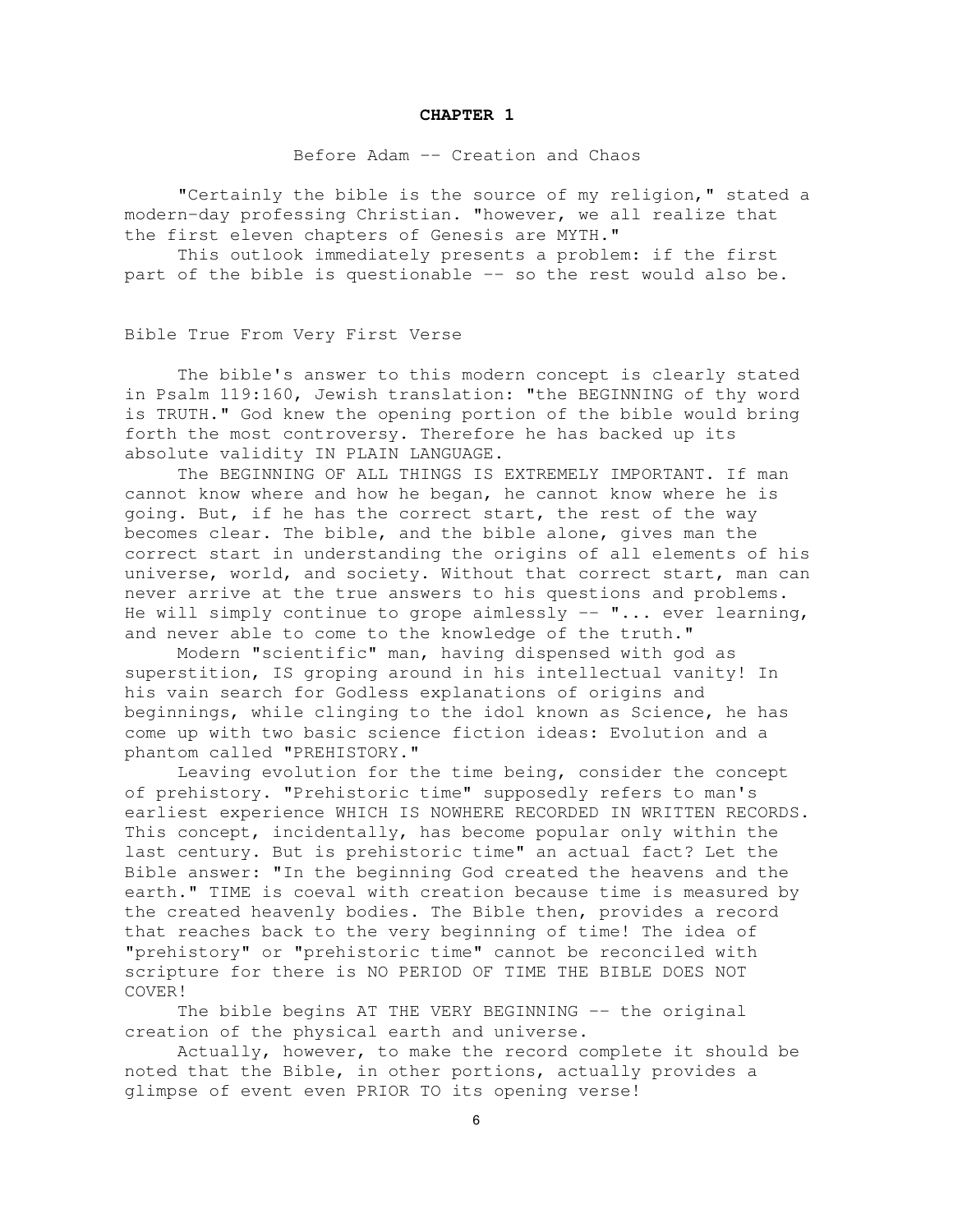Realizing an important point about God's character helps us to understand what occurred in the spiritual realm before the time of the original physical creation. Jesus, in John 5:17, said that he and his father work. It is a certainty then, that God the father, and the logos or spokesman, the one who became Jesus Christ  $-$ - the two members of the God family  $-$ - thought out and carefully planned everything they intended to bring into existence.

In the long reaches of eternity before time began, the God family was actively and dynamically thinking, planning, working -- devising the perfect plan to reproduce themselves. Since the bible makes plain that God has an eternal throne (Psalm 45:6) and that he dwells in a holy temple (Psalm 11:4) located in a heavenly city (Psalm 48:1-2). This must have been the place he and his son were working before anything else was brought into existence. And then at a certain point in their program, the God family created -- instantaneously -- THE FIRST BEINGS. They were ANGELS.

Thus, the first creation of all consisted of eternal spirit beings who were to serve God and help him carry out his plan to completion. This creation of the vast ANGEL KINGDOM was a gigantic project. It included bringing into existence the cherubim (Michael, Gabriel and Lucifer are the three the bible mentions) and the seraphim, the four living creatures, the twenty-four elders who are God's wise and intelligent counsellors, and the millions of other angels that serve God in controlling the vast universe (Rev. 5:6, 8, 11). Finally the time arrived to bring the material universe into existence. And this is where the first verse of the bible takes up the account.

#### The Original Creation of The Universe

The first verse of scripture is packed with meaning. An expanded paraphrase helps to make plain its FULL SIGNIFICANCE.

> "In an original beginning time, an untold number of years ago, the -- goo family (elohiym is the Hebrew UNIPLURAL word translated 'God') created out of invisible energy (Heb 11:3), in perfect order and harmony and beauty, (the Hebrew word for 'created' -- barah -- carries this meaning) the physical earth and universe."

The bible records that the original vast operation was so over-whelmingly beautiful that the angels shouted for sheer joy when they beheld it for the first time. (Job 38:7). Many of them were going to dwell on the perfect planet that was earth -- and they were overjoyed at the prospect.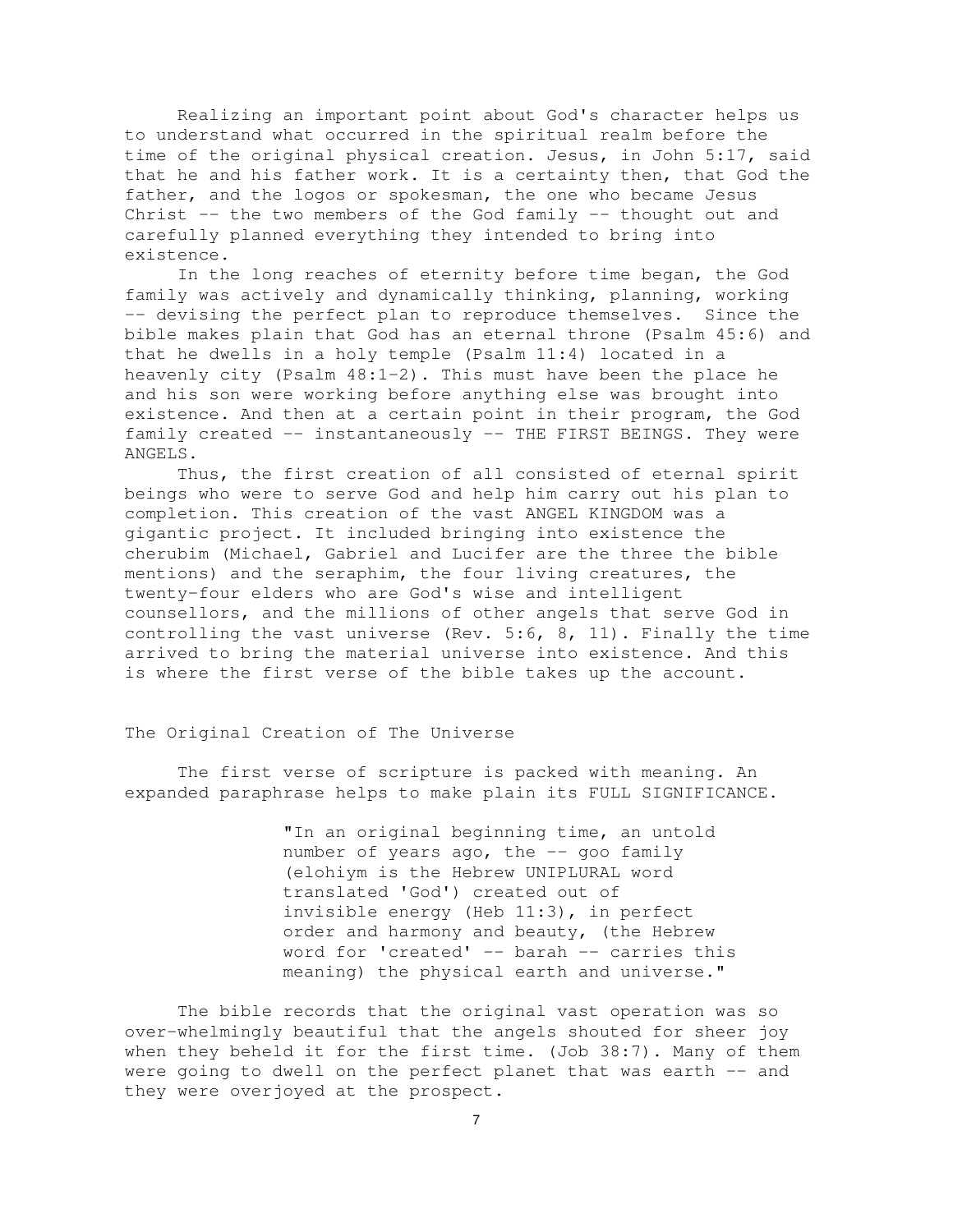Scientists have analyzed the minerals of both the earth and outer space and have guessed at their age. "hundreds of millions of years" is the claim. (see pages 409-415 of "The Bible as History" by Werner Keller). The universe is VERY ANCIENT. It is not hard to understand, then, why God the father is called the "ANCIENT OF DAYS" (Dan 7:9).

The universe is very ancient. Yet all segments were brought into existence by God at the same time. Radioactive elements prove matter is not eternal (see the booklet "Does God Exist?" And lesson 11 of the old correspondence course). All material things were brought into existence at a definite time in the past. Scientific findings prove conclusively that the universe is a CREATED entity.

Notice also, in this very first verse of the bible, that THE EARTH is given equal importance with the rest of the entire universe. (the King James translation has "the heaven" but this is in the plural and should be rendered. "the heavens.") In other words, God is an EARTH CENTERED creator -- he is geocentric.

God is so vitally concerned about this planet because THIS IS WHERE HE IS REPRODUCING HIMSELF. This is the only world to be inhabited by humans thus far in all the history of the universe. Christ, God's ONLY-begotten son came to redeem the inhabitants of THIS EARTH. And not any other planet or planets. This has been the only inhabited world so far requiring a savior.

And not only that, but this is where the throne of Christ will be in the world tomorrow (Zech 14:9) and where THE HEADQUARTERS OF THE ENTIRE UNIVERSE (Rev 21:2, 10) will ultimately be located.

#### The Earth's First Catastrophe

Many bible translators (Goodspeed and Moffatt are two examples) COMBINE the first two verses of the bible as if they were speaking of the same period of time. This is a common misconception that has caused millions to misunderstand the very beginning of the bible. It is vital to understand this: THE FIRST TWO VERSES OF THE BIBLE ARE SPEAKING OF TWO SEPARATE AND DISTINCT EVENTS. They ARE WIDELY SEPARATED IN TIME -- by an untold number of years.

The true meaning of the second verse of the bible is as follows:

> Now (Jewish translation, implying a later period of time ) the earth HAD BECOME (the correct rendering of the verse, not "was") chaotic and undistinguishable ruin, and darkness was upon the face of the muddy ocean depths.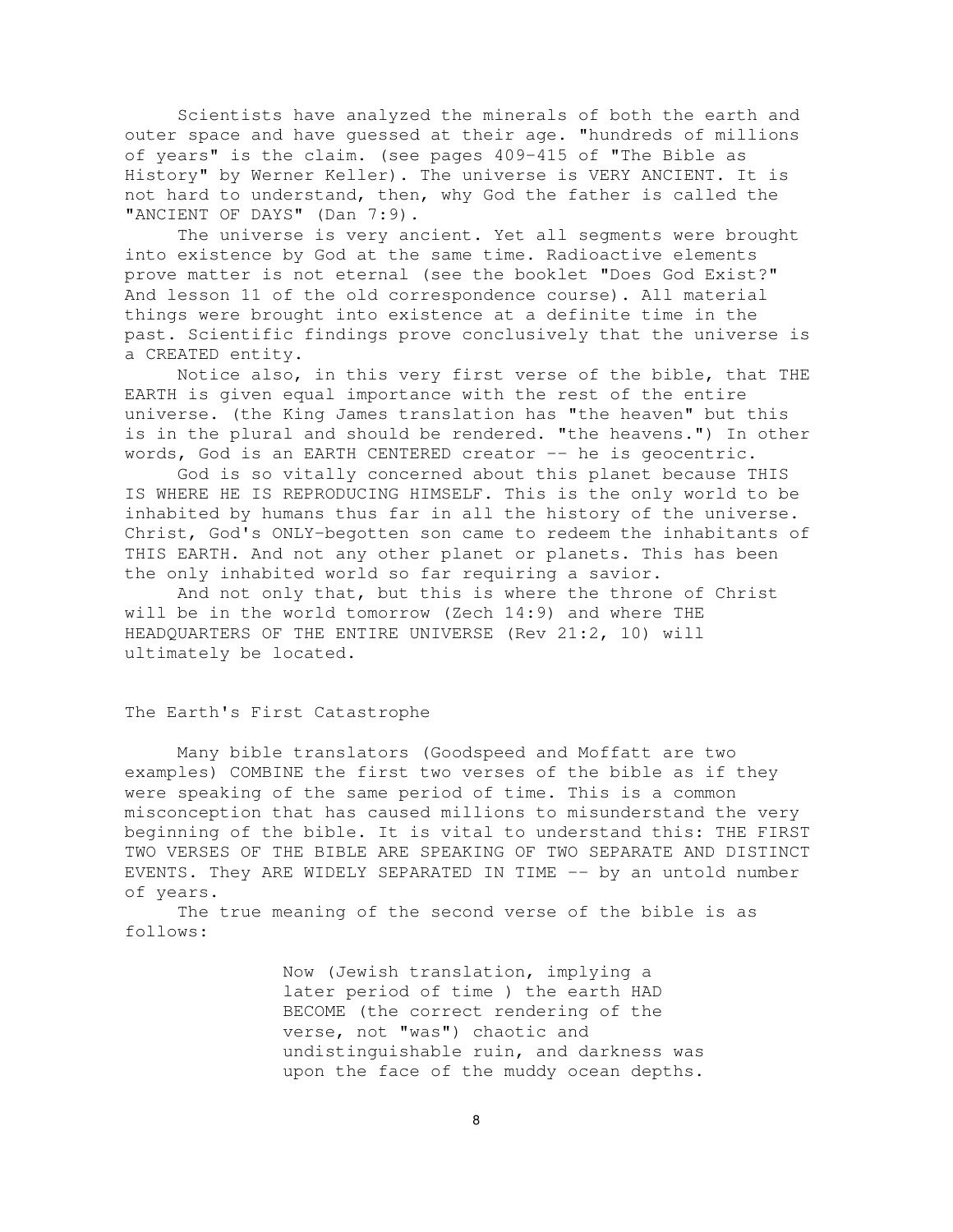The first verse of the bible pictures a perfectly beautiful and harmonious creation. The second verse of the bible shows an earth that has become a chaotic wreck. A PERFECT CREATION AND A COMPLETE DESTRUCTION OCCUR WITHIN THE FIRST TWO VERSES OF GENESIS. This is what the bible reveals. What brought about this destruction?

The bible does not tell the cause of this chaos at its opening because God, at this stage of the story, does not want to divert our minds from the concept of CREATION -- the tremendously important realization that there was a BEGINNING and a BEGINNER. Other parts of the story are reserved till later. Bearing this in mind, we may, to fill in the story, bring in other parts of the bible which reveal what occurred before the earth was re-created for human habitation. Ezekiel 28, Isaiah 14, Hebrews 2:5, and II Peter 2:4 show that the original earth was inhabited -- not by men but by angels -- and the chief spirit being was "Lucifer" (a Latin translation of the Hebrew word "Helel," which means "lightbringer" -- see page 24 of the February, 1965 "Plain Truth").

# A Rebellion of Spirit Beings

It is unnecessary to rehearse the entire story of Lucifer's rebellion here since this has been amply covered in Mr. Armstrong's booklet. "Did God Create a Devil?" As well as lesson 11 of the old correspondence course. It is enough to note here that Lucifer did change his character to that of Satan -- "destroyer" -- by becoming a REBEL, an INSUBORDINATE, and an AGGRESSOR. He actually planned and attempted to wrest God's throne, office, and authority from him by attacking his throne with a force of one-third of the angels composing the angelic kingdom. (Rev 12:4, and Isa. 14:13).

A colossal battle of the spirit beings took place -- the angels of God versus the forces of Lucifer, now the devil. The earth and all the universe was involved; tremendous catastrophes resulted. The earth was made a chaotic wreck. Plants and animals were buried in great tidal waves and floods. To use a geologist's expression, it was "a time of great dying."

Look at other members of our solar system. Even the nearest planets -- especially our own moon -- bear scars of this fantastic space battle! Astronomers report that some of the huge craters on the moon are more than a hundred miles across. That means astral bodies weighing countless thousands of tons must have smashed into the surface of the moon. The planet mars shows the same kind of destruction. Spectacular photographs taken by the mariner 4 scientific spacecraft revealed gigantic craters there, just as on the moon. Scientists estimated that more than 10,000 meteorite craters may pit the Martian surface.

(Notice, however, that this kind of a catastrophe is not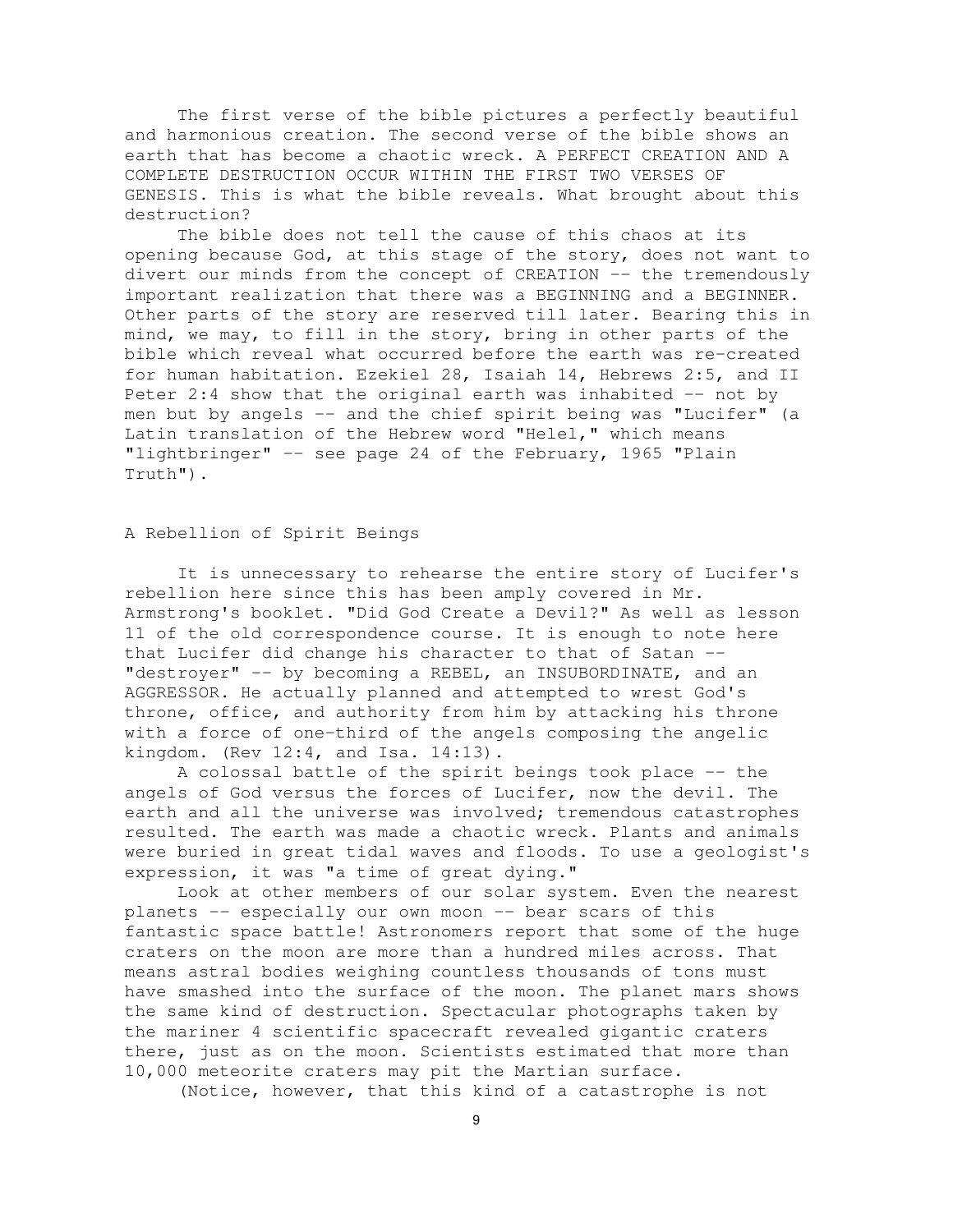continuing today. There are no new craters of such immense size being formed on the moon or any of the planets observable through powerful telescopes. This disproves an important principle of evolutionary theory, namely that the past can be interpreted in terms of what is going on in the present.)

# Evidence From Outer Space

In short, the sins of rebellious angels reached into the heavens and wrought chaos on the earth. What scientists see in their observations is not an evolving universe, but the wreckage of a titanic battle waged by spirits in all parts of the universe -- a battle fought before man's creation. There is an interesting point about this battle. It concerns actual astronomical evidence of Satan's initial attack against the creator.

The throne of God is situated in the northern heavens (Isa. 14:13). There is an empty space between our earth and God's heavenly city. This space, as mentioned in Job 26:7, is also toward the north. The Washington Observatory has discovered a VAST EXPANSE IN THE NORTHERN HEAVENS WHICH DOES NOT CONTAIN A SINGLE STAR. The rebellious Lucifer and his force of angels, rising in a northerly direction, were met and defeated by the forces of God (II Pet 2:4). It is God's custom to destroy areas in which sin -- rebellion against him -- has occurred.

Before Lucifer (Helel) rebelled and became Satan, he had dominion over the earth, which was inhabited by millions of other angels over whom he had charge. What were Satan and all his angels doing here before the first man was ever created? In Ezekiel 28:13 we read of Satan's "workmanship." He and his assistants actually had the job of preparing this earth for human habitation. If Lucifer and his angels had carried out God's will, they would have had satisfaction and rewards far beyond even their expectations -- but they were not content with the role God had assigned them.

A Picture of Lucifer's World From Geology

The world before Adam was inhabited by spirit beings. But there were also physical plants and animals at this time. Geologists have discovered fossils in the strata of the earth which show what one could have seen in the pre-Adamic creation. It would have been an amazing sight to behold. It was a world characterized by giant dinosaurs that weighed as much as forty tons. Some roamed the land, some were sea creatures, and others actually could fly. In addition to these gargantuan reptiles, there were giant insects that filled the air. Huge plants covered the ground comprising vast and dense forests which far surpassed even our densest jungles of today.

To put it in geologic terms, these were the creatures and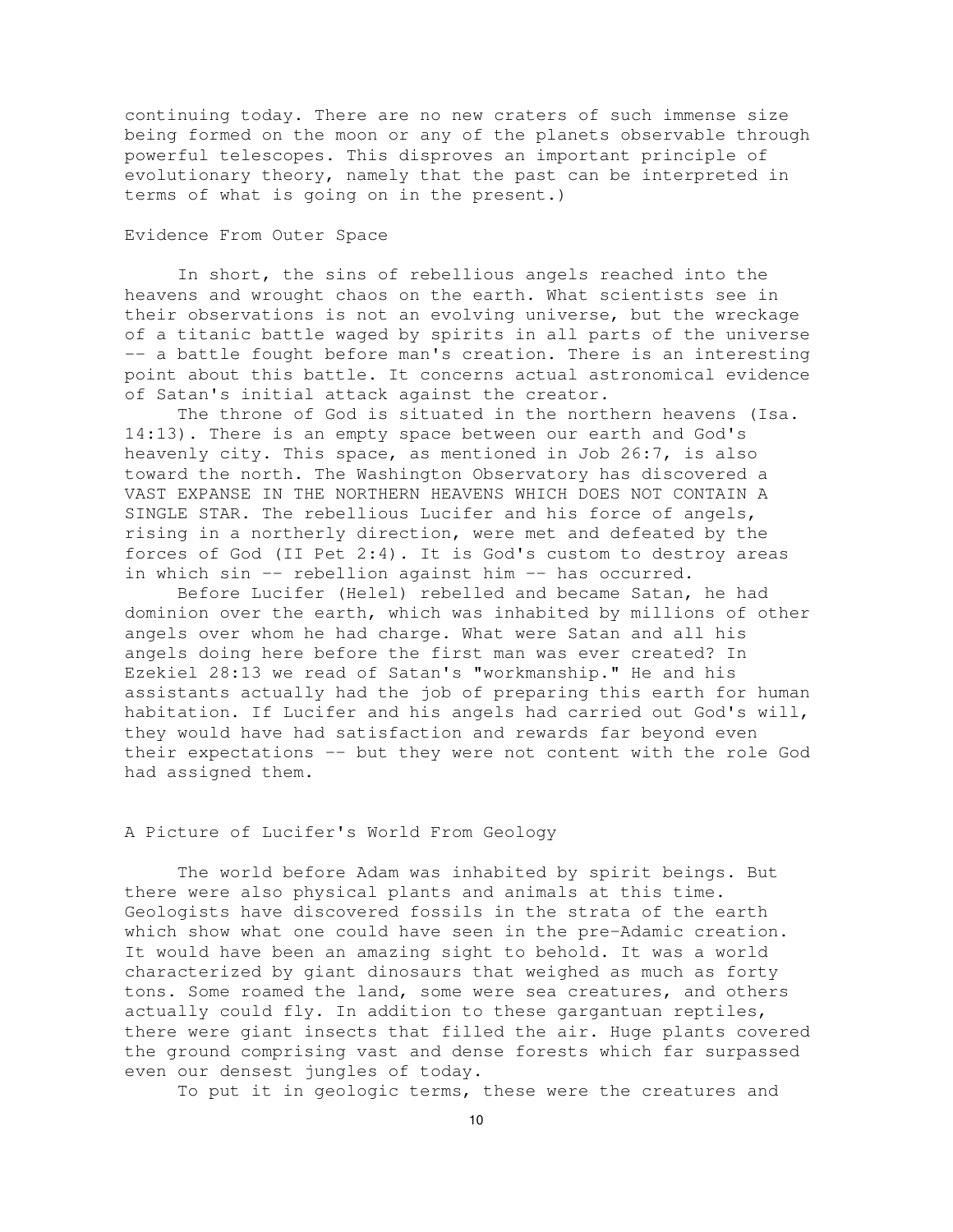plants of the Mesozoic and Paleozoic eras. This portion of the Mesozoic era is termed early Cretaceous. It contains the last deposits of the pre-Adamic world. (Cretaceous, then, contains material of Adam's time and there after.) Geologists assign long periods of time to these so-called eras because they believe the animals in them evolved over a long time span. But actually, these layers show the order in which these creatures were BURIED when the earth was wrecked in Satan's war of rebellion. The larger creatures were in the higher strata because they tended to be buried later than the smaller creatures.

In other words, the fossil remains in the earth do not show the process of evolution but the relative order of burying in a great catastrophe which occurred before any men existed. Man and mammals appeared later in the geological picture in the Cenozoic era, not because it took them a long time to evolve, but BECAUSE THEY WERE CREATED LATER! (see the chart on page 26 in the November, 1963 "Plain Truth").

# Disproving Evolution -- With Fossils

The geologist Dunbar has provided us with a startling admission: "... fossils provide the only historical, documentary evidence that life has evolved from simple to more and more complex forms." ("Historical Geology", page 47) now bear this in mind: evolution teaches that the strata of the earth were laid down slowly and in perfectly smooth and uniform fashion by the land areas slowly rising above and sinking below the ocean waters. This is the theory known as "uniformitarianism." And during these long ages which covered millions of years, plants and animals were supposedly evolving from the original single living cell which once had miraculously appeared down by the sea shore.

But here is the catch. If such a process did go on in the distant undeterminable past, no fossils could have been buried. Why? Because fossils, in order to be preserved, must be buried SUDDENLY -- and packed tightly in sediment where no air can ever reach them. A sudden burying must take place otherwise the plant or animal will decay. If the evolutionary concept is true, all fossils would have decayed and none would exist. So the unanswerable question for the evolutionist is: if evolution were an extremely gradual process, but fossils can be formed only by sudden burying, HOW CAN FOSSILS PROVE EVOLUTION? (see article, "Proof of the Flood," December. 1963. Plain Truth.)

As a result, then, of Lucifer's rebellion, great catastrophe struck this earth and all the strange creatures of the pre-Adamic age were buried and geologists themselves call this the first "time of great dying," but they cannot explain why all these life forms suddenly became extinct. If they had analyzed the bible to see what it really did say, they would have had to understand the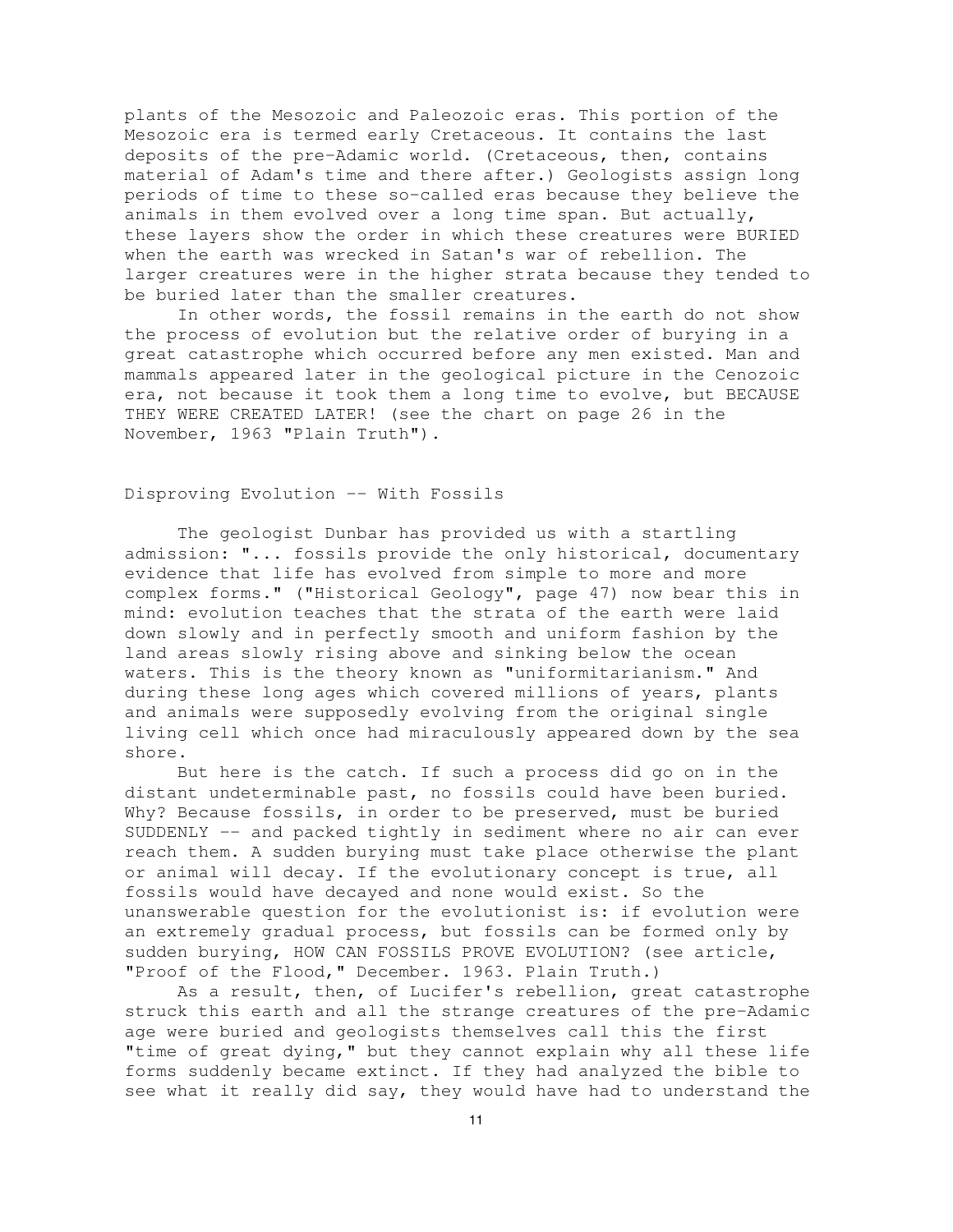full significance of only the very first two verses.

A number of fundamentalist church denominations believe the bible account of Noah's flood. But these groups do not understand the great catastrophe which occurred after Gen. 1:1. Consequently, they try to interpret all the geological evidence of destruction and stratification evident in the layers of the earth's crust ON THE BASIS OF ONLY ONE DELUGE.

The unbelieving, geologists realize this explanation is entirely illogical and out of harmony with evidence. Therefore, they reject the bible account because they believe it says the same thing, the fundamentalist interpreters think it says. If the agnostic geologist would lay aside the assumptions he has inherited from others and read the bible with an open mind, he would discover that the scripture is SCIENTIFICALLY ACCURATE.

# Satan's Character

Lucifer, then, changed his character from that of light bringer to that of destroyer. He had developed a philosophy just the opposite of God's -- he wanted to get instead of serve, help, and give. Lucifer's job was to prepare this earth for human habitation. He knew this was to be the place where God was going to carry out his great spiritual creation of forming members of his very own family. He knew that God was planning to raise man to the level of the God kind -- the God kingdom -- a position higher than the angel kingdom. This was a thought Lucifer or Satan, finally could no longer take. He did not want to see man reach a level ABOVE HIS, SO HE DETERMINED TO TAKE GOD'S THRONE away from him and run things HIS way.

He failed miserably. He was cast out of heaven with his angels, now become demons. (Luke 10:18, Rev 7-9). His bright light became dull, dim, eerie, perverted. His whole nature had been miserably transformed. This, of course, was not the end of Satan's influence on earth or in the universe. In fact, it is even possible to know what Satan tried to do to hinder God after he was cast out after the original rebellion and before man was created.

Satan's next scheme was to TRY TO DIVIDE THE GOD FAMILY. He thought if he couldn't conquer God by spiritual warfare he would do it by craft. He tried it with a very clever lie. Now it is true that Satan had been cast out of heaven, but the bible reveals that at times he is still permitted to return and appear in God's presence (Job 1 and Rev 12). And this was true even before man was created.

The first recorded lie is what Satan told Eve in Gen. 3. But that was not the first lie. There is an ancient source, known to the pagans which indicates what it was: "Prometheus still continued to defy Zeus and declared that there was a decree of fate according to which Zeus was destined to be dethroned by his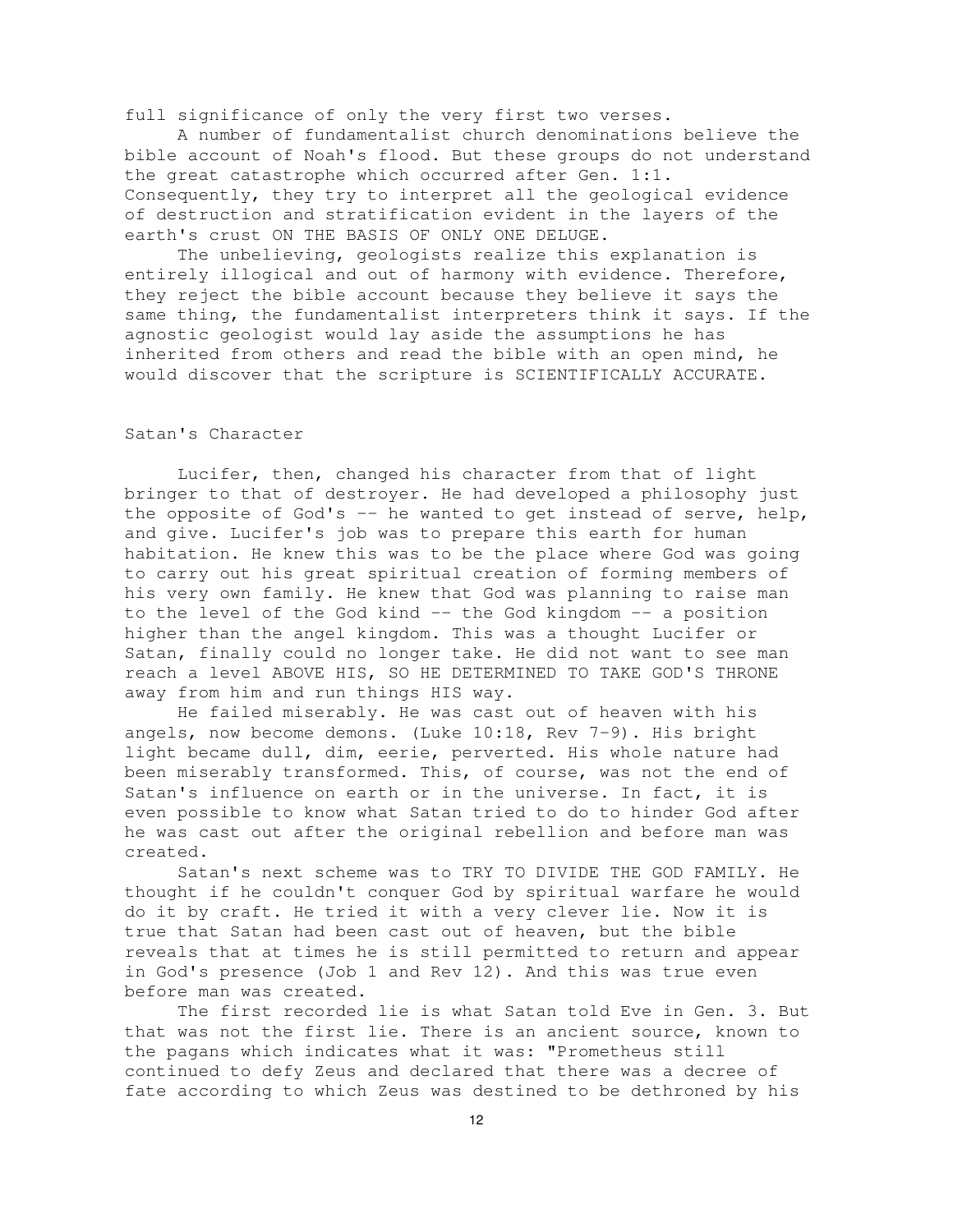own son" as can easily be deduced from this, "Zeus" is God and "Prometheus" is the devil. And Satan was saying that the time would come WHEN GOD THE FATHER WOULD BE DETHRONED BY HIS OWN SON.

Satan's idea and aim is always to DIVIDE people and set them against each other. And this is what he tried to do to the God family. He told God the father, "you watch, your SON will try to take your throne away from you. He'll try to DOUBLE-CROSS you. You'd better not trust him." The bible shows clearly that this is Satan's nature. It is precisely what he would try to do. Satan is the ACCUSER and he was now accusing Christ of what he himself had tried to do and still wanted to achieve.

Did God Create a Devil? No, Satan "created" himself through his evil philosophy, thoughts, and actions. His warped character changed the entire universe in past ages and still influences our chaotic world to the present moment.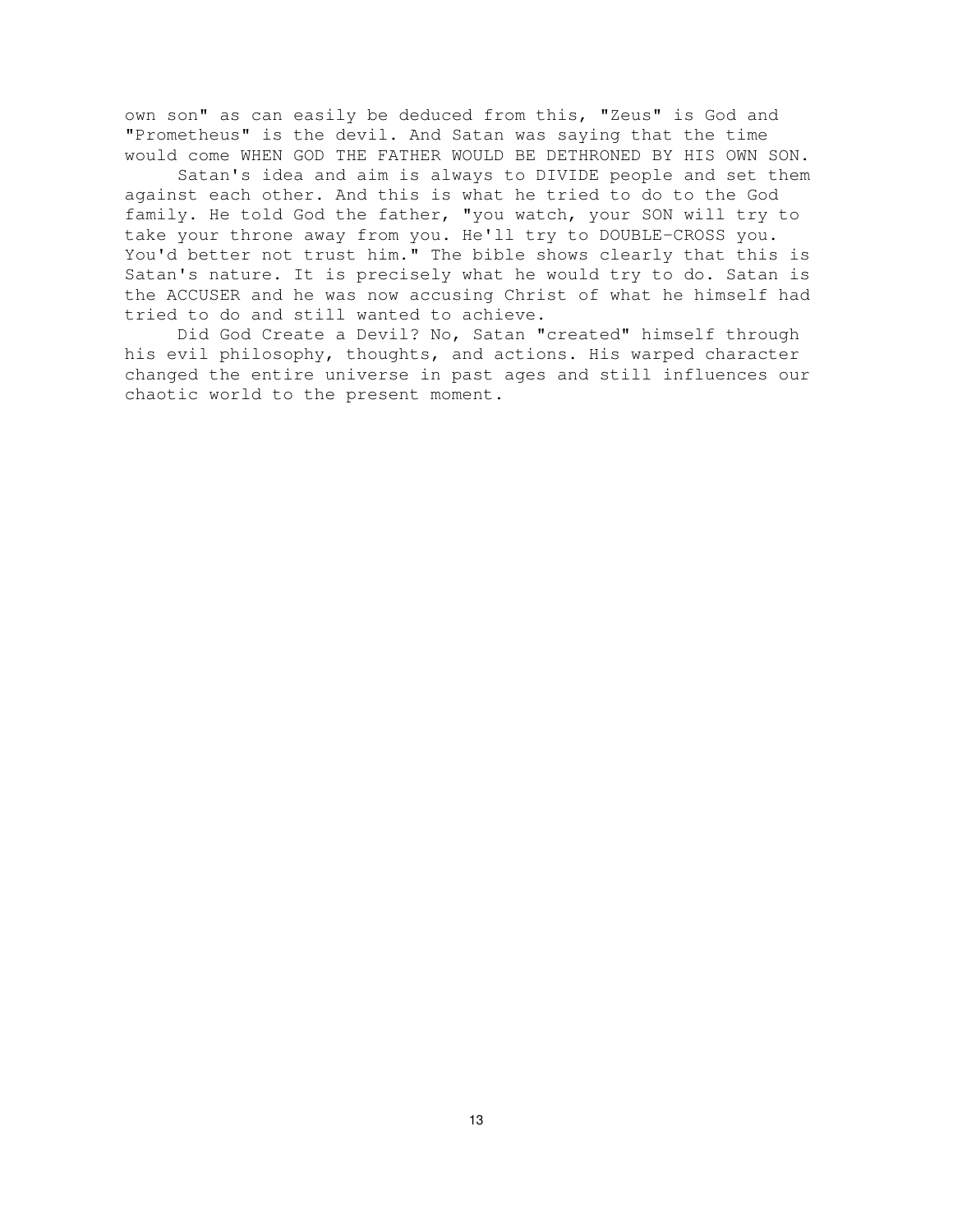#### **CHAPTER 2**

# Recreation and Eden

The second verse of the bible gives us a picture of an earth that had been totally destroyed. It was a ball of mud and water out in space. All life on its surface had died -- drowned in great flooding and tidal waves, and then buried in mud, silt, and debris.

Water covered the earth (notice the words "deep" and "waters" in verse 2), water which was filled with sediment and debris. The atmosphere had been polluted also because darkness hung over the earth and no light could reach its surface.

The Cause of Chaos

What caused this pollution of air and water? The answer is tremendous VOLCANIC ACTIVITY. The earth erupted with vast outflows of superheated lava. Volcanic deposits on the continents and ocean bottoms provide the proof of this catastrophe that tore the earth.

This unbelievable volcanic action caused terrible thick gaseous clouds and ash to be thrown into the atmosphere. This is why thick darkness literally covered the entire surface of the earth. The vast subterranean outflows of hot lava raised the temperature of the oceans. Terrible poisonous gases circulated through the waters as the result of the horrible fumes pouring out from within the earth. Life in the sea was poisoned and boiled by this volcanic eruption.

Deep corings into the ocean bottoms have not produced a single deposit below the upper Cretaceous. The tremendously hot lava melted and fused everything along the ocean floor. What deposits existed at that time have been rendered unrecognizable.

Now the scientists say this could not have happened all at once. Otherwise all ocean life would have died and there could have been no evolution. With all marine life extinguished, the evolutionary process could not have continued. But this is exactly what happened. The destruction at Satan's rebellion resulted in the sudden extinction of all life on earth. Again scientific findings prove evolution a dead theory and the bible true in every particular. (see "The Deep and the Past," by David Ericson and Goesta Wollin, New York, , 1964, pp. 266-268.)

Now notice the last part of the second verse: "and the spirit of God moved upon the face of the waters." God was doing something to the waters. This was before God said, "let there be light." Nowhere later in this first chapter of the bible do we read of God cleaning up the oceans to prepare them for sea life -- so that is what must have been happening at this point. God, through the power of his spirit, was PURIFYING THE MUDDY WATERS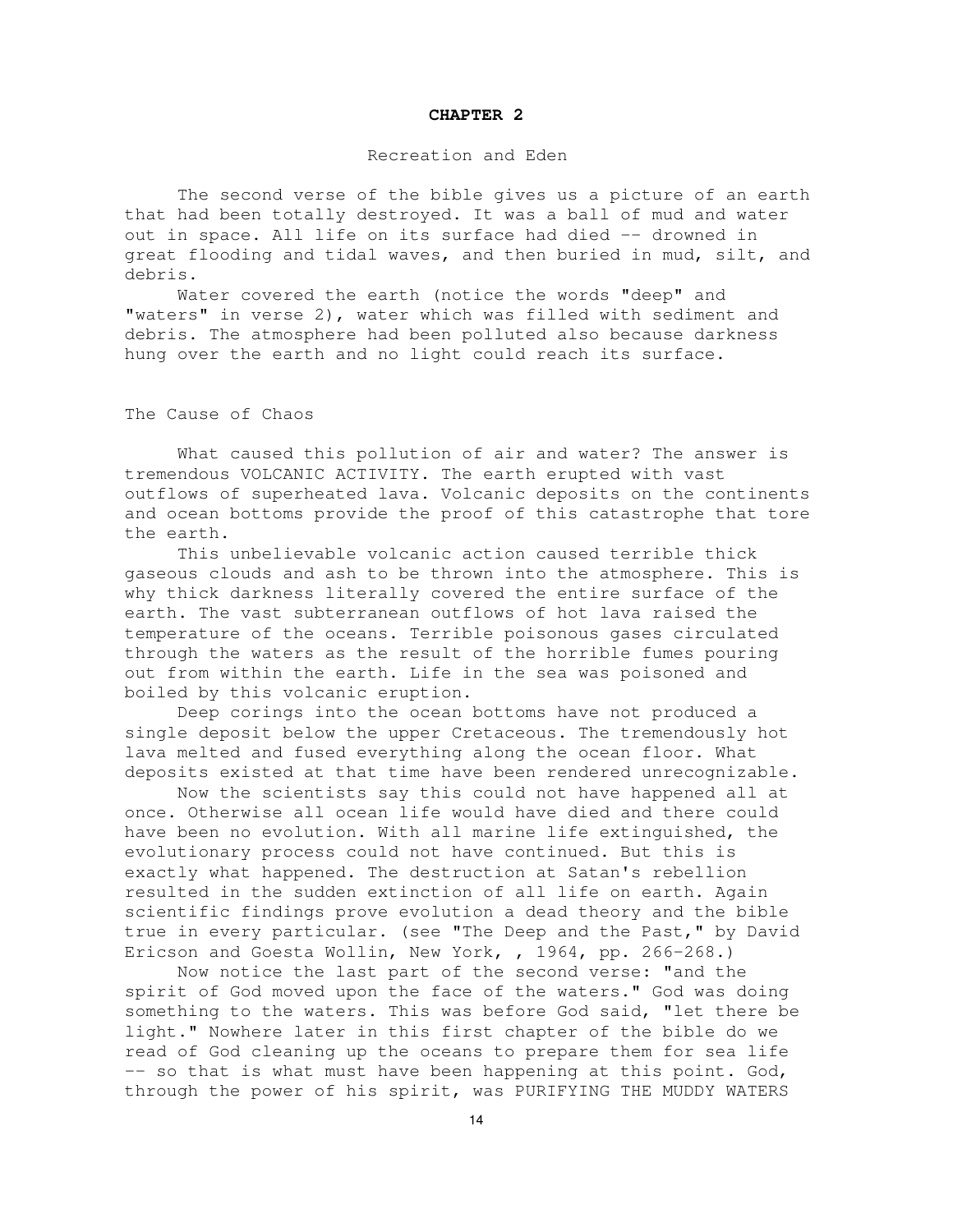to prepare them to support life when the fifth day of creation week arrived. Now it is time for a summary of what God did to recreate the earth and prepare it for human habitation.

# The First Day

It is well to bear in mind that the story of creation here is told from the point of view of a person down on the surface of the earth. Moses wrote from this perspective. Thus, when God said, "let there be light" he was sayings "let the light shine through to the surface of the earth." The sun had been there from the original creation (verse 1) but its light could not reach the earth because of the dense haze in the atmosphere. Now God purified the air so the darkness disappeared. Verse 4 and 5 tell us of the origins of day and night. God divided the light from the darkness by causing the earth to begin spinning on its axis.

#### The Second Day

On the second day God made the firmament (verse  $6-8$ ), the expanse or space which separates the clouds in their upper regions from the seas below them. This word firmament is an unfortunate translation. These verses are actually speaking of the ATMOSPHERE, the deep blanket of air which covers the earth. Scientifically this is called the troposphere, the portion of the atmosphere below stratosphere.

The very existence of our atmosphere is a miracle. If it did not have proper composition and density, no life could exist on our planet. Our atmosphere is made up largely of nitrogen (78%) and oxygen (21%). It also contains essential amounts of argon, carbon dioxide, and water vapors, as well as traces of neon, helium, methane, krypton xenon, hydrogen, ozone, and other rare gases. The rare gases present in our atmosphere exist in much smaller amounts than anywhere else in the universe while the proportions of oxygen, nitrogen, careen dioxide, and water vapor are much greater. If the ingredients of our atmosphere followed the proportions prevalent around other planets life on earth would be impossible. An error such as having too much or too little of even one gas would make the earth uninhabitable.

Beyond its perfect chemical composition which makes human, animals and plant life possible, the atmosphere performs other vital functions. It shields us from the constant barrage of gamma rays and acts as insulation against both heat and cold. The atmosphere holds and distributes heat, maintaining temperatures at mild levels.

One major example: a thin layer of ozone forty miles above the earth miraculously protects life on earth from eight killer rays. If this little belt of ozone were to suddenly drift into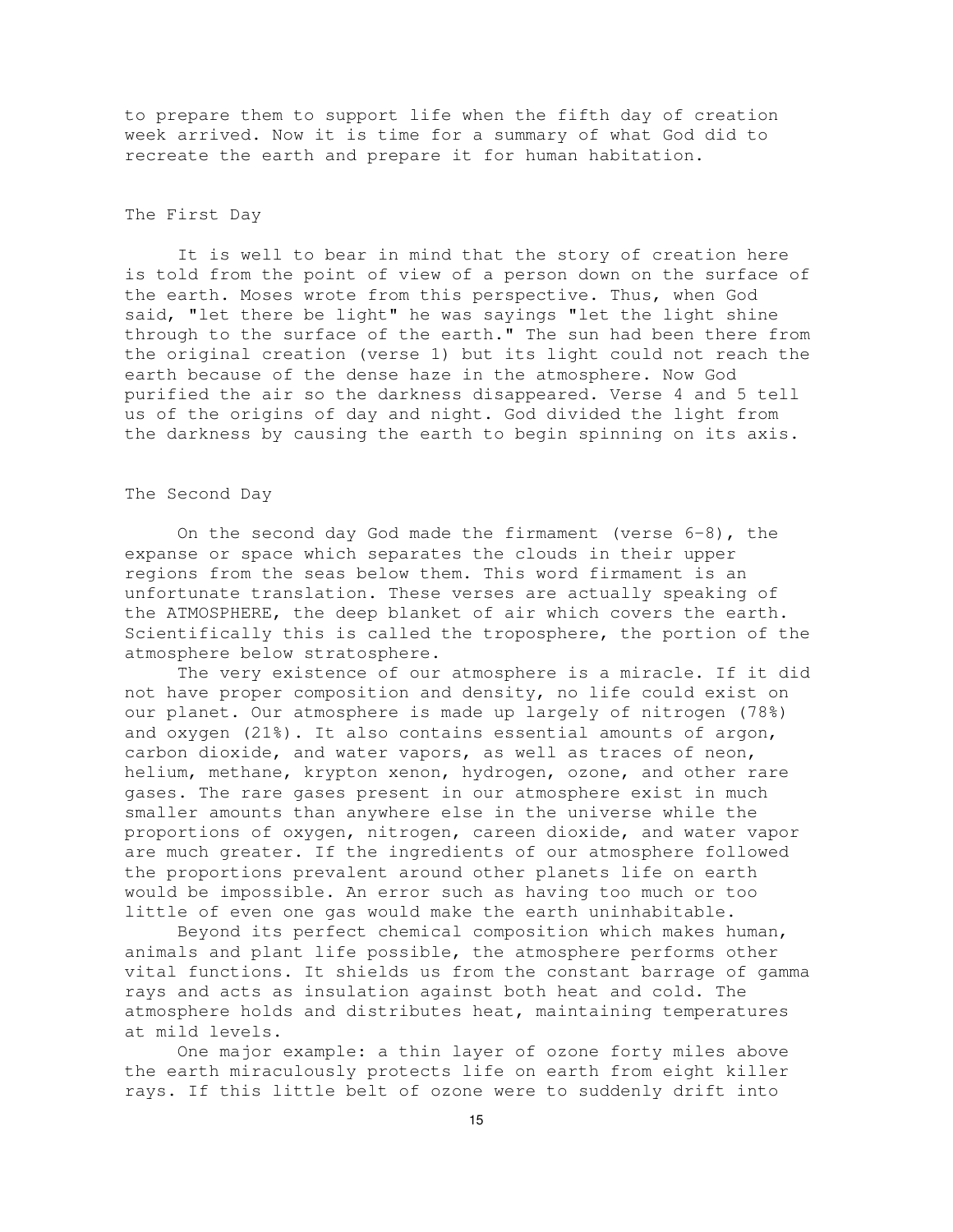space, all life oh earth would perish. Ozone itself is poisonous to human beings but, thousands of feet above us, it acts as a protective shield.

The point is clear. Such an atmosphere as ours, with its perfect balance of layers and gases, could not be the result of sheer chance. The existence of the atmosphere proves the existence of the creator. And because its composition and functions remain essentially unchanged, this is proof that he maintains and sustains it. With every breath of air we take, we prove God exists. Notice, then, that God created the atmosphere early in the orderly progression of creation week as a necessary prerequisite for the living things that were to be brought into existence naturally.

#### The Third Day

When the third day of creation week arrived, the earth still lay prostrate under a covering of water. But now God began RESHAPING the surface of the home of man. He caused the dry land to appear by raising the continents from their covering of water. (verses 9-10). Follow this great demonstration of power, God. Brought into existence the fruits, vegetables, grasses. And grain's necessary to sustain human and animal life. These types of vegetation were not in existence in Lucifer's world because that world was not designed to support human life.

In this connection, it is significant to note that evolution is never discussed in terms of PLANT fossils. The remains of vegetation in the strata of the earth. Grains, grasses, fruit-bearing trees, et al, are never found before the Cenozoic era, the theme when man came to inhabit the earth. Grass, for example, was made for mammals and mammals were made for men. But giant tropical trees, as geologic evidence shows, did exist before grass. However, no evolutionist would admit trees evolving into grass. That would be evolution in reverse. Thus the remains of plants from past ages prove the bible true and evolution a disproven theory.

# The Fourth Day

This is the day that God, in a figurative sense, created HIS CALENDAR, a calendar that man can never change because it is based on the solar system and the entire universe. In the words of verse 14, God set the astral bodies "for signs and for seasons, and for days, and years." (Luke 21:25). The sacred calendar, which God commissioned the Jewish people to preserve along with the old testament, is simply a record on paper of what goes on in God's calendar stretching over the vastness of space. On this fourth day, then, God positioned the sun, moon and stars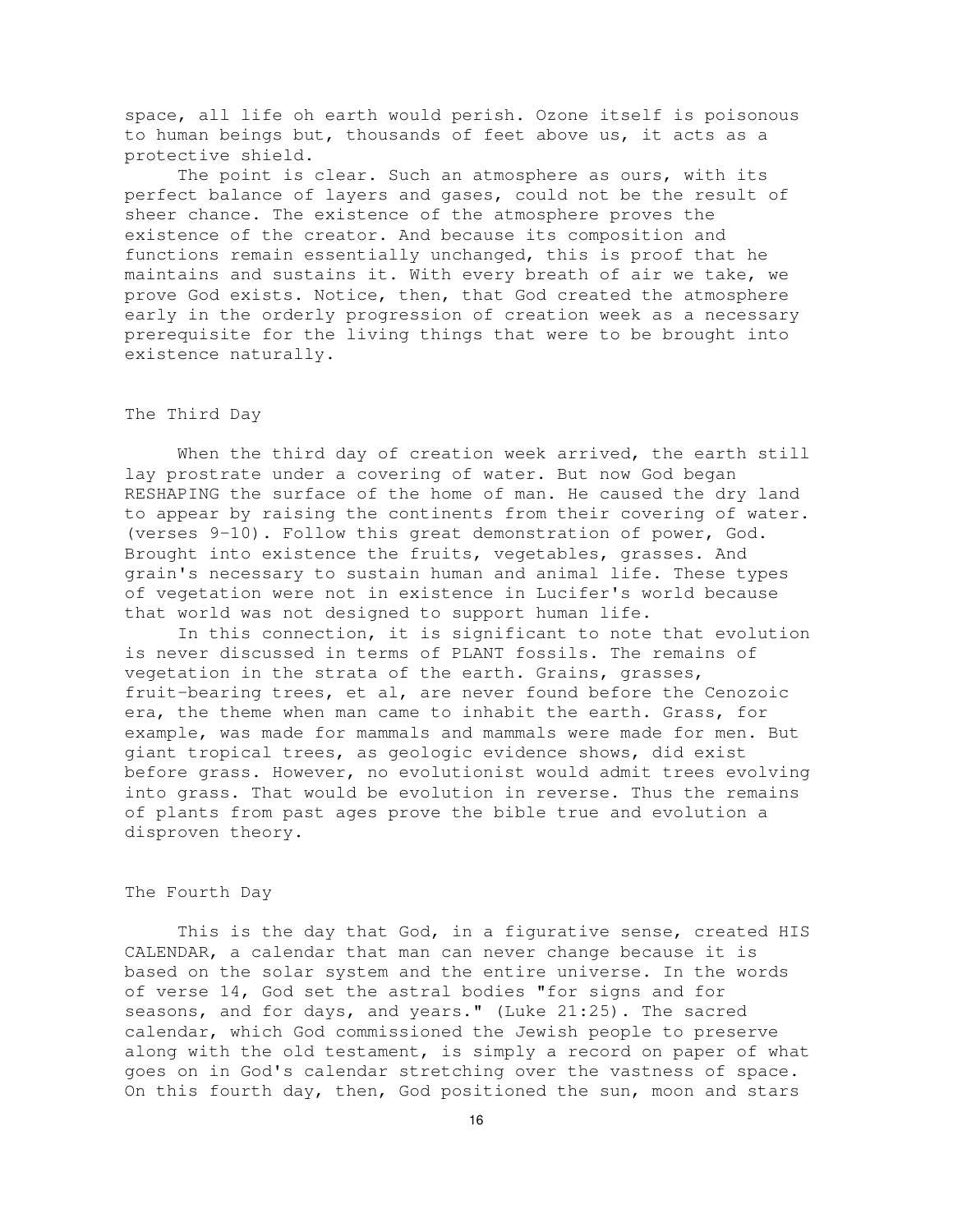in correct and harmonious relationship. He made the sun and moon to visibly govern day, night, months and years. He also assigned the solar system its precise orbital patterns.

At this point, we should compare verse 3 with verses 14 and 16 -- the description of days one and six of creation week. Confusion often arises over the translation of the verbs in these verses. In verse 3 when God said, "let there be lights" the word "LET" from Hebrew doesn't mean to create or make; it means to manifest what was previously in existence. God was simply saying, "let the light shine through to the surface of the earth."

Now look at verse 14. Here the Hebrew word for "LET" is an entirely different word from that used in verse 3. By this time the atmosphere had been completely purified and the heavenly bodies were now unveiled in all their glory whereas only light had been manifested before, now the sun, moon, and stars became visible for the first time as they were placed in correct relative position to the earth.

Verse 16 makes this even more precise. Here we read, "and God made two great lights." Once again a clearer translation of the verb makes this plain. The verb "made" is the Hebrew "Asah." The meaning of this Hebrew word is: constituted, appointed, or ordained. God appointed the sun and moon to rule the day and the night.

By way of review, notice how God's re-creation progressed: on the first day, from an already existing heaven (sun, moon, and stars) and earth, God manifested light through the darkness of the clouded atmosphere. The atmosphere was prepared on the second day. Dry land and vegetation appeared on the third day. Then, on the fourth day, the sun, moon, and stars became clearly visible for the first time. This is when they were appointed or ordained for special purposes: for signs, seasons, days, years, and to give light upon the earth. Notice how orderly and logically God's work was carried out.

# The Fifth Day

In the next 24-hour period God bought into existence all the types of sea life and feathered fowl (verse 20). All these creatures reproduced AFTER THEIR KIND. Evolution teaches that all living things came from an original living cell and then developed, over eons of time, into all the living things we see today.

For example, reptiles are supposed to have evolved into birds. But, if this were the case, how could such slow development take place with no creatures being found which were HALF-WAY IN BETWEEN -- or a reptile with a few feathers on it. The evolutionists say we don't see this today because evolution is not happening now. We neither have any fossil remains of such creatures ever been found. Logically, there should be lots of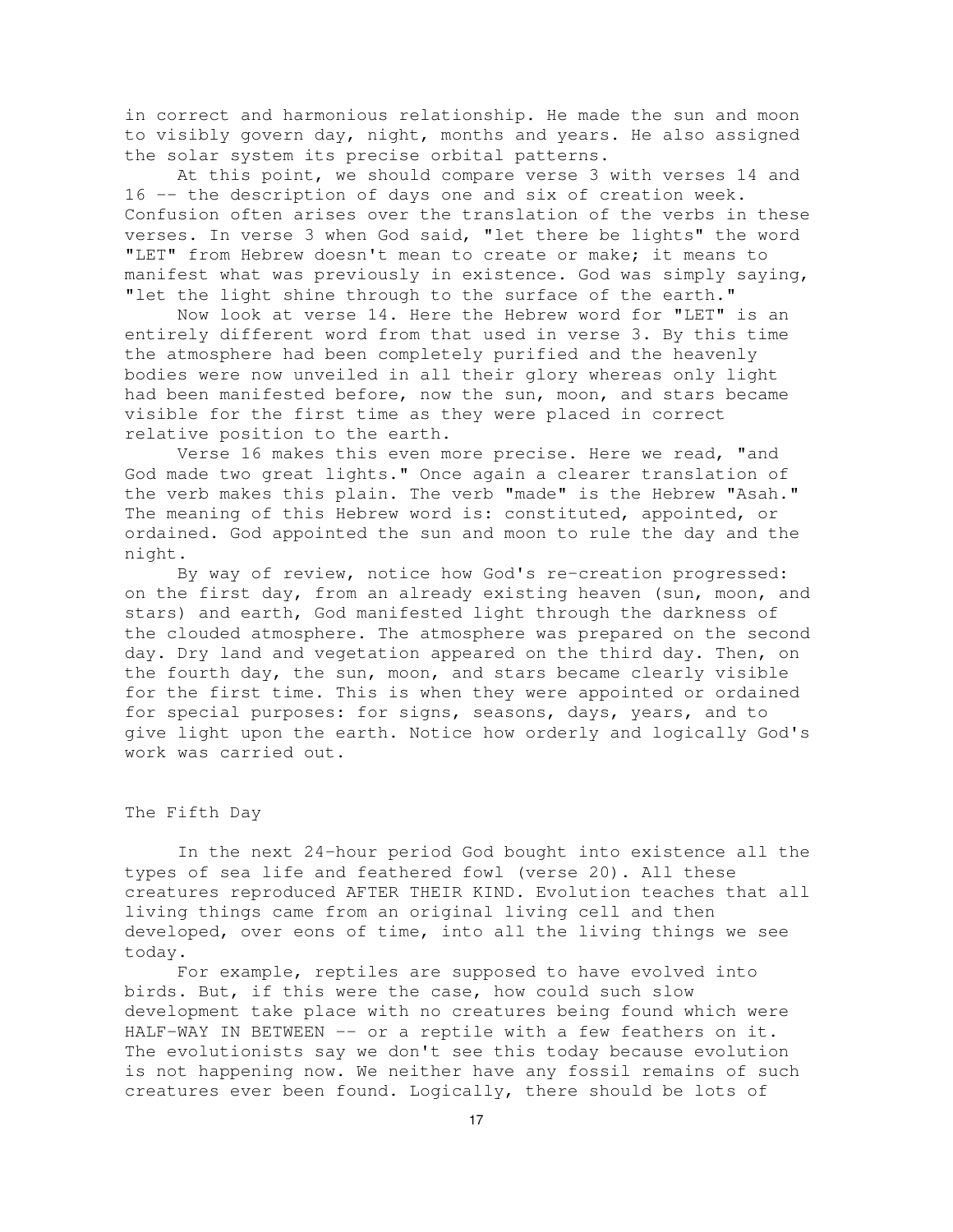remains of reptiles that tried to fly and failed in the attempt. Dogs supposedly evolved into horses -- but no half-dogs or half-horses (or any other percentages of the two in combination) have ever been discovered. As we read of the creation of the animals on day six of creation week (verses 24 and 25), all these reproduce AFTER THEIR OWN KIND. Dogs, no matter how many varieties (from dachshund to collie to Saint Bernard) they develop into, are still always dogs. They have never evolved into any other kind of creature. God created each KIND of animal -- AND THE GAPS BETWEEN THOSE KINDS CAN NEVER BE BRIDGED.

#### The Sixth Day

In the bible, six is the number of man. And it was on the sixth day that man, as well as all other land creatures, was formed, shaped, and brought into existence by God. Notice that a more detailed description of the creation of the first man and woman is given in Genesis 2. This second chapter of the bible, from verse 4 on ask in general, a flash back to the sixth day of creation. More wile be said about Genesis chapter 2 shortly.

Now something very important should be emphasized: the ultimate purpose of God -- to reproduce himself in human beings -- is already revealed in the very first chapter of the bible. Notice in verses 24-25 how God's laws operate: each creature he designed and brought into existence reproduces after its kind. Then, in verse 26, God says, "let us make man in our image, after our likeness: and let them have dominion ..." THE GOD FAMILY REPRODUCES AFTER ITS KIND also!

Of course, this does not happen all at once. The physical creation took one literal week as described here in Genesis. But the SPIRITUAL creation -- from human kind to God kind -- requires the "millennial week" of 1000-year days (plus 100 years of the great white throne judgement) to reach completion (II Pet 3:8). Study Genesis 2:2 in this connection. As the sixth day's sun set, and the seventh day of the week arrived, "God ended his work which he had made." God did not end creating. He ended his work which he had created only those physical things made by work. But the spiritual creation was only about to begin.

Notice also that man is to have dominion over the sea, the air, and all the earth (verse. 26 and 28 -- God repeats that twice). In other words, man is to learn to rule over the physical earth. He is to "subdue" or conquer it (verse 28). Man's destiny is to rule. God sets man over the physical things now and, as he builds character in this, he is to be given spiritual rule later (Matt. 25:21; Rev 3:21).

The limit of man's rule is the air above the earth. The atmosphere. Outer space is not man's domain. Man is an earthbound creature -- outer space belongs to God. Thus when man tries to go beyond his limitations as assigned by God, he is headed for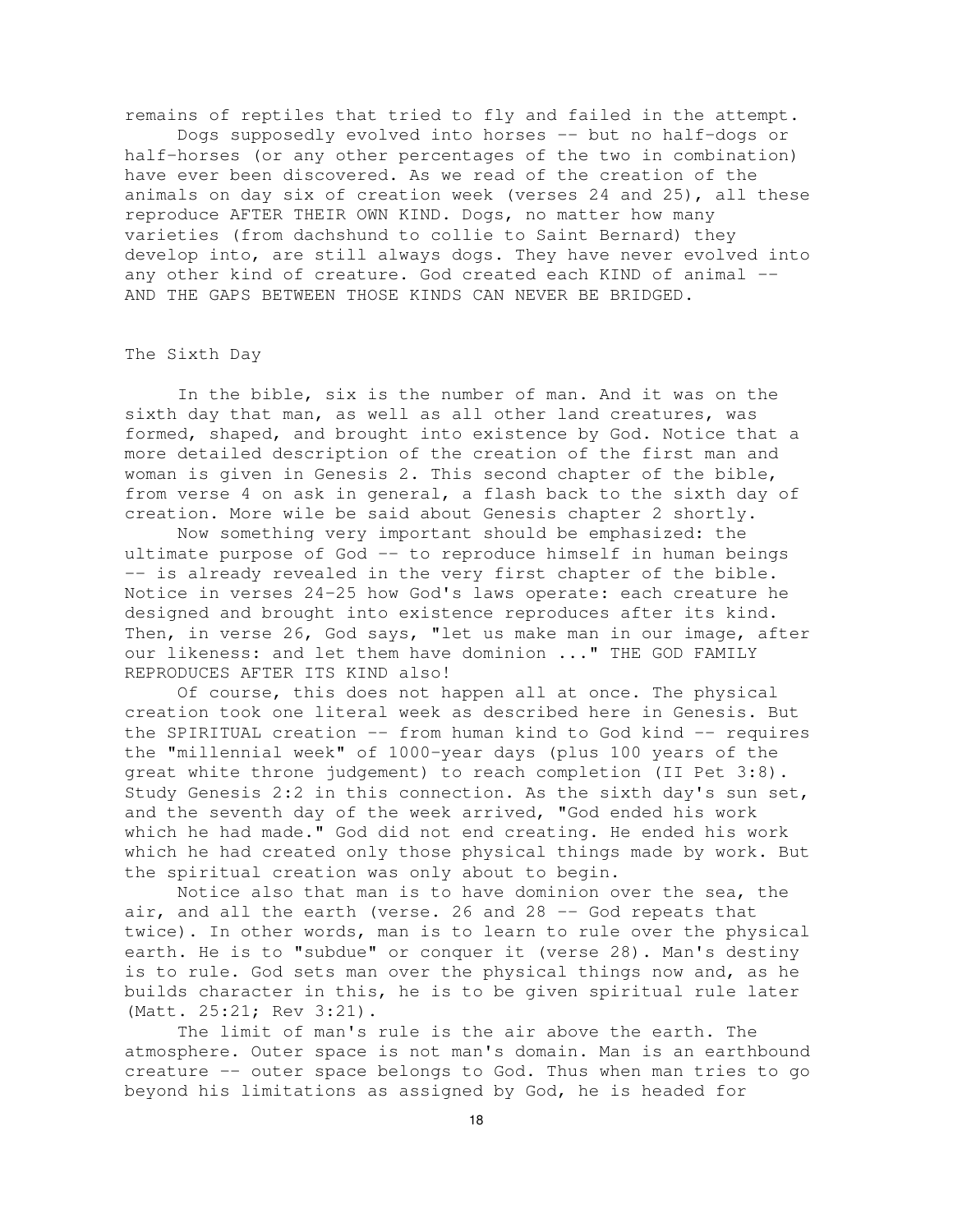disaster. (see the booklet, "who will rule space?") Man's ultimate destiny is to rule outer space -- the entire universe - but AS GOD, not as man. Man's mind can outreach his body as he tries to become God before his time. This is a lesson physical man must learn. He will not gain the power he wants until he comes into it GOD'S WAY.

Finally, realize that God gave man dominion over the animals and the rest of the physical earth, but God did not give him the prerogative to rule over other men. The only one who can rightly and correctly rule over man is God. Humans need THE GOVERNMENT OF GOD to be happy. In this world God has allowed men to exercise human government. But this is about to end in complete disaster. Man must learn by experience that his way is not right. Then he will yield to God's governments God is giving man ample time -- 6,000 years -- to learn that his methods of government must be completely abandoned and replaced by God's perfect rule.

#### The Seventh Day

After creating the earth and making it suitable for human habitation, God set apart the seventh day as a reminder to man of the creation and the creator. He created the sabbath by resting on that day, by placing his presence in it, thus setting it apart as holy time.

God made the sabbath special, sacred, holy, and commanded man to keep it that way. God has never changed on this point. It is a part of his eternal, unchangeable law. The only change in the sabbath has been man's carnal attitude toward it. But it still is the commemoration of creation. It reminds us of the true God, and the people of God have always held it sacred and holy. So one can see that God is the author of the seven-day week  $$ not the Babylonians as some have supposed. (for detailed proof that the creation week was a regular period of seven 24-hour days, see the article, "How Long Were the Days of Creation?" Reprint 470).

# The Relationship of Genesis One and Two

An important final note: chapter 1 of Genesis should include the first three verses of chapter 2 so that all seven days of the creation week would be in one undivided unit. The account of the sabbath should not be separated from the other six days. Men divided the bible into chapters and verses, not God. These divisions are not an inspired part of scripture. The main events that occurred on day six of creation week are presented in more detail in Genesis 2 beginning with verse 4. At this point notice carefully the order of events in verses 7 and 8: in verse 7, God creates the first man out of the dust of the ground -- in the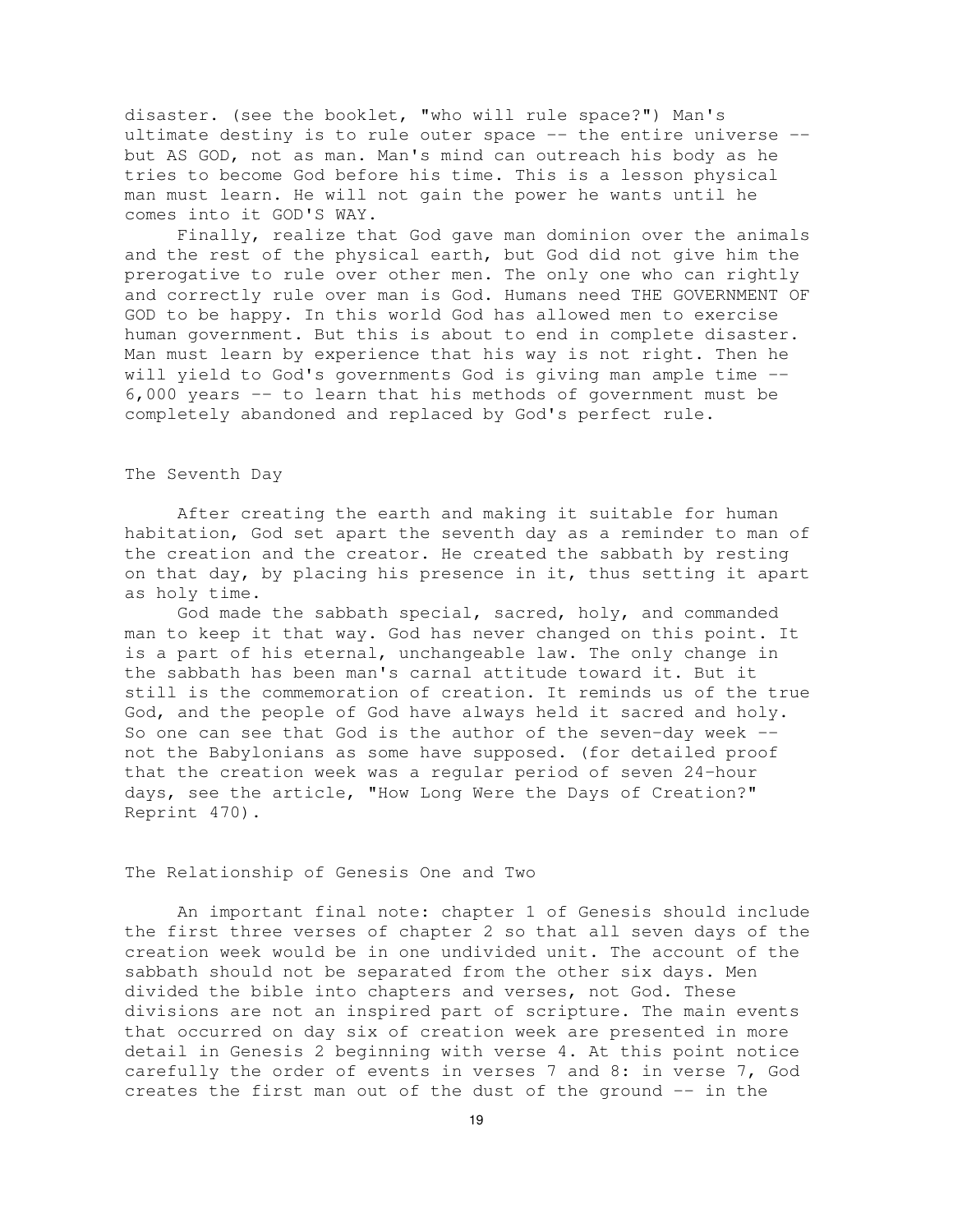same form and shape as God, but not out of the same substance. God is spirit, but man is flesh. (and for proof that Adam was a white person, see page 6 of the October, 1963, "Plain Truth", the article, "The Real Cause of the Race Crisis." by Mr. Herbert W. Armstrong.)

Then, in verse 8, God plants a garden "eastward in Eden" why did God create the man before he planted the garden? Because in this way Adam saw God in the process of creating with his own eyes. God the eternal wanted the first man to SEE and KNOW that he was the creator. Because Adam saw this, he knew beyond the shadow of a doubt who his maker was. The last 8 verses of this chapter tell of the creation of the first woman and the origin of marriage.

The Question of Origins

Here it should be observed how many FIRSTS there are in the first two chapters of the bible -- two KEY chapters in revealing to man the ORIGINS OF ALL THAT EXISTS!

- 1) the first revelation of God as creator and originator of all things. 2) the origin of life in all its forms.
- 3) the origin of the 7-day week.
- 4) the origin of marriage.

Man IGNORES the question of origins. Actually, in the final analysis, the carnal man does not want to know how and when he originated BECAUSE HE DOES NOT WANT TO ADMIT THAT GOD IS ORIGINATOR AND CREATOR. Man does not want to admit that God has revealed the origin of all things in SIMPLE TERMS in the bible. Man wants to be free to speculate about his origin. This is illustrated by a typical high school level ancient history text. This book begins with the usual first section on "primitive" humans and refers to them, in a heading, as "people without names." In other words, the concept is presented that no one knows the first human beings were.

But the bible makes plain who the first people were -- Adam and Eve. We know what their names were, where they lived, what they looked like, and who their children were. God wants us to knows these things; he does not want us in ignorance of this knowledge. But man rejects this truth. He calls God's historical record MYTH.

#### Location of Eden

Now consider the remarkable geographic picture contained in Genesis 2. Observe carefully that the garden where the first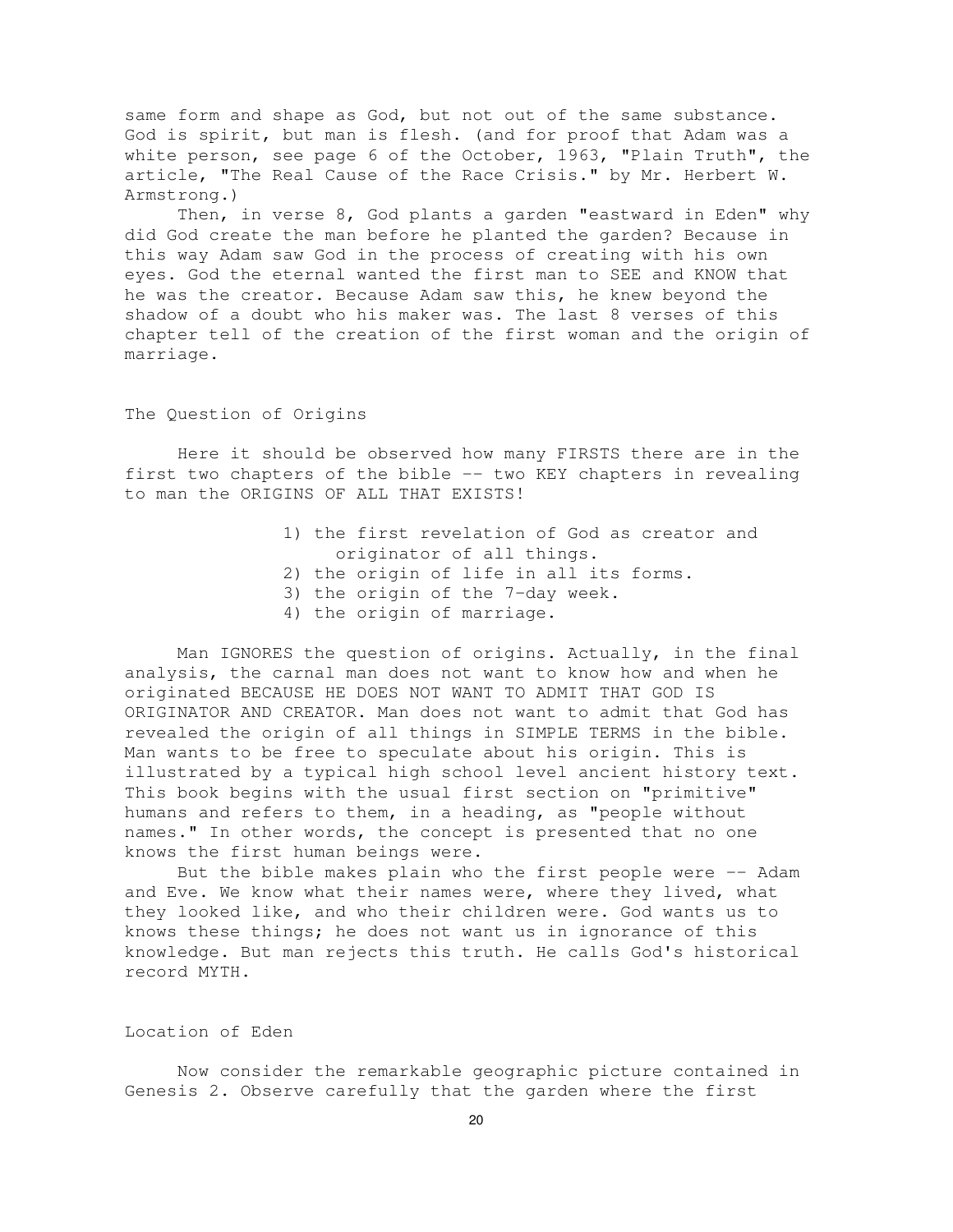humans lived was actually just a small part of a larger area called Eden (verse 8). The land of Eden in the pre-flood world was probably what we now think of as the entire coastal region on the east side of the Mediterranean sea -- the general area of Palestine. It may also have included the region of the red sea in the south. Both, the bible, in other passages, and Josephus' account confirm this picture.

The bible gives further details. Notice that a river flowed out of Eden and divided into four streams (verse 10). This great river originated at a point west of the garden (the Mediterranean coast was further west at this time), flowed through it, and then divided into its four branches. From Josephus (Antiquities I, I, 3) we learn that the river Pison is equivalent to the general area of the Ganges, Gihon the area of the Nile, and Hiddekel the Tigris. Listed last if the Euphrates which still retains its original name (verses 11-14).

The picture given in the bible suggests that the earth at this early time was a low-lying tropical paradise with a mild climate, and that these rivers were like wide, gentle-flowing streams or canals which rippled eastward toward the seas. However, geologic changes were subsequently to alter this drainage pattern to a great extent. As a consequence, these rivers now all have separate sources and flow in different directions.

The bible also indicates that this beautiful garden was the highest point of land. Scripture reveals that in the world tomorrow a great river will again emanate from Palestine and Jerusalem, the location of Christ's throne. This location will once again be the highest area of land. Nations will go up to Zion in the millennium (Isa 2:3, Micah 4:2). God will restore things as they were in the Adamic world. The picture the bible paints for the future also reveals how conditions were in the past.

The garden of Eden was in the vicinity of Jerusalem. Can one find in geological history, this geographical description of the river system of Palestine and the environs of Jerusalem? Jewish geologists, unaware of what they have discovered, have actually presented a simple sketch of the astounding evidence (on page 35 of E. A. Speiser's "At the Dawn of Civilization") in a geologic map of Palestine. Immediately to the east of Jerusalem in the strata labeled "upper Cretaceous" may be seen in outline the area through which the waters from the garden of Eden flowed. Three of the four parts of the vast stream flowed toward the north and east, the other moved southward. The present Jordan valley and dead sea were not then formed. (Compendium, Volume II. pp. 316-317).

There is more in the bible on this topic. Later, when Adam was driven from the garden, he traveled east. Interestingly enough, when the children of Israel crossed the Jordan under Joshua into Palestine, it was near "the city of Adam." (Joshua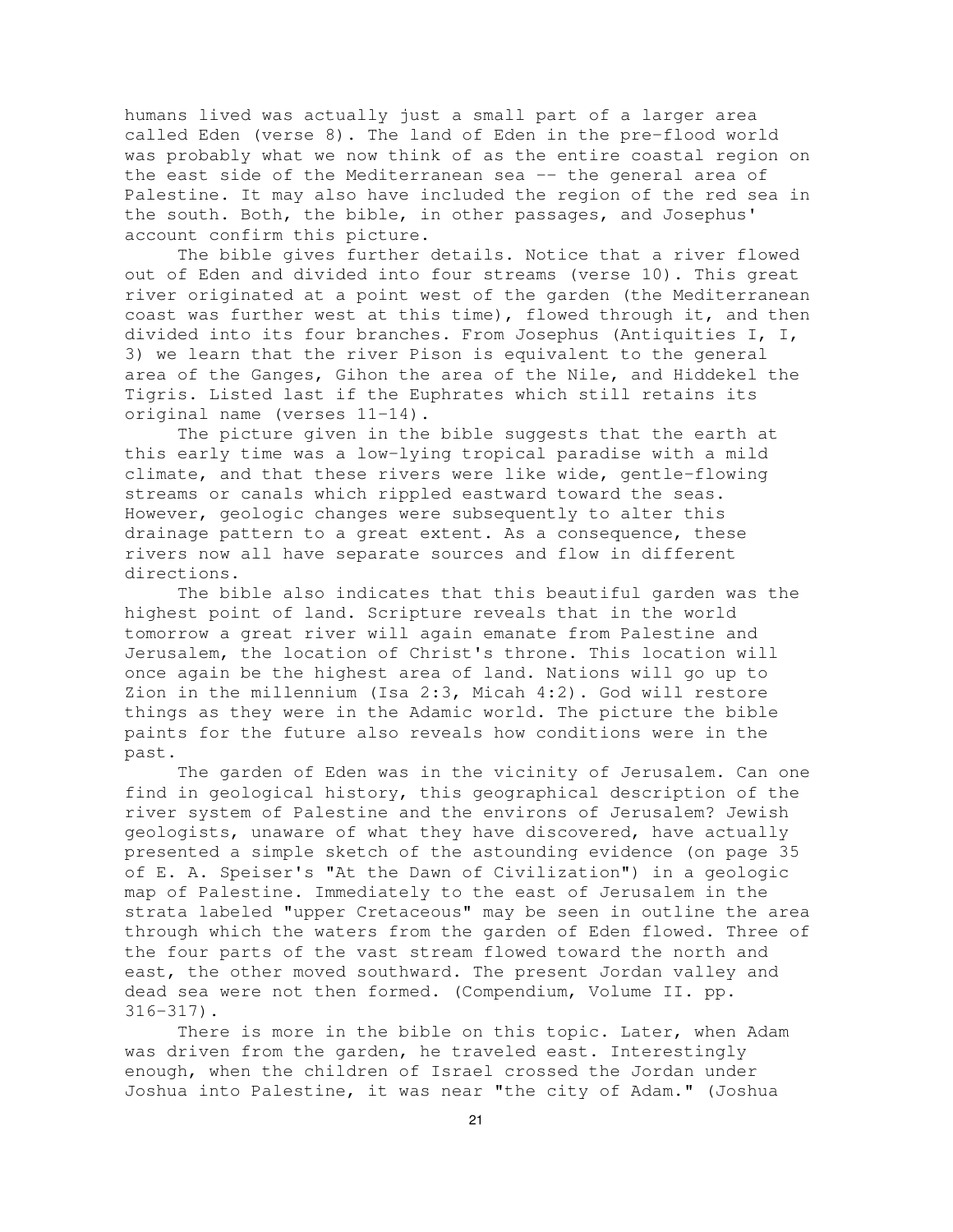3:16) it is very probable that this was the first habitation where the original humans lived after they left the Garden of Eden.

# Satan's Return

Immediately after Adam was created, God began to instruct him in the way to live (Gen. 2:15-17). But the training did not last long because, when chapter 3 opens, Satan is on the scene and craftily at work misleading the first humans. The serpent of verse 1 was a physical creature which was influenced by the great fallen spirit, Satan. He approached the most susceptible member of the family, Eve, and began to cause her to doubt God's teaching. Eve did not know that only humans and spirits have the power of speech. He told her she had an immortal soul already and that she was a God herself (verses 4-5).

Satan was extremely subtle in his approach. He knew that it was the destiny of man to ultimately be God -- to be composed of the eternal spirit of God which always existed. So, in a very crafty, soft, secretive manner, he said to the woman, "God did not tell you everything. He is kept things from you, things that you are entitled to know. Immortality is already a part of your nature. It is in you now, Eve. Didn't you know that? God didn't tell you that, did he? You listen to me ...." (Read pages 41-51 of "God Speaks Out on the New Morality".)

That was his approach -- and it worked. The woman was influenced, and Adam sinned along with her in partaking of the tree of the knowledge of good and evil. The tree of life, the source of the holy spirit, was there too, but they had not gone near it. Satan knew human nature and used this knowledge wrongly in order to teach the first humans sin.

Adam and Eve made clothes for themselves (verse 7) because Satan had taught them the philosophy of dualism -- that the soul is good and pure but the body, with its drives and desires, is evil and nasty. He convinced them they'd better cover up the prison house of the immortal soul.

God now had to EXPEL the first humans from their paradise because they had obeyed Satan instead of the creator. They were cut off from the tree of life which was the symbol of the holy spirit (verse 22). The holy spirit was not again made available to mankind until Christ, the second Adam, returned to heaven and sent it to his disciples on the day of Pentecost in 31 A.D.

But God did not leave the first humans without hope. He promised them a savior. It is commonly recognized that Gen. 3:15 is the first prophecy in the bible about Christ. The seed of the woman is singular (the 'it' in the King James version should be rendered 'he') and refers to Christ. Satan would 'bruise' Christ's 'heel' in causing him to be crucified. But Christ would bruise Satan's head by rising from the dead and triumphing over him. Thoroughly disqualifying and finally deposing him as ruler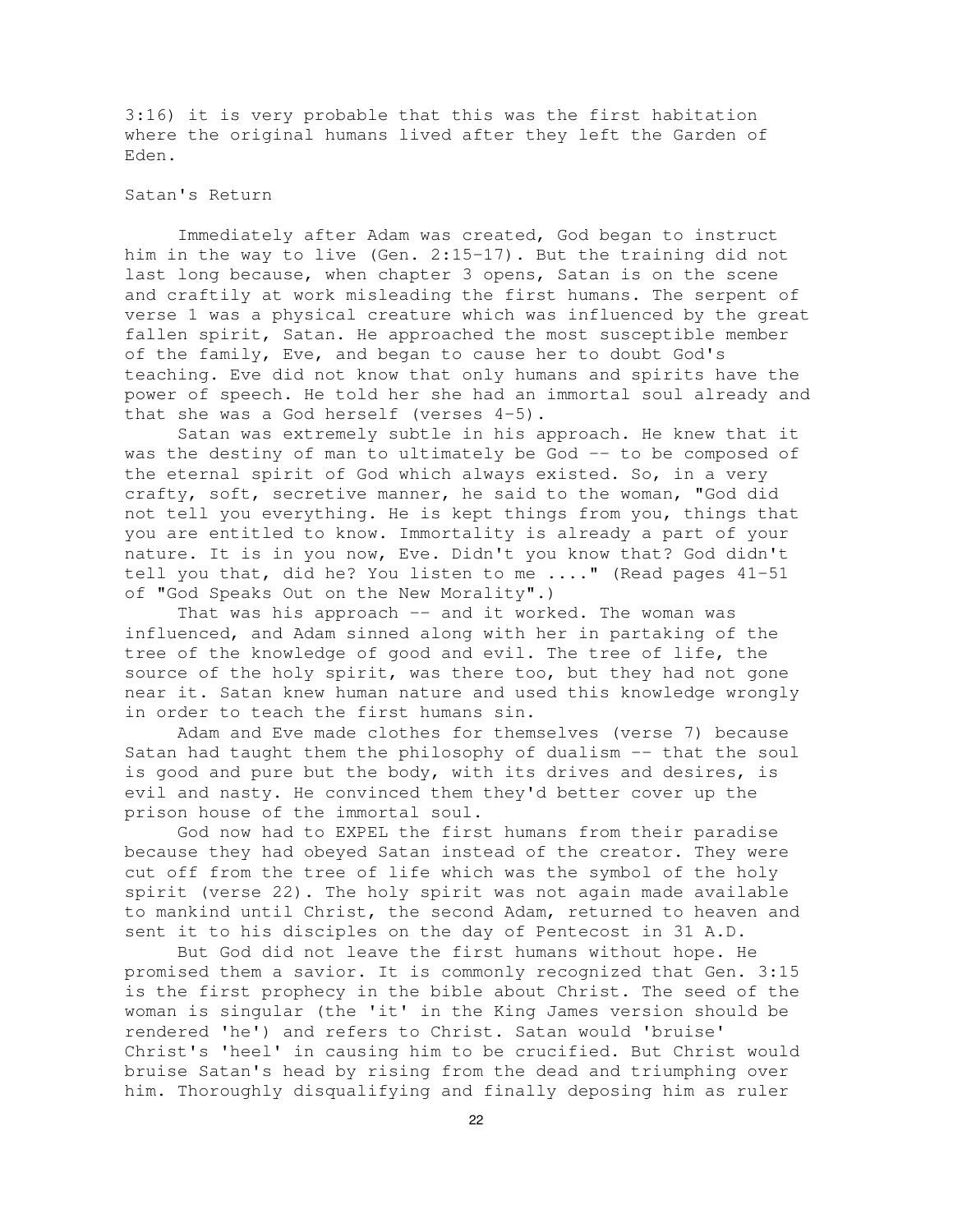of the world. In short, Christ does much more harm to Satan than Satan ever does to Christ (Rom. 16:20 and Heb 2:14).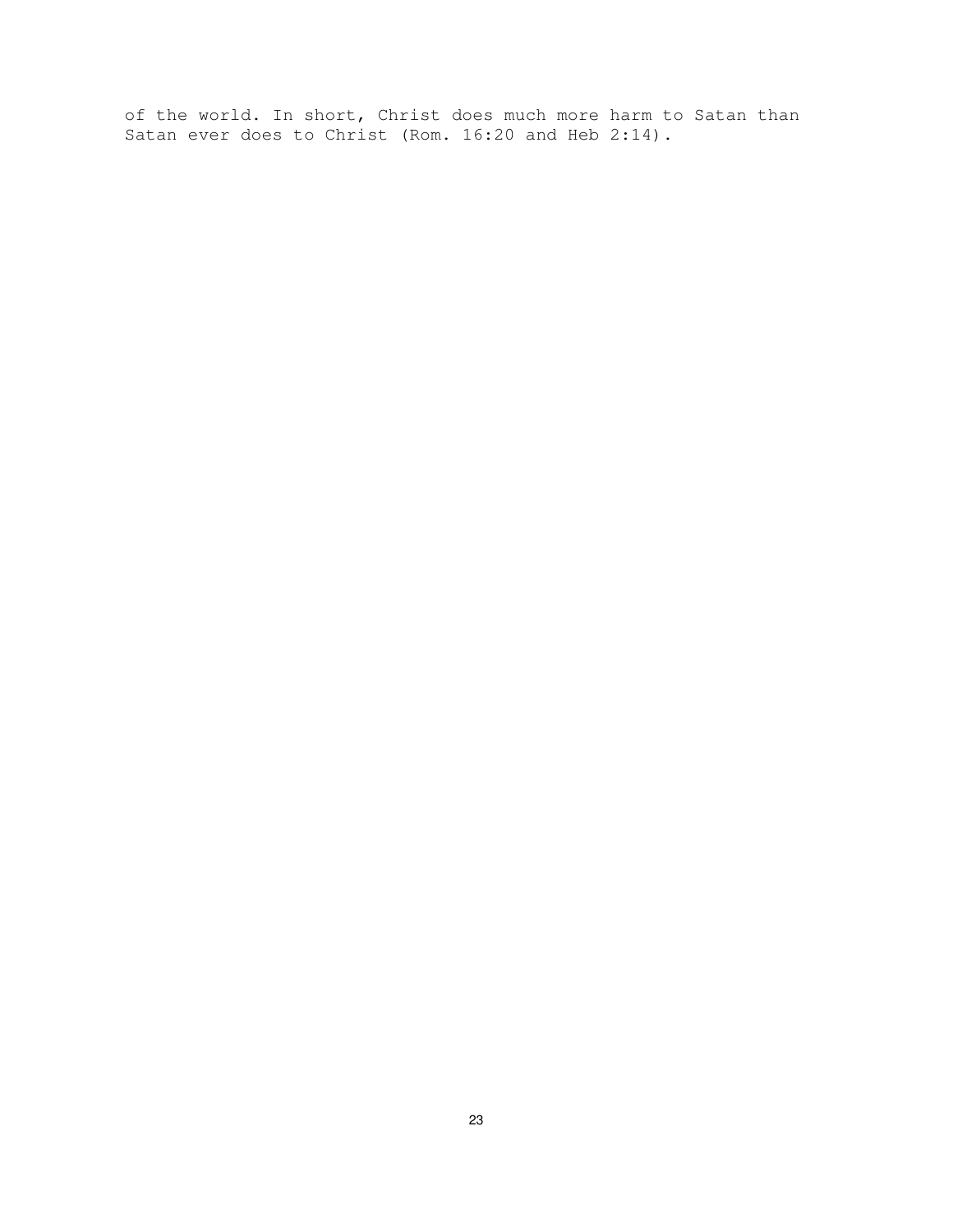#### **CHAPTER 3**

#### The Ways of Cain and Seth

The first family's brief experience in the garden of Eden was over. Now Adam and Eve had to start a new life in much less desirable environment. What were the events and developments at the very beginning of earliest pre-flood society?

#### Cain and Abel

The bible continues the account in Genesis 4 with the birth of Cain and Abel. No mention is made of how much time had passed since the expulsion from the garden of Eden but it probably was a period of several decades, possibly as much as half a century. It seems a logical deduction that Adam and Eve, under gods direction, spent considerable time establishing themselves before beginning to raise a family.

The indication in verse 2, reports Adam Clarke in his commentary, is that Cain and Abel were twins because it says about Eve, "  $\ldots$  she again bare" -- or added in baring -- "his brother Abel." It does not say that she conceived separately again later before Abel was born. So the implication, says Clarke commentary, is they were: born at the same time.

Understanding Cain's character is important for the early story of human history. His very name implies what type of person he was -- Cain means "gotten" or "acquired." Cain was selfish; he wanted to get for himself. He was a spoiled child. This becomes very apparent as the story develops.

There are definite and startling reasons why Cain turned out as he did. He was, first of all, the product of an unhappy marriage. Adam and Eve did not live in harmony. Eve blamed Adam for the expulsion from Eden and Adam blamed Eve. They probably never really forgave each other for having bungled their golden opportunity. Every argument they had must have ended up focused on this painful memory.

However, a savior had been promised (Gen. 3:15). This was something to look forward to. But this promise caused Eve to draw a hasty, false, and extremely harmful assumption. Notice her statement in Gen.  $4:1$ . The King James rendering  $--$  "I have gotten a man from the eternal" -- is not correct. In the original Hebrew, this statement reads, "I have gotten a man  $-$ - the eternal." She actually thought that her firstborn son was the promised child, God in the flesh. Under this deception, she treated Cain as if he were a god. And that is why he turned out to be such a monstrous delinquent. The full significance of this will be explained in chapter 6 when the actual meaning of Gen. 6:2 is revealed.

Now verse 2 states that Abel was a shepherd but Cain was a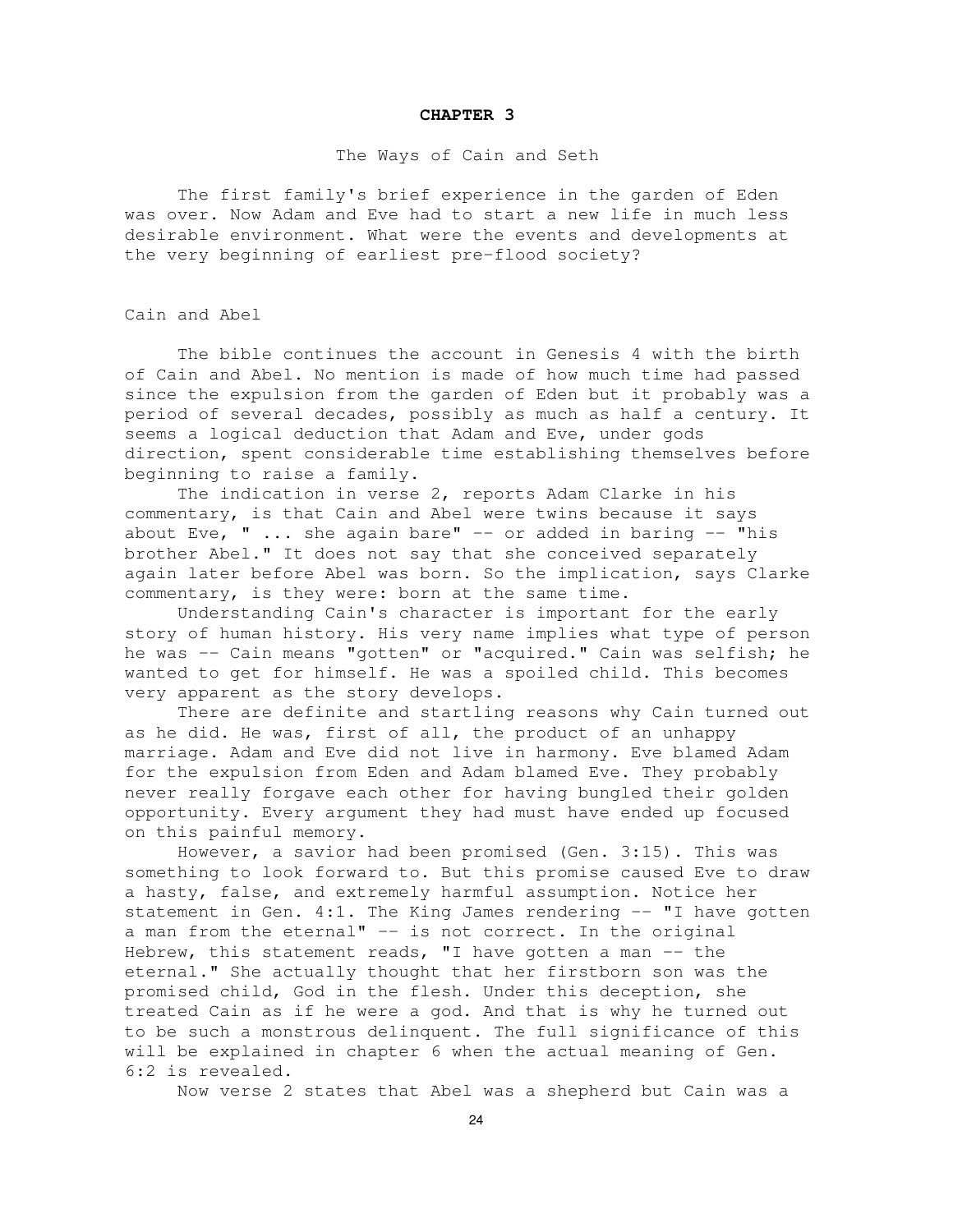farmer. God actually wanted people in this early time to be mainly shepherds instead of farmers so that the soil could slowly be built up from animal waste, leaves from the trees, and so on. He wanted elements to be added to the soil instead of removed from it. But Cain was a farmer, which in itself, was not pleasing to God. As will he been later, he also forced the ground, and, by this method, damaged it even more than normal. Cain was selfish and greedy. He wanted what he wanted NOW! On top of that, he always wanted to keep the best for himself. So Cain was a farmer which, in itself, was not pleasing to God. But, as will be seen later, he also FORCED the ground and, by this method, damaged it even more than normally.

Thus, when reading of the offering of Cain and Abel in verses 3-5, it is easy to understand why God was displeased with Cain. He not only had a selfish attitude but he used wrong, methods in even growing the fruits he offered. He had not obeyed God at all.

Notice here that though the first family had been driven from the garden of Eden. God was still teaching and instructing them. He had not told them to disperse. He wanted the human family in his presence. If they obeyed him they would be blessed. In this case, God had requested an offering and the two brothers brought theirs. But Cain's, and what it represented, was not acceptable while Abel's was.

# The First Murder

In verses 5-7 God analyzed Cain's attitude for him. He told him he could triumph over sin if he wanted to and that his offerings could be found acceptable if he were genuinely repentant. But Cain never made any attempt to repent. He had an angry look on his face not only because he was disappointed, but because he was premeditating the murder of his brother. He thought this was the quickest way to solve his problem.

Verse 8 finds Abel naively out in the field in his wicked brother's company. Little did he realize he would be the victim of the first murder in all human history. How Cain accomplished the deed is not known but, being a farmer and reaper, he might have done it with a cutting instrument such as a scythe. Then, after it was over, Cain tried to hide his crime by burying the body. Human society was off to an appropriate start because war and murder have been its prime characteristics through all ages.

#### Cain's "Mark"

God confronted Cain with his sin. He could have done this in front of the family of Adam. (see Jamieson, Fausset, and Brown commentary.) But Cain was still not repentant. He tried to cover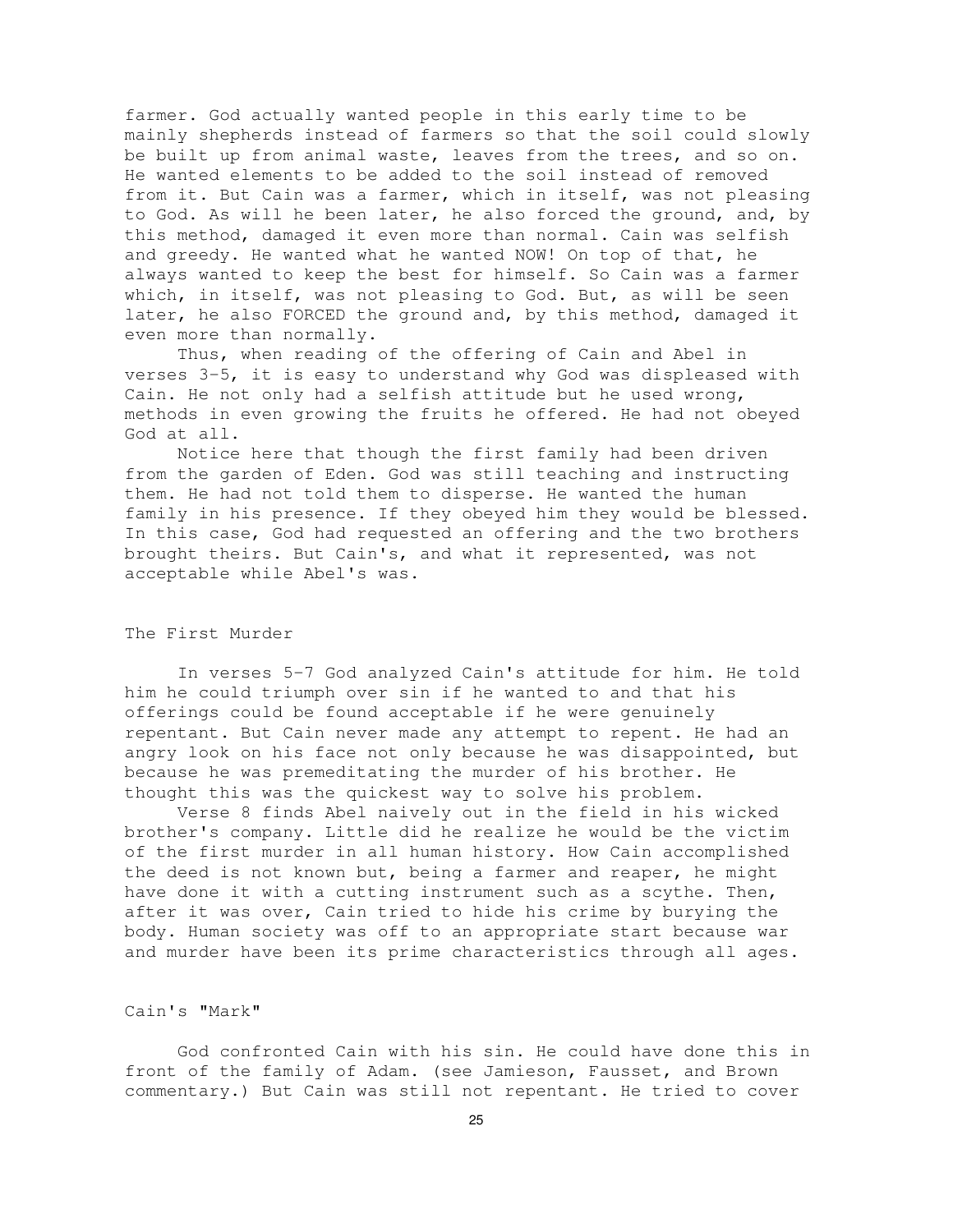up (verse 9). The eternal did not waste time with Cain. He immediately told him his sentence (verses 10-12). God could have executed Cain, but he wanted the world to learn what Cain's way would lead to. He wanted to let man, cut off from God. Express his way so mankind could learn the ultimate result of wrong methods of living.

After the eternal told Cain that he would be a fugitive and a vagabond as a result of his sin, Cain still did not change his negative attitude. His reply (verses 13-14) shows his consistently self-centered outlook. He blamed God for his problems, not himself. In a sense, he said, "what you're doing to me isn't fair. I don't have a chance. I'm not getting a square deal."

God did not execute Cain for his crime. But he separated him -- excommunicated him -- from the rest of the human family. This is the meaning of Cain's "mark" (Gen. 4:15). It was not a brand on his forehead, a long horn growing out of his head, affliction with paralysis, his dog, or any other of the ridiculous guesses that men have put forth. It was a WARNING MARKER or BOUNDARY LINE set up to separate Cain from the rest of Adam's family.

A better rendering of the verse would make it more understandable: "and the eternal set up a marker (or, monument) for (or, against) Cain. Lest any finding him should kill him." This was actually a religious segregation because Cain wrong attitude had made it necessary. God was saying, "I won't want Adam's family influenced by your selfish and sinful approach to life."

Yes, Cain was unfit to live in the same land with the rest of the people. God told Adam's children, "you stay here in the area of Palestine. The rest of the world is for Cain to wander in" (see Deut. 32:8). Later, this separation included racial segregation; Cain became the ancestor of all the non-white people. Before the flood. Different races did exist before the flood as one can see, and these races passed through the defuse. The line and posterity of Cain did not cease with the flood. It has actually continued down to our day.

# The Curse On Cain

Cain was now cut off from God. "Cain went out from the presence of the eternal." (Gen. 4:16) he was now on his own; he was forced to wander; he could no longer call on God. He would have to solve his problems on his own. It was not a pleasant fate. This ostracizing of Cain is analogous to putting an individual out of God's church. Such a person is separated from God's people until he repents. But Cain did not repent. He wanted his own way at all costs and started his own society and practices.

When did the excommunication of Cain take place? The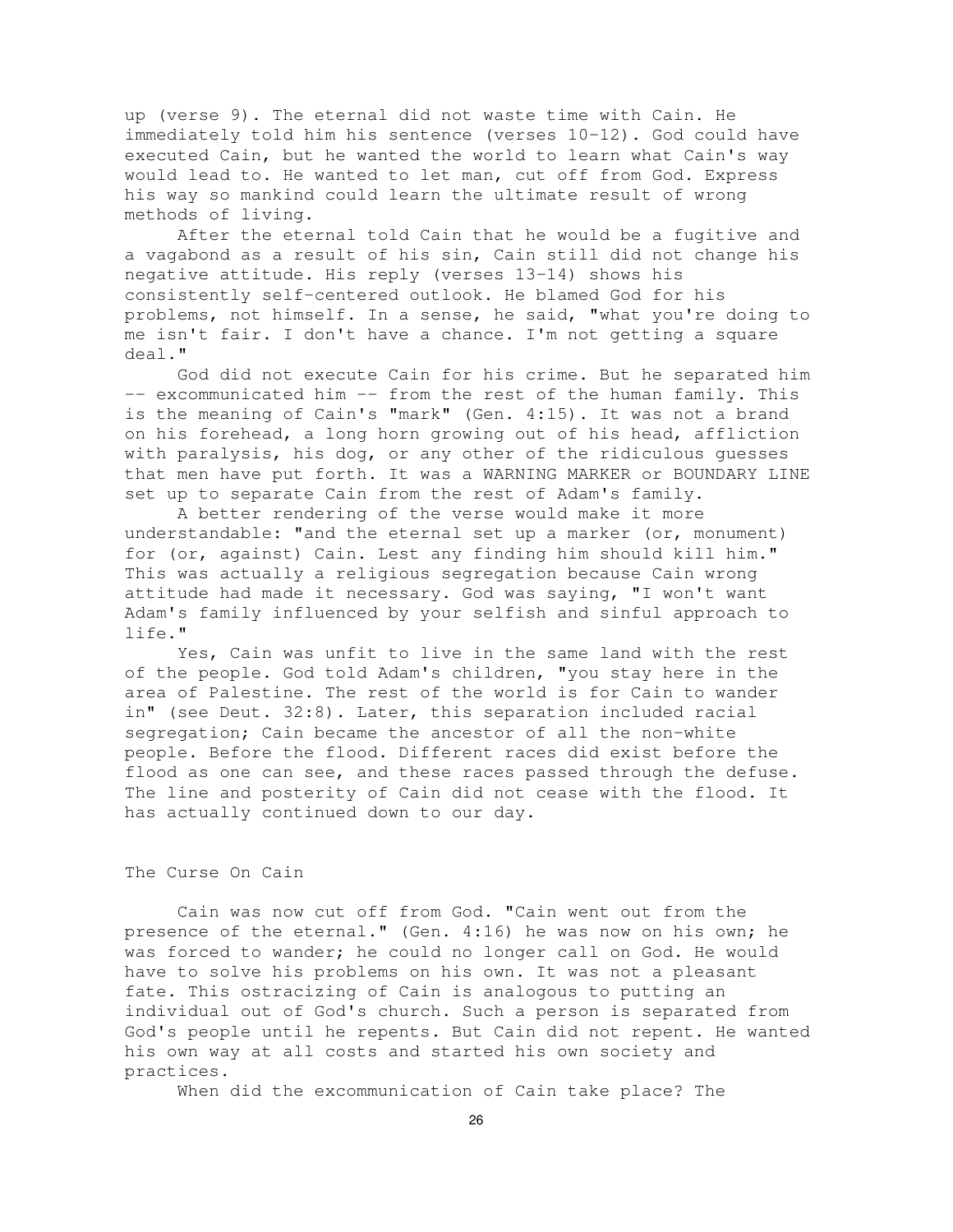indication of Gen. 5:3 is that approximately a century and a quarter had elapsed since Adam's creation. A logical deduction based on this verse is that Seth was born soon after Cain's crime because he was to replace the murdered Abel (Gen. 4:25). Since Seth was born when Adam was 130, the death of Abel must have occurred shortly before that birth.

By putting the bible together with Josephus' account. It is possible to determine Cain's activities after he was separated from Adam's family and cut off from God. He and his wife who was, of necessity, his sister, (Gen. 5:4) went to live in an area called "the land of wandering". Which was east of Eden (verses 4:16). Then Josephus tells us that Cain and his wife "travelled over many countries." (Antiquities I, II, 2.)

Here is an indication that, after the expulsion: Cain actually spent a century or more wandering over the earth. Why did Cain become a wanderer or nomad? Why did he not settle down permanently in a specific area? Amazingly, the bible and geology provide the answer. As a result of the sin of Cain the entire history of human society and the earth's surface were remarkably changed.

Notice what God had told Cain before his expulsion: "and now art thou cursed from the earth ... When thou tillest the ground it shall not henceforth yield unto thee her strength; a fugitive (or wanderer) and a vagabond shalt thou be in the earth" (Gen. 4:11-12). Cain, Josephus records, was the first person who "contrived to plough the ground". In addition, he greedily tried to get more crops faster by "forcing the ground." Cain, in other words, sought to gain his livelihood by farming methods which depleted the soil.

For example, he probably used the following method. He would burn down a forest or other vegetation on the land. Then he would plant seed in the ashes which served as fertilizer. Such land would produce well for a few years but after that it was ruined through such harsh abuse. Cain destroyed the soil for the purpose of quick crops. He did not care about conserving fertility for future generations. God wanted the earliest humans to be shepherds so that the soil could be built up  $-$ - but Cain forced the ground before it was developed.

God put a stop to Cain's way -- the way of getting. If Cain and his heirs had been allowed to continue these agricultural methods, soils all over the world would long ago have been rendered unfit for cultivation. The curse on Cain was not some strange poisoning of the soil. Logically, it could mean only one thing -- A CHANGE IN THE EARTH'S CLIMATE! The geological record tells us what God did to save the soil from utter depletion. Mountain chains arose where there were none before. Seas dried up. The balmy semitropical climate of the world rapidly shifted into torrid and frigid zones.

Wherever Cain wandered, his agricultural pursuits came to naught. When it should have rained, the weather turned dry. Just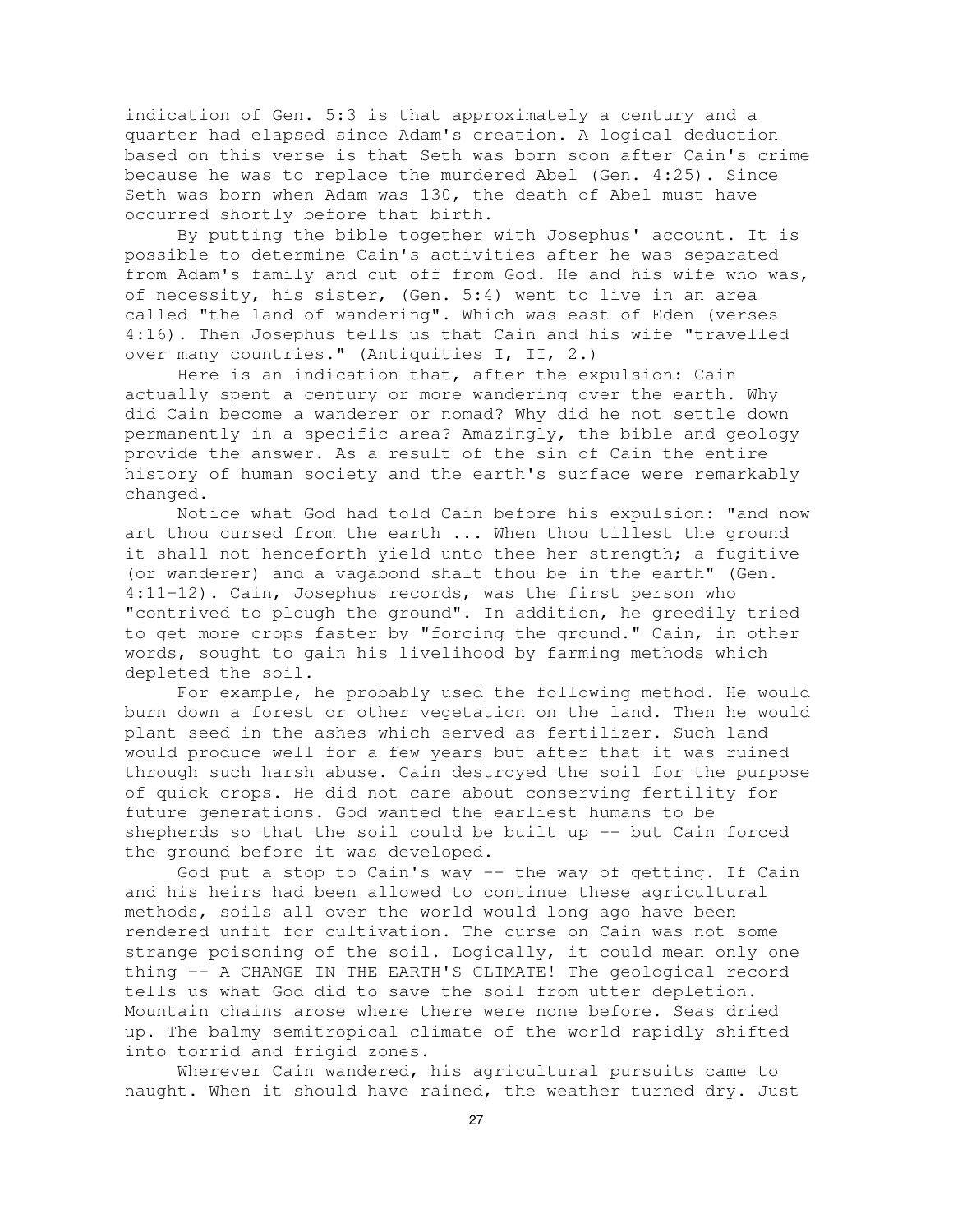as he was about to reap the ripening crop, in came a storm. Nothing turned out right. Cain was forced to turn to food gathering -- to hunting and gleaning the wild fruits and berries. He and the generations who followed him eaked out a wretched living. Both geology and archaeology testify to these conditions.

# The Proof of Geology

In the tertiary geological deposits, which follow the upper Cretaceous, many surface changes are recorded. The climate began to turn cooler. Desert regions developed in the wake of mountain building. Pluvial and arid periods fluctuated. The climate in the northern hemisphere became even cooler. Vast snow falls engulfed the regions now labeled Canada and Europe. The arctic zone expanded. Fluctuations in sea level occurred. All along, the continental shore lines the changing beach levels left their mark. Many may still be seen today. Geologists mislabel this pre-flood period "ice ages."

Cain's children were forced to adopt his level of existence. Because of his sin, Cain initiated a degenerate way of life. His descendants became fugitives, wanderers, vagabonds. They too were reduced to hunting and gathering because the soil would not yield normal crops. They began living in caves in regions far removed from the main civilizations in the near east and became shockingly depraved.

These stone cultures have even left evidences of Canni-Balism. (page 3 of Dr. Hoeh's article, "Scientists Discover There Were Giants on Earth in Those Days," reprint 150.) The existence of these cave men, which archaeologists have discovered, does not prove the theory of evolution -- it shows the shocking process of degeneration in the human race.

This period witnessed the spread of human habitation around the world. Fossil remains of giant human beings (Gen. 6:4) of this period have been found by geologists. This is the time of the Paleolithic man, of the Neanderthal man and the Mousterian culture, of the mammoth and reindeer hunters of the upper Paleolithic. Their culture exactly fits the curse that befell Cain.

The complete story of culture changes before the flood may be found in such works as F. C. Hibben's "Prehistoric man in Europe." Grahame Clark's "World Prehistory," and Emmanuel Anati's "Palestine Before the Hebrews." Those and other studies make it clear that the flood occurred at the end of the geological epoch called the Pleistocene -- an event marked in geologic records by the sudden disappearance of many forms of animal life. Especially the Mammoths of Eurasia. The 'recent' which follows - geologically is the post-flood world. (see Volume II of Dr. Hoeh's Compendium of World History, Chapter 18.)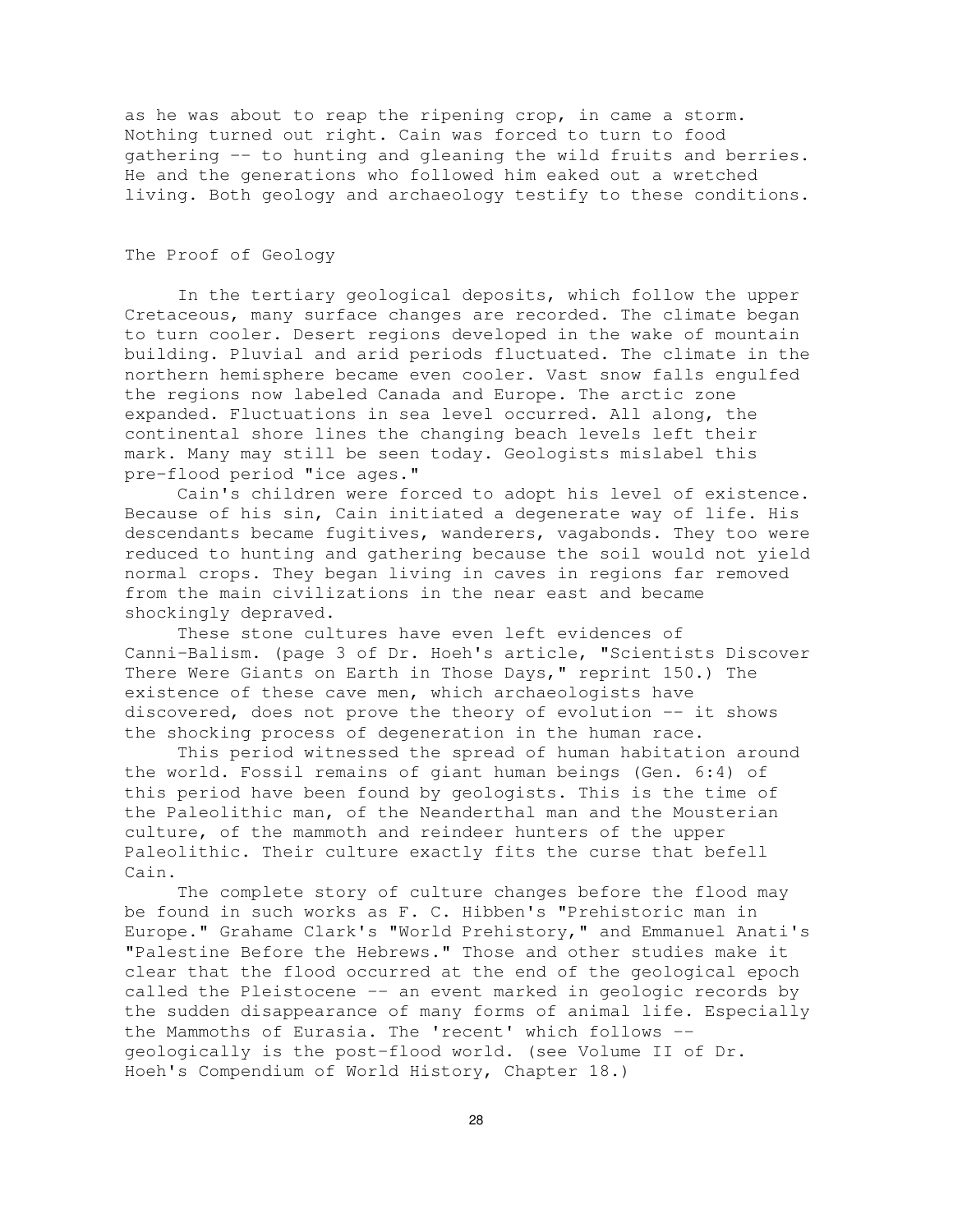Cain's Society

Before telling of the activities of Cain in his later life, it would be helpful to summarize the seven key points about him which Josephus recorded.

1) Cain was a "covetous man" who "was wholly intent upon getting." This statement reveals this evil man's true character. He was completely selfish.

2) Cain was the first to plough and force the ground -- a point already covered in detail.

3) Cain did not repent but only GREW WORSE IN HIS WICKEDNESS. He "only" aimed to procure everything that was for his own bodily pleasure, though it obliged him to be injurious to his neighbors. He increased his own wealth by violence and robbery.

4) Cain "became a great leader of men into wicked courses." He set a wrong example and others copied it. This could include his own children and/or other sons of Adam -- other children of the general family as it developed over the centuries Cain's life spanned.

5) Cain was the author of measures and weights." He was not only the inventor of farming but the originator of trading - with the motive of getting. His aim was to give the least to get the most. Cain's weights and measures were probably dishonest. And this is certainly supported by Josephus' statement that Cain "changed the world into cunning craftiness." Cain was a shrewd dealer -- this was the way he operated.

6) "he first of all set boundaries about ..." Cain was the first to build fences around his land. He said "don't trespass this is mine." He didn't want to let others' cattle graze upon his land. This is the feeling and the attitude he had and promoted.

7) "he built a city, and fortified it with walls, and he compelled his family to come together to it ..." As one shall see, Cain's methods continued after the flood. Nimrod copied from him. Nimrod gathered people together to build a city so he could easily keep the populous under his control. He merely perfected an idea which had originated with Cain.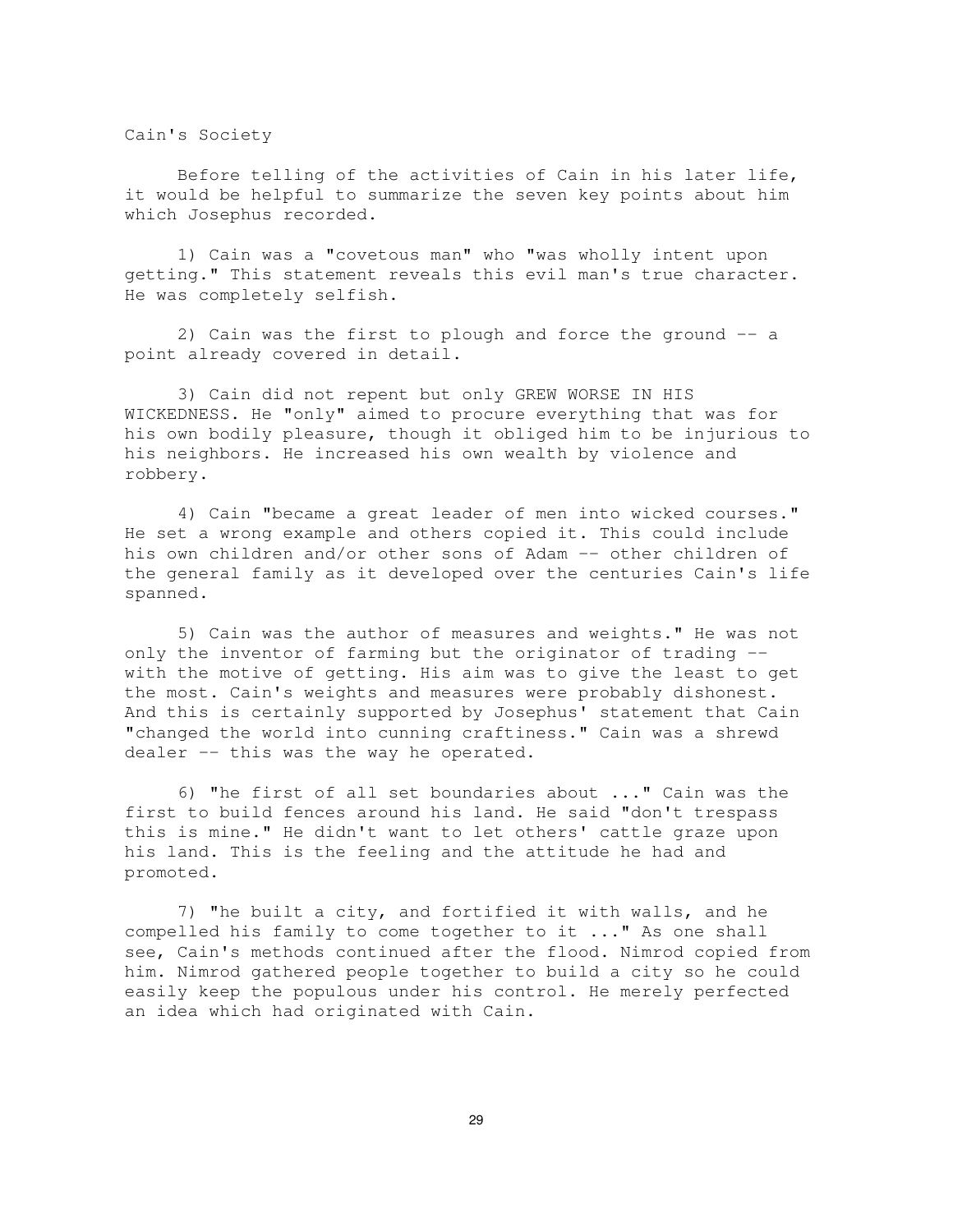Cain's Famous Walled City

At this point Josephus' words about Cain need to be emphasized: Cain "built a city, and fortified it with walls ..." The bible speaks of this same city: Cain "builded a city, and called the name of the city, after the name of his son, Enoch." (Gen. 4:17)

Though in a sense this is getting ahead of the story, it is appropriate at this point to tell of the significance of the famous walled city, Enoch. In recent years, archaeologists made a startling discovery. In their excavations at the site of ancient Jericho (which is adjacent to present day Jericho in Palestine) they were amazed to uncover a big town in an early "pre-pottery Neolithic" state thousands of years  $-$  as they measure time  $$ before any city of this type should have existed. This vast town existed at a time when only villages of tents or huts should have been in use -- but there it was. It was of large proportion, of great duration -- and had a huge wall around it. When the archaeological findings are correctly interpreted (see the chart on page 80 of the "Bible and the Ancient Near East", edited by G. Ernest Wright), it is evident this city must have existed before the flood.

In short, when the statements of the bible and Josephus are correlated with the findings of archaeology, there is one logical conclusion: PRE-FLOOD JERICHO WAS THE WALLED CITY OF ENOCH WHICH CAIN BUILT.

Here are some details concerning this city. It occupied an area of not less than ten acres -- large dimensions for that early time, and especially since it was completely surrounded by a great wall. Many thousands of people lived in and around this heavily fortified town -- and it is these fortifications that form the most astonishing feature of this remarkable discovery.

These defenses are described as "astounding for any period." They consisted of a ditch, wall, and tower. The ditch or moat was some 28 feet wide and six to seven feet deep. Inside this protective ditch the wall itself was built. A remarkable structure over five feet thick and some thirteen feet high. Finally, adjoining the wall was a great circular stone tower (which is still standing to this day) reaching a height of over 26 feet. James Mellaart makes this significant observation: "the prodigious labour involved in the erection of these defenses implies an ample labour force, a central authority to plan, organize and direct the work and an economical surplus to pay for it." ("Earliest Civilizations of the Near East", London, 1965, page 36.) Such was the power and authority that Cain had mustered.

To recapitulate: early in his life, after having been driven out by God, Cain wandered over many areas of the world. He did not stay in any one place very long. And the children he had over the course of those many decades also were nomads who migrated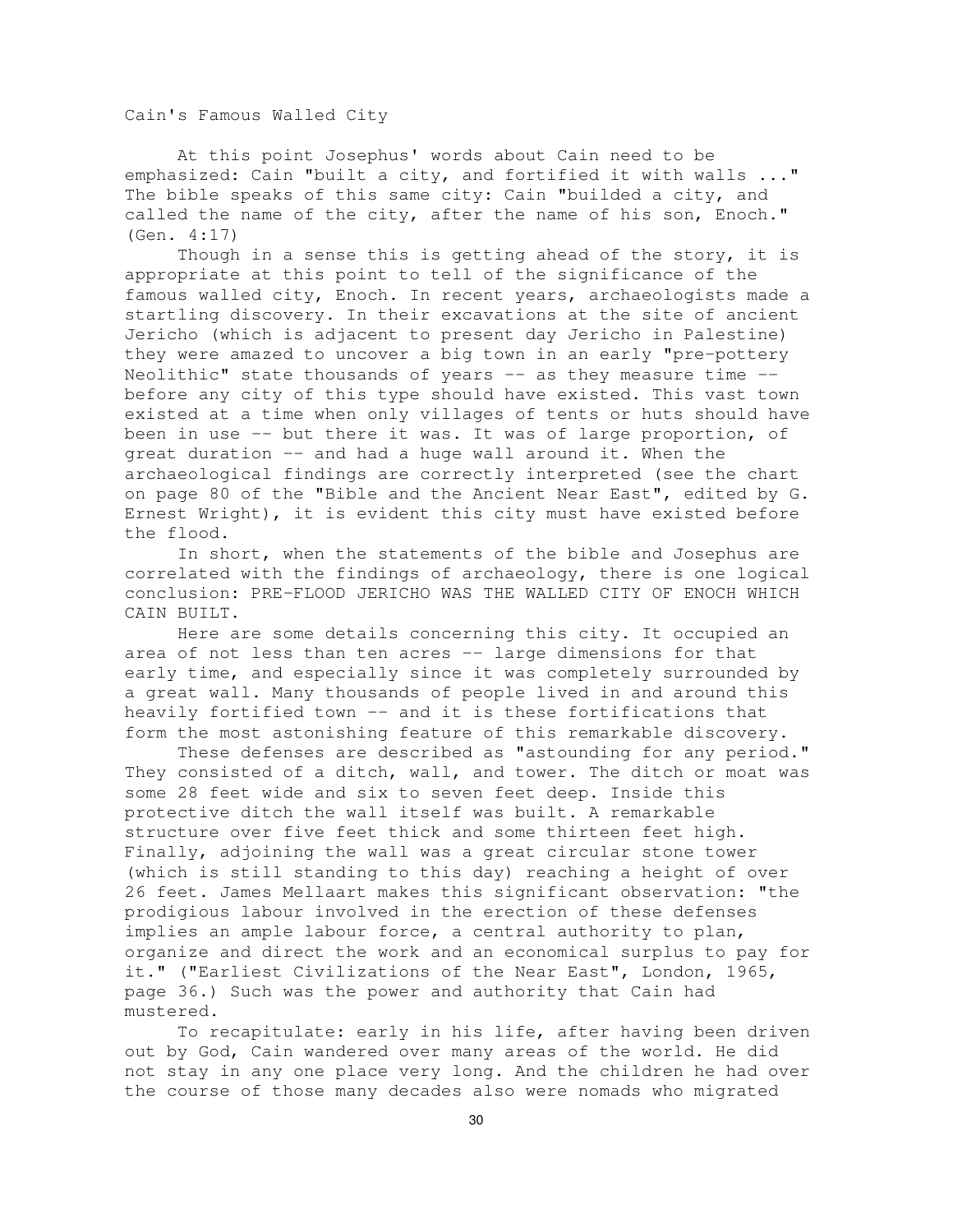and engaged in hunting and fishing. The implication in Josephus' account is that Cain did not build this famous walled city until well into his life. Some centuries elapsed before he began this project.

Now take careful note of the location of this city: it was in "Seth's land" or Palestine. That's right -- CAIN HAD DARED TO COME BACK INTO FORBIDDEN TERRITORY. At an earlier time God had said: "this area is for Seth and his family -- the rest of the world is for Cain and his children to wander on." But, as we well know, Cain was not noted for being willing to obey any of God's orders.

Another significant point: the archaeologists cave concluded that pre-flood Jericho could not have supported its immense population by agriculture alone. There was not enough fertile area to support that many people. Thus they conclude that this famous city must have existed on the basis of trade and commerce.

How could this city engage in trade and commerce? Remember what Josephus said -- that Cain was the inventor of weights and measures implying that he was engaged in trading. But also recall that Cain procured "spoils by robbery." In other words, he must have forced surrounding peoples to pay tribute, and he must have engaged in looting and pillage. This was the basis of his trade and commerce. In addition, with the dead sea then already in existence and located near-by, Cain must have controlled the salt trade of that world. This was a lucrative business because all people need salt for meats and vegetables.

Cain then, built this great walled town and made it the world center of trade and commerce. From it he pillaged the rest of society. "Do unto others before they do unto you?" And this is the way our world is today. Cain was cut off from God. He was wandering on his own. And we live in world cut off from God too -- groping its way to destruction.

He sent marauding bands out to steal and loot. Then they would escape their pursuers by hiding inside the city's impenetrable walls. This was his headquarters, the focal point of that society's "civilization." As a result of it also, the family of Cain broke down racial bounds and began to began to intermarry with the family of Seth. (for detailed information about this famous city, see Emmanuel Anati's "Palestine Before the Hebrews" and Kathleen Keyon's "Digging up Jericho." The later work has numerous fine pictures showing the walls of pre-Flood Jericho and the kind of buildings that were there.) Yes, Cain's city is still with us today. This famous pre-flood world trade center was destroyed, of course, by the flood. But archaeology has found that it had been destroyed before that also. The wall was smashed and then rebuilt.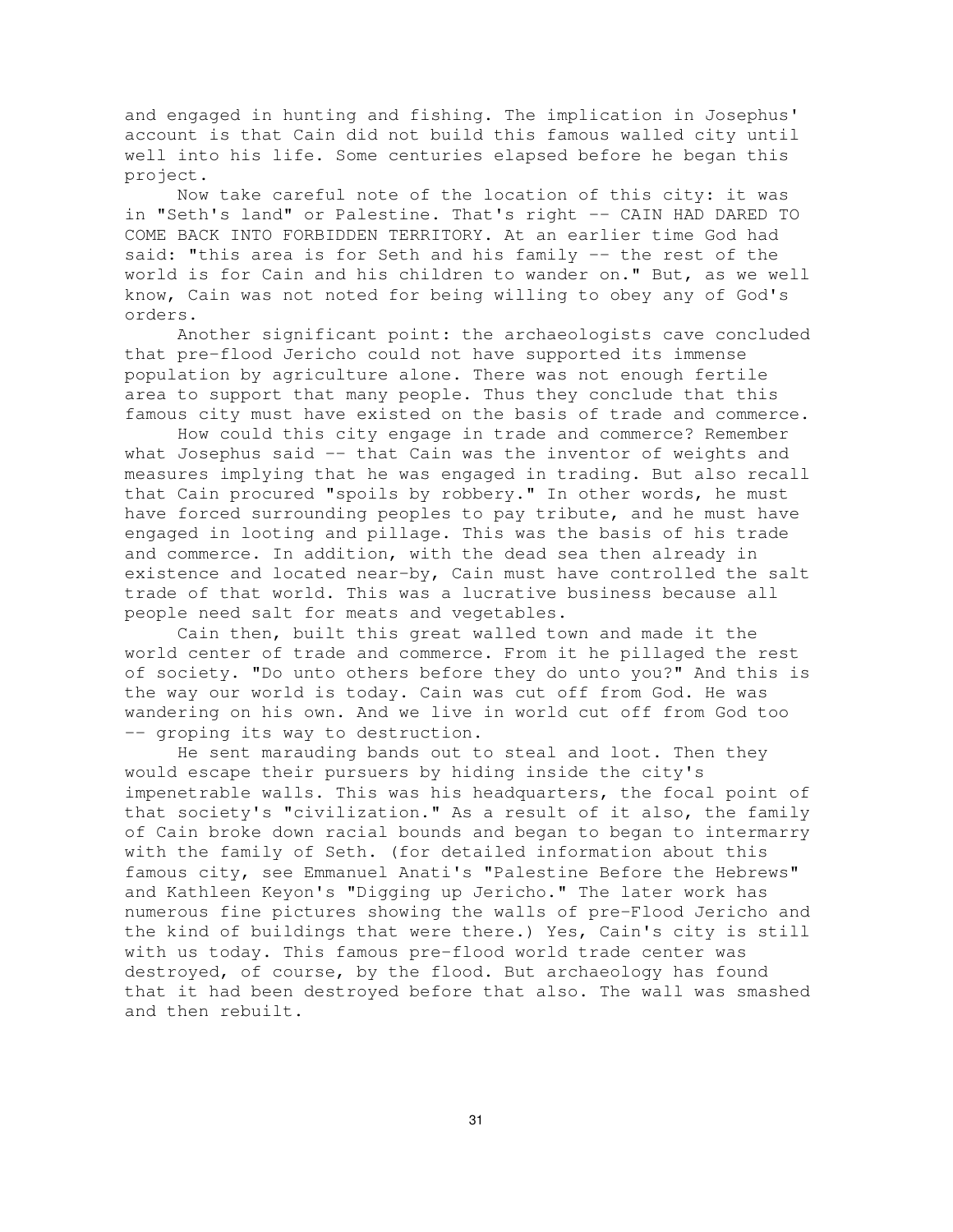The Way of Cain

The important truth we need to learn from all this is that Cain was the originator of civilization as we know it. Our entire society today is patterned after "the way of Cain" (Jude 11). It is a way of competitiveness, selfishness, and greed. Satan used the family of Cain to perpetuate his philosophy.

Cain was "spiritually bankrupt." He had no love for his neighbor at all. The code of Cain was, "get the other fellow before he gets you. Do unto others before they do unto you." This is the way our world is today. Cain was cut off from God. He was wandering on his own. And we live in a world cut off from God too -- groping its way to destruction.

God could have destroyed Cain. But He wanted him to develop his own way and let the world learn from it. God wanted man to go ahead and express his own way and let that way come to full flowering and fruition. Cain's way led to the Flood -- the complete destruction of humanity except for eight persons! And it will lead to an unbelievable carnage again in the near future! God has decreed that man must learn once and for all -- in complete finality -- that THE WAY OF CAIN SIMPLY WILL NOT WORK!! When man learns this lesson by hard experience, then he will turn to God in real repentance! But he has not reached that point - yet!

We study history to learn the lesson of human experience so we don't make the same mistakes ourselves (I Cor. 10:6, 11; Rom.. 15:4.) The history of the past will help the citizens of the World Tomorrow see that God's way is the only way.

And so the great truth of these early chapters of the Bible is that Cain started an entire pattern in society which is with us to this day, a way of life which must finally be eradicated from the earth! It is a way which, though our human nature prompts us to follow it, we must exterminate from our daily practices and replace it with the way of God -- the way of love, giving, and sharing!"

What was the effect of the "way of Cain" on society down to the Flood. And can we know what ultimately became of Cain? Also, what were the major contributions of the line of Cain to society in pre-Flood times? These are the interesting questions yet to be covered.

The Line of Cain vs. The Line of Seth and Enos

To put the picture in as simple terms as possible. It may be stated that the story of the pre-flood society is the story of the line of Cain as opposed to that of Seth and Enos. What was the interrelationship of these two major groups before and up to 2370?

As indicated previously, Cain and Abel may have been twins.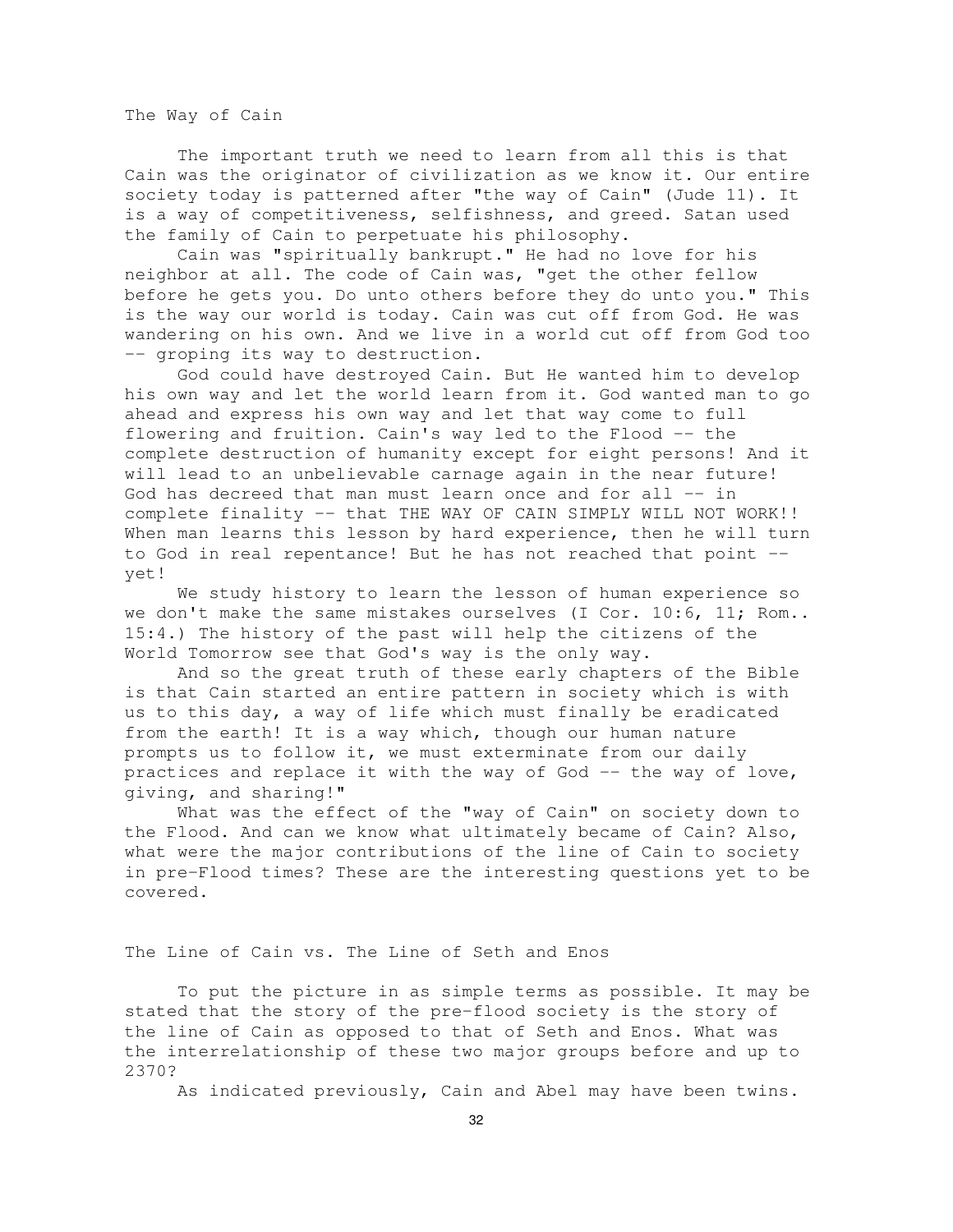But they were un-like twins. Cain was originally separated because of religious reasons, because of his rebellious attitude. But, later, this division also became racial in significance.

In other words, Cain was the father of the NON-white race before the flood. Seth was the ancestor of the contrasting WHITE line. And these two lines were to remain separate. This is what God wanted. And, for a long time, they were -- but this changed in Lamech's day (Gen. 4:19) who lived in the generation that existed just before the flood came upon the earth.

The important concept to bear in mind, then, about the situation before the flood is this: biologically (racially), culturally, intellectually, and spiritually there were just TWO BASIC WAYS OF LIFE -- the way of God which was preserved in the family of Seth, and the way of Satan which was promoted by the descendants of Cain! See the accompanying genealogical chart at the end of the chapter.

# Seth and Enos

WHAT KIND OF A PERSON WAS Seth, the son born to Adam and Eve after Abel's murder? (Gen. 4:25) (Josephus Antiquities I, II, 3) provides some interesting information. Seth was a man of CHARACTER! His children were properly reared and imitated his good character. All of them had good dispositions and lived together in the same country without fighting and warring.

This implies that the family of Seth WAS SEPARATE FROM THE FAMILY OF CAIN AS GOD HAD INTENDED. As shall be noted shortly, the family of Cain carried on fights, feuds, quarrels, and dissension's. It is only natural that the philosophy of Cain should breed such results. But the family of Seth, for centuries, was separate from the sins and mistakes of the line of Cain. God certainly must have protected them and given them blessing and favor.

Knowing what kind of a person Seth was is very important to bear in mind in relation to the following information, Seth was born when Adam was 130 years of age. Seth lived a total of 912 years.

Enos was Seth's first son (Gen. 5:6). Notice, at this point, that Genesis chapters 4 and 5 are not in direct sequence. To find out anything additional about Enos, it is necessary to go back to Gen. 4:26. "... Then began men to call upon the name of the eternal." Now understand this point: the Hebrew here rendered "call upon" can mean, just as correctly, to "preach" or to "publish." (compare, for example, Matt. 24:14 and Mark 13:10 - in the first the gospel is prophesied to be preached but, in the second instance. It is to be published.)

In short, this verse may be properly understood as, "then began men to preach or publish in the name of or by the authority of the eternal." In other words, this Hebrew expression means to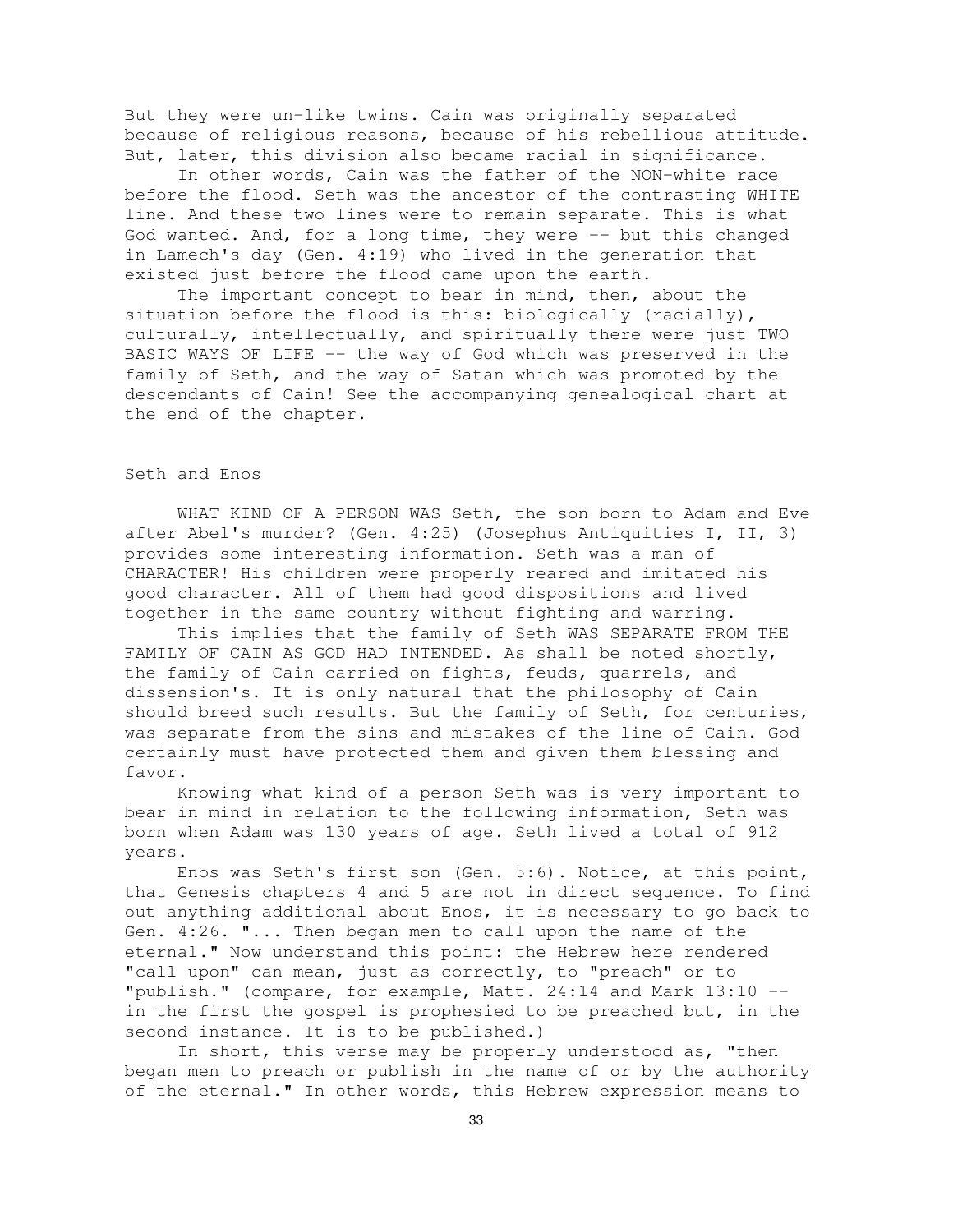communicate in general without distinguishing as to whether it is writing or speaking. And it may include both these methods.

A few Jewish commentators have understood this verse to mark the beginning or origins of WRITING! In other words, the first people to use the written language and records (as well as to spread the knowledge of God by preaching) was THE FAMILY OF SETH AND ENOS.

Adam and Eve, back in the garden of Eden, had a spoken language. God put into Adam's mind, by a direct miracle, the symbolic knowledge necessary to understand and to speak a verbal language in order to communicate with God.

But God did not give man a ready-made written system of communication. Something's God leaves to man to develop and perfect. Writing was one of these arts. God wants man to work and build character in acquiring and preserving knowledge. Thus he left the development of this skill to man.

The fact that the line of Seth, in the lifetime of Enos, perfected a beginning form of written communication is supported by verse 1 of chapter 5: "this is the book ..." Records were being kept. This chapter 5 is a simple genealogy, an uncomplicated type of writing with no particular style or form, another indication that this was the beginning of written records.

# Eight Preachers of Righteousness

A verse in the new testament, II Peter 2:5, provides a major point about the line of Seth. Notice that the word "person" is in italics. The way the verse stands in the King James version, the impression is given that Noah was the eighth person of the eight that were in the ark, but, in the original Greek, the meaning of the verse is this: "and spared not the old world, but saved Noah, THE EIGHTH PREACHER OF RIGHTEOUSNESS, bringing in the flood upon the world of the ungodly ..."

Noah, then, was the eighth preacher of righteousness in his line, beginning with Seth, Methuselah is not included -- he died the year of the flood. For the other six preachers of righteousness before the flood, see Genesis 5 and the accompanying chart.

To repeat: the major cultural and social contribution of the family of Seth, in the society before the flood, was THE ART AND SKILL OF WRITTEN LANGUAGE.

The next question is, "what were the contributions of the family of Cain?" And "what were the RESULTS of their contributions?"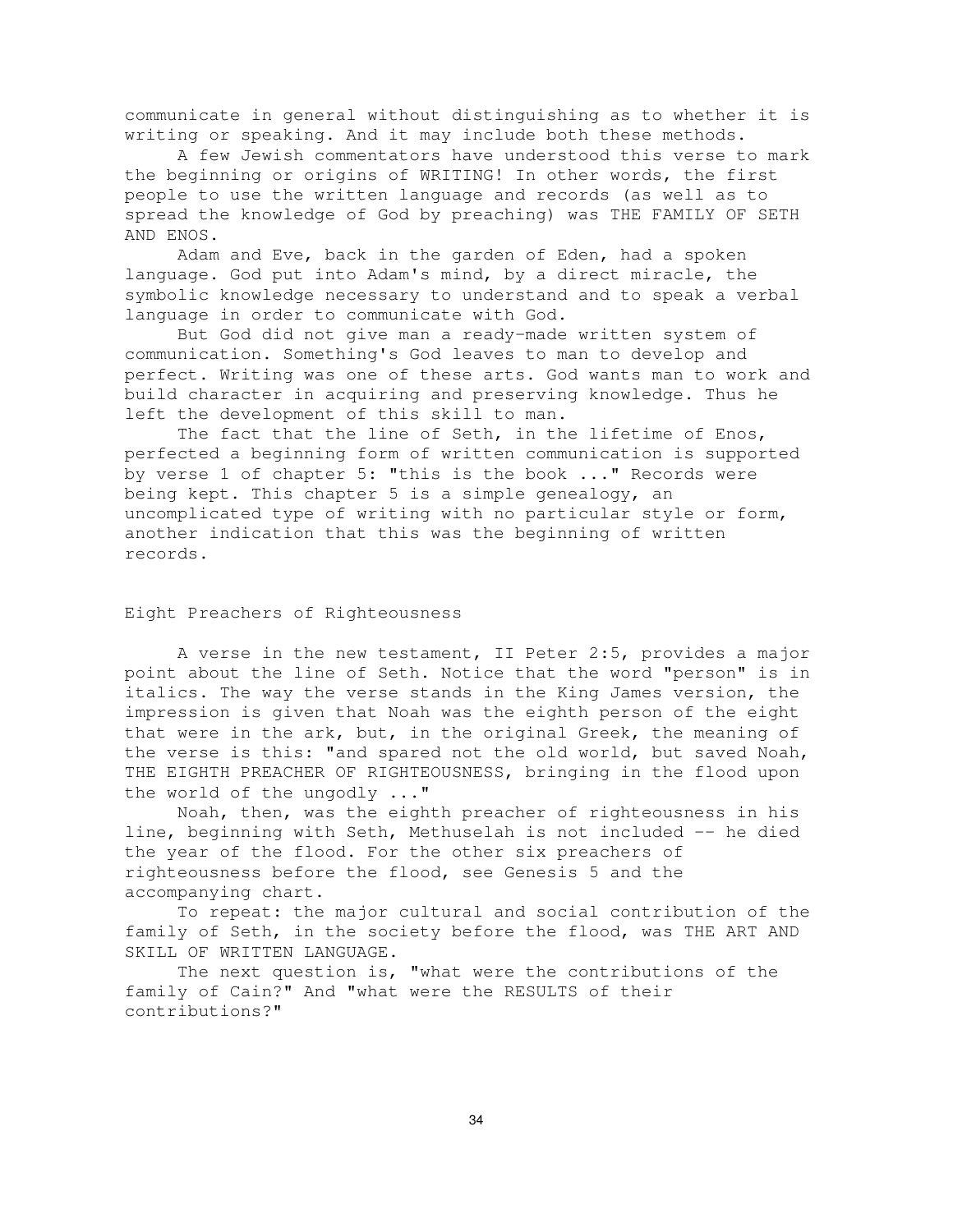Immense Length of Life Before the Flood

Before answering these questions, it would be helpful in arriving at an understanding of the pre-flood world, to realize the impact of the great length of life these people experienced and what effect they had on the entire society.

When did people reach maturity in that day? Certainly it was not at 20 or 25 as today. Genesis 5 gives a definite indication. The fathers listed there had their first sons, between the ages of 60 and 130. The youngest recorded age at which the first son was begotten was in the case of Mahalaleel  $-$  65 (Gen. 5:15). The same was true in Enoch's case (verse 21). Jared, on the other hand, was 162 years of age, and Methuselah was 187. In short, the indication is that it took people to mature, on the average, upwards of three or four times as long. In other words, in that world, a person was in his "teens" till he reached 60 to 80 years of age.

The oldest human fossil remains prove this. One of the chief characteristics of all these remains is the extreme longevity characteristic of the skeletons. The massive proportions of the body. The great development of the muscular processes, the extreme wearing of the teeth -- without our characteristic amount of decay -- THE OBLITERATION OF THE SUTURES OR SEAMS BETWEEN THE VARIOUS BONES OF THE SKULL and the indications of SLOW OSSIFICATION of the ends of the long bones, all point to the inevitable conclusion that the earliest man matured slowly and attained great length of life -- just as Genesis declares. Such characteristics of the skeletal frame are completely absent from modern degenerate man.

That these ancient men did attain great age is demonstrated by the fact that their remains are usually found with fragmentary skeletons of youths and babies not exhibiting those characteristics. (chapter 5, "The Meeting Place of Geology and History" by Sir J. William Dawson, pp. 62-63.) These genuinely scientific findings do not prove that man has evolved. Rather, they substantiate the truth of the bible that men in ancient times, unlike today, experienced centuries of physical life.

It is also worthwhile to note in regard to this topic that in Antiquities I, III, 9, Josephus lists eleven ancient writers -- Manetho, Berossus, and Hesoid among them -- all of whom "relate that the ancients lived (nearly) a thousand year." True science and the records of ancient times again serve to corroborate the bible.

# The Size of Families

The next key questions then are: how large were the families of that day? And how many children did people have? People did not have had children as often as is possible today. This factor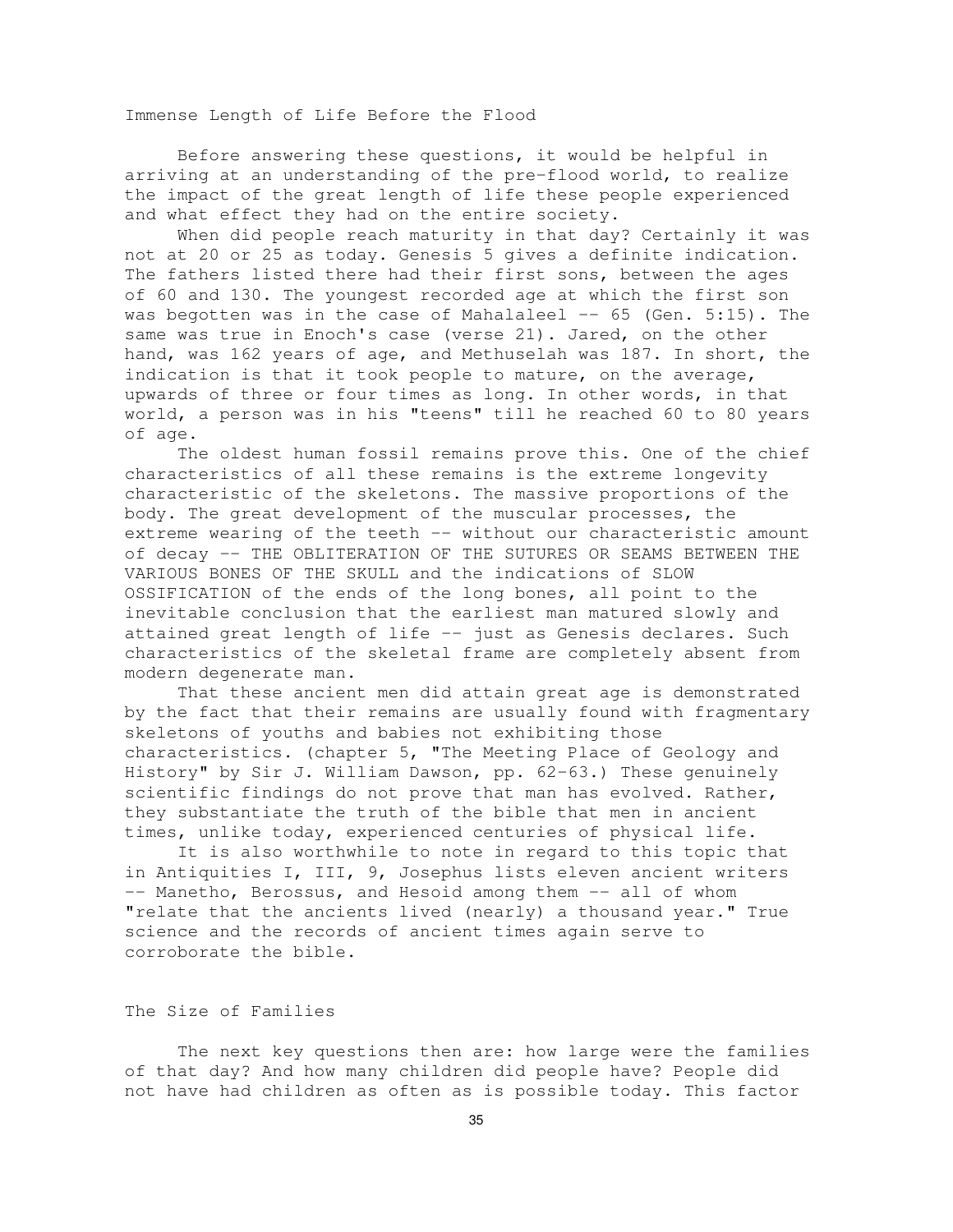was regulated by nature. It is probable that women could conceive children only at a certain time in a period of a year rather than monthly.

According to ancient Hebrew traditions Adam had 33 sons and 23 daughters or a total of 56 children over a period of about 500 years. This would be an average of one child every 9 years. And Josephus tells us that Lamech, by his two wives, Ada and Zillah, had 77 children.

These figures give us an idea of family numbers in that time. Today people live only one tenth as long, and they can have children more frequently. In other words, if we reduced the totals for Adam's life and family to one tenth, he would have lived 93 years and had 5 or 6 children. Families now tend to be smaller but, a generation or two ago, it was not unusual to have a family of 6 to 8 children. So, using the comparison of once tenth, we can gain a helpful perspective in evaluating that society.

#### The Population Explosion

With these concepts in mind, it can be seen that the population of the earth, which started with two people, grew very slowly over a long period of time. The population did not "explode" till near the time of the flood. Even if the population had doubled every 50 or 60 years, it still would not have been considered great until around 2500 -- and the flood came in 2370.

There is the analogy Mr. Armstrong uses of doubling the penny. If 1 cent were doubled every day for 30 days it would not count up to much the first two or three weeks, but in the fourth week the total would really mount up. In the 28th day that original penny would have become \$1,342,177.28.

The point is this: the population of the earth was relatively small till the life-time of Methuselah (3339 to 2370). But, IN THIS SEVENTH GENERATION -- starting to count with Seth --BOTH THE POPULATION AND THE SINS OF MAN BEGAN TO MULTIPLY TREMENDOUSLY. This is what is recorded in Genesis 6:1: "... when man began to multiply on the face of the earth" -- "explode" -then sins began to increase to such an extent that God had to exterminate the human race and make a fresh start with the family of Noah. How, in greater detail, this result came about is the story that remains to be told.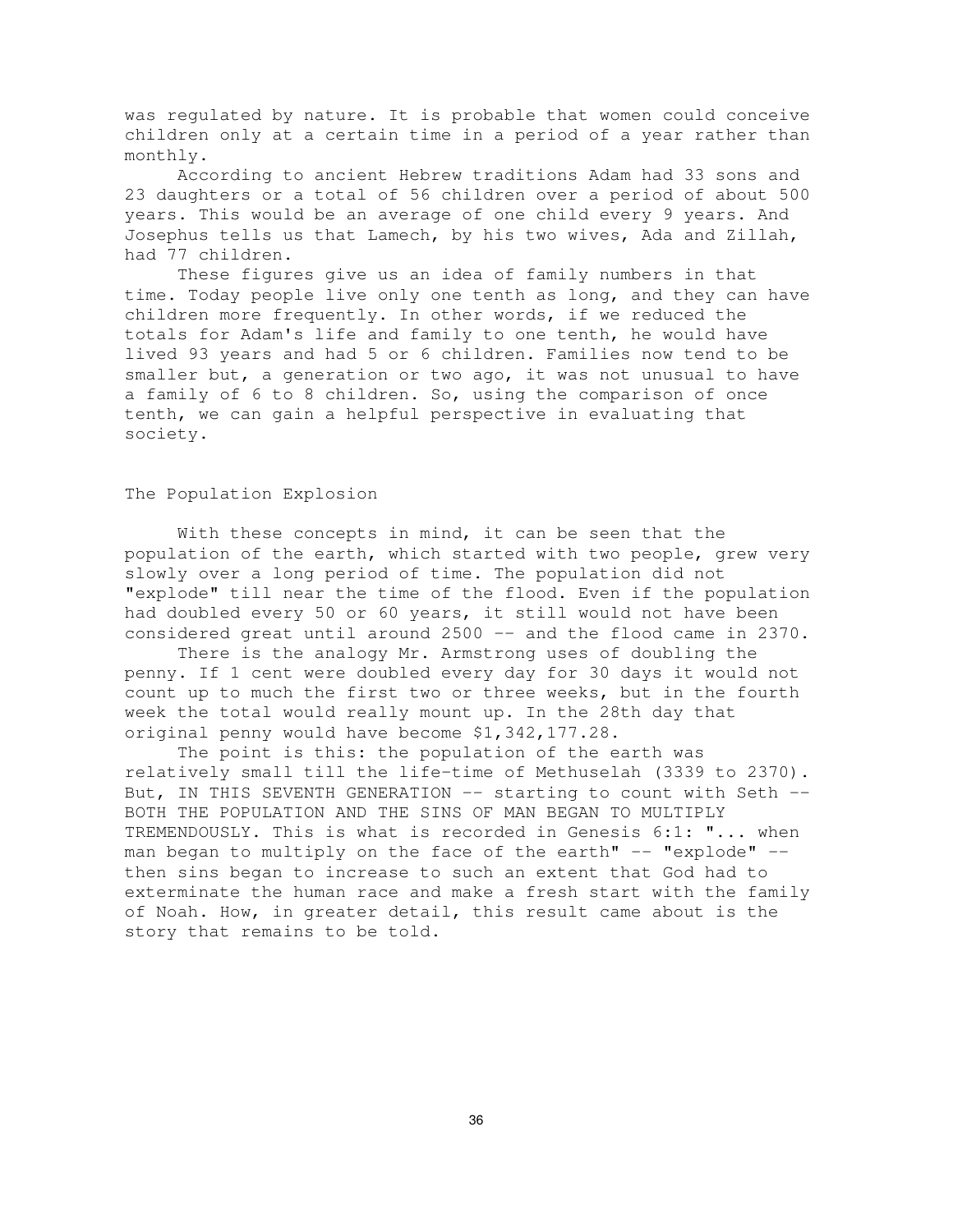# GENEALOGY OF THE TWO MAJOR LINES OF PEOPLE IN THE PRE-FLOOD WORLD

ADAM (LIVED 130 YEARS AND BEGAT SETH)

He was the originator of son of Adam and Eve who line of people in the pre- It was from this line of

born to Cain. Cain built a blained in the text, he was that some of these names during his life the repeat themselves in the population of the world had two lines of people. grown large enough to

3) Irad Note: these three 3rd) Cainan, 70 years. descendants of Cain are simply 4) Mehujael listed in Gen. 4 4th) Mahalaleel, 65 years. verse 18. Apparently they had 5) Methusael no great impact 5th) Jared, 162 years. on society.

6) Lamech lived somewhere in 6th) Enoch, 65 years. As the period  $3400$  to  $2500$ . He Gen.  $5:21-24$  states, he was was a contemporary of both a man famous for his Cain and Noah. He was the obedience to God but whose leading man of violence in life was cut short by some the centuries prior to the 600 years. He was the sixth Flood. Read the text to preacher of righteousness. understand his full impact on society and the magnitude Methuselah, 187 years, the of his evil deeds. longest life recorded in

LINE OF CAIN LINE OF SETH AND ENOS (GEN. 4:17-22) (GEN. 4:25 TO 5:32)

1) Cain started a way of 1st) Seth, 105 years. He was life that was the epitome a righteous man with obedient of rebellion against God. happy children. He was the The non-white disobedient replaced the murdered Abel. Flood society. The second people that Christ was ultimately to come (Luke 3:38).

2) Enoch was the first man 2nd) Enos, 90 years. As excity and named it after the second of eight preachers his son. (Gen. 4:17). Notice of righteousness in his line. necessitate the spreading of the truth by preaching and writing.

human history. Methuselah 7) Jabal, Jubal, Tubalcain, died in the flood. His father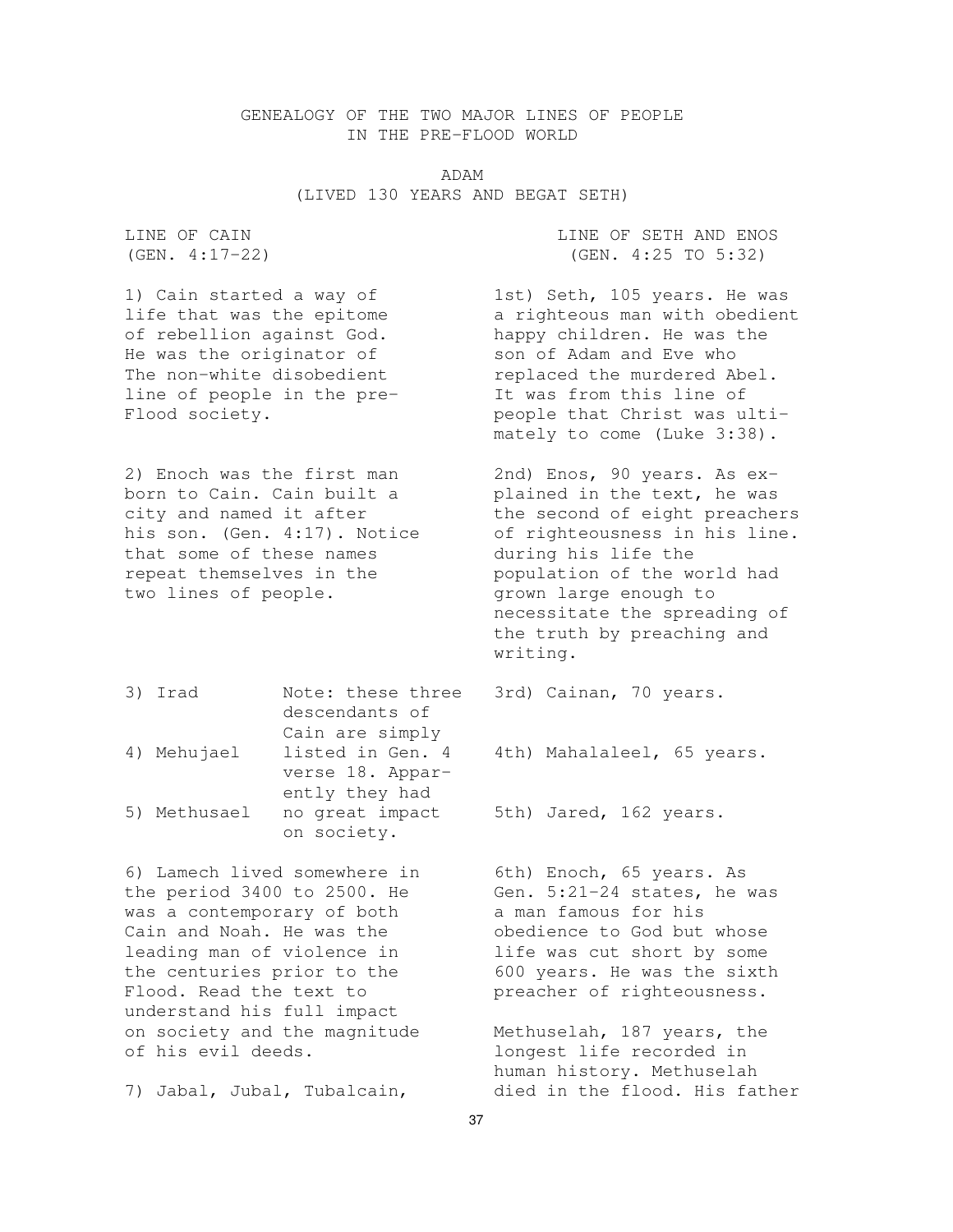outstanding important children of that wicked society and of the 77 that Lamech Methuselah, the son was a traditionally had. They living testimony of this. shaped their society in many wrong directions. As a 32 7th) Lamech 182 years. He was direct result, the flood the 7th preacher of came in their generation. The righteousness in the pre-But as the text makes clear flood world and was the one of them carried the way father of Noah. of Cain through the flood.

contemporary with the lives of the only racially pure and Methuselah, Lamech, and spiritually righteous man Noah. in the world when the flood

and Naamah were the four Enoch, had prophesied the end

8th) Noah, 600 years to the This generation was This elose of the flood. He was came.

EXPLANATION OF THE CHART: this simple chart provides the KEY to understanding the TIME ELEMENT of the pre-flood world. The most significant feature of this summary outline is that it shows that the impact of LAMECH AND HIS FAMILY was concentrated in the last few centuries before the flood when the population of the earth was exploding. Notice: the numbering 1 through 7 for the line of Cain represents the seven generations spoken of by Josephus as living from Adam to the flood (Antiquities I, III, 1,). The listing "1st" through "8th" from Seth through Noah numbers the eight preachers of righteousness as spoken of in II Peter 2:5.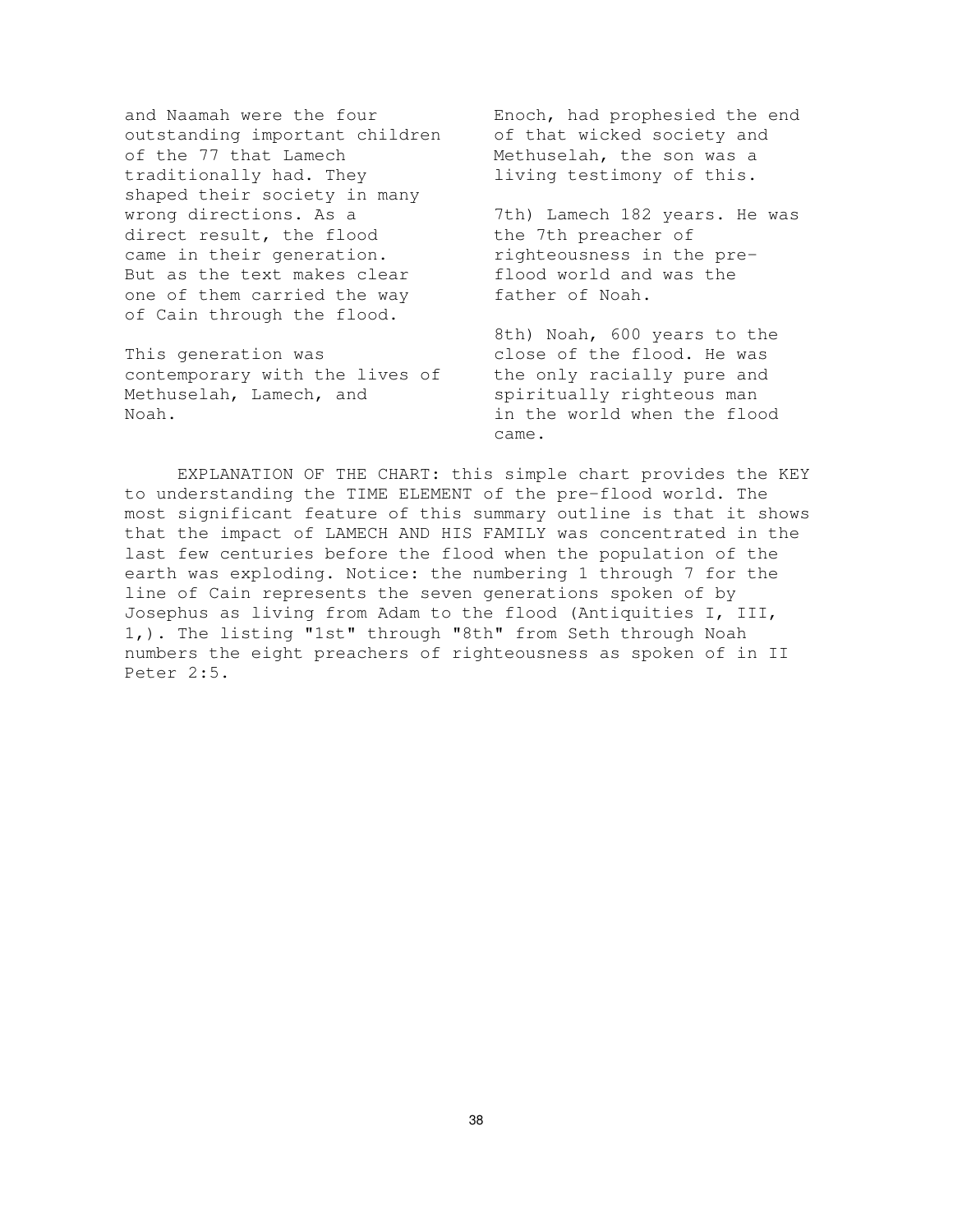#### **CHAPTER 4**

#### Lamech's Famous Family

The descendants of Cain were the key figures in the events that brought the flood upon the world. What did they do to bring world society to the point of universal saturation in sin? To answer this it is necessary to closely examine Lamech and certain individuals in his family.

Lamech, as illustrated on the accompanying chart, was the sixth individual in the line that began with Cain. Notice also that he was contemporary with Enoch, the sixth preacher of righteousness in the obedient line of Seth and Enos.

Now read Gen. 4:19. Here is a list of the line of Cain from his own son Enoch down to Lamech. But that is all this is -- a simple, unadorned list. God does not have anything special for us to learn about these people till the times of Lamech and after. There is nothing significant about this line till Lamech and his family came to prominence in the centuries immediately proceeding the flood.

#### Lamech's Wives And Children

But after the simple list in verse 18. The bible gives special emphasis to Lamech, his two wives and four of his children -- a total of seven people (verse 19-24). Now it should be realized that Lamech had 77 children (Josephus' Antiquities I, II, 21), yet only four of them are mentioned here by name.

God emphasizes these points in the bible that are important in aiding our overall understanding of what is significant in history. Insignificant factors are not included. What is so important about Lamech, his two wives Adah and Zillah, Jabal, Tubalcain, Jubal, and Naamah?

To answer this vital question, let's make an initial study of these individuals. Consider Lamech first. He took TWO wives. God, the author of lawful marriage, created only ONE wife for Adam. But Lamech decided this was not good enough for him. He became a practicer of bigamy. (the commencement of this practice in the later pre-flood society could be an indication that the male population was reduced because of the constant fighting and widespread violence in that day.)

On top of that, he was a man who practiced brutality. Read his statement in verses 23-24. This is a famous bit of pre-flood poetry, the earliest poem ever recorded. The last part of verse 23 may be translated "... I have slain a man wounding me and a young man for bruising me." In other words, here was a man who said, "I kill people who get in my way," this is a major point in understanding Lamech's true character. He was a man of VIOLENCE. This poem is in the bible for a reason. God did not have Moses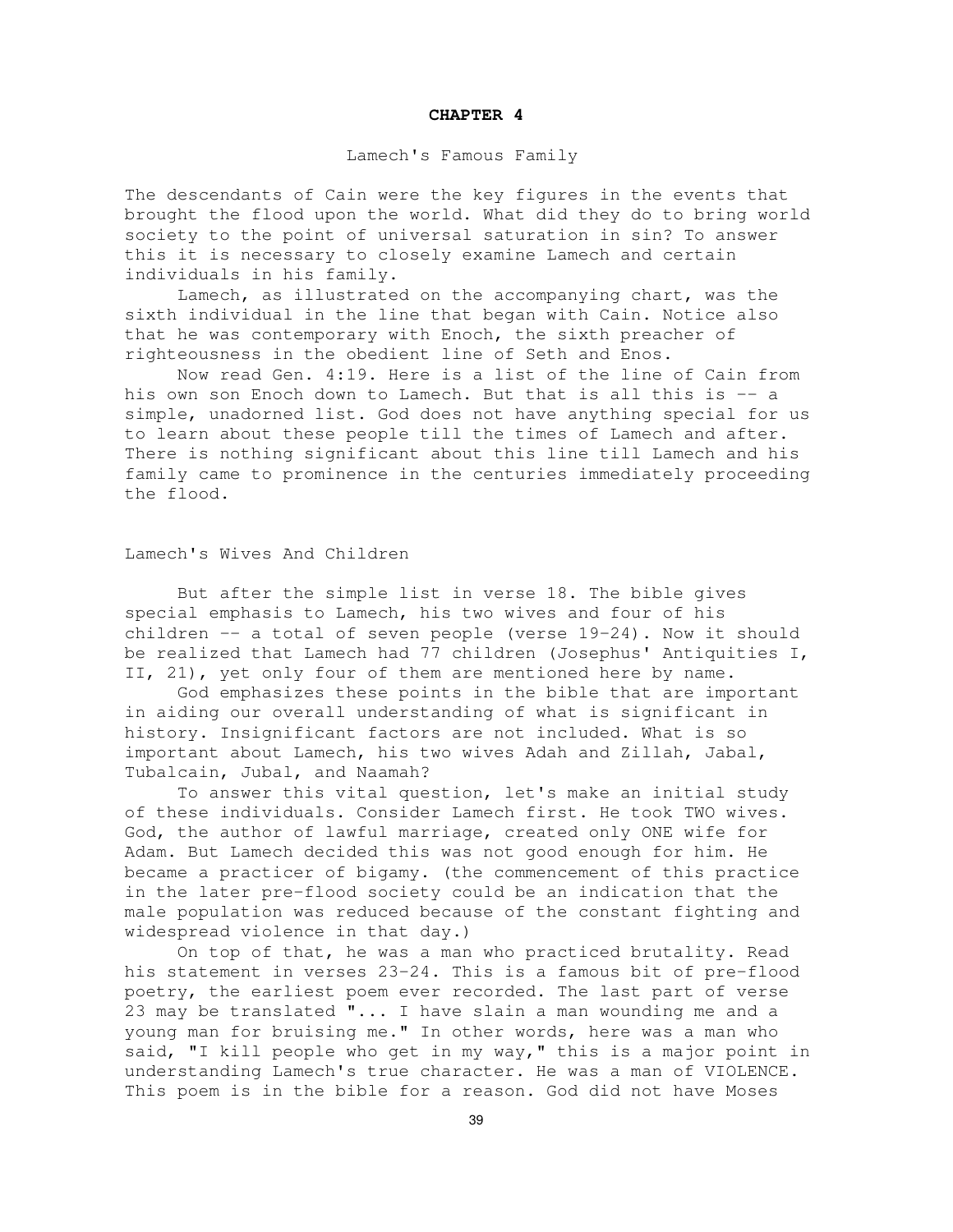insert items like this into scripture merely to take up space.

## Zillah

One of Lamech's two wives was Zillah. Why was she famous in pre-flood society? Why does God call special attention to her in Genesis 4? Her very name is significant -- Zillah means "shadow" or "darkness." In ancient Greek myth she was known as "Demeter." But, according to "Smith's Classical Dictionary," she was sometimes called Black Demeter.

Scientific facts make clear why Zillah was a famous was a famous woman. These scientific facts answer the major question, "how did the different RACES originate?" As already shown in our study of Genesis one, God created KINDS of living things - plants, animals, humans -- and each kind reproduced after its kind. Cattle reproduced cattle, dogs reproduced dogs. Apples reproduced apples, roses reproduced roses, and humans reproduced humans. Contrary to evolutionary theory, this scientific fact has never changed. One kind has never developed into another kind. However, WITHIN EACH KIND THERE ARE VARIETIES! There are many varieties of cows, chickens, dogs, peaches, roses. One KIND cannot interbreed with a different KIND -- but varieties can interbreed. These matters apply to human beings as well.

How did these varieties originate? They were not here at the original creation during creation week. At that time God created only the major KINDS. Adam named every kind in part of a single day. It would have taken him weeks to name every variety. Science has learned that each kind will divide into new varieties SUDDENLY, by a law of nature called mutations. God set LAWS in nature so that on rare occasions each kind reproduces distinctive varieties for beauty and for the benefit of mankind.

Just what is MUTATION? It is the sudden change that occurs, rarely, but never the less has occurred down through time, in the structure of reproductive cells of a parent stock. This law, set in motion by God, in a certain generation of parent stock, SUDDENLY reproduces a new variety! When it suddenly reproduces a new variety, this variety will continue to reproduce after its variety indefinitely. The Negro race is a mutation from Adam's stock. It originated in a certain generation after Adam. This is also true of the oriental or yellow race. THE WHITE, BLACK, AND YELLOW RACES ALL EXISTED BEFORE THE FLOOD!

Now the importance of Zillah is becoming clear. It is likely that ZILLAH WAS THE FIRST TRULY BLACK WOMAN IN HUMAN HISTORY! This factor alone would have made her famous. Being the wife of Lamech made her even more well known. Not until the time of Lamech did the first true black mutation occur in the human family.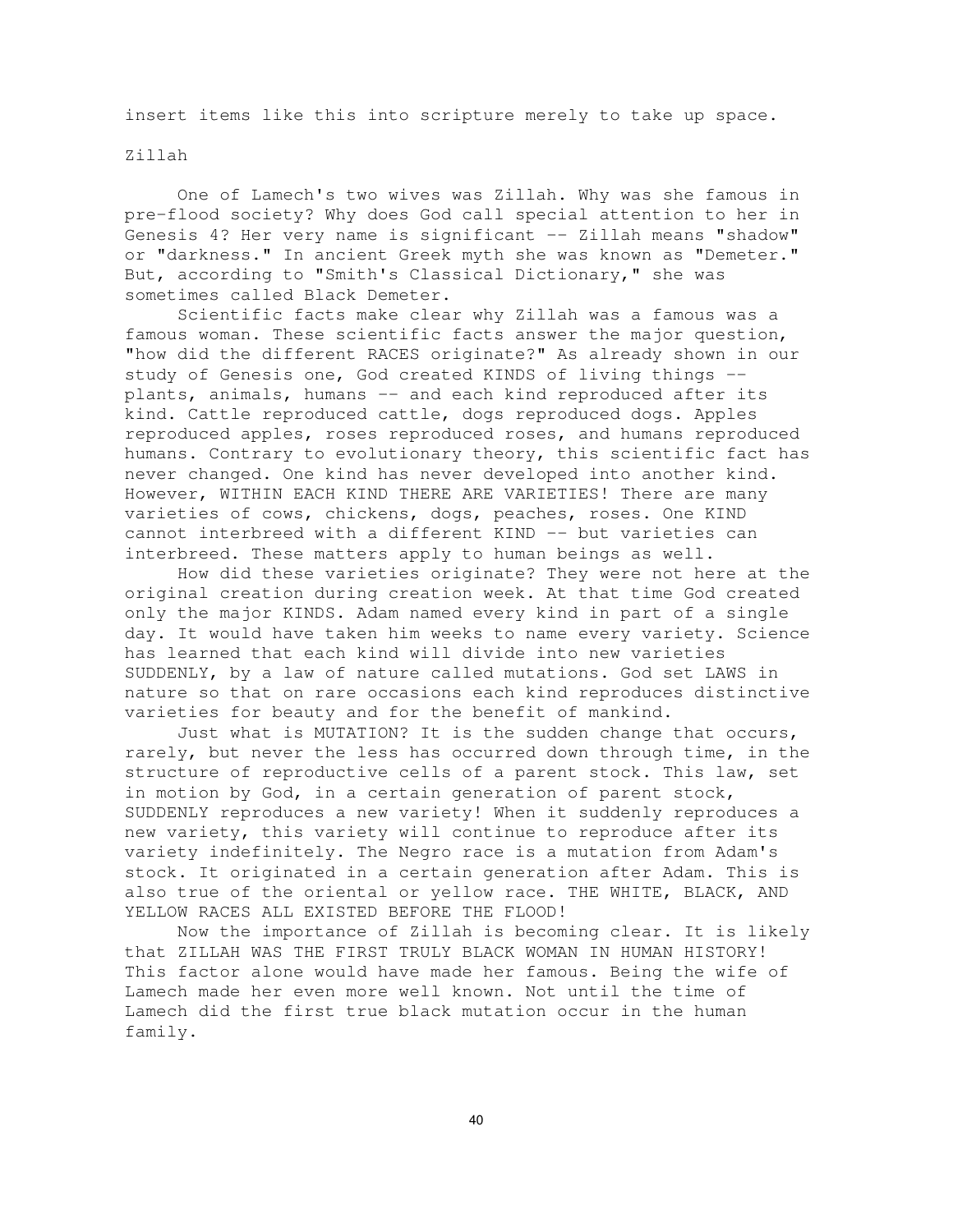Jabal

Jabal, notice in verse 20, was a cattle man. He is described as the "father" (King James Version), of those who led this type of life. However, this word may be translated "teacher." He was not, after all, the first individual to raise cattle. Abel and Cain had done this centuries before. What was special about the fact that Jabal was a cattle raiser? Notice that he also lived in tents, so he practiced a nomadic way of life. He was following in the way and methods of Cain.

Cain, remember, forced the ground. He wanted to always get the most for the least. Jabal, then, must have been trying various methods of raising cattle that were CONTRARY TO GOD'S LAWS IN NATURE. He probably "force-fed" them to fatten them up faster. He might have tried methods of cross-breeding to develop new types of stock with characteristics he wanted in order to make a profit. It is these people of the line of Cain and the family of Lamech who had a particular impact on the society of their world and this impact was a NEGATIVE one. Their influence was contrary to God. This will become more and more apparent as the story unfolds.

# Jubal

Jabal's brother was Jubal. He was the developer of music. This does not mean that there had been no music before. But it means that he developed music that had a dominating influence on society. His kind of music SET THE PATTERN for all the music in his time and after.

What kind of music was it? The word "handle" in verse 21 means "to use unwarrantably" or to "profane." (number 8610 in the Hebrew dictionary of Strong's Concordance.) Jubal was putting music to a wrong use. His music was the kind that became popular. But what is popular is almost always mediocre. Our radio tells us that every day. His music was not inspiring and uplifting; it was the type that wandered aimlessly. The best example would be to think of oriental or gypsy music which is often no more than a meandering noise. It should be pointed out that music, as we know it, did not come into vogue until after 1500 A.D. When all our modern instruments, which are highly complex, came to be invented and perfected. Jubal, however, did bring into use the two basic kinds of instruments -- those which are plucked and those which are struck in order to make the sound. Jubal's music went well with. A nomadic way of life -- it wandered purposely and never really came to rest anywhere.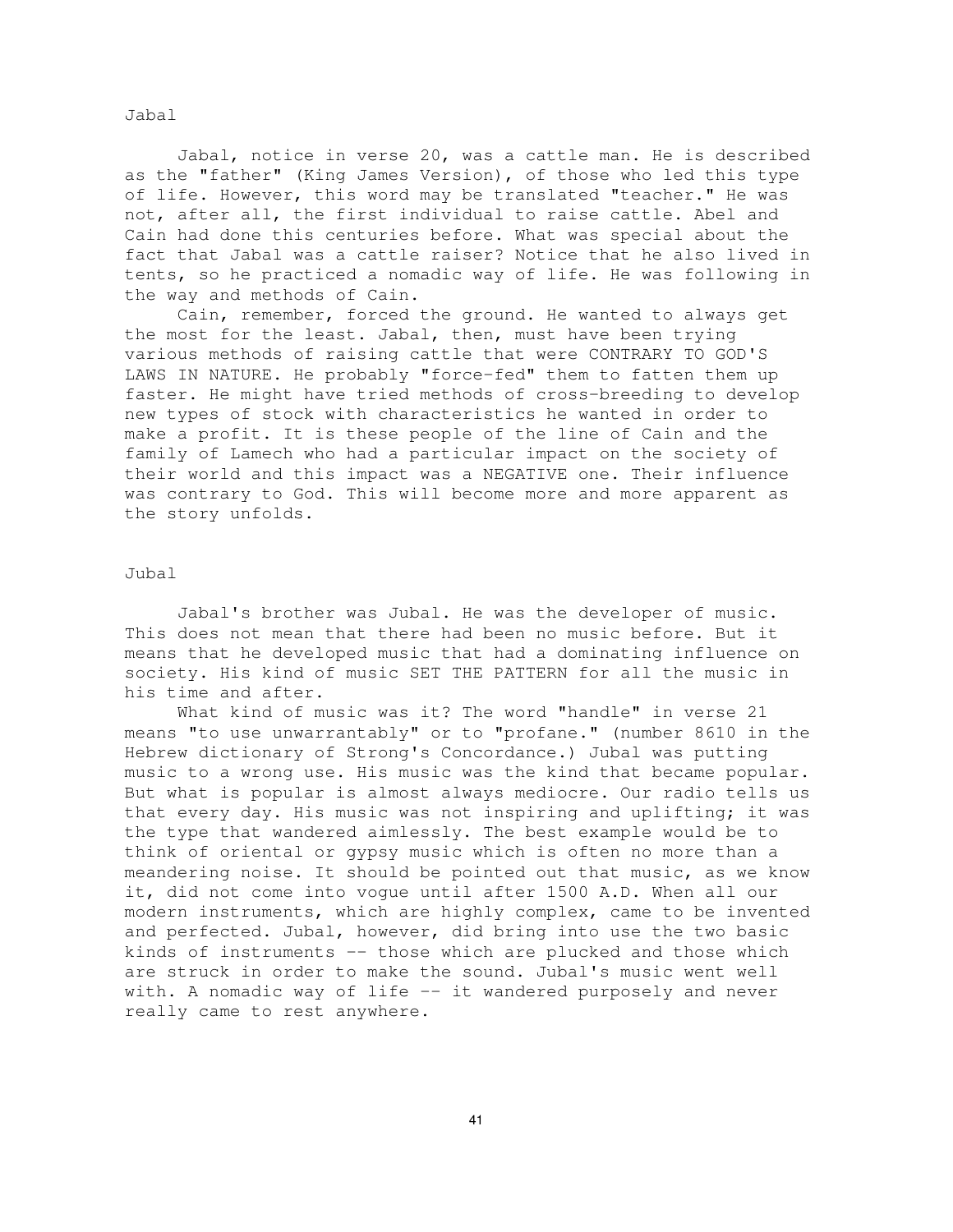Tubalcain

And now, Tubalcain. The phrase of verse 22 "an instructor of every artificer of brass and iron" takes on real significance when rendered as, "Tubalcain, a hammer or forger of every cutting instrument of brass and iron." (Jamieson, Fausset, and Brown commentary) he was manufacturing WEAPONS.

Josephus backs up this conclusion with his statement that Tubalcain "was very expert and famous in martial (military) performances." He also tells us that he was an individual of great strength. In other words, Tubalcain, the original Vulcan, was the first man to develop THE ARTS OF WAR -- military tactics. And he was the first to use brass and iron to make weapons such as spears, knives, and swords for the purpose of conquest. Tubalcain and Smelting

The full implication of Tubalcain's work should be discussed at greater length. On the basis of the time element of the pre-flood generations as illustrated on the chart, man is pictured here in Genesis 4 as having developed metals at a very late stage of pre-flood history. In other words, this development came along within the lifetime of Noah, or in the last third of the duration of this sinful society.

This means that for centuries there was stagnation in the line of Cain. The family of Cain took centuries to make any cultural improvements and arrive back at the level which Cain had enjoyed before his banishment. Realize that Cain was never pictured as a forger of metals, nor was his son Enoch. Not until many generations had passed was this highly technical skill developed.

Man could have experimented with this kind of skill on a limited basis at an earlier time. But not until Tubalcain came along was there anyone who was an actual forger -- one who smelts out the metal from its natural state and purifies it. This art of creating a super-heated fire, one of many hundred degrees of temperature, did not occur in a short time. This took centuries to develop and perfect. Adam and Cain, in early days, never had anything of this type.

Notice that Tubalcain worked with brass and iron. Brass is an alloy of copper and zinc. He could also have bronze which is an alloy of copper and tin. Thus he had copper, copper alloys, and iron. This does not mean he learned to smelt these metals all in one year or less. He probably learned how to purify the copper first and from there worked up to the knowledge of iron; iron requires a much higher temperature than is needed to reduce copper. But since this famous man lived for several centuries he had ample time to accumulate this knowledge.

A major reason why Tubalcain was so famous was that, for a great length of time, he was the only person that possessed this knowledge of smelting and forging metals. He kept this knowledge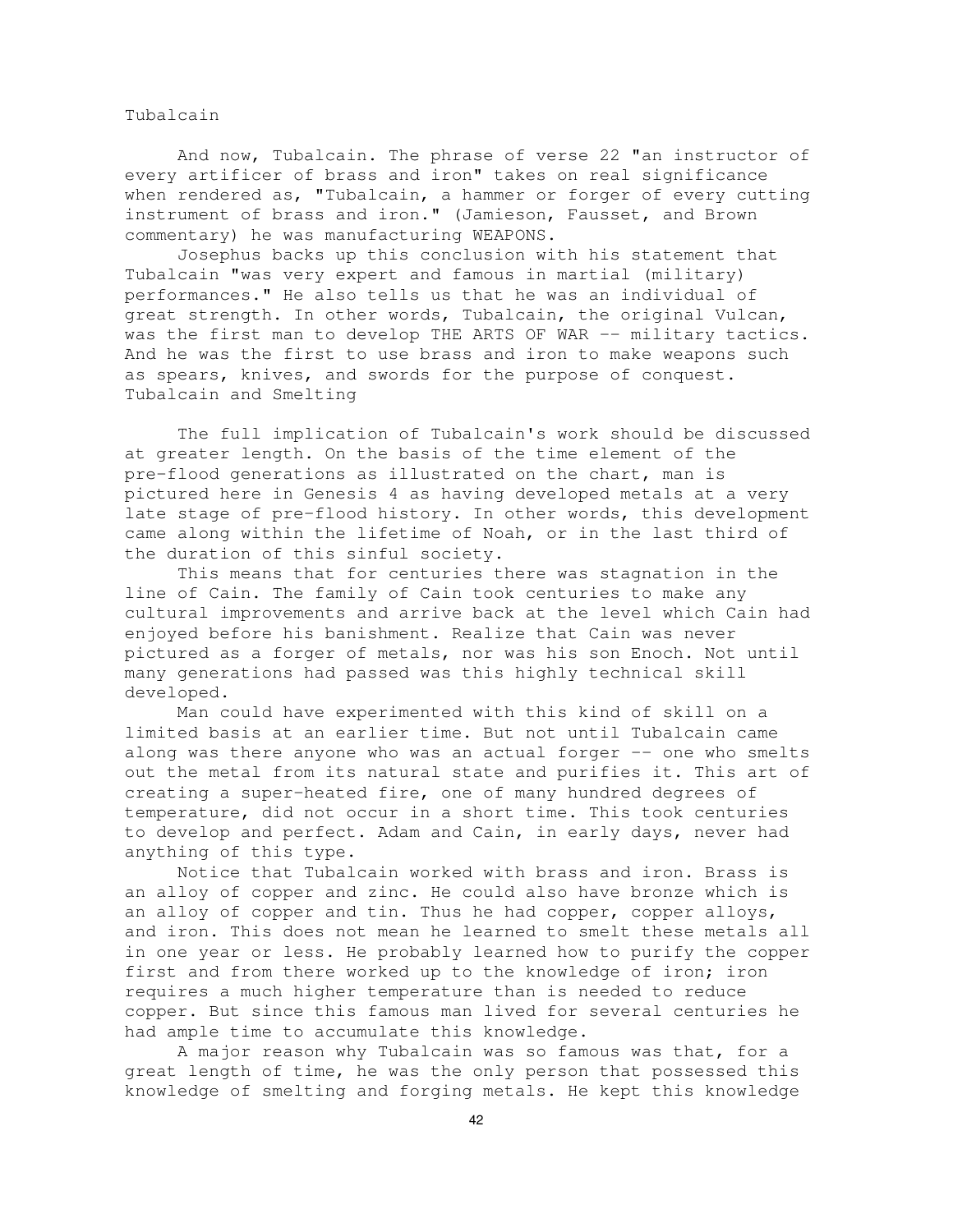to himself -- he kept it a secret, there was no publication of knowledge here so that anyone could make his own little forge. In fact, the whole story of Lamech's family is the story of a limited family group that possessed advanced technical knowledge which they abused. And Tubalcain used his crafts and skills to make war on other people who did not know how to refine metal and make weapons! A fuller description of his activities will be presented shortly.

#### Naamah

The Bible also states (verse 22, last part) that Tubalcain had a sister named Naamah. Nothing more beyond this is revealed about her in the Bible. Yet God has her mentioned here for a purpose. He wants to call our attention to this famous woman so that we will look for knowledge about her in other sources. Remember that she was the daughter of Zillah. NAAMAH WAS ALSO BLACK.

Jewish tradition shows that Naamah was famous as a weaver of cloth. She was the member of the family of Lamech that invented textiles and influenced the clothing styles before the Flood. She is the Athena of Greek tradition. She undoubtedly caused women to dress improperly and immodestly. This was the influence she had upon the society of the pre-Flood world. But she also influenced the post-Flood world. She did not perish in the Deluge because she married Ham and was therefore on the Ark.

Notice the over-all pattern: Jabal used wrong methods as a cattle raiser. Jubal perverted music. Tubalcain made a wrong use of metals and led men to make war. Naamah developed popular and improper clothing styles. IN SHORT, ALL THE PHYSICAL AND TECHNICAL DEVELOPMENTS WHICH WRONGLY INFLUENCED SOCIETY CAME FROM THE FAMILY OF LAMECH IN THE LINE OF CAIN!

And also notice that these developments flourished in the generation just prior to the Flood when the population of the earth was exploding All these factors and influences synchronized to lead the world down the path to destruction.

Recall, now, that the foregoing was intended only as a preliminary over-view of the family of Lamech to set the stage for emphasizing their full impact upon their world. Now it is time for more details about these disobedient individuals.

# Lamech and Adah

Lamech was a "pioneer" -- in the wrong direction. He was not only a strong, violent man who practiced bigamy. He was the first man to initiate RACIAL INTER-MARRIAGES. Notice, again, Genesis 4:19. Lamech had two wives, Adah and Zillah. Zillah was of the line of Cain. Racially she was of non-white stock as was probably Lamech. It was perfectly all right for Lamech to marry Zillah.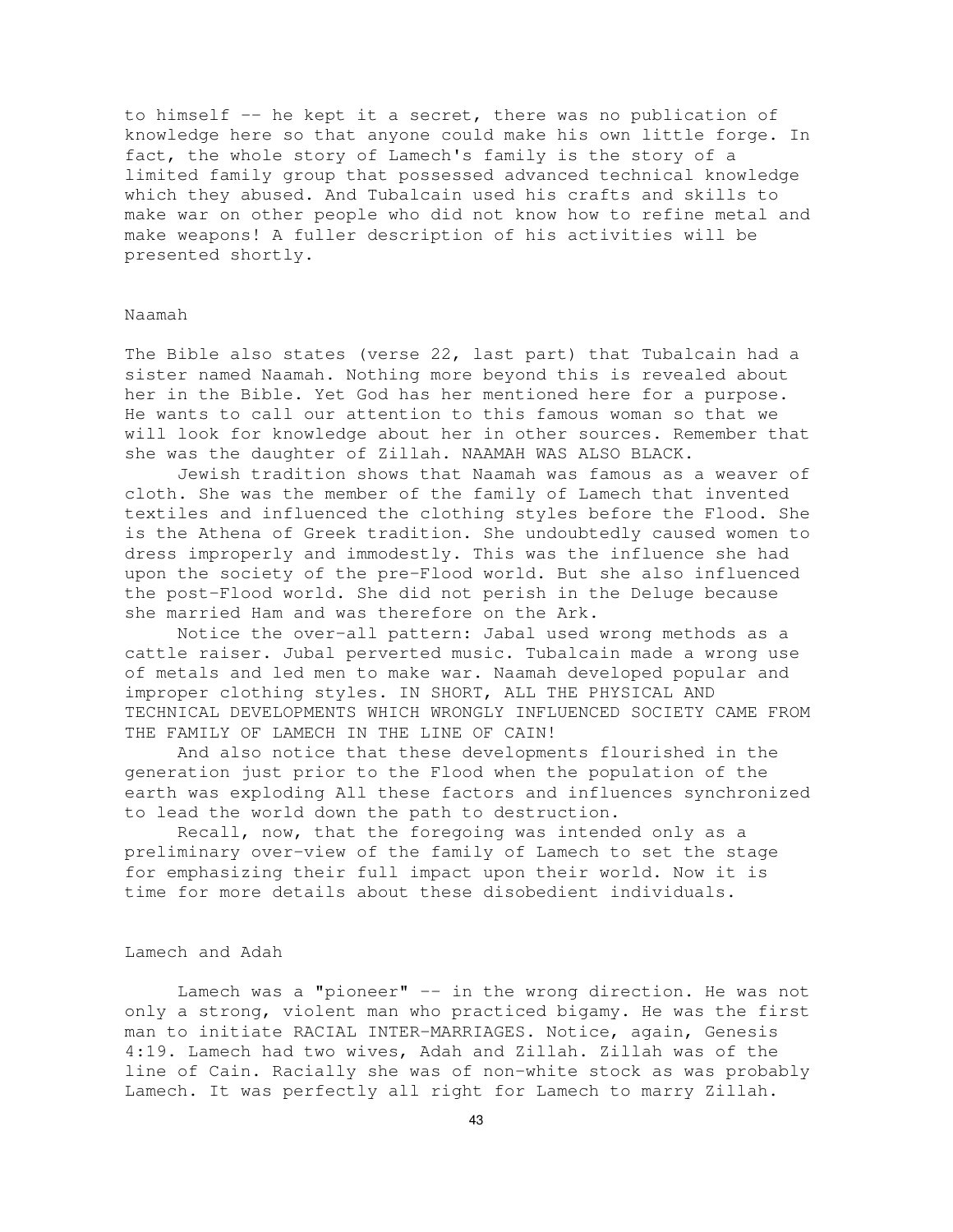But Adah was very probably of the family of Seth. She came from the white line before the Flood.\* (\* This statement appears in the 1961 edition of the Encyclopedia Britannica. article "Lamech".)

In marrying Adah, Lamech had DARED to bridge the gap between the races. He had rebelled grossly against God -- and did it knowingly. But according to ancient sources, this act greatly pleased the descendants of Cain. They wanted to mix the races. Their goal was to make one world, one society, racially and religiously. They did not want to remain separated as God had prescribed for their benefit. This fact is specifically revealed in Genesis 6:2 which will be analyzed shortly. But Lamech was not only a bigamist and a crasher of racial barriers. He was also a murderer. He killed for a purpose. His goal was to be the leader of the world in his day -- so he killed those famous individuals who challenged him for this position.

# Lamech and Cain

Notice, again, the pattern in Genesis 4. Though this is a very brief summary, we are still told quite a bit about Cain through verse 17. Then six verses (19-24) are devoted to Lamech. But the five individuals in between are simply listed in verse 18. The implication is that THE TWO KEY INDIVIDUALS ON THE WORLD SCENE WERE CAIN AND LAMECH. Cain, obviously, was the great Patriarch in his line since he was the original ancestor of them all. Recall that he was born somewhere around the year 3950 or approximately one half century after his parents left the Garden of Eden. Then, knowing the great length of life in that world, he probably lived over 800 years.

Lamech was contemporary with Enoch. Enoch died prematurely at age 365. If Lamech lived a normal span of life his approximate dates would be 3300 to 2500. In other words, the lives of Lamech and Cain could have overlapped by some three centuries. Though Lamech was the sixth from Cain, their lives still met!

All of this makes logical the Jewish tradition which says that LAMECH KILLED HIS ANCESTOR CAIN! Lamech was a strong man and leader who let his strength and power go to his head. He wanted to be the world leader in his time. His arch rival was the great Patriarchal leader of the family, Cain, the Cronus of mythology. He challenged Cain for that leadership and Cain was killed as a result. If Lamech had been patient, Cain would have died reasonably soon anyway since he was aged even for that era. But Lamech undoubtedly did not want to wait any longer than necessary and, when the opportunity came, he got rid of Cain!

At this point, recall the story of Cain's famous walled city, Enoch, which was discussed in the previous chapter. Remember that this city was not only destroyed in the Flood -- it was destroyed at another time centuries before. It's famous wall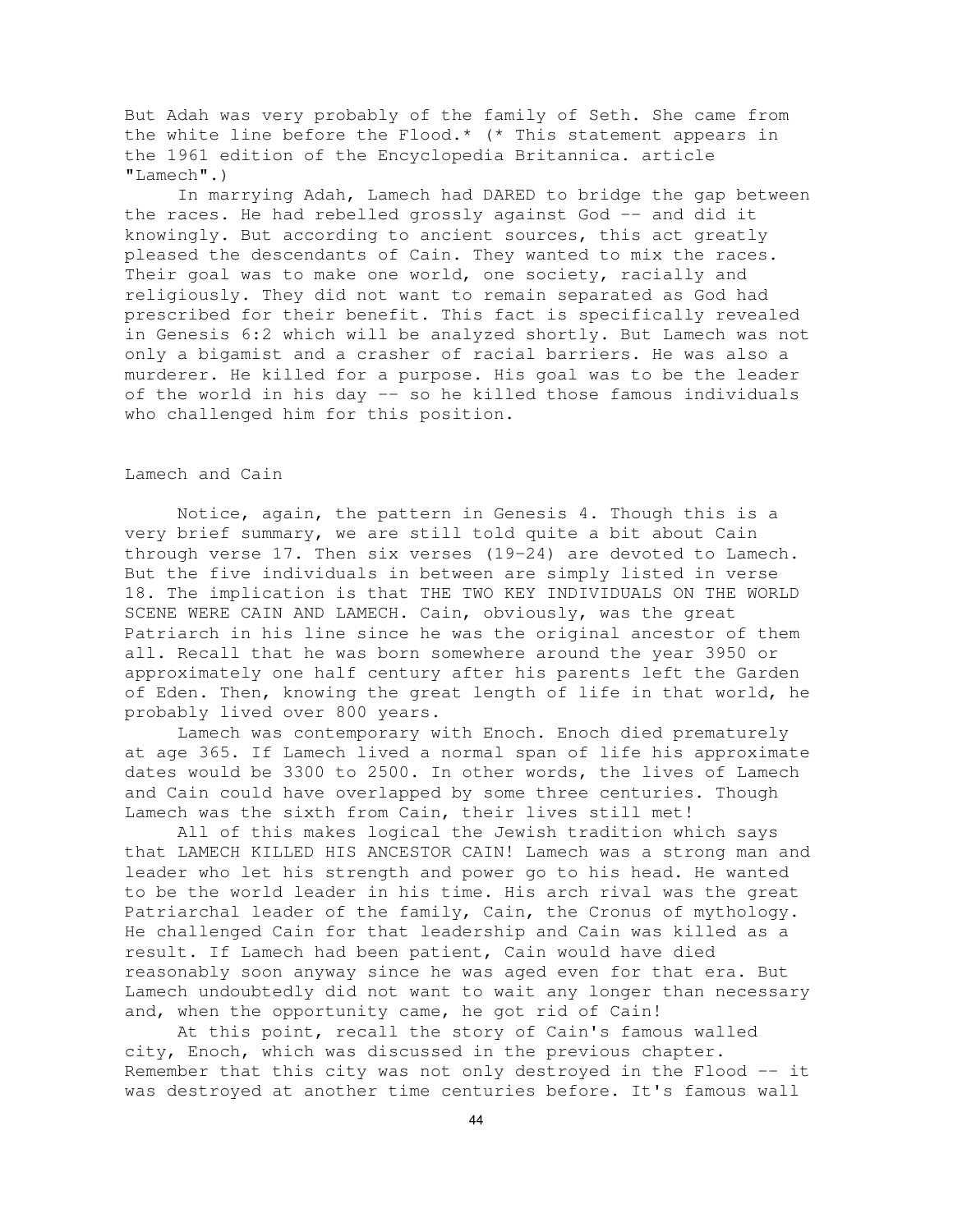was smashed and then rebuilt! Apparently Lamech not only wanted to get Cain out of his way but he wanted to take over his famous city as well. Thus he and his forces must have attacked Cain's headquarters, broke through the wall, killed Cain and others with him, and got control of the city! This was probably one of the most famous episodes in the story of the violence that filled the pre-Flood world. (Gen. 6:11).

Lamech had more than one reason for killing his notorious ancestor. Read this interesting statement in Josephus: "Lamech was so skillful in matters of divine revelation, that he knew he was to be punished for Cain's murder of his brother ...." As a result, Lamech carried a centuries-old grudge against Cain. He blamed Cain for bringing a curse (Gen. 4:11-12) on the world and on his descendants -- including Lamech himself -- and he wanted to get revenge! Actually, this was a fitting end for Cain. He had murdered Abel but had not been executed for his crime. God let him go.

In connection with this it is necessary to contrast government before and after the Flood. God did not institute human government before the Flood. There were no agencies set up among men to take vengeance on criminals. God simply let people go their own way. But after the Flood God told Noah that society should punish criminals, that murderers should be executed (Gen. 9:6).

Thus Cain was allowed to live on after his crime. God wanted him to develop his way so people could learn by hard and lasting experience that such methods lead only to suffering and death Nevertheless, God's way of judging always is that eventually the penalty must fall! Sooner or later all must pay for their crimes!

Cain was no exception. And God's instrument of punishment was Lamech! Cain, then, lived a long time. But, finally, he was replaced by Lamech as the great ruler in the world. Lamech took over the place that had been held by the great Patriarch of this line of people. This made him a man of world-wide fame and influence, the "Zeus" of his time!

#### Lamech and Enoch

Knowing this much about Lamech gives rise to an interesting question: Did Lamech kill Enoch? Enoch and Lamech lived at the same time. Enoch, a righteous descendant of Seth and Enos, was a preacher of righteousness and a prophet. Jude, the brother of Christ. sheds some light on the work of Enoch:

> and Enoch also; the seventh from Adam (Jude counted Adam as number one), prophesied of these (sinful men), saying, Behold the Lord cometh with ten thousands of his saints, to execute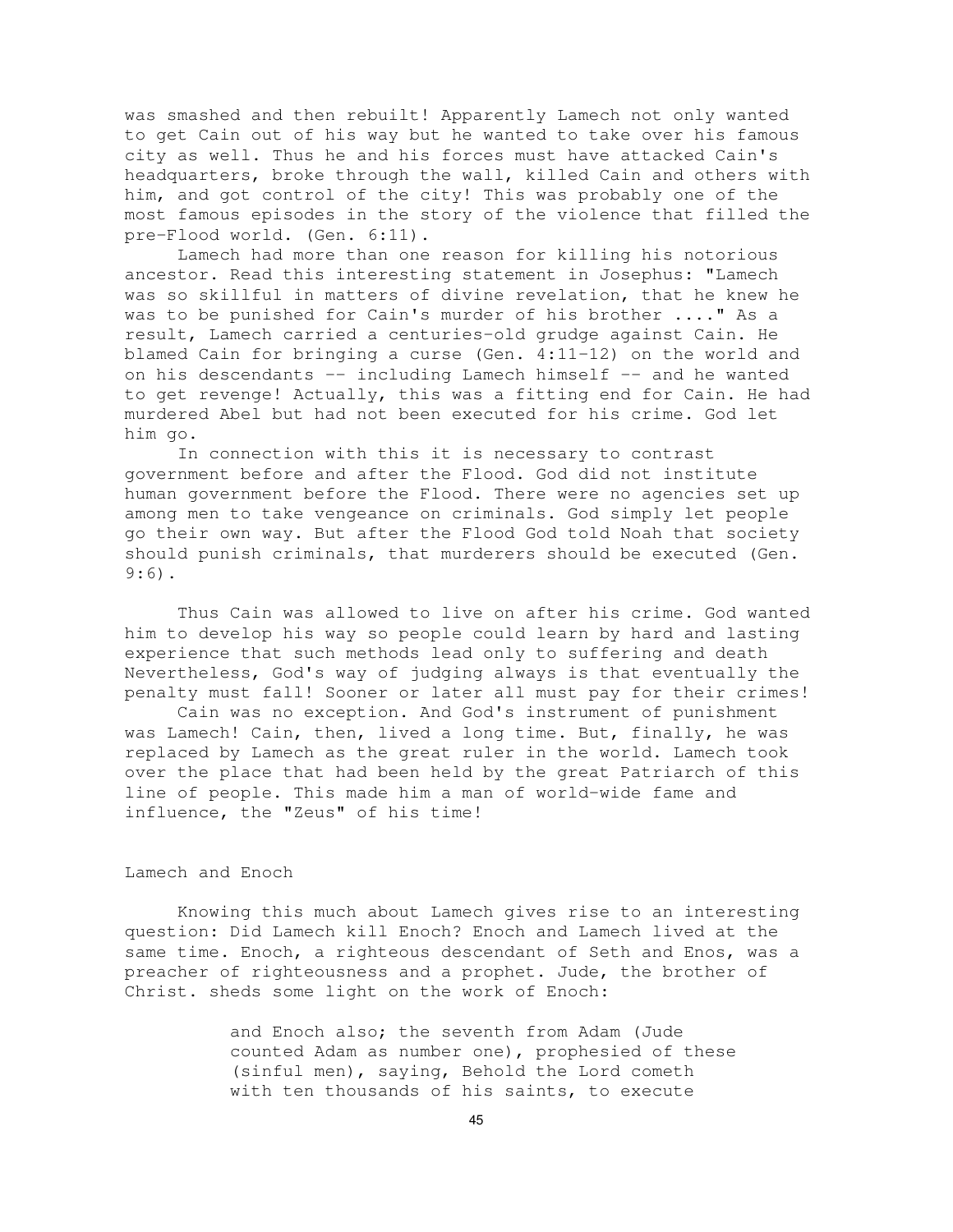judgment upon all, and to convince all that are ungodly among them of all their ungodly deeds which they have ungodly committed, and of all their hard speeches which ungodly sinners have spoken against him (Jude 14-15).

Enoch said that God would take vengeance on ungodly men in his day and in all future generations. He made it clear that no criminal would ever get away with his crimes. In other words, ENOCH MUST HAVE VIGOROUSLY PREACHED AGAINST THE PERVERTERS OF GOD'S WAY IN HIS TIME. And, of course, the leading man of crime and violence was Lamech!

Genesis 5:21 to 24 gives us some insight into what kind of man this sixth preacher of righteousness in the line of Seth was. These verses do not tell us how he died, but they do tell us when he died. He died at age 365 when other men in his time were living 600 years longer (verse 23). Enoch died prematurely by 600 years. Now the Bible makes clear that God grants long life to the righteous generally speaking. And there is no doubt that Enoch was a righteous man. He walked with God for centuries! But his life was cut short. Therefore it seems plausible that Lamech got tired of Enoch's persistent preaching of the truth and decided to shut him up. And, as sometimes happens, God apparently allowed His prophet to be martyred.

After Enoch died, the Eternal took his body and buried it secretly (verse 24), as He later did with the body of Moses (Duet. 34:5-6). (For detailed proof of this refer to the booklet by Dr. Hoeh, "Where are Enoch and Elijah?")

As Lamech challenged Cain successfully for world leadership, so Lamech also had a major rival. But this rival paid with his life because of his lust for power. Who it was that unsuccessfully challenged Lamech for power will be discussed soon. It is worthy of note that the lives of Lamech and Noah also met! What did this lead to? This is another question to covered shortly.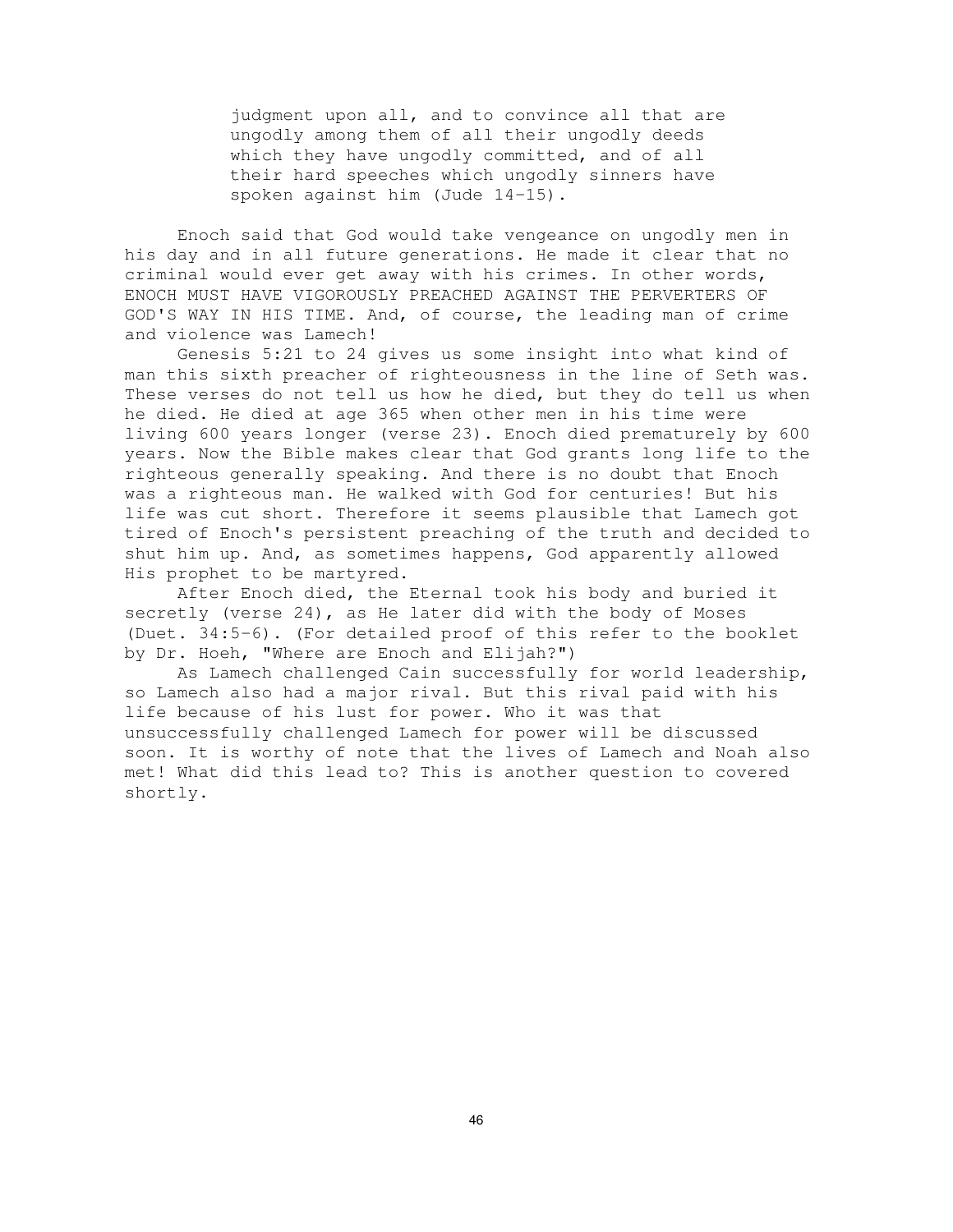#### **CHAPTER 5**

Tubalcain, Lamech, and the Significance of Myths

Now it is time to pay attention to another key figure of the pre-Flood world, Tubalcain, the son of Lamech by Zillah. A preliminary look at the family of Lamech showed that he was a man famous for his military exploits and that he made weapons of warfare out of brass and iron. He was a strong man and a leader, a force to be reckoned with! The story of the tactics, exploits, and travels of Tubalcain provides us with an incomparable insight into the world as it was before the Deluge!

Tubalcain's Army

Tubalcain, we are told in an account Diodorus of Sicily, made a military campaign over all the inhabited world. This campaign lasted for several years.

But Tubalcain's method of conquest was unique, to say the least! Though his motives were entirely selfish and dishonest, he had to make conditions appear innocent, harmless and friendly. So he chose a very unusual kind of army. His army was composed of women! It was a very clever ruse.

Tubalcain wanted to gain popular acclaim. To accomplish this he led his band of women around from place to place and organized festivals which included eating, drinking, musical contests, and entertainment. He taught men how to make wine and other alcoholic beverages. All this was done under the name of culture and social refinement. He said he wanted to increase people's aesthetic tastes. Needless to say, the majority thronged to meet him.

To add to the total effect, the band of women carried wands wreathed in ivy and vine leaves with a pine cone at the top. This too was designed to contribute to the aesthetic flavor of the over-all image they were successfully putting across to the masses. But, as we shall see, these wands had a dual purpose.

Tubalcain not only brought the populace "culture" -- he also brought them religion, his kind of religion. He had secret rites or mysteries into which he initiated both men and women. However, there were separate rites for the men and separate ones for the women. Thus he also used secrecy to appeal to the natural curiosity of gullible people. Tubalcain's method was to appeal to human nature by methods which were labeled "culture," "refinement", "religion", and "liberty". But actually HE WAS SPREADING DRUNKENNESS, BRIBERY, IMMORALITY, AND RELIGIOUS PERSECUTION!

A prime example was in the religious phase of his campaign. There were those who said that he was leading his band of women around because he was sexually immoral and that his secret rites were designed to seduce the wives of other men. This, of course,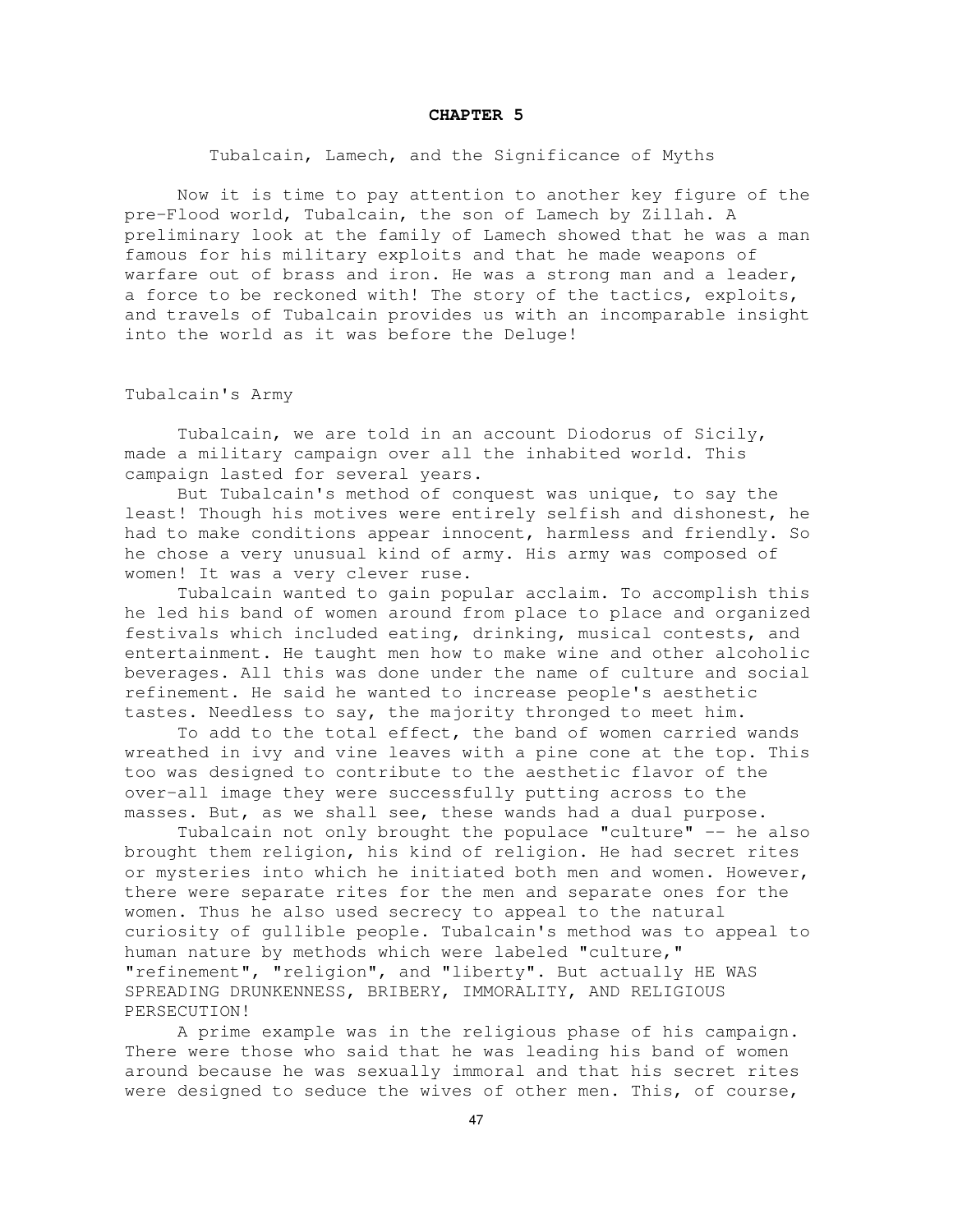was the truth. Therefore such skeptical people had to be eliminated. How were these impious doubters exterminated? They were torn limb from limb by the woman followers of Tubalcain.

# Demon Possession

There were reasons why women could be guilty of such horrible deeds. Tubalcain had such far-reaching success because he had "supernatural powers". In other words, he was demon influenced and often demon possessed! As a result, his women followers were not "normal" either. They were actually frenzied women who were not in control of their own minds! Thus, by his evil spiritual influence, Tubalcain was able to make them do whatever be wanted. Note also that their demonic condition would cause them to have much more strength than they would normally possess.

History provides a modern-day example of this in the case of Hitler's effect on the masses. He influenced them by his Satanic oratory. And it was not unusual for women in Germany in the 1930's and 1940's to go into frenzies at the presence of the Feuhrer! The women were more vulnerable to this influence than the men.

Tubalcain was actually guilty of religious persecution. He exterminated anyone who did not agree with him. In short, he was simply trying to do what Cain and the family of Cain had consistently tried to produce -- one race (through racial intermarriage), one religion, one government, one society, ONE WORLD! There was to be no opposition to this dictatorship! Tubalcain's Military Expeditions

Tubalcain did more than use his army of women for seducing the masses with festivals and secret religious rites and for religious persecutions. He also used them as warriors. His method was extremely deceptive! When he wanted to surprise a ruler whose area he intended to conquer, he would distribute to the women, instead of their wands, spears tipped with iron but covered with ivy for camouflage! Then, when everything looked harmless and no attention was being paid to these women, they would attack and kill their unsuspecting victims!

On his long campaign Tubalcain led his army over the Near East and into Europe. They wandered from India to Arabia, through North Africa, and up into Greece, Thrace, and other areas of Europe. This shows there were no national boundaries as exist today. That world was not divided into nations and countries. There were no established national governments. God had set a boundary for Cain but this was no longer respected by the populace as the world became more an more lawless. God did set a boundary but He did not try to enforce an "Iron Curtain"!

When Tubalcain returned from his campaign with a large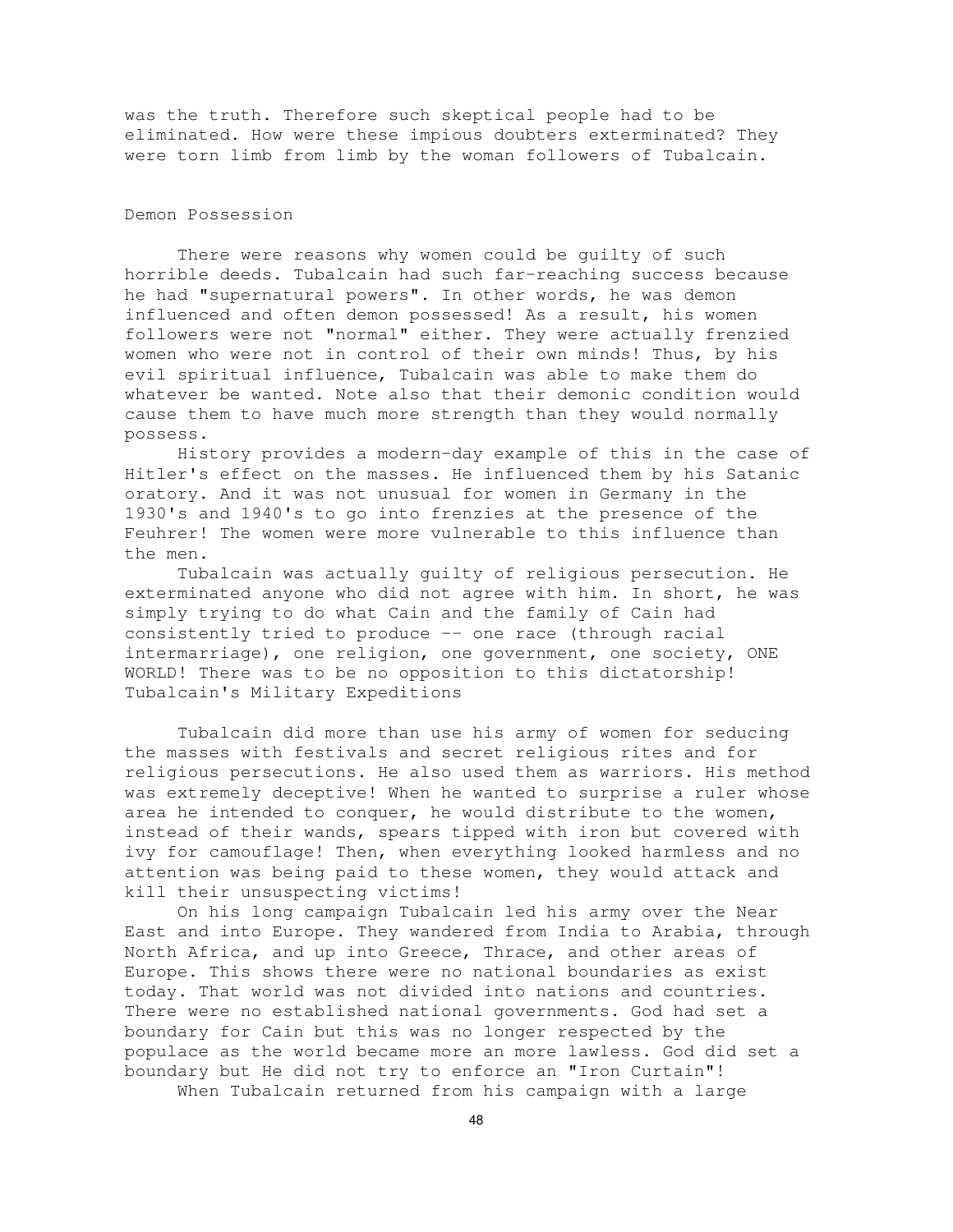amount of booty and spoil, a great parade, a triumphant procession, was held. Everyone was informed of his great triumphs and successes. This shows that Tubalcain was operating in a world in which the population was now great enough that one could establish fame and a reputation. This could not have been true in all the earlier centuries before Lamech and Tubalcain. But now, as the world was getting more and more lawless, and as the population was multiplying rapidly, men could become famous leaders in the eyes of the masses.

This gives us a picture of the world in the several centuries prior to the Flood. Personages in the line of Cain were establishing themselves as famous strong men, leaders and heroes. And, in the Bible, God calls our special attention to some of these. More will be said on this as the pre-Flood story reaches its culmination. This is not to say that Tubalcain was the only man to lead an army. Nor may he have been the only one to use women as he did. Others may well have later copied his methods, both in the pre-Flood world and after. Also he must have used male soldiers in many cases. But his activities give us an insight into the kind of society that world had.

It is interesting to note that, since Tubalcain was a violent and immoral man, he had a wife befitting his character. She was a promiscuous and liscentious individual who was no more faithful to Tubalcain than he was to her. In the statues of her (she is called Aphrodite by the Greeks later) she is pictured either with no clothes above her midriff, or with no clothing at all. She too was a very unpleasant and distasteful individual! And Tubalcain richly deserved her as a wife!

#### Lamech Versus Tubalcain

Tubalcain not only lived violently -- he DIED violently. Jewish tradition presents the interesting evidence that HE DIED AT AN EARLY AGE. Here is the story behind this event.

Tubalcain, as we saw, became very popular and widely known. In fact, he gained so much power and prestige that he was challenging his father Lamech for world leadership. Tubalcain was winning the major acclaim of society. It came to the point where Lamech saw that his only recourse was to eliminate this man even though it was his own son. When it comes to a struggle for power at the highest levels it seems that people will stop at nothing to attain or maintain leadership. Numerous episodes in history make this abundantly clear. And the pre-Flood world was certainly no exception!

Lamech and Tubalcain were two of a kind. It was almost inevitable that they should clash. Finally the moment of truth came. All the details of the event are not known at this time. However, by some method, Lamech succeeded on causing the frenzied women followers of Tubalcain to turn on him! Always, up until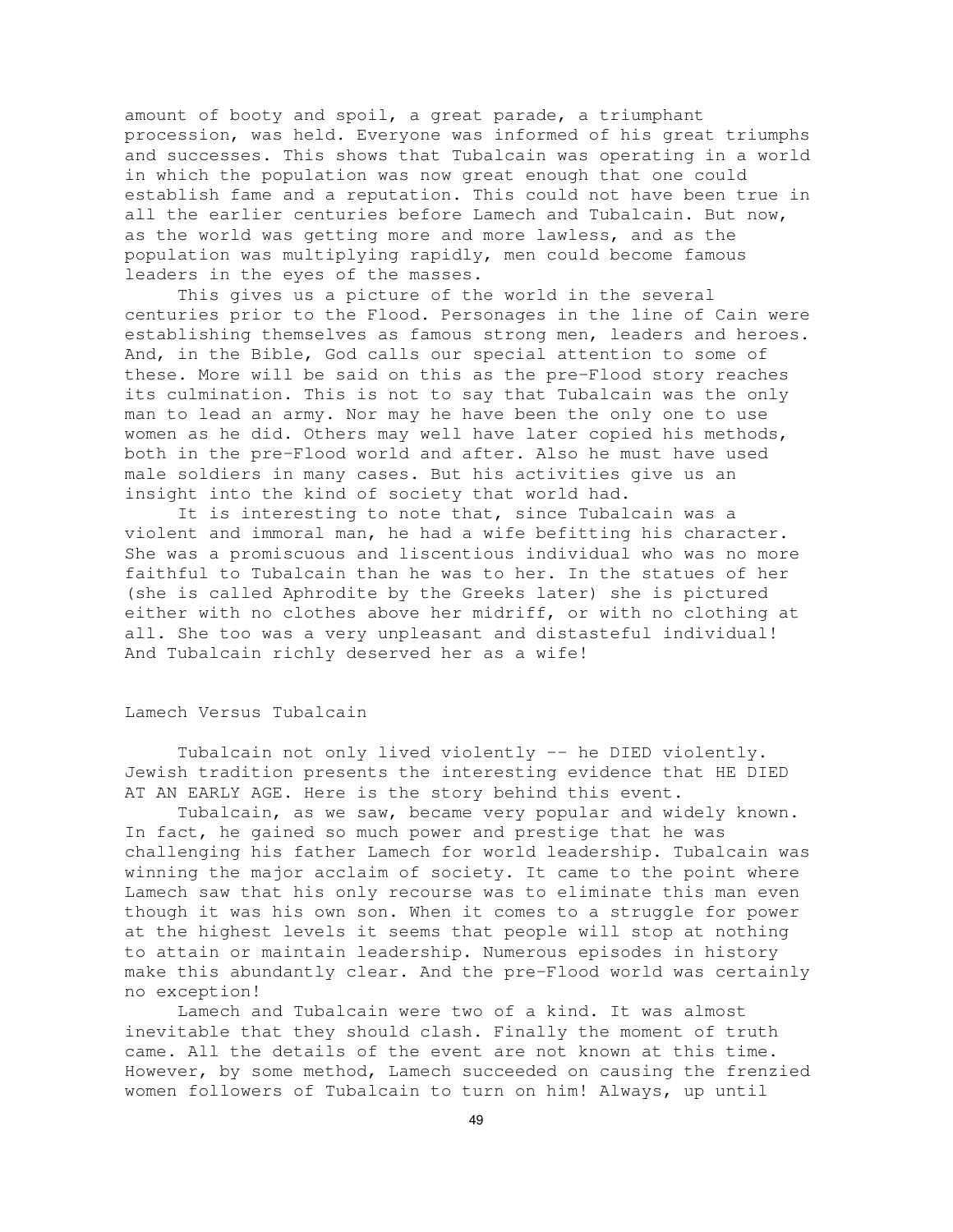this time, Tubalcain had been able to sway these demonic females to carry out his bidding. But, in a moment of forgetfulness -- or probably drunkenness -- while he was not aware of what his charges were doing, Lamech influenced them to move against Tubalcain.

They treated him as he had had them treat others! THEY TORE HIM LIMB FROM LIMB! It is not difficult to imagine that the death of Tubalcain was perpetrated in the revelry of celebration after a successful "culture" campaign. As indicated above, Tubalcain could have been drunk, having thrown all restraint to the winds. When Lamech observed this situation, he saw his opportunity and turned the women, in their blind frenzy, upon their debauched leader!

Realizing the dramatic and climactic way in which pivotal events often occur in history, this is not at all a far-fetched picture. Leaders and nations often fall at the height of their power. This was a fitting end for a leader of horrible religious persecution and one who had promoted a religion in which he had make himself a GOD!

## The Dual-Meaning of Lamech's Poem

THIS STORY PROVIDES THE BACKGROUND FOR LAMECH'S FAMOUS PRE-FLOOD POEM! (Gen. 4:23-24). It gives his words real and terrible significance. He boasted to his wives, "I have slain A GREAT MAN \* FOR WOUNDING ME, and a YOUNG MAN for bruising me"! (\* The Hebrew word for "man" in this scripture can mean a "great or mighty" person, a "champion, See no. 376 in the Hebrew dictionary of Strong's Concordance.)

As we now know, the great man was the aged patriarch of the family, Cain, and the young man \* was his own son Tubalcain! (\* Dr. Hoeh says probably also Enoch) Lamech was telling the famous story of how he had gotten rid of those who had challenged him IN THE POWER STRUGGLE FOR WORLD LEADERSHIP! Cain, Lamech, and Tubalcain were the great leaders of GODS before the Flood. They are the key individuals God wants us to take note of, and so He preserved clues about them and their activities in Genesis 4. Using these Biblical hints as a basis, the necessary background can be gleaned from other ancient sources!

But we have not yet exhausted the full significance of Lamech's poetic pronouncement! His words may be understood from another point of view:

Remember the discussion in Chapter 4 of the strong indication that Lamech also martyred Enoch, the righteous servant of God. Surprisingly enough, this event is also reflected in Lamech's words! Notice -- this poem can be understood as referring to one person instead of two: "I have slain a great man for wounding me, EVEN (rather than and) a young man for bruising me." When rendered in this manner, we see that Lamech could have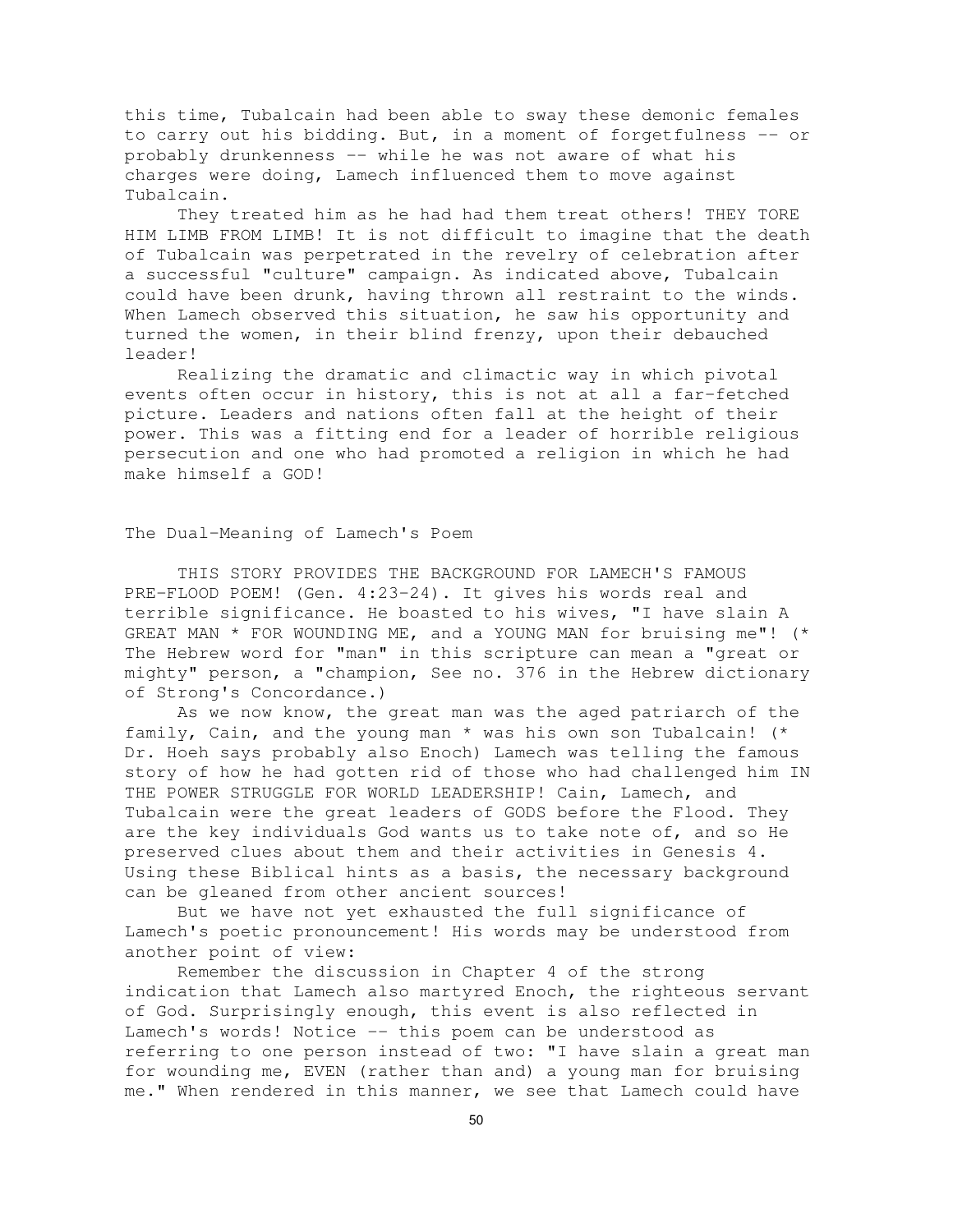been referring to Enoch as well as Cain and Tubalcain:

Josephus indicates that Lamech was skilled in matters such as this, that he could very easily have invented a poem with a purposely intended dual meaning! And the original Hebrew of this verse allows two possible renderings. A similar example may be found in Genesis 10:11 where the verse may be understood to refer to Asshur or Nimrod or both! See the marginal rendering.

Now the full meaning of Lamech's words can be realized. He was not only telling of two famous people he killed -- he was actually referring to THREE: Cain, Tubalcain, and Enoch!

And now finally, notice the last part of Lamech's famous poem as contained in Genesis 4:24: "If Cain shall be avenged sevenfold, truly Lamech seventy and sevenfold!" In other words, boastful Lamech was saying, "Cain was to be avenged sevenfold, but I'm so much more important -- eleven times more important"! That was his utterly vain opinion of himself!

# The Source of Jewish Tradition

In relation to this, recall again the Jewish tradition, discussed in Chapter 4, That Lamech killed Cain. Lamech's very allusion to Cain in his poem seems solid confirmation this tradition is valid and provides necessary historical background to give full meaning to the Bible record.

What, then, was the basis for Jewish tradition? Such tradition may or may not have been built on external written material, but certainly it was based upon a knowledge of the implication of scripture. Moses included everything he put into the Bible for a reason -- he didn't copy items down from outside sources just to take up space. Then, when he taught the scriptures, he would bring in this documentary background material to elaborate on the scriptural record. And Jewish tradition was based directly on the teachings Moses had given on these subjects. Thus there is no reason, for example, why he may not have often used this story of the slaying of Cain by Lamech! Now think of the history preserved by Josephus. Where did he learn so much about Cain? How did he know, among other things that Cain's city had a great stone wall around it? There is no mention of this in the Bible. Yes, Josephus was very familiar with the ancient Jewish traditions which sprang from the teachings of Moses! That was his source, that is why he could greatly enrich the Biblical record. Besides Jewish tradition, however, there were other ancient traditions extant in the world -- pagan traditions -- which also alluded to pre-Flood times. What of them? Can they also add to our knowledge of that doomed society?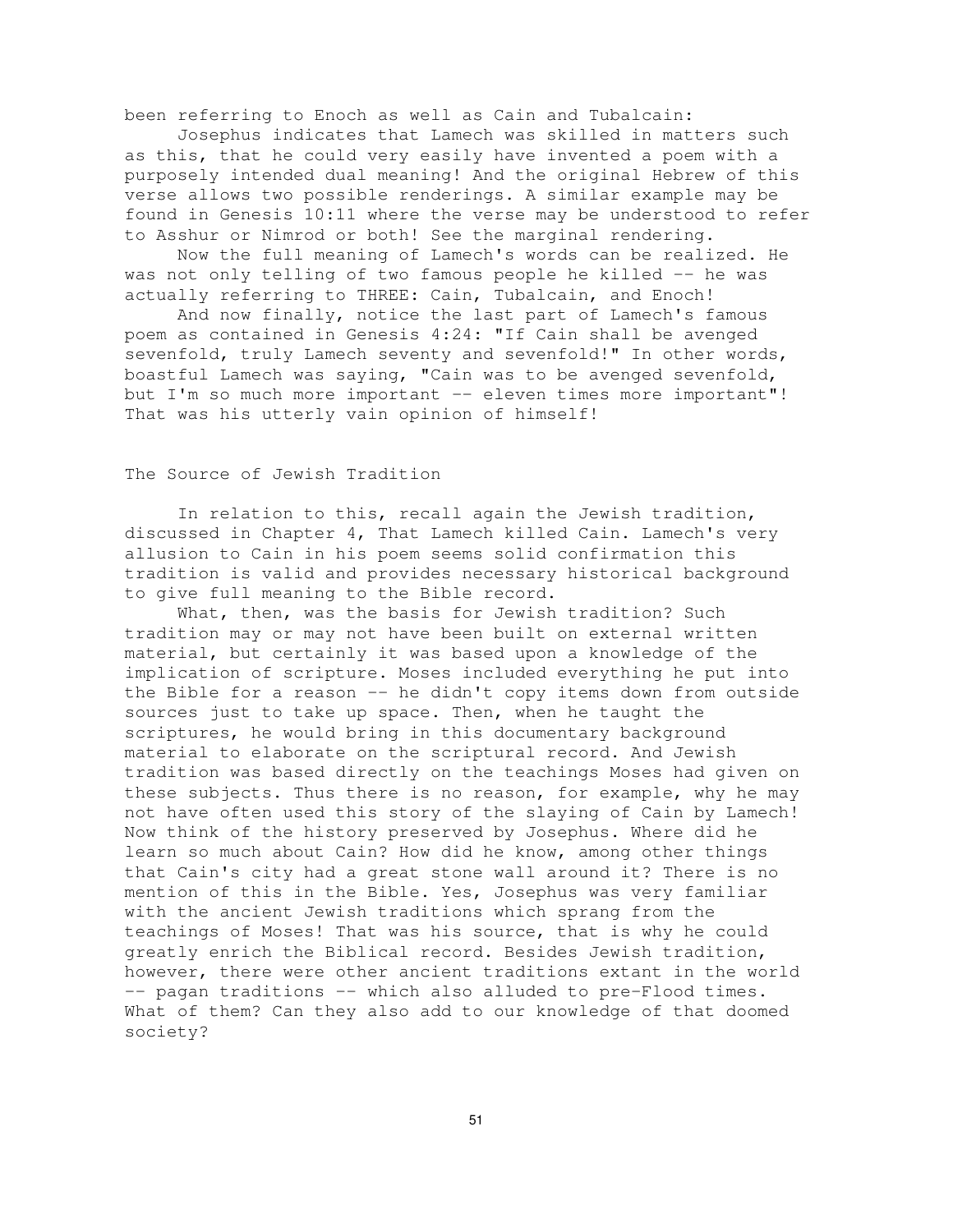Behind the Facade of Myth is History!

During the course of this account it has been indicated that Cain is the Cronus of Mythology, that Lamech was a Zeus, that Tubalcain was Vulcan and his wife was Aphrodite, and that Naamah is equivalent to Athena. This raises an important question: What were the myths?

The answer to this question involves some of the most fascinating material about this surprising story of the pre-Flood world!

Make no mistake! The myths of ancient Greece and Rome were not mere figments of imagination. They were not fairy taleish wisps of thought of people who had no knowledge of past events! Myths were RELIGIOUS stories intentionally and purposefully altered in their outside framework (taken out of their historical context or removed from a correct chronological setting) so as to APPEAR Mythological. The intent of the myths -- as was the intent of all the pagan religions -- was to hide from the unlearned, the average man on the street (the esoteric), what had really happened in the past while at the same time to reveal to the initiate, the man who had inside knowledge of the mysteries (the esoteric, ) what these past events were all about!

It must be understood that ALL the pagan philosophers and/or theologians practiced a "double doctrine" method of teaching. Men like Pythagoras, Plato, Aristotle, and others, always had two doctrines -- two sets of teachings. Their intimate disciples were told the truth (that is, as much as the philosophers understood) while, invariably, the common people were fed as many bold-face lies as was necessary to control them and render them governable! But, strange as it may seem, Plato, and the other philosophers before and after him, felt no guilt in teaching this way. They felt that lies were necessary. They believed that the people NEEDED to be DECEIVED -- ESPECIALLY IN THE REALM OF RELIGION! They felt it was a useful part of good government to keep the masses deceived about many things. Now it becomes clear why the myths were invented and perpetuated!

It is important to realize also that all the Greek traditions or myths have come down in the form of dramas written by the Greek authors. And these dramas were performed at open-air theaters in Athens and other locations. These plays were presented to supposedly honor the gods and to teach good conduct to citizens. The average Greek thought he was being religious while enjoying the performance -- but actually he was being fooled in regard to the real truth about the past! Again it should be emphasized that these dramas had an entirely religious connotation. A parallel may be drawn with the Middle Ages when religious dramas called miracle plays (stories of the saints) and mystery plays (stories of the Bible were performed for the common people who could not read.

Another important factor to bear in mind is that, in many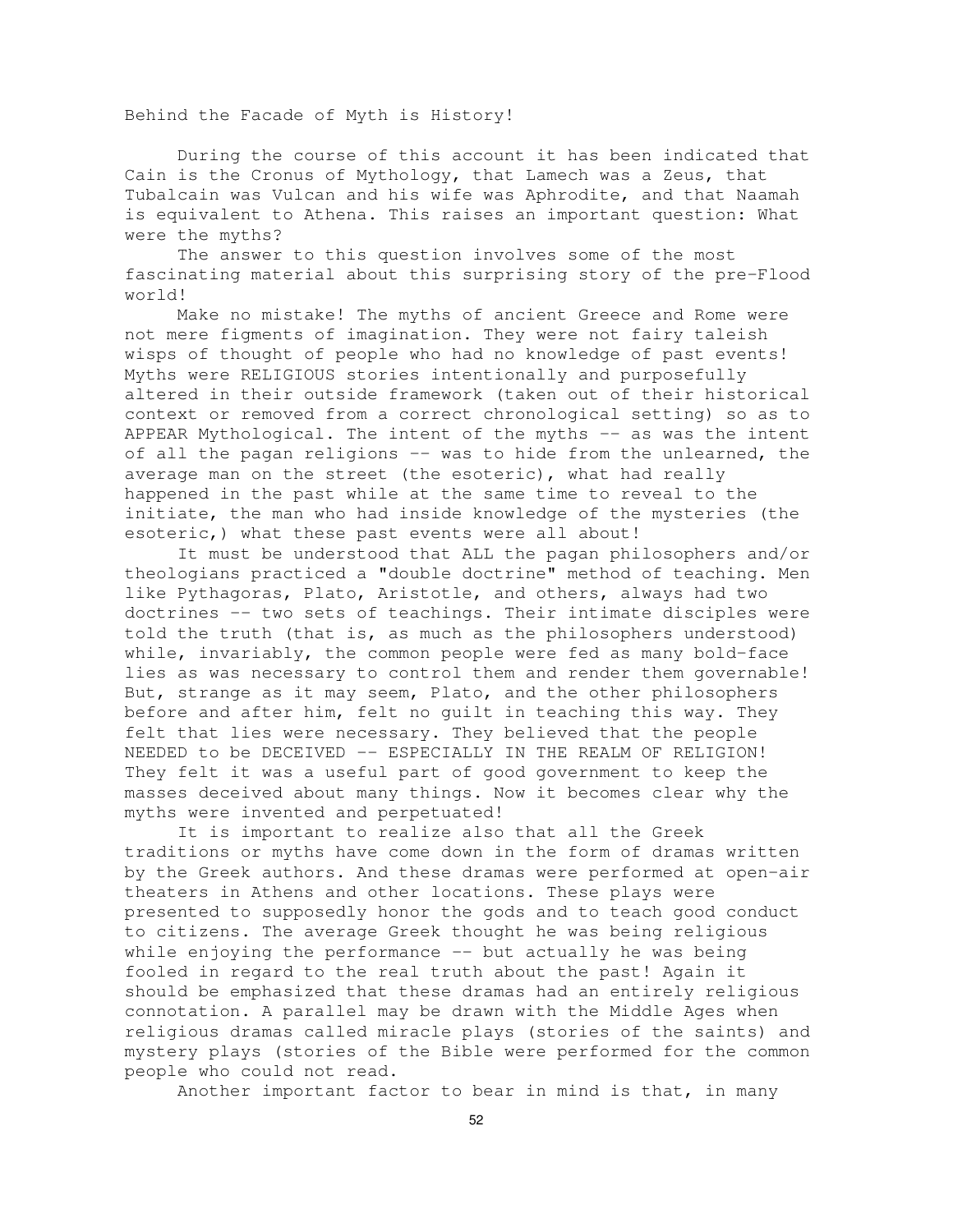cases, individual names of mythological personages (thought to be gods or goddesses) occur in writings that are by no means fictional but were recorded by men who were historians. Unfortunately, to a very great extent, almost everything from ancient Greece has been labeled myth whether it was the work of demented poets like Homer or Hesiod or the work of a sane historian such as Herodotus! It should be made clear that these historians themselves, such as Diodorus, used these names because they recognized that behind the facade of a given myth were certain actual historical events. An example is the "Myth of North Africa" which is soon to be discussed.

#### Understanding the Myths

Now for some specific examples. First consider Cronus (Kronos), called Saturn by the Romans, who was the son of Uranus. The myths say that he was the ancient god of seed sowing and that he was dethroned by Zeus. Here, in actuality, is the story of Cain who was the first to practice agriculture and who was slain by Lamech!

The myths further tell us that the father of Cronus was Uranus. Uranus was the first "king". This term "king" often means a ruler or patriarch. And Uranus is sometimes presented as the husband of Gaea. Gaea was "mother earth" -- that is, the mother of all living on earth! The Greeks myths also state that Uranus and Gaea were the first man and women! This could be none other than Adam and Eve!

The goddess known as Hera among the Greeks and Juno among the Romans was also considered the "Mother of all Living", the original "Queen of Heaven", or the "Mother of Childbirth". This is also is Eve!

This fact serves to introduce a key point about the myths: IN some cases, several names were applied to the same individual; in other instances, several separate historical figures were given the same name. Thus, in understanding the myths, it becomes necessary to separate out the different descriptions and apply them properly on the bases of the Bible account. So keep this factor in mind when reading the succeeding paragraphs. Actually, this twin device of making one many or making many into one is what makes myth a myth. This was deliberately conjured up by the pagan religious leaders to cloud the true meaning!

Sometimes one name was applied to different personages both human and divine! Consider the Greek god Zeus (whom the Romans called Jupiter.) Zeus was the husband of Iicra (Juno) and the "Father of All Mankind". This could be no one but Adam. Yet Zeus was also the FATHER OF ALL LIFE, the father of all the "gods". In this sense Zeus is God Himself. After all, the Greeks did retain some knowledge of the true God, as did all ancient peoples. Bear in mind that Lamech, husband of Adah and Zillah, was also called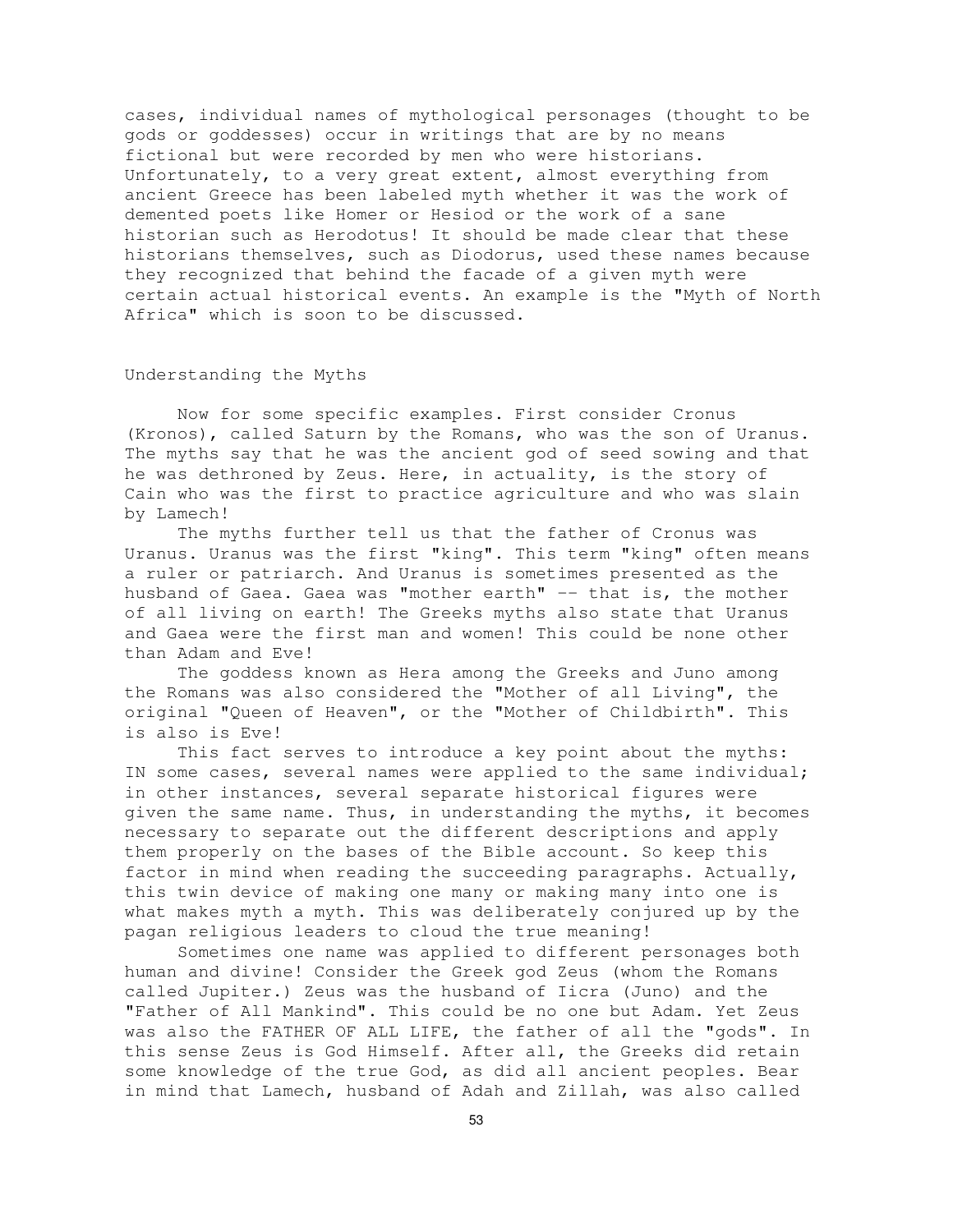Zeus. This Zeus was the father of Athena or (Naamah). Lamech was a "Zeus" in the sense that he was the strong man of his day, the most famous man in the line of Cain before the Flood -- a Zeus by reputation, in other words! And, in another important sense, he was a "Father of Life" when we consider that he was the father of the key person in the family of Cain who lived through the Flood -- Athena or Naamah!

The derivation of the word "Zeus" is important. Many scholars admit that this term comes from the word "Zee" meaning "life" (with the "s" being added as it often is in Greek names). As already stated, God is the father of all life, Adam the father of human life, and Lamech the father of a life that came through the Flood -- and so it becomes clear why this name would be applied.

This presents another important factor, the basis of mythological "names." Actually these "names" were not really names at all but close derivatives of Greek words which had significant meanings. Thus these mythological names were really TITLES WHICH IMPLIED CHARACTERISTICS of real (not fictional) historical personalities. We find similar usage's of this type in the Bible: for instance, Isaac means "laughter" and Jacob means "supplanter."

Let's move on to Vulcan or (Vul-Cain) whom we have identified as Tubalcain. "Vulcan" was what the Romans called him, while to the Greeks he was Hephaestus. This was the god of light or fire. In one part of the myths he is uniquely described as having fallen from heaven like lightening -- and the volcanoes we have on earth are the result of his work -- because he rebelled and brought destruction and chaos! This, plainly, is the story of Satan! It could not be the description of a human being.

On the other hand, Hephaestus of Vulcan was a god-hero who worked with fire, used it to forge implements out of iron, and developed certain arts and crafts. Webster's dictionary describes him as "the god of fire and of metalworking". He was the "god of fire" in the sense that he worked with fire in doing his metalwork. Here, plainly, we are dealing with the description of a mortal man! In this case we again have an instance of one name being applied to more than one personage -- one a human, the other a spirit.

One of the most famous of Greek goddesses was Athena. The city of Athens was named in her honor! To all Greeks she was a symbol of courage, self-control, weaving, and skilled in the arts of war! What famous pre-Flood woman had these remarkable characteristics. None other than Naamah, daughter of Lamech and sister of Vulcan or Tubalcain. In Chapter Three it was stated that Jewish tradition showed her to be famous as a weaver of cloth. And, since the mighty Tubalcain was her brother, she undoubtedly took up some of his war-like practices. That is why Athena is sometimes pictured brandishing a spear and was regarded as being a goddess of war as well as of weaving. Only Naamah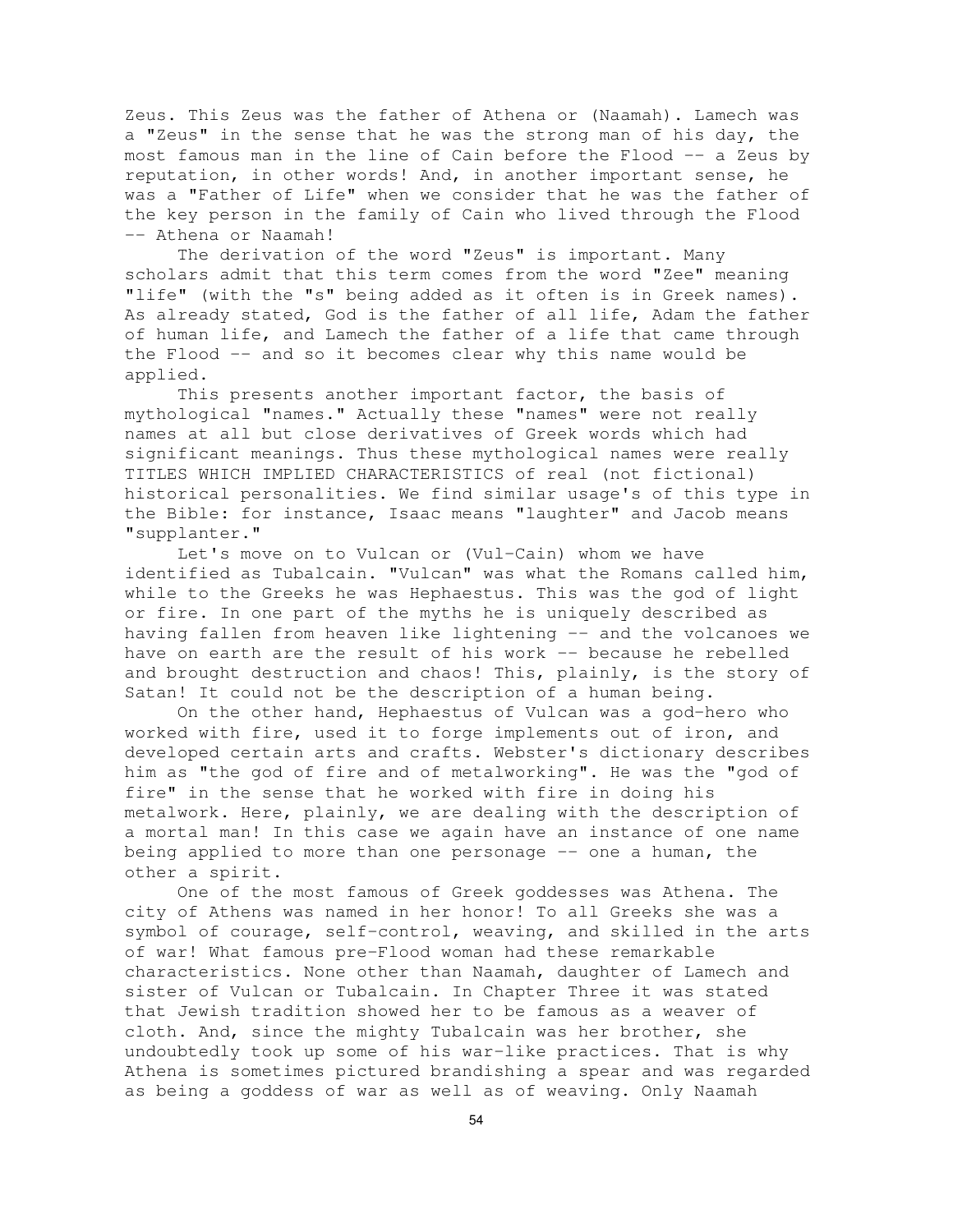could fit this seemingly incongruous description!

Now Athena is never associated with Aphrodite (called Venus by the Romans). Aphrodite was the goddess of beauty ant sensual love. She was actually a harlot or prostitute! Venus was the wife of Vulcan in pre-Flood times and so is the Semiramis of post-Flood history. She was actually a very distasteful type of person. She is mentioned here to show the contrast with Athena. These famous women were entirely different types of individuals. Only if they had been real women in real life with a definite impact on actual history -- only then could they be this clearly delineated in character and actions!

## Myths Contain Story of Pre-Flood World

From the foregoing we come to recognize this fact, at the basis of every myth, there is a core of truth A drop of water cannot exist without some particle of matter around which the water can collect. It is the same with a myth. The formation of a myth is not possible without some historical material as a foundation. Every myth whether it be of the activities of Cain or Lamech, the Flood, the Tower of Babel, the death of Nimrod, or whatever other myths the Gentile nations have -- had a core of truth. And, when all is said and done, that basic germ of truth is always to be found in the Bible! As Dr. Hoeh wrote in the Compendium of World History: "In fact, the only reason for ever inventing myth is to hide, obscure or pervert some evidence or truth. Once the source of Truth -- the Bible -- is manifest, the difference between myth and fact becomes readily apparent" (Vol. I, page 443).

The examples and principles summarized here lead to the inevitable conclusion that what is contained in the myths, and what pagans have attempted to hide from the world, is, in actual fact, the story of what happened before the flood! Of course, many myths are also concerned with post-Flood events and individuals. But primarily they deal with events and famous people who lived in the pre-Flood world -- people whom the pagans elevated to the status of "gods" and "goddesses"!

Any attempt to make sense out of the myths by applying all events in them to occurrences after the Flood ends in failure. The events and people described, as well as the picture of geography that is presented, often do not fit into the framework of the post-Flood world. For example, in the second volume of the writings of the famous historian, Diodorus of Sicily, there is a account called the "Myth of North Africa". This account tells of a Dionysius who went into Thrace, Greece, Spain, and other areas. In other words, this individual traversed most of Europe! He is described as a man who dominated the world and brought "deep peace" -- that is, who conquered area after area and left them in a crushed solitude after his departure. This Dionysius could be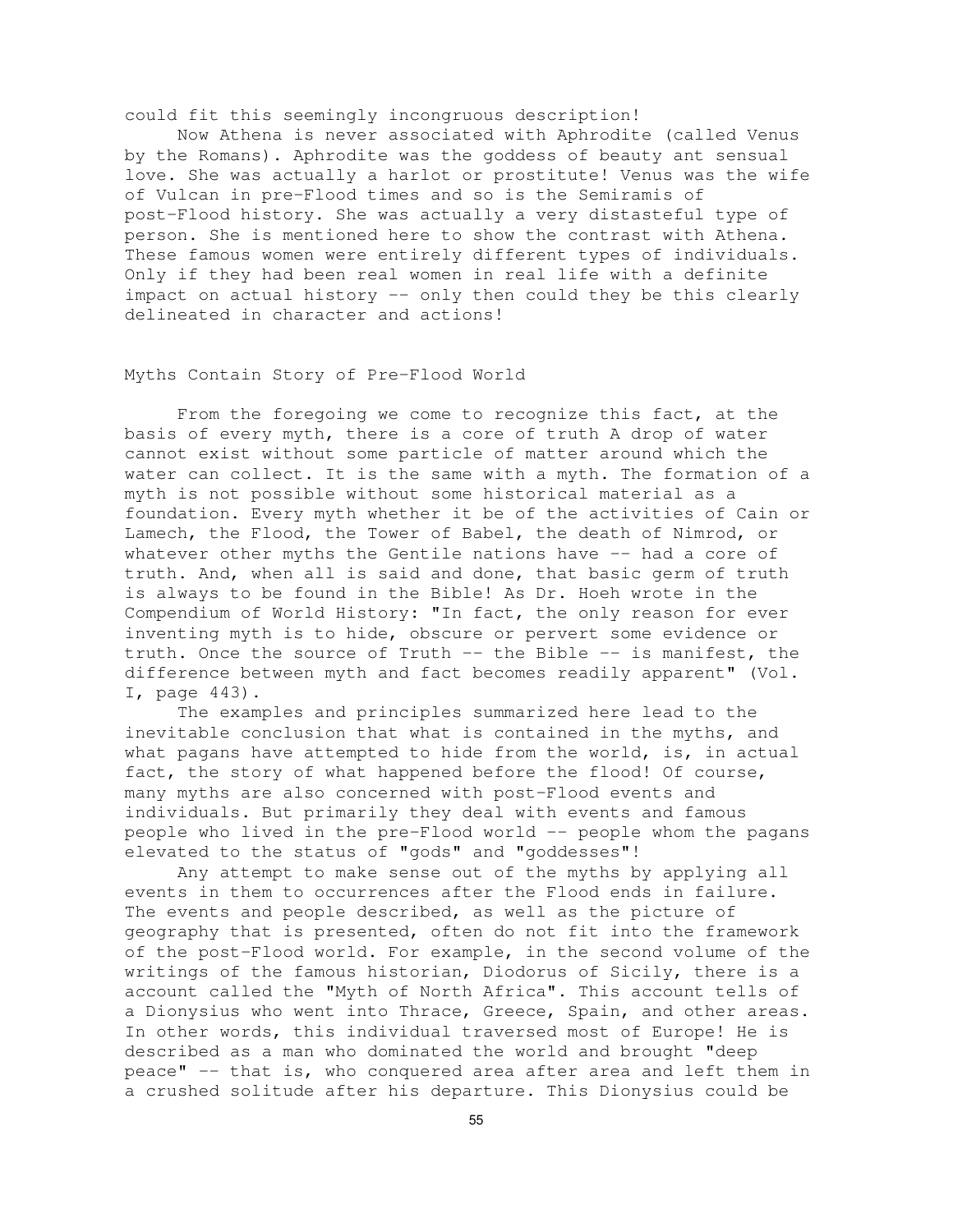none other than Tubalcain, the artificer of copper and iron, who developed a war-making pattern of life. Since he was originally the only one who could equip his army with these metal weapons it was easy for him to dominate other peoples of the world who did not have such death-dealing implements! And Dionysius died young -- as did Tubalcain!

There are other Dionysiuses in mythology -- Nimrod among them -- but who they were can be discerned on the basis of the stories attributed to them. Certainly, this Dionysius described by Diodorus could be none other than the famous military leader who dominated the pre-Flood world, whose military and "cultural" expeditions have been covered earlier in this chapter. Diodorus' story of Dionysius is rejected by historians because the main individual in it is given a mythological name -- but this does not mean it has no real historical basis, This Dionysius lived in a world described in the Bible, a world historians do not believe existed, the world of crime and violence before the Flood! This certainly does not mean we should now turn to myths instead of the Bible. But it does mean that many mythological traditions can now be understood when the Bible is used to interpret them. And it also means that the story of what had gone on before the Flood, which is contained in summary form in the Bible, was not completely lost to the world! The Ancients knew about these events!

To summarize: When the account in the Bible is applied to Jewish tradition, the record preserved by Josephus and other ancient historians, and the ancient Greek traditions called myths, much can be learned about the pre-Flood world which heretofore has been considered lost to human knowledge!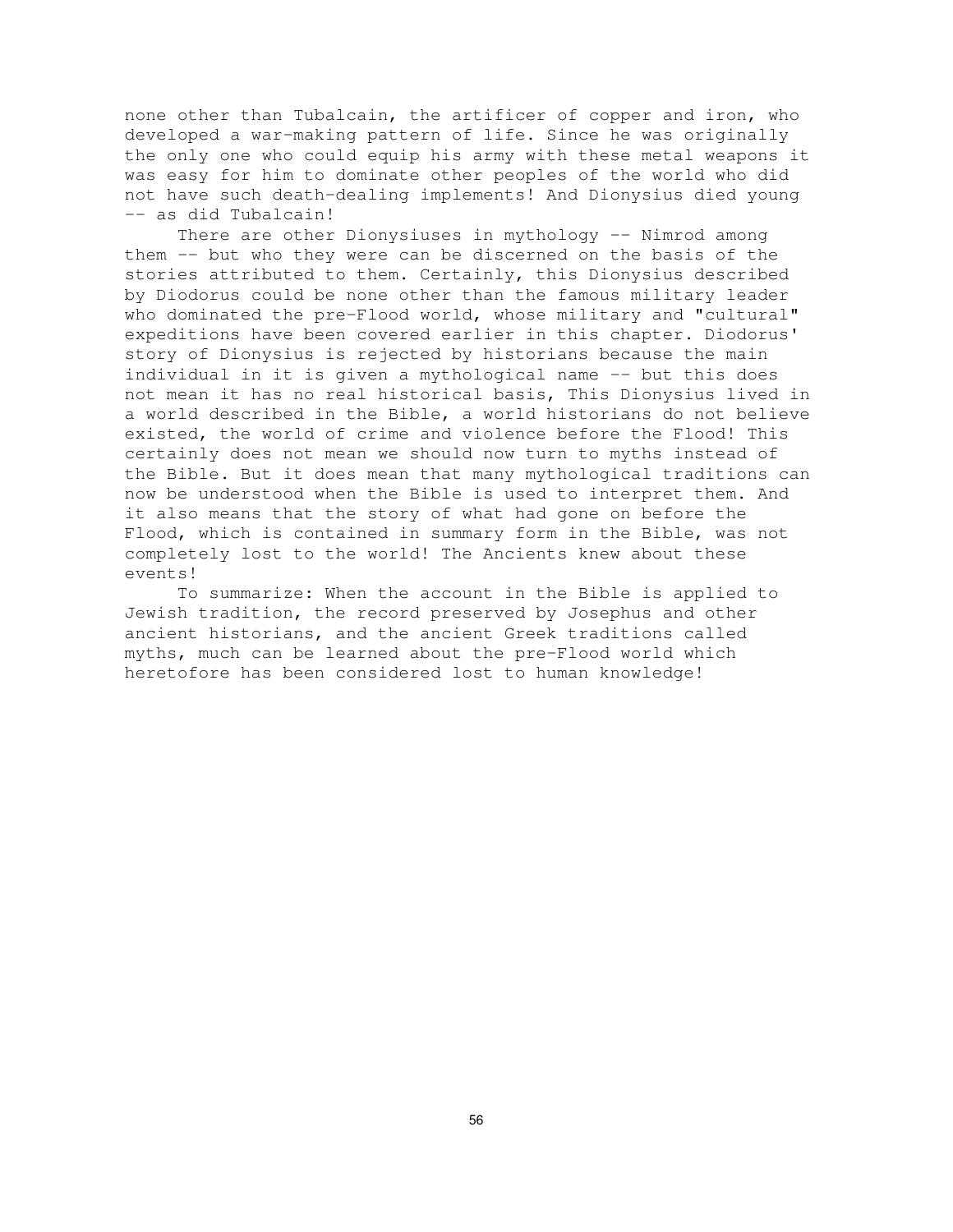#### **CHAPTER 6**

### The Pre-Flood Society

Throughout history men have consistently wanted to DEIFY - make gods of -- their leaders, their ancestors, themselves. The rulers of ancient Egypt claimed to be gods. The Roman Emperors said they were immortal. The Roman Catholic Church makes saints of dead individuals and teaches that it is profitable to pray to them.

The world before the Flood was no different! The same Satan who guides this world was dominating that society. The Devil is the "god of this world" -- and his methods remain consistent over the centuries. Once he starts a certain pattern of deception among men he continues to promote it in every form he can.

The false religion of the pre-Flood society was the DEIFICATION OF CAIN AND OTHERS IN HIS LINE!

Who Were "The Sons of God"?

A correct understanding of Genesis 6:2 makes this plain: "... The SONS OF GOD saw the daughters of men that they were FAIR: and THEY took them WIVES of all which THEY CHOSE". First of all notice the term "sons of God". The word translated "God" with a capital "G" in the king James translation is the Hebrew elohiym. In most cases in the Bible, as in Genesis 1:1, this word refers to the God Kingdom or Family. But this term if not strictly limited to this use and meaning. The context determines the proper way to apply this word in a given verse. In the case of Genesis 6:2, it should be translated with a lower verse case "g" -- god or gods.

The expression "sons of god(S)" in this verse has traditionally been assumed to be a reference to the descendants of Seth, the "good" line in the pre-Flood society. And "the daughters of men" was thought to mean the line of Cain. But just the reverse is true! There were, of course, these two basic groups of people before the Flood. But it is abundantly clear that the line of Seth was the WHITE race while the family of Cain was the NON-WHITE. But, who in this verse, is described as being "FAIR"? The "DAUGHTERS OF MEN"! They are the ones with the light complexions! So this expression actually refers to the women in the line of Seth and Enos!

There was RACIAL INTERMARRIAGE taking place between the two groups. They were defying the separation God had made centuries before.

So it was the descendants of Cain who claimed to be gods and the descendants of gods! The children of Seth and Enos, which included the great preachers of righteousness, knew better than to make any such fantastic claims. They knew better than to defy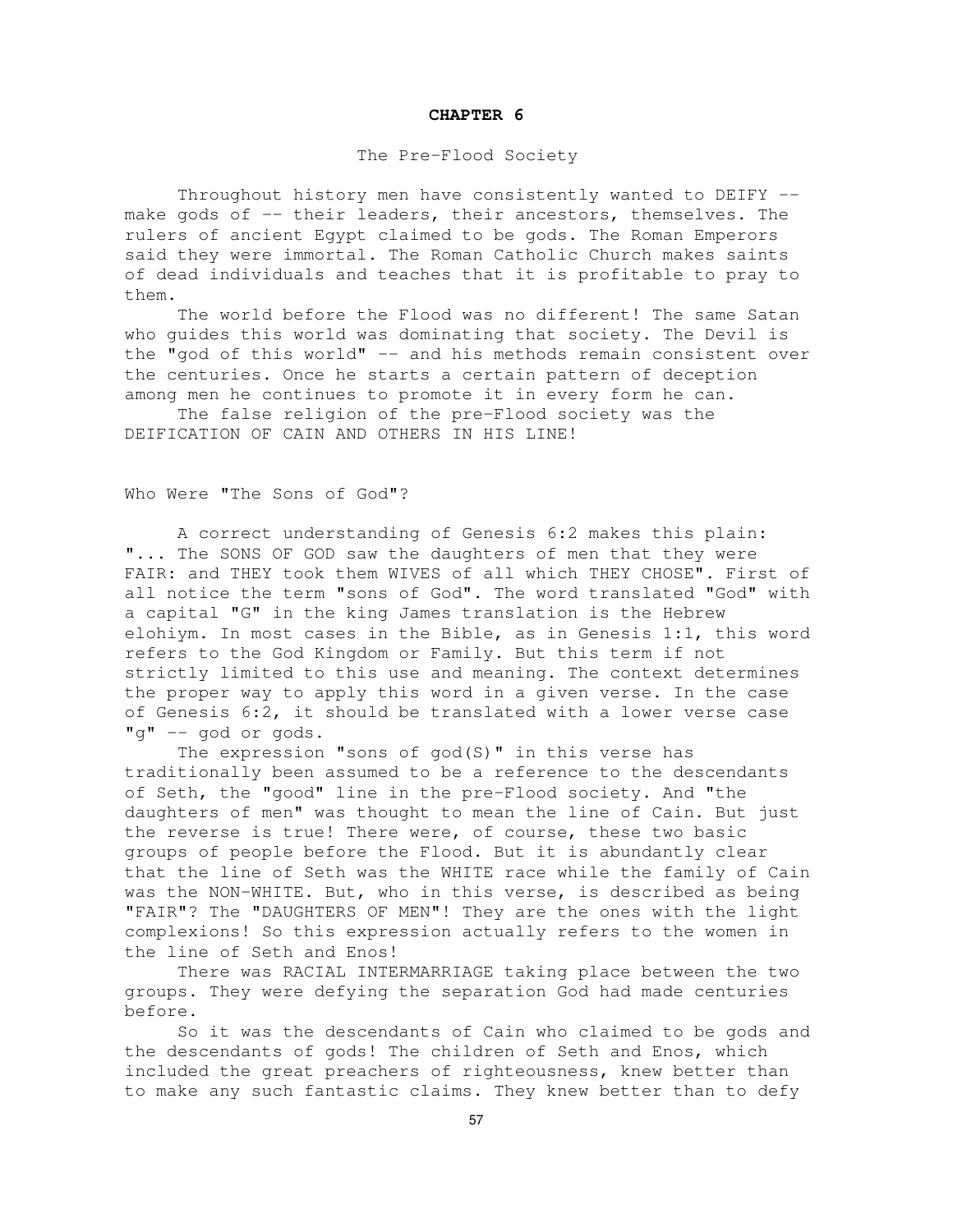God! But the rebellious line of Cain was completely cut off from God. These perverted rebels were guilty of every sin imaginable -- including this gross form of blasphemy and idolatry. They DARED to go this far in following the way of Cain!

Cain, the original ancestor, was worshipped as a God. Eve mistakenly assumed that her first-born son was the promised seed. Lamech and Tubalcain later claimed the rank of deity. These leaders among Cain's children claimed to be worthy of worship.

Why would the children of Cain claim to be deities or gods? There are two main reasons. First, they continued to believe the lie Satan told Eve -- that humans had immortal souls and would live forever after death. They believed in "built-in" immortality from birth -- even as millions of people still to today!

Second, in the Bible angels are called "sons of God" (Job 38:7;1:6). Now an important factor to realize is that many people in the line of Cain, and especially the powerful leaders (recall the story of Tubalcain), WERE INFLUENCED BY AND POSSESSED BY DEMONS! AND DEMONS ARE ANGELS -- fallen angels! These demons, when in these human instruments, said they were sons of God -which they were, by creation! And the men who were guided by them and yielded to them claimed the same title!

Furthermore, demons want to be worshipped as gods! Therefore, IN these great evil leaders, they caused the populace to worship them under the guise of human beings whose minds they controlled! Thus it becomes clear why it was the leading members of Cain's line who claimed the title of "god" or "son of god". Cut off from the real God, they yielded themselves to demonic powers!

## Pre-Flood "New Morality"

Notice now, in all of this, what happened to the descendants of righteous Seth. They came under the sway and influence of the evil line of Cain!

First, observe the example of the "daughters of men" in Genesis 6:2. These young women in the line of Seth yielded to the "new morality" of their day! The men in the family of Cain wanted them for wives and they were agreeable to their wishes. They were willing to intermarry racially!

The non-white descendants of Cain wanted to marry women who were "fair"! The same is true today -- often non-white men want to marry white women. They feel mistakenly that their dark color is a stigma or a reproach and they want to lighten the color of their offspring! And just like the pattern described in Genesis 6:2, it is usually the white women who marry such men.

In regard to this it is also appropriate to include the example of the armies of occupation after World War II in Germany and Japan. The German and Japanese women were attracted to the American soldiers. Women always seem to be intrigued by armies of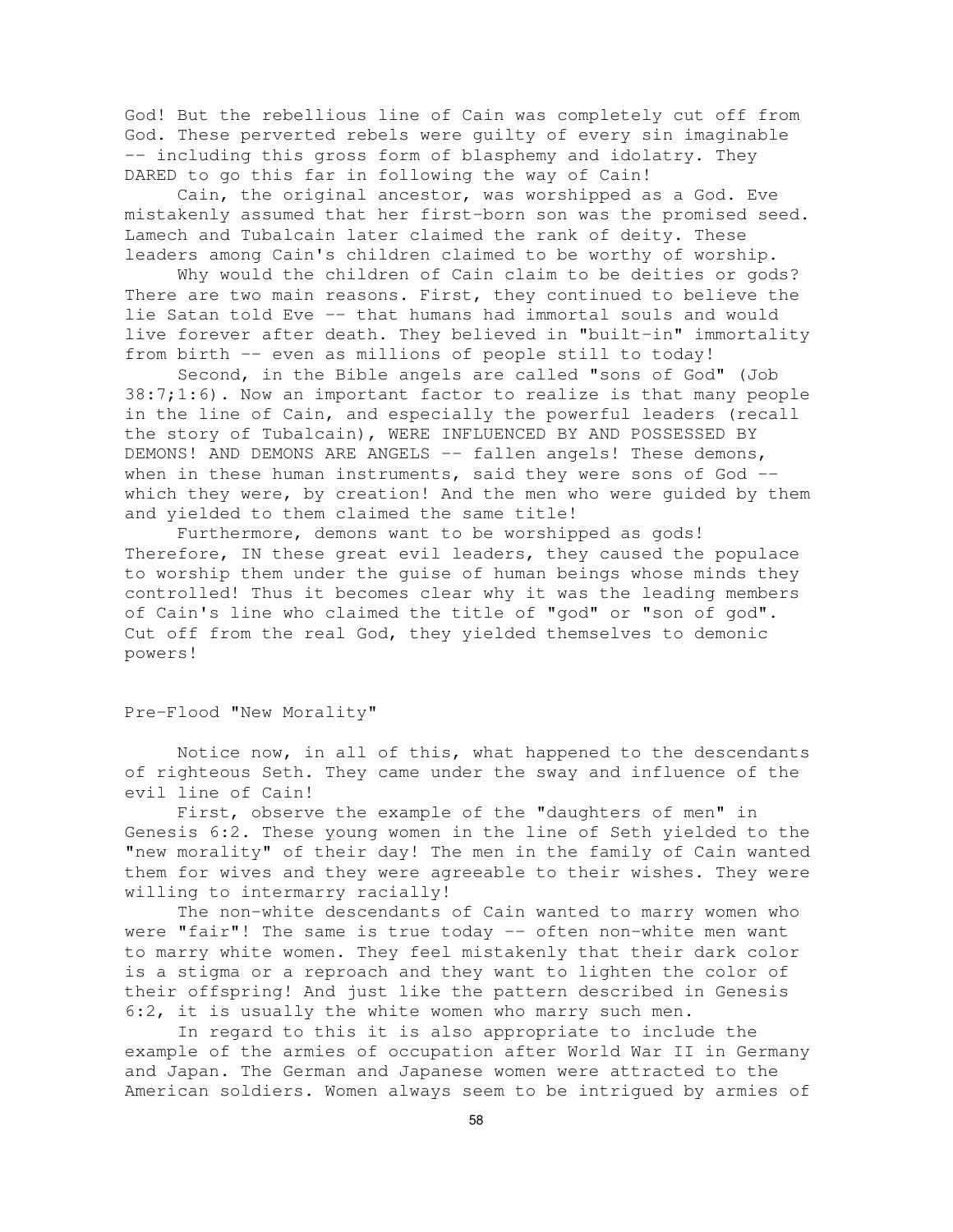occupation -- and the pre-Flood world was no exception! The violent, warring descendants of Cain were over-running the world and snatching up these misguided women in the process.

What had happened to the children of Seth to make this possible?

## Methuselah's Influence

Josephus supplies the answer. He states that the children of Seth were obedient to God for seven generations. But in the days of Methuselah, the seventh from Seth, they became PERVERTED -- "... they now showed by their actions a double degree of wickedness. WHEREBY THEY MADE GOD TO BE THEIR ENEMY!" (Antiquities I, iii, 1).

What had happened to these once righteous and happy people? There were two main reasons which went hand in hand.

The first reason centers around Methuselah. As stated in chapter 3, Methuselah, though in the line of Seth and Enos, was not numbered with the "eight preachers of righteousness"! And he not only died the year of the Flood -- The died IN the Flood!

Yes -- believe it or not -- this first born son of righteous Enoch went the way of Cain! He turned His back on the way of God. Methuselah was the next in line after Enoch to be a preacher of righteousness. It was his responsibility to be the Patriarchal leader of all the children (descendants) of Seth. He was to lead them in the way of God. But, instead, he became a preacher of UNrighteousness! He influenced them to practice sin. It is possible that the turning point in Methuselah's life was the death of his father, Enoch, at the hands of Lamech. At that time Methuselah was three hundred years old which, for that age, was not very far into his adult life. Today that would be the equivalent to age thirty. When his father's life was cut-short this is what could have developed in Methuselah's mind: "My father served God all his life. He kept telling us it pays to serve God. But look what happened to him! He obeyed God -- and paid with his life! It didn't work. I think the children of Cain have something to offer. I'm going to try their way of life. God's way isn't worth it". In short, he probably turned bitter. He forgot that, with God, death is not a barrier -- death is not the end of everything! He wasn't like his father -- he did not trust God all the way!

So Methuselah crossed the line. He traded the spiritual for the physical. The descendants of Seth saw this. And they concluded, "Well if Enoch's son can do it, so can we!"

### Led Astray By Materialism

This brings us to reason number two: Following the example of Methuselah, the descendants of Seth BECAME ADDICTED TO THE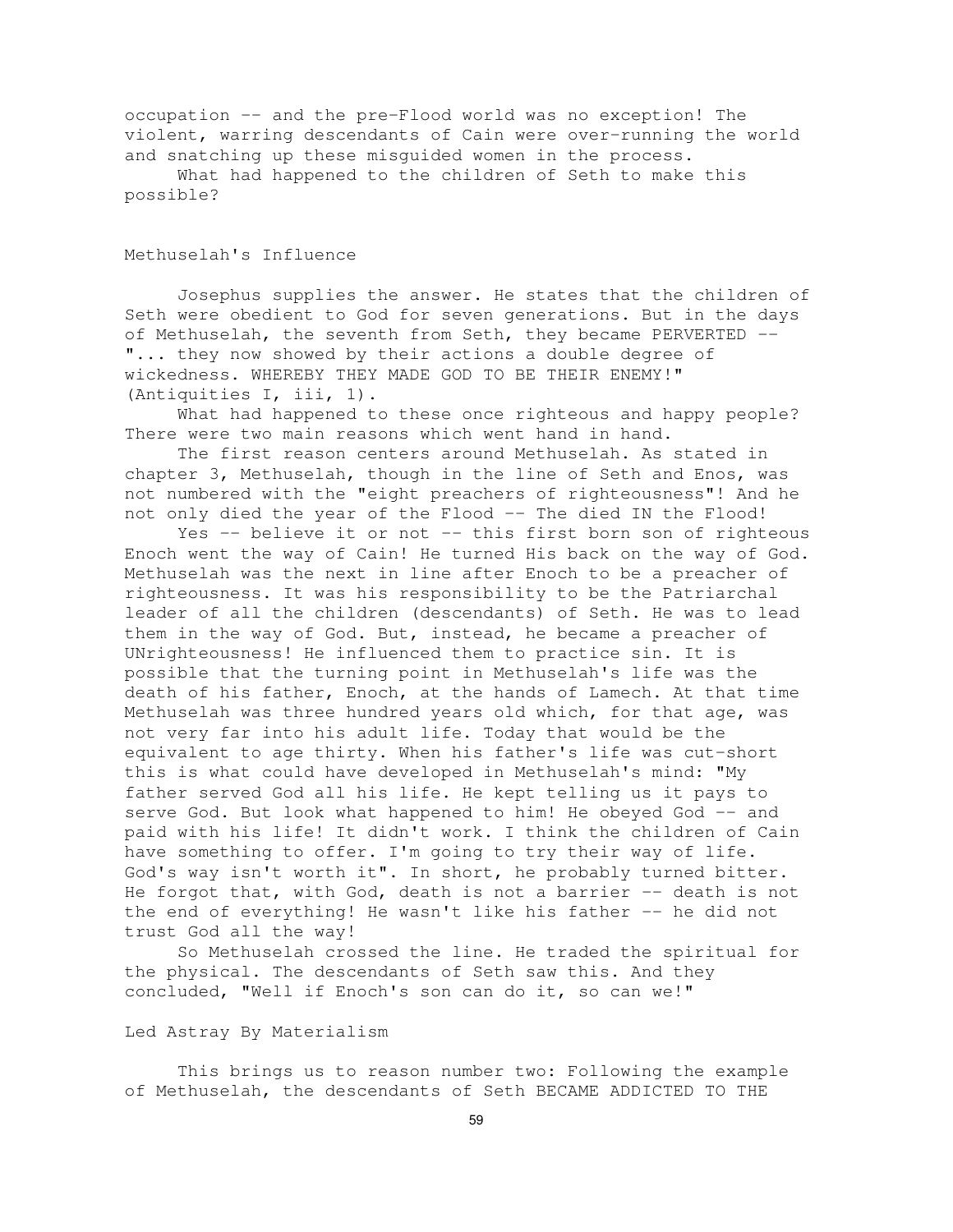SINFUL WAYS AND THE MATERIALISM OF THE FAMILY OF CAIN! The family of Lamech, remember, had all the worldly factors necessary to mislead them -- music, tools, utensils, and weapons made of brass, iron, and leather! Intriguing new clothing styles; and a generally carnal approach to life which held great appeal for human nature!

Think of the use of brass and iron. Tubalcain not only made swords and spears out of these metals. He and others made household utensils, ornaments for dress, and other attractive things. These items were much more useful than wood, stone, and bone! Metallic objects were attractive and desirable -- they appealed to the entire human family! The descendants of Seth became overly fascinated by these physical things. Remember that Naamah, Tubalcains sister, was the first weaver of cloth. And she and Tubalcain, with Jabal and Jubal, undoubtedly also learned how to make and use leather as well as cloth and metal. ALL OF THESE PHYSICAL HANDICRAFTS CAME TO FULL DEVELOPMENT IN THE FAMILY OF CAIN BEFORE THE FLOOD! Meanwhile, the key development of the family of Seth involved writing and the keeping of written records. In short, it is the same pattern we see in present-day society. It was the LIBERAL ARTS EDUCATION (intellectual and spiritual -- including character development) versus the TECHNICAL EDUCATION (physical and scientific.) The pre-Flood society became completely fascinated with physical, material things. As in our modern world, that society became wholly materialistic AND FORGOT THE TRUE VALUES!

The trend went so far that ALL humans -- except for Noah's family -- were evil and corrupt. No one, in that grossly carnal society, was any longer spiritually, mentally, emotionally or physically (racially) pure. THE FAMILY OF CAIN, ESPECIALLY THROUGH LAMECH AND HIS CHILDREN, HAD SUCCEEDED IN COMPLETELY DOMINATING AND CORRUPTING HUMANITY. Even Enoch's son, Methuselah, went bad! No one resisted the trend except Lamech, Noah's father (Gen. 5:25-29), and later Noah himself. Lamech -- it should be noted, was born when Methuselah was 187 and thus was 112 when his grandfather, righteous Enoch, died. So even though his father departed from the truth, Lamech apparently continued in the teachings of his grandfather, taught them to Noah, and thus kept the truth alive in an increasingly sinful society!

### Who Were the Nephilm?

Using the general guide provided by the Bible, it is possible to isolate many specific features about the society before the Flood. Consider, first of all, the "giant" of Genesis 6:4. Can they be identified in terms of archaeology and history?

The English word "giants" is used in various places in the Authorized or King James Version of the Bible. It is translated from two original Hebrew words -- Rephaim and Nephilim. The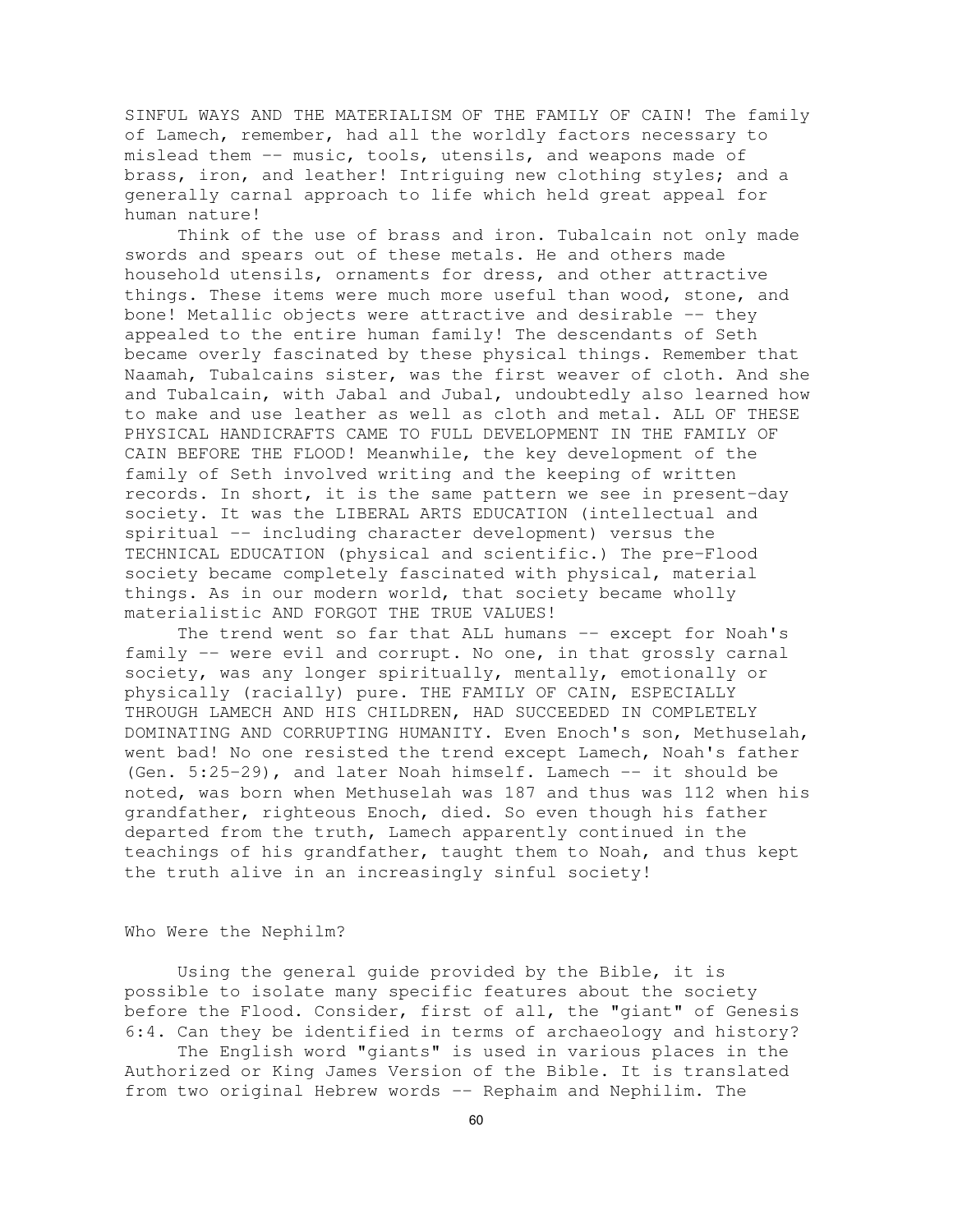Rephaim are mentioned only after the Flood; they were tall men, like Anakim. The term Rephaim is translated "giants" in Deuteronomy 2:11 and 20 and other places; and they are mentioned directly in Genesis 14:5 and 15:20. However, in the scripture we are presently concerned with  $--$  Gen. 6:4, which is primarily concerned with pre-Flood times -- the original is Nephilim. This word Nephal means "a feller" -- one who fells a tree -- or, by extension, one who brings down another because of his unusual strength. The term implies a "tough" or a bully, an individual of great physical might. Nephilim, then, were shorter, very stocky, and had tremendous power! In other words, they were giants in strength but not in tallness of stature. The point of emphasis here is that the word Nephilim does not require tallness as part of its definition! Any men of unusual height who existed prior to the Flood were distinct from the Nephilim.

In the history of ancient Europe, archaeologists have defined three basic cultural zones -- Lower, Middle, and Upper Paleolithic. Now the Middle Paleolithic, which occurs well within the story of early human history, was the cultural zone of the famous Neanderthal Men. Now the Neanderthal Men were squat, stocky, powerful human beings! In short, the descriptions of the Nephilim an of the Neanderthal Men match perfectly! They are one and the same!

Now consider this interesting point: Ancient Greek mythological traditions relate that the "giants" fought "gods"! A great battle took place -- a battle which it is now possible to identify in actual history on the basis of archaeological evidence!

## Why the Neanderthal Men Vanished From Europe

Archaeologists have discovered that suddenly, right near the close of Middle Paleolithic, a new type of man appeared on the scene in Europe. Although considerably huskier, these men were built more like modern Europeans. When these new men came into the area, the Neanderthal Men -- the Nephilim of scripture -were completely banished from Europe! Apparently this new stock of people killed them of off. This time of the extermination of Neanderthal Man marks the transition from Middle to Upper Paleolithic in Europe.

If the facts in the Bible (men of giant strength existed and violence filled the earth) are used to analyze the pagan mythological traditions of a great slaughter of the giants, the conclusion seems clear. Here we actually have the story of the extirpation of the Neanderthal Men from Europe proper in pre-Flood times! This conclusion also provides a good example of how a blending of the Bible, archaeology, and ancient tradition may be used to develop a proper picture of events in early human history! The truth of earliest human experience has long been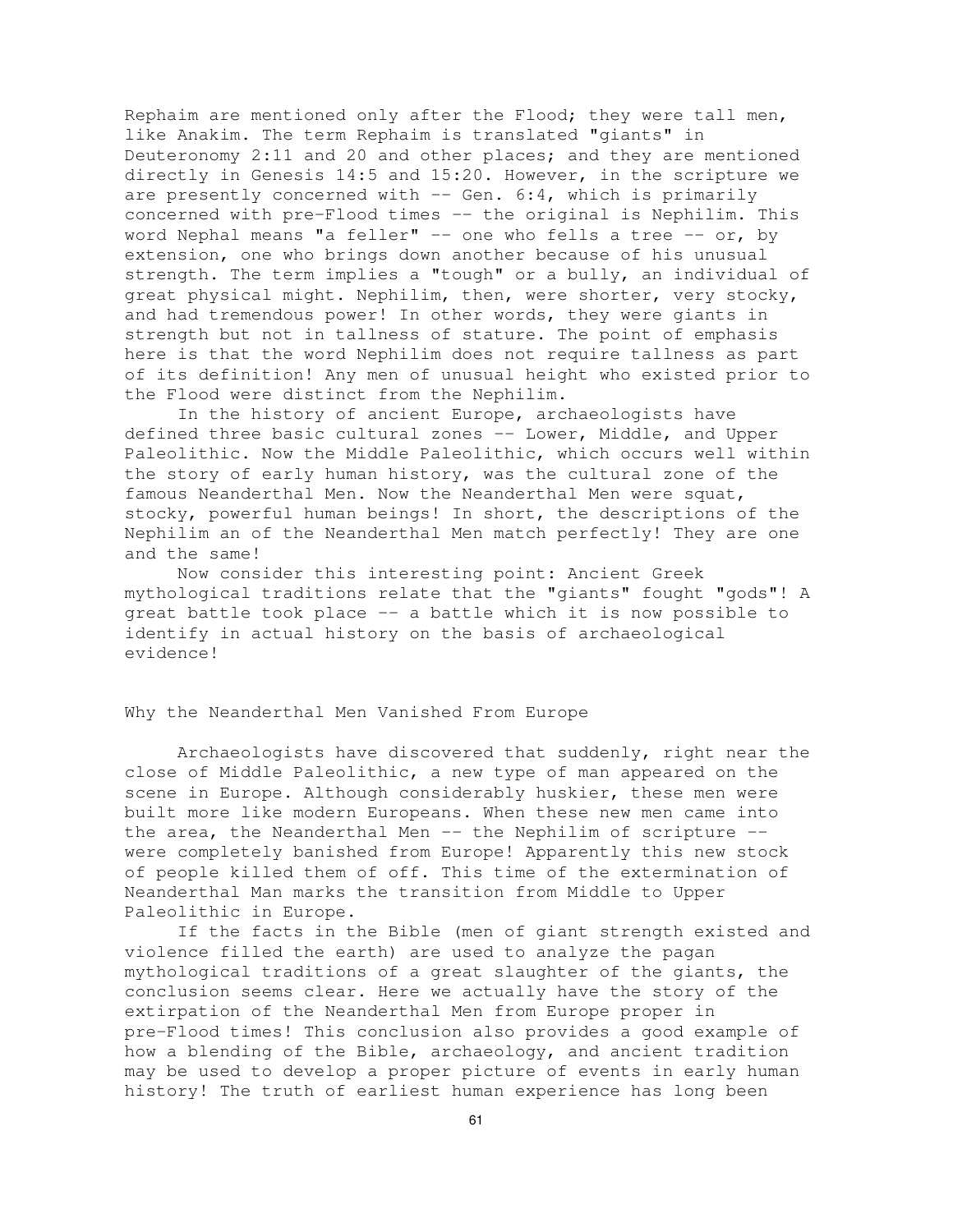hidden -- but it has not been lost!

But there is yet more to consider on this topic. who were these smaller men (termed "gods" in the myths) who came into Europe and eliminated the giants?

Remember the story of Tubalcain. He is described as having traversed all of Europe with military expeditions. Undoubtedly he led his troops into Europe and conquered the Nephilim! How could considerably smaller men have killed off these powerful Neanderthals? The answer is that Tubalcain and his forces had superior weapons. The giants could not withstand their swords, spears and arrows! Tubalcain invented and perfected the weapons made of iron, brass and bronze which enabled his armies to kill off these men of superior physical strength. Moving in from the area of the Middle East, Tubalcain and his followers attacked and slaughtered the inhabitants of Europe! This great battle was a major episode in the story of the violence that filled the earth in those days!

There is another interesting feature about this great event. Naamah or Athena, the sister of Tubalcain or Vulcan adapted some of the war-like characteristics of her brother. Remember that Athena was also a goddess of war. And, in the ancient Greek traditions, she actually said to have waged a great war against the giants. This is why she is often referred to as Pallas Athena. In Greek mythology, Pallas was a giant Slain by Athena in the great war between the giants and the gods!

Recent discoveries by archaeologists show why God allowed Neanderthal Man to be destroyed. A Neanderthal skull found in Italy had had its base broken open for the extraction of the brain! then, in Yugoslavia, the remains of a dozen or more individuals, young and old, male and female, were discovered mixed together with wild animal bones in the same deposit. These bones, whether human or animal, were treated the same way -- they were broken up for the extraction of marrows. The Neanderthal-Nephilim were practicing cannibalistic (Graham Clarke, World Prehistory, p 44).

# Archaeology and the Family of Cain

The Flood did not wash away all cultural remains of the society that existed before the Deluge. In recent years archaeologists have been able to construct a remarkable picture of the far-flung areas to which the descendants of Cain journeyed, how they lived, and what their practices were. Scholars mislabel these findings "prehistoric" -- actually they are pre-flood!

Consider this general, overall picture first. Prior to the Flood human beings spread into almost every area of the world. A map on page 18 of Graham Clarke's "World Prehistory" shows that at an early time various branches of the Family of Cain spread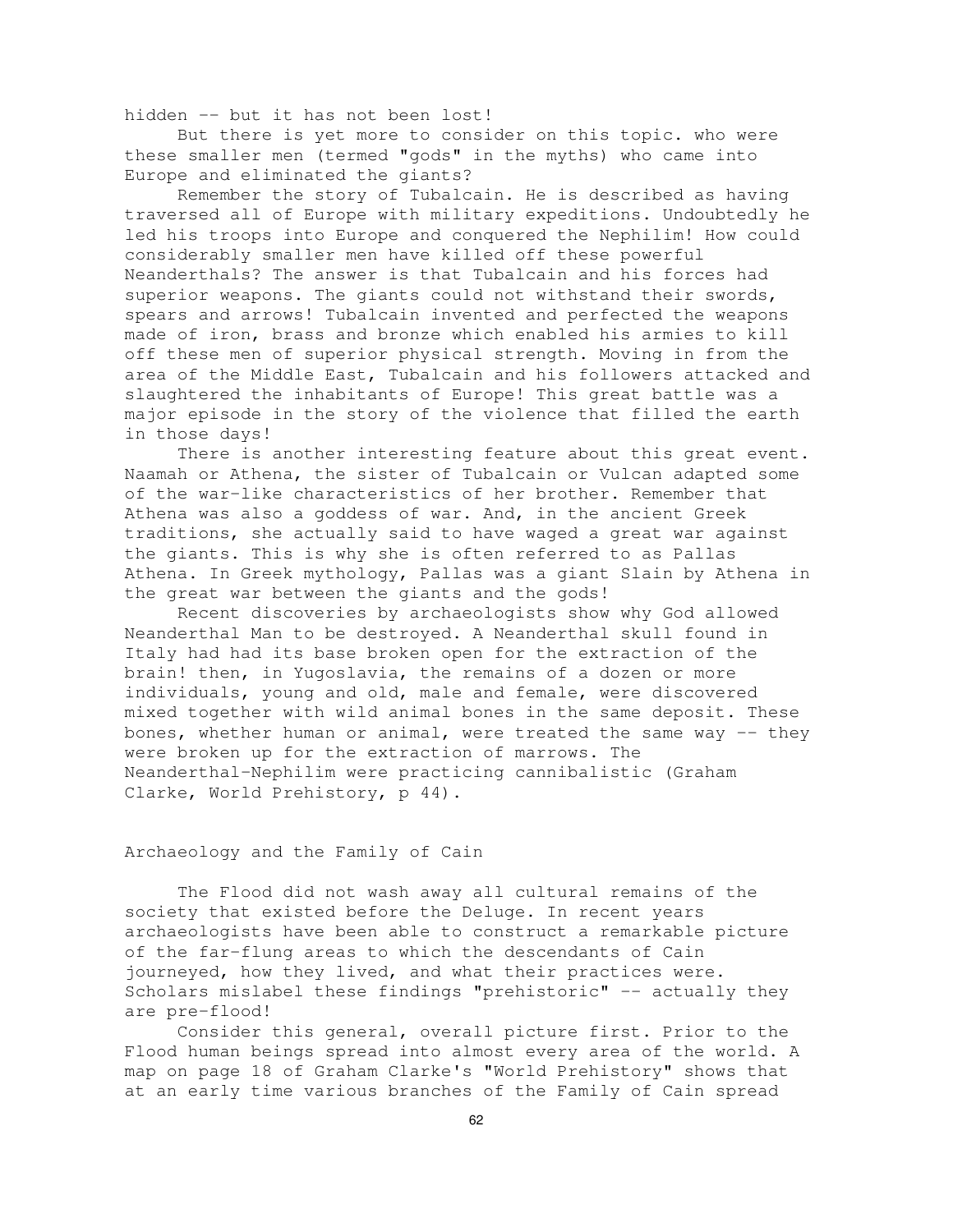all over Africa, Western Europe and down into Italy, through the Middle East, throughout India, China, and into the islands of Southeast Asia. At a later time thy moved into the area of Russia, colonized Siberia, and even spread into the New World! This illustrates the truth of what Josehpus wrote -- that Cain "travelled over many countries!" Though he later concentrated a large segment of his family in the area of Palestine, many, many other of his descendants continued to live in the far-flung regions where he had journeyed earlier in his long life.

Archaeologists report that there was a tendency for all these widely spread cultures to be REMARKABLY UNIFIED. This is certainly what we would expect because, although Cain's family developed many branches, branches still spread from the same source. What specific features of pre-Flood society have archaeologists found? Here are some fascinating answers. At an early time, in a area reaching all the way from the Middle East and Southern Russia over to Spain, it has been determined that men lived in caves and shelters. That is, they lived in natural shelters which they did not have to construct themselves. The point has already been discussed that Cain's descendants degenerated and became "cave Men".

However, after a number of centuries the descendants of Cain, as we know, developed many physical arts and skills. Among other things, they learned how to make artificial shelters. The earliest examples of such shelters were found in western Russia and eastern Europe. "Basically these appear to have comprised SKIN TENTS -- supported on a few sticks, weighted around the margin by heavy bones or tusks and covering irregularly-shaped floors that were often slightly hollowed out of the subsoil" (Clarke, p. 53). Some of these tents apparently housed single families while other larger ones were intended for larger groups. In other words, these people were moving around in groups of families and using portable dwellings.

Here is the point to be emphasized: Whereas originally members of Cain's family lived in caves, now they began to live in tents for the first time. These artificial shelters were the EARLIEST of their kind ever found! For the first time in the history of human experience man was developing the use of movable tents -- skins that could be weighted down with stones, used in any location, and carried around as a portable dwelling. And this is exactly what the Bible implies about the descendants of Cain in the time of Lamech. Read Genesis 4:20 again. Here Jabal, the son of Lamech and Adah, is described as the "father of such as dwell in TENTS"! Apparently this practice did not come into vogue till the lifetime of Lamech and his children. Thus archaeology gives us a picture of what the Bible mentions only in the briefest manner.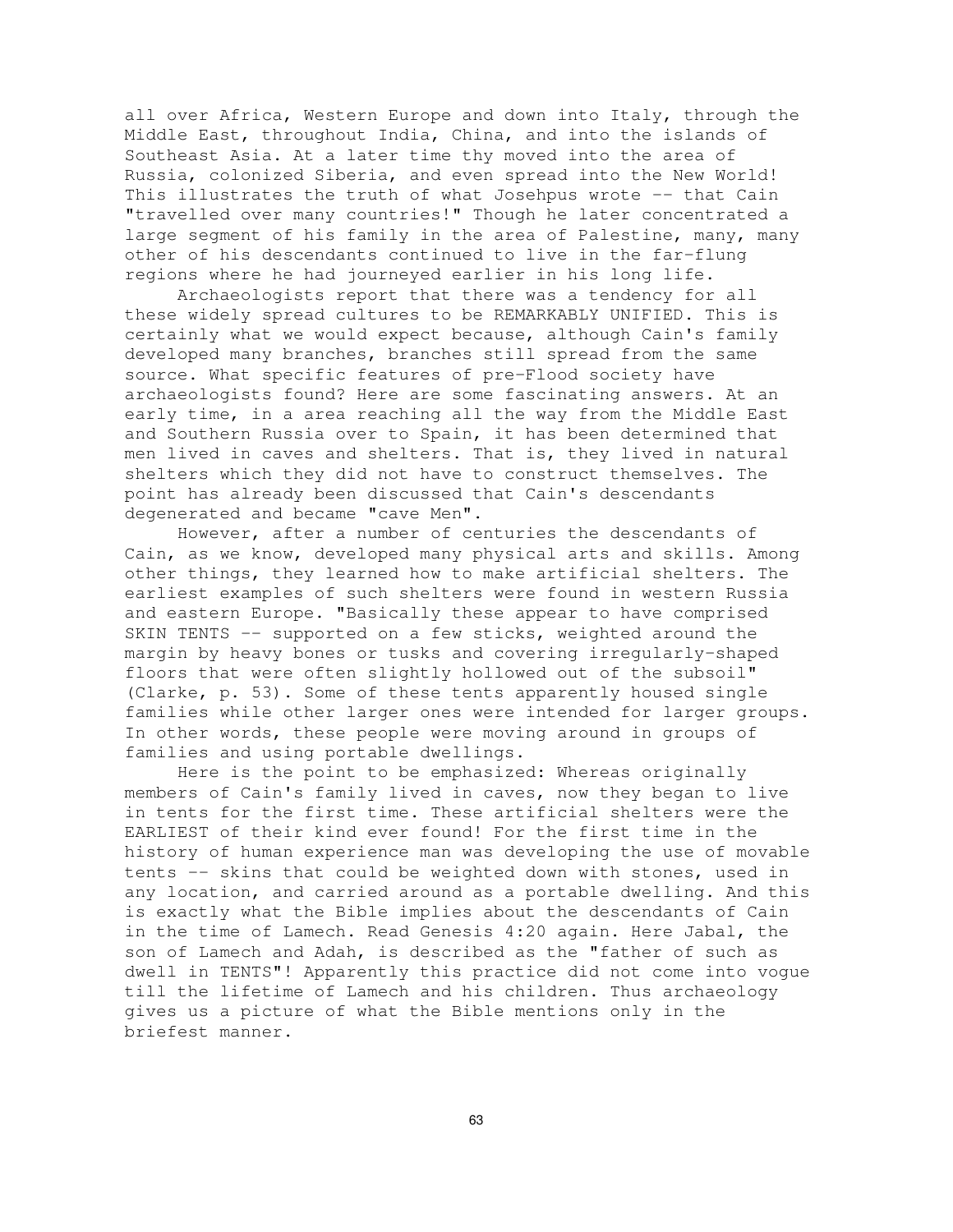Female Figurines and Other Discoveries

The descendants of Cain in Europe were the first to use portable dwellings. But they are also noted for another first, the manufacture of figurines or small statues of the female body! Graham Clarke, not knowing what he was actually describing, made these remarkable statements about a widespread culture, a large portion of the Family of Cain, in the pre-Flood world:

One of the most characteristic and widespread traits ... was the manufacture of female figurines in which the sexual characteristics are emphasized at the expense, for example, of the head and features. These figurines, which are found from France and Italy to the South Russian plain, were most commonly made of mammothe ivory or of various kinds of stone, but at three Czechoslovak sites examples were also made from fired clay ... The figure is shown with full breasts and buttocks and is commonly pregnant; apart from a girdle at (another) ... the figurines are unclothed. ("World Prehistory", p. 54, emphasis added.)

Again, as in the case of the tents, the figurines are the earliest of their kind ever discovered -- obviously a product of the pre-Flood society!

These discoveries provide a remarkable illustration of the Biblical statement that "the sons of god" -- the children of Cain -- took them wives of all which they chose"! (Gen. 6:2) Their minds were on illicit sex and interracial marriages!

These people wore "head-dresses and girdles of perforated snail shells, bracelets, necklaces and anklets of ivory, perforated animal teeth and shells. Some of their bracelets - were elaborately decorated with geometric engravings" (pp. 57-58). This emphasis on fancy and unnecessary wearing apparel illustrates the concentration on vanity that developed in the Family of Cain and in all society in the centuries before the Flood!

Before going, on, this statement may be made about archaeology in general: If archaeologists continue to dig up the distant past -- continue to discover what earliest man was really like -- they will reach a point where they will have to admit, on the basis of their own discoveries, that evolution cannot possibly be true! They will end up proving that ancient man was very advanced, not primitive. For example: A fossil man from pre-Flood times was found recently in frozen soil in the region of Moscow, Russia. His clothing consisted of elaborate fur garments! The scientists were struck by the sophistication of the clothes he was wearing!

All recent archaeology books have discussed another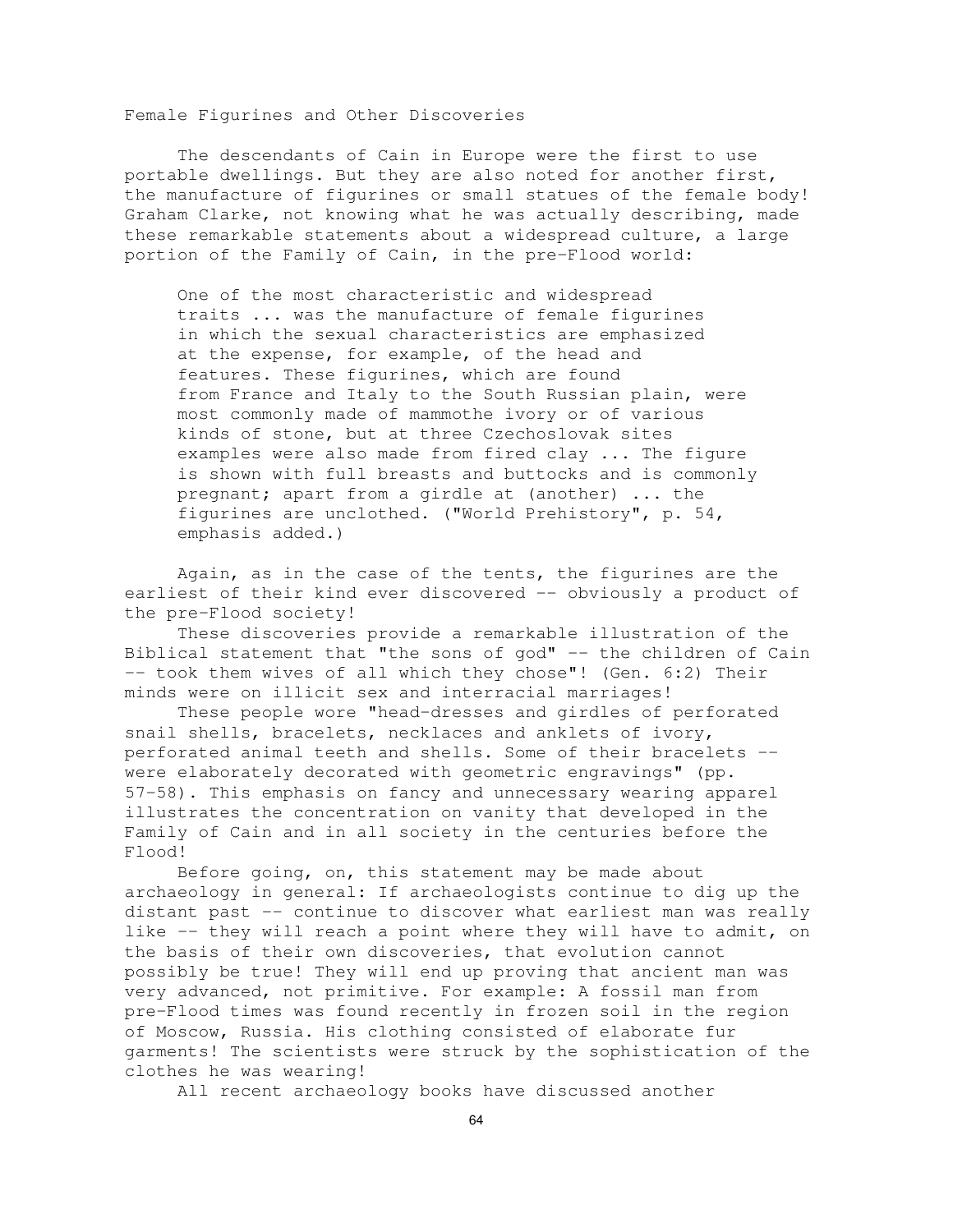startling find. In a cave in France a layer was found which had never been penetrated by man. Above this layer were remains of the culture of Neanderthal Man. But then came the shocking discovery! BELOW this Neanderthal deposit -- precisely where it should not have been according to the evolutionary scheme of things -- the skulls of human beings were found that were of modern European type! And, finally, note this: In western and southern Europe, archaeologists have found indications of stone buildings yes, even stone villages! Here is something far beyond mere cave dwellings! There are ancient traditions which imply that part of the family of Seth lived in western Europe in pre-Flood time; Is this the origin of the stone villages?

The trend seems to be that, in just a few years, scholars will unearth evidences of earliest man showing that he lived in a culture so amazingly advanced that the scholars themselves have not yet begun to perceive it! Since the Bible is historically accurate, all the finds of archaeology can only serve to substantiate it!

# The Nature of Pre-Flood Violence

As the time of the Flood drew near, the earth's population increased rapidly. This is substantiated by the archaeological reports about the pre-Flood cultures representing the various segments of the Family of Cain. These reports provide the general feeling that there was a crowding of man. And violence increased as the population thickened!

Notice the Bible describes pre-Flood world conditions: "the earth was filled with violence". In understanding this expression we need to bear in mind what that world was like: It did not consist of nation-states as we are familiar with them today. Not until after the Flood were there different languages, separate city-states, numerous kings and rulers, and all kinds of political divisions. The people of pre-Flood times, then, did not carry on war as nation-states. Rather, the violence which filled that world was more of a personal nature.

It is significant that the Bible uses the term "violence" as opposed to "war." This kind of violence was essentially characterized by quarreling, local strife hatred, greed, crime - the intent to get pieces of land that others were working and farming -- robbery, stealing and so on. But there were no organized nation-states, there were no formal wars with nation against nation. Warfare did not exist as a political institution. There was, of course, the famous war with the giants. And Tubalcain did perfect weapons and began to develop techniques of warfare. But his case seems to be an exception to the rule. His approach was apparently quite unique and the majority did not use it. Furthermore, he met a violent end and died when still comparatively young.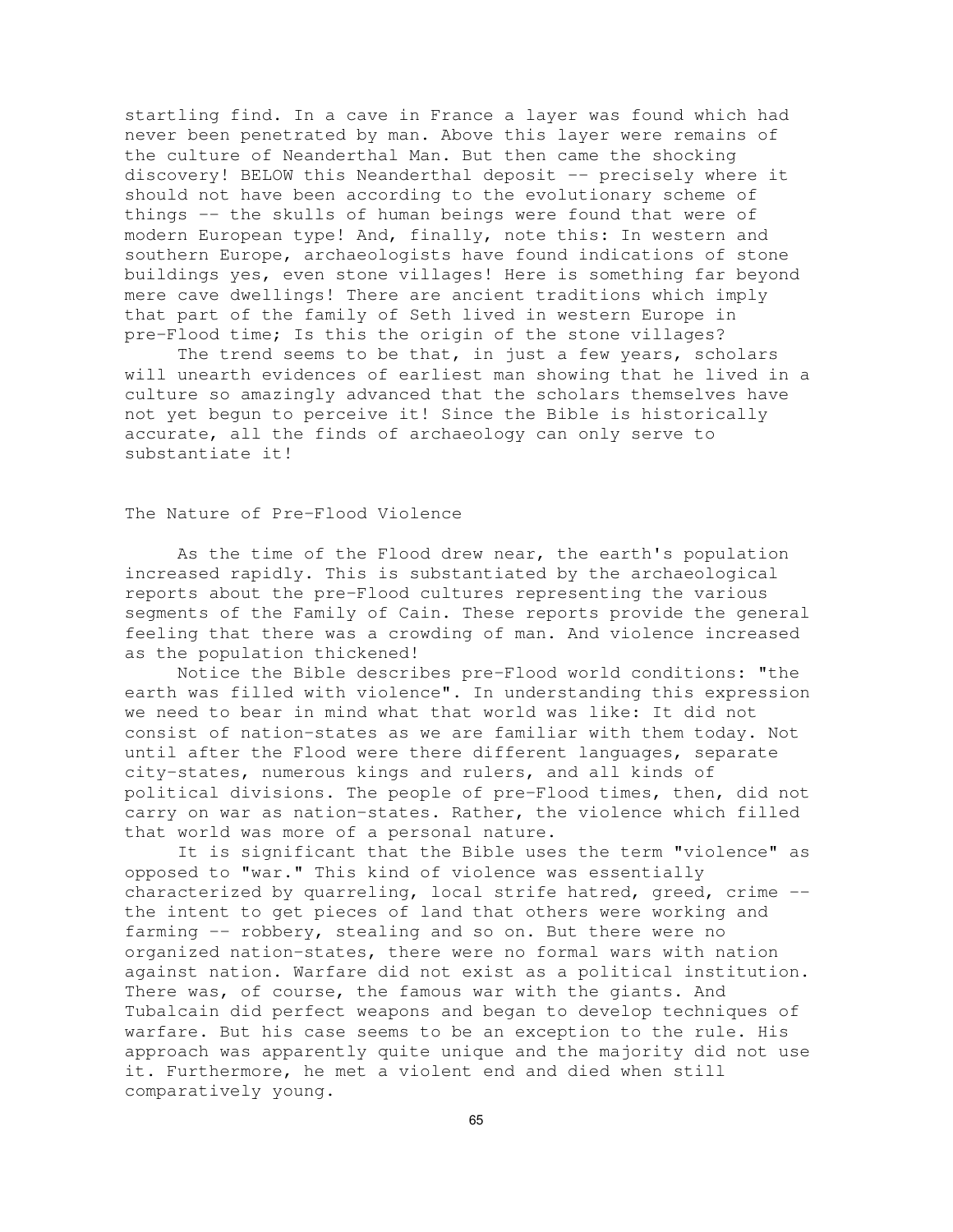Here was the problem, then. That world was ONE WORLD. There was one language, one family -- everybody was getting together. Instead of many worlds quarreling with each other, here was one world filled with universal crime and violence!

# Segments of Pre-Flood Society

The Bible itself, in Genesis 6, mentions some of the different classes of people, especially in the line of Cain, who were famous in the latter centuries before the Flood. Read verse 2 again. Here the "sons of god" are named -- a comparatively small but extremely influential element in that chaotic world. These individuals were the leaders in the line of Cain.

Then, as we know, the last part of this verse alludes to the line of Seth. The women of that formerly righteous family married the influential leaders among the descendants of Cain.

Next, in verse 4, the "giants" are listed. These Neanderthal-Nephilim, already discussed in detail in this chapter, formed another powerful, but ill-fated, group that arose as a result of mutation in the children of Cain.

Now notice the last part of verse 4. The "sons of god" had children from their interracial marriages with the daughters of Seth. The male offspring became men of renown" -- great champions or "heroes"! These people formed still another influential and violent segment of pre-Flood society.

Finally there was also the less powerful group of oriental or Mongoloid people. The yellow race as already stated, did exist before the Flood but these yellows did not have the same impact on their society that the whites and non-whites did. Thus God does not mention them directly in the Bible. But they were there nevertheless because the three races carried through the Flood!

Seven Categories of People

With this background in mind, the seven principal social groups of the pre-Flood society may be listed:

1. First there were those who claimed to be "gods". This included Cain and powerful leaders in his line such as Lamech and Tubalcain.

2. Next there were those descendants of Cain who also claimed to be deities -- the "sons of gods".

3. Then there was the formerly righteous line of Seth from whom the "sons of gods" obtained their "fair" wives.

4. Another key segment of that violent society were the giants or Nephilim, other descendants of Cain, who were "men of renown".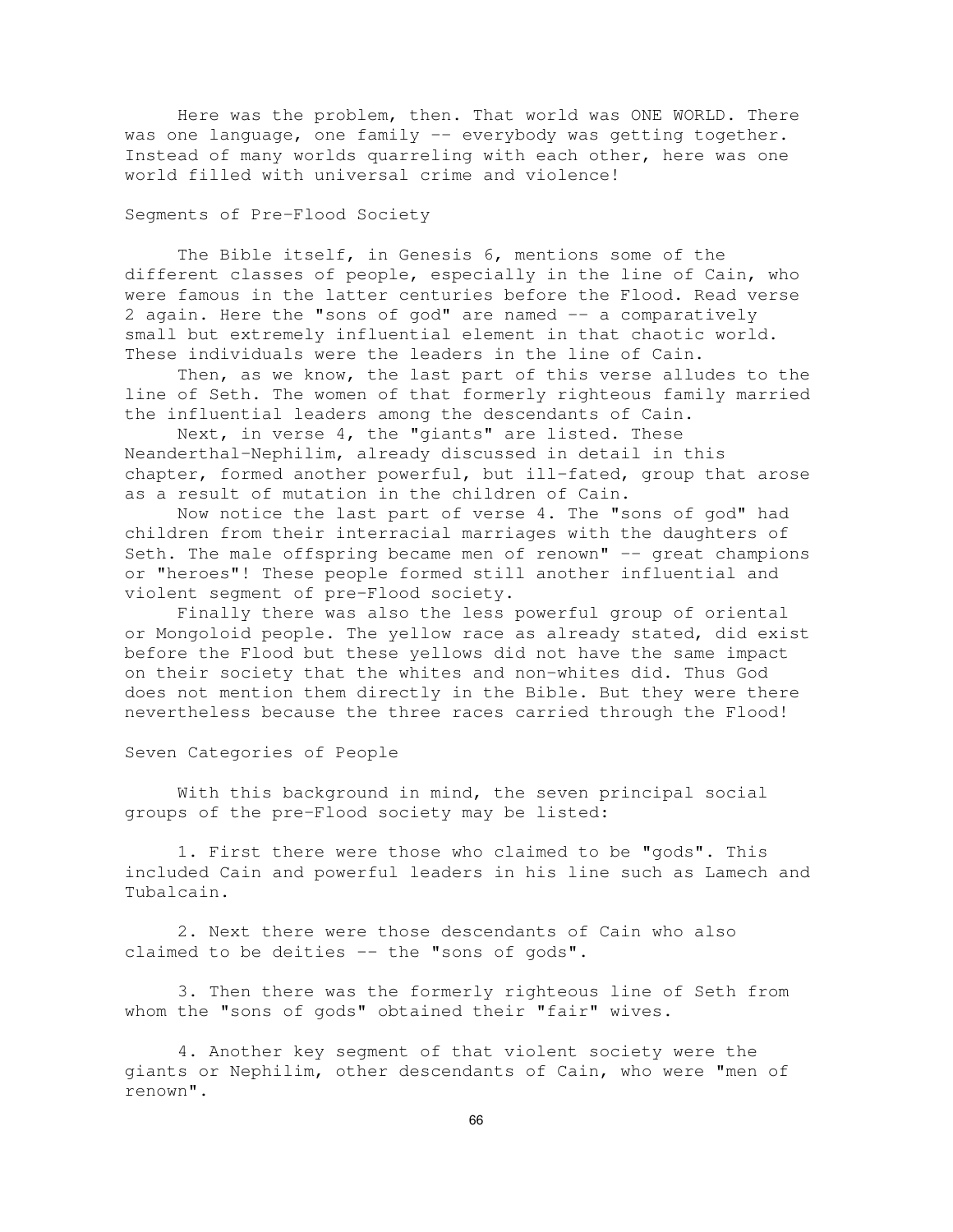5. Also present on the scene were the sons of racial intermarriages, who were "men of renown".

6 Then there was the yellow branch of the human race who took a background position comparable to that of the Chinese in modern times.

7. And finally the family of Noah should be listed -- the tiny segment of pre-Flood society God found worthy of preservation!

Conditions in this wretched society became worse and worse as the years passed. Violence increased at an alarming rate. It almost cost Noah his life!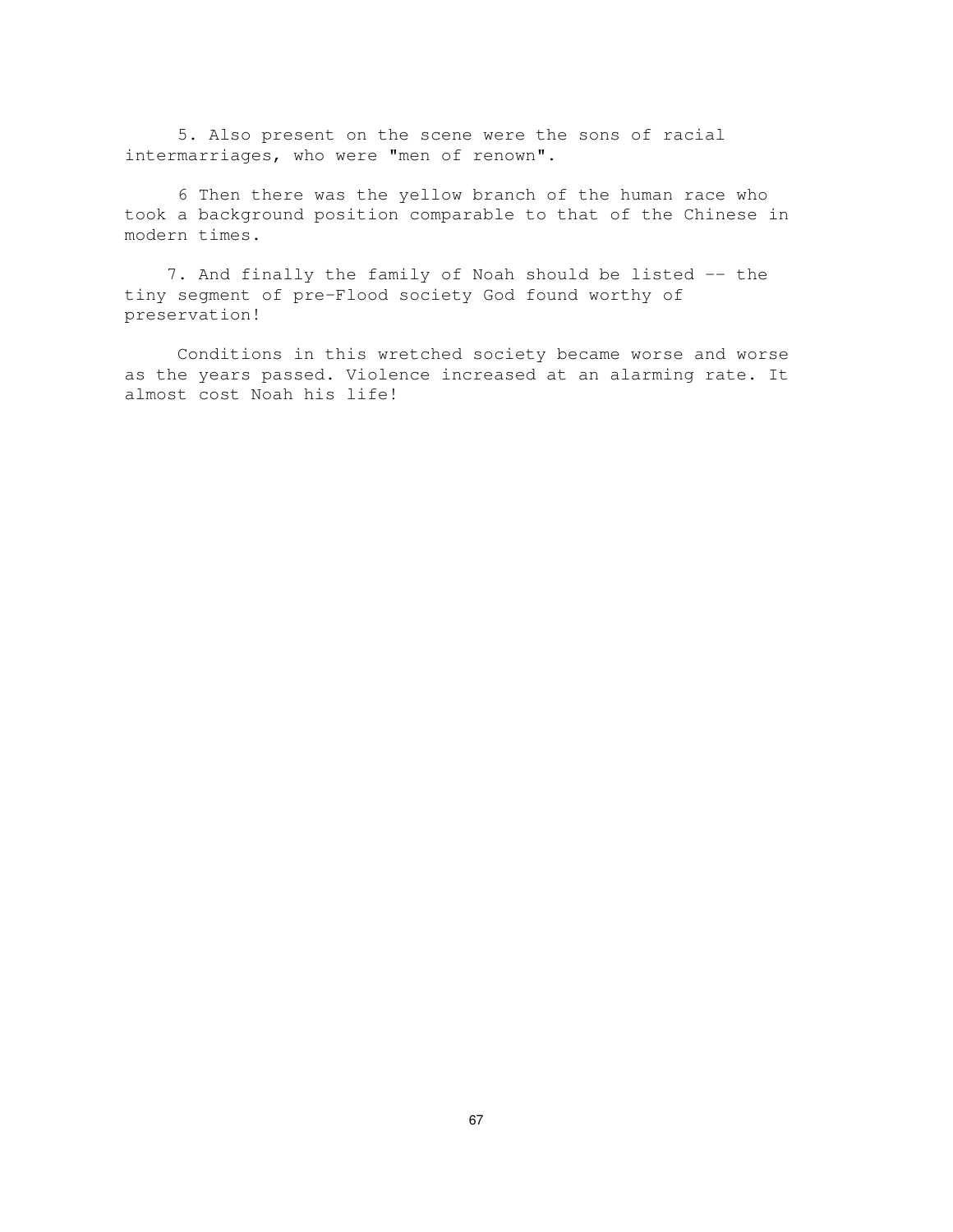#### **CHAPTER 7**

#### The Doom of Pre-Flood Society

Lamech succeeded Cain, whom he killed, as the strongest leader of the pre-Flood society. He lived a very long time. Not only did his life parallel Cain's for about three centuries but he was also contemporary with Noah for some 300 years.

Lamech was a man of violence. He let his strength go to his head. He got rid of anyone who interfered with his plans. Not only did he bring about the death of Cain and Tubalcain, but he probably also martyred righteous Enoch.

#### Noah's Life Threatened

Then, on to the world scene came Noah. Noah was the eighth preacher of righteousness since the time of Seth (II Pet. 2:5). He was both spiritually just and physically pure. Notice verse 9 of Genesis 6, "Noah was a just man and PERFECT in his generations." The word "perfect" here has to do with PHYSICAL perfection, rather than spiritual. The Hebrew word Moses used here is tamiym (pronounced taw-meen). The Companion Bible says this means "... without blemish as to breed or pedigree."

Noah was not only the last spiritually righteous man left on earth, but also the last human, along with his family, who was racially pure. Noah was the only man left on earth who had not racially intermarried!

Now who was it who had consummated the FIRST interracial marriage? It was Lamech! He had crossed racial bounds in marrying Adah. Lamech had begun the process. Now, within a century and a half before the Flood, ALL ON EARTH WERE RACIALLY MIXED EXCEPT NOAH, HIS WIFE AND SONS! Only Noah stood between Lamech and complete fruition of his aim of making the world racially one!!

Lamech knew that Noah was a completely dedicated servant of God and that he would not yield to the dictates of world society. There was only one thing to do:

Eliminate Noah as he had the others!!

#### Noah Forced to Flee

Again it is Josephus who adds significance to the Biblical account. In Antiquities I, 3, 1 he says that Noah tried to turn the sinful people in his day from their gross misconduct: "but seeing they did not yield to him, but, were slaves to their wicked pleasures, HE WAS AFRAID THEY WOULD KILL HIM, together with his wife and children, and those they had married; So HE DEPARTED OUT OF THAT LAND."

Noah and his family had to flee for fear of their lives!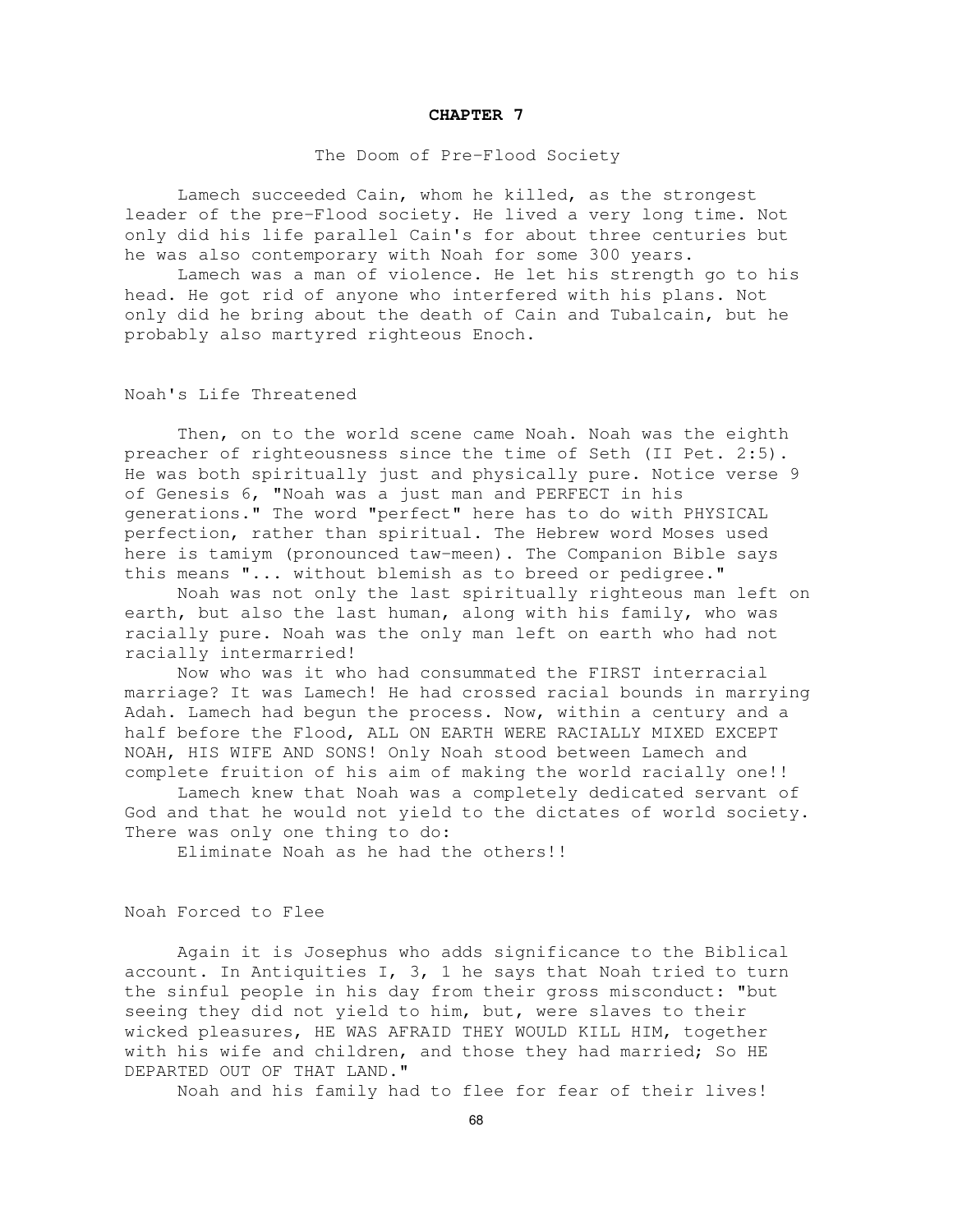Noah and his family had probably been living in the general area of Palestine and Mesopotamia. Where did they flee? This is not definitely answerable but there are indications in Josephus that they fled to that general area now known as Egypt. Egypt is always spoken of as an evil, sinful place in the Bible and yet God's servants often went there temporarily. Joseph was sold into Egypt; later Jacob (Israel) went there to join him. Abraham, earlier, had gone to Egypt because of famine in Canaan. When Jesus' life was threatened as a young child, his parents sought safety in Egypt.

Here, then, in the world about 120 years before the Flood, Noah was forced to flee from those who would take his life. And the indication is that Lamech was the one behind the danger because he was the individual in the family of Cain who was dominating the world! As stated above, Lamech had begun the practice of racial intermarriage years before. Now, as he reached the twilight of his long, disobedient life, everyone in that world's society had followed his example -- except Noah. Noah refused to follow the dictates of men and disobey God! And because Noah preached strongly against Lamech's evil society, it is only logical that Lamech would try to silence his voice!

Apparently Noah and his family had to flee shortly before the time that Noah began his 120-year work of warning the world of its watery end and building the ark. Satan, when he learned what God was going to do, probably stirred up Lamech and others so they would kill Noah and thus cut off God's Work in that day before Noah could begin it. But Noah and his family, though having to flee, were protected and were able to perform all God commanded. It is possible that, Lamech, who was very old by this time, could have died, thus ending the threat to Noah and his family. Consequently they could have then gone back to where the ark was to be built. It is not known where Noah and his family built the ark. But it probably was somewhere in the general area of Mesopotamia if we consider that, after the Flood, the ark came to rest in the mountains of Ararat in Armenia.

# Noah's Sons

The Bible proves, as shown above, that Noah was racially unmixed. And he married a white woman from the line of Seth and Enos. Consequently his sons were also white and racially pure. But two of Noah's three sons did not follow his example! Ham and Japheth took wives of other races! Shem married a white person: He was the most obedient son (which is proven by his work after the Flood.) But Ham married a dark woman and Japheth a yellow one, both from branches of the non-white descendants of Cain!

The three basic races -- white, black, and yellow -- existed prior to the Flood. All three came through the Flood -- and the black and yellow strains were carried by the wives of Ham and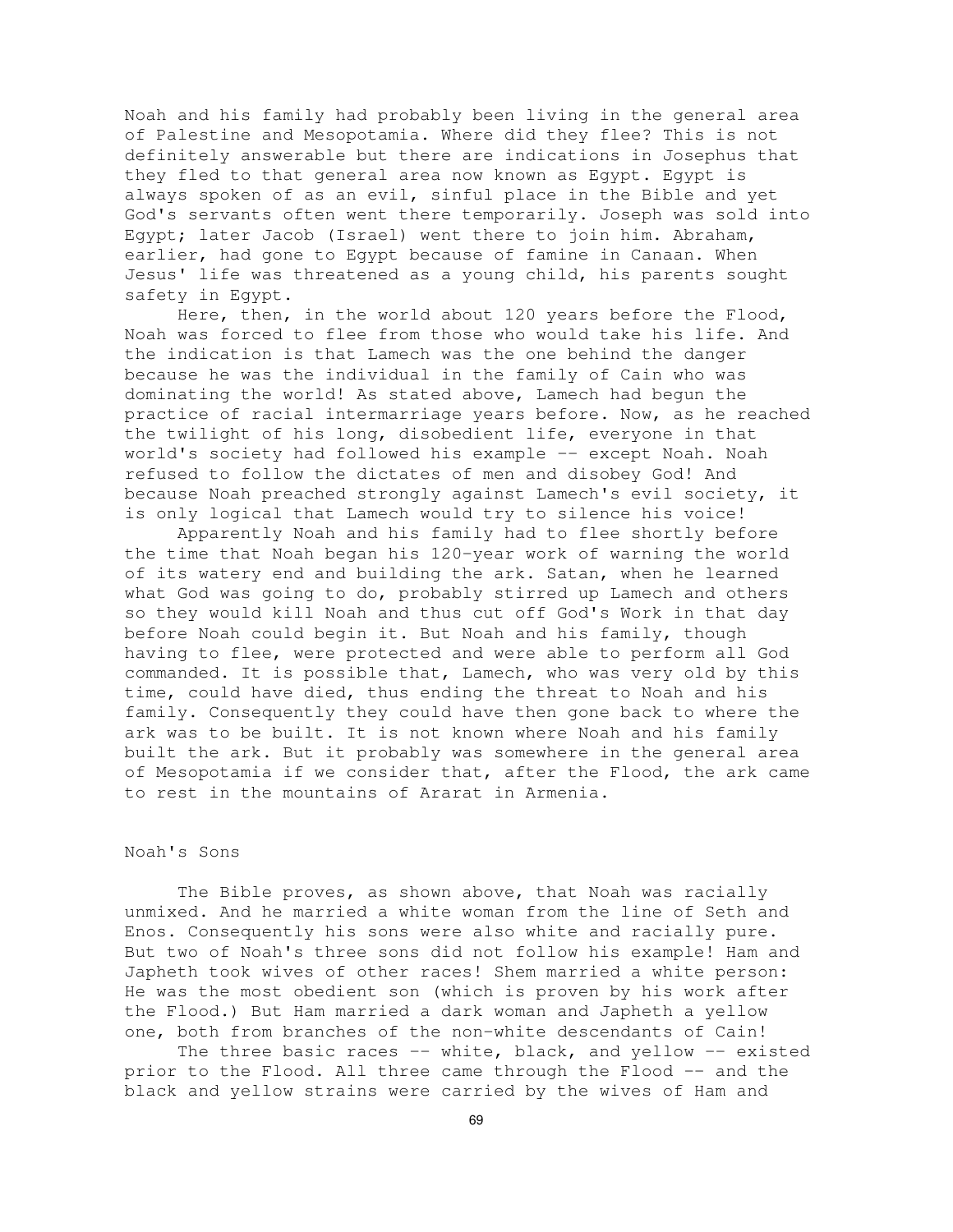Japheth! Noah was righteous -- but his sons obviously were not. However, when Noah had to flee, his sons and their wives were obedient to the extent that they were willing to follow him. They were still young enough to be in subjection to him. God saw to that because He wanted Noah's family to live on through the Flood and repopulate the world after the destruction of the earth.

In our time, at the end of this world, no one will be spared or protected by the righteousness of another (Ezekiel 14:14-20). But, in the world before the Flood, God allowed Noah's sons to be saved because of Noah's righteousness. Noah's sons sinned in marrying women of other races but God permitted them to be saved because of Noah, and because they were to help fulfill God's purpose in preserving the races.

It is not known specifically who Japheth married. However, she was from the Mongoloid or yellow branch of the human family before the Flood.

This yellow branch was not a key factor in the world before the Flood. Orientals, in our world, have tended to remain separate and exclusive. It has been the blacks, not the yellow people, who have caused Israel the most trouble over the span of history. And so it was before the Flood, the black branch of the-human family led the plunge into sin, not the yellow.

## Ham's Wife

So we do not know which woman Japheth married. But Jewish tradition does tell us who Ham married! HAM MARRIED NAAMAH, THE DAUGHTER OF LAMECH BY ZILLAH! (See Jameison, Faucett, and Brown Commentary). Zillah, remember was the first truly black woman in history! And, quite late in Lamech's life, his black wife, Zillah, had a daughter named Naamah. Naamah became famous as a weaver of cloth -- and this is who Ham married! Ham should not have married this beautiful and famous dark woman, a daughter of Lamech. But he could not resist her beauty and so he married her on impulse, against the wishes of others, particularly Noah. Ancient sources tell us that, after their marriage, an agreement was made whereby Naamah could spend some time with her family and some time with her husband's family. Remember that Noah had remained separate from the line of Cain -- and he would insist on keeping his family separate, and so after Ham married this woman, a difficult situation had been created. A compromise was agreed upon whereby she could still spend time with her non-white relatives.

Naamah was a famous individual in the pre-Flood world. Her brother was Tubalcain, a great military leader, and she took on some of his war-like characteristics. The ancient Greeks, who applied to her the name Athena, pictured her brandishing a spear and regarded her as a goddess of war. She is said to have make a war on the giants during the lifetime of Tubalcain. She had an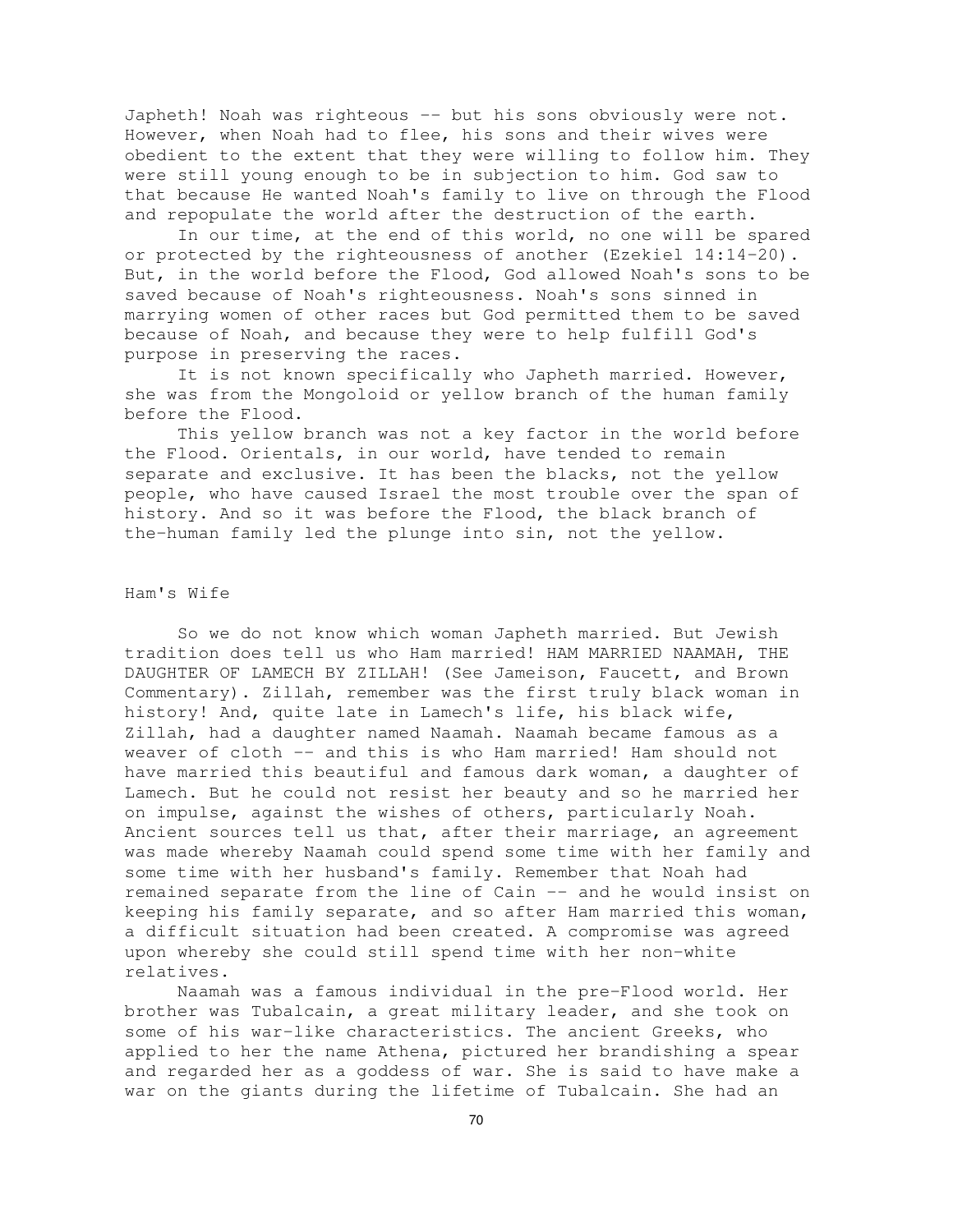interesting variety of characteristics because she was also pictured as being a goddess of wisdom as well as of war, in addition to being especially famous as the goddess of weaving or womanly industry. In no connection is she ever pictured as a harlot of prostitution as was Venus of Aphrodite. This is the woman who Ham married. She is the one who carried the WAY OF CAIN THROUGH THE FLOOD! The line of Cain did not die with the Flood, as might easily be supposed! A descendant of Cain and Lamech lived on into the post-Flood world. It was none other than this Naamah to whom God calls our attention in Genesis 4:22. This is why her name is in the Bible! From Ham and Naamah came the Negroid stock after the Flood -- the line of Cush (Gen. 10:6). With this background of Noah's family in mind, it is time to survey the condition of the society God had determined to drown!

## Noah's Day Compared with Ours

Jesus Christ, in the famous Olivet prophecy, compared Noah's world to this Present time:

"But as the days of Noah were, so shall also the coming of the Son of man be. For as in the days that were before the Flood, they were eating and drinking, marrying and giving in marriage until the day that Noah entered into the ark, and knew not until the flood came, and took them all away; so shall also the coming of the Son of man be." (Matt.. 24:37-39).(See also Luke 17:26-30.)

Jesus spoke of marriage. What was wrong with marriages before the Flood? As has already been shown, there was wholesale intermarriage between the races in that society! Only Noah, out of the entire human family, had not intermarried! Racial mixing led to race war, mob violence, hatred, ever-increasing strife - just as we observe in society at the present time!

Eating and drinking are not wrong. But people in that world were eating and drinking to excess! And they were eating the wrong kinds of food -- just as today. They were drinking intoxicants. Tubalcain, in his world "culture campaigns", had made this popular. Drunkenness, gluttony, illicit and perverted sex (as in Sodom and Gomorrah  $--$  Luke  $17:28-29$ ), racial violence those qualities characterized that society. The same characteristics typify our society! This is what Christ prophesied! Sin leads to destruction. World-wide sin leads to world-wide destruction. Mankind has forgotten the Flood -- and the lesson it teaches. Mankind must learn that lesson again - but this time it will not be forgotten God will see to it.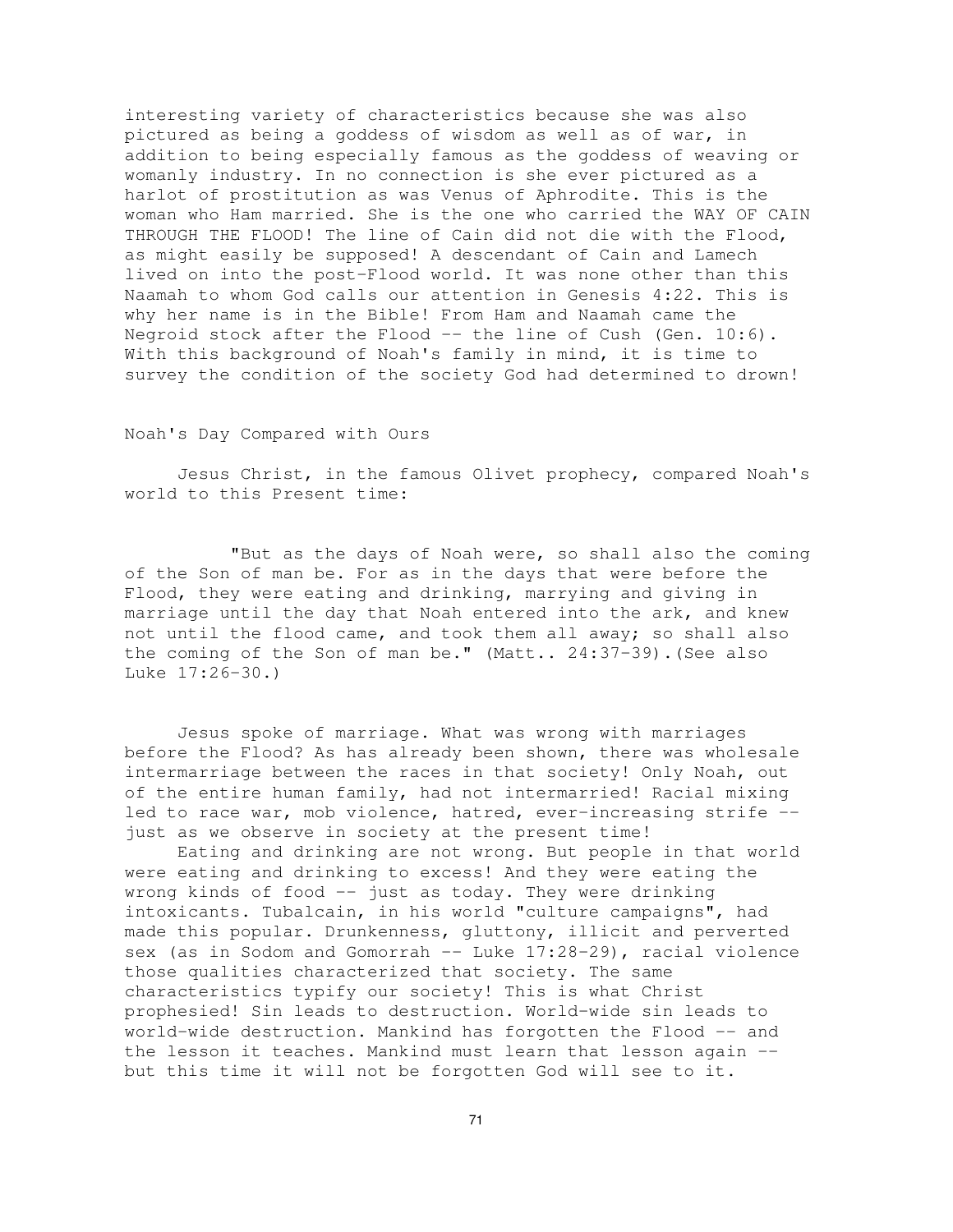Criminals Who Lived Hundreds of Years!

God did not step in and intervene as long as there was some slight hope of humanity being saved and spared. But finally it came to the point where God's only recourse was to exterminate mankind and start over with the one righteous man who was left! Notice Genesis 6:5-13. God saw that "every imagination (motivation) of his (man's) heart was ONLY EVIL CONTINUALLY"! (V. 5) This was no exaggeration! Every thought that popped into people's heads was moving in the wrong direction! Every idea had a wrong motive behind it! But this verse applies to our day also! The same thing characterizes the thinking of the average carnal person today! The intents and purposes of people in modern society are altogether selfish and sinful! And the older an individual gets the more this becomes true. Once a person starts out in the wrong direction he gets progressively worse and worse!

Think of the daily examples we read about in our newspapers. In our society juvenile delinquents are full-fledged criminals BEFORE THEY REACH THE AGE OF 25! And such individuals, released by easy court sentences, go from bad to worse to terrible to ghastly! But now imagine, if possible, the people of the pre-Flood society! They were not old by age 60 or 70. At that age they were just coming to maturity! IMAGINE BEING A FULL-FLEDGED CRIMINAL AT AGE ONE HUNDRED AND THEN LIVING FOR SEVEN OR EIGHT HUNDRED YEARS AFTER THAT!

Here was a society with people living hundreds of years venting their crime and perversion on one another! HERE WAS A SOCIETY FULL OF HARDENED CRIMINALS PREYING ON EACH OTHER! This horrendous society was doomed to die of its own evil fruits. God was absolutely MERCIFUL in cutting it short! There was ABSOLUTELY NO HOPE FOR IT!

All society had become absolutely corrupt -- corrupt in its thinking, corrupt in its theological understanding, corrupt in its morals, corrupt in every facet of human thinking and endeavor!! This is the full import of verses 11 and 12 of Genesis 6. All society, except for Noah, had gone completely BERSERK physically, mentally, emotionally, and spiritually!!

THIS IS THE FRUIT OF RACIAL MIXING! And all this evil could spread most rapidly because there was no language barrier! Not until God confused the language of man at the Tower of Babel did the different languages originate. Before the Flood there was just one universal language.

Probably THE MOST APPALLING FACTOR OF ALL about this sickening pre-Flood society was that people KNEW WHAT WOULD HAPPEN TO THEM IF THEY CONTINUED IN THEIR SINFUL WAYS! Josephus records that Adam had already predicted that the world would be destroyed by water -- and that Lamech knew by divine revelation that he would be punished for sin! (Antiquities  $I$ , ii,  $3$ ,  $2$ ). Despite this no one would repent. This illustrates just how absolutely perverse human nature can be!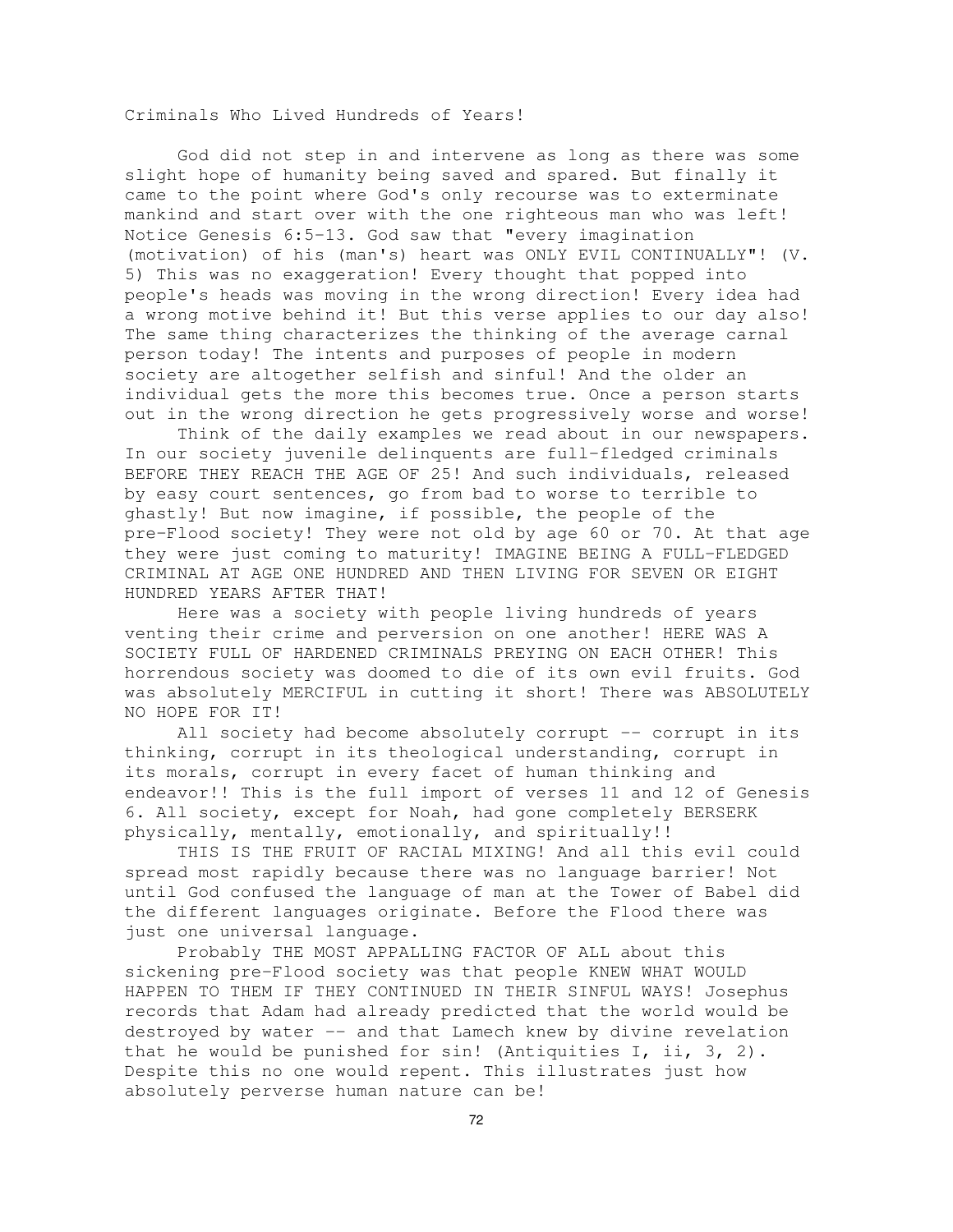Mankind Could Have Been Better

Notice verse 6 of this same sixth chapter. God "repented" that He had placed man on the earth. In other words, this means that the God Family had REGRETS about the human race. God was literally sick and tired of the human beings He had made! Yes, God has feelings and emotions.

MAN DID NOT HAVE TO TURN OUT THIS WAY. It is probably often assumed that all the evil extant in society in this world, and that before the Flood, was and is inevitable. But this is not the case at all! Man did not have to turn out this way! Man is a free moral agent with a mind and a will to resist evil and get help from God to succeed. Man has a potential for good as well as for evil.

God had told Cain that centuries before as recorded in Genesis 4:7. Notice the last portion of this verse. The Revised Standard Version makes it clearer, saying in effect: "sin's desire will be to pull you down, but YOU MUST MASTER IT!" YES, Cain knew about OVERCOMING -- but he rejected this knowledge to the detriment of himself and his children!

Thus the implication of God's feeling of deep regret is that man turned out a lot worse than he should have! The human race could have come out a whole lot better. The Flood should not have been necessary! But man had become so irreparably perverted in every way that there was no other solution to the problem! The only way left for the human race to learn was through suffering and death!

The hardest thing for God to do IS TO CHANGE A HUMAN BEING'S MIND -- because God has purposefully created man with a mind of his own. Man is not a puppet on a string. He is a separate being with his own will. And God gives man the freedom of his mind to do with his existence what he pleases within physical limits. When man can no longer be reached by methods such as preaching, teaching, warning, calamity, and so on, God must absolutely terrify him with actual DEATH itself! Then, when such persons are brought up in a resurrection in another life and another world, they will be humbled enough to be teachable. When every other method fails in turning man to God, there is only one way left - death! This is what God had to do then. And that is what He will do today.

Noah and the Work of God

God gave the pre-Flood society 120 years to repent (Gen. 6:3). That was the duration of Noah's ministry of warning -- the duration of the Work of God in that day -- before the final destruction came. In our day the period needs to be only about one-third as long because modern means of mass-communication are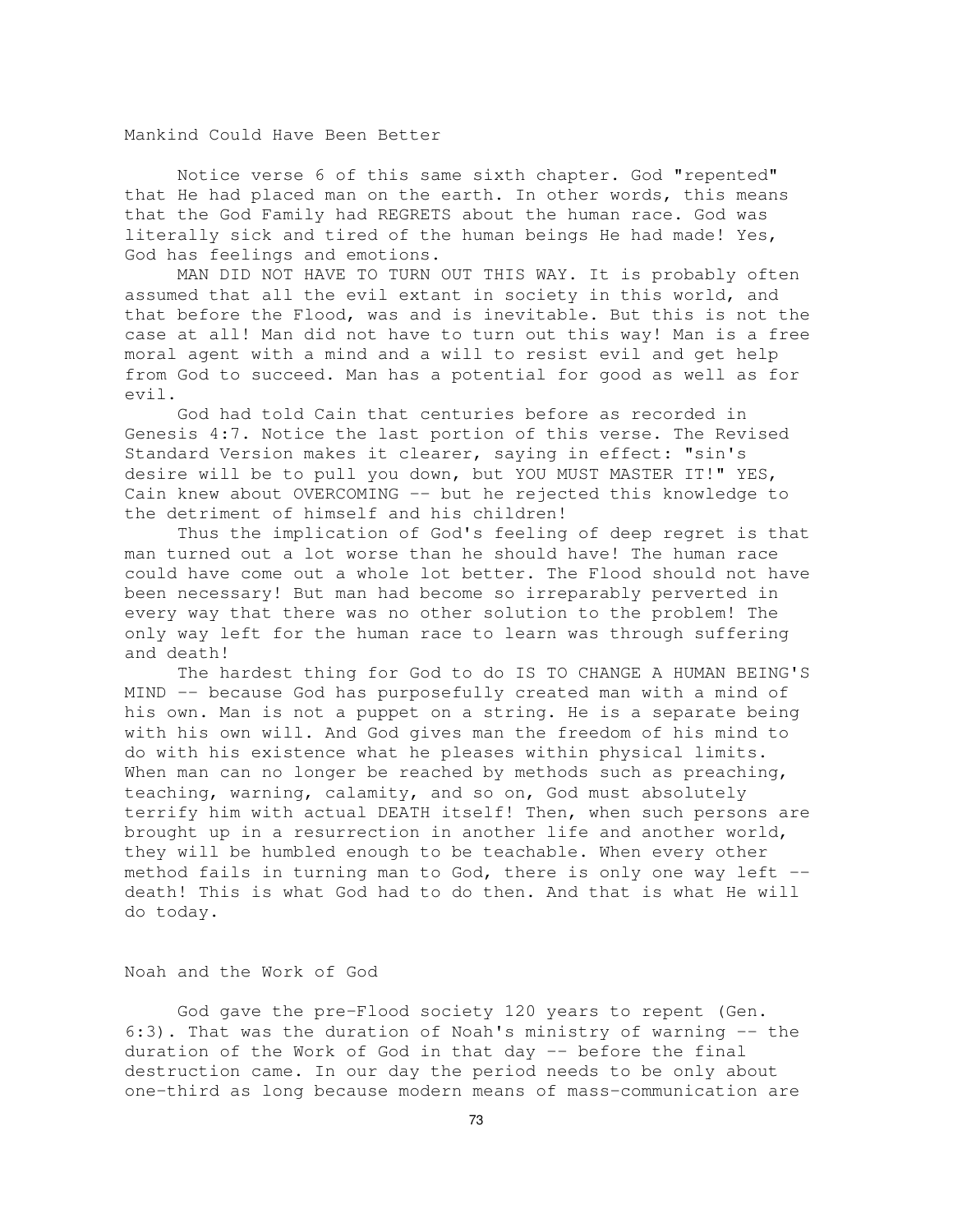available.

God never does anything of major world significance unless He first makes it universally known through His servants (Amos 3:7). The pre-Flood world was no exception. NOAH DID NOT CARRY OUT GOD'S WORK IN A CORNER! After 120 long years everyone had heard Noah's warning message -- and all had rejected it!

There were definite reasons why Noah was able to witness so effectively to his society! The truth about Noah is that he was a great, wealthy and influential leader in his time Noah did not live in a mud hut. He was not a strange little man out in a corn field with an adobe and a few timbers!

We must realize that Noah was actually A GREAT RULER. Josephus indicates this when he refers to "NOAH'S GOVERNMENT" (Antiquities I, iii, 3)! This means patriarchal government. Noah was the eighth preacher of righteousness in the line of Seth! He held the same rank as Enos, Enoch, and the others before him. Noah was the Great Patriarch for all the children of Seth. If they had remained obedient, Noah would have ruled over this vast segment of the human race! Noah's patriarchal rule continued for 350 years after the Flood (2369-2019) when he was Patriarch of the whole human family. But there were other reasons why Noah could have such a great impact on his society. These reasons centered around the ARK! Noah had to be a man of tremendous wealth to carry out such a gigantic project. No ship of such size was again built until the 19th century A.D.! In addition to wealth and resources Noah had to be an engineer and an architect to direct the building of this enormous vessel. And he also had to employ thousands of servants -- architects, carpenters, craftsmen, contractors, and sub-contractors (to use modern terminology) -- to fulfill all the details of this fantastic work!

And then there was the task of gathering all the animals! Collecting all of these creatures as well as well as the provisions for sustaining them and Noah and his family took decades of planning and preparation. All the zoological and botanical knowledge necessary to carry this out took highly technical understanding and information.

The Work of God today is a vast undertaking. The work of God through Noah was a type of what God is carrying out through His Church today before the end of this world!

A final major point will emphasize the great significance of Noah and his work. Notice Genesis 6:7-8: "And the Eternal said, "I will destroy Man ... From the face of the earth ... "But Noah found grace in the eyes of the Eternal". These verses actually say that if Noah had not been righteous THE WHOLE HUMAN RACE WOULD HAVE CEASED TO EXIST! Similarly, if there were no work of God today "to prepare a people for the Lord" -- if there were no true Christians who are willing to obey God -- the earth and human race would come to utter destruction! Mal. 4:6; Matt.. 26:22.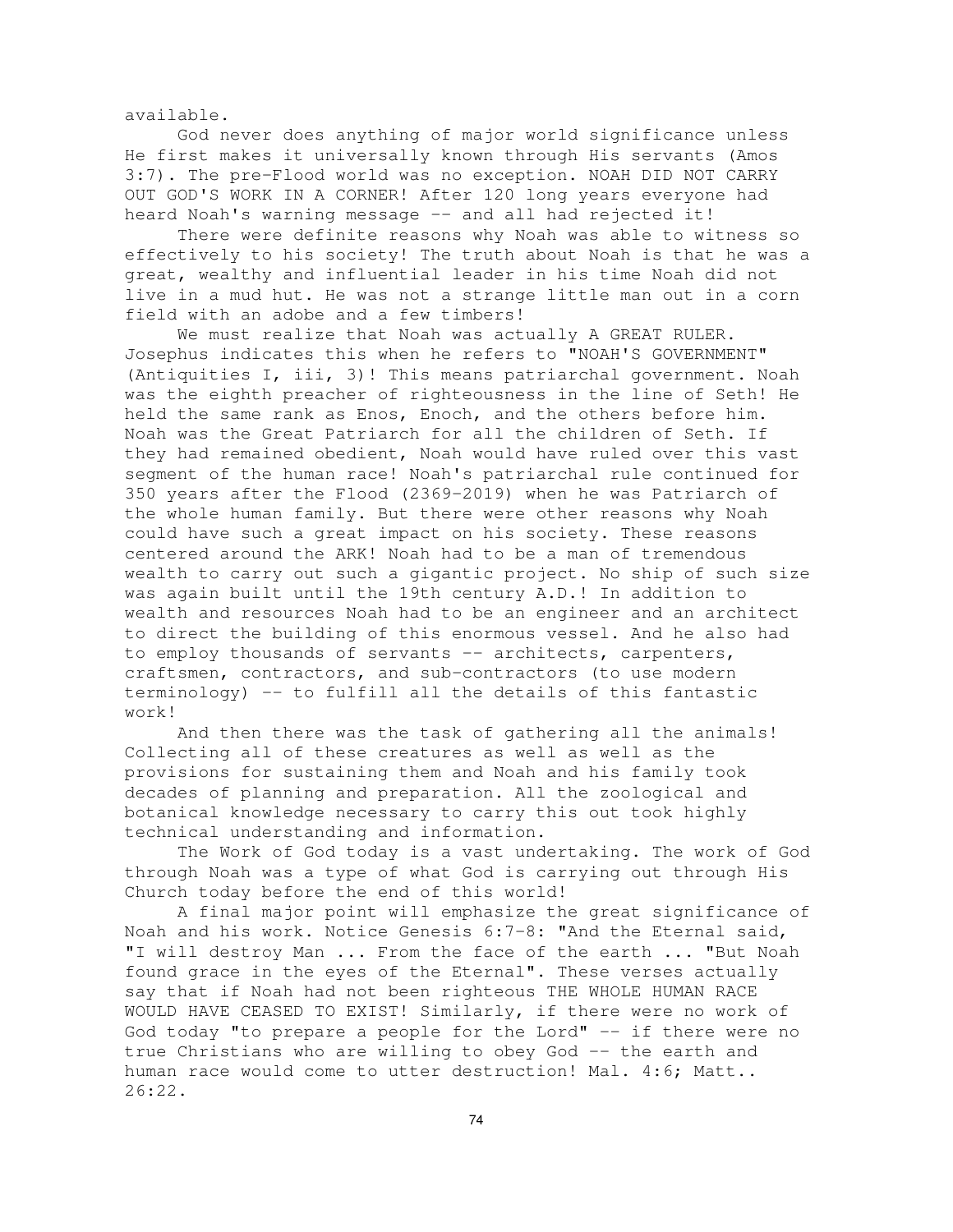When Jesus compared our "time of the end" to the days of Noah He actually had reference to more than just the exile in the two societies. The parallel also includes the Work of God in each period.

# Beginning of Technology Before Flood

One final point should be made clear. When the Bible says "as the days of Noah were, so shall the coming of the Son of man be," this does not mean that the statement of Dan. 12:4 ("knowledge shall be increased" at "the time of the end") is untrue of our world. The human family, in that era, could have destroyed itself -- but not anywhere nearly as quickly as now! In other words, that society did not have atomic and hydrogen bombs, airplanes, jet planes, rockets, or atomic-powered submarines. Neither did it have mass means of communication. If it had, Noah would not have been given twelve decades in which to do God's work. These technical developments are strictly the product of our society with its specialized skills, economic structure, and immense governmental organization. That society was not economically developed to the extent that it could have ever produced what we have in our world.

This is further proven by the way God chose to eliminate the pre-Flood population. He DROWNED them! This method would not be possible in our world because we have submarines that could stay in the water for a year or longer. We have the means to defy that kind of universal destruction. This shows that pre-Flood man did not have these highly technical inventions.

Undoubtedly men had large boats, but it seems obvious from the Bible account that the largest vessel ever built up to that time was the ark. If such ships had been in existence God would not have had to tell Noah how to build one! The building of such a gigantic sea craft presumes a knowledge of workmanship with brass and iron -- showing that all the fundamental crafts of culture and society were known in that day. But no one had come anywhere near acquiring the technological skills our scientific society has developed.

#### The Deluged

Noah's work and preaching were not the only witnesses that doom was a approaching a totally corrupt society. Ancient records indicate that there were increasing numbers of natural catastrophes which also should have served as a warning to that world. Earthquakes, volcanoes, tidal waves, and related calamities added to the chaos of a scene already filled with strife and violence!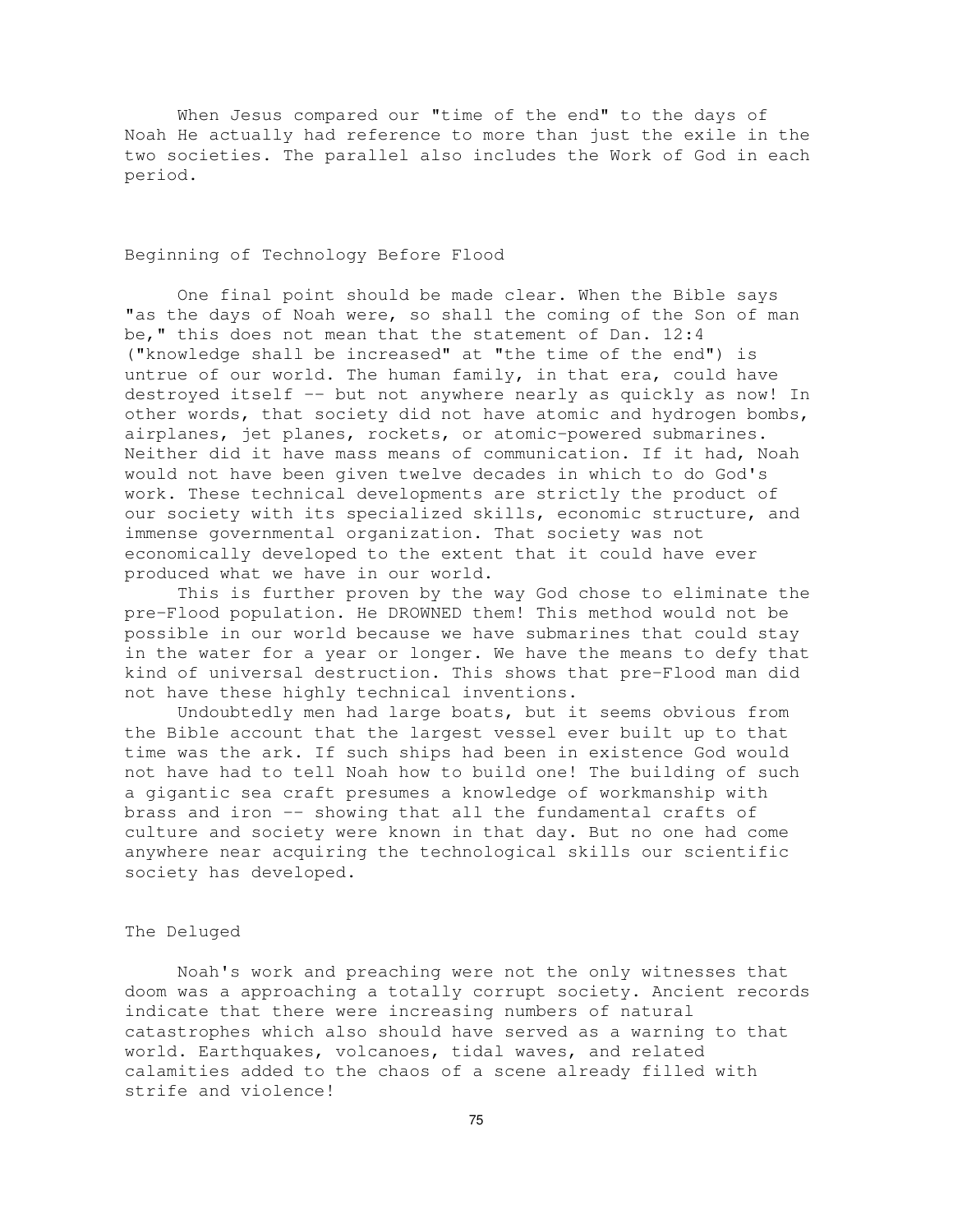But the hardened hearts and seared consciences of those unrepentant people were beyond reach. Consider that not even one person out of the thousands that worked with Noah on the ark came to repentance over those 120 years! They all perished too!

Realize also that Shem, Ham, and Japheth were the three sons of Noah born to him only later in life. Certainly Noah had had other children. People in this early time, as we know, were having families of as many as fifty children or more! What became of Noah's many other children? Yes, they too disregarded the warning message  $-$ - they too had gone the way of Cain  $-$ - and they drowned with all the rest of the earth's population! Noah had the severest of trials in remaining faithful to God!

At the conclusion of the 120 years, Noah gathered the last of the necessary animals and supplies into the ark (Gent  $7:1-3$ ). He had also stored away the historical documents from which Moses would later write the first portions of the Book of Genesis! Then God announced that seven final days would elapse before the beginning of the Flood (verse 4).

Noah and his family entered the ark -- AND THE ETERNAL HIMSELF LOCKED THEM IN! (verse 16). No one could get out, and no one -- no matter how desperately he or she wanted to -- could get in! Finally the rain began to fall. However, the waters came not only down from the skies BUT ALSO UP FROM BELOW THE EARTH! "The same day WERE ALL THE FOUNTAINS OF THE GREAT DEEP BROKEN UP" (verse 11) God caused the sub-structures -- the foundations -- of the continents to buckle and collapse! Water gushed up from below the earth in gigantic quantities! The geography of the earth was altered! Terrifying subterranean noises and convulsions echoed the doom of that unutterably wicked world!

One world had ended -- but the story of human experience was far from being over!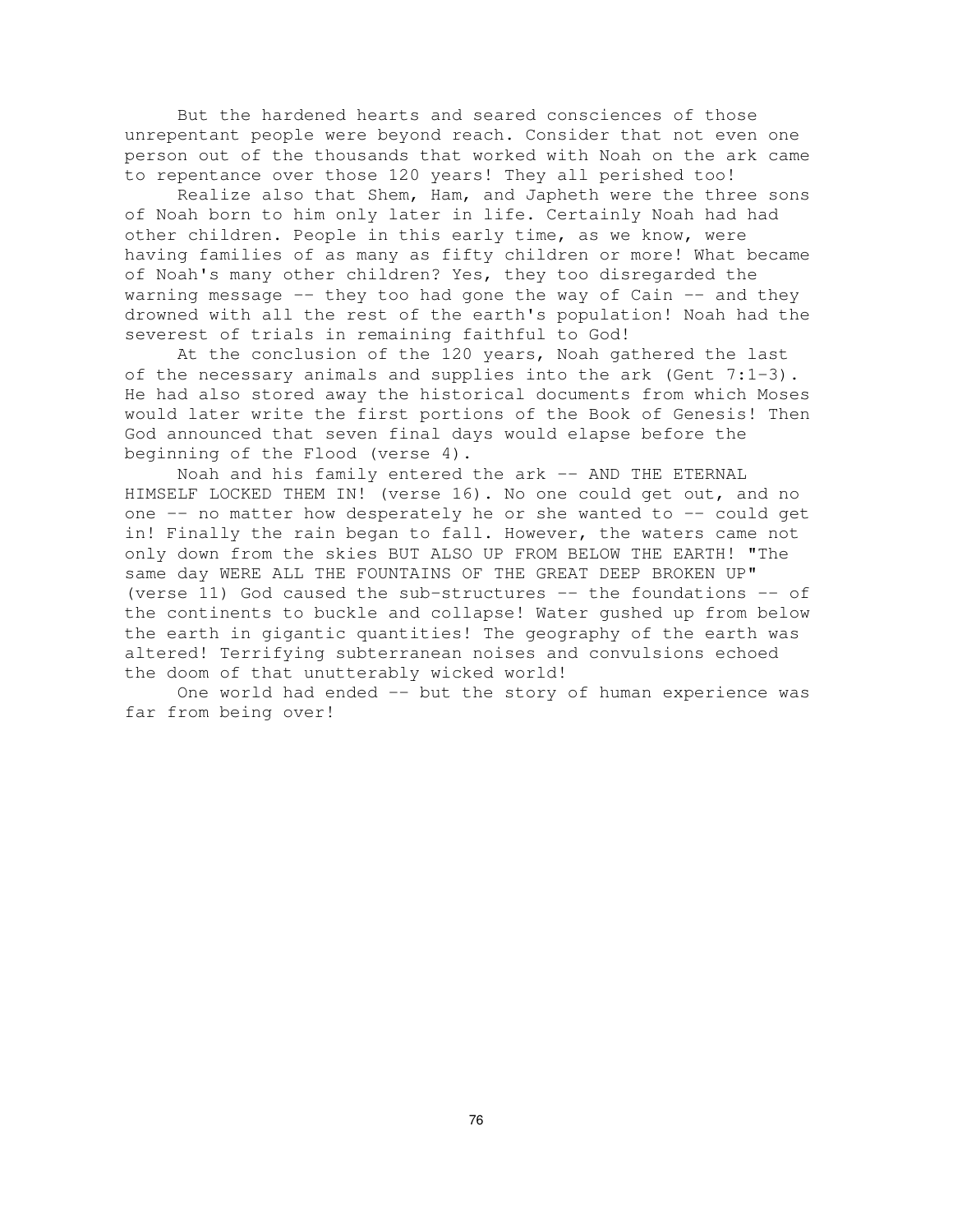#### **PART 2 -- THE FOUR LOST CENTURIES**

TABLE OF CONTENTS

Introduction

CHAPTER 8: After the Flood

Universal Flood Traditions -- Location of the Ark -- Modern-day Reports of the Ark -- The Departure from the Ark -- Gods Concern for the Human Family -- God's First Post-Flood Instructions -- Relative Age of Noah's Sons -- Ugly Human Nature Asserts Itself -- A Major Prophecy About the Races -- Basic Facts About Genesis Ten.

CHAPTER 9: The Vast Scope of Noah's Work

Noah's Patriarchal Office -- Rapid Growth of the Human Family -- Noah as Educator-Noah's Original Journey -- Did Noah Have Maps? -- The Source of the Original World Maps -- Maps Before the Flood? -- The Time of Earliest Post-Flood Colonization -- Rebellion in the Human Family  $-$  The Significance of Babel  $-$ Noah's Second Journey -- The Implications of Noah's Journey -- Noah's Itinerary -- Noah in Italy -- Sabatius Saga -- Why In Italy? -- Italy and Pagan Religion -- Summary of Noah's Life.

CHAPTER 10: Prelude to Babel

Area of Earliest Post-Flood Settlement -- The Human Family Continued to Spread -- Origins of Cush, Nimrod, and Semiramis -- Josephus' Account -- Bible Reveals Nimrod's True Character -- Nimrod's Tactics -- The Bible Account of Babel -- The Rebels' Aspirations -- The Ancient Babylonian Account.

CHAPTER 11: Babel: The Beginning of Man's Civilization

Proving the DATE of Babel -- The Testimony of Chinese History -- What Happened in 2254? -- Population at Babel -- Invisible Powers Behind Babel Project -- The Example of Hitler and the German People -- "The Beginning of His Kingdom Was Babel" -- Introducing Asshur -- Asshur and Nimrod -- When Did God Intervene at Babel? -- Why God Had to Intervene -- The Debacle at Babel -- The Origin of Languages -- The Dispersal of the People -- Ultimate Fate of the Tower of Babel.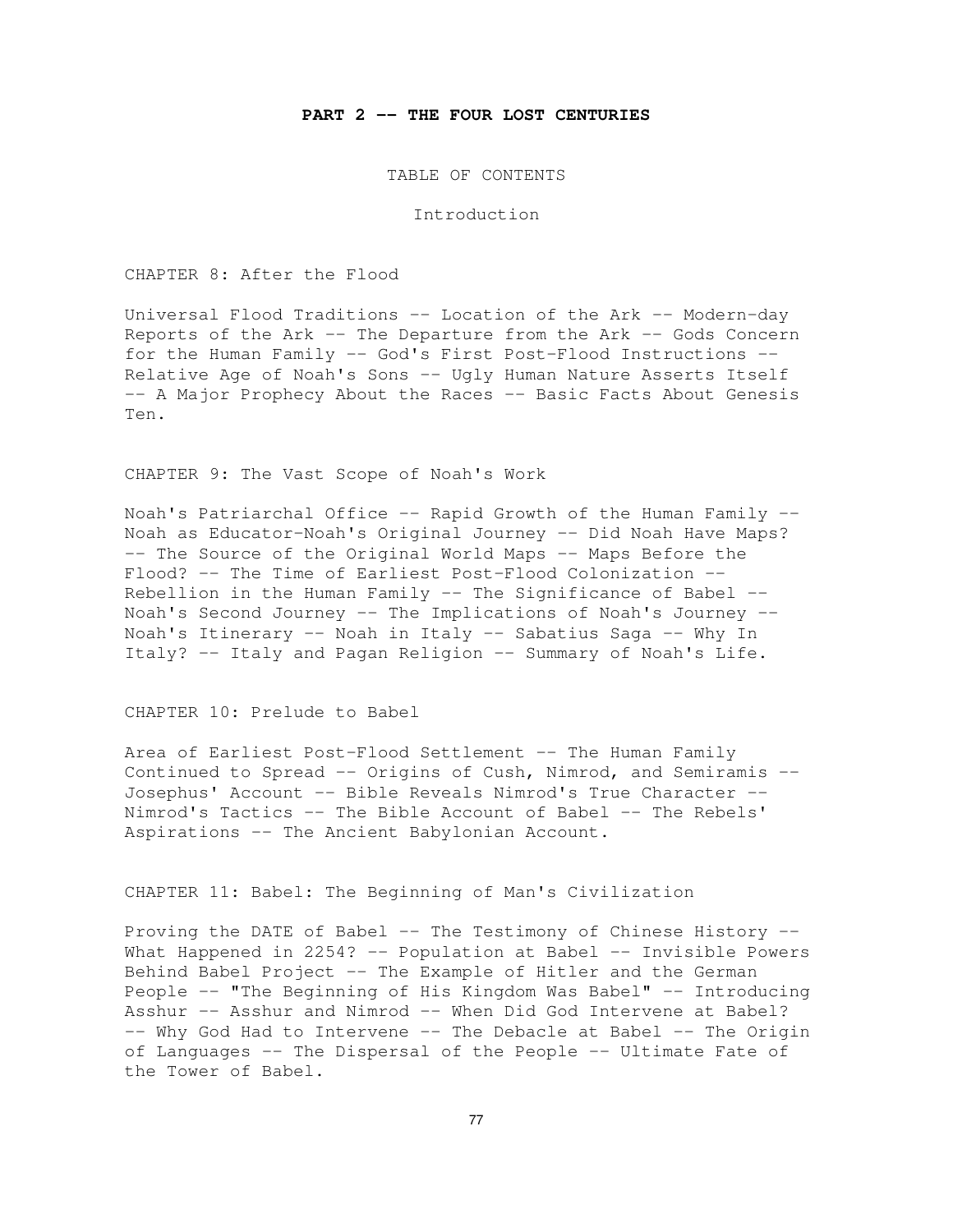FOLLOWING, CHAPTERS 12-15 NOT WRITTEN

CHAPTER 12: After Babel

CHAPTER 13: The Activities and Death of Nimrod or The Deaths of Cush and Nimrod!

CHAPTER 14: Semiramis' Activities After Nimrod's Death or Semiramis, Asshur, Ninus II

CHAPTER 15: The Activities of Horus or The Carrer of Horus

Introduction

The four centuries following the Flood were some of the most crucial -- if not the most crucial -- in all human history! These centuries witnessed a tremendous struggle for control of humanity!

The story of, these vital years is covered only in the briefest manner in the Scriptures, yet God wants us to know what was happening! When the major events of these crucial decades are made plain, the Bible account takes on new meaning!

This most crucial period in the story of human experience is neglected in most histories. Historians, in private, consider it a very controversial era still requiring much research. Yes, There was not only an all-important "lost century" in the history of the early true Church of God -- there was also a vital period of some "four lost centuries" after the Flood!

When the influential occurrences of this period are made known, the world will understand to a immeasurable greater extent where its problems originated!

This time in early post-Flood history revolves around the lives of seven key individuals -- Noah, Shem, Cush, Nimrod, Semiramis, Asshur, and Horus (or Gilgamesh), These influential personalities carried on their wide-ranging activities of government and conquest as the tiny human race was just beginning to grow in numbers. Their leadership shaped the future course of the small but expanding world population.

The impact of these individuals and their prominent contemporaries upon human history has never been fully realized until now -- the time of the end!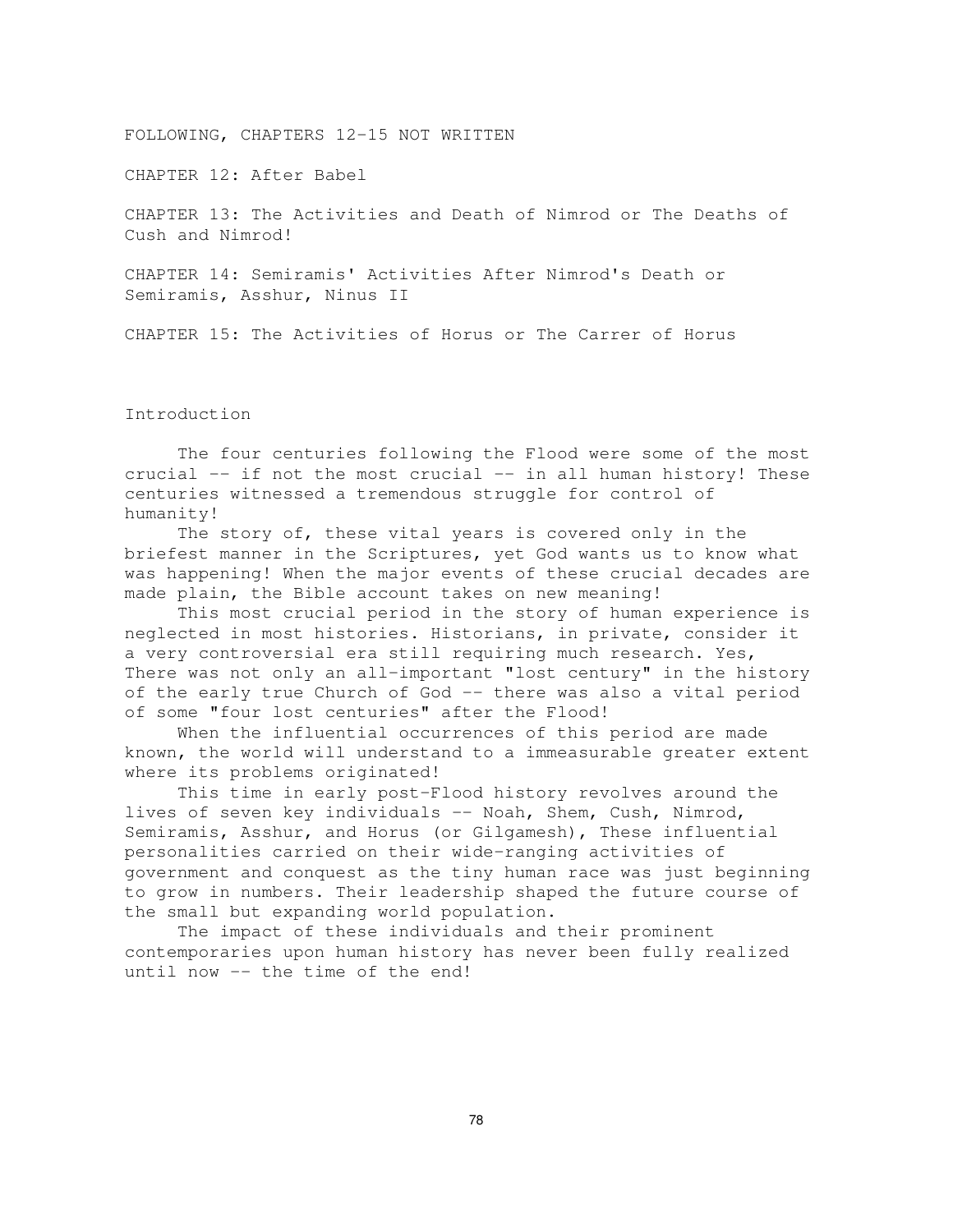#### **CHAPTER 8**

### After the Flood

Think of it! The human race had undergone 1656 years of hard experience. And at the end of those many centuries, God judged the great majority of mankind as being better off dead! The pre-Flood culture, society, and population were ignominiously submerged. Only righteous Noah and his family were found worthy of preservation.

The world has not yet profited from this gigantic and horrible lesson of human experience -- but it soon will. The bible speaks of three worlds -- three eras of human experience. First, "the world that then was" which perished in the Flood (II Pet. 3:1); second, "this present evil world" (Galatians 1:4); and third, "the world to come" -- "the World Tomorrow" (Hebrews 2:5). Thus the Flood marked the transition between the first and second great eras of human history on earth.

The pre-Flood population had two alternatives: Either the way of Cain or the way of Seth and Enos. The people chose the way of Cain and paid the penalty. Would humanity choose more wisely this time? The following chapters summarize the events which supply an answer to this question.

# Universal Flood Traditions

Before moving forward in the story, this should be emphasized: God rejecting historians, archaeologists, and other types of present-day scholars do not find the Biblical account of a universal deluge even worthy of serious discussion. Yet, if such an unprecedented event did occur, all nations must have preserved some record of this overwhelming catastrophe -- a catastrophe impossible to forget!

When the historical testimony is examined, this is exactly what we discover. Anyone can know the facts if he is willing to believe them. Here are some examples.

The ancient Babylonians and Assyrians have preserved word for word; accounts on clay tablets of the story of the Flood -traditions which are exact in many details. The Babylonian Epic of Gilgamesh gives a vivid account of the building of the ark, the coming of the Flood, and the preservation of Noah and his family (including, of course, as we should suspect, many pagan embellishments). Egyptian and other African traditions preserve similar accounts.

The Greeks pictured their "Noah" as building an Ark to escape the waters. Later he is described sending out a dove twice before setting foot on land again.

The traditional founder of Chinese civilization is represented as having escaped from a Flood which was sent because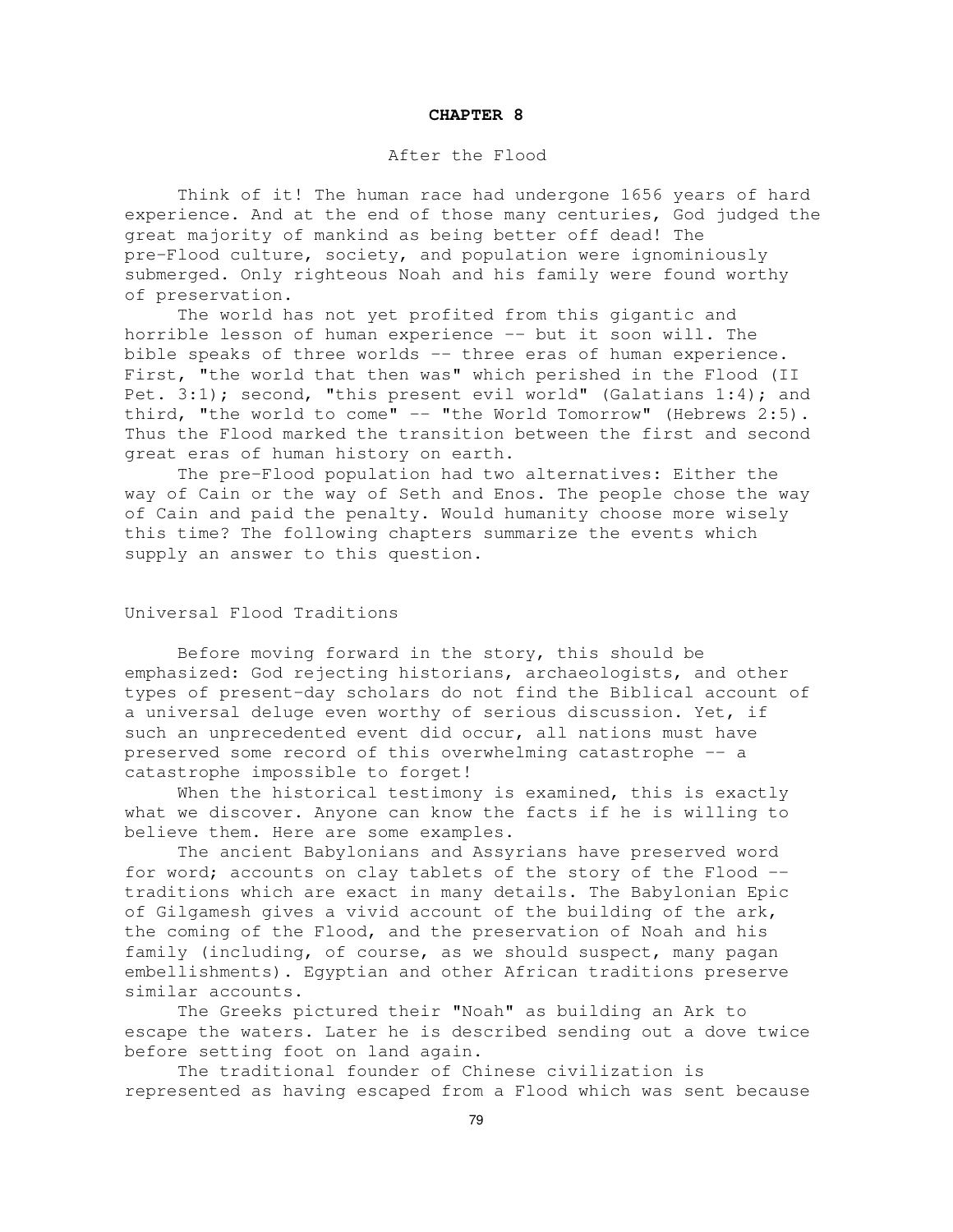man had rebelled against heaven. Those preserved with him were his wife, three sons and three daughters. Meanwhile, the natives of Greenland maintained that all men were once drowned and that a man and woman became the ancestors of all now living.

The American Indians in both North and South America preserved legends of the Flood in which a few escaped by means of a boat and repopulated the earth. The Peruvian version is that one man and one woman were saved in a box which floated on the flood waters. The Mexicans retain knowledge of one man, his wife, and children, being saved in a ship from a flood which overwhelmed the earth. The Polynesians from the south Pacific contend that a Flood overwhelmed all but eight people.

Since the nations stem from one family, as the Bible teaches, we ought to expect all nations to have ancient traditions of such a spectacular occurrence as the Flood. Therefore it should be no surprise to find just such confirmation that a universal Deluge preceded the founding of present nations!

Think about it. If the Flood had not occurred, would all human families have preserved such similar records of that event? Certainly all people would not have been deceived into believing the Flood had not happened! To find a more complete summary of this unanimous testimony, see the article "Deluge" in the International Standard Bible Encyclopedia.

# Location of the Ark

Now consider this intriguing question: Is there historical evidence that people in ancient times -- and even in recent decades -- actually saw the Ark? Could the Ark be seen centuries after the Flood? Is it still extant today? This fascinating subject continues to be discussed from time to tome in current newspapers and news magazines!

There are many indications that people in ancient times knew of the ark's location. Josephus records that a great number of ancient writers commented on this subject. He quotes these words from the ancient Babylonian historian, Berossus, who lived in the third century B.C.: "It is said there is still some part of this ship in Armenia ... and that some people carry off pieces of bitumen, which they take away, and use for the averting of mischief's." Josephus goes on to quote more, this time from Nicholas of Damascus: "There is a great mountain in Armenia .... upon which it is reported that many who fled at the time of the Deluge were saved: and that one who was carried in an ark came on shore upon the top of it; and that the remains of the timber were a great while preserved." (Antiquities I, III, VI.)

Then, much later in Antiquities of the Jews, Josephus speaks of events within his own lifetime. In book twenty, chapter two, he tells of a famous man who, when he was about to die, bestowed upon his son a country in Armenia. Of this country the famous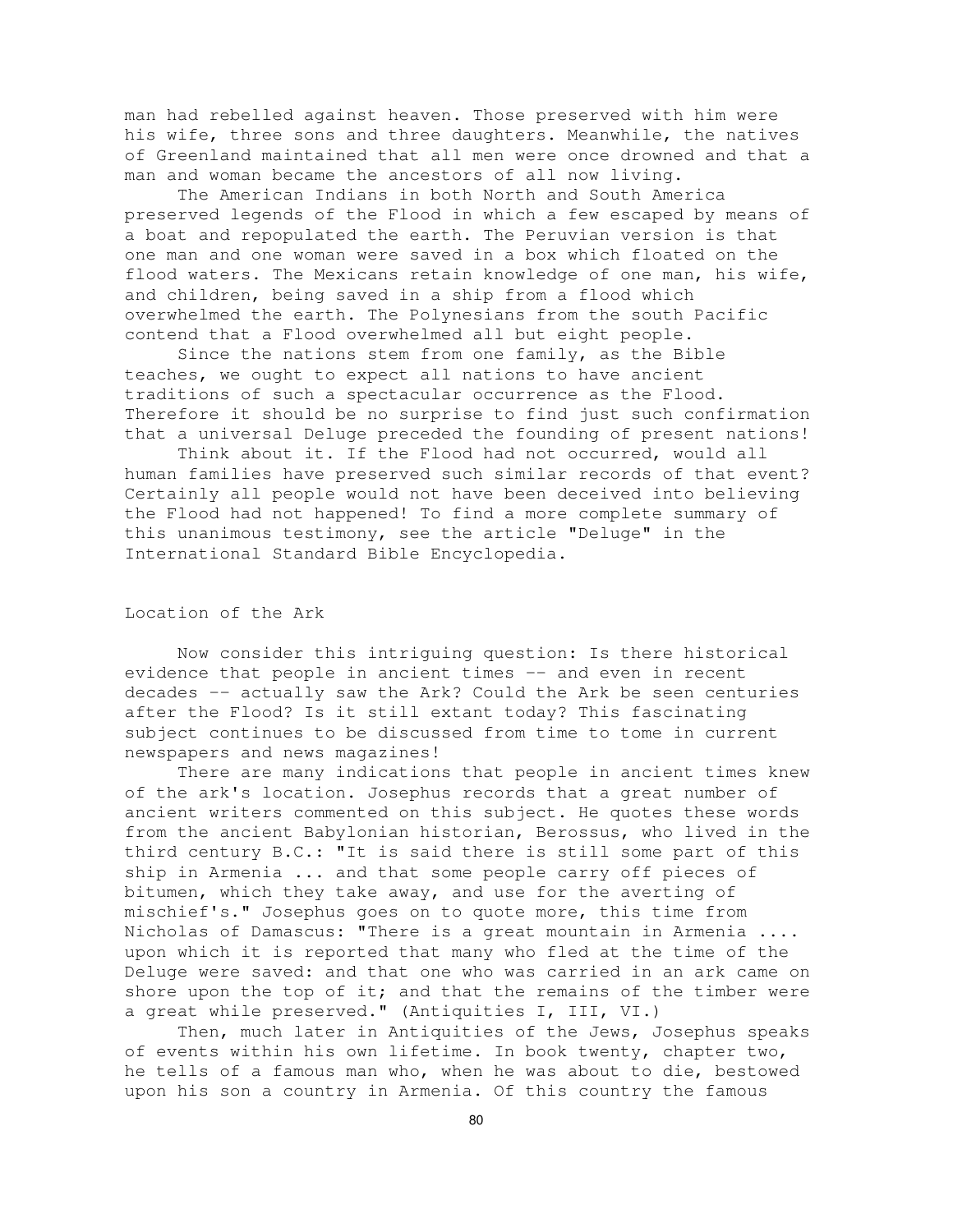historian recorded: "There are also in it the remains of the ark, wherein it is related that Noah escaped the Deluge, and where they are still shown to such as are desirous to see them" (section two). Yes, here is a plain statement that the ark was still in existence in the first century A.D.!

Reports of the ark have persisted through the years. An expert on the Flood, Dr. Aaron Smith of Greensboro, has collected a vast literature on this ancient vessel. Of 80,000 works in seventy two languages about the Flood, some 70,000 of them mention the wreckage of the ark!

# Modern-day Reports of the Ark

Aroused by a shepherd's story in the early 1800's, the first modern day expeditions began making their way to the region of Mt. Ararat. A Turkish expedition in 1833 mentioned a wooden bow of a ship which stuck out of a glacier in the summer seasons. Another report came in 1892 from the Archdeacon of Jerusalem and Babylon, Dr. Nouri, who also stated seeing a ship frozen in the ice" "The interior was full of snow: the outer wall was of a dark red color."

During World War I a Russian pilot declared that he had seen from his plane the remains of a fair-sized ship" on the south flank of Ararat. Even though this occurred in the middle of the war, Czar Nicholas II hastily dispatched a search party to the scene. The members of the party reportedly not only saw the ship but, also photographed it! But then came the Bolshevik revolution in the fall of 1917 and the evidence presumably perished.

World War II produced more cases of reported aerial observation -- one from a Russian pilot and the others from four American fliers. As a result, the above mentioned Dr. Smith and forty companions explored the heights of Ararat, but to no avail. Another fruitless venture was conducted by Jean de Riquer, the young French Greenland explorer, in 1952. (See Keller, "The Bible as History", pp. 39-41). Despite these failures, fresh expeditions are always getting ready for further attempts in the Armenian mountains. The reports continue to come in! The September 5th, 1960, issue of LIFE magazine carried a photographic report of the discovery of a Turkish army captain who was examining aerial photographs. He was startled to see, in a picture of a mountain twenty miles south of Mt. Ararat, a boat-shaped form about 500 feet long -- a shape too symmetrical to have been formed by natural causes. An expedition making a quick two day survey found the "object" buried in the midst of crevasses and landslide debris. "A thorough excavation may be made another year to solve the mystery," the brief article concluded.

The most recent report on this subject appeared in the Los Angeles Herald Examiner of September 1, 1966. Another expedition,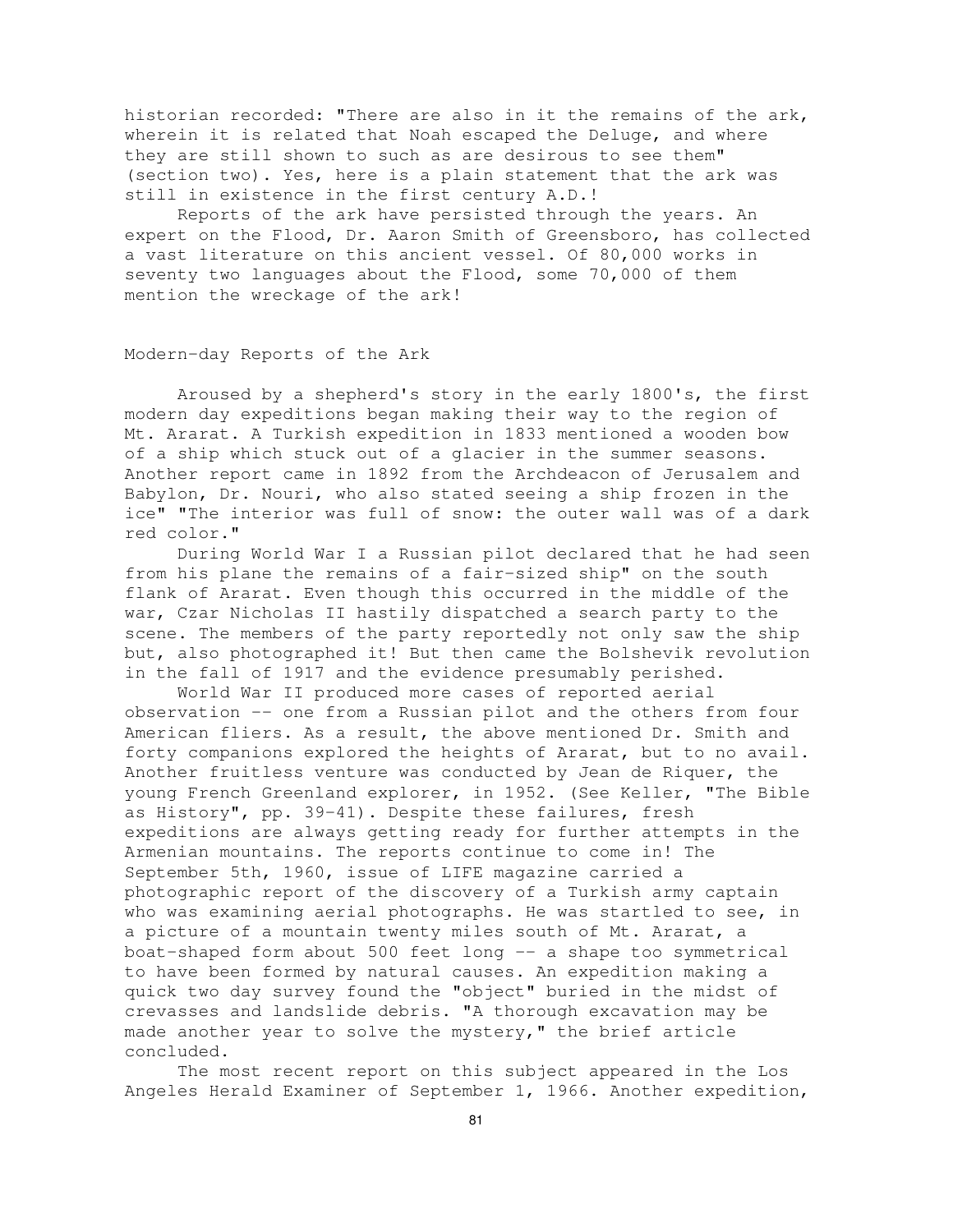this time of American archaeologists, had braved the ice and snow of Ararat's 17,000 foot peak to drill for evidence of the ship the Russian flier had reported seeing in 1915. According to the article, their drill had brought up pieces of wood and the archaeologists felt they were on the verge of a great discovery.

Could the ark still be in existence after all these centuries? It is possible if God wanted it preserved as a latter-day witness to the world of the truth and authenticity of the Bible! However, if archaeologists limit themselves to one mountain, Mt. Ararat itself, they may be far off the target because the Bible says that "the ark rested ... upon the mountains of Ararat?' (Gen. 8:4). The reports summarized above, however, seem fairly consistent in stating that it is the south side of Mt. Ararat where the ark is supposedly located. Has God preserved the ark for an end-time witness to a skeptical, cynical, and gainsaying world? Will the scorching heat or violent final earthquake of the seven last plagues (Rev. 16) BE NECESSARY TO PRODUCE THE EVIDENCE THE ARCHAEOLOGISTS CONTINUE TO SEEK? Only time will tell.

#### The Departure From the Ark

Now to return once again to the Biblical account. As noted above, the Bible records that the ark came to rest on a mountain in the region of Armenia as opposed to some mountain in some other area of the world far removed from the Middle East. Realize that the Noahian Deluge was not anywhere near as violent as that which tore the earth during pre-Adamic times. It was comparatively gentle. Apparently, then, the ark, during the many days of the Flood, never floated very far from the site of its building. Ancient tradition shows that Noah's homeland was in the Mesopotamian Valley. These factors seem a clear indication, therefore, that Noah's pre-Flood headquarters was somewhere in the valley of the Tigris and Euphrates.

When the earth had dried sufficiently, God instructed Noah to emerge from the ark with his family and all the animals and creatures that had been preserved (Gen. 8:15-19). This was indeed an historic and awesome event in the history of mankind. These humans, animals, and other creatures represented the only living things (apart from sea life in all the earth! There they were - all collected on one little spot in the midst of a silent, lifeless world. They would have to repopulate the entire earth.

Notice verse 18. This passage proves that no children were born on the ark during the Flood. The same number of human beings who had entered the vessel emerged from it. However a later part of our story will show that at least two children were begotten on the ark -- twin brothers who were born immediately after the Flood! And other children began to be born very soon after this momentous event because God wanted the earth again to be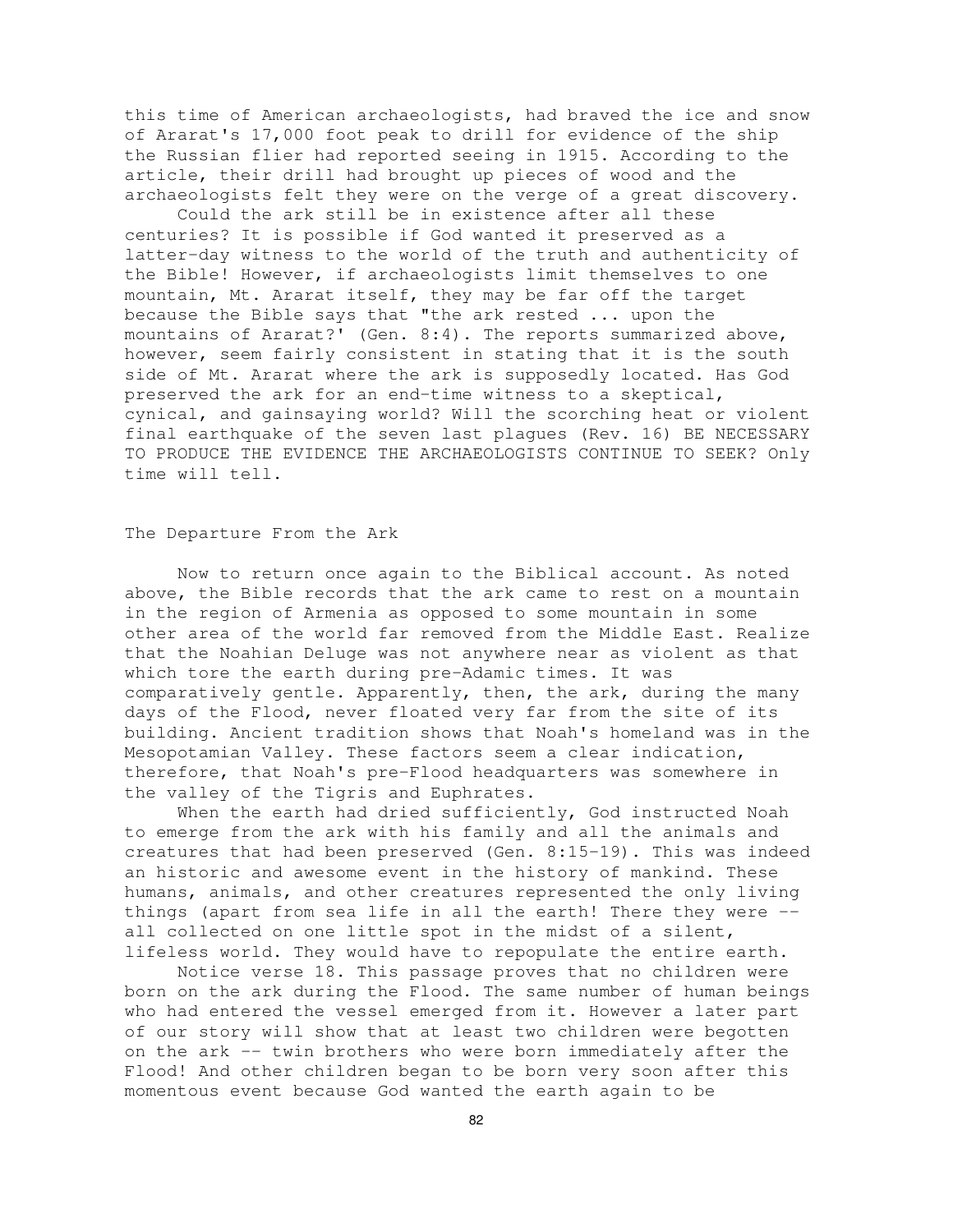populated. The children and grandchildren of Noah had numerous off-spring in the decades immediately following the Deluge.

The famous Babylonian historian, \* Berossus (3rd century B.C.), when discussing the emergence from the ark, provided these unpleasant details. "Noah and his family came down from (the mountain) into the plain which it overshadowed. The plain was thickly strewn with corpses, from which fact the place has to this day retained the name of Myri-Adam, which means disembowelled men." Here was a gruesome reminder to the tiny human family of the awful price the pre-Flood society had to pay for its sins! (\* The material from Berossus in this and following chapters was taken from "History of the Names of Men, Nations, and Places" written in French by Eusebius Salvarte and translated into English by L.H. Mordacque, Vol. II, London, 1862, pp. 295-339, Appendix, Note A.)

As soon as the ark had been vacated, Noah built an altar and offered burnt offerings of clean animals to the Eternal (verses 20-22). God was pleased with Noah's act of worship and resolved never again to drown all mankind as He had done in the Flood. However, notice this detail about verse 21: These words should not be construed to mean that God was now removing the curse of Genesis 3:17-19 which still is in effect today. Rather, God was simply referring to the destruction of the human race in the Flood as the last part of the verse makes plain.

Genesis chapters eight and nine show God speaking directly to Noah and his sons. The Eternal, the Spokesman of the God family, the one who became Jesus Christ, was exercising His responsibility of working closely with physical human beings. Notice that the terms "God" (Elohiym) and "the Lord" are interchangeably in this portion of the Bible; both refer to the Eternal, the Logos or Spokesman, the one who became Christ. Hollywood movies promote the concept that the God of the Old testament was consistently invisible and spoke to people out of the sunset or from behind a cloud or a mountain -- but this is a mistaken idea.

Remember that the location of these earliest post-Flood events is Armenia. The High Priest of most ancient Armenia was the same personage who was High Priest and King of Salem in the time of Abraham -- no one less than Christ Himself! As the Eternal, over four hundred years later, appeared to Abraham in bodily form as King of Salem (Gen. 14), so now He appeared to Noah and his family in the same manner. He was in frequent contact with the tiny population in these early times.

Recall the earlier chapters of Genesis. God personally talked to Adam and Eve both before and after the expulsion from the Garden in Eden. Genesis four revealed that the Eternal conversed with Cain and Abel. Genesis five shows that Enoch walked with God in a personal relationship (as did the other seven pre-Flood preachers of righteousness). Genesis six and seven tell how God instructed Noah about building the ark. Later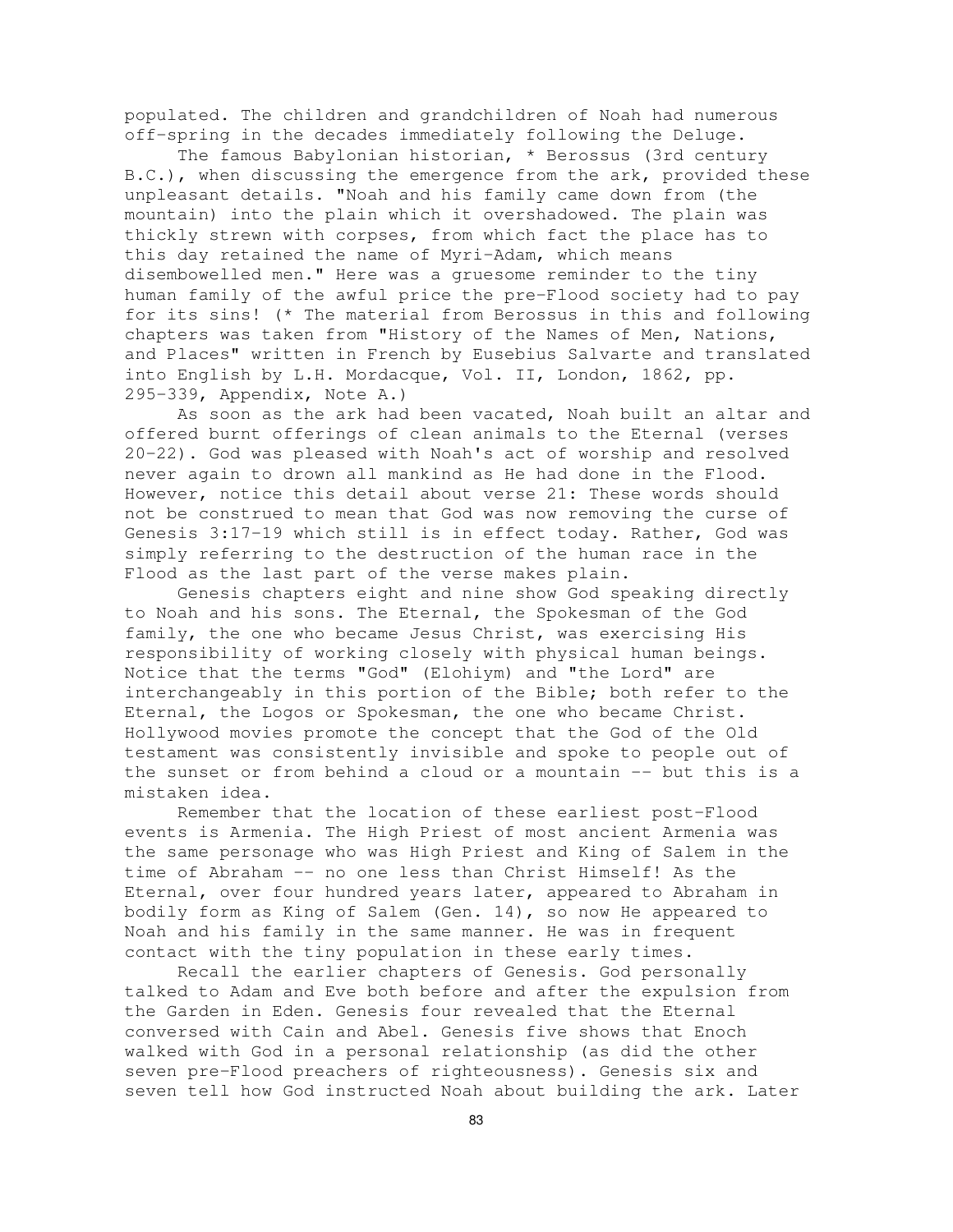He told them when to board the great vessel, and then personally shut them in when the Flood was about to begin. This kind of personal contact between Creator and mankind did not cease after the flood. It continued. Noah walked with God (Gen. 6:9) after the Deluge as well as before! Noah lived for 350 years after the Flood (Gen. 9:28), and during all that period God continued to guide his activities!

In our day Christ continues to deal with mankind through the instrumentality of His Church and ministry. By contrast, in ancient times He appeared on earth in human form to guide His servants and direct the course of history. However, He worked only with those who were willing to yield to His authority and direction. Those who rebelled were permitted to go their own way without any guidance from God, a fact which will become readily apparent in later episodes of post-Flood history.

# God's First Post-Flood Instructions

Now, in going on, notice verse one of Genesis 9. Here we find the Eternal personally instructing Noah and his sons, the male members of the tiny human family. Why are their wives apparently relegated to a background position in the account? The primary reason, of course, would be that it was the heads of the families who were responsible for carrying out God's instructions. God would hold them responsible for carrying out His commands. But a secondary reason may have been this: Since Ham and Japheth had married wives of different races before the Flood, it is a probability that these women were not overly eager to learn God's will or carry out his orders!

This first verse of the chapter emphasizes that the first responsibility of the human family was to repopulate the earth. God was more than willing to bless Noah's sons in this regard and, consequently, the human population increased quickly in the years after the Flood. See the following chapter for more discussion on this major topic.

In continuing His instructions to Noah and his sons (verse 5) God commented about the nature of animals and the other creatures with which man would have to deal. The implication of this verse is that animals before the Flood, and certainly at the very beginning in the garden in Eden, were not fierce and ferocious, that they were originally as they will be in the World Tomorrow  $--$  gentle and docile (Isa.  $11:6-9$ ) and  $65:25--$  note that in the Millennium, God changes animal nature as well as human nature!). But now, in post-Flood times God, in effect, said that though wolves, lions, and tigers would be hostile toward men, yet these same animals would have an innate fear of man allowing him to maintain control over them. It might be worth noting that here, in the post-Flood world, Nimrod would soon be able to establish a reputation as a hunter of wild animals since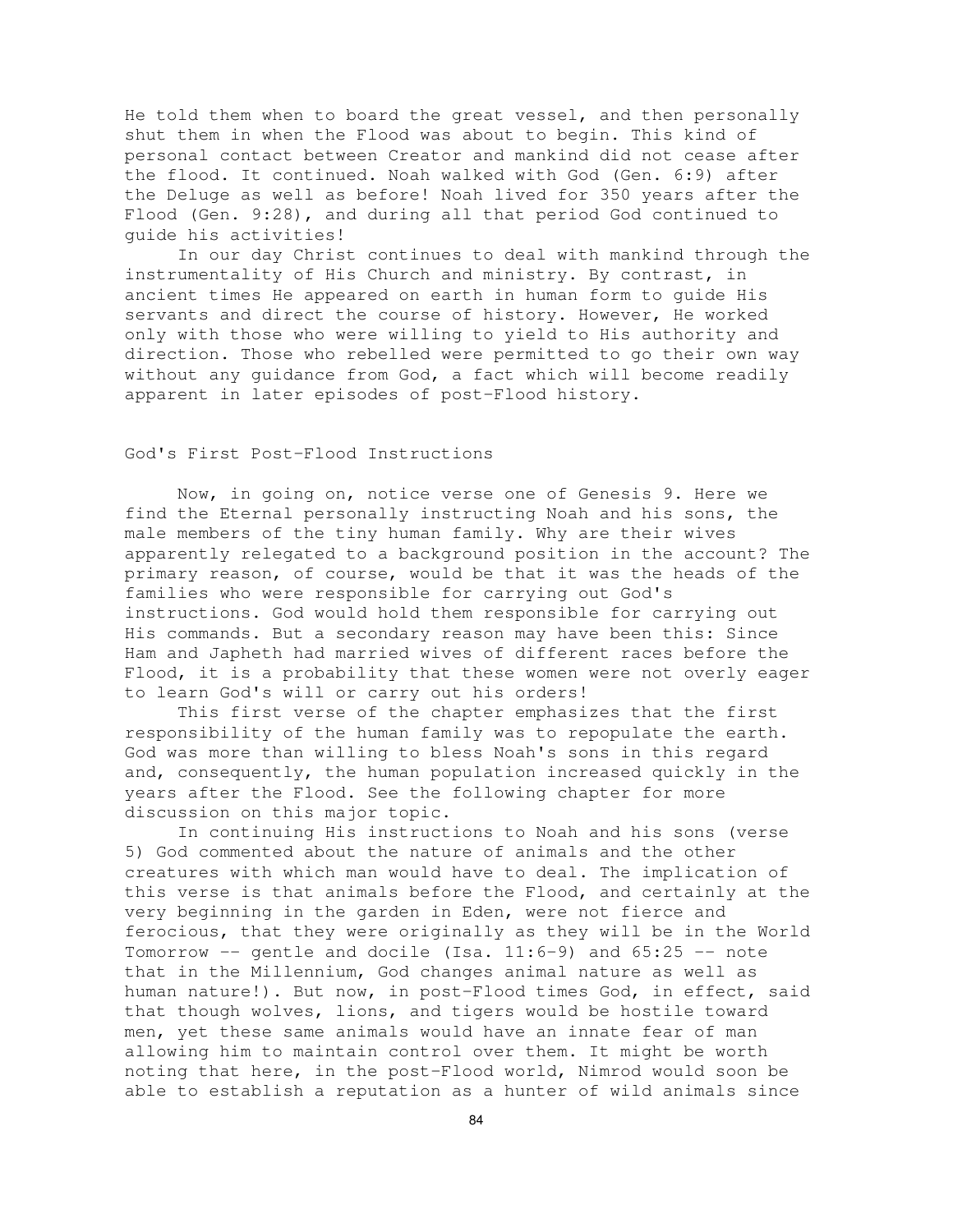these creatures obviously posed a real threat to the relatively small human population, especially to those who had abandoned God and His protection. On the other hand, there is no indication that anyone acquired such a reputation in pre-Flood times.

The next two verses (3 and 4) record that God gave vital information about food. The attempt has been made to use the third verse as Biblical permission to eat unclean meats . But the key factor in countering such an idea is in the verse itself, in the words "even as the green herb." Obviously all plants were not intended for food; thus neither were all animals! The fourth verse shows that the use of blood as food was forbidden long before the time of Moses, and the indirect implication of this verse is that the family of Cain probably did use blood in improper ways before the Deluge. Whatever the case, skeletal remains of animals in connection with the family of Cain indicate that he and his descendants ate unclean animals. Some have drawn the erroneous conclusion from these verses that pre-flood man was not permitted to eat meat, that Adam, for example, was a vegetarian. But the early chapters of Genesis indicate just the opposite. Read Genesis 3:21 and 4:23.

Verse five and six contain some very serious instruction about the taking of human life. The first part of verse 5 is obscure in the Authorized Version. Actually this is simply saying that an animal which kills a human should itself be slain (see Exodus 21:28). The Revised Standard Version is clear: "For your lifeblood I will surely require a reckoning; of every beast I will require it and of man."

But the major portion of this passage comes next: (verse 6) "Of every man's brother I will require the life of man. Whoever sheds the blood of man, BY MAN SHALL HIS BLOOD BE SHED: for God made man in His own image!" God now gives man authority to execute -- murderers! He now commands man to use capital punishment on regulating crime! This had not been the case in the pre-Flood society. Cain, remember, was not executed for the murder of Abel. God allowed him to live on and gave no one official authority to execute him. One reason pre-Flood society became so violent was simply that no one had official capacity to punish crimes, and murder in particular. Crime is increasing today because the death penalty is being declared illegal and inhuman. Now murderers are supposed to be "rehabilitated!" But this is not God's way. In a later portion of early post-Flood history we will see that Shem used this God-given authority to markedly change the course of events.

Before moving on, it is worthwhile to ask why is the shedding human blood such a serious offense? The answer is in the last of verse six: "For in the image of God made He man!" The God Kingdom, in proposing the creation of man, said, "Let us make man in our image, after our likeness" (Gen. 1:26). In the Bible, the word "image" means the stamping with character. It can also mean form of shape, and does in some passages. But here in Genesis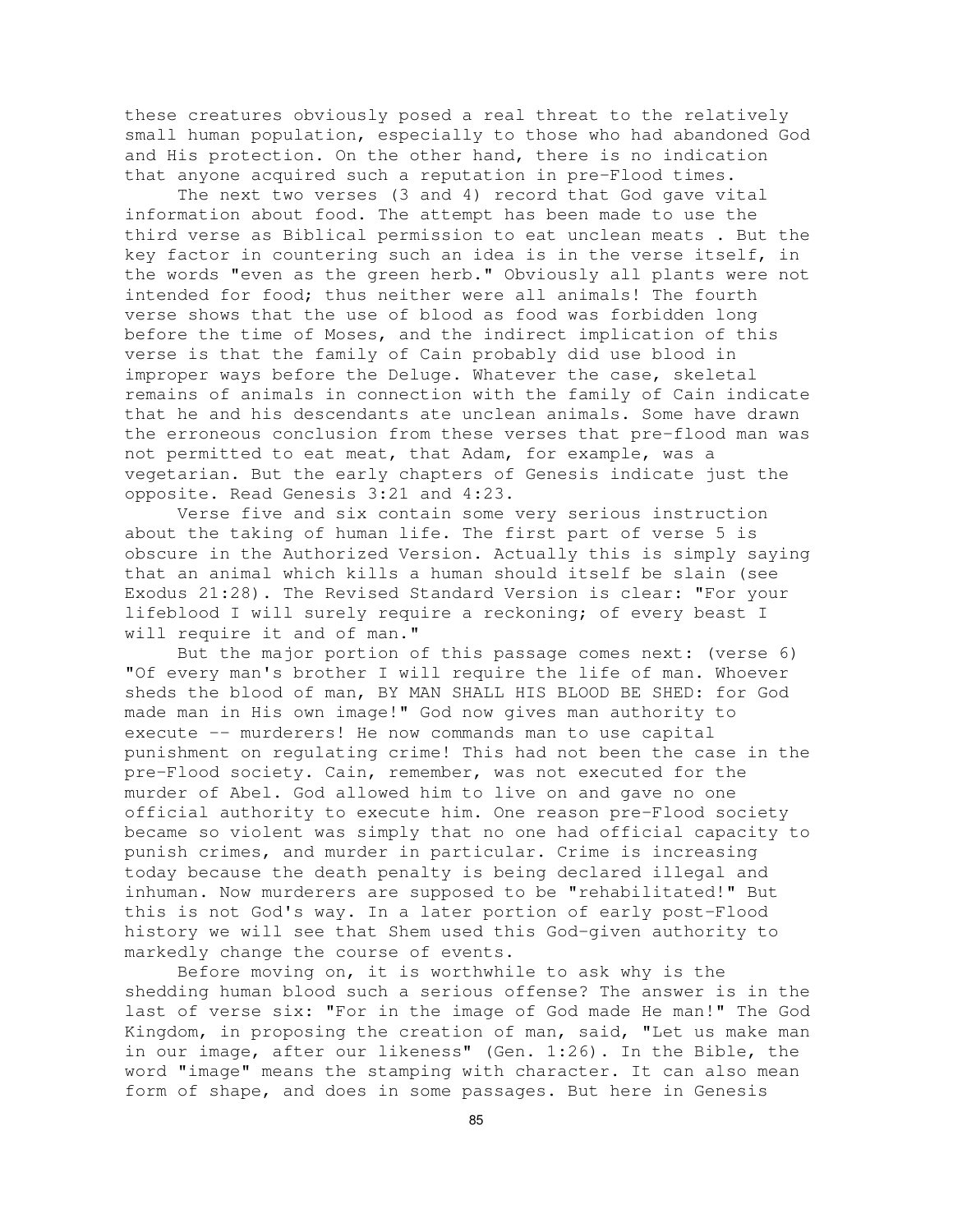chapter one the word likeness refers to form and shape - appearance and facial resemblance -- while "image" refers to God's character! Man was not then stamped with God's divine character-image, but he was made for the very purpose of acquiring -- during the course of his mortal lifetime -- the character of God. And this comes through experience! All humans, whether converted or not, go through trials, tests, and problems in life. Life is not easy -- God intended it so! Consequently, the more experience anyone can obtain, the better equipped he will be for service in God's Kingdom no matter when he is converted and then changed, whether in this age or in a later resurrection. Human experience, though not understood by carnal minds, is certainly not waste on them They will all see and understand it sooner or later! But, when a human life is terminated, the gaining of experience stops! God does not want this to happen prematurely, even though it often does. That is why murder is such a serious crime and should exact the supreme human penalty! When a murder occurs, the purpose of human existence is thwarted.

Finally, in speaking to Noah an his sons, God made a special covenant with them, all their descendants down to the present day, and with every living creature on the face of the earth. Here was God's solemn promise: "And I, behold, I establish my covenant with you, and with your seed after you; and with every living creature . . neither shall all flesh be cut off any more by the waters of a flood ... This is the token of the covenant which I make between me and you and every living creature that is with you, for perpetual generations: I do set my bow in the cloud, and it shall be for a token of a covenant between me and the earth ... (that) the waters shall no more become a flood to destroy all flesh" (Gen. 9:9-15).

Yes, God made an "everlasting covenant"  $(v. 16)$  -- a never-ending promise -- that He would never again drown all humanity. And the rainbow became the token or symbol of this universal, everlasting promise. There, of course, had been rainbows before this time -- but now God gave this beautiful feature of His creation a special significance! It became the perpetual symbol of a promise from the Creator Himself.

A little later in history, however, people were led to doubt this promise from God -- and their lack of faith caused them to make some gigantically foolish and costly mistakes!

Relative Age of Noah's Sons

At this juncture we should note some interesting facts about the three sons of Noah, Shem, Ham, and Japheth. Needless to say, they were very important individuals because "of them was the whole earth overspread" (verse 19). They are the source from which all the earthly population has sprung!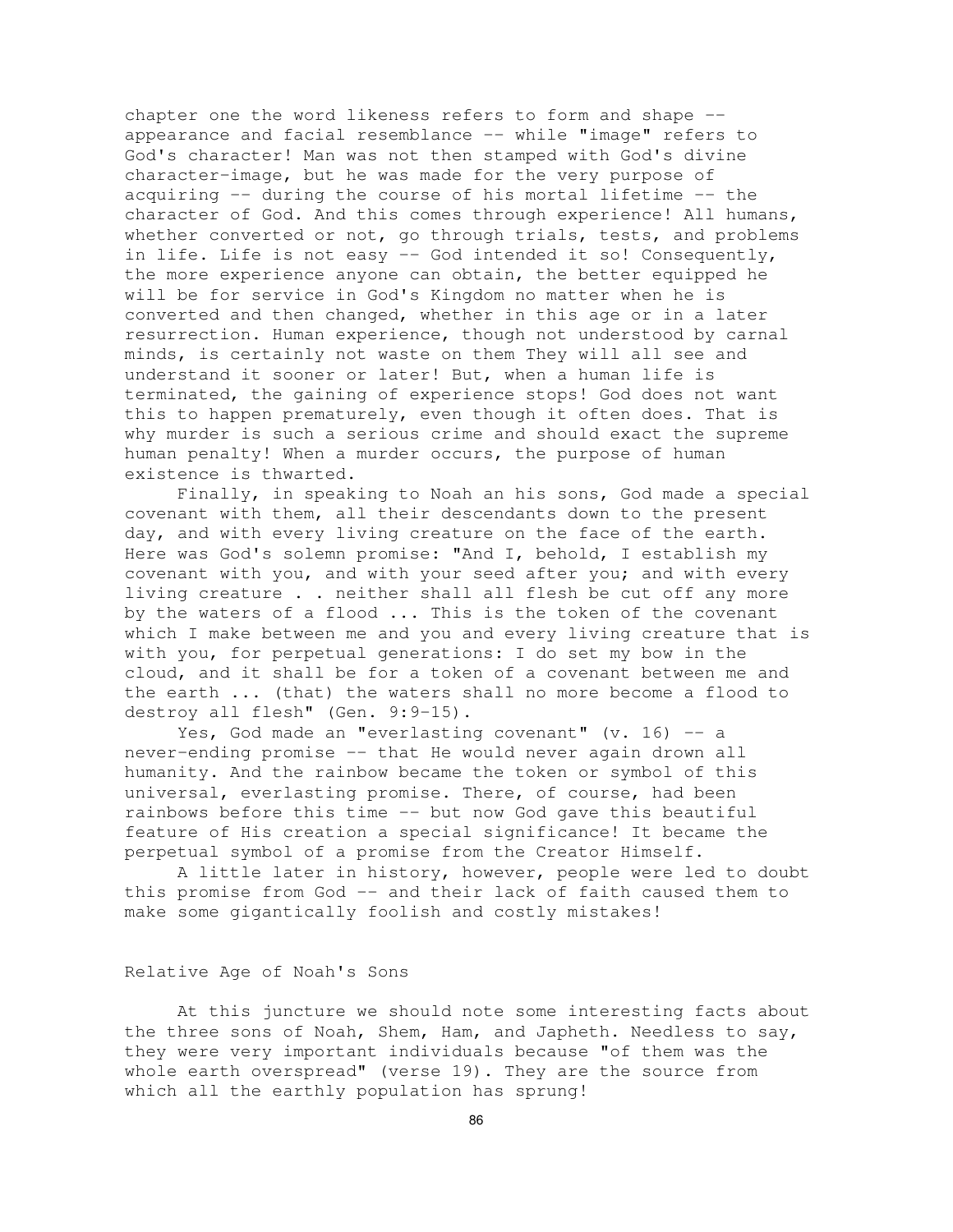Which of the three was the oldest? From the order in which they are listed, we might expect that Shem was. In other instances in the Bible it is often true that the eldest is listed first. But that is not so in this case. The answer is found in Genesis 10:9 here it is recorded that "Unto them also, the father of all the children of Eber, the brother of Japheth the elder, even to him were children born" -- and then the record goes on to list Shem's descendants. So here is a verse, overlooked by many, which plainly states that Japheth was the oldest of the three. There are other portions of scripture to support this passage. Look at the first part of this 10th chapter of Genesis. Here we see that Japheth's children are given first in the genealogy, not Shem's (verses 2-5). Ham's descendants are listed second (verses 6-20). And then, finally, the children of Shem are named (verses 21-31). The pattern in I Chronicles 1 is the same. These chapters illustrate plainly that Japheth was the eldest, Ham the middle son, and Shem the youngest.

Now turn to Genesis 5:32. This verse tells us that Noah was 500 years old when the oldest of his last three children was begotten, and thus that the other two boys were born some time after his five hundredth year. An interesting and little realized fact, proven by this verse, is that Noah's three youngest sons were not born until after Noah's 120-year ministry of warning was well underway! Japheth, then, was not born until one hundred years before the Flood or twenty after Noah had begun the final climactic stage of his ministry.

But it is possible to determine even further the relative age of Noah's sons. With Genesis 5:32 in mind, read Genesis 11:10. This verse supplies the unusual chronological detail that Shem was one hundred years old, two years after the Flood. This means he was born ninety-eight years before the end of the Flood or some two years after Japheth's birth. And since ham was born between his two brothers in time sequence, we realize that Noah's three sons were born in close succession at the very start of the last century prior to the Deluge!

But, since Japheth is the oldest, why is Shem still named first when the three names are recorded in various passages? One reason is the practical matter of smooth pronunciation. It is much less awkward to say Shem, Ham, and Japheth than to say Japheth, Ham, and Shem. Putting the two syllable name before the single syllable ones is somewhat clumsy and unrhythmical. But there is a much more significant reason: Shem, though the youngest of the three, was by far the most responsible and righteous. He was, as subsequent chapters will make amply clear, a faithful servant of God and, next to his father, the most ardent champion of the truth in the centuries immediately after the Flood. Shem's great deeds greatly altered the course of history! And, finally, it is also worthy of note that Shem is given precedence because it was from him, in a direct line, that the Messiah came many generations later. Though Noah undoubtedly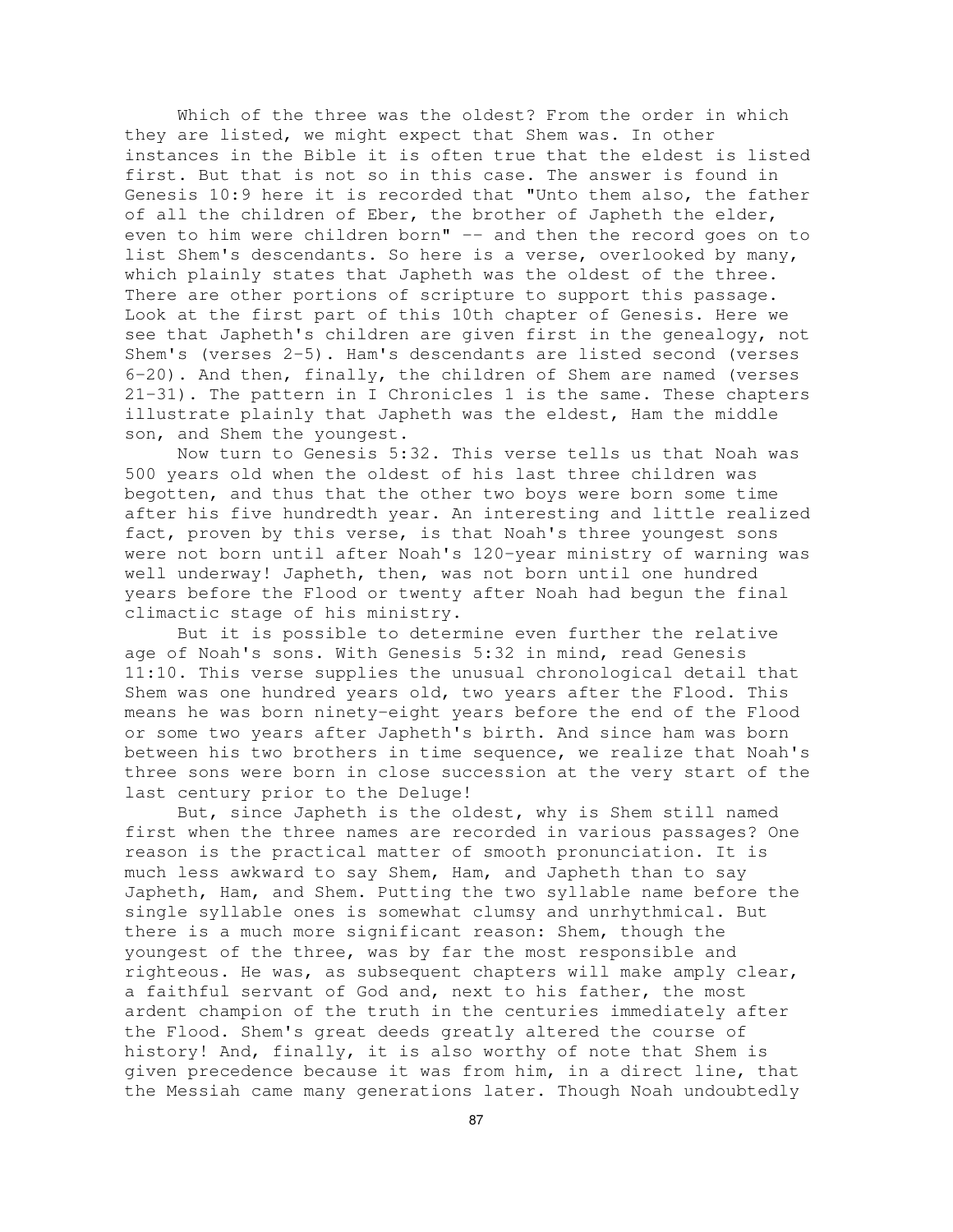had many disappointments in his post-Flood career, Shem certainly was not among them.

Ugly Human Nature Asserts Itself

And now for the remainder of the account in the ninth chapter of Genesis. Beginning in verse 20 we are given a glimpse into one phase of Noah's agricultural activities after the Flood in Armenia. Undoubtedly he had been a producer of crops before the Flood and now he was resuming this vital activity.

The implication of this is that this was the first vineyard planted after the Deluge. This would explain why Noah became drunk (verse 21). Quite a number of years had passed since he had taken any wine. Apparently Noah had simply forgotten just how potent an alcoholic beverage could be. This brief episode is in no way to be interpreted as meaning that the great Patriarch had a serious character defect. He simply made a mistake -- one he certainly did not repeat during the remainder of his life. Here is another example of the fact the Bible never covers the foibles of human nature. The fact that Noah became drunk, however, is not the main factor in this account. Rather, it is what occurred while he was unaware of his surroundings! In casually reading this portion of the Bible, people have been puzzled as to why Canaan was so horribly cursed because he happened to see Noah in a state of nakedness. But a closer analysis of this passage reveals that there was more than just looking involved in this tragic circumstance!

Notice verse 24: "And Noah awoke from his wine, and knew what his son had done unto him!" There was an illicit sexual act committed here! Noah was very drunken and did not realize what was occurring. While in a stupor, someone took advantage of Noah -- and committed an act of sodomy with him.

It appears as though Ham were the one responsible but, the truth is, he was not! When we learn what Ham actually did -- and who was really responsible for the act of sodomy -- any problems with these verses disappear. Notice again Genesis 9:24: "And Noah awoke from his wine, and knew what his younger son had done unto him." Ham was not Noah's younger son (He was his middle son as we have proven earlier in this chapter. So whoever this was in verse 24, it clearly was not Ham. Ham merely looked on or "saw the nakedness" of Noah (verse 22). He did not DO anything to his father. Instead, he immediately told his brothers and they covered him.

The difficulty is purely grammatical. As a clarifying example, notice Exodus 34:28, a scripture in which we have a similar grammatical difficulty: "And he (Moses) was there with the Lord forty days and forty nights; he did neither eat bread, nor drink water. And he wrote upon the tables the words of the covenant, the ten commandments." Now, from the context it appears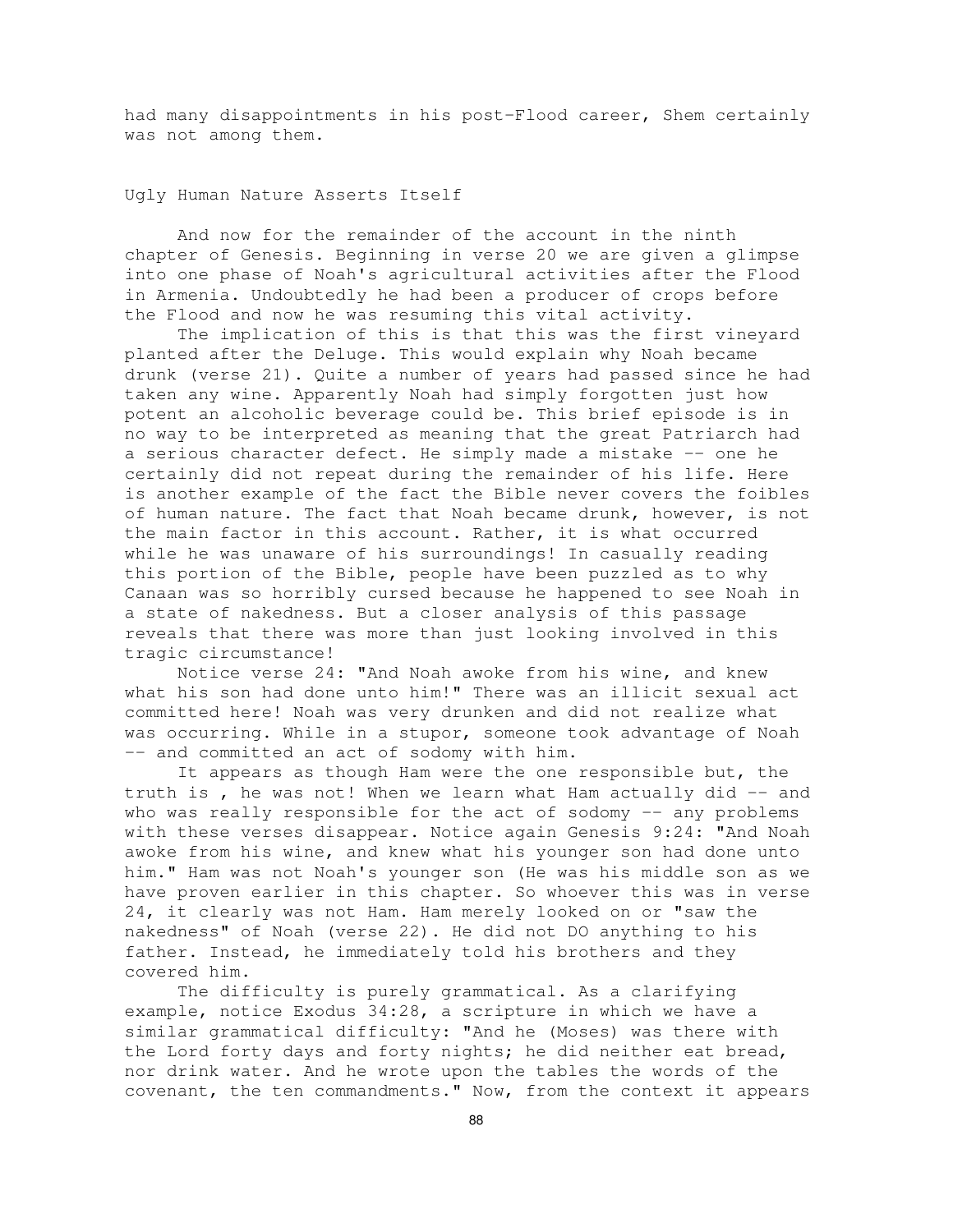as though the "he wrote" refers to Moses! But from Deuteronomy 10:4 it is quite clear that God wrote the Ten Commandments! In other words, it is unclear as to whom the "he wrote" refers. This is the same problem we find in Genesis 9:24. But now, with this information in mind, we can solve this problem in Genesis.

Return to the account verse 22: "And Ham, the father of Canaan, saw the nakedness of his father, and told his two brethren without .... And Noah awoke from his wine, and knew what his (that is Ham's) younger son had DONE unto him. And he said, Cursed be Canaan ..." Notice carefully how Canaan is mentioned twice in the story. Clearly, the pronoun "his" properly defers to Ham's, not Noah's son! But can we prove from the Bible that Canaan was really the younger son of Ham? The answer is found in Gen. 10:6: "And the sons of Ham: Cush, and Mizraim, and Phut, AND CANAAN" (This verse also shows that quite a number of years had passed since the Flood before this episode took place. Ham, by this time, had already had four sons born to him -- Cush, Mizraim, Phut, and Canaan -- and the youngest of the four had himself reached early manhood.)

# A Major Prophecy About the Races

Now, after this had occurred, notice carefully what Noah said as recorded in verses 25-27. He pronounced a curse on Canaan -- further proof that he, and not Ham, had been the guilty party. Canaan was not punished for what Ham did. He was punished for his own sin! But Noah, as one might conclude from a superficial reading of these passages, was not carelessly striking out against Canaan with an angry verbal attack. His words were not based on uncontrolled emotion. Rather, Noah was directly inspired by God to make these statements. He was actually giving a MAJOR PROPHECY concerning the RACES of the earth -- a prophecy which has proved true through all generations and which is still being fulfilled right now. Let's analyze this prophecy in detail.

The descendants of Shem are today mainly located among the Semitic and Northwestern European peoples. The descendants of Japheth are found among the Latin, Slavic, and Oriental peoples. And the descendants of Ham are found primarily among the dark Middle-Eastern races and Negroid tribes. (For more detailed information on the location of the races, see the article by Dr. Hoeh, "The Origin of the Nations!" (reprint 202).

In going further, notice what God said about the future status of each of Noah's three sons in world-wide terms. First, Shem: "Blessed be the Lord God of Shem ..." This expression shows that the knowledge of God would be preserved among the descendants of Shem -- a prophetic fact true to this day. The knowledge of God has been preserved among the sons of Shem while the descendants of the other two sons of Noah have received their little understanding of God through Shem's offspring! Next,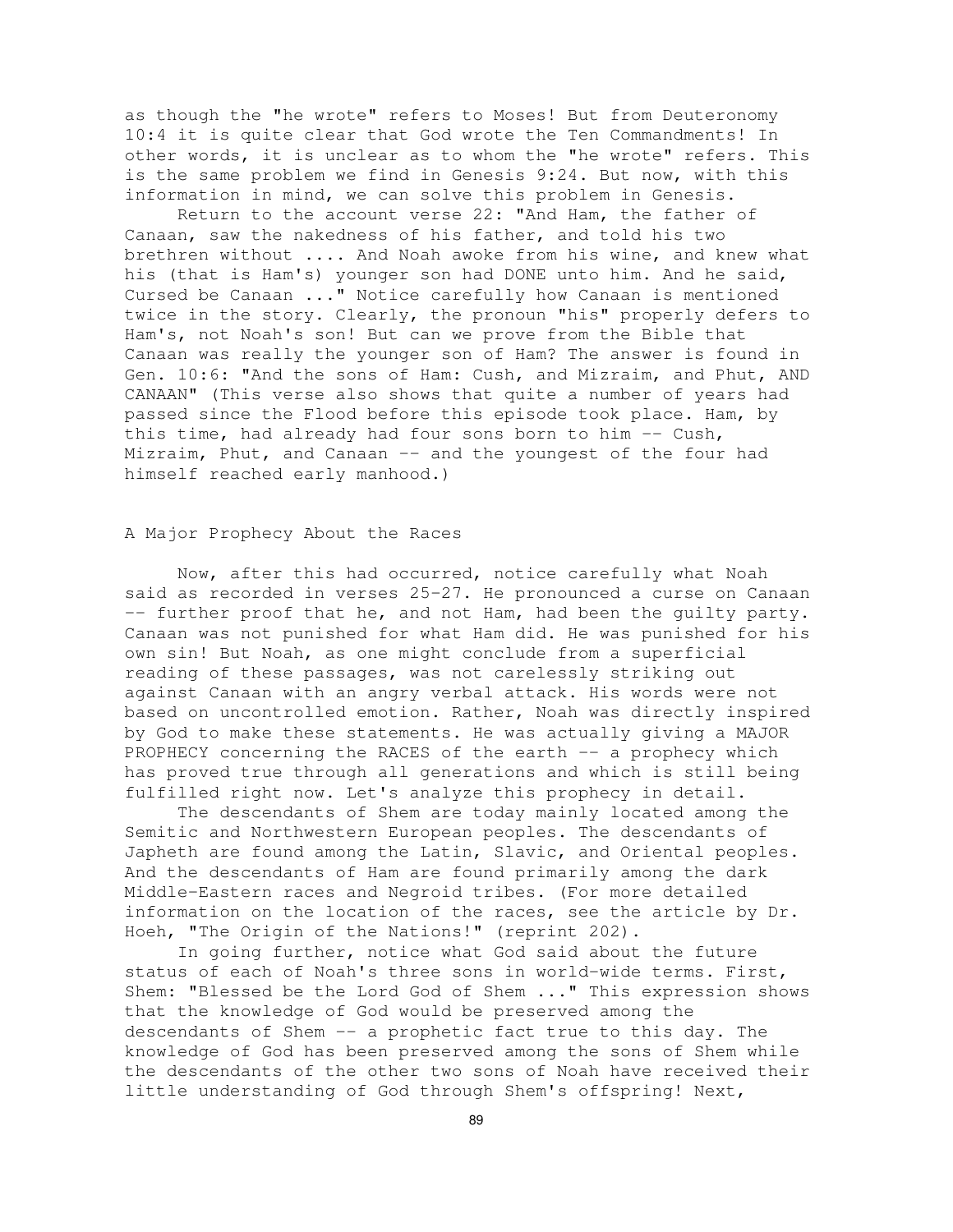Japheth: His descendants would be "enlarged" -- spread out and increase mightily in population. The prime example of this is the fact that the greatest concentrations of earth's population exist in the Orient. Yet they would live under the influence and control of Shem -- "he shall dwell in the tents of Shem! Lastly, the descendants of Ham were destined to be "servants of servants" in this world. Throughout Asia, Africa, North and South America, as well as in Europe and Australia, the children of Ham have been reduced to the general status of servants. In nearly every nation they comprise the lowest classes.

Think of the significance and importance of this prophecy! Years before the Tower of Babel, God foretold the status of the white, yellow, and dark races for all future generations -- and this while the population of the new world was very small and only beginning to grow!

# Basic Facts About Genesis Ten

Before moving into the history of the centuries immediately after the Deluge, it would be well to pause for a brief survey of the tenth chapter of Genesis. A most important fact in relation to this important chapter is that all nations and races must ultimately trace their origins to one of the three sons of Noah! Now, from Shem, Ham, and Japheth sprang Noah's sixteen grandsons -- and their sixteen family names illustrate all the general types of people found in the world today!

Since it is important to be familiar with these names, they should be listed here. Shem had five sons: Elam, Asshur, Arphaxad, Lud, and Aram. Ham had four: Cush, Mizraim, Phut, and Canaan. And Japheth had the most sons of all, Seven: Gomer, Magog, Madai, Javan, Tubal, Meshech, and Tiras.

This tenth chapter contains a total of seventy-four names. Leaving out the names Salah, Heber, Nimrod, and Philistim, it is to be noted that there are seventy basic names in this section of the Bible. And in ancient Israel, interestingly enough, seventy bullocks were offered at the Feast of Tabernacles-picturing the time when every nation would come to know God! (Num. 29:12-32).

This chapter, then, provides a brief, but basic, key summary of all the types of people that populate the earth. (Dr. Hoeh's article, "The Origin of the Nations!" (reprint 202), provides a basic study aid for better understanding of this part of scripture, especially in relation to prophecy. But the names in this chapter, particularly those of the three sons and the sixteen grandsons of Noah, are also of fundamental importance in understanding history because they keep appearing often in the accounts(rejected by modern historians) of earliest ancient times (summarized in the Compendium of World History).

So much for this brief commentary on the events immediately after the Flood as presented in Genesis 8-10. Now it is time to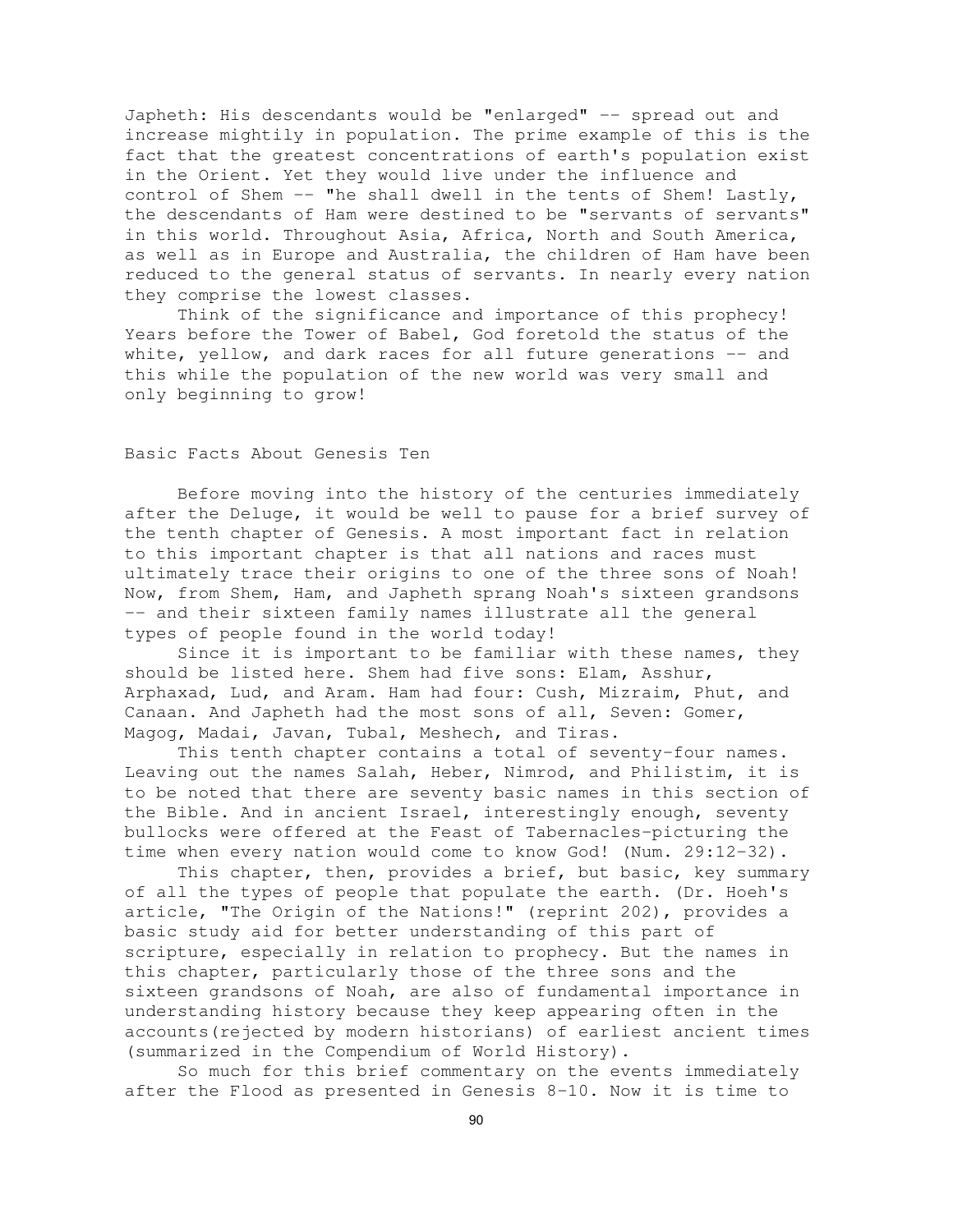trace the important activities of the great servant of God; Noah, in the decades after the Deluge as the human family began to grow and expand. This was one of the most momentous  $-\frac{1}{2}$  one of the most crucial -- periods in all human experience!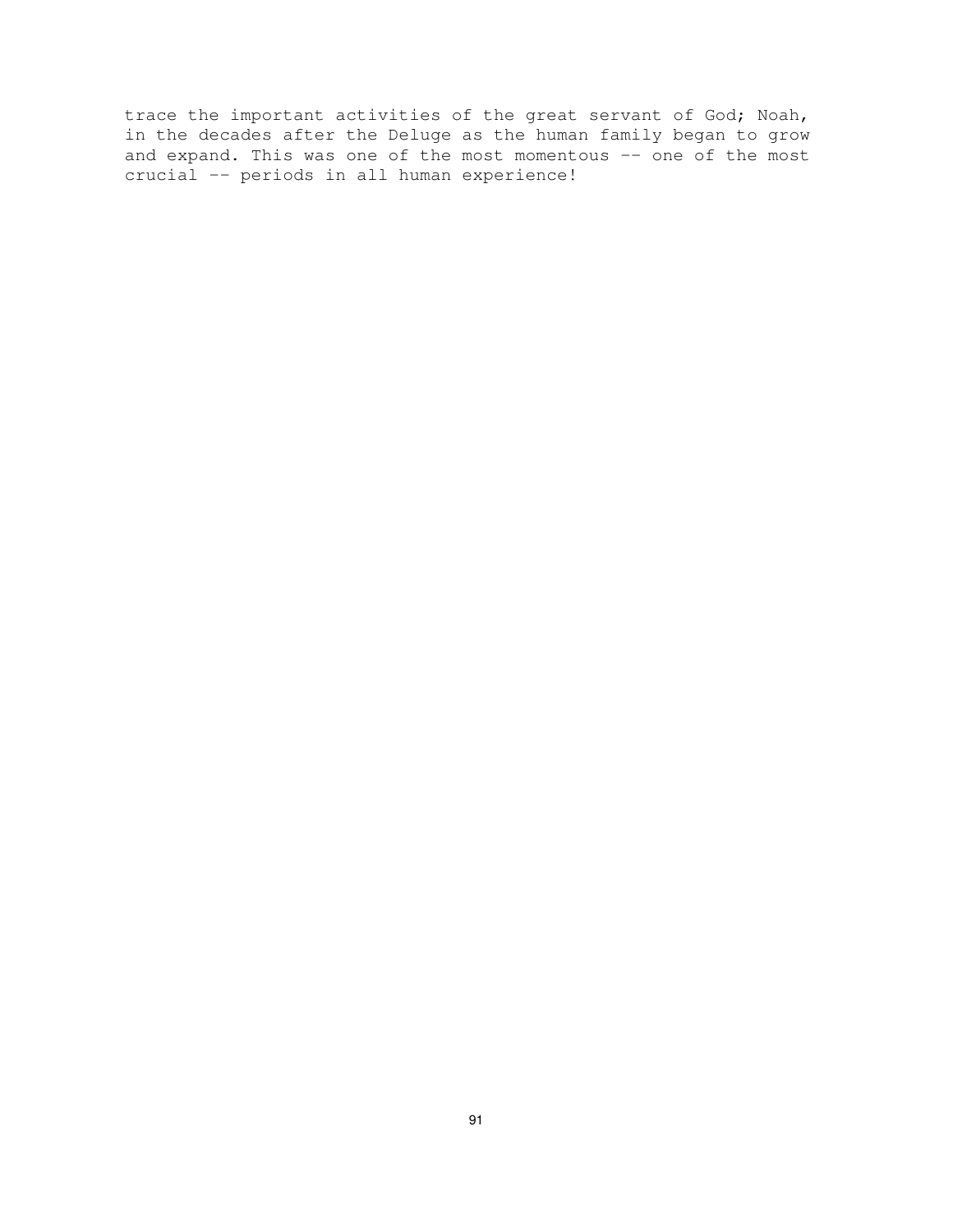#### **CHAPTER 9**

#### The Vast Scope of Noah's Work

Noah not only lived for six centuries prior to the Flood - he also lived for 350 years after it! His life is the second longest ever recorded in human history (Gen. 9:28-29).

For three and one half centuries after the Deluge, Noah continued to serve God. What were his activities during this long period of time? Where did he go? How did he serve God in directing the activities of the tiny but growing population? The Bible does not tell us -- but other historical sources provide some extremely fascinating insights into his Patriarchal activities!

# Noah's Patriarchal Office

Recall that Noah, before the Flood, was a great, wealthy, and influential leader . He was actually A GREAT RULER! His was a tremendous heritage. Noah remember, was the eighth preacher of righteousness in the line of Seth. He held the same rank as Enos, Enoch, and the other great servants of God before him in pre-Flood times. Noah was the Great Patriarch for all the children of Seth. If they had remained obedient, Noah would have been the chief ruler over this vast segment of the human race.

But the children of Seth went the way of Cain. The Flood washed both them and their sinful ways from the earth. Only Noah and his family were left. Thus, when the Flood was over, Noah not only found himself the remnant of the line of Seth -- he was also nothing less than the Patriarch of the entire human family. It was his responsibility to direct the activities of the entire human race. His job, under the guidance and inspiration of God, was to rule the whole world God's way! Yes, Noah's responsibilities were literally unlimited in the human sphere for they encompassed ULTIMATE WORLD AUTHORITY!

The world before the Flood had gone wrong. Now it was Noah's responsibility to see that society went the right way. His duty was to teach all humanity God's laws, God's government, God's ways. Would the human race follow Noah's inspired teaching and leadership? The chapters that follow comprise the answer to this basic question!

The Rapid Growth of the Human Family

The first and foremost responsibility God gave to Noah's family was to populate a vacant earth. Notice: "And God blessed Noah and his sons, and said unto them, 'Be fruitful, and multiply, and replenish the earth' " (Gen. 9:1). How did God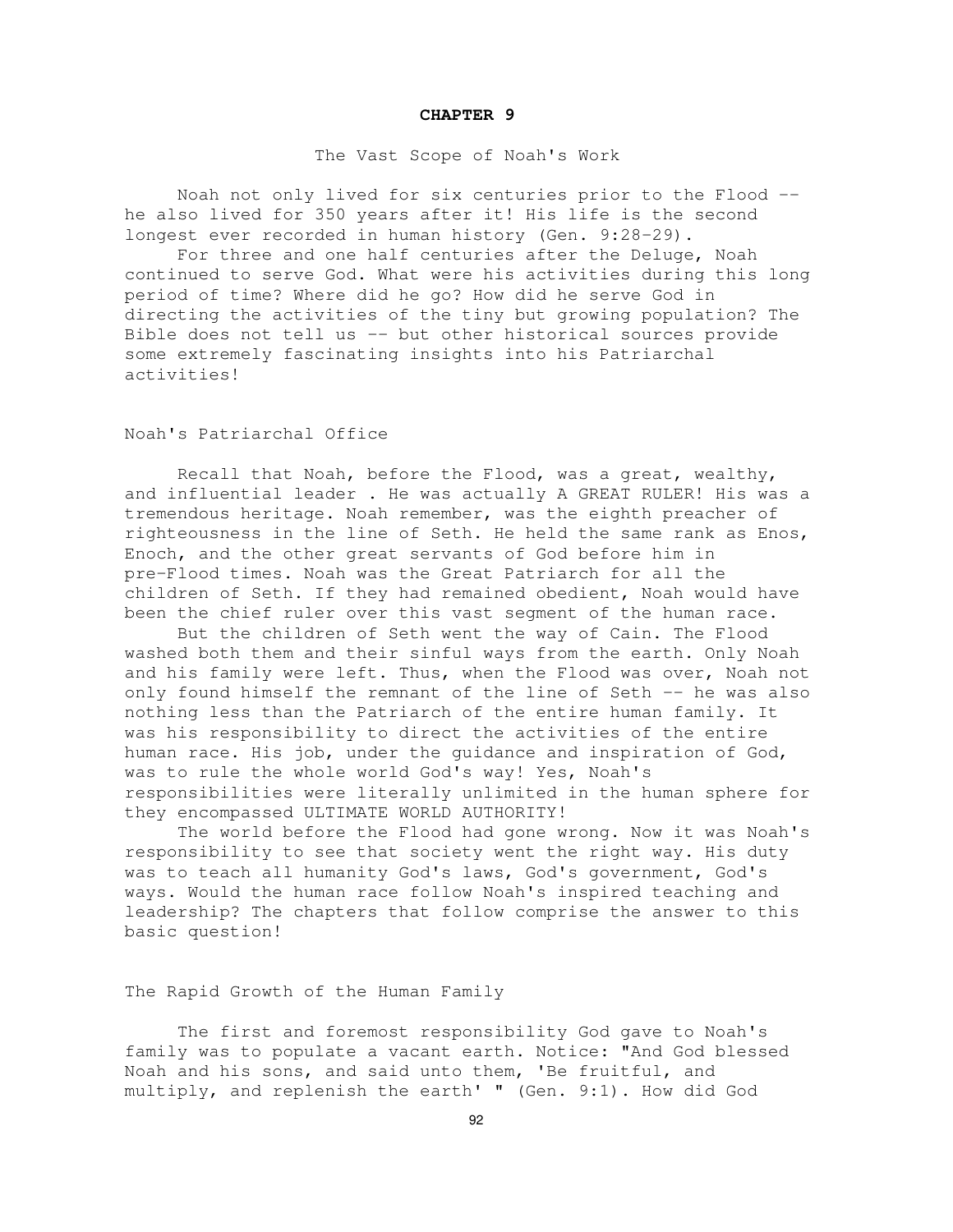specifically bless them in this regard? Recall the possibility suggested in Chapter Three that women in the pre-Flood world could not have children as frequently as today. If that were true, God must now have changed this factor in human reproduction in order to allow much more rapid growth of the human family.

Berossus, ancient Babylonian historian and contemporary of Manetho, wrote of events immediately following the Flood. In his discussion of the family of Noah he states; "Now they knew their wives, who, on the very day expected regularly brought forth twins of different sexes; afterwards, when these twins had grown to years of puberty, and married, they also had twins at each birth."

Admittedly this could very well be an exaggeration on the part of a pagan historian, Nevertheless it seems apparent that God did bless this First Family of the new earth in a special way at this unique and crucial time in history! Another factor to consider is the fact that if the frequency of birth increased, the span of life progressively shortened in the centuries after the Flood. Note these Bible examples: Noah lived to be 950, Shem was 600 at death, Abraham 175. Jacob 147 and so on.

A final observation: Noah and his wife did not have any children after the flood. The Bible clearly indicates that of Noah's family, only Shem, Ham, and Japheth had children in post-Flood times. This is a factor regulated by the age of the female -- Noah's wife was already past the age of bearing anymore children. All the population of our world has come from Noah's three sons (Gen. 10:1).

#### Noah as Educator

In the decades immediately following the Deluge, the small but growing human family lived in the region of Armenia. As chief Patriarch, what were Noah's duties and activities in these earliest years?

The Bible makes plain that the first duty of a Patriarch is to teach his family the ways and laws of God (Gen. 18:19). Noah was God's experienced and faithful servant. He taught obedience to God. He showed his family that the only way to lasting peace and happiness was to yield to the government of God!

But God did not leave Noah alone in this great responsibility. While Noah's family was growing, God was directly working with and instructing them. In other words, the Eternal undoubtedly held Sabbath services for the small but rapidly growing human family at this early time.

Imagine a Sabbath service with the entire human family present and Noah and Jesus Christ delivering the messages! This is not at all a far-fetched picture! Consider: God the Eternal is vitally concerned with the human family. At this crucial juncture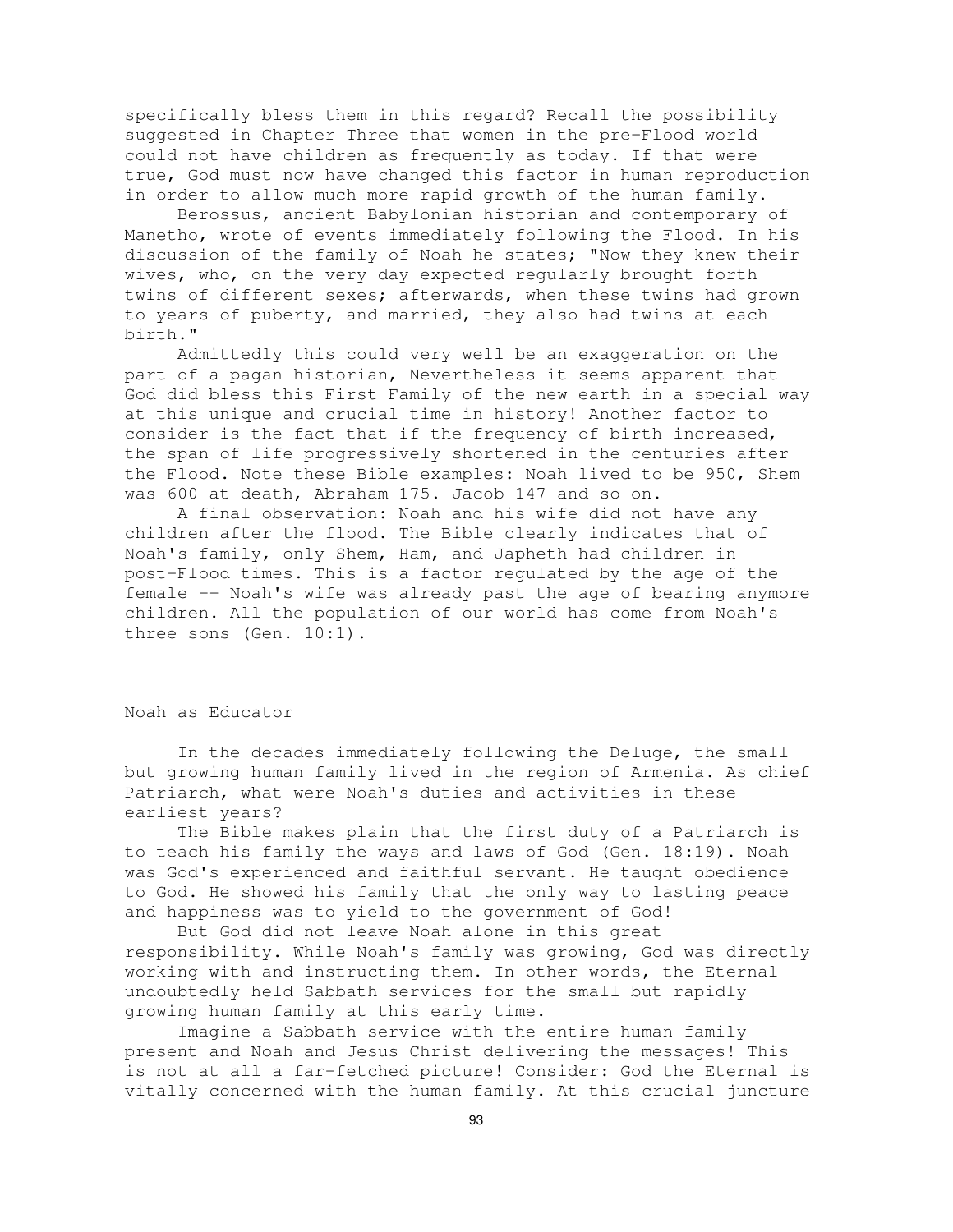in history He would certainly not leave the people to themselves! If He personally taught Adam and Eve both before and after the expulsion from Eden's garden, if He personally shut Noah into the ark, if He personally met with Abraham later  $-$ - He certainly must have been personally present in these early years.

Noah, then, with God's help, was engaged in educating the human family. Berossus records that Noah not only taught religion -- the laws and government of God -- but that he also gave instruction in astronomy, agriculture, and other vital subjects! Yes, Noah was a great Educator! He had accumulated vast knowledge over the course of his CENTURIES-LONG, life. He had walked with God -- the greatest source of knowledge in the universe! And he would also draw upon the educational resources of the seven great preachers of righteousness that had come before him. Noah was amply qualified to teach the human family about all phase of human existence and endeavor!

# Noah's Original Journey

Noah spent many years educating his children and their families. But eventually a certain point was reached -- a juncture which required the opening of a new phase in God's post-Flood program: The human family became too populous for all the people to remain in their original Armenian area of settlement -- it was time for the colonization of new areas of the world!

Though the Bible does not give details about Noah's activities after the Flood, people in the late Middle Ages and after knew much about his travels and accomplishments. Based upon the record of Berossus and other ancient historians, many books were written by scholars in the 15th, 16th, 17th and 18th centuries which told the story of Noah's travels! Note this amazing statement in a recent book: "... almost any man of the Renaissance could tell the story of Noah's wanderings and of his plantation of Europe, for the account appeared in many books." ("The Legend of Noah", Don C. Allen, 1963, p.117). What happened to these many books?" The answer comprises another sad commentary on human nature.

The history of Noah and of early Europe has been suppressed! Not since the close of the seventeenth century has it been allowed to be taught publicly. This suppression of truth did not happen in a day. It took centuries of calculated plotting and ridicule to wipe the true record from the pages of history. Historians and theologians have conspired together to label the account of Noah's activities as "myth" and "legend." The result is that today Noah (along with the other Patriarchs) is regarded as a mythological hero, and not as a genuine historical person! The scholars' motive is plain, If they had allowed the history of Noah and early Europe to be taught in schools and universities,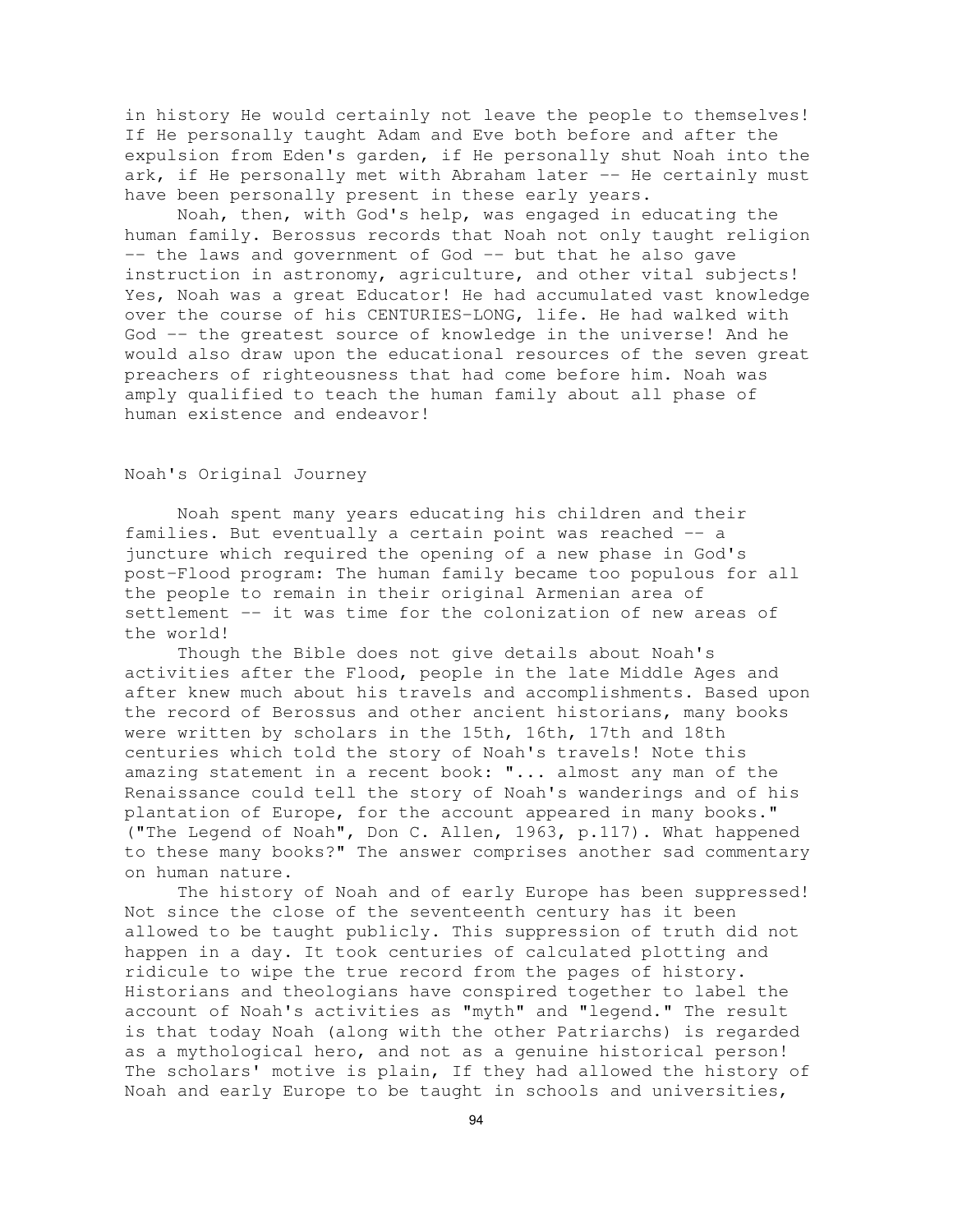they would have had to admit the authenticity and authority of the Bible! That they did not want to do!

So the story of Noah has been purposely hidden. But it has not at all been lost. Some of these books are still in existence. A noteworthy example, because it is in English, is the book by Richard Lynche, An historical treatise of the travels of Noah into Europe, London, 1601. Another similar book, written in French by Jean Lemaire and contained in his Works (Louvain, 1882), is summarized on pages 115-116 of Allen's "Legend of Noah".

According to Lemaire's book as summarized by Allen, Noah, after some eight decades in Armenia, took Shem, Ham, and Japheth on a world tour, a preliminary step in establishing settlements for the various branches of the human family. They began their extensive journey north of Armenia on the Black Sea. From the Black Sea they moved into the Mediterranean and then proceeded to sail around its entire coast! This journey, according to Lemaire, took ten years -- a comparatively brief period for early Patriarchal times!

After their return to Armenia, Noah began to send out groups of colonists to the various parts of the world where God wanted the different segments of the human family to live. Consequently, it later became Noah's responsibility to journey to these various areas to see that things were progressing according to God's will. The purpose of this chapter, then, is to present a brief picture of Noah' activities from the time of original world colonization to the time of his death some three centuries later. Then after the story of Noah is completed, the account of the activities of Shem, Nimrod, and others in this same era will be brought in to make the picture as complete as possible.

Before going further, an important factor should be considered -- the factor of how Noah could determine where the various peoples should be settled and how they could be sent to their prescribed locations. It is apparent that Noah did not send people out haphazardly. In short, there must have been a PLAN of settlement -- a plan determined in advance by the Creator.

### Did Noah Have Maps?

Read what God inspired the Apostle Paul to say. "God who made the world and all that is in it ... from one forefather ... has created every nation of men to live over the face of the whole earth. He has determined the times of their existence and the limits of their habitation". (Acts 17:24 26). God determines the bounds of nations. He determined IN ADVANCE where the nations and races should live, and the part each should play in ancient, as well as more recent, times. (See page 1 of the "Race Question" article, reprint 202).

On the pages that follow we will see that Noah had settlements of people living in Arabia, North Africa, Spain, Italy, and other areas beginning approximately a century after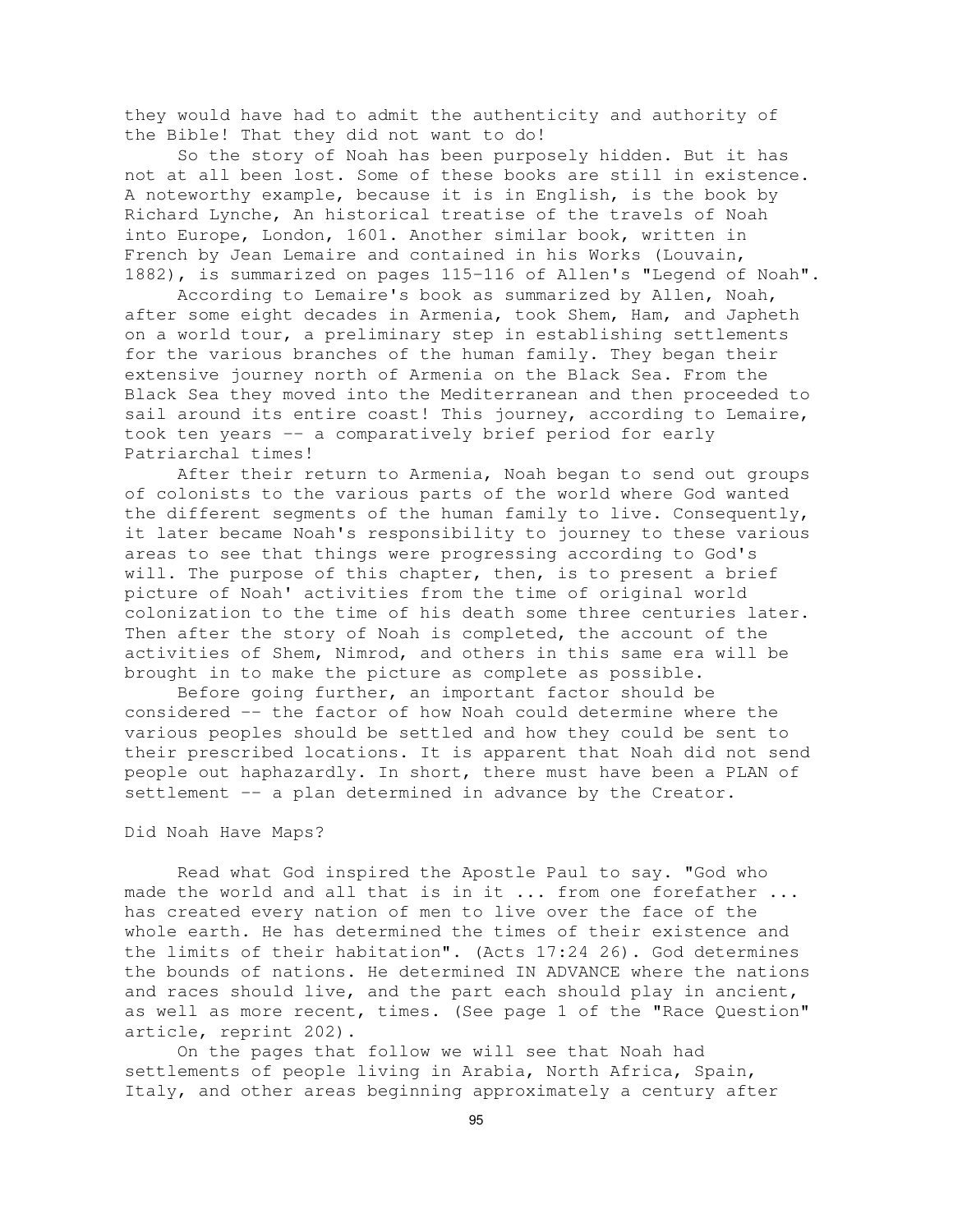the Flood. The overall picture derived from these locations indicates a definite plan of settlement! God wanted certain peoples in certain definite areas over the surface of the earth. He instructed Noah where to send the people. How did Noah know where they should go? How would they know how to get there?

A recent book supplies a logical answer. The book was written by Charles H. Hapgood, professor at Keene State College in Keene, New Hampshire, and is entitled Maps of the Ancient Sea Kings: Evidence of Advanced Civilization in the Ice Age. This valuable book is an amazing contribution to the history of cartography or map-making. The author shows that in the early sixteenth century A.D. which is popularly known as the "Age of Discovery," maps were already in existence which were far more accurate than both those done in that day by the explorers in their voyages or the ancient maps dating from Greek and Roman times. Note these remarkable facts: The continent of Australia was appearing on maps in Europe before Australia was discovered! Furthermore, the Greek Isles depicted on these maps consisted of many more islands than are in existence today. But the most astounding feature of all is that Antarctica appeared on these same maps some two and one half centuries before it was supposedly known to exist -- an unglaciated Antarctica on which rivers and mountain areas were clearly delineated!

How could so many remarkable maps appear in Europe in early modern times when the world at that period is regarded by historians as only beginning to awake from its ignorance! The only explanation is that these unusual maps with their remarkable and accurate features must have originated, as Hapgood emphasizes, in a period immediately following the "Ice Ages." Recall from Chapter Three of Part One that the "Ice Ages" -- a misleading term -- occurred in pre-Flood times following the sin of Cain. And thus the warm period following these severe climatic fluctuations was actually the time of the Flood! In other words, considering this background of geological information, these ancient maps must have originated at some time during the lifetime of Noah.

# The Source of the Original World Maps

If Noah could sail confidently from one place to another with his sons in an early post-Flood voyage, he certainly must have possessed the knowledge of maps, Where did Noah acquire maps? Did he explore the entire world and draw them himself based on his discoveries? This would have been impossible. Stop to consider: If God told Noah to divide up the world and distribute the various portions of the growing human family in their assigned inheritances, how would they know where to go unless they had maps to guide them? To have the nations divided properly they must not only have had an assigned place to go to, but they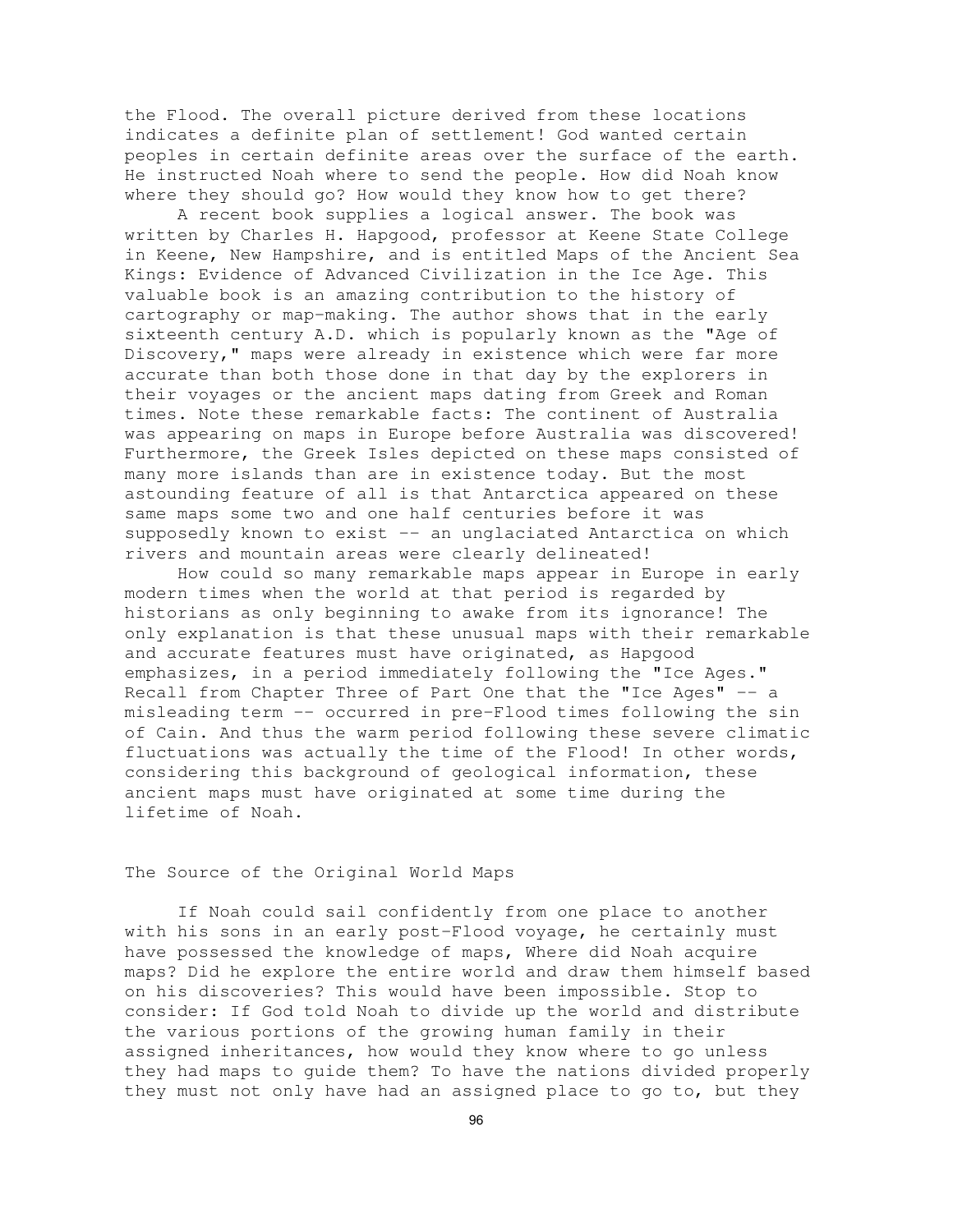must have been shown how to go!

In relation to this, it is interesting to realize that the most primitive people are found in the most scattered places. It's as if they once knew how to get there. And they are certainly incapable of making such a journey today! The Polynesians do not know what kind of ships they came on to reach their islands except for a vague description. And they no longer build any large ships; they merely use small craft for local trips. Or take the case of the Australian aborigines. They use little beyond logs in paddling around among the alligators! They too have lost all knowledge of the ships that once brought them to their homeland. Yet these and other peoples got to their far-flung areas very early and very quickly in the post-Flood world. How are these factors to be explained apart from a knowledge of maps?

Lets ask the question again: Since Noah could not explore the entire world and draw his own maps, how did he obtain the maps he of necessity must have possessed and utilized? Who alone in Noah's day could have possessed the universal knowledge necessary to draw accurate maps of the entire earth? Of course - no one but God Himself. God did not leave Noah to himself in his vast Patriarchal duties before and after the Flood. As already stated, the Eternal appeared many times to Noah personally. He gave Noah precise instructions as how to build the Ark, and since He personally wrote the Ten Commandments in Moses' day, why should it seem strange that He would provide His servant with absolutely essential maps? As we have already stated, these ancient maps were very accurate. In other words, such ancient yet precise maps could hardly have come from any other but the Creator Himself!

Hapgood, of course, does not in any way imply that the source of these maps might have been the Creator Himself. But he does attribute them to what is now known to have been the time of Noah -- in geologic terms, the end of the Pleistocene.

#### Maps Before the Flood?

This placement in time would not rule out the possibility that Noah was using maps already prior the Flood. And there are definite indications that this is true.

Consider, first of all, that these extremely ancient world maps all were centered on Egypt. Back In Chapter Seven It was related how Josephus said that Noah, before the Flood, had to flee for his life. Where did he flee from, and where did he go? Ancient Mesopotamian tradition, as contained in the "Epic of Gilgamesh," records that Noah's pre-Flood home was a town called Shruppak in Mesopotamia on the banks of the Euphrates. However, Egyptian tradition states that the Flood was proclaimed to the world from their country. Thus, all these points seem to indicate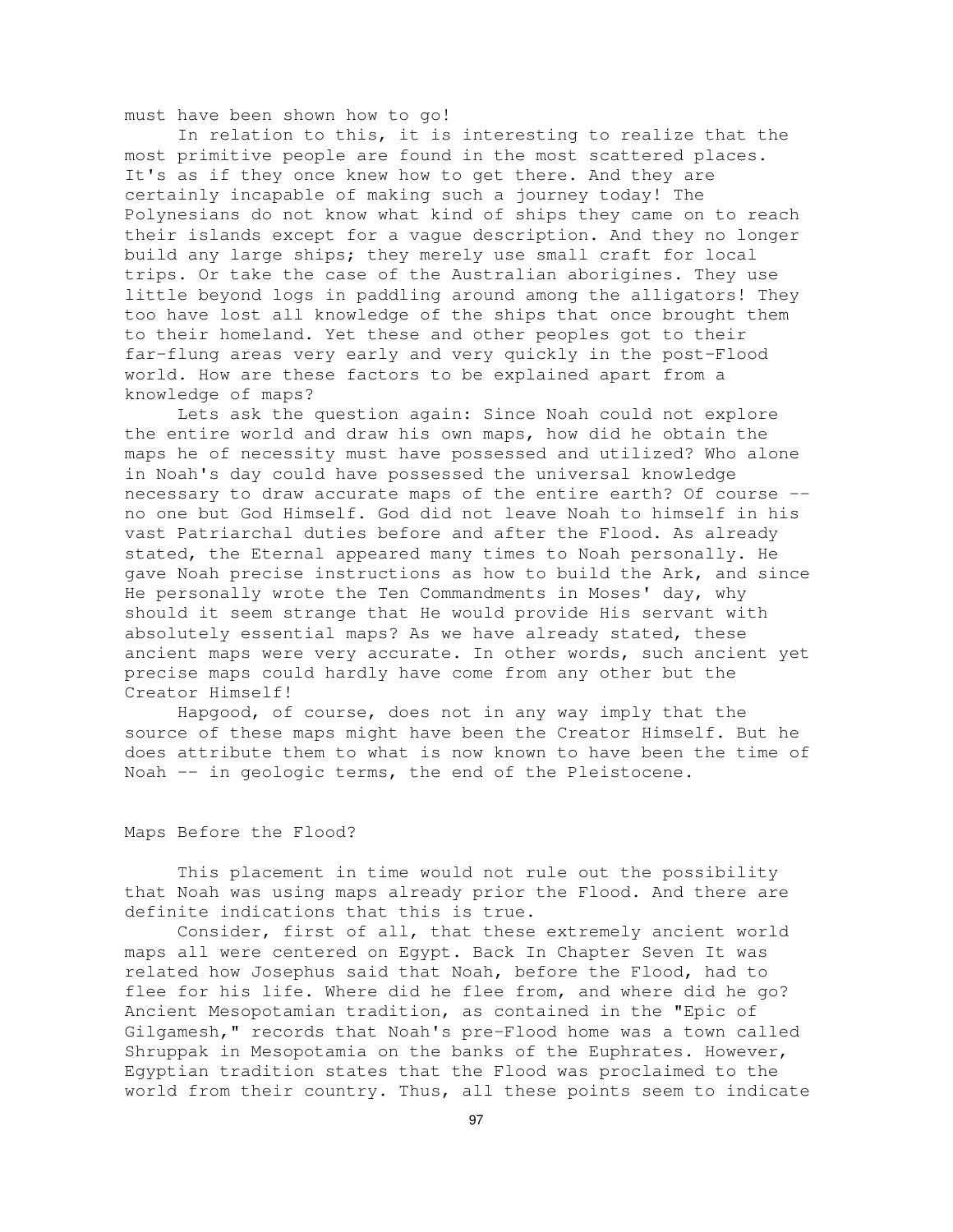that Noah fled to Egypt and that Egypt was the place from which Noah began to speak and warn the world! And that would explain why the ancient maps were Egypt-centered.

Noah's ministry of warning to the evil, pre-Flood society lasted for 120 years. Did Noah spend all of twelve decades simply working on the ark while holding regularly scheduled evangelistic meetings adjacent to that great vessel? This is hardly feasible. Since Noah had to warn the world, he had to go TO the world. How did he do this with no trains, planes, radio, or television? The logical answer is that he got there by boat!

This conclusion seems reflected in another ancient Mesopotamian tradition from Berossus which is recorded in Corey's "Ancient Fragments", p. 57. In it is the story of a famous individual who, before, the Flood, traveled along all the coastlands. During the day he would come out of his boat and preach to all the people living on the sea; and at night he would retire back to his ship. The tradition states that he was very eloquent.

In deriving a picture from this, it seems apparent that Noah spent much of those last 120 years traveling around to various parts of the world in carrying out his ministry. Then, from time to time he would return to see how work was progressing on the ark. Much of the responsibility for its completion must have been entrusted to his sons, and Shem in particular.

Again, how would Noah know where to sail in carrying out his far-flung, pre-Flood ministry? He did not have time to explore everything, draw up maps, and do his preaching too! God must have supplied him with maps. The Creator, then, must have drawn up the original maps on the basis that the world needed to be warned by Noah. It is worth repeating: These most ancient of maps were far too accurate, far too clearly delineated, to have come from fallible human sources! It is possible then, that Noah had maps from God before the Flood to use during, the 120 years, carried them through the Flood on the ark, and then used them (with slight modifications) in his post-Flood Patriarchal responsibility. This is possible because the Deluge of Noah's day was not nearly as violent as the one at the time of Satan's rebellion. It did not appreciably change the geography or topography of the continents. If the Flood had been this violent, the many human remains of the pre-Flood society would not have been found on or near the surface of the earth. These remains would have been too deeply buried to be discoverable (as in the case of those which were buried in the muds that came down the valleys of the great rivers such as the Nile, Tigris, and Euphrates -- where possibly the culture of the family of Seth remains entombed to this day.) It needs to be understood, however, that these most ancient of maps do not go back to the earliest days of Adam right after Eden. Remember that the world changed immensely after the sin of Cain. So these maps depict a world that necessarily existed some time after the sin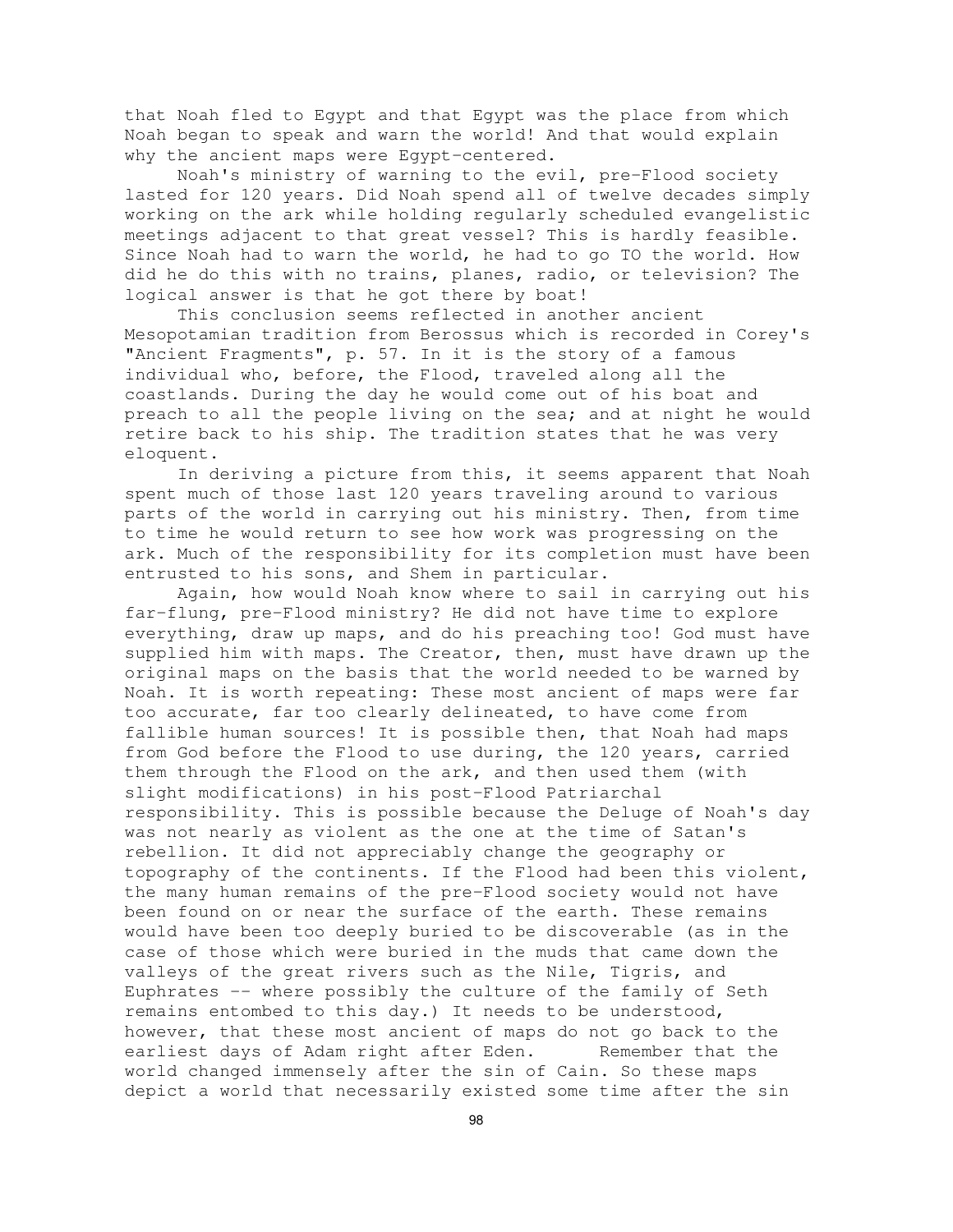of Cain. In other words, they are not Tertiary or Upper Cretaceous maps of the world. Geologically speaking, they are not even Miocene, Pliocene, or Pleistocene. They are post-Pleistocene maps. They picture the earth at the warm period in the end of the Pleistocene -- the time which actually was the transition period from the late pre-Flood to early post-Flood when man, as Hapgood indicates, could easily have traveled by water routes -- a time when the earth was drying but had plenty of added water areas around to be used for sea travel.

A final important point. All of these early maps showed only a part of the world, not the whole world. The whole earth could have been illustrated if all the maps had been placed together. But each map illustrated only a portion of the globe. The indication of this is that each branch of the human family carried with it only that map showing the portion of the earth to which it was to go. That is, people going east did not need a map of the West, people going west did not need a map showing the East. Here, then, is more proof to show that when Noah sent out these early colonists, they had maps along to guide them to their destination.

The Time of Earliest Post-Flood Colonization

Let's go back now and pick up the account of Noah's wide ranging activities in the centuries immediately after the Flood. His original world tour with his sons, according to the account of Lemaire, occurred some eight decades after the Flood and required ten years to complete. Upon returning to Armenia Noah began to work on the next phase of his God-directed post-Flood program -- that of sending out colonies!

After a number of years of preparation the post-Flood colonization of the earth began. Through the use of ancient historical records, summarized by Dr. Hoeh in volume two of the Compendium of World History, it is now possible to date this historic event! Exactly when did Noah begin to send various segments of the human family to their assigned geographical locations?

First consider the history of ancient Italy. Italy was uninhabited for 108 years after the Flood (2369-2261). Then, for 2261 and the years following, Noah is listed as the first ruler to exercise authority in relation to Italy. In other words, this is the time Noah originally sent people to live in that area of the world!

The history of ancient Persia dates its first king on the basis of an era of over five centuries, an era which began in 2261. And the history of ancient Scandinavia opens with the migration of Magog (Gen. 10:2) out of the region of Armenia at this very same time. (Compendium, Vol. II, pp. 127-130, 157,  $195 - 196$ ).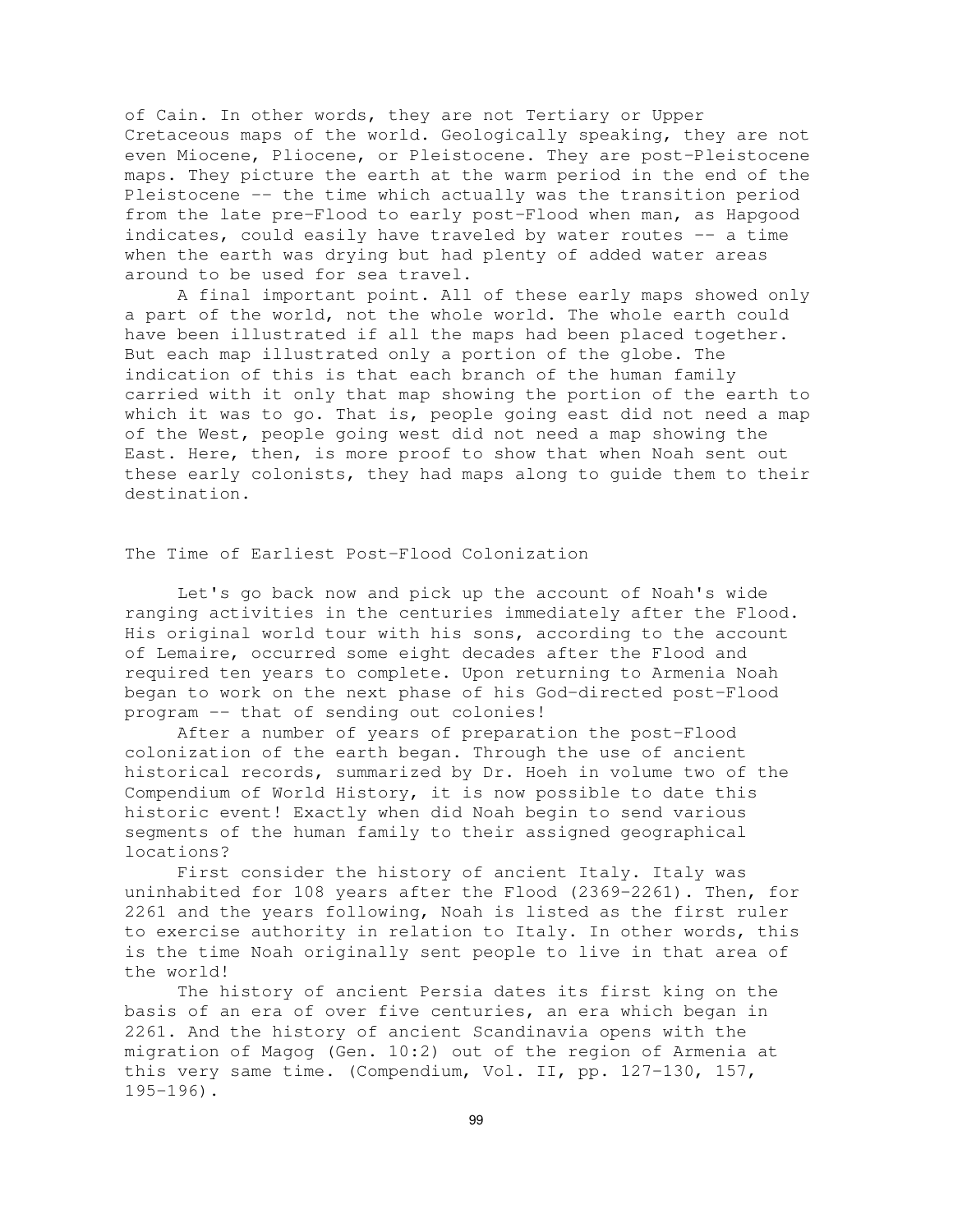Thus we see that the histories of Italy, Persia, and Scandinavia agree in confirming the fact that 2261 was the year when Noah began to send out colonies to inhabit new areas of the world!

Now the amazing fact is, as the subsequent story will bring out, that the building of the Tower of Babel commenced just five years after this initial colonization of 2261. These two all-important historical events are directly related.

Before getting to that, we should realize what the bible has to say about the dispersal of the families of people over the face of the earth. Read Acts 17:26 again. This verse emphatically declares that God determines the rise and fall of nations, that He sets the boundaries of nations and races. Now, in addition, notice Deut.. 32:8. Here we plainly read that God actually divided to the nations their respective inheritances or territories on the earth. (It should be explained that the last part of this verse actually shows that God originally apportioned the land among the nations in relation to the population that was eventually to arise from the chosen nation of Israel. God had far reaching plans for Israel long before that nation ever came into existence!) Plainly, it was and is the will of God to give to different people different parts of the earth. As we have seen, this apportioning in post-Flood times began in 2261. Importantly, this fact is confirmed in the Book of Genesis. Notice Gen. 10:25. "And unto Eber (Heber) were born two sons: the name of one was Peleg; for in his days was the earth divided; and his brother's name was Joktan. The name "Peleg" is significant. It is a Hebrew word meaning "division". The margin of many Bibles points this out. In other words, Peleg received this name because IN HIS DAYS GOD DIVIDED UP THE EARTH'S SURFACE AMONG THE NATIONS! This verse has wrongly been understood to mean that this was the time when the continents were separated. But Deut.. 32:8 plainly shows that what was divided was the surface of the earth among the nations!

When did Peleg live? Read Gen. 11:10-16. By simply adding up the figures 2, 35, 30, and 34 we find that Peleg was born a little over a century after the Flood. And thus the Bible confirms the fact that the apportionment of the earth occurred about one century after the Flood -- confirms that it was exactly 108 years after as ancient historical sources prove!

Think it through. Peleg was born to Heber and his wife in Armenia shortly before Noah began sending out the people. Though the plan was not yet being carried out, the human family knew it was soon to occur. Noah had probably informed them of this plan in detail after he had returned from his initial world tour years before. That is why Heber could name his son appropriately. He knew a pivotal historical event would soon occur in human experience.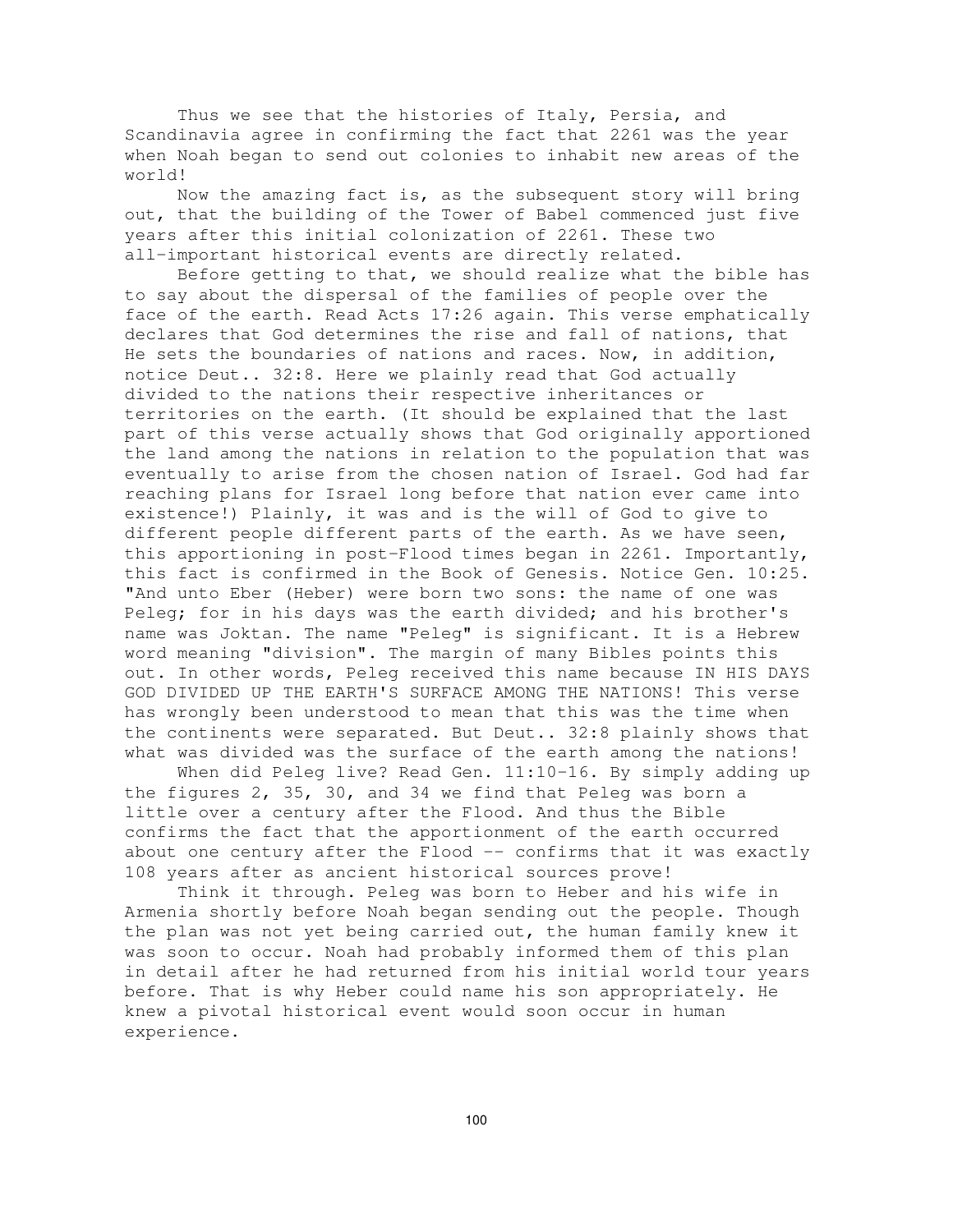Rebellion in the Human Family

The human family, then, stayed in the region of Armenia for a little over a century after the Flood. By that time, however, the earth's tiny but flourishing population had become so large that it was necessary to redistribute the population by sending out colonies in a pre-planned and organized manner as inspired by God and directed by Noah. The project began in 2261.A new era in human experience was beginning!

But then something unusual happened. Problems developed. Part of the human family opposed God's plan and rebelled against it. At this crucial juncture the human family had spread outward from Armenia down on to the fertile Mesopotamian plains. They liked it where they were. Then Noah came along with the colonization plan decreed by the Creator. Noah told the people, "The time has come to spread out over the earth. God wants us to inhabit Europe, Africa, and Asia. Following this plan will require effort and sacrifice on the part of all of us. But great happiness always results when we obey God whole heartedly." Nevertheless, some began to say, "Why can't we stay where we are? This is a rich and fertile area. Everything we need is right here. If we go to these other far-away places we will suffer hardship and have to live out a grim existence. Noah's plan is harmful. It is not in our best interests and should be rejected."

The full story of this rebellion in the human family must wait until the next chapter. However, to reserve the continuity of the career of Noah in this period these events must be presented in the form of a preliminary summary. Here is what occurred.

The rebellion against God's plan was led mainly by the family of Ham and by Cush and Nimrod in particular. At this time Nimrod was a comparatively young man but had already established a reputation as a courageous leader with bold aspirations. In simple terms, Nimrod said to the people, "Let's band together, go to Shinar, and make a name for ourselves. Why should people not be free to go where they please? This is our earth, isn't it? We have a right as human beings to fulfill our own destiny!" This sounded good to many who listened to him so they said, "That's right! Let's go and live life our way!"

So in effect, they rejected God an Noah as their leaders, rebelled against God's plan, threw away the maps that would have showed them where to go and they have been in trouble ever since!

### The Significance of Babel

Volume one of the Compendium of World history proves that the building of the city and tower of Babel (Gen. 11:9) commenced in the year 2256 and that human government (in opposition to the government of God) was officially established two years later in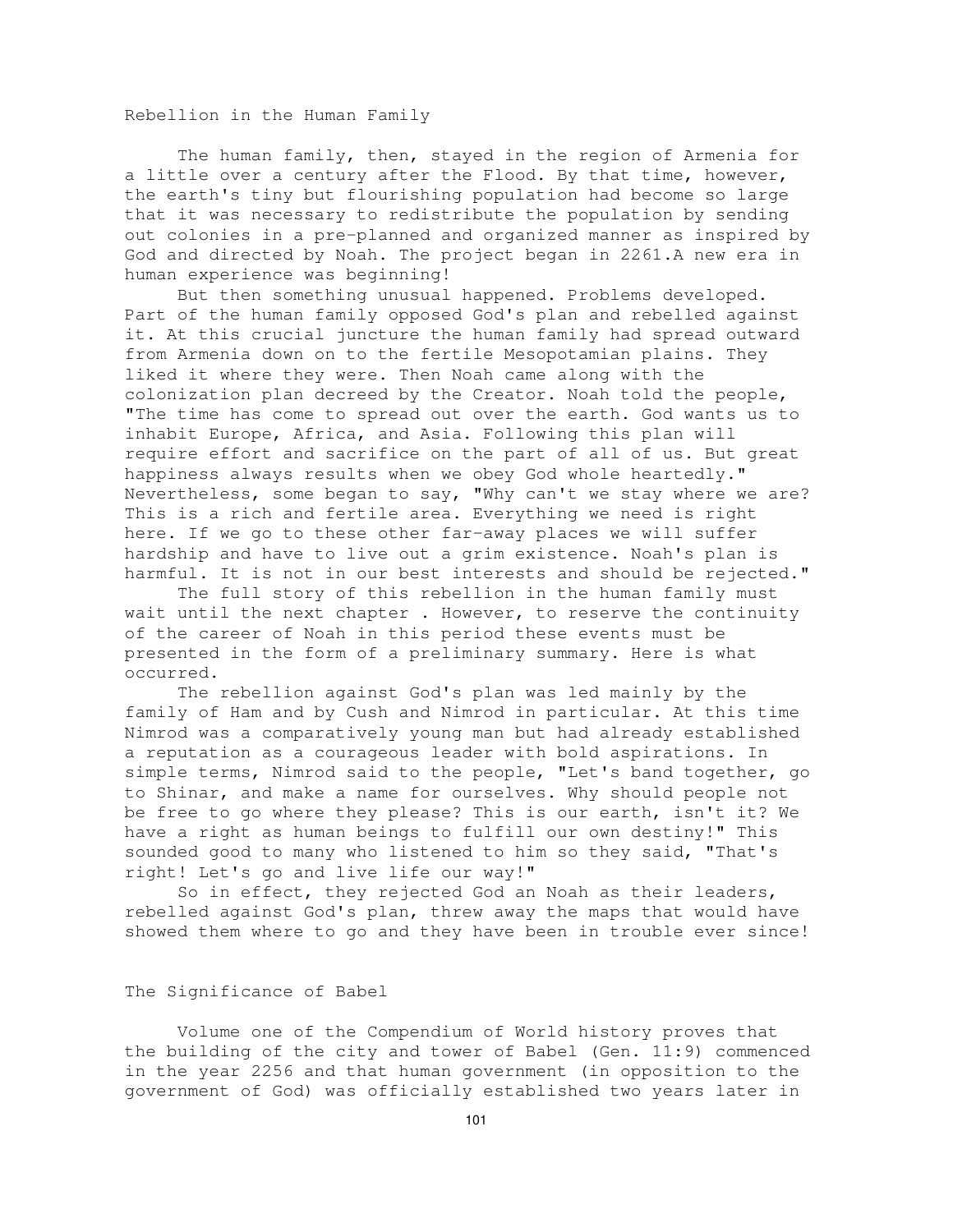2254. This means that human government began just about seven years after the human family was to spread out.

This should be clearly understood: It was this dividing of the earth among various families and races against which Nimrod rebelled! Babel was a rebellion against a specific plan God had set in motion through Noah a few years before. Nimrod wanted to stop this plan. He attempted, as much as he could, to gather the people together so he could control them, something he could not have done had they been spread out. So the reason many people gathered at Babel was because they, along with Nimrod, did not like what God was intending to do with the population. This is why the Bible quotes them as saying, "Let's build Babel lest we be scattered abroad upon the face of the face of the whole earth!"

God, in later dispersing the rebels from Babel through the confusion of languages, was not performing some unplanned after-thought. Rather, He was forcing them to do what they had refused to perform voluntarily in previous years! But more on this later.

Now it is time to resume the account of Noah's activities. All of the foregoing material about the great Patriarch has been essentially introductory in nature. The major portion of his post-Flood career remains to be presented.

#### Noah's Second Journey

Noah began to send out colonists from his headquarters in Armenia beginning in 2261. According to the summary of Lemaire's book, the great Patriarch continued sending out regular contingents of colonists for nearly one-half century down to 2216.

Berossus records, for example, that he sent colonists to Egypt, North Africa and other areas of that continent. It is also stated that colonists were sent toward the east in Asia and into different regions of Arabia. Lemaire, in addition, records that other contingents of colonists were assigned to journey to Europe -- Germany, France, Spain, and Italy.

Each of these portions of the human family were under the leadership of individuals specifically appointed by Noah. There was an early example of authority from the top down. This colonization project was carefully planned and systematically carried out. Noah was very familiar with God's method of administration. God is not the author of confusion, and faithful Noah did not go contrary to this principle.

Then, in 2216, Noah undertook a new phase of his post-Flood responsibilities. By this time, many colonists had been sent to various areas of the world, but a number still remained. At this juncture, Noah divided those still in Armenia into two groups. He appointed one group to remain in the area and maintain and expand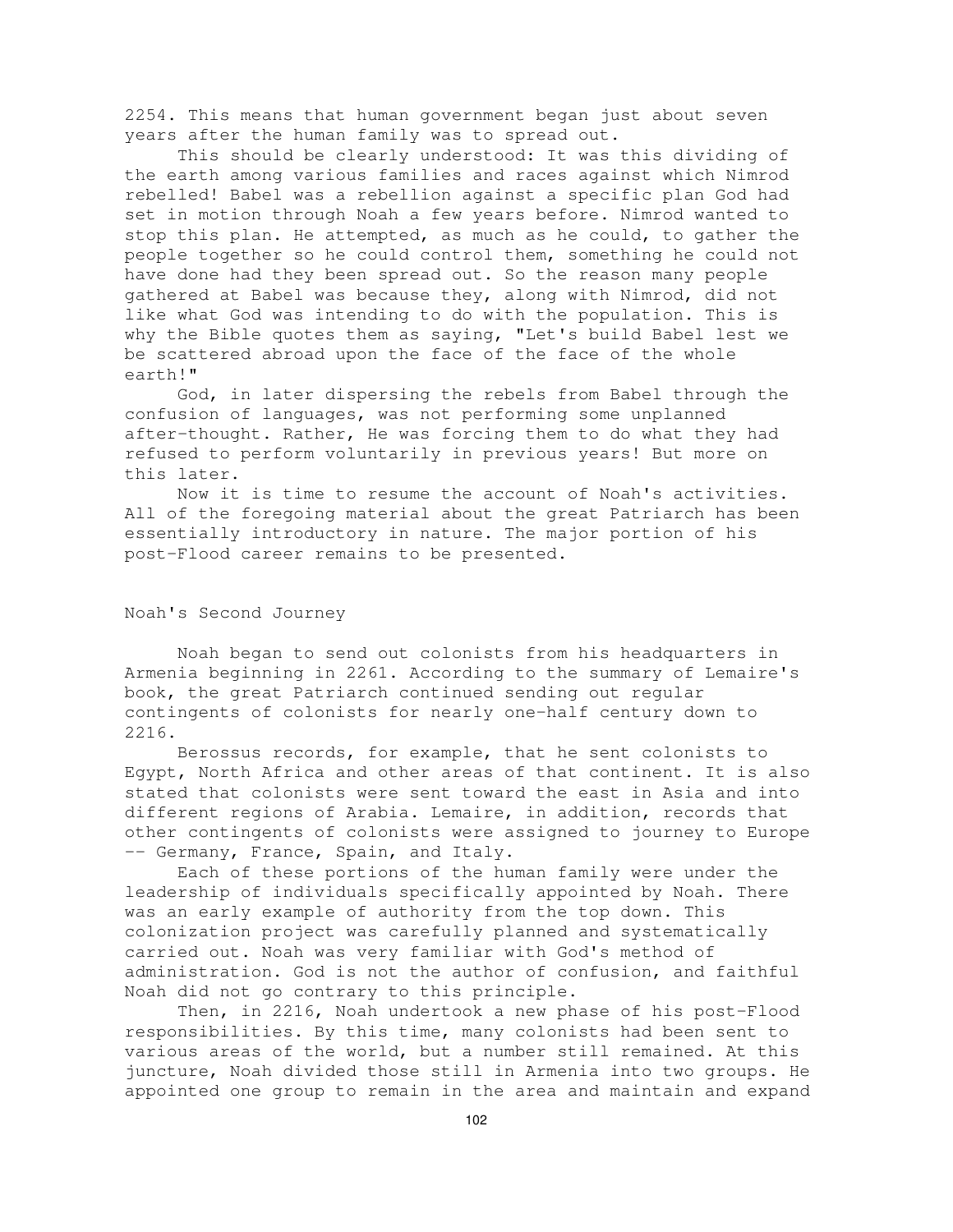it. The other group was to accompany him on a world tour!

Noah's purpose in undertaking this extensive trip was two-fold. First, he wanted to establish even more settlements of people in various parts of the world. Secondly, he wanted to visit those colonists which he had sent out over the period of the previous decades since 2261. In other words, this lengthy tour of Noah's may be described as a Patriarchal journey. Noah was now undertaking the responsibility of seeing that his God inspired directions were being properly carried out by the people and their leaders in the various world areas. This was similar to the Apostolic journeys of the Apostle Paul in the first century A.D. when he went around to the various churches in Asia Minor and Greece to see how the Christians in each area were progressing.

Try to picture Noah's large group as it undertook the journey. It was described as a "vast retinue" (Allen, page 116). according to Berossus' account, Noah had with him "a great number of families whom he intended to lead into various distant colonies." This was no small contingent. Noah was accompanied by many hundreds of people! This was a very significant portion of the human race led by the most important man in the world! These people did not form an aimless mob of wanderers by any means. They were well-equipped and well-organized and led by the man who had lived in two worlds -- both before and after the Flood! -- a man who possessed more understanding and knowledge than any other group of people on earth!

The Implications of Noah's Journey

This journey was to last for decades. Therefore Noah had with him numerous servants and aides, skilled people to assist him in this vast undertaking. Remember who Noah was. He was the Patriarch of the entire human family -- literally the one responsible for ruling the entire world! Here was an influential personality who commanded the respect of all who came in contact with him, a servant of the Creator who had the authority of God to back him in carrying out his duties! Here, then, was a select group of people with the necessary skills and abilities to assist one of the most able rulers the world has ever seen. This vast entourage was far from primitive!

To be more specific, Noah had with him experts it cartography, astronomy, navigation, agriculture, and all other necessary branches of knowledge -- knowledge which was later lost to the world for centuries.

The existence of a group such as this implies many other things. For example they must have had the means to travel by both sea and land. Either they had boats with them or the skills and equipment to build them when they wanted to cross a large body of water, (realize that at the time, over a century and a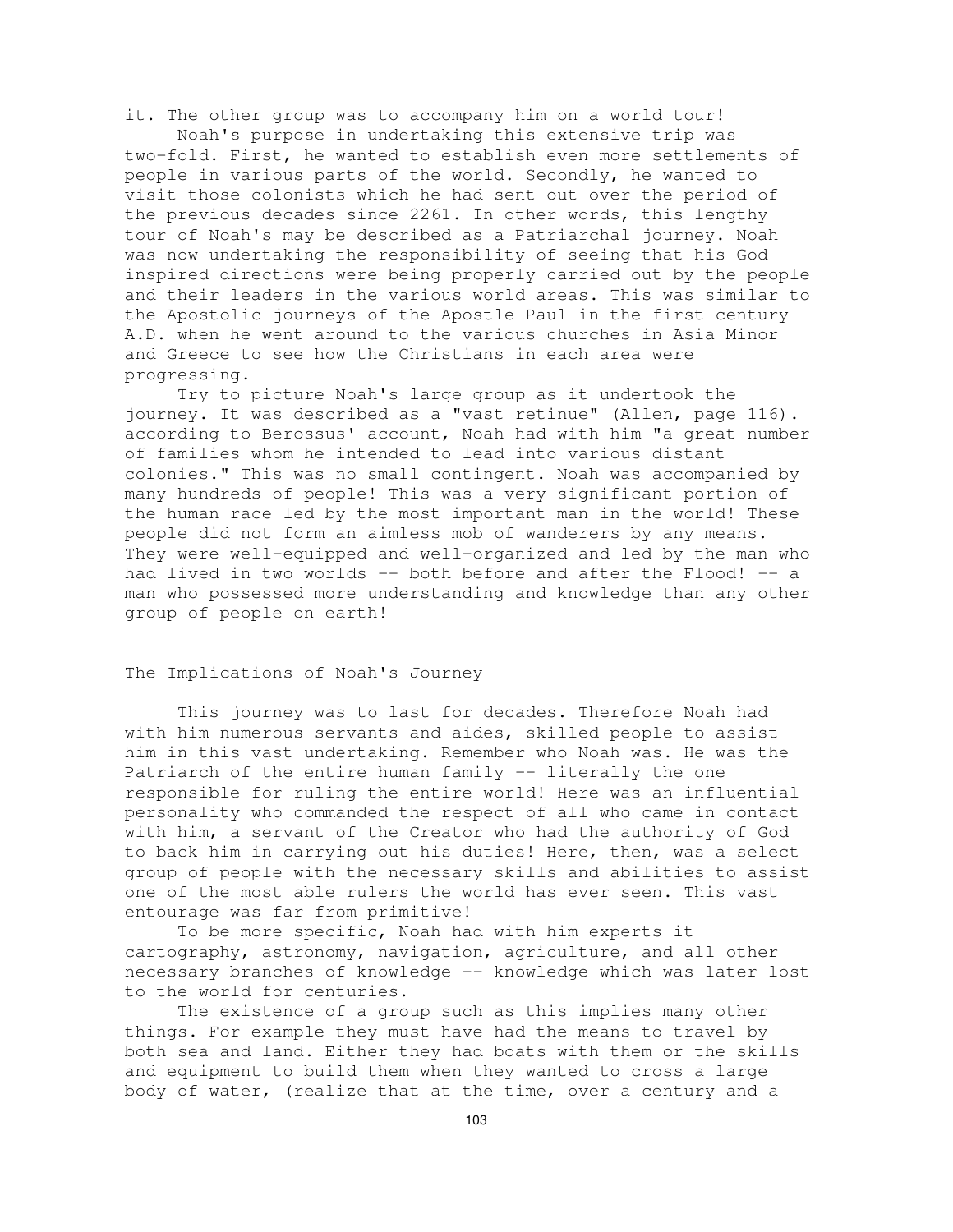half after the Flood, there must have been many more bodies of water on earth in lower lying areas than have ever existed since.) Then, when they stopped in a given area for a number of years, they must have planted and harvested crops, to maintain their food supply. This of necessity, would require an earth which was much more fertile than it is today. Arabia, for example, could not have been a vast desert area. The implications, therefore such as this are vast. They deserve our thought and consideration. And, if we do attempt to visualize the scope of this undertaking, we are provided fascinating insights into the immediate post-Flood world. Noah lived for 350 years after the Flood. He was responsible, during this period, for the conduct of the entire human family. With such a responsibility, he did not spend his time in idleness! What was he doing for three and one half centuries? The answer to this question now continues.

## Noah's Itinerary

Berossus provides a summary of the places Noah traveled during the course of his Patriarchal journey. He and his company first went to the region of Hyrcania, that district which is located south of the Caspian Sea. After leaving colonists there, they went "into Mesopotamia, towards the sea below Babylon."

It is worthy of note that Noah did not travel through the central portion of Mesopotamia. The reason seems obvious. That was the region where the unsuccessful attempt at building Babel had taken place, the region still very much under the influence of Nimrod and the others who had rebelled against God's plan for the human family!

After passing through southern Shinar, Noah "led some colonies out into Arabia Felix" where he established several new settlements as well as, undoubtedly, visiting the settlers that had originally been sent there from Armenia.

The next part of Noah's itinerary was Africa. According to the account from Berossus, Noah spent over half a century on the African continent. No details are given as to exactly where Noah journeyed while in Africa but, it seems likely that he spent most of his time in the north along the Mediterranean coast where a majority of the colonists were undoubtedly located. At this early post-Flood period the majority of world settlers must still have been living on the edges of the Mediterranean, although beginning to penetrate farther and farther inland in Africa and Europe.

Lemaire's history of the travels of Noah states that the great Patriarch and his retinue finally left Africa and moved into Spain 259 years after the Flood, which would be the year 2110. Berossus recorded that while in Spain, Noah established two colonies. Then, after nine years in Spain, Noah moved on into Italy. From this point on the remaining decades of Noah's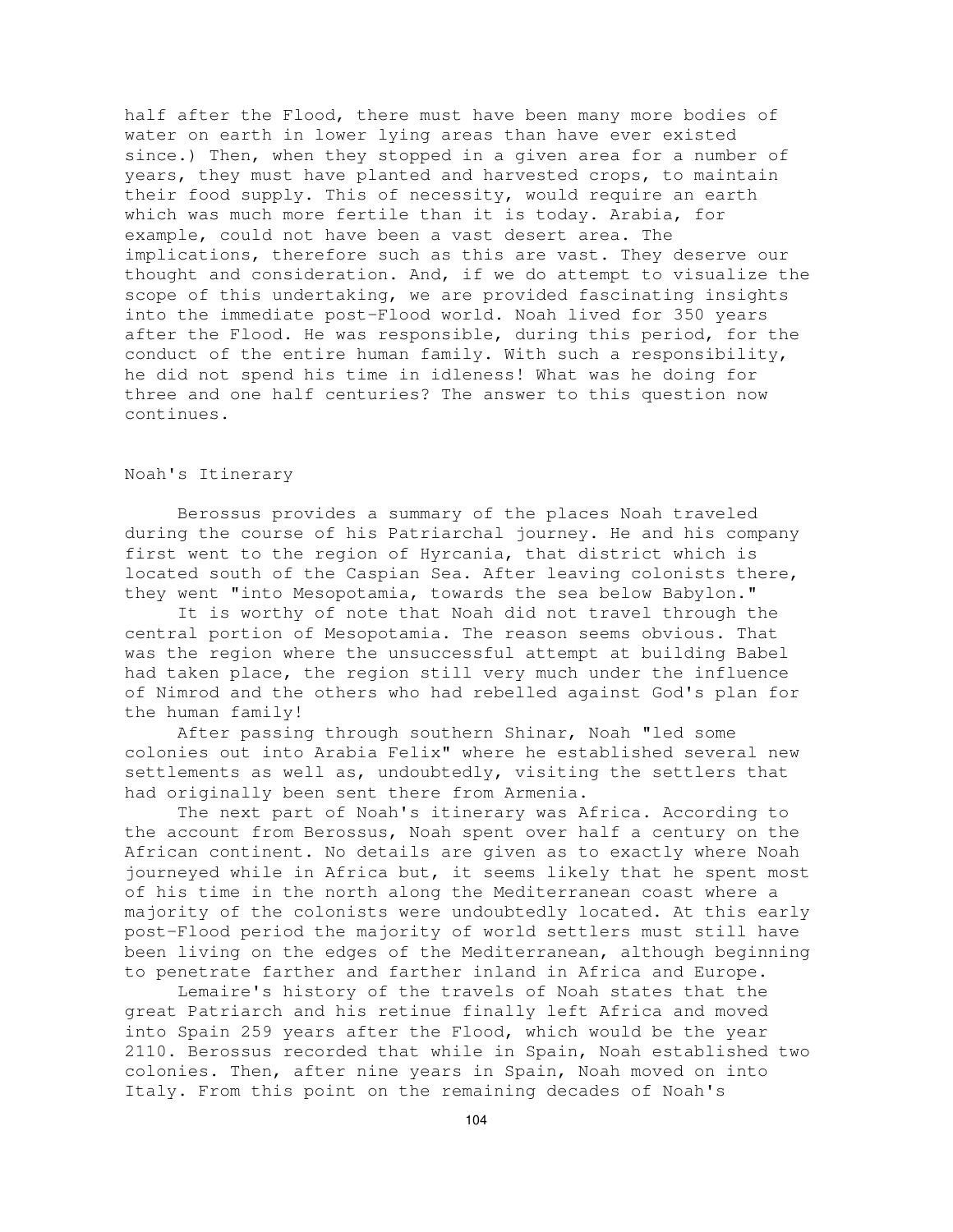eventful life can be presented in greater detail.

Noah in Italy

Before proceeding further, The history of Italy should be reviewed briefly from the time of the Flood down to the year 2101 when Noah arrived. (For 108 years, after the Flood, Italy was uninhabited. Then, in 2261, Noah sent the first colonists from Armenia to inhabit that part of the post-Flood world. Gomer, son of Japheth, along with his son, Ochus, is listed as ruling in Italy from earliest times down to the year 2120. (See page 130 of volume two of the Compendium.)

Next, Noah's son, Ham, was dominant in Italy for the next 19 years, 2120-2101. Both Berossus and Lemaire record that Ham had a negative effect on the inhabitants of Italy. Their accounts state that he was "endeavoring to corrupt" them. Lemaire provides this background. Gomer died at an advanced age in 2120. At this crucial juncture Ham came to Italy from Africa and usurped authority over the colonists. Apparently Gomer's son, Ochus, was not influential enough to maintain rulership. Ham must have then begun a process of turning the people away from the teachings of Noah.

Remember that he was within the Hamitic branch of the human family that rebellion against the government of God originated. Apparently Ham had never been too concerned about teaching and maintaining the way of God among his progeny. Also remember the prophecy concerning his children pronounced by God in Genesis 9:25. Berossus' account indicates that Ham was a wicked person who got involved in all kinds of sinful practices, and that now, in Italy, he "began to corrupt the people's morals by his many crimes and iniquities." Earlier in his history, Berossus wrote that Ham was "assuring the people that it was their duty to commit all kinds of excesses, just as they did before the days of the Deluge".

Noah immediately took action to change this situation. He drove Ham from the country and took over the reins of government himself! Noah is listed as reigning in Italy for the remainder of his life, a period of 82 years.(2101-2019) (see page 130 of volume II of the Compendium.) Where was he in Italy for these many decades?

Ancient Italian tradition may provide a clue! According to such tradition, the name Genoa is derived from "city of Noah". Italian historical sources done in the late Middle Ages tell the early history of Genoa and describe it as the great, original city!

Berossus records that Noah, while in Italy during the latter part of his eventful life, was active in the northwestern section of the peninsula near the Arno River. This is near Genoa and thus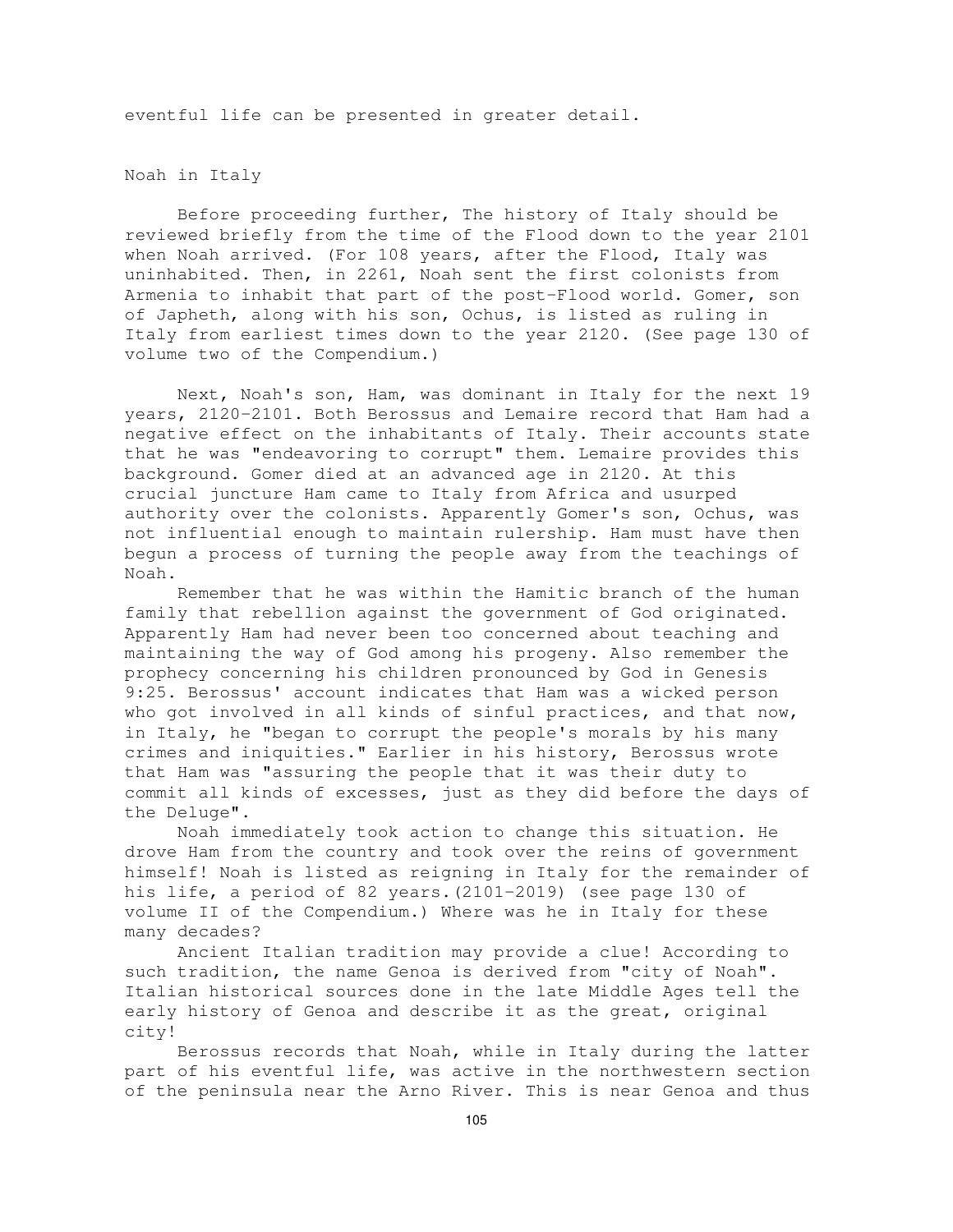lends some support to the traditions about this city.

### Sabatius Saga

An alternate list of rulers for earliest Italy contains an individual with the name or title of Sagatius Saga. He reigned for 31 years between 2075 and 2044. Notice that these years fall within Noah's 82 years in Italy (2101-2019).

Who was this Sabatius Saga? Why was he in Italy at the same time Noah was active there? A careful analysis of the name itself will provide necessary answers. First consider the term "saga". Other forms of it are sancta, santas, saint. The French words saga and sagesse have the same etymology. All these words mean the same -- sacred or holy! Saga means "holy" or Holy ONE.

It is interesting to note that Berossus, at the beginning of his second book when discussing the place of emergence from the ark, refers to it as "Armenia-Saga" -- in other words, Holy Armenia. This is an appropriate term when we consider that here was the place where God began His plan for the human race after the Flood -- the place where the Eternal Himself was present with Noah!

Now what does Sabatius mean? Other forms of this term are Sabasius, Sabazius or Sabazios. Jewish scholars at Hebrew Union College in Jerusalem have stated that this term was used among pagan Greeks as a reference to the Most High. These scholars further went on to say that sabazios is the root of the Hebrew sabaoth.

With that in mind, look at James 5:4. Here God is called "the Lord of sabaoth. This word sabaoth means "hosts" or "armies". According to the Greek dictionary of Strong's Concordance (number 4519). sabaoth means "armies ... a military epithet of God". The Lord of sabaoth is "the Lord of armies" or "the Lord of Hosts". Christ, in other words, is commander of vast angelic armies as described in Rev. 19:4. These Jewish scholars plainly stated that the Greek god Sabazios was actually the Lord of Hosts! It is a reference to the Eternal Himself!

If Sabazios refers to God, who is the Sabatius of ancient Italian lists? Let's put our definitions together: Saga means holy; and Sabatius means the Lord of Hosts. In short, Sabatius Saga was "The Holy One, the Lord of Hosts" or the Holy Lord of Hosts"! This name in ancient Italy in Noah's time must mean that God was appearing as a man, as a ruler, in this period of history! It must mean that God was appearing to Noah and working with him as He had both before and after the Flood!

## Why in Italy?

Here, then, is apparently a case where the Eternal Himself actually appears in ancient, secular historical record under the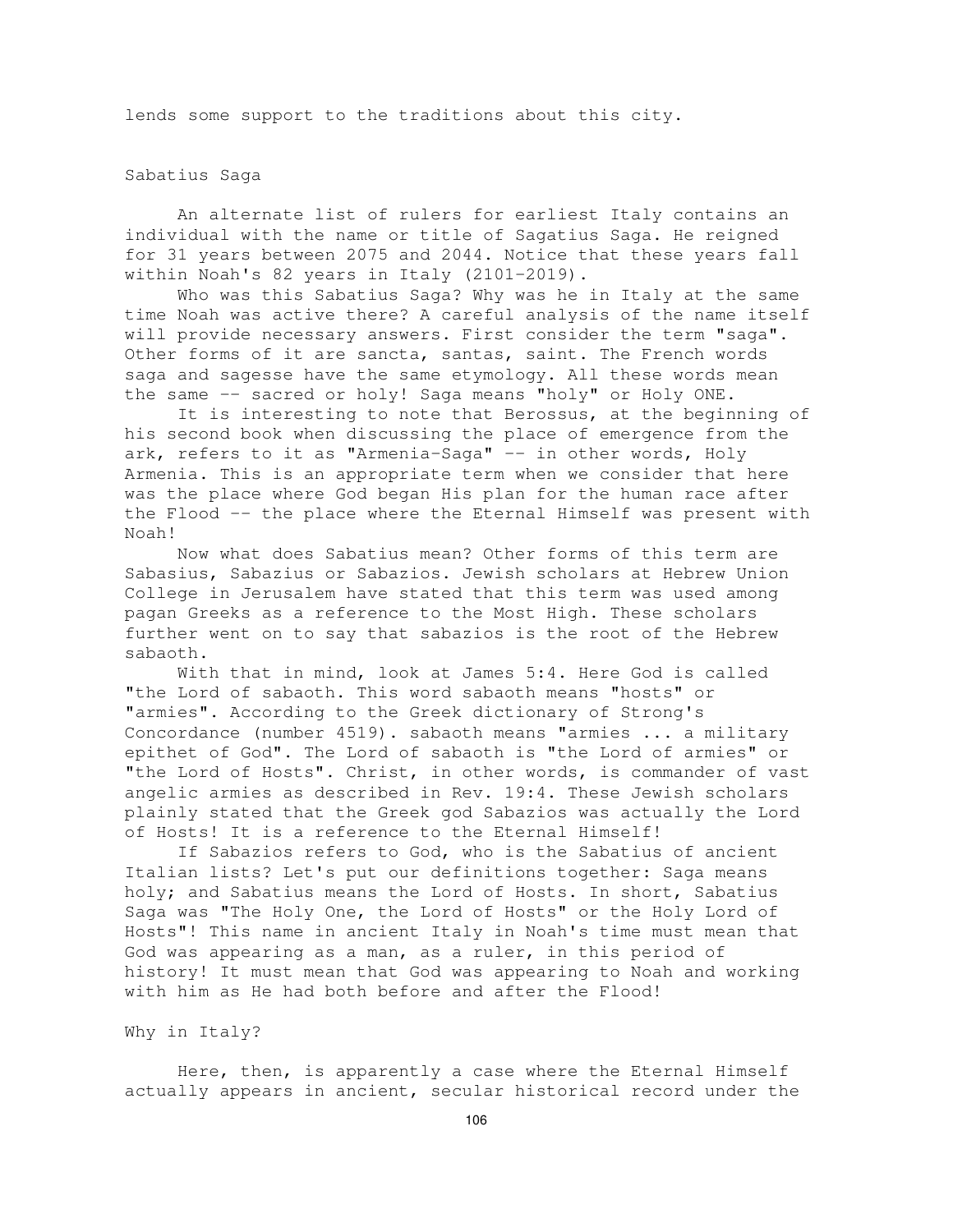name "Sabatius Saga!"

In the early days after the Flood the one who became Jesus Christ was High Priest of Armenia. In the days of Abraham He appeared as Melchisedec of Salem, King of Righteousness (Gen. 14 and Heb. 7.) Now, here, late in the life of Noah, He appears in Italy as the Lord of Hosts! Yes, Christ appeared on earth many times in earliest history.

Why did the Eternal appear in human form as ruler in Italy? Because Noah was there administering correct patriarchal government. Consider this: God did not personally, in visible form, direct human government when the people or leaders rejected Him. For this reason we do not find any historical reference to His personal direction in Mesopotamia where Nimrod and his rebellious followers congregated. But He logically would appear in Italy where righteous Noah was obediently carrying out His directions. The Eternal would work with those who were willing to work with Him! It is not known what Noah did while the Eternal was in Italy. Possibly His presence there gave Noah the opportunity to once more travel to other settlements to help governmental problems that might have developed. Or Noah might have made a last journey back to his former headquarters in Armenia. Also He might have given Noah directions as to how to organize the affairs of government as the great Patriarch neared the end of his eventful life.

# Italy and Pagan Religion

The presence of Noah in Italy had a profound influence on the course of false religion in the world. Nearly everyone has heard of the ancient pagan Greek and Roman gods and goddesses. And it is commonly assumed that the pagan religion centering around them spread from Greece to Rome (since Greece dominated the world prior to the Roman empire). But it was just the other way around! Paganism really spread from Italy to Greece!

There is a very special reason why Italy originally became the home of religious apostasy in the West. That reason should now be obvious from the story that has just been told here. Of course! The pagan mystery religions had a very special problem confronting them in Italy -- they had to counter the teachings of Noah!

Yes, Noah, as has been made clear in this chapter, was the most influential ruler in the early history of Italy. No one on earth could match his centuries-long life-time of experience. He lived both sides of the Flood. He knew what life meant. Apart from him the whole human family would have been wiped from the face of the earth. In the years after the Flood his vigorous and widespread teaching kept the truth of God very much alive in the world. The world's religious leaders in ancient times knew that if they were to succeed in deceiving the masses they had to in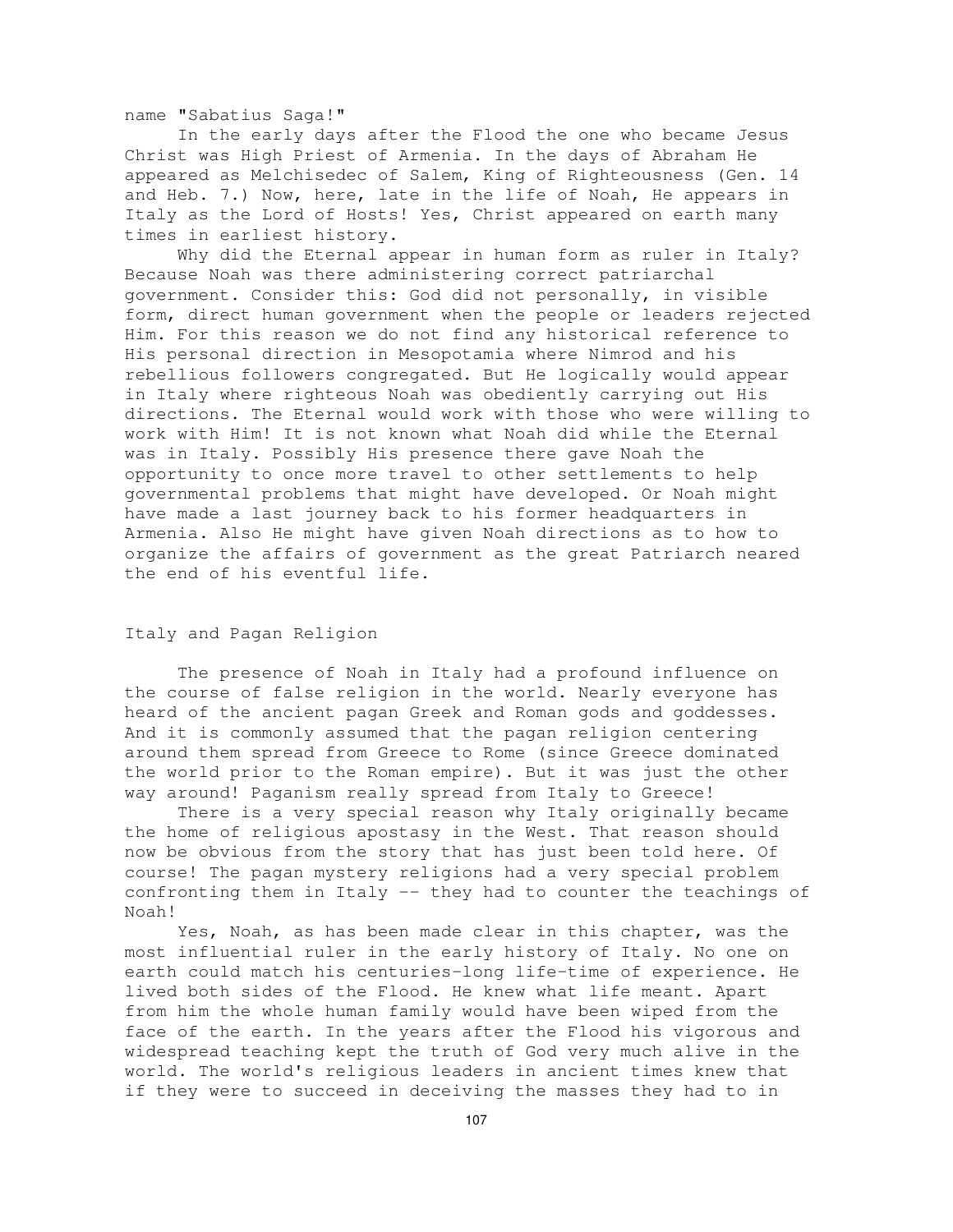some way, especially in Italy, counterfeit the teachings of Noah! How could this be done? In the same way later apostates (inspired by the same Devil!) counterfeited the teachings of Christ. The parallel is exact. To counterfeit Christ, they took Christ's name and labeled their religious superstitions "Christian! They began to worship the name and the person of Christ -- but they rejected His teaching and message! (Mark 7:6-7).

Similarly, to subdue the doctrines Noah preached, the false teachers made a pretense of following the great Patriarch - claiming they were doing what he commanded, claiming they did it with Noah's sanction.

After Noah died, their task became easier. They made a god out of Noah and got the people to worship him! They called him, in their mysteries, Janus -- the god with two faces looking in opposite directions the one who could look into both worlds because he experienced the worlds on either side of the Flood. Janus was also called Vertumnus because through him the seasons continue in their cycle.

So here again is another example of mythology being used as a cover-up for an actual individual of the Bible and ancient history. It is time that the mythological encrustation's and modern historical superstitions be stripped away so that the real impact of Noah upon world history can once again be realized and understood!

# Summary of Noah's Life

Noah's long and eventful life finally ended 350 years after the Deluge, the year 2019. Let's summarize the major stages of his post-Flood activities.

For the first century and a half after 2369, Noah's activities were mainly centered in Armenia where he was busy educating the human family and, later, directing the sending out of groups of colonists to populate the world. Then, beginning in 2216, Noah went on his patriarchal world tour which lasted for some 115 years. Finally, he spent the last eight decades of his life ruling in Italy. According to historical accounts outside of the Bible, these represent the three main phases of Noah's work in post-Flood times. How many books could be written if all the details were known!

Noah, then, established his headquarters in two different areas of the world -- first in Armenia, and later in Italy. The historical account preserved from Berossus contains this summary statement: "In the two countries of Armenia and Italy ... he began ... and ended his teaching, his reign and his life."

What occurred when Noah died in 2019 in Italy? Was his government left without an adequate leader? Happily, the answer is "N0." The king list for most ancient Italy gives as his successor an individual named Cranus Razenus, a son of Noah! The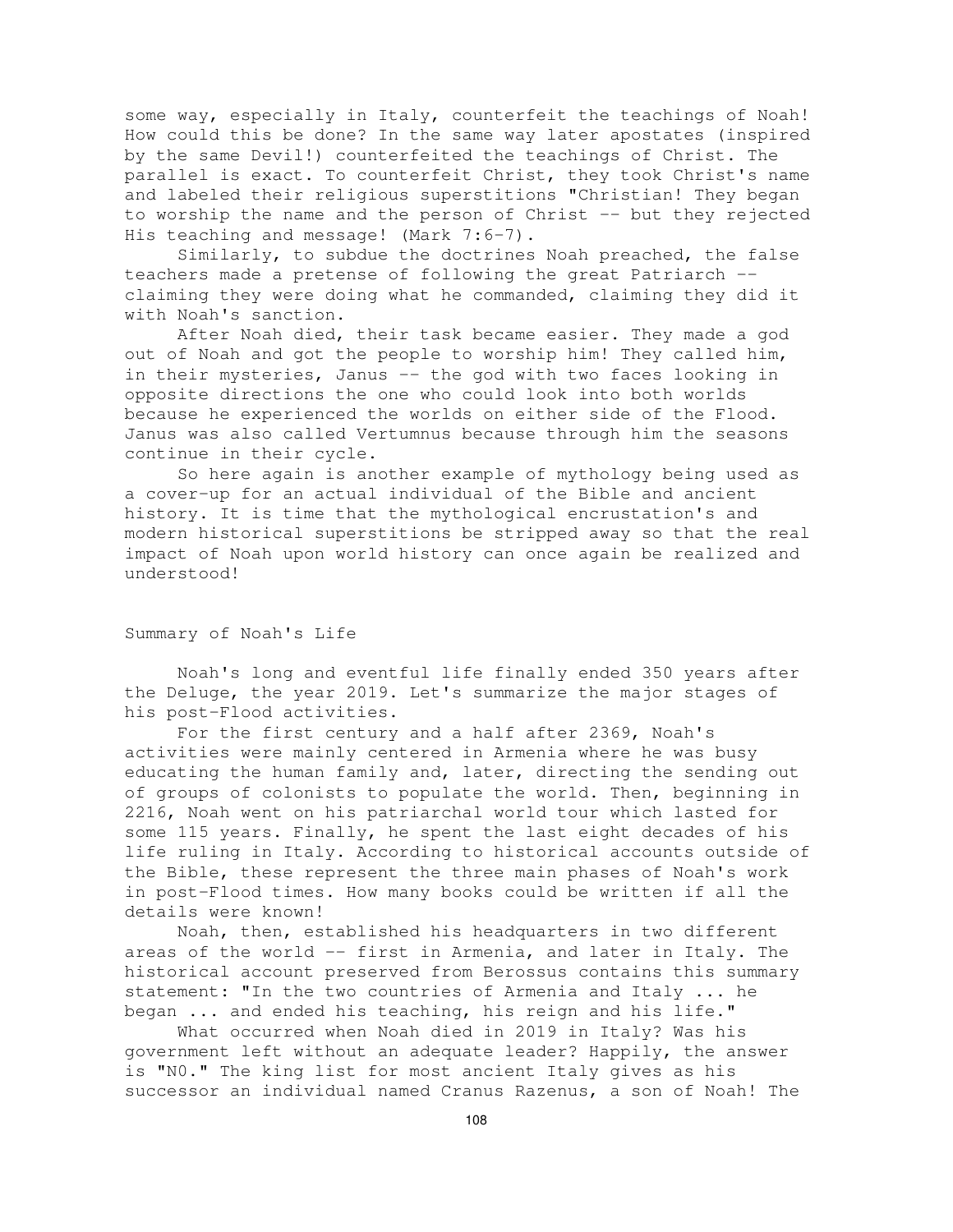name means the crowned one, and father of many races or peoples. This would describe no other son of Noah save faithful Shem himself. (See page 130 of volume two of the Compendium.) Egyptian history proves that Shem was a ruler in Dynasty I and that his reign in the land of the Nile was terminated in 2019, the very year of Noah's death! Apparently Shem hurried to Italy from Egypt at the time of his father's death to carry on Noah's Patriarchal government; Shem remained in Italy for thirty four years till 1985 when his duties called him elsewhere.

This ends the account of Noah's activities after the Flood. With this background in mind, it is necessary to back up in time and tell of other events and personalities on the world scene in this same crucial time period -- to tell of individuals who, in contrast to Noah, were very eager to disobey the Creator!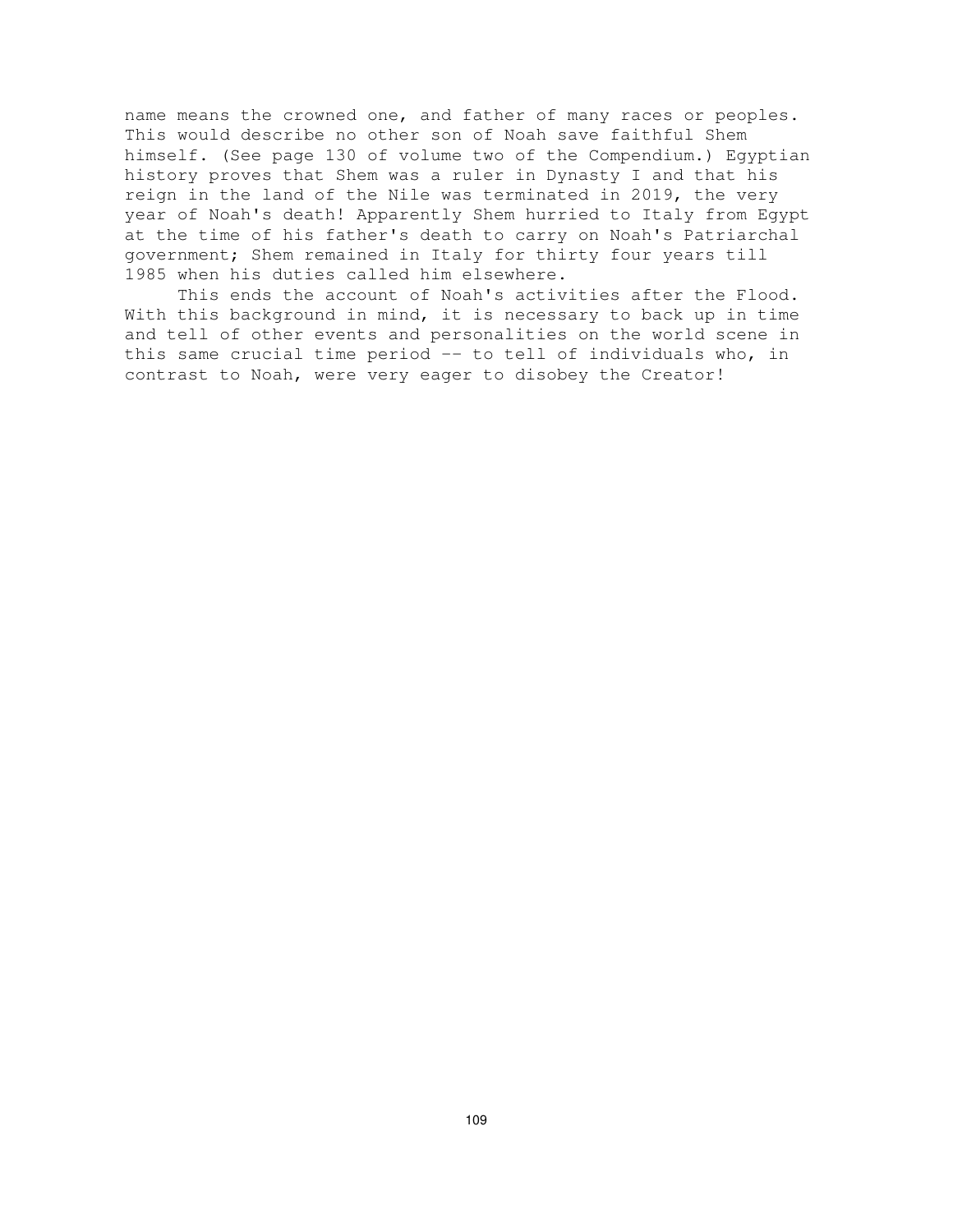# Prelude to Babel

The people of early post-Flood times were not "primitive" even though, by modern standards, they had limited physical conveniences. Physically, these people were very advanced, far superior to present-day degenerate man. They were strong, healthy, robust, virile, long-lived. Their minds were alert and extremely intelligent. And think of it! The world they lived in was pure, clean, washed, fertile. No air pollution, no chemical fertilizers, no poison sprays, no water pollution, no population problem!

What could go wrong in such idyllic conditions? MUCH! Human nature was as powerful a force as ever -- and the spirit world had not drowned in the Deluge.

Thus far we have traced the career of Noah in the centuries after the Flood. However, in limiting ourselves to the activities of the obedient Patriarch, we have purposely left out a detailed account of the deeds of those who were concerned with dominating the world apart from God's direction and guidance. In short, we have covered, generally speaking, what Noah and Shem were doing -- but what of individuals such as Cush, Nimrod, and Semiramis? When, where and how did they go astray? When do they enter the picture in the first place?

Before answering these questions, another vital one should be considered: Does archaeology in any way reflect the earliest movements of people after the Flood?

Area of Earliest Post-Flood Settlement

The Bible makes clear that the human family, after the Flood, moved down from the mountains of Armenia on to the Mesopotamian plain. Since this is true, we should expect the archaeological record to confirm this logical direction of migration. The earliest cultural phase in northern Mesopotamia is generally called "Hassuna". (This culture, as true of most ancient cultures, is named after the site where it was first found -- see the map on page 67 of James Mellaart's "Civilizations of the Near East", New York, 1965. This and other meaningless archaeological names would really become interesting if they had been properly connected with contemporary leaders who molded the history of ancient times!) Remains of this culture reflect settlements that were extremely small, actually consisting of not much more than camp sites. They are of nomadic peoples and minor villages. Clearly, this culture existed in earliest post-Flood decades when the population was still very thin.

It should be noted here that although traces of a pre-Flood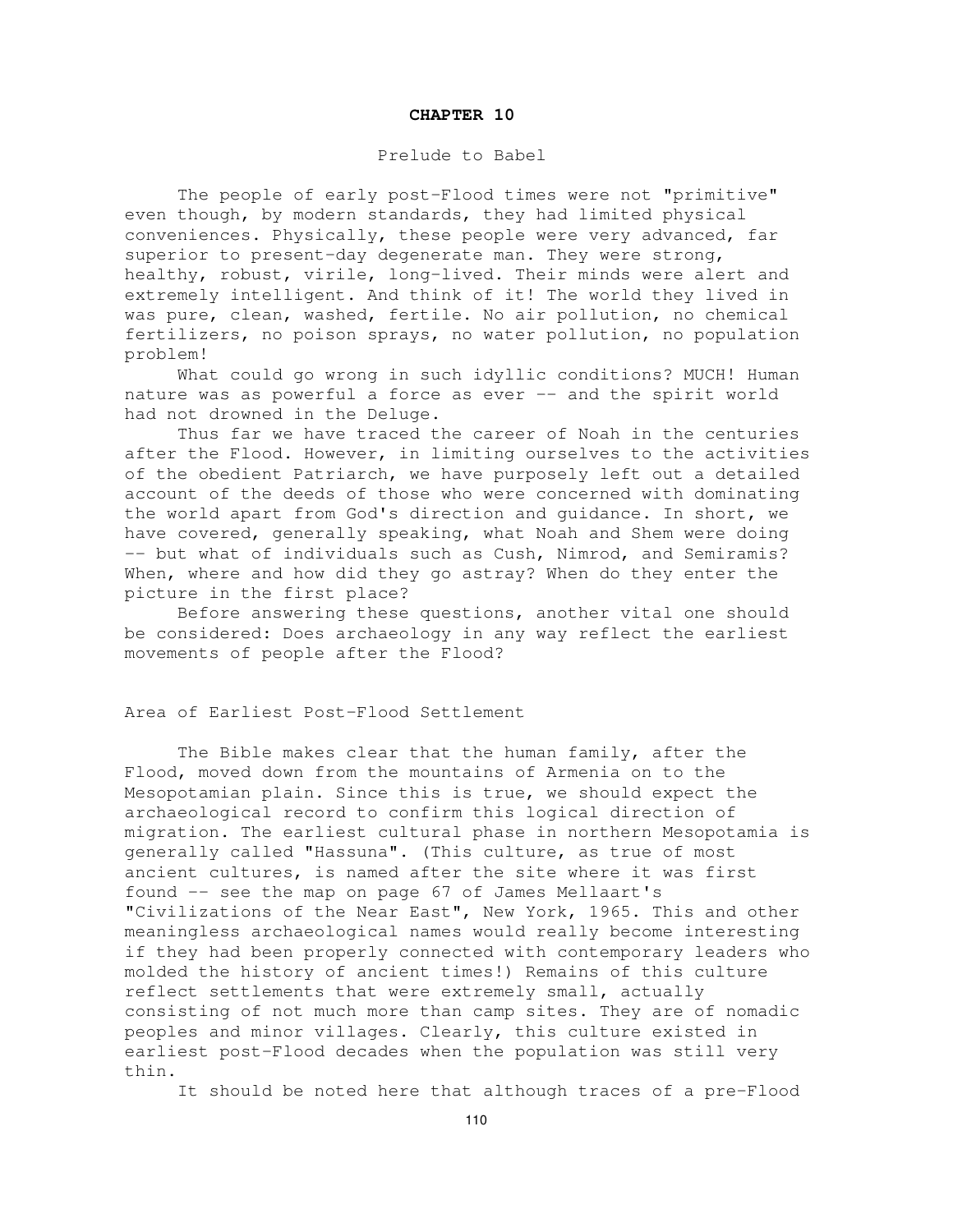culture may have been found in this area, the bulk of remains from the society before the Flood in the Mesopotamian region have been too deeply buried to be unearthed, a situation untrue of Europe and other parts of the world.

Where did the Hassuna originate? In discussing this question, James Mellaart made these significant observations:

The origin of the Hassuna is by no means decided, but it is difficult to believe ... that this tradition originated at the remote village of Jarmo or thereabouts in Kurdistan. The (characteristics of this cultural tradition) point, in my opinion conclusively to a more western origin ... For what it is worth, the present writer should expect the origins of the Hassuna were to lie somewhere in the hill region halfway between Mosul (near Nineveh) and Aleppo (in northern Syria), in the region of 'Turkish Mesopotamia' .... Here too, lies the suspected homeland of the Halaf culture and numerous other problems in Mesopotamian and Syrian archaeology may be solved by exploration and excavation in this perhaps vitally important 'third region', halfway between the 'Zagros zone' (the mountains lying east of the Tigris) and 'Anatolian-Levant region' (eastern Asia Minor and Syria-Lebanon) .... Whatever its origins may be, the Hassuna culture as such is known only in north Iraq ("Earliest Civilizations of the Near East", pp. 63-64).

In other words, an archaeologist who for years has worked, lived, and thought in this area -- who made it his life's work - feels strongly that this earliest of cultures originated in Turkish Mesopotamia,. The problem is that this region in eastern Turkey has seen very little archaeological excavation. Nevertheless, this authority says that every evidence points to the conclusion that whatever early new cultural discoveries appear in Upper Mesopotamia seem to originate in that unexplored area. Consultation of a recent map shows that 'Turkish Mesopotamia' extends well into the region of ancient Armenia with its eastern border taking in both Ararat and Lake Van -- a large portion of uppermost Mesopotamia!

The archaeological background is this: Turkey was the last country of the Middle East to tolerate archaeological investigation by foreigners. The Turks would have nothing to do with Europeans for a long, long time. Even the Germans were not allowed into the country until the early 1900's. Then World War I interrupted whatever projects might have been proposed. The period between the wars saw a little accomplished, World War II brought another major interruption, and only a small amount of work has occurred since. And today, there are military zones all through this problem region because that is where Turkey borders on Russia. Because of this fear of the Russian, very little digging can be done.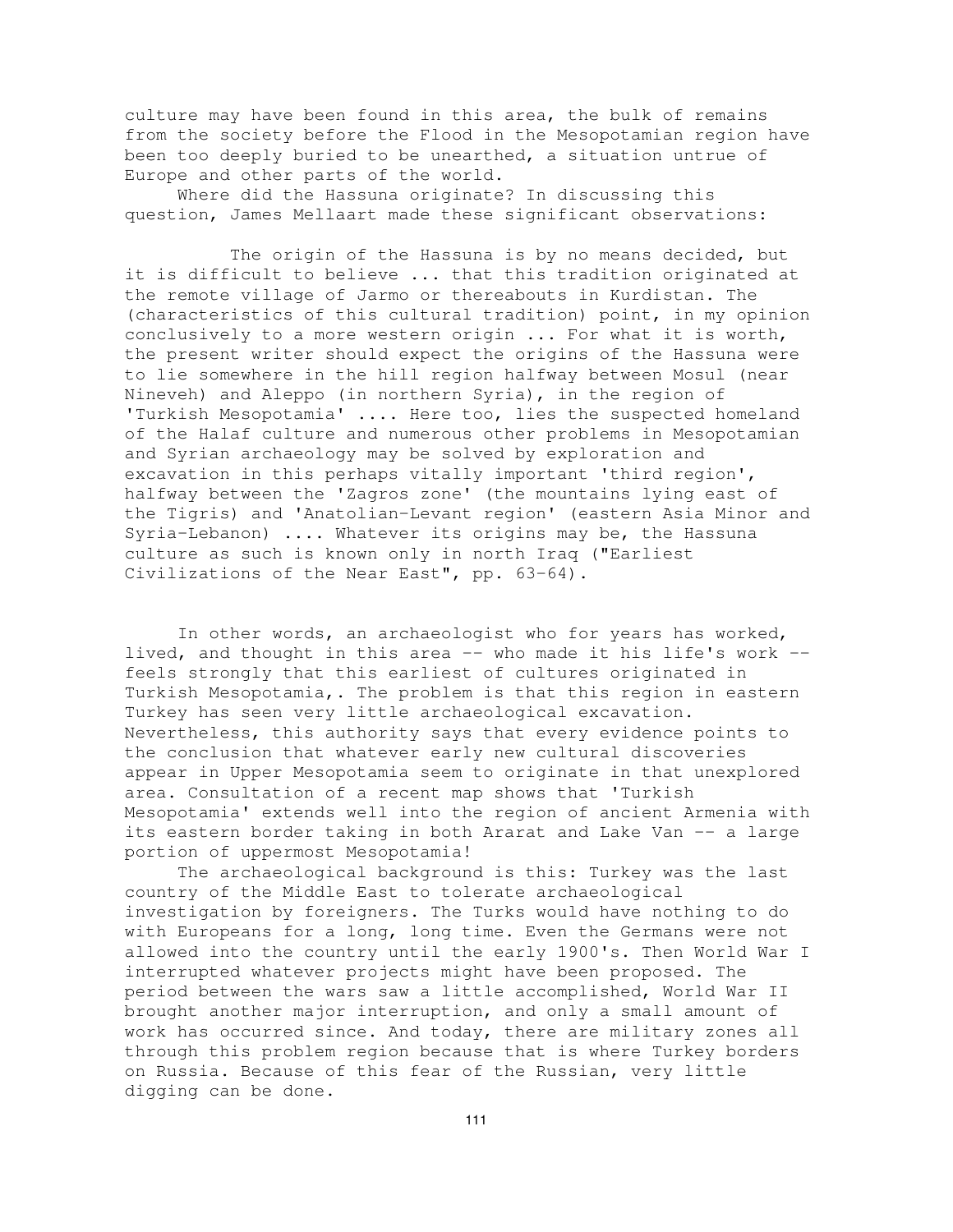However, we should also consider that even if archaeology did have a free hand in this area, its spades would probably uncover little because the post-Flood population would have been so small as to leave very few material remains. Remember that this early culture was typified by small camps. Noah was living in a tent at this time -- so says the Biblical record (Gen. 9:21). This unusual man had built a great ship and saved the human race -- but was now obliged to live in a tent! This plainly shows that early pre-Flood people had much yet to develop and were generally living a nomadic form of existence.

Nevertheless, it is interesting to realize that archaeological scholars see strong indication that this very region where the family of Noah descended from the mountains of Ararat is also the very area where the earliest known culture began! Other findings show that the subsequent cultural movement was toward the south and east. So the strong archaeological indication is that the human family began to grow in this area and then gradually spread out -- as the Bible describes!

## The Human Family Continued to Spread

The Bible, modern archaeology, and Josephus coincide in their presentation of the earliest post-Flood movements of the tiny human family. Read Josephus' brief account: Now the sons of Noah ..., Shem, Japheth, and Ham ... first of all descended from the mountains into the plains, and fixed their habitation there; and persuaded others who were greatly afraid of the lower grounds on account of the flood, and so were very slow to come down from the higher places, to venture to follow their examples." (Antiquities of the Jews I, IV, 1.)

James Mellaart, in archaeology terms, presents basically the same picture: "One wonders whether this Hassuna (ware) ..., also found in the uppermost levels at Jarmo (the cave site in Kurdistan) and which now has (been discovered to have) a distribution from Ras Shamra (in Syria) to Susa (in Persia), is not in fact the earliest pottery of this vast lowland area ... ("Earliest Civilizations", page 67.) What this modern archaeologist is actually describing (and as he illustrates on a map also on page 67) is the gradual spread of humanity in the hill regions of upper Mesopotamia in the century after the Deluge before those two pivotal events -- Noah sending out colonies and the rebels moving to Shinar in the south. The evidence now is quite plain that the early human family was moving in all the hill area above, and adjacent to, the Mesopotamian plain for quite a few decades before they ventured further! Why did they not advance southward sooner? The answer is obvious. The lowland regions were too wet and flooded! It took years for the area to dry before it was ready to be farmed. After a flood so vast as to engulf the entire earth, there must have been large inland lakes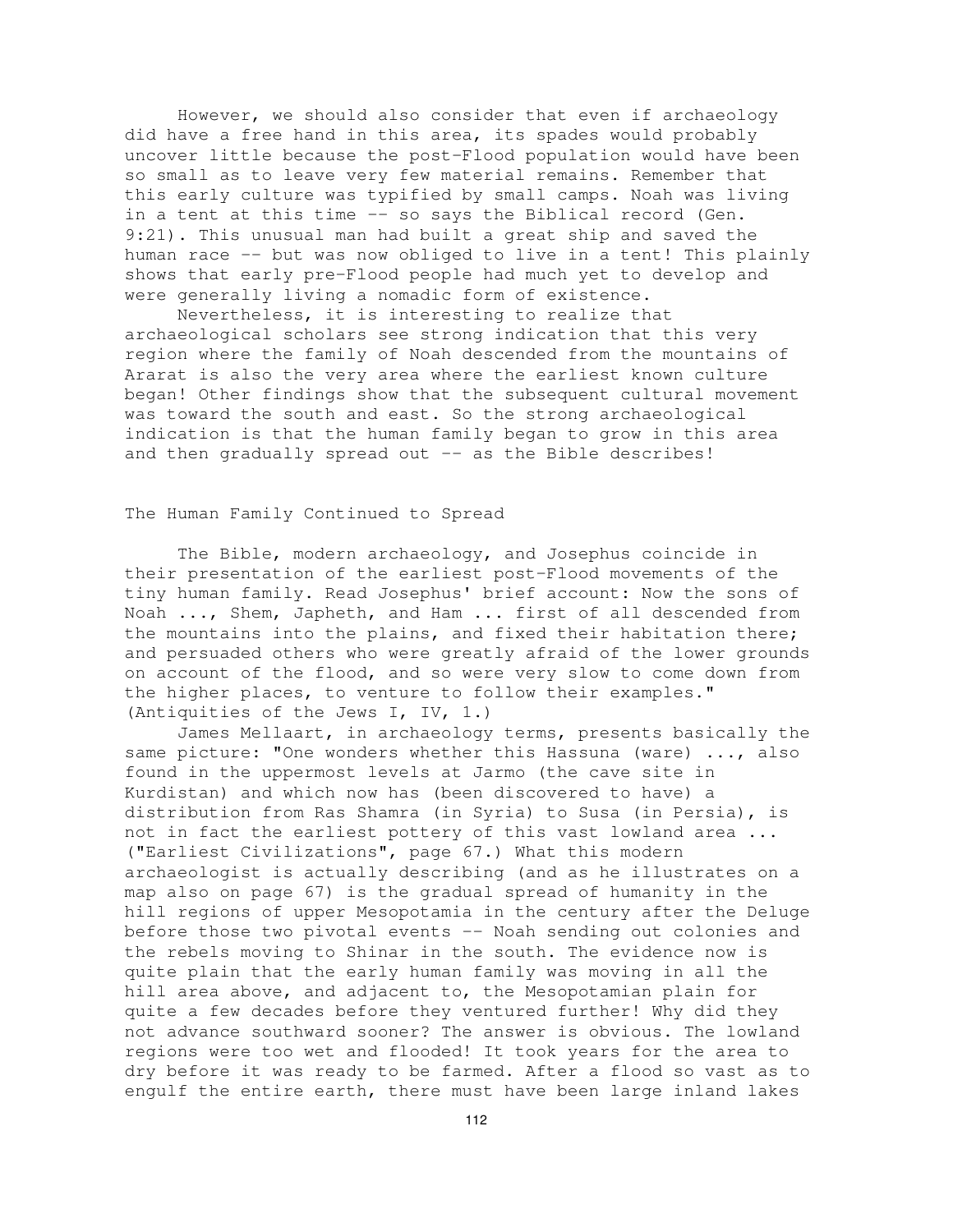which took a long time to fill in and to dry out. Meanwhile the small human population reflected by the distribution of the Hassuna pottery and related wares, remained largely in the higher lands where conditions were more favorable for hunting and grazing (as indicated in Josephus' account)

To summarize: The whole implication of Mellaart's work, and other archaeological reports (besides taking into account the radio carbon dating as far as sequence is concerned), places the area of first and limited settlement after the Flood in the mountain or hill region of the upper Tigris and Euphrates; and then the population eventually spread through the Syrian and Mesopotamian plain all the way down to what is now southern Iraq. It should be pointed out that the Hassuna -- and its parallel, the Samarra culture -- represent the period from the Flood till the building of Nineveh (Gen. 10:11), shortly after the Tower of Babel. The Elassuna and Samarra were followed by the 'Halaf' and 'Ubaid' cultures which are explained in the last chapter of (Volume one of the Compendium of World History -- chapter 20, "The Proof of Archaeology" -- and in chapter eight of Mellaart's Earliest Civilization of the Near East entitled "The Halaf and Later Cultures.")

Origins of Cush, Nimrod, and Semiramis

With this archaeological background in mind, we may now pick up the story of the famous individuals who misguided much of the early post-Flood human population. The three key personalities were Cush, Semiramis, and Nimrod. When do they enter the picture of earliest pre-Flood ancient history?

Cush was the oldest son of Ham (Gen. 10:6). Cush in the Hebrew, means black! He is the original ancestor of the East Africans. The Greek name for Cush was Aethiops, from which the word Ethiopia comes (Jer. 13:23.) In the Moffatt translation the Hebrew word for Cush in Genesis 10:8 is translated Ethiopia"!

It would appear that Cush felt discriminated against when God through Noah, began to separate the different peoples in the days of Peleg! His feelings as we shall see momentarily, were reflected in the behavior of his son Nimrod.

The story is sad but clear: Men shortly after the Flood were determined to exercise the authority which belonged to the God of heaven. They put themselves in the place of God! And it was especially the Hamitic branch of the human family, under the original leadership of Cush, that determined to go contrary to God's orders,. Recall the prophecy God had given through Noah (Gen. 9:25), about the darker peoples of the human family. They were to be the servants and the followers, not the leaders! But, of course, rebellious human nature always wants to do just the opposite of what God directs. These rebels planned a separate society established in opposition to God's government and way of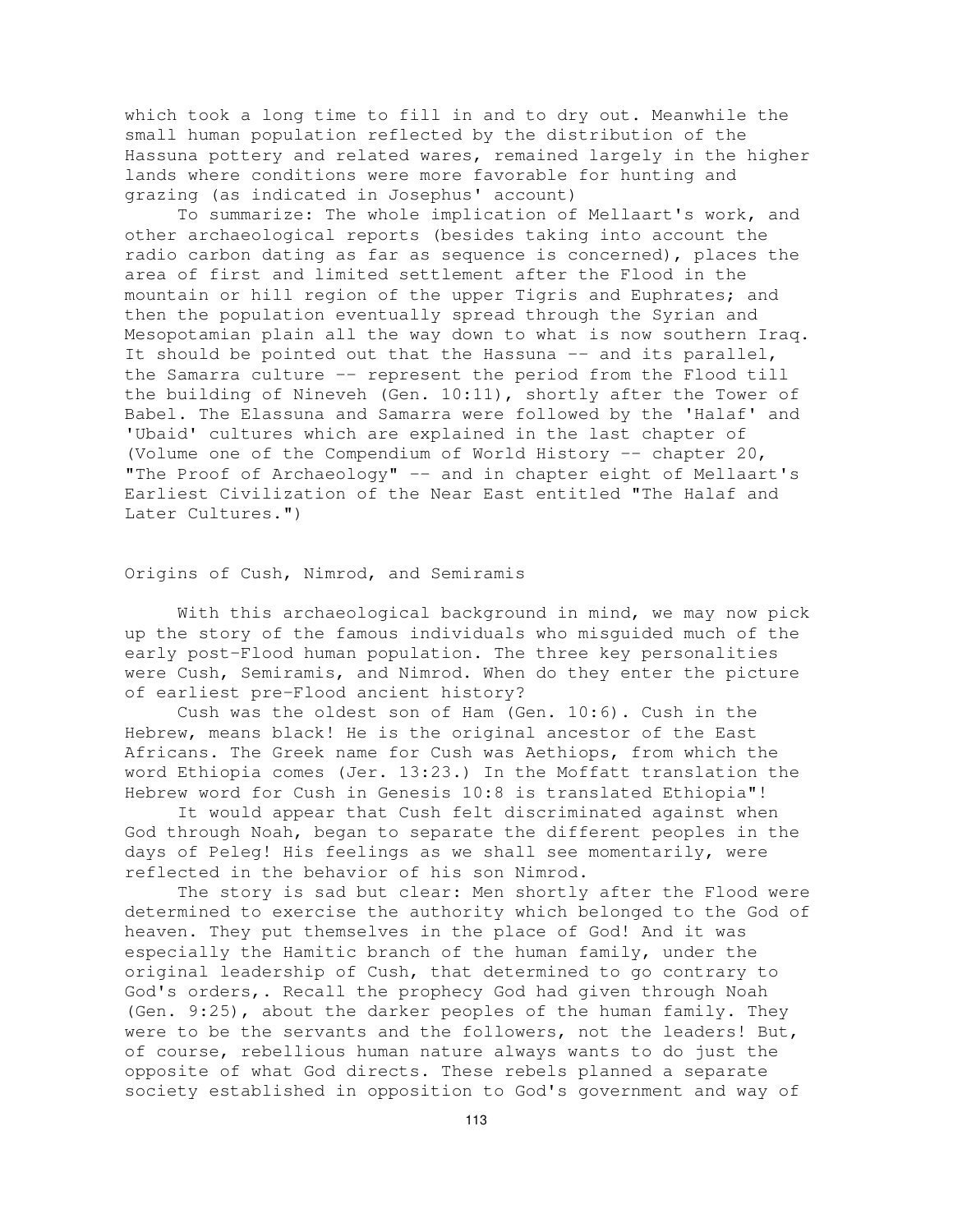life. They were going to make a better world according to their own way of thinking.

Cush and his followers were actually not very original in their thinking, however. They were simply acting on a philosophy begun long before the Flood by Cain and Lamech. They too wanted to establish one race, one nation, one society one religion, one world!

The chronological perspective on Cush is this: He was born soon after the Flood -- that is, soon after 2369 -- and lived for a long period just about two decades short of two hundred years! Nevertheless, he still died prematurely -- a part of the story that must wait till later.

But now, early in his life, Cush began to set the pattern for his "one race-one world" philosophy. He initiated the practice of racial intermarriage! He took for a wife the strikingly beautiful white Semiramis! She was destined to become the mother of Nimrod, the greatest rebel of all!

Now to establish the background of Semiramis. The ancient Saxon Chronicle plainly records that Semiramis or Ishtar was the lineage of Japheth. The Bible shows that both whites and yellows descended from Japheth, that not all of his offspring were of oriental type by any means. Dr. Hoeh has stated that Semiramis could be characterized as a "Latin" type. Notice carefully that she is described as being of the "lineage" of Japheth -- not necessarily a daughter but a more distant descendent. Germanic tradition gives strong indication that she may actually have been the daughter of Ashkenaz, the oldest son of Gomer who, in turn, was the firstborn son of Japheth. The question then arises: could she be the great granddaughter of Japheth, be old enough to marry and also bear Nimrod several decades before the time of Babel?

We may logically deduce an answer as follows: After the Flood, men must normally have married and begun to raise families in their late twenties and early thirties, if not slightly earlier. On that basis, we may draw up figures which would indicate the approximate time of Semiramis' birth, marriage to Cush, and the birth of Nimrod in relation to the time of Babel. Bear in mind that the period in which we have to work is somewhat over a century in length. Gomer, was the first son of Japheth. He could have been born immediately after the Flood -- for purposes here we will use the date 2367. Now how much time transpired before the birth of Gomer's first son, Ashkenaz? A period of some 27 years seems logical. This would place the birth of Ashkenaz around 2340. Then if Semiramis were his oldest child, or one of his oldest children, she would have been born about 2313 -- still over a half-century before the time of Babel! Next, using the same general figure of 27 years, she could have married Cush in 2286. But remember that this union could have easily occurred some years earlier -- Nimrod could have been born around 2290 B.C. Whatever the case, all of this preliminary figuring means that Nimrod, even if his mother were the daughter of Ashkenaz,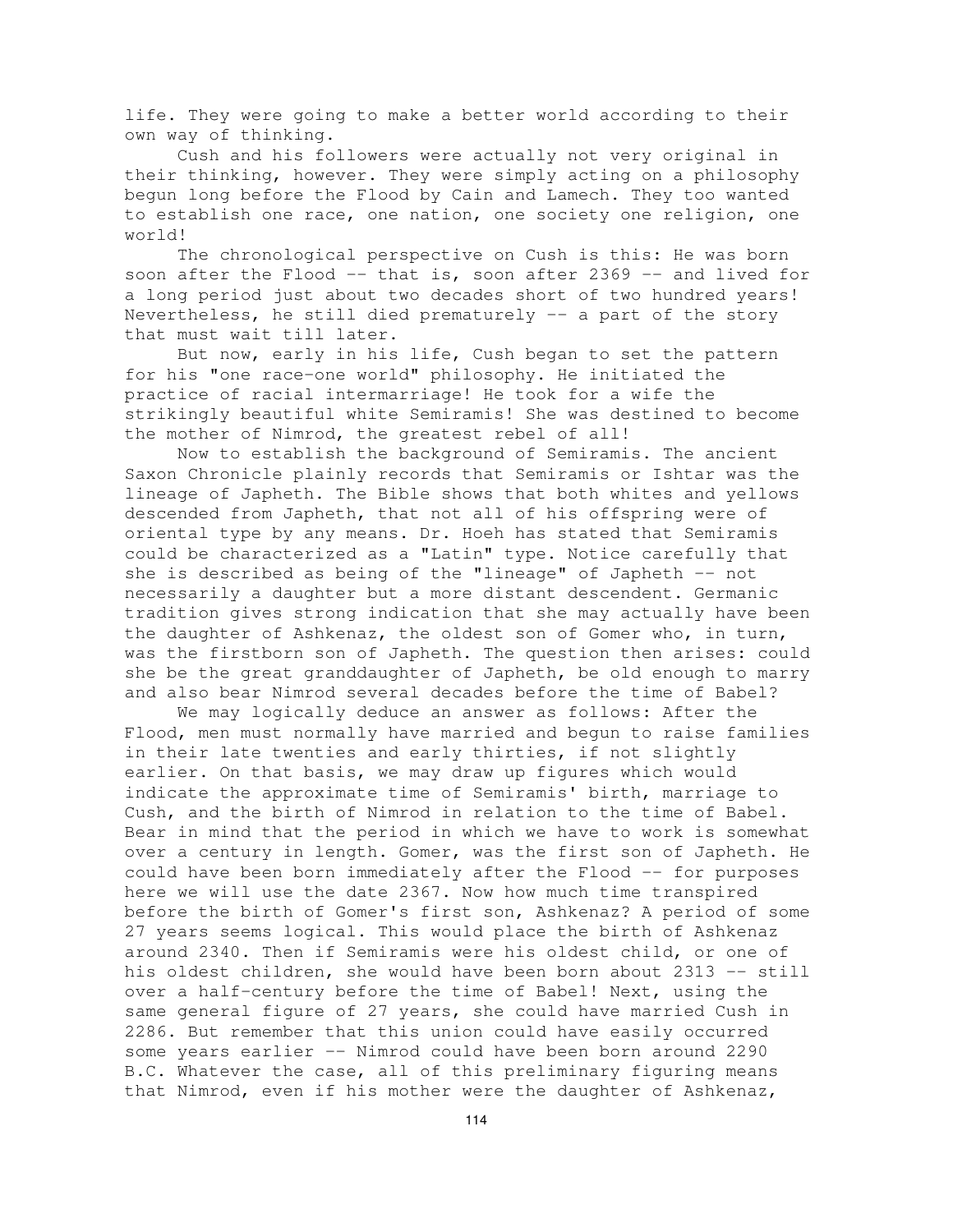would have been at least in his early thirties by the time of the erection of the city and tower of Babel.

Another matter should be pointed out in this connection. The Bible names six sons of Cush in all. Five of them are listed in Genesis 10:7. Then Nimrod is mentioned separately beginning in verse 8. Thus the Bible does not tell us when Nimrod was born in relation to the other sons of Cush. However, it is obvious that Semiramis could not have been the mother of all six of the sons of Cush, both from the point of view of time limitation and the racial characteristics of those sons. This means that Cush had more than one wife, that he was married and having children before the infamous Semiramis came along (because he was already around eighty years of age when Semiramis entered his life), and that the only son he had by Semiramis was Nimrod!

Evil, sinister, and dramatic things were taking place while the human family was still centered in upper Mesopotamia! The implications of the behavior of Cush and Semiramis are shocking enough -- to say nothing of the deeds of Nimrod, Asshur, and others later! Very soon after the Flood people were already departing rapidly from the way of God, the zealous work of Noah notwithstanding.

Josephus' Account

In proceeding with the story, notice Josephus' description of the period:

God commanded them to send COLONIES abroad, for the thorough peopling of the earth, that they might not raise seditions among themselves, but might cultivate a great part of the of Earth .... But they ... did not obey God. (Again later) when they flourished with a numerous youth, God admonished them again to send out colonies: but they, Imagining the prosperity they enjoyed was not derived from the favour of God, but supposing that their own power was the proper cause of the plentiful condition they were in, did not obey Him. Nay, they added to ... their disobedience ... the suspicion that (if they did) send out separate colonies ..., being (thus) divided assunder, they might the more easily be oppressed. (Antiquities I, IV, 1.)

Here is a general account of what was occurring in Armenia and northern Mesopotamia the area delineated earlier in this chapter on the basis of archaeology, in the years just prior to Babel. Notice that Josephus uses the term "colonies" three times! Here is added proof that Noah's God-given assignment after the Flood was indeed to distribute the human family in various designated areas, a matter discussed extensively in the previous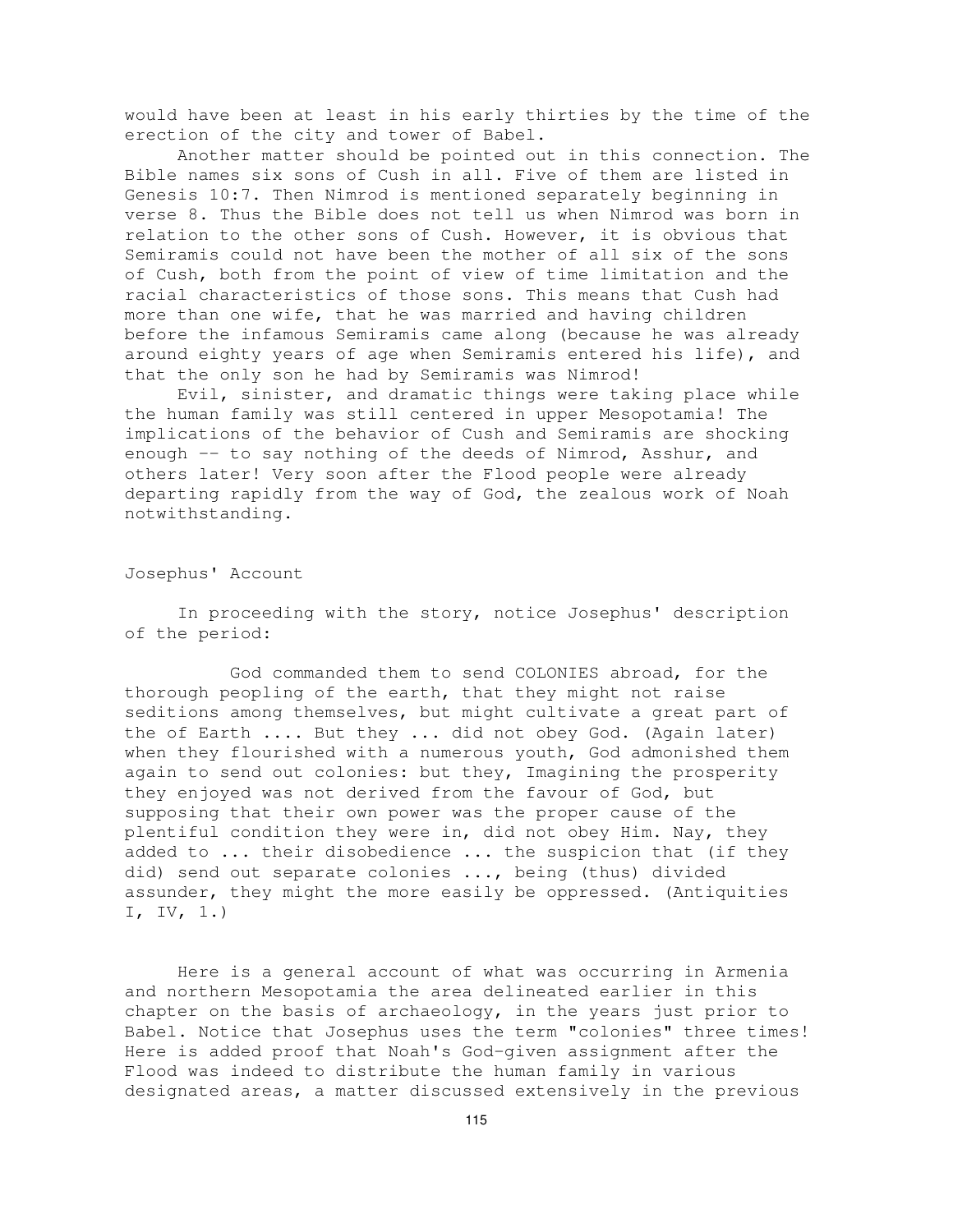chapter.

Josephus also emphasizes the negative attitude of the people -- their almost total subservience to their own human nature, their selfish desires, and their disobedience toward, and distrust of, God! Thus he does imply that they were openly rebelling against God and endeavoring to carry out their own plans, completely independent of Noah's instructions. Now, as we know, all the people did not rebel. Some of them did go to the areas assigned -- although probably with quite a bit of reluctance! Josephus does not deal with them in his account, except by implication, but speaks only of those who journeyed to Shinar. So there was a split in the human family. Splits, divisions, and party spirit are characteristics of human nature -- behavior patterns which are condemned in the Bible.

Remember that the Babel project was not self-motivating. It arose as a reaction against God's plan of systematically colonizing the earth with the various segments of the human family -- "Let us build us a city and a tower ... lest we be scattered abroad upon the face of the whole earth!" This distrust of God's plan is clearly reflected in the record quoted from Josephus.

In the next paragraph, Josephus gets specific about what was going on: "Now it was Nimrod who excited them to such an affront and contempt of God." Then the famous Jewish historian goes into enlightening detail describing the methods and tactics of the son of Cush and Semiramis, factors which will be presented shortly.

But first, let's notice what the Bible has to say about this man. The best place to begin learning about Nimrod is in the Book of Genesis. God gives special attention to him in the tenth chapter.

## Bible Reveals Nimrod's True Character

This chapter is mainly just a genealogical list of the descendants of Noah's three sons; there is little in the way of historical details. But, when Nimrod is introduced, God devotes five verses -- a whole large section of this chapter -- in calling our attention to him. Realizing what a compact summarization much of the early portion of the Bible is, this description of Nimrod is particularly noteworthy! God had a purpose in inspiring this section of Scripture!

The description begins in verse 8: "And Cush begat Nimrod" by Semiramis in an illegal and interracial relationship That is the real significance of this opening statement, history allowing us to read between the lines! So Nimrod, was in reality, an illegitimate child -- he obviously got a wrong start in life.

Observe that God's name for this famous individual is Nimrod -- a term which comes from the Hebrew word 'marad' meaning "to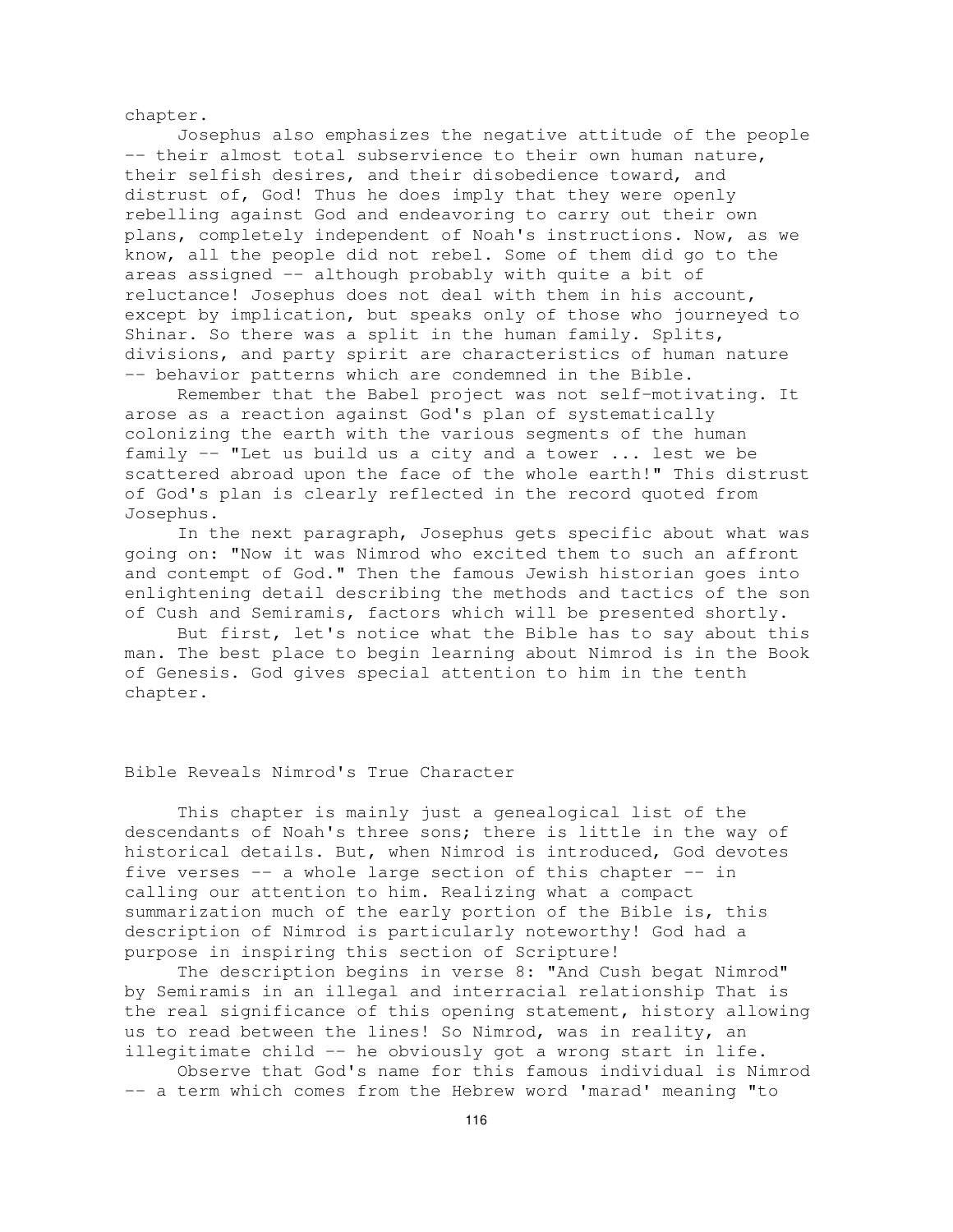rebel"! God calls people and things what they are! He called this man precisely what he was -- "The Rebel!"

In later history, it should be pointed out, Nimrod was given, or took to himself many names. We do not know what name his parents gave him at birth. Nevertheless, his true God-given name is the one recorded in the Bible -- the only name that he fittingly deserved. Now read the remainder of this eighth verse: "he began to be a mighty one in the earth." The words "mighty one" come from the Hebrew 'gibbor,' meaning powerful man, warrior, tyrant. Moffatt translated this verse: "Ethiopia produced Nimrod, the first man on earth to be a DESPOT ..." This small verse of the Bible, when properly understood, reveals the basic character of Nimrod in one short sentence.

God lets us know immediately what kind of man this was! Move on to 9 He is described as a "mighty hunter". After the Flood the wild animals multiplied much more rapidly than did human beings. Nimrod first gained his fame by hunting them -- and he used this fame to influence the people to oppose God's plan. Thus, as the last part of the verse states, he made popular the expression "Even as Nimrod, the mighty hunter before the Lord". In other words, from Nimrod's time onward all famous strong leaders were compared to him.

However, Nimrod hunted more than just animals, something already indicated in verse 8. He also wanted to dominate men. In his comments on this section of scripture, Adam Clarke notes that "the word 'tsayid,' which we render hunter, signifies prey; and is applied in the Scriptures to the hunting; often by persecution, oppression, and tyranny!" But there is yet more in this ninth verse. We have still to discuss what is probably the most significant phrase of all, a phrase used twice: Nimrod was a mighty hunter "before the Eternal". This expression, when properly translated, means "in place of the Eternal", or "against the Eternal," or "OPPOSED TO the Eternal!" This is the true significance of the Hebrew word 'paniym' weakly translated "before" in the King James Version. See Strong's Exhaustive Concordance. This verse is actually telling us that Nimrod put himself in the place of God! The Bible says Nimrod was against God. He wanted his own way. He was not willing to follow God's way. He encouraged the people to break God's law, to repudiate the teachings of Noah, and to follow what they thought was right. The story that follows will show that Nimrod was actually a master psychologist. He knew how to appeal to human nature! That is why he was able to pursued a large portion of the human family to cooperate with him and Cush in undertaking the Babel project.

Jewish scholars who properly understood this portion of scripture have preserved knowledge about it in their Targums (Paraphrases of the Old Testament scriptures based on traditional Jewish teachings. See the article "Targum" in the Encyclopaedia Britannica.) Adam Clarke quotes three versions: "From the foundation of the world none was ever found like Nimrod, powerful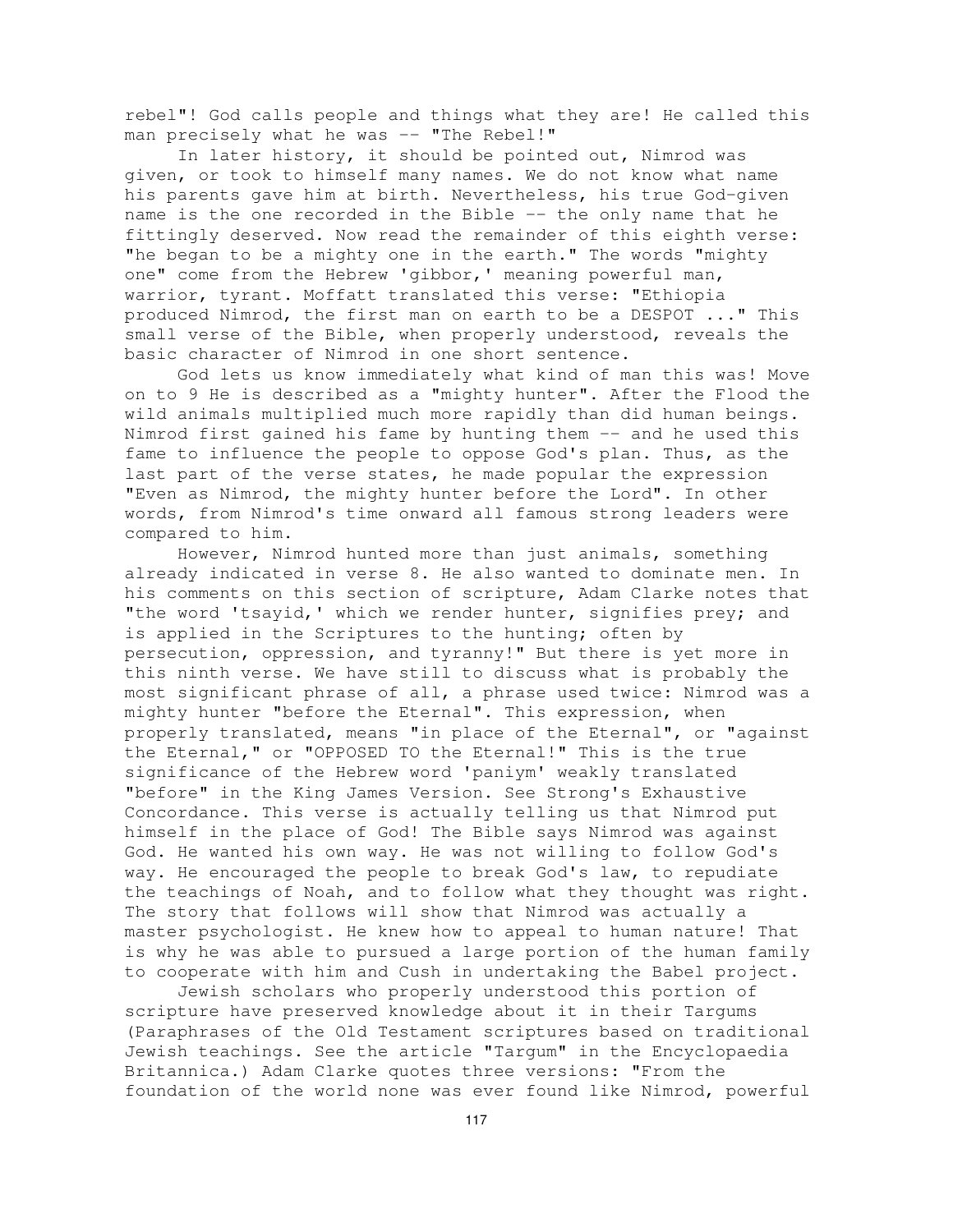in hunting, and in rebellions against the Lord" A second, on I Chronicles 1:10, says: "Nimrod began to be a mighty man in sin, a murderer of innocent men, and a rebel before the Lord." The third is probably the most meaningful of all: "He was mighty in hunting (or in prey) and in sin before God, for he was a hunter of the children of men in their languages; and he said unto them, Depart from the religion of Shem and cleave to the institutes of Nimrod."

By the way of summary then, here is a paraphrase of Genesis 10:8-9 showing the full meaning and impact of this vital passage:

And Ethiopia (Cush) produced Nimrod who was the first man on earth to be a tyrant (or despot). He was a hunter of animals, an oppressor of men, and in hostile opposition to the Eternal: hence the proverb, 'Like Nimrod, the powerful tyrant against the Eternal.'

We have just seen that Nimrod was a mighty hunter -- but in more than one sense. Actually he was a hunter of animals first; then later , as a result of his growing prestige, he became a "hunter" of men! Often did the initial animal-hunting stage of his career transpire? Obviously he must have gained a reputation for killing wild animals while a very young man in his twenties, when the human family was still concentrated on the upper edges of the drying Mesopotamian valley. Yes, Nimrod was already active BEFORE any colonies were sent out by Noah, Before the disobedient rebels ever made their move to Shinar. This is the picture derived from the foregoing archaeological and historical information. But there is yet more to learn about "The Great Rebel!"

#### Nimrod's Tactics

Once more it is Josephus who fills in the story. He tells in specific terms the dramatic influence Nimrod had on these crucial events in the very beginning of human civilization. Antiquities of the Jews, Book I, Chapter IV, part 3 states:

"Now it was Nimrod who excited them to ... contempt of God. He was the grandson of Ham ..., a bold man, and of great strength of hand. He persuaded them to believe that it was their own courage which procured (their physical) happiness. He gradually changed the government into TYRANNY (remember Gen. 10:3  $--$  "he began to be a tyrant in the earth!"), seeing no other way of turning men from the fear of God, but to bring them into a constant dependence on his power."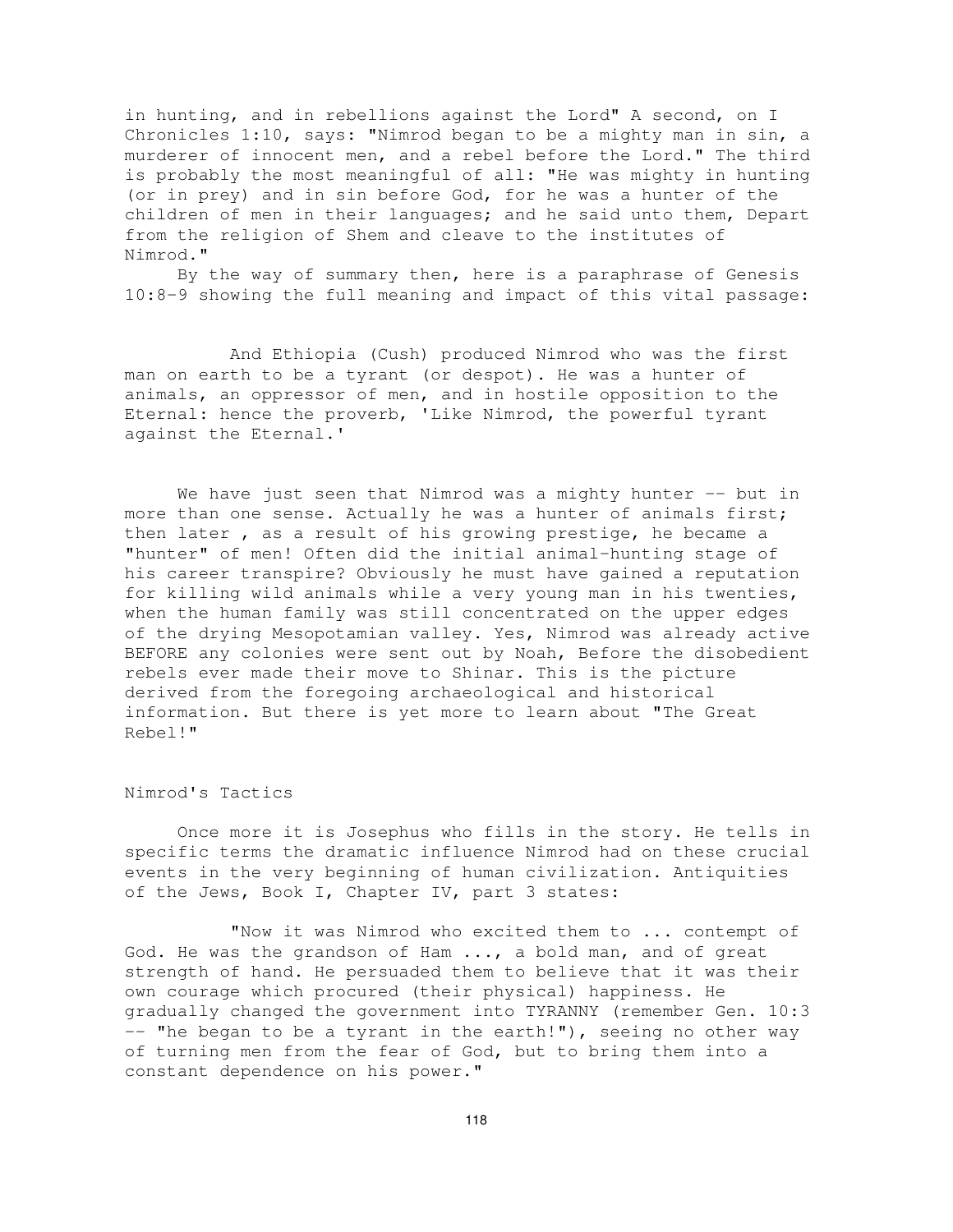Nimrod, the descendent of Ham and Cush, had an impressive and imposing appearance, a factor to which Josephus briefly alludes. He was a tall, powerfully built black, one source describing him as a "warlike giant". His size and strength impressed people. His physical attributes gathered people together and organized them to fight the wild ferocious beasts, Thus, at a very early time, before God's colonization plan ever went into effect, Nimrod developed his reputation as a mighty hunter in all the regions of limited human population after the Flood, the name of Nimrod was associated with might and courage. He emancipated the people from their fear of the wild animals. His prestige grew -- people began to look to him as a leader in worldly affairs instead of Noah! As his prestige grew, so did his ambition. It did not take him long to develop an exaggerated self-image replete with visions of grandeur!

The progression that ensued was logical, simple -- and tragic! Where he originally emancipated people from the fear of the wild beasts, eventually he began to emancipate them from the fear of God! He came to be regarded as the "mighty one," the acknowledged leader of the great ones or giants, who, in the original post-Flood apostasy, rebelled against heaven. Nimrod, then, established a strong reputation before Babel and continued to enhance it more and more during the time the city and tower were being built. This is clearly indicated in Josephus' history as quoted above.

It is obvious that Nimrod knew how to appeal to human nature. He knew how to play on the carnal fears, ideas, and impulses of the people. He undoubtedly told them repeatedly, as his reputation grew, that they should look to him and not God for protection from the wild animals. He found ways to give them exaggerated notions of his great physical strength and prowess - he wanted them to look to his human attributes, not the invisible power of the Eternal! And, as people always do, they trusted in what they could see instead of trying to build faith.

In an earlier quote from Josephus, we saw one of the tactics Nimrod used in misguiding the people -- this in relation to God's colonization plan. He told them if they did go out in separate colonies, they would be divided, spread thin, and extremely vulnerable to oppression. Of course he did not mention who these imagined oppressors might be. If they had analyzed the situation a little, they would have realized that if the whole population were spread out in colonies, no one could have gathered an army strong enough to conquer any group. Also the population was too small to give any cause for such a likelihood. They should have realized that the only one interested in oppression was Nimrod himself.

As his prestige grew in the years after the Flood, Nimrod became more bold in his proclamations. He resorted to propaganda techniques that were shockingly blasphemous. Read Josephus' words: "He also said he would be revenged on God, if He should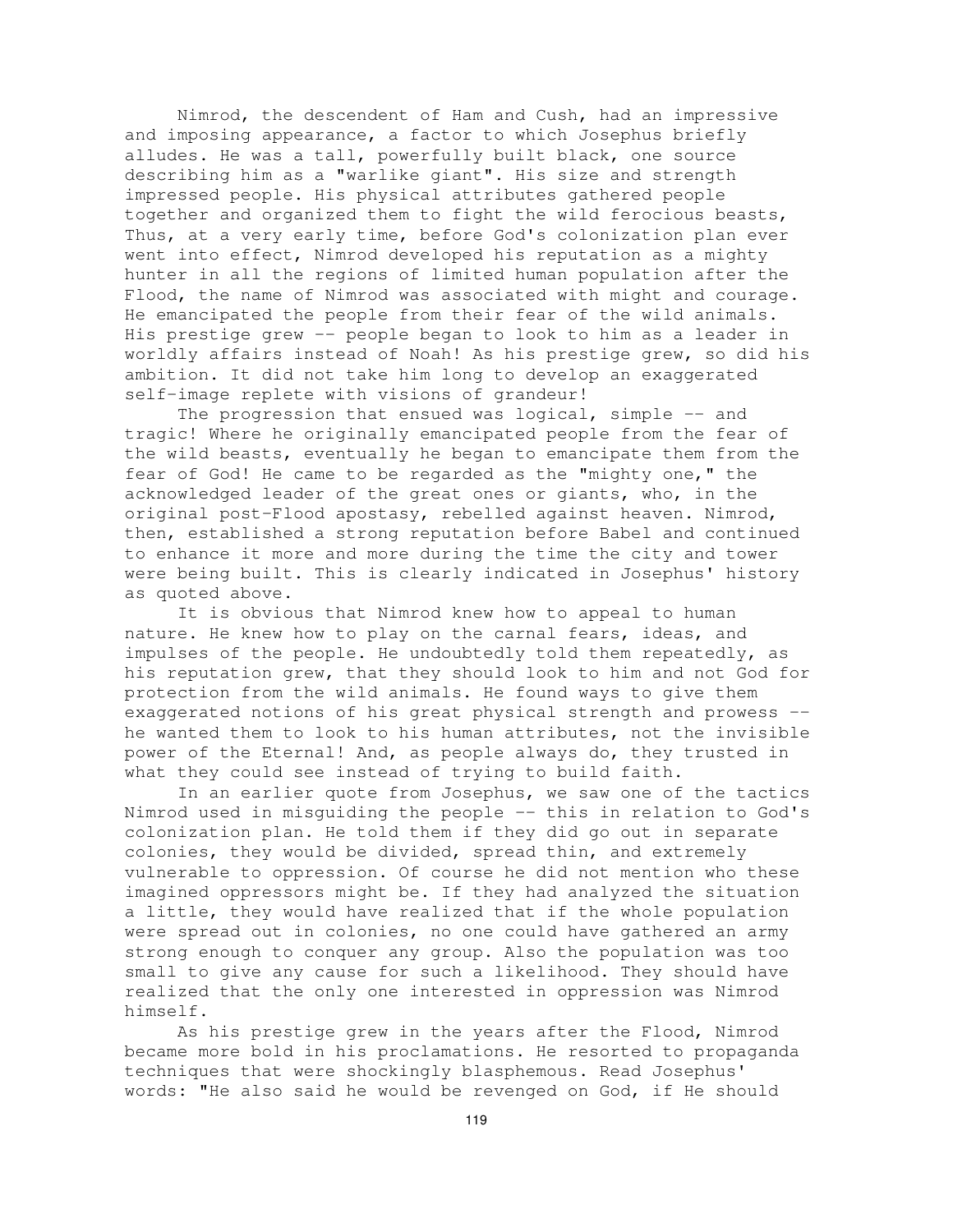have a mind to drown the world again; for that he would build a tower too high for the waters to be able to reach. And that he would avenge himself on God for destroying their forefathers!"

Yes, believe it or not, in the days of Noah and only about a century after the Flood, Nimrod dared to make statements such as this. And the only reason he could get away with it was that people believed and accepted what he said.

Notice how he turned the people against God. He told them; "Think of what God did! The pre-Flood world was full of people trying to work out their affairs as best they could. The population was growing nicely. An advanced culture was soon to become a reality. But what happened? He drowned all those poor innocent people like rats! The poor creatures didn't have a chance!! How can anyone trust a God like that? You have a logical mind!

Use your reason!" He used the same approach Cain did  $-$  he said God wasn't fair! He portrayed God as a harsh monster who was grossly cruel and untrustworthy.

The people should have realized that the untrustworthy monster was Nimrod himself. The people should have known that God had promised never to drown the world again. Noah, in the early years, had told them this many times. (read Gen. 9:8-17.) Nimrod knew this. He knew he was lying! The rainbow should have reminded everyone of God's promise. But they forgot -- they wanted to believe Nimrod! And so he succeeded in persuading them to build a high and waterproof tower in case God ever sent another Flood. So, instead of the Flood serving as a warning to them not to sin and disobey God as the Pre-Flood populace had, in their minds it became a motivation to do what Nimrod wanted. He had turned their thinking upside down! His method was nothing short of diabolical and ingenious beyond human capability.

Notice, then, what Josephus says next: "Now the multitude was very ready to follow the determination of Nimrod, and to esteem it ... cowardice to submit to God, and they built a tower bitumen, that it might not be able to admit water." (Antiquities I, IV, 2.) They fell for Nimrod's story hook, line, and sinker!

## The Bible Account of Babel

The next step in constructing the story of Babel is to analyze, closely what the Bible has to say on this subject in the eleventh chapter of Genesis. The account here is comparatively extensive covering nine verses. Our intention here is to comment on the first four verses of this section, leaving the last five for later. When reading the Bible account of Babel in Genesis 11, it should be observed that 'the specific personalities who directed the rebels' project are not mentioned. The Bible, here, simply speaks of the group as a whole. Only back in the tenth chapter, verses 9 and 10, is Nimrod briefly mentioned in relation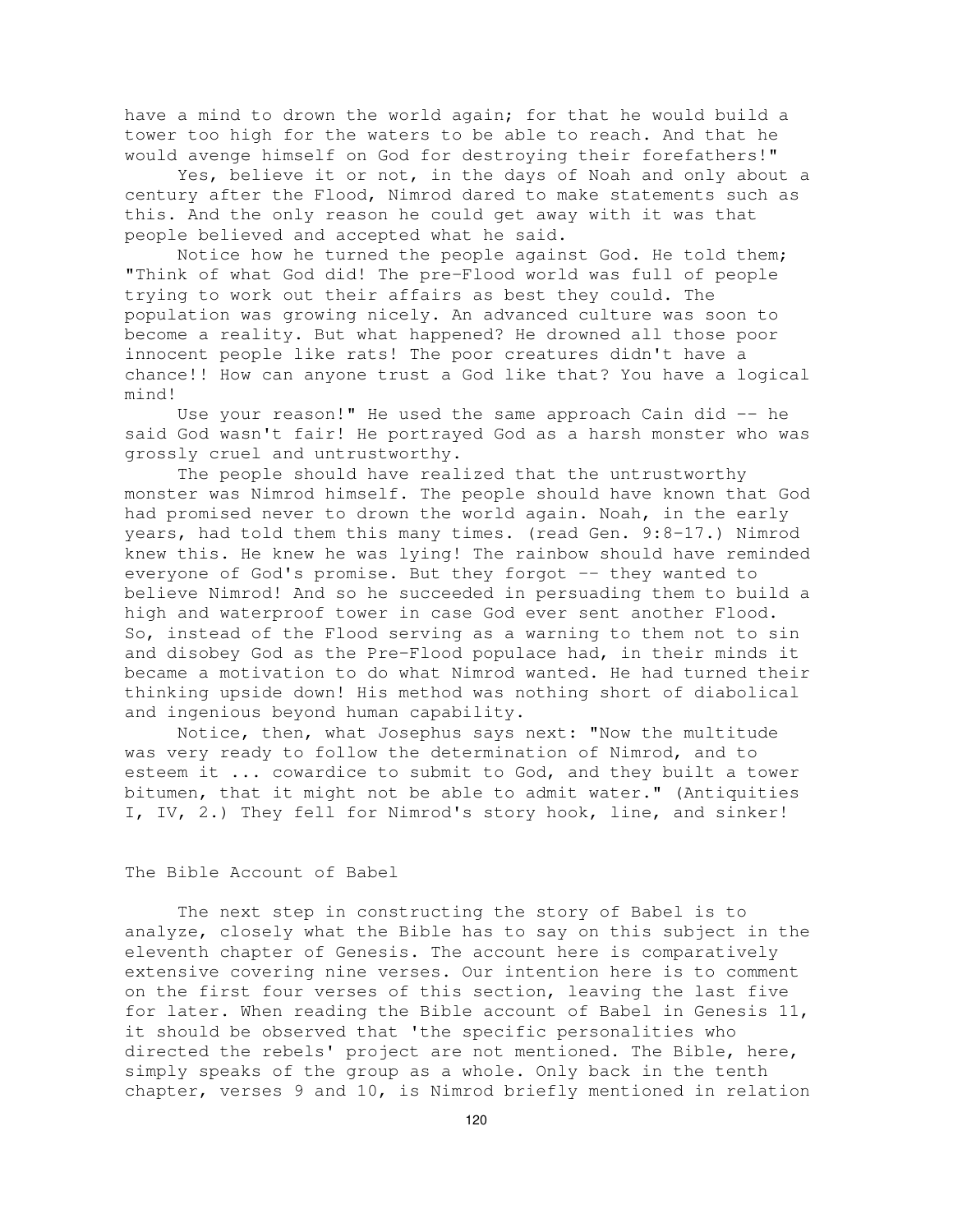to Babel. Notice verse one: "And the whole earth was of one language, and of one speech." The whole world  $--$  all mankind  $-$ had the same language and articulated the same words in the same way. There were no dialects. (Moffatt renders it "One language and one vocabulary.") Each segment of the human family could understand all the others perfectly. There was absolutely no problem in communication.

Cush and Nimrod had no difficulty whatsoever with language in influencing people to join the Babel project!

Now verse two: "And it came to pass, as they journeyed from the east, that they found a plain in the land of Shinar; and they dwelt there." As we have seen by now, "they" does not refer to the entire human family. Rather, it refers to the rebels under the self-seeking leadership of Cush and Nimrod who had rejected the leadership of Noah and were splitting off to start their own society! Noah and Shem were not a part of this group, we can be sure of that!

Thus this verse tells us the time of this event, at least in general terms: It was approximately a little over a century after the Flood, or around the year 2261 when Noah was first dispatching colonies to assigned areas of the world. These rebels were defying God's plan for humanity! It occurred in the days when the earth was being divided among the branches of the human family (Gen. 10:25).

The expression "they journeyed from the east" may cause some confusion. The margin notes that this may also be rendered "eastward?" However, we should bear in mind that the term "the east" can refer to a general area. That is, in the bible Assyria, Mesopotamia, and the region on the borders of, and beyond, the Tigris and Euphrates are called the east. See Adam Clarke's detailed discussion. So this verse, instead of telling us the direction in which they were moving, is showing the area in which they came. As far as directions are concerned, these misguided people were migrating southeasterly toward Shinar. Also notice the opposite here: Those who remained obedient to God and Noah tended to move principally toward the west around the edges of the Mediterranean -- toward Europe and North Africa. But here were people who, typical of human nature, were doing just the reverse of what God wanted! The last part of the verse tells us that they found a plain in the land of Shinar; and they dwelt there. We now see that the rebels had come down to the lower portion of the Mesopotamian valley. But what was their specific location? It was not Babel -- construction had not yet begun. Ancient historical sources reveal the answer. The Sumerian King List opens the story of post-Flood civilization -- human civilization now cut off from God -- with the following account: "After the Flood has swept over the earth and when kingship was lowered again from heaven, kingship was first in KISH." (Pritchard's "Ancient Near Eastern Texts", p. 265.)

"Kish is simply another spelling of Kush or Cush, the son of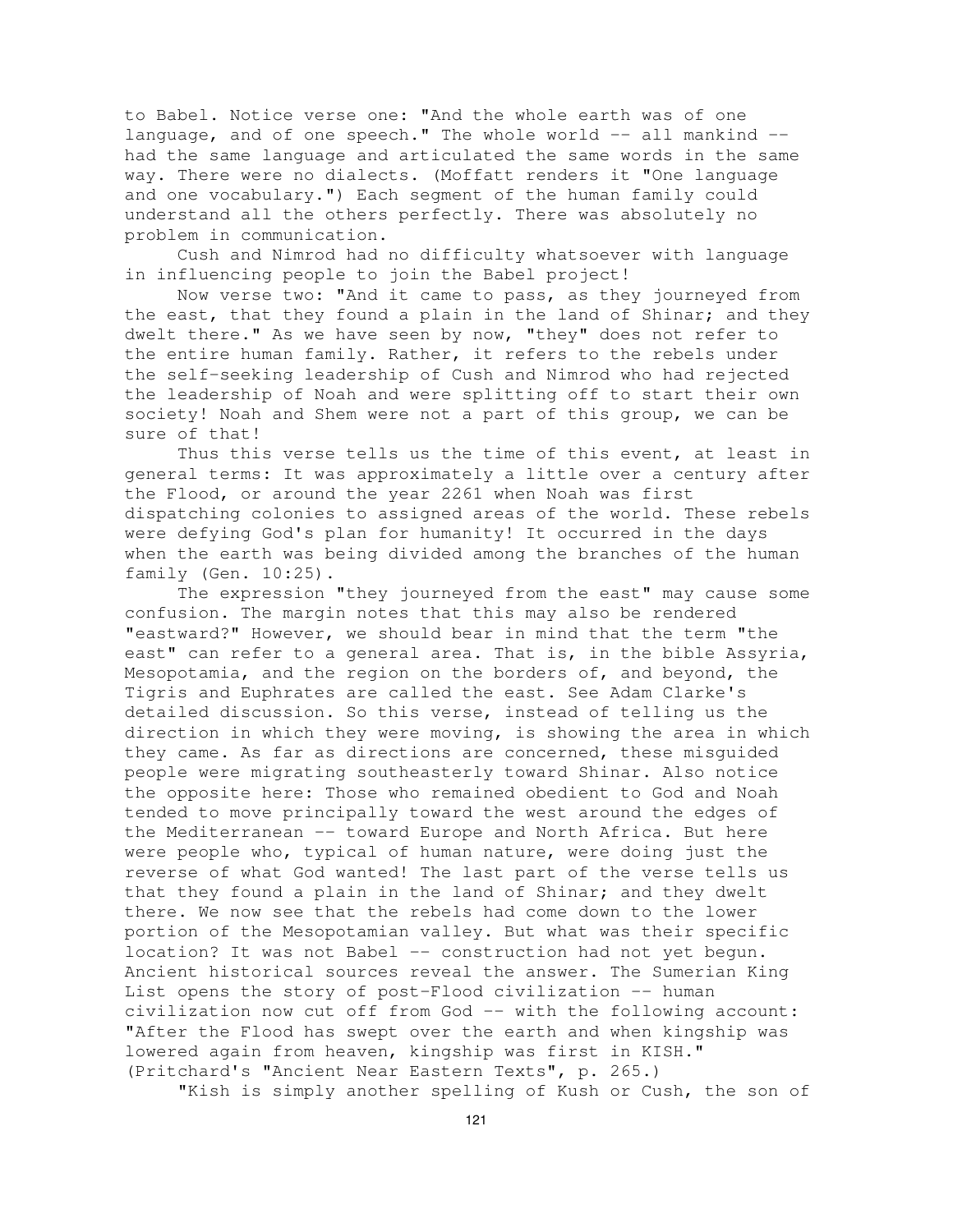Ham and father of Nimrod! Here is further proof that it was the Cushite branch of the human family which first usurped authority over men. This original place of settlement was situated near the site of ancient Babylon. Because this was where people first dwelt in the land of Shinar after the Flood, it eventually came to be regarded as sacred! Using Kish as their headquarters, Cush and his followers commenced the building of Babel nearby.

Now verse 3: "And they said one to another, Go to (Come on), let us make brick, and burn them thoroughly. And they had brick for stone, and slime had they for morter." Since there was a scarcity of rock or stones in that area, the people had to make bricks out of clay. For morter they used "slime" -- that is, bitumen or asphalt. As we have already seen in Josephus, the rebels had a special reason for using bitumen as a sealant. At this point we might also observe that the ancient Babylonian account of this event (to be quoted shortly) says they spent a whole year molding bricks before they started the actual building.

## The Rebels' Aspirations

Now, finally read verse four. These self-seeking insubordinates made four significant observations about their massive project:

1) "Come on, let us build us a city and a tower." Their goal was actually to erect two things -- a CITY as well as the Tower. To attain a truer picture of all the circumstances involved, we should keep both these factors in mind. Undoubtedly their goal was to create "the Eternal City."

Still, the great Tower was to be the focal point of their entire operation. This gigantic structure was to serve more than one purpose. The ancient Babylon account of this records that it was to be a "shrine" and a "sanctuary." In other words, this was to be a temple, a place of religious worship! It was to be a massive symbol of idolatry!

2) In describing their Tower, they used the words "whose top may reach unto heaven." The King James rendering could lead to misconceptions about the intended height of their central structure. They were not actually trying to reach beyond the atmosphere. The words "may reach" are italicized because in the Hebrew there really is no term such as this. The Jewish translation has "with its top in heaven." and Moffatt "whose top reaches to heaven." The Hebrew word for "heaven" may just as correctly be rendered "sky". Their goal was to erect what we might term a "skyscraper," but not a structure that would reach outer space! Thus they were really saying, "we propose to build a tower with its top in the sky" -- no small feat in itself. In other words though they were realistic enough to realize that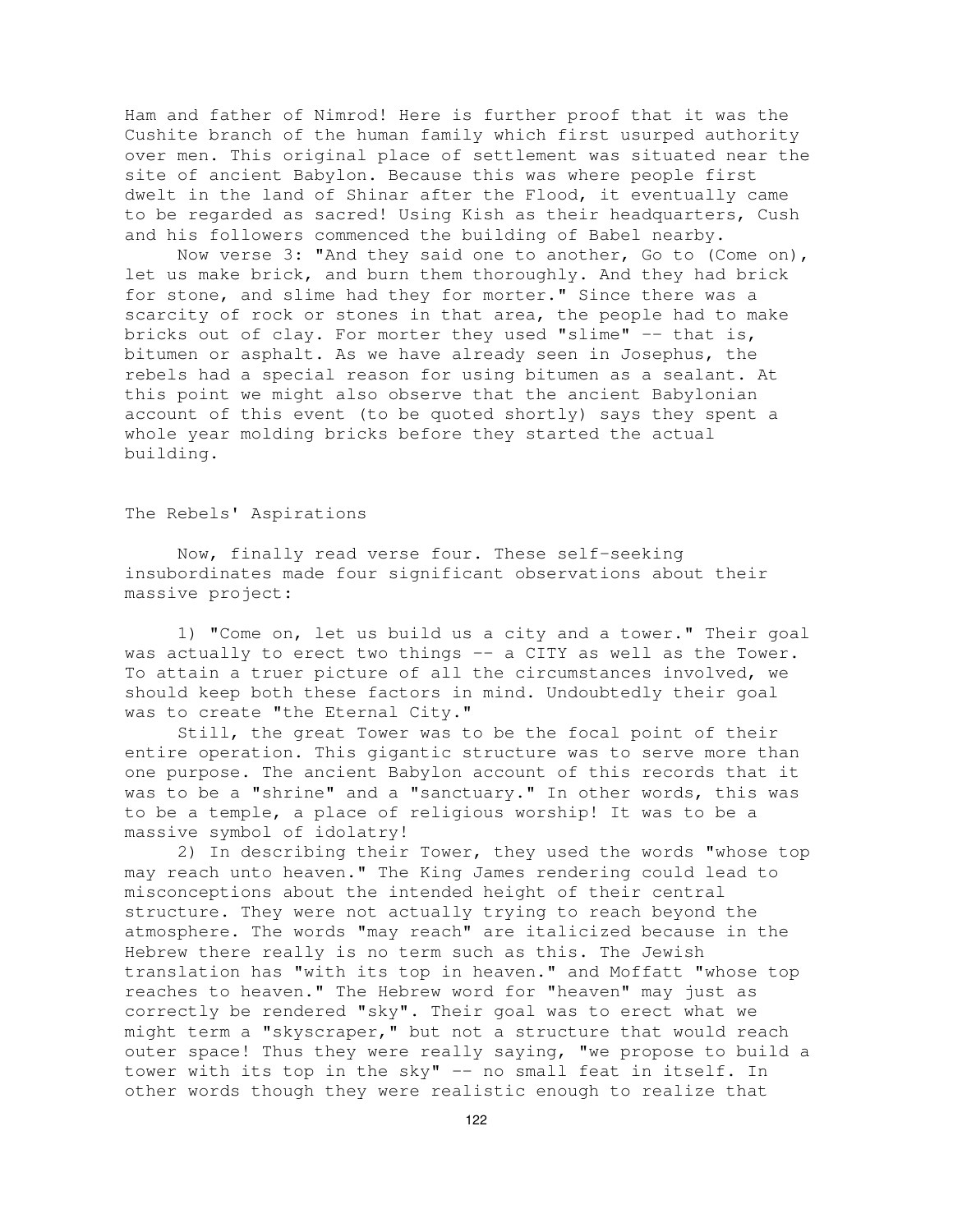they could not reach the stars, they were attempting to challenge the heights of mountains!

They did have, however, what they thought was a practical reason for building high into the air. With this much altitude they could do as they wished -- disobey God and still be safe from His punishment which had drowned the inhabitants of the earth before! They actually were led to believe they could place themselves out of God's reach!

3) They also said "let us make us a Name." They wanted to be famous. They wanted to establish authority of their own. This city and tower were to be the central headquarters of mankind's authority! It was to be the focal point of human government. The necessity of their obedience to God was not going to be recognized. This was to be a glorification of man's initiative and ingenuity and a repudiation of God's prerogative to direct the affairs of man!

4) Their object, among other factors, was to prevent being scattered abroad upon the face of the whole earth." As we already know, God had a plan for the systematic settlement of the earth through an organized arrangement of colonies -- a project under the direction of Noah. This was the God-given plan these rebels were reacting against! They used carnal reasoning in coming to the conclusion that God did not know what He was doing -- that He was working against their best interests.

## The Ancient Babylonian Account

The most complete secular record about Babel is found in the ancient Akkadian Creation Epic. (See pages 68-69 of James Pritchard's "Ancient Near Eastern Texts".) This account, like most from ancient pagan sources, is encrusted with myth. But that does not nullify the basic historical evidence contained in it. Following are extracts, freely translated, from the "Epic of Creation" (emphasis added) concerning the building of the city and tower of Babel."

'NOW, O Lord, thou who hast caused our deliverance, what shall be our homage to thee? Let us build a shrine ...' Brightly glowed his features, like the day: 'Like that of lofty Babylon, whose building you have requested, Let its brickwork be fashioned. you shall name it "The Sanctuary."' For one whole year they molded the bricks. When the second year arrived, They raised high the shrine equaling a great height. Having built a stage-tower a great height, They set up in it an abode for Marduk, Enlil, and Ea. 'This is Babylon, the place that is your home! ...'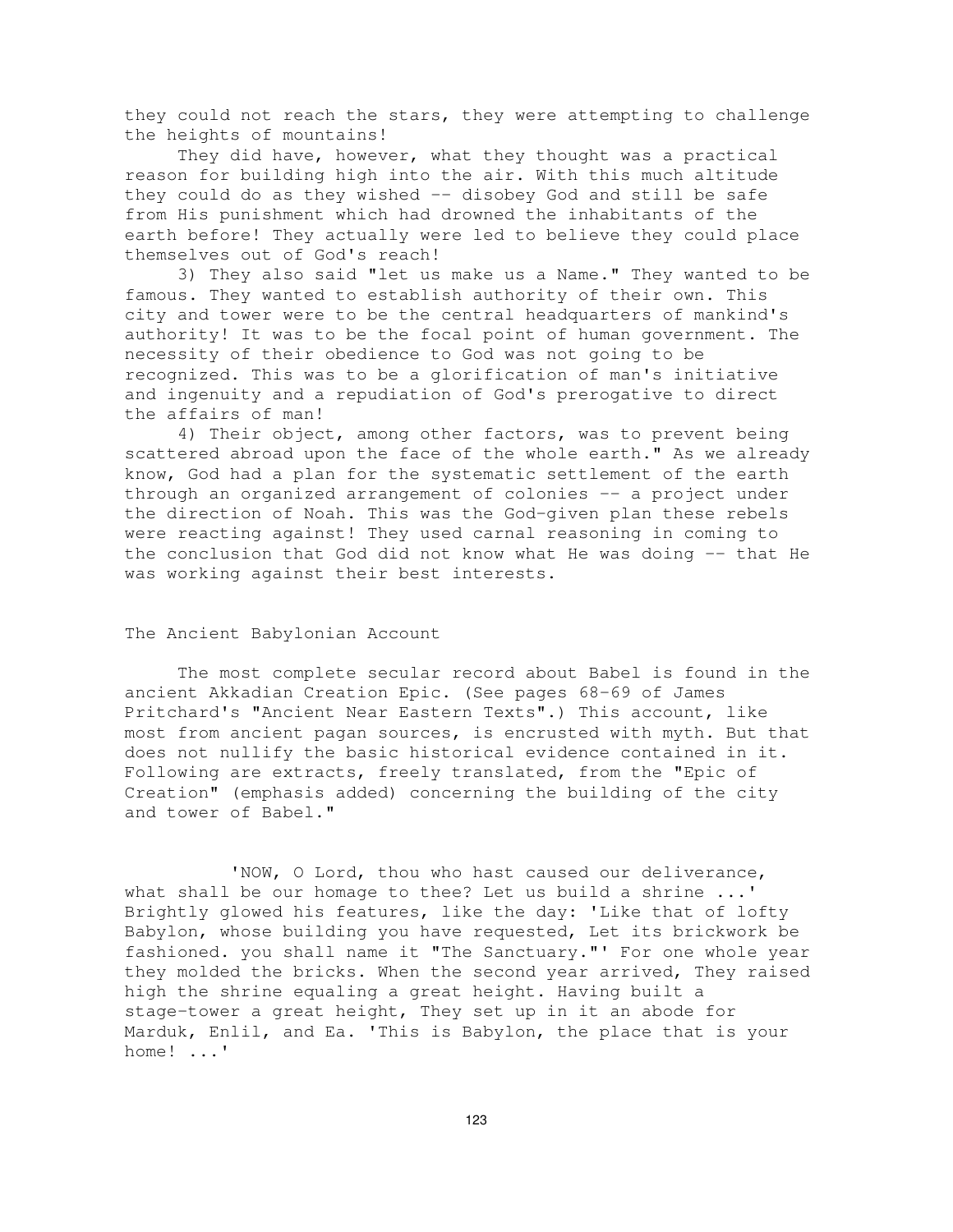The account in Genesis describes exactly what is given here in this "Epic of Creation" -- the building of a city and a tower. Both describe the same event.

It becomes apparent, as our collection of factors continues, that Cush and Nimrod had a variety of motives in carrying out this great project. They had reasons that were economic, racial, political, and religious. The religious motive is clearly reflected in the Akkadian Creation Epic.

Read the account above again. This great edifice being erected was not referred to as a tower but as a shrine and sanctuary. Seemingly, in the minds of the people, the main purpose for this great structure was religious! Apparently this was nothing less than a great pagan temple, something they regarded, or came to regard, as a holy place.

Notice what they placed inside their sanctuary -- images or statues of Marduk, Enlil, and Ea. Now we should realize that this story, for centuries, was probably just recited over and over again before it was finally inscribed in clay and that the names of these pagan gods could thus have been added later. Perhaps originally the people at Babel did not regard these statues as idols but simply as representatives of the heroes who were guiding the Babel project. Nevertheless, the leaders of the project must have been instrumental in causing them to do this and were thinking ahead to future uses of the sanctuary.

At the risk of getting ahead of our story, it is advantageous at this point to quote on this topic from Satan's Great Deception by Dr. C. Paul Meredith, chapter 2: "Nimrod kept growing in power but the inborn desire of the people to worship must be satisfied. Nimrod and his followers had turned against the true God. They wanted to glorify God in their own way! ... With the civil power he wielded, Nimrod set himself up as the priest of the things worshipped by the people, to obtain a stronger hold on them and gradually put himself in place of the true God!"

The famous commentator, Adam Clarke, under Genesis 11:4 states that two of the Jewish Targums "assert that the tower was for idolatrous worship: and that they intended to place an image on the top of the tower with a sword in its hand, probably to act as a talisman against their enemies. Whatever their design might have been (originally, at the outset of the project), it is certain that this temple or tower was afterwards devoted to idolatrous purposes."

This completes the background material for Babel. Now, what about the factors and events that led up to, and brought about, God's intervention in the rebel's expanding plans? The next chapter continues the story of human experience in early post-Flood times and shows how history was miraculously altered!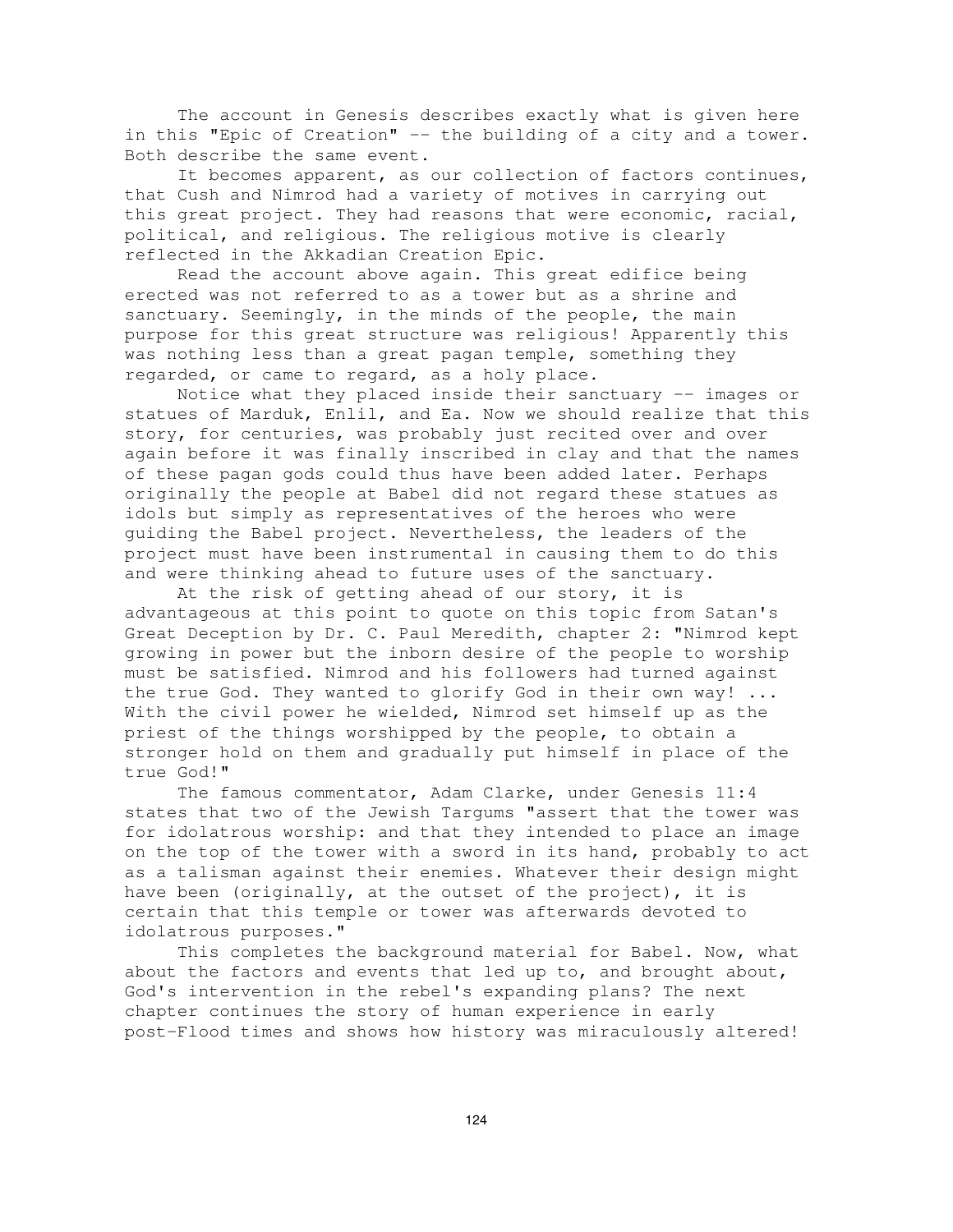#### **CHAPTER 11**

#### Babel: The Beginning of Man's Civilization

It has been necessary in previous chapters to make use of the fact that, the date of Babel is 2256-2254. But at the outset of this chapter, detailed proof should be given that this key and pivotal date is correctly established.

It is important to emphasize the importance of this date because it marks the beginning of this world's civilization.

The chronology of Egypt, Assyria, Babylonia, the whole Near East, and that of peoples in far-flung areas of the world, all begin at this point. It is the basic beginning date of Dr. Hoeh's restoration of ancient chronology as contained in the Compendium of world History.

### Proving the Date of Babel

Volume one of the Compendium, pages 45-46, reveals the amazing fact that the correct date of Babel was preserved down to Roman times. Velleius Paterculus quotes this from the Roman History (Book I, section vi) of Aemilius Sura: "Between this time (when Rome conquered Philip, king of Macedonia and the beginning of the reign of Ninus (Nimrod) king of the Assyrians, who was the first to hold world power).lies an interval of 1995 years."

How do we know that Ninus refers to Nimrod? This term is actually not a name but a kind of title. "Ninus" is composed of the Hebrew root "nin" and the Latin "-us" ending ("-os" in the Greek). "Nin" means "the son". And Nimrod was indeed the famous son of Cush and Semiramis! He was the special son of Semiramis through whom came the chosen line of descent, the ruling line of this world's early civilization. He was the main spring of the rebellion in the human family and came to be regarded as even far greater than his father, Cush. The Epic of Creation, when speaking of Nimrod, contains the words, "Verily, most exalted is THE SON ..." Thus Nimrod certainly qualifies as the Ninus of this quote.

Now there was a later Ninus who was also a son of Semiramis. His career will be covered in a later chapter. But the chronology of this statement from Roman history conclusively proves the individual to be "The Great Rebel" not someone else. Here are the facts: Philip and Macedonia were conquered by the Romans in 197 B.C.. Going back in time 1995 years from this date brings us to 2192. The ancient historian, Julius Africanus, preserved the fact that Nimrod began his sole reign in 2192 following a joint reign with his father, Cush, of 62 years. Adding these 62 years on to the figure 2192 takes us back to 2254, a key date in the history of the Babel project. Recall from the Epic of Creation that by 2254 the followers of Cush and Nimrod had already been at work on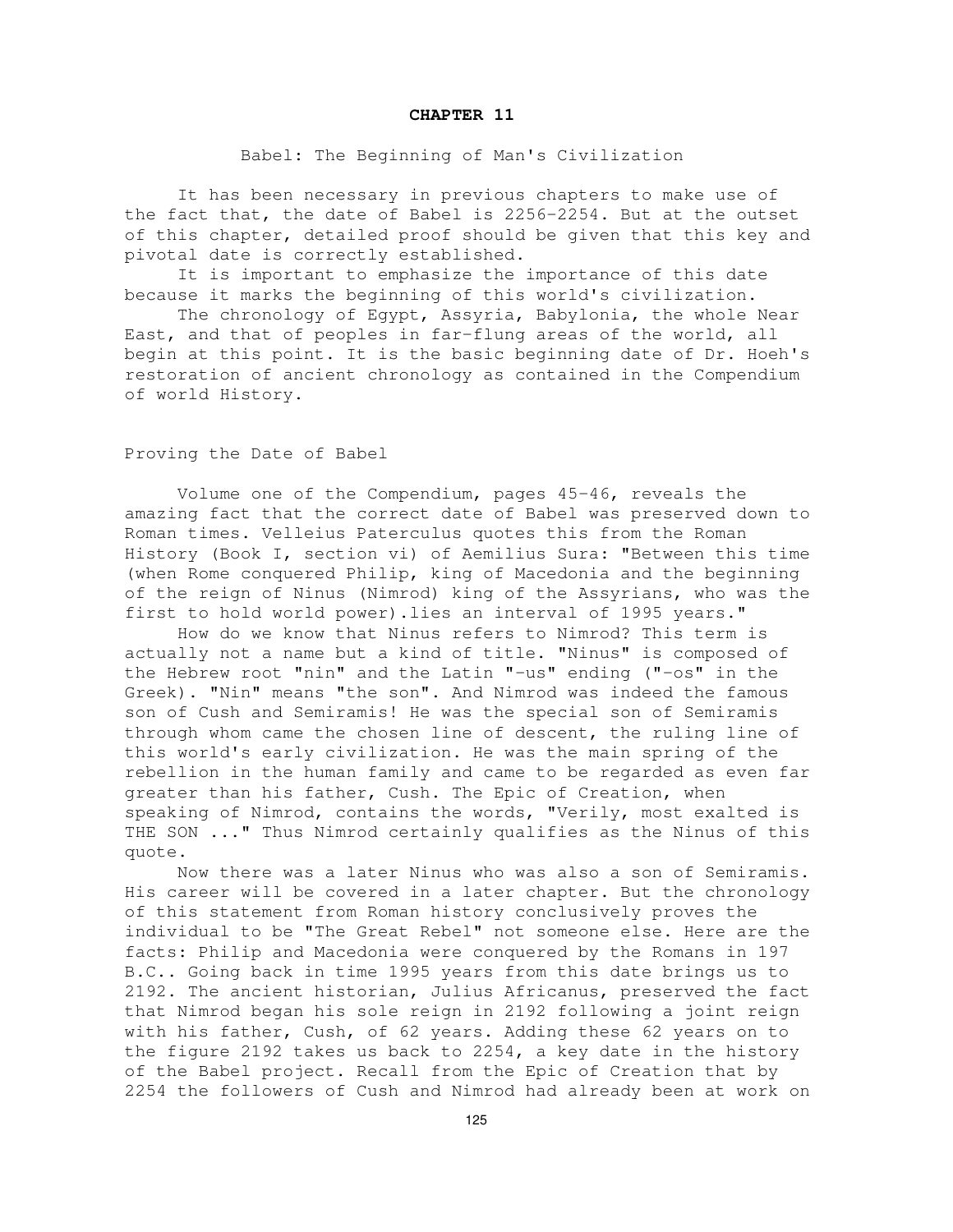the city and tower for two years, 2256-2254. Why, then, is 2254 such an important date? What specific event occurred in that year to make it a pivotal juncture in human history? This will be answered shortly.

But there is yet more proof that 2254 is the correct date for Babel. Actually the most spectacular confirmation of this date comes not from the western world but from the East -- from the history of China! It is gratifying to discover that the Chinese have preserved their history back to the Tower of Babel. Amazing but true, the Chinese begin their history 2254 years before the present era.

#### The Testimony of Chinese History

Everyone owes a great deal of respect to the Chinese nation for being the only people whose chronological records have been preserved without the need of restoration from the time of Babel till now. The history of the Chinese is found in the "Shoo King" -- literally, the "Canon of History." Unlike the histories of ancient Egypt, Assyria, Babylonia, and others, Chinese history has not been tampered with and distorted. Unlike Manetho of Egypt and Berossus of Babylonia who were in competition with each other in trivia to prove the historical superiority of their respective nations (Compendium volume one, chapter two) The Chinese were not in competition with anyone. They did not have to make themselves appear older as a nation than they really were! If all nations had been as honest in preserving their history as the Chinese, history would never have been confused, the Bible would not have been branded as legendary, and the Compendium of World history would not have been needed to unravel ancient chronology. In other words if through all the centuries, people had been able or willing to read and believe the Chinese record, they could have known when this world's civilization began. Only China's unusual reverence for tradition could have preserved the framework of history for more than 4,200 years! Compendium, Volume one, pp. 46 and 346.)

An analysis of the Chinese record gives solid proof that it is authentic. China's first king was black! He was called "Shun." This name is an enigma. Scholars do not know what it means - there is no book available which interprets it. In other words, the Chinese themselves do not know the meaning of this name since it is not Chinese. Thus it is derived from some other language. The Chinese admit it is a foreign name.

The second major source for ancient Chinese history next to the "Shoo King," the "Bamboo Annals" (done by the Chinese literary critics and therefore not the standard historical work -- the "Shoo King" is the standard and fits perfectly with the Biblical record), has some valuable comments on the true racial background of their first ruler. These comments plainly state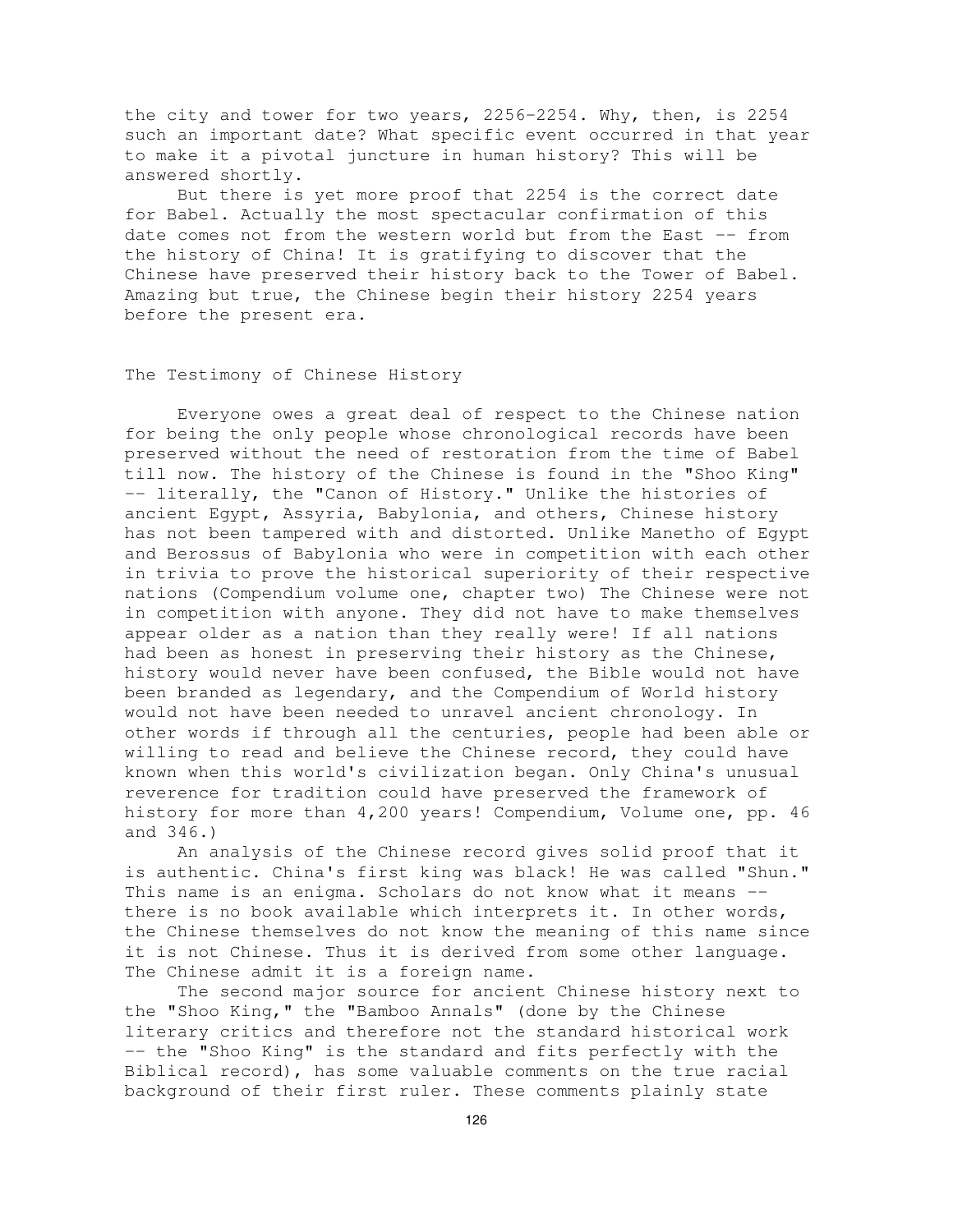that Shun was not a Chinaman but a barbarian. Now the early Chinese records maintain that, anciently, all southeast China was inhabited by barbarians. These "barbarians" were not Orientals but black Ethiopians! And the comments in the Bamboo Annals plainly record that Shun was a man of the same race as these barbarians of the southeast!

Shun was an Ethiopian! At this point we could easily guess the identity of Shun. But there are even more concrete clues. His mother was a famous woman whose name may be variously translated as "Queen of the West land," "the mother of the king of the west," or "queen mother of the west." His father was Kusou or Chusou. (Compendium, volume one, pp. 47, 349.)

There is no doubt about who these individuals are. Kusou is Cush, the western queen is Semiramis and Shun is Nimrod! Here is remarkable confirmation of the historicity of the Bible!

A final, but important, point: Though the Bible doer not give the exact date for the Tower of Babel, it does confirm the general period in a scripture already quoted, Genesis 10:25: "And unto Eber were born two sons: the name of one was Peleg; for in his days was the earth divided ..." You will recall that this passage was cited in chapter nine in relation to the beginning of world colonization under Noah. However, it should be realized that this verse, as is true of many other portions of the Bible, has a dual application. The phrase "in his days was the earth divided can also be a reference to the confusion of languages! (Gen. 11:8) Thus there were two phases to the post-Flood colonization of the world -- one voluntary, the other by force! Both occurred in the lifetime of Peleg.

### What Happened in 2254?

The accuracy of the date 2254 has now been established. But what specifically was it that took place in that fateful year? Let's take another look at the ancient Creation Epic already quoted from. Another portion of it shows what was taking place at Babel after the rebels had been working on the Tower for two years. At this point the document is fragmentary, but a father and son are clearly spoken of:

He set up a throne ... Another in ... 'Verily, most exalted is the son .... His sovereignty is surpassing .... May he shepherd the human race'

Notice carefully that the epic at this point can be speaking of only one thing -- the establishment of Human Government! There we see two people, a son and a father, being set up on a throne. The Bible reveals these individuals to be Cush and Nimrod.

The obvious implication of this account is that the initial building phases of the Tower preceded the establishment of a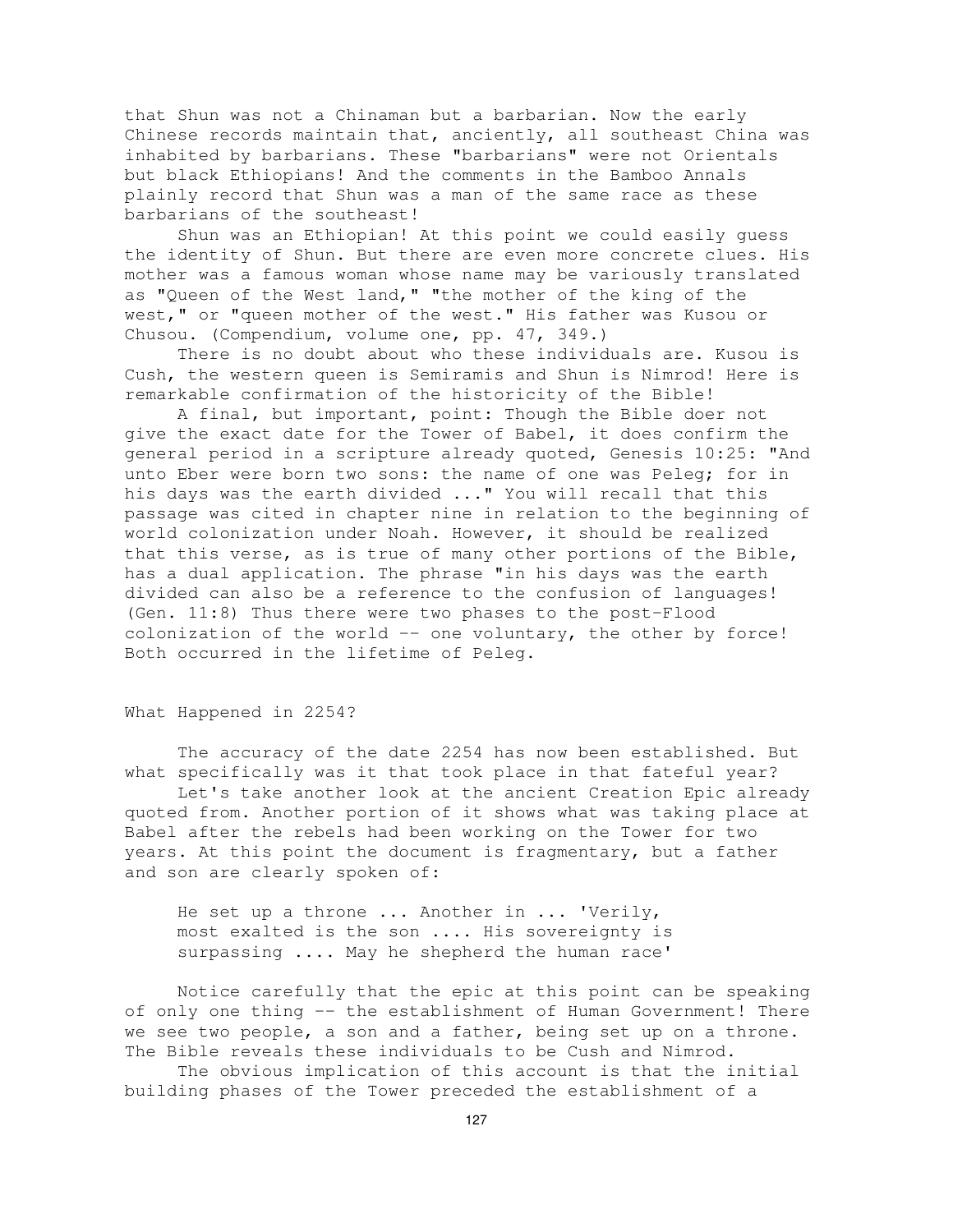government of human beings. The Babel project reached the point where the people were willing to officially make Nimrod and Cush the rulers of this new kingdom which was being built  $-$  just as Nimrod had been planning all along.

Although they were leading the people from the start, the picture seems to be that Cush and Nimrod were clever enough not to set themselves up as kings prematurely. But little by little their influence was increasing. And once an appreciable amount of building had been accomplished, and the people began to see what might lie ahead, they got the idea (so they thought) to put these two men in power. It was simply a matter of clever political manipulation -- the people were merely fulfilling what Cush and Nimrod had secretly planned years before. But it was made to look as if THE PEOPLE HAD DECIDED! We see these same tactics in the modern world, and the United States is no exception.

From the story outlined on the previous pages, it is possible to lay out a step-by-step progression through which Cush and Nimrod led the people who strayed from the leadership of Noah:

1) Nimrod originally established a reputation by emancipating the small human population from the fear of wild animals through his famous organized hunting expeditions and exploits.

2) As his reputation grew, Nimrod used the opportunity to influence the small but growing population to gradually reject the leadership of Noah. Cush and Nimrod undermined Noah's authority!

3) Hand in hand with the rejection of Noah was that Nimrod "emancipated" the people from the fear of God. He gradually led them to the point where they were no longer afraid to disobey. Though he was leading them into bondage, they thought they were being liberated into greater freedom! To carnal people God's regulations always seem restrictive.

4) After the people had been taken far enough away from the guidance of the Eternal and Noah, the next step was to pursued them to join together and migrate to the region of Shinar.

5) Along with this, Nimrod and Cush had to convince them that the city and tower of Babel were worthwhile projects. They had to make the people believe in their plan, that it was a worthwhile goal. In this they were also successful.

6) The next step was the principle event of 2254 under discussion here -- the official crowning of Cush and Nimrod as co-rulers of the people after the Babel project had been under way for two years.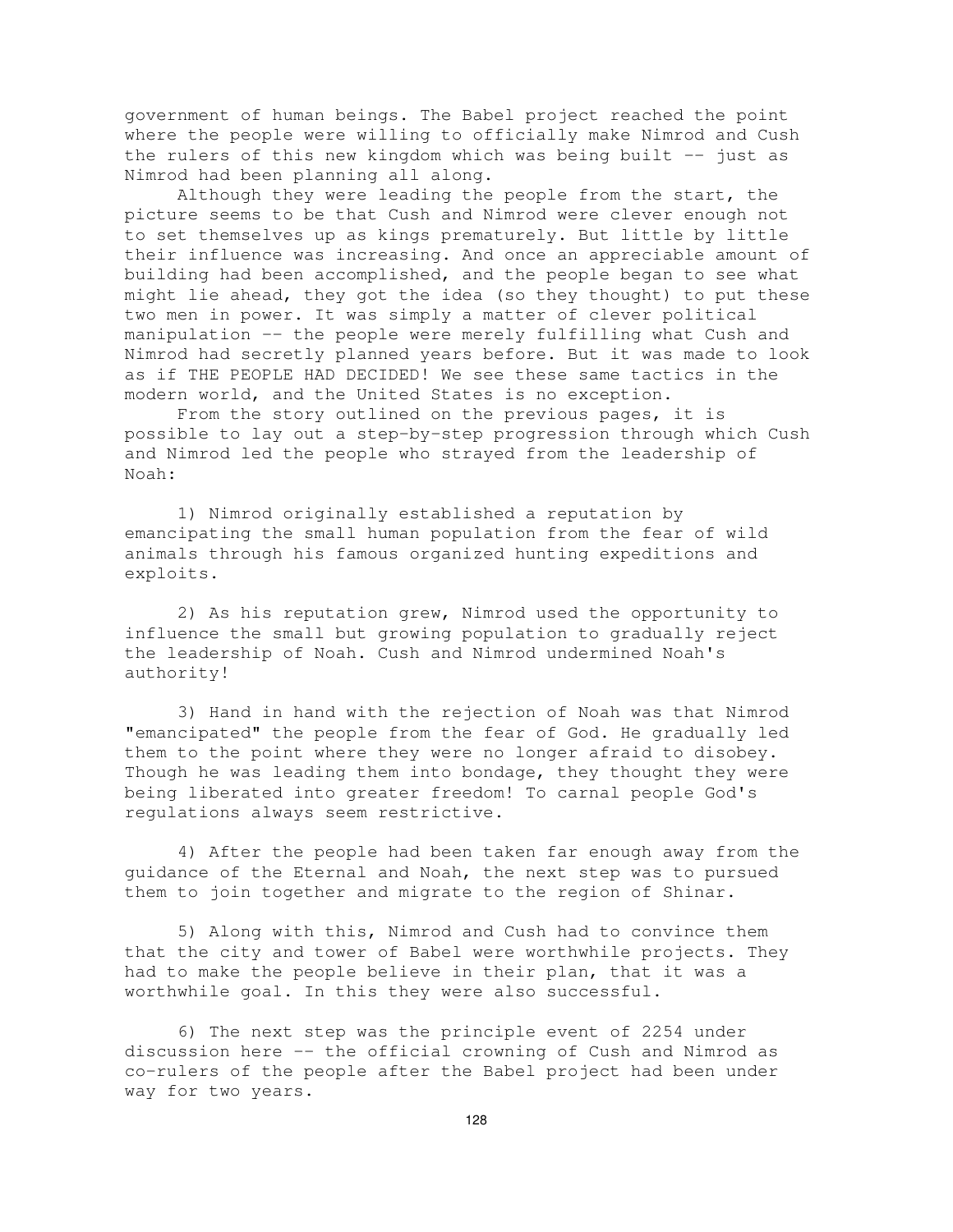7) But Cush and Nimrod did not stop even with this. All people want a religion, desire something to worship. So the ultimate step was for Nimrod, Cush, and Semiramis to lead the people to believe that they were actually more than human -- that they, their leaders, were really gods. This was not new. It had occurred before the Flood. It has occurred in our day in Germany, Russia, and Red China -- and it will happen again! After the death of Nimrod, Semiramis brought this device to a highly sophisticated form when she developed the Mystery System.(to be discussed in a later chapter).

From the foregoing it is easily seen that by the time the year 2254 had been reached, Nimrod and Cush had attained an advanced stage in their over-all program. This was the year in which these two leading rebels, in a special coronation ceremony, were formally declared the rulers over the portion of the human family -- that had departed from God to build a separate world culture and civilization.

With this famous event and date, the history of civilization begins. Here is where the history of our world commences -- a world cut off from God and going its own way. Historians like to think that the movement of man-made civilization has been onward and upward -- but the climax of man's rule on earth will show it to have been consistently backward.

Looking back, we can see that several significant events took place in the period 2256-2254. Recall that the Creation Epic shows the people molding bricks for a full year before they started to build. Thus, in 2256 they began the project. In 2255 they probably had their "ground-breaking ceremony," and in 2254 the coronation of the leaders took place. This is the way we may plausibly lay out the pattern of events at the site of Babel in Shinar.

## Population at Babel

There are other specific factors that need to be analyzed when trying to understand the situation at Babel. We have constantly referred to the people that went to Shinar -- but how many people were there? And how many people were not there? Obviously, population was a key factor at this early time. Nimrod needed as many people as possible to carry out his "Grand Design."

On the basis of the sons listed in Genesis ten, and adding an equal number of daughters, it is possible to develop a chart showing the probable population at the time of Babel, that is, just prior to 2250 B.C. On the basis of this, Dr. Hoeh has estimated that the population of the world at this juncture would have been approaching TEN THOUSAND! But bear in mind that this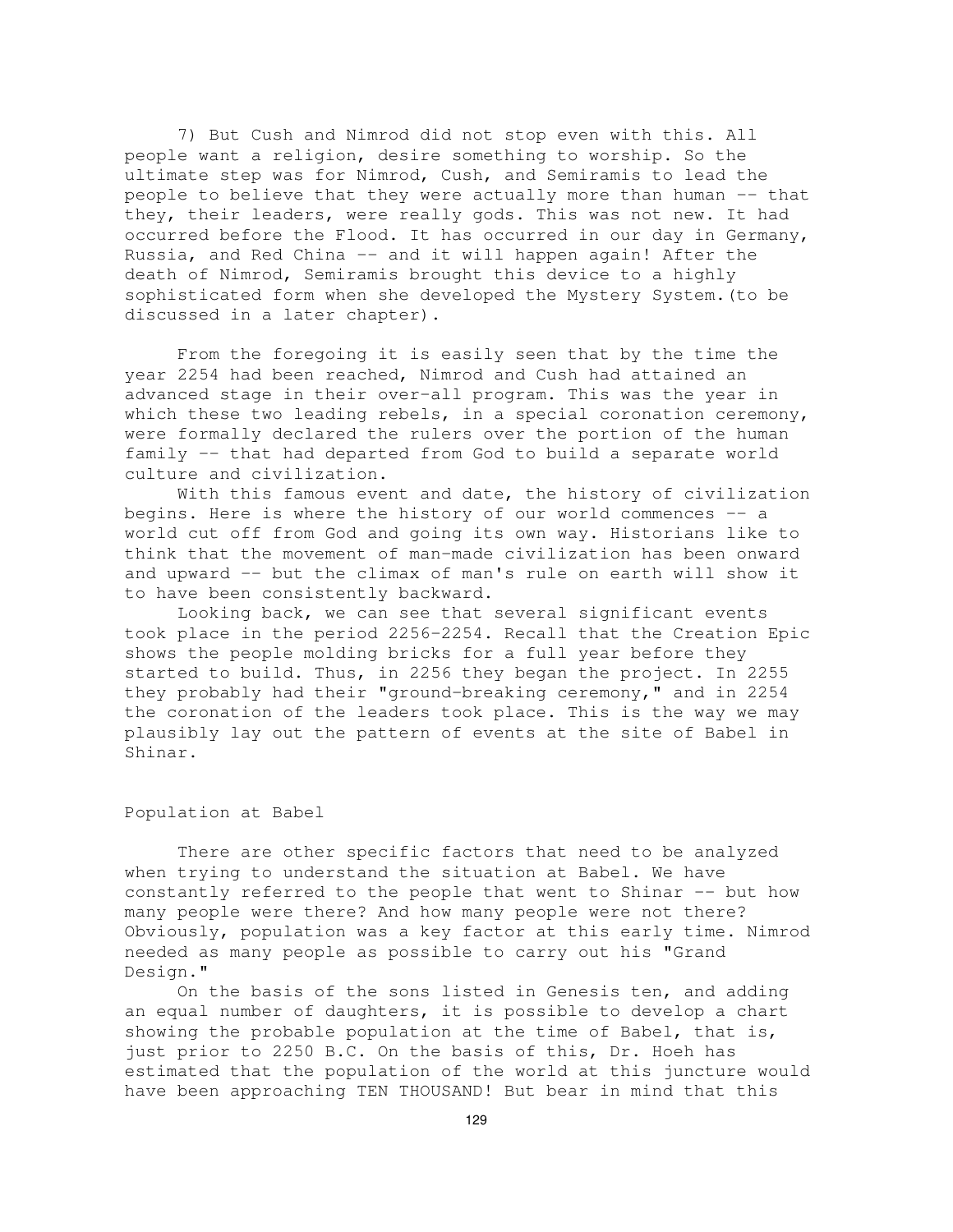figure includes men, women, and children. This means that there were very likely actually only about 3000 adults! Thus, at the beginning, there was a comparatively small labor force for the work at Babel. On the other hand, the population was rapidly increasing so more hands were becoming available. Five years would make a big difference in the available man power.

But this question must be raised: How many of this total were at Babel and how many were not? In other words, how many had gone to the areas assigned by God through Noah. Today we live in a divided world -- but the world after the Flood was in the same condition. Already a little over a century after the Flood, the people were going basically in two different directions. How many had gone Noah's way? It might be nice to think that the split had been fifty-fifty, that only half the people had rebelled and gone to Babel. But, knowing human nature, it is much more likely that the MAJORITY went to Shinar and that only a minority were willing to colonize according to Noah's directions.

Another interesting and significant question is, what was the racial composition of the people at Babel? Mr. Armstrong (had discussed this matter in the article "The Real Cause of the Race Crisis!" which was first published in the Oct., 1963, Plain Truth. Here is a review of that material: Recall that before the Flood Japheth and Ham had married interracially. Japheth had married a yellow woman, Ham a black. Through these wives the strains of the yellow and black races were carried on over into the post-Flood world. Shem, however, had a white wife.

As we know all peoples on earth have come from the three sons of Noah. From this we might conclude that, at Babel, the three races might have been about equally represented. But, actually, biological factors would have resulted in a situation where half of Ham's descendants would have been black, and half white or brunette, or swarthy white. And half of Japheth's would have been yellow, the other half white. And, of course, all of Shem's children would have been white. Consequently, at that early time, two-thirds of the earth's population was white, and only one-third colored (non white). By contrast, today two-thirds are colored (non white) and only one-third white!

Bear in mind, however, that although the majority at Babel were white, their leaders, Cush and Nimrod, were colored (non white). Thus, at its beginning, the world's civilization was dominated by the influence of Hamitic people.

### Invisible Powers Behind Babel Project

Possibly the most intriguing question about the rebels at Babel is: What was their mental and spiritual condition? Think of what these people had done. Originally they had been under the guidance and protection of God. In the earliest years after the Flood, God was very concerned about the safe-keeping of the tiny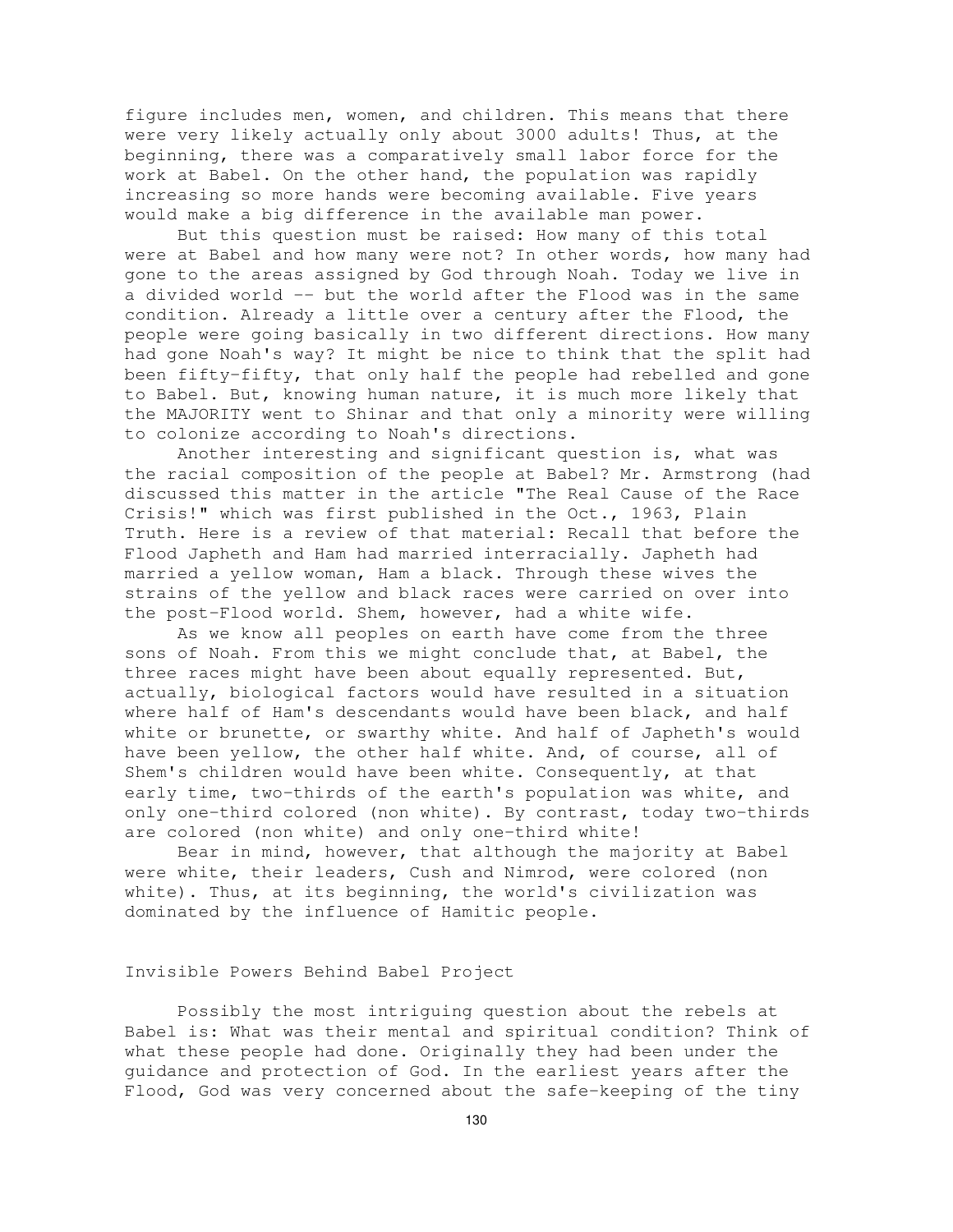human family. But later they rebelled! When the majority of the human family decided to follow Nimrod they voluntarily rejected God's will for their lives. They made the gravely serious mistake of actually cutting themselves off from God. As a result, they no longer enjoyed God's blessing and protection. They inevitably became the complete slaves of their own carnal nature, the dictatorial rule of Nimrod -- and the influence of evil spirits! Yes, in rejecting God, these misguided humans unknowingly yielded themselves to the will of Satan who was invisibly guiding this entire project! "Satan is "the god of this world." He is the founder of this world's civilization which originated at Babel. Babel was Satan's master project in getting the human race going in the wrong direction in the years immediately this side of the Flood.

The Bible reveals plainly that "this present evil world" is in subjection to fallen angels (Heb. 2:5). The Bible further reveals that there are millions of angels (Rev. 5:11). Now, when Satan rebelled (before the creation of man), one-third of the angels had followed him (Rev.  $12:4$ , 9). From that time on, then, there existed a great number of fallen spirit beings. The Bible shows by many examples that those fallen spirits, or demons, like to enter the minds and bodies of susceptible human beings. It should be realized that during the Flood these disembodied spirits had been terribly frustrated because the whole human race had drowned -- and God did not let them get near the eight persons on the Ark, whom He carefully protected. But! -- as soon as people in the post-Flood world began to rebel, and take themselves outside the circle of God's powerful protection, the inevitable occurred. These frustrated and perverted spirits saw their chance -- they became frantically active! They did everything in their power to inhabit human minds and bodies. And at this early stage of history, humans were particularly susceptible to this spiritual onslaught because there were many more demons than people.

We have a specific historical example of this -- Nimrod himself! Again it is the Chinese record which provides remarkable insight into earliest history. "The Chinese Classics" by James Legge, volume III, part one, page 115, describe China's first king -- a black man proven to be Nimrod as discussed earlier as having eyes that shone with "double brightness!" In other words, here is a unique description of the facial appearance of a demon possessed person! (See vol. one of the Compendium, p. 47.) Based on the knowledge contained in the Bible, it could have been safely deduced that Nimrod was in this very spiritual condition, but here is an actual historical record providing concrete proof!

This matter is further substantiated by the fact that the Egyptian name for Nimrod was Osiris, meaning "many eyed" or "overseer." Nimrod set himself up as overseer of people and nations -- he was the world's first dictator. This term or title "Osiris" implies one having unusual powers of perception. The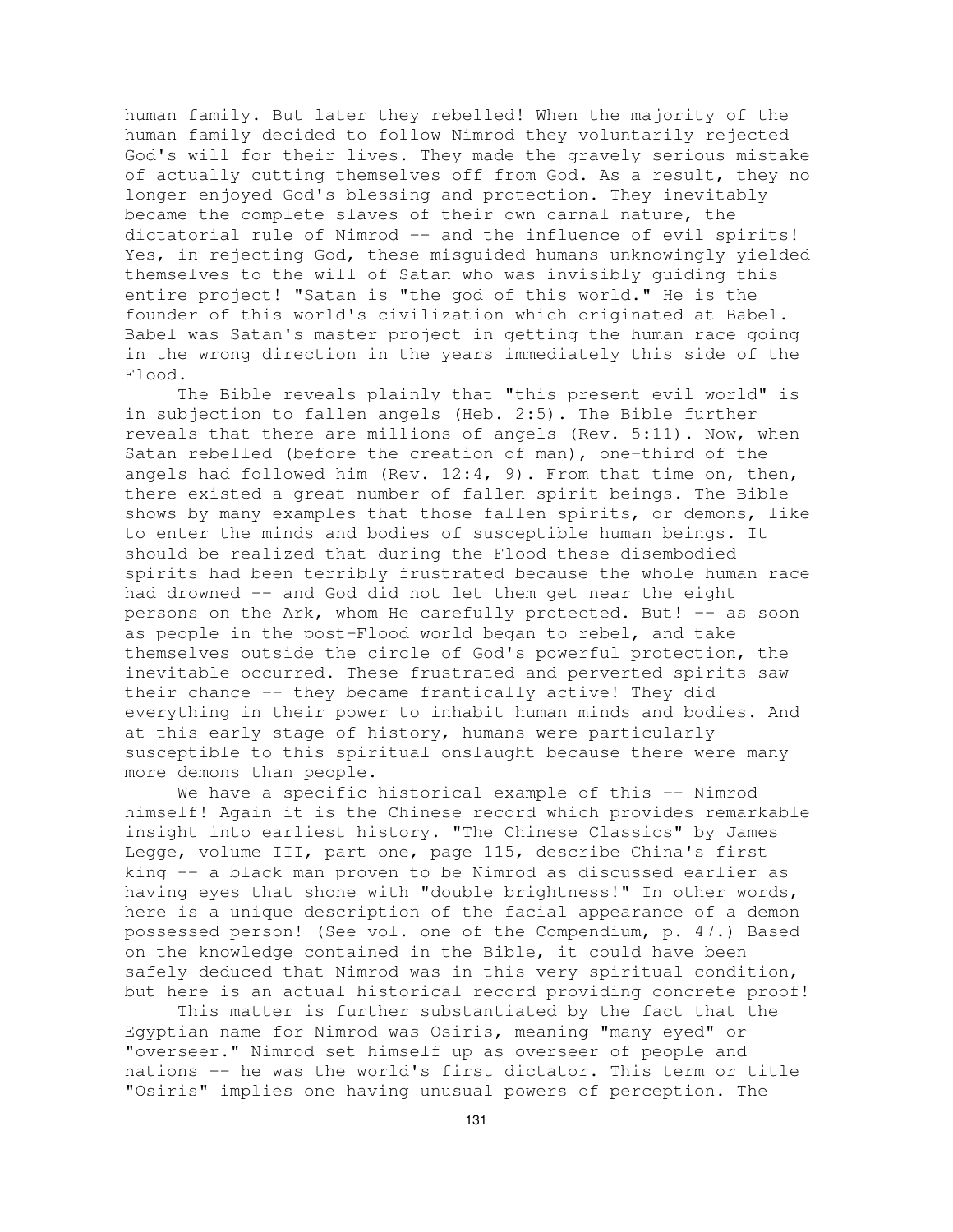traditional sense of this word is that it refers to a person who has many eyes to see that things are done right!

An example from more recent history is that of Alexander the Great, the most brilliant military strategist of this time. Descriptions of his military battles and victories give the implication that Alexander was somehow able to "see" what was behind hills, trees, and other obstructions, when this was humanly impossible to do! The analogy is that, apparently, Nimrod and Alexander had similar spiritual powers!

The Example of Hitler and the German People

A clearer picture of what was taking place in Nimrod's case may be fained by considering a dictator of more recent times, Adolf Hitler. The German leader was subject to the same spiritual influence as Nimrod -- and the personal experiences of the Fuehrer have been described in detail.

Many who knew Hitler personally said that the man had in him two contrasting personalities -- and a transitional stage. One, the normal, congenial Hitler, with pleasant voice, was a charming host. Then there was the transitional personality with glassy eyes and blank mind, who seemingly had no mind in control of the body and the facial expression. Finally, there was the other personality -- the Hitler with blazing eyes, shrill voice -- the Hitler who sent the German people into mass hysteria, promising them they could rule the world! The German nation never questioned whether this personality was really Hitler -- or Satan himself in possession of the body and mind of this man. (See page 16 of the June 1963, "Plain Truth".)

The case of Nimrod must have been parallel to that of Hitler. The human individuals were different, but the evil spiritual influence and domination was the same! Satan and the demons do not die. They continue on throughout all periods of history seeking individuals to use as their instruments in misguiding the unsuspecting masses. The times, circumstances, and individuals may vary -- but the approach and tactics remain the same! As was the case, then, with Hitler in modern Germany, Nimrod must have been "normal" at times, influenced at other times, and at other periods he was undoubtedly completely possessed by the devil. He must have yielded his mind when he wanted to at crucial times -- the way Hitler apparently did, as when he was on his way to make an important speech before a large audience. (And it should also be added that Cush and Semiramis must have been in a similar mental-spiritual state.)

Obviously, not all the German people were demon possessed. Only Hitler and high ranking officials working closely with him were subject to this condition. Instead, the masses of people became the victims of mass hysteria, a form of group insanity induced by the overpowering spiritual influence of their leaders.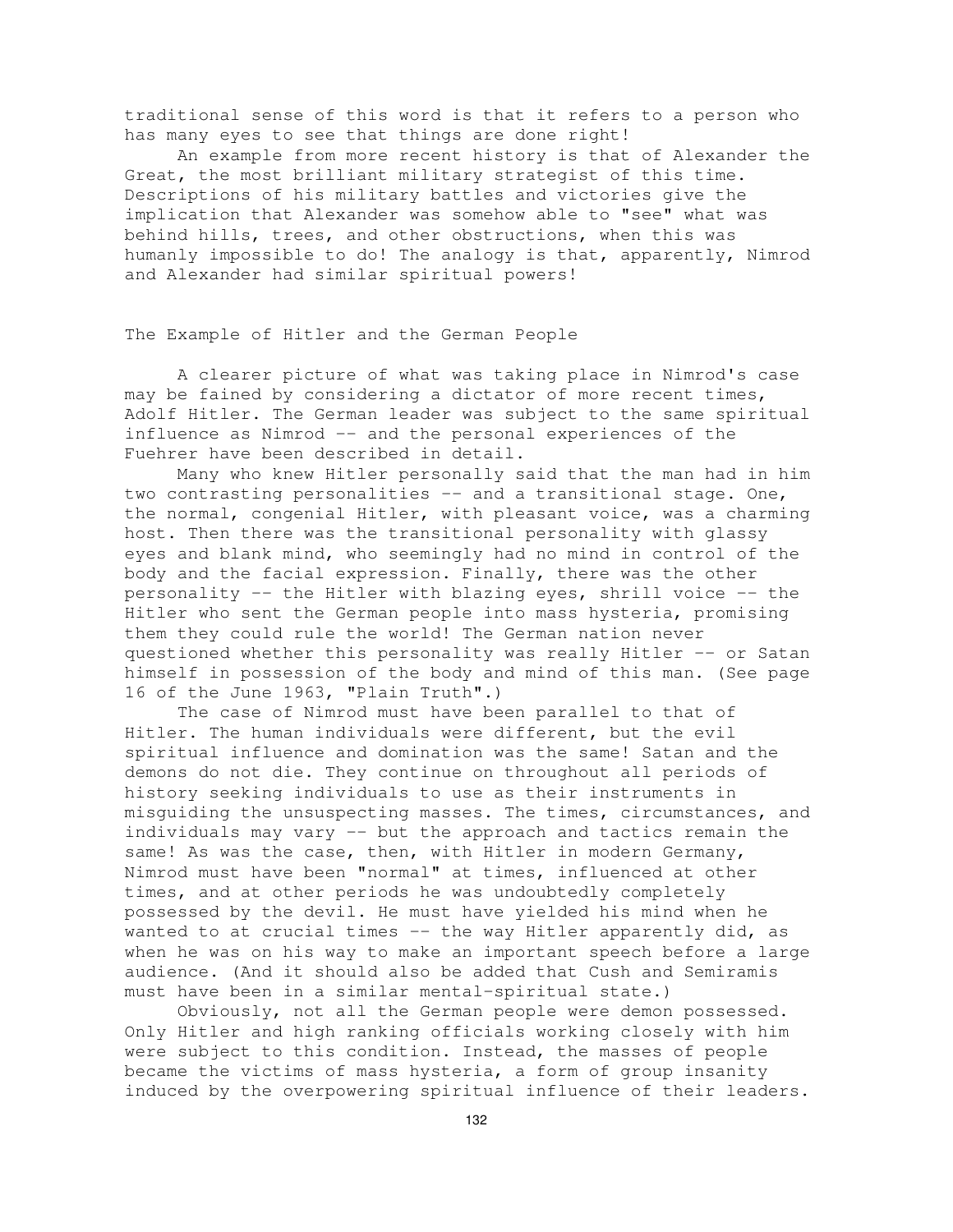A similar situation must have prevailed at Babel. To understand what this was like, we may turn to reports from Germany in the days of Hitler.

In September of 1934 William L. Shirer was in Nuremberg, Germany. In his book Berlin Diary, he reported what he saw. At this time Hitler was only forty-five and was just beginning to roll toward complete domination of Europe. Shirer's careful description of his observations provides some remarkable insight into what was really taking place -- into who and what it was that was really swaying the people.

Like a Roman emperor Hitler rode into this mediaeval town (Nuremberg) at sundown today past solid phalanxes of wildly cheering Nazis who packed the narrow streets ... I got my first glimpse of Hitler as he drove by our hotel ... He fumbled his cap with his left hand as he stood in his car acknowledging the delirious welcome with somewhat feeble Nazi salutes from his right arm ... His face had no particular expression at all -- I expected it to be stronger -- and for the life of me I could not quite comprehend what hidden springs he undoubtedly unloosed in the hysterical mob which was greeting him so wildly. He does not stand before the crowd with that theatrical imperviousness which I have seen Mussolini use. I was glad to see that he did not poke out his chin and throw his head back as does the Duce nor make his eyes glassy -- though there is something glassy in his eyes, the strongest thing in his face .... About ten o'clock tonight I got caught in a mob of ten thousand hysterics who jammed the moat in front of Hitler's hotel. Shouting: "We want our Fuehrer." I was a little shocked at the faces, especially those of the women, when Hitler finally appeared on the balcony for a moment. They reminded me of the crazed expressions I saw once in the back country of Louisiana on the faces of some Holy Rollers who were about to hit the trail. They looked up at him as if he were a Messiah, their faces transformed into something positively inhuman. If he had remained in sight for more than a few moments, I think many of the women would have swooned from excitement ... (emphasis ours.)

This should give us a much clearer idea of how and why Nimrod was able to mislead the human family into undertaking the erection of Babel. The people were completely under the sway of an evil, spiritual influence but were completely unaware of the forces at work upon them! In relation to the above quote, the observation should be made that the power behind false religion and dictatorial politics is the same -- demonism! This is the interesting connection indicated in Shirer's article. And, as the succeeding account will show, Cush, Nimrod, and Semiramis did blend politics and religion so as to make them inseparable. These demon-inspired arch-rebels did not just want to lead the people.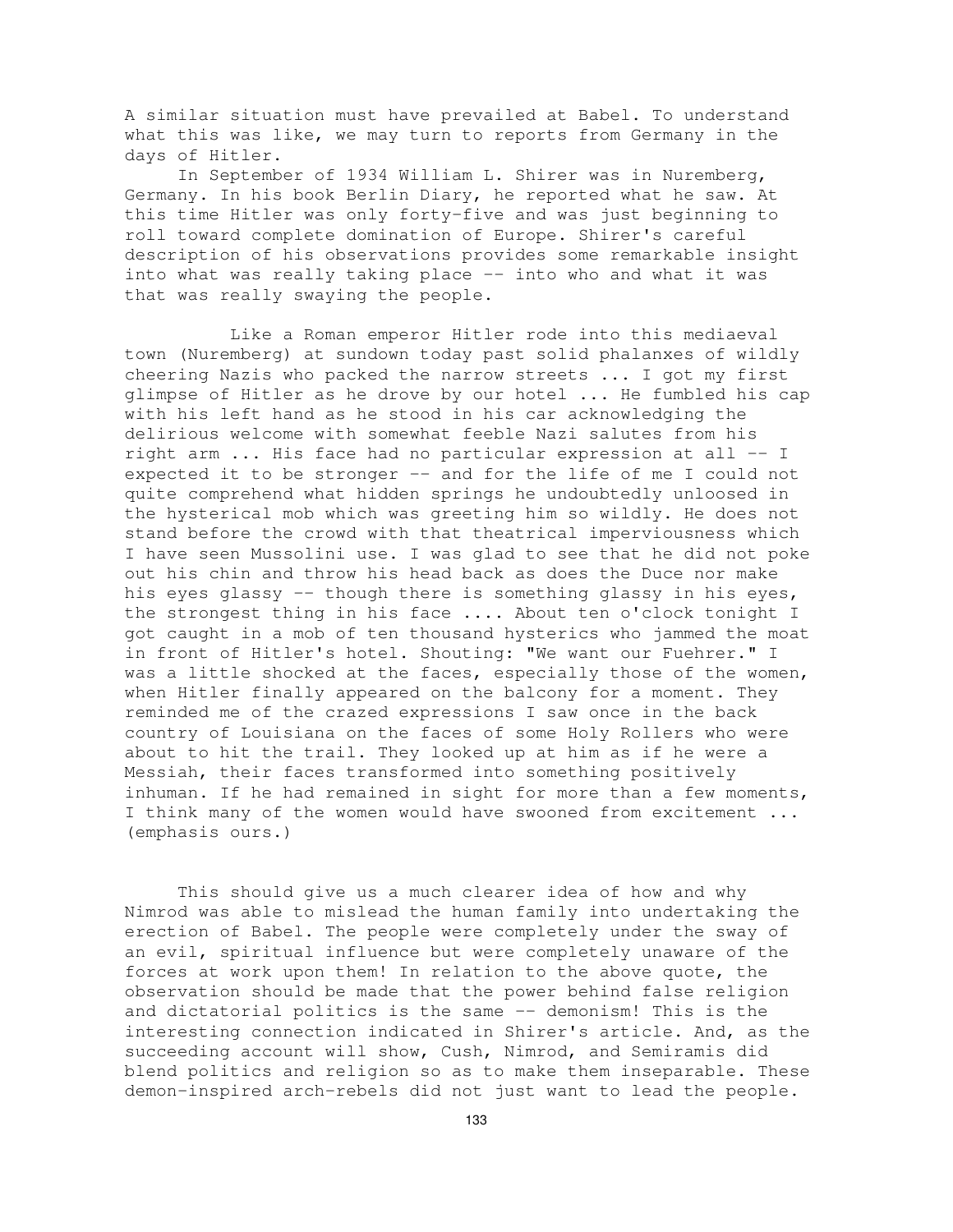They wanted to actually be WORSHIPPED by them -- as was Hitler.

The Beginning of His Kingdom Was Babel!

With these factors in mind, we may once again turn to the Bible to see what light it throws on the events of the early history of civilization. An analysis of several significant verses will bring some fascinating surprises!

Consider again that significant portion of Genesis 10 which tells about Nimrod  $-$ - verses  $8-12$ . The first two verses of this section have already been discussed. Here is where God presents Nimrod in his true colors -- as the world's first tyrant or dictator! Now, at this juncture in the story, it is time to consider the subsequent verses: "And the beginning of his (Nimrod's ) KINGDOM WAS BABEL, and Erech, and Accad, and Calneh, in the land of Shinar." (It should be noted here that the name 'Shinar' refers to the same area as that of Sumer or Sumeria, terms used by historians in recent historical works.) Next: "He went out into Assyria (margin), and builded Nineveh, and the city Rehoboth, and Calah" (verses 10-11).

Realize, first of all, that these verses reveal that Nimrod was building more than a city and a tower. He was establishing a kingdom -- a domain, a realm, yes, he wanted to rule an empire! Nimrod was a man of ability. He was intelligent, clever, ambitious, persevering. True, he was evil -- but he had courage and imagination. He was a LEADER. That is why Satan could effectively use him as a human agent! Nimrod lusted for power - and when he saw his authority growing, his ambition rose by leaps and bounds!

Notice again what the Bible records: We are told that the region of Shinar was "the beginning of his kingdom" -- and then the city of Babel is listed first. This seems to definitely imply that Babel, where human government was first organized, was indeed the center of Nimrod's realm to start with -- and from this center or headquarters there was a gradual expansion to other parts of Mesopotamia. The general picture to be derived from this is that migrations to other parts of the area were being undertaken -- other towns being built -- while the work on the city and tower of Babel was continuing. As the population grew, it became possible to carry out simultaneous projects. Nimrod had a strong desire to build his empire as rapidly as possible.

An important question is this: When did the expansion of Nimrod's domain occur in relation to the confusion of languages? In other words, What is the chronological relationship between this section in chapter 10 and Genesis 11:5-9? The logical answer seems to be that the dispersal from Babel occurred AFTER the political and geographical growth under discussion. If the confusion of languages had happened near the start of the Babel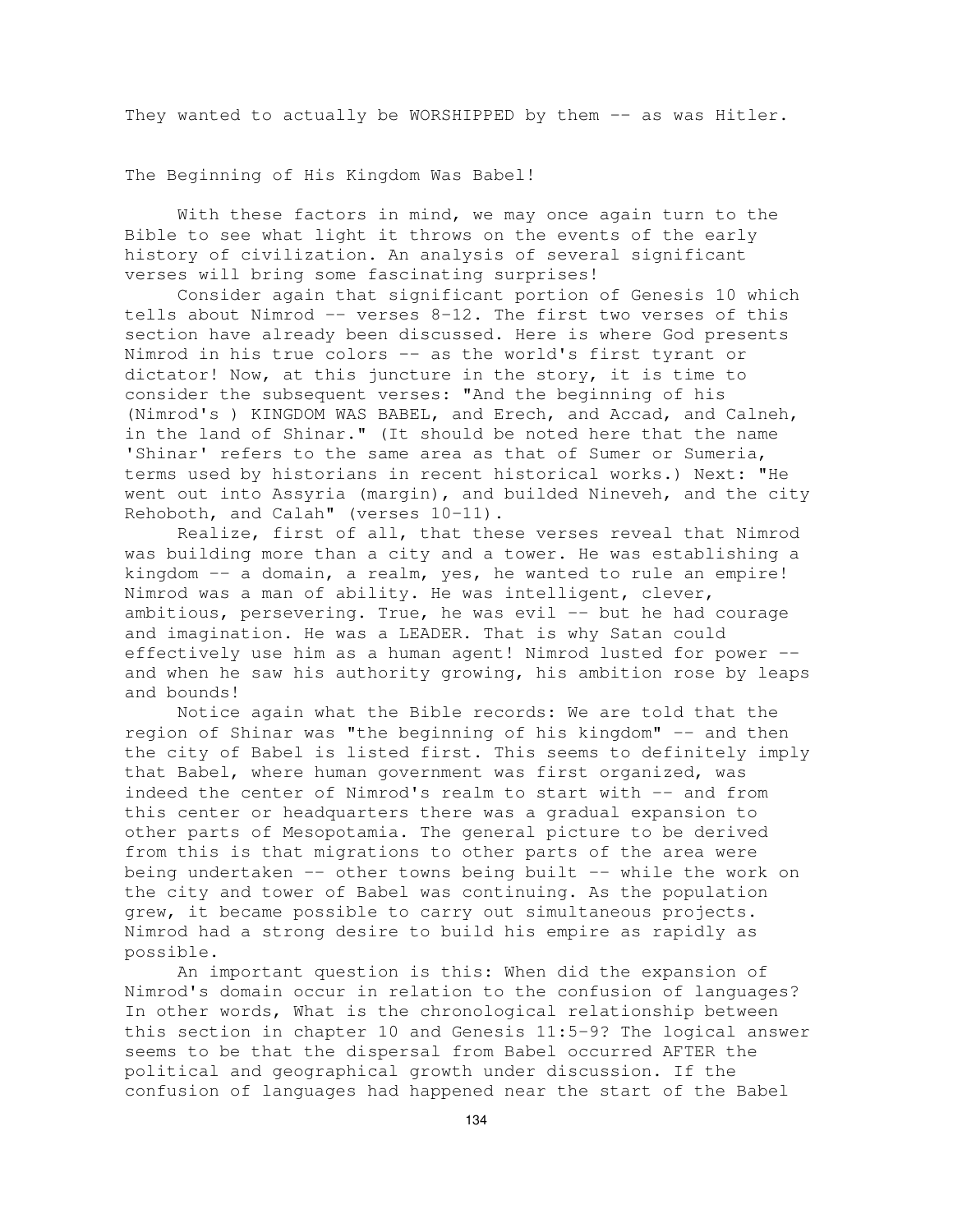project, it seems obvious that the plans of Nimrod and his followers would have resulted in SUCH chaos that very little expansion would have been possible. The dispersal, then, must have come some years after 2254.

Therefore these basic questions must be answered: Just how long did God allow Cush and Nimrod to rule over the people before He came down and put a stop to what they were doing? In short, how long after the establishment of human government did the dispersal occur? And what was happening in Nimrod's kingdom which made it absolutely necessary for God to intervene?

These topics will be discussed momentarily. First, however, we must examine Genesis 10:10-11 more closely. Further analysis of this vital portion of scripture will reveal some surprising information -- will, in fact, add a new dimension to our concept of the rebellious Babel enterprise.

## Introducing Asshur

Look at Genesis 10:11 again. The King James reads: "Out of that land" ... (Shinar) .... "went forth ASSHUR ...." This is the correct translation according to the vowel pointing of the Hebrew text. But the consonants, without the pointing, (may be translated "he"  $--$  that is, Nimrod (as the margin shows)  $--$  "went forth, being strong, and builded Nineveh" as well as other cities.

This is no contradiction. The Bible is simply telling us BOTH! Nimrod and Asshur went to Assyria from Shinar. Micah 5:6. The land of Assyria or Asshur is also the land of Nimrod. The simple conclusion is that Nimrod and Asshur worked together both in Shinar and Assyria.

Ancient historical source support this fact. Notice in verse 10 that Nimrod's second city in Shinar, after Babel, was Erech. The names of the original rulers connected with this ancient town have been preserved. Their history is found in the surprising annals of the First Dynasty of Erech (or, as archaeologists prefer, Uruk). An interesting side-light is that the modern country of Iraq takes its name from Erech! Few people are aware that this ancient city built by Nimrod has given its name to the entire country! The first king list for Erech has been analyzed by Dr. Hoeh in volume one of the Compendium beginning on page 243. A notation in this ancient king list after the Babylonian name of Asshur (En mer-kar -- to be explained shortly) states that "Under him Erech was built." Yet, in the Bible the Builder is Nimrod. Again, this simply means that Nimrod did not build it alone! He and Asshur were working together. The original enterprise was a joint affair. The attempt to build this original empire was a co-operative effort.

Just who was this Asshur? The Bible has relatively little to say about him. However, we are told that he was one of the five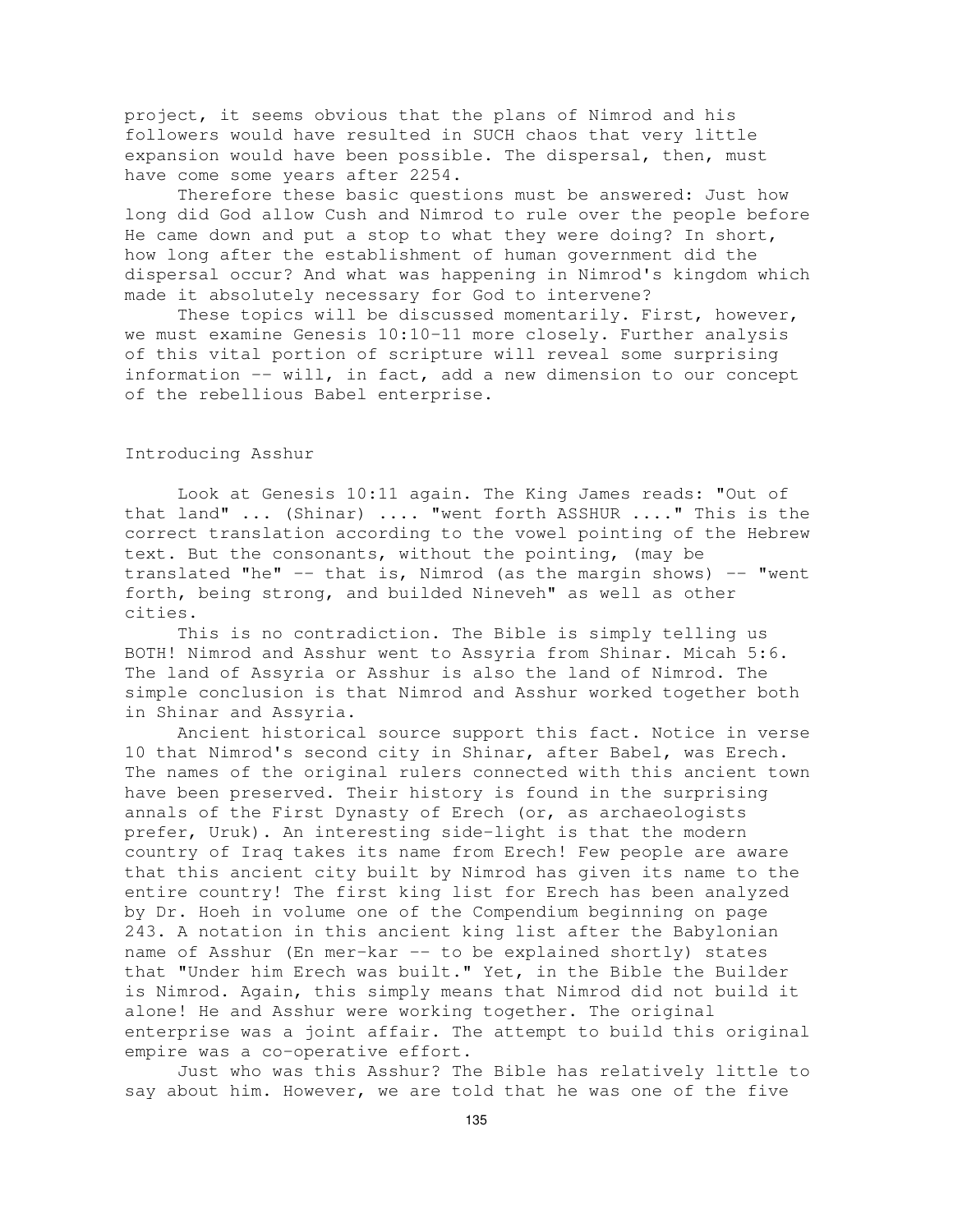sons of Shem (Gen. 10:22). Obviously then, from what we have seen earlier in this tenth chapter of Genesis, Asshur could not have been following in the footsteps of his father or grandfather if he was the right-hand partner of Nimrod, the God-defying rebel! Thus, if we read the Bible carefully, we quickly come to realize that Asshur too, early in life, developed ambitions and plans contrary to the way of God.

Ancient historical sources provide interesting insights into the background of Asshur. In Northwestern Europe, in ancient German tradition, the name for Asshur, the ancestor of the German (Assyrian) people, was Tuisto (see Compendium vol. II, chapters 1 and 2). And it is said that Tuisto was conceived in the Ark. Asshur, in other words, was begotten before the Flood ended and was born immediately after the Flood.

With this in mind, notice the genealogy in Gen. 10. The first three of the five sons of Shem were Elam, Asshur, and Arphaxad (verse 22). The Bible further records that Arphaxad was begotten two years after the Flood. (Gen. 11:10).There is something unusual here -- Arphaxad begotten a mere two years after the Flood and already the third in order! There could not have been two other separate births between the end of the Flood and the begettal of Arphaxad. Elan, Asshur, and Arphaxad could not have been born in normal one-two-three sequence considering this limitation in time. There is only one explanation -- Elam and Asshur must have been twins!

The Bible clearly records that eight people entered the ark and that the same eight people, and no more, emerged from it when the Flood was over, but the Bible nowhere says that children were not begotten during the Flood. And so, on the basis of the foregoing information about Asshur, we see that the population began to increase immediately after the Flood! Apparently it was a matter of weeks, not months.

The definite possibility that Asshur was a twin is supported by the meaning of the term "Tuisto". This word may have reference to the twin in the form of the German words zwei and zwilling -- "two" and "twin". The root for these words certainly has some connection with Tuisto in the minds of many philologists.

As already noted, Asshur's name in Sumeria, as given in the king list for the First Dynasty of Erech, was En-mer-kar. En-mer-kar is the source of the name Mercury. In ancient Germanic myth, Asshur was worshipped as Mercury in Central Europe! There is further proof that Asshur, En-mer-kar and Tuisto are one and the same individual. This time the evidence comes in the form of chronology. In the first Dynasty of Erech, En-mer-kar is assigned a reign of 420 years. In the list of Kings of ancient Germany given in volume two of the Compendium (Page 19), the last date for Tuisto is 1949 B.C. Going back 420 years from this date brings us to 2369 -- the year marking the end of the Flood. The 420 years of En-mer-kar are thus revealed to be the full life span of Asshur, the son of Shem and twin brother of Elam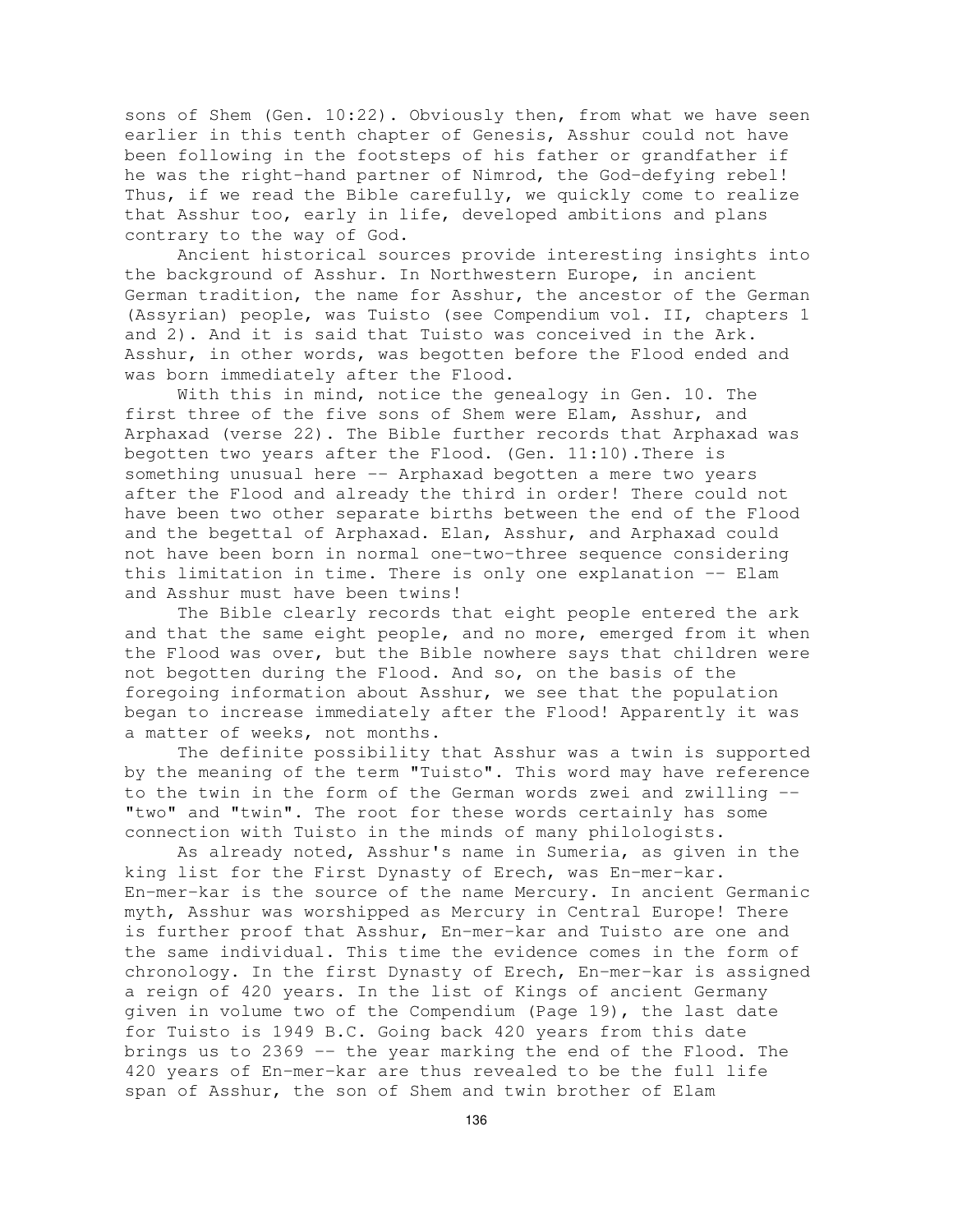(Compendium, volume I, page 249.)

Asshur and Nimrod

Thus, when the material about Asshur from the Bible and other sources is brought together, a fascinating and enlightening picture results! Asshur, a disobedient son of Shem, the twin brother of Elan, was born immediately after the Flood, was an important figure at Babel as a chief assistant of Nimrod, and died in 1949 at 420 years of age. But there is yet more to learn about this famous man. Turn to the list in Genesis  $11$  -- "the generations of Shem." In verse 11 we find Arphaxad listed next in patriarchal succession after Shem. Yet Arphaxad was the third son after Elam and Asshur (Gen. 10:22) By comparing these two seemingly uninteresting passages, we discover that the Bible is indirectly telling us something very interesting about the first two sons of Shem: They were rejected as the heirs of Shem's inheritance. God chose Arphaxad instead. The reason, undoubtedly, was that Elam and Asshur both married women of different races - which plainly shows that neither of them were interested in obeying God or helping Noah in his great responsibilities!

Originally the two prominent personalities at Babel were Cush and Nimrod. But Nimrod gained more and more power while that of his father faded. Meanwhile, the importance of Asshur was apparently on the rise. The picture seems to be that Nimrod appointed Asshur to a top position in his organization, that he made him what could be called "The General of the General Staff."

The strong indication is that Asshur's main talents, then, were in the military field. He was responsible for the development of an expanding army as the realm of Nimrod branched out. Nimrod was the great architect of the whole system while Asshur and the Assyrians formed the army and co-operated in the over all program.

The point is that Cush, Nimrod, and Asshur were working hand-in-hand attempting to build a great empire. And they began their "Grand Design" at the most opportune time possible -- when the earth's population was still small and more easily gathered, controlled, and guided! If they could captivate the population early, they could keep control of it later when it was large! Little more can be said about the relationship of Asshur to Nimrod and the Babel project. However, the most intriguing adventures in Asshur's life took place long after this abortive venture. After Babel, Asshur was to have a great impact on both the history of the Near East and that of Europe. But these events must wait till a later chapter.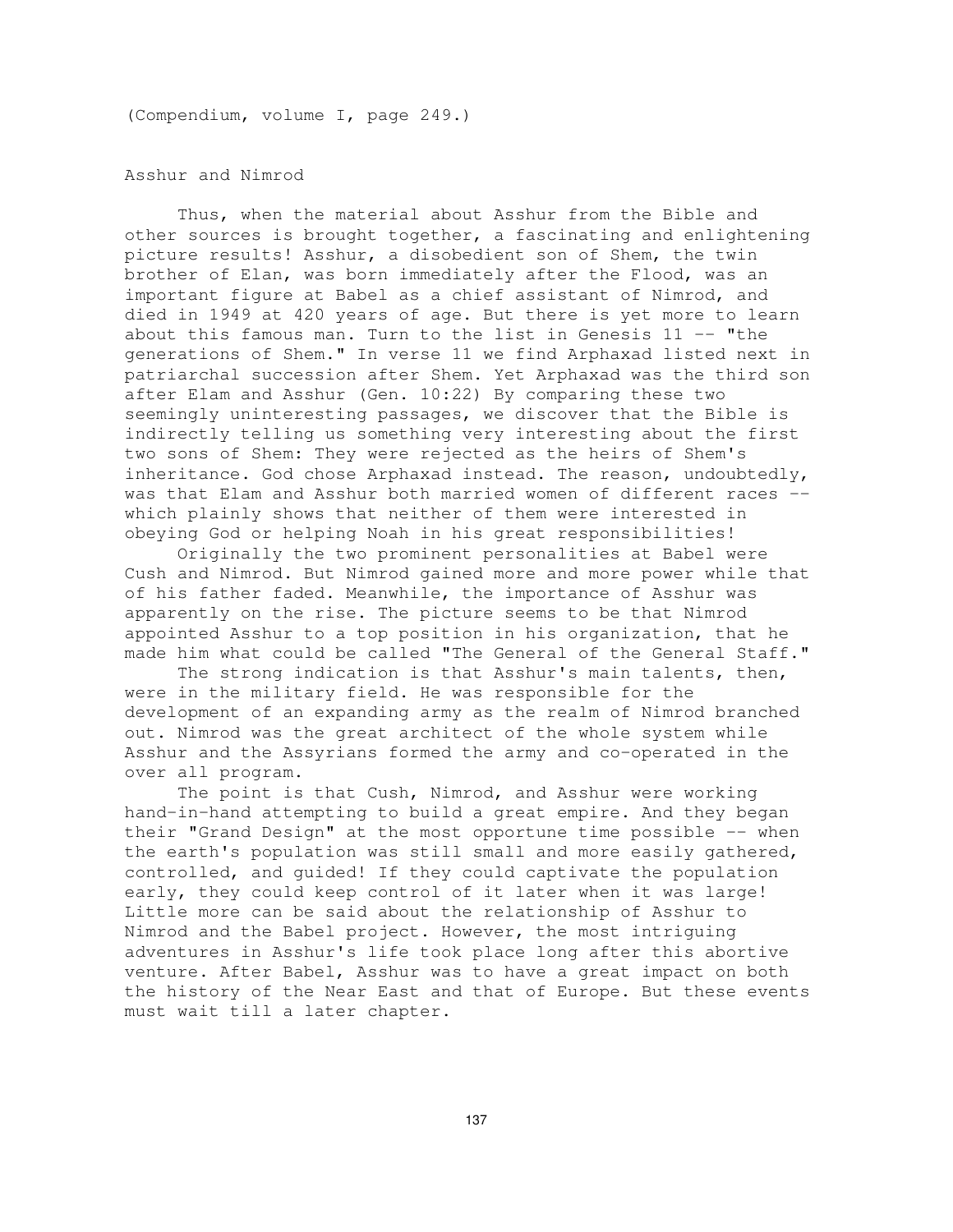When Did God Intervene at Babel?

Now it is time to take up the basic questions raised earlier: How long after the establishment of human government (2954) did the dispersal from Babel and the confusion of languages -- occur? How long did God allow Cush and Nimrod to go on unrestrained in the expansion of their kingdom before He came down and put a stop to it?

We might assume that the dispersal took place in the same year that human government was officially established -- 2254. But this was a mere two years after the Building of Babel was begun. This would not allow enough time for the building of even part of a kingdom or empire, nor would it give the rebels time to make much progress in the erection of the tower.

The fact that Nimrod and his followers were actually at work on building an empire is reflected in Moffatt's translation of Genesis 10:10-12 which should be included here. Notice: "His -- (Nimrod's) EMPIRE at first was Babylon. Uruk, Akkad, and Kalneh, in the land of Shinar; from which he pushed out into Assyria, building the great city of Nineveh and its suburbs, also Kalah, and Resen which lies between Nineveh and Kalah."

Again, the question is, "how far along did God allow Nimrod to get with his empire?" In the space of two short years, with the population still quite sparse, Cush, Nimrod, ad Asshur could not have built much of an empire, and these same two key factors -- time and man power -- also apply when considering the erection of the great Tower. Everyone is familiar with the saying, "Rome wasn't built in a day." Neither was Babel. It was to be the capital city of a world empire. No doubt it was intended to ultimately gain the reputation of being "the Eternal City." And the center of attraction in it was to be this great Tower, the epitomization of man's ambitions and civilization.

As indicated in the Creation Epic already quoted, the portion of the Tower called "The Sanctuary" was completed quite early, even before the official coronation of Cush and Nimrod. So this portion of it was soon available for whatever services or religious observances they wanted to put into effect. But this great structure was not being constructed like the Empire State Building. It did not have to be completed all at once.

This was the type of building that could be added on to or built higher over a long period of time. This tower was of such a nature that, as they expanded the foundation, they could increase its height Archaeology shows this to be the architecture of the ancient structures in the Near East. So the rebels devised a structure which could be made to look more and more impressive over the years.

Consider the Great pyramid of Egypt as an example. This great work took twenty years to build and was accomplished only through the prodigious effort of multitudes of people - thousands more than were available for the building of the Tower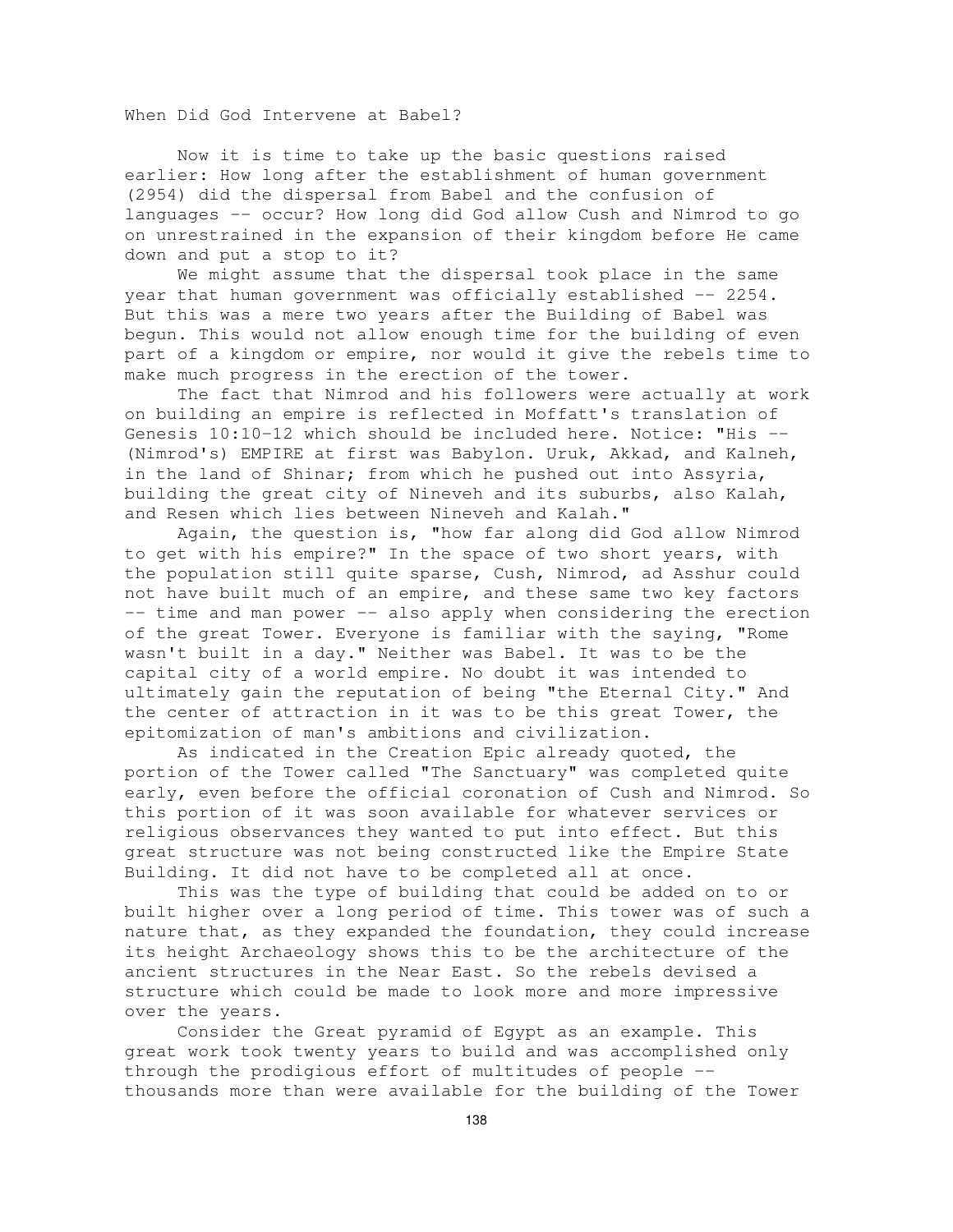of Babel. At Babel there were only a very few thousand people, and perhaps no more than a few hundred who worked on the Tower steadily. It was, indeed, a long-term project.

Then, in the bible, we have the example of Solomon who built both the Temple at Jerusalem and a magnificent palace for himself. The Temple of God took seven years to build. The kings residence required thirteen! Finally, consider the great Catholic cathedrals of Europe erected in the Middle Ages. These massive and costly religious edifices required from one to four hundred years to work -- and some of them have never yet been completed!

So Babel did require some years of work before anything really impressive could have been erected. The question is, how many years?

The material preserved from Berossus, which tells of the deeds of Noah, Cush, Nimrod, Semiramis, and others after the Flood, may help us answer this question. In three different instances this ancient historian mentions a date 131 years after the Flood as being significant in history. The Flood ended in 2369. One hundred thirty-one years later brings us to the date of 2238 B.C. Further simple arithmetic reveals that this year was eighteen years after the Babel project was begun -- 2256 minus 2238.

Was this the year of the confusion of languages? Berossus' history is silent on this. He nowhere speaks of the dispersal from Babel. He merely speaks of this year as being important in the reign of Nimrod whom he presents as the first great Babylonian ruler. We must realize that Berossus was a pagan Babylonian historian who was trying to make his nation appear the oldest and most important in history. You can read more about him and his motivation for writing in the first chapter of Part four of this book. In Berossus' account, Noah, Nimrod, and Semiramis were all good people! Therefore he would not mention the debacle at Babel because this would put Nimrod in an unfavorable light and this would not do for the one who founded man's civilization and was the first great Babylonian ruler! We can be thankful that God has made sure His history in the Bible places early rulers and events in their true light! Men always want to laud other men rather than presenting them as they really are -- but God deals in truth!

So the date 2238 could very well be the year when Nimrod's plans were altered by Divine intervention! This would mean that God allowed the rebels just under two decades to go ahead with their plans before He brought them to a screeching halt.

#### Why God Had to Intervene

Now to answer The most significant question of this entire situation: Why did God have to intervene and stop the entire Babel venture? God does everything with a definite purpose. His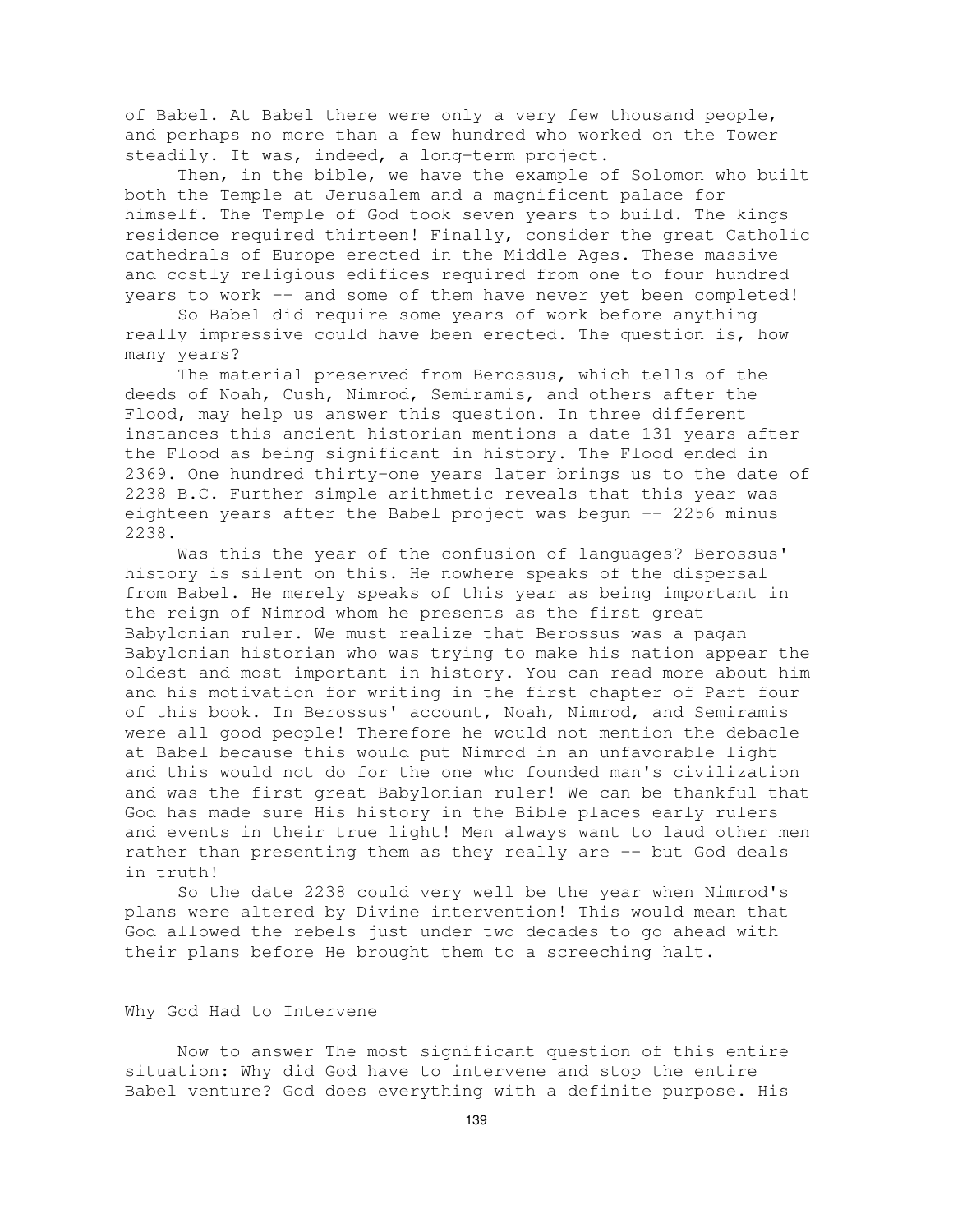action at Babel was no exception.

In leading up to the answer, the following factors should be included in the picture. A period of eighteen years may seem like a short time in which to build a massive tower and surrounding city, begin other towns, and lay the foundations of an empire. But it must be realized that though the total population was small when the project was begun  $--$  some 10,000 in 2254  $--$  it did not stay that way. The main resource of Cush and Nimrod was man power, and the supply was increasing rapidly! By the time of the Dispersal, the population must have been around 25,000. Over the years Nimrod saw the increasing numbers as an opportunity to expand. That is why, after a certain period of time, he was able to "push out into Assyria!" He had the man power to accomplish the feat.

Now, all during this time, Cush and Nimrod were regarded as co-rulers of the people. But what were their individual functions? The arrangement seems to have been this: apparently Cush spent the majority of his time at Babel directing the building of the city and the Tower while Nimrod, the younger of the two, was "out in the field" expanding the frontiers of the kingdom (most likely with the increasing assistance of Asshur). In other words, Nimrod must have spent much time traveling around while Cush remained more permanently situated. After all, Nimrod was the one with the reputation as the great hunter, the one noted for daring exploits, no doubt these continued after Babel was under construction. He not only continued his hunting expeditions but led the migrations into Assyria later when the population was sufficient for such a move.

But also think of this. Noah had established colonies in many places. What was to prevent Nimrod from journeying to these settlements with the intent of luring the people to join in on the building of Babel and his empire? He must have attempted this because his original idea was to thwart God's plan. He did not want the people spread out, the human family divided. He wanted to keep the people under his control. Once he had trained them his way, they could be counted on to remain a functioning part of his growing realm.

Nimrod was a continuing threat to the work of God being carried out through Noah!

As the years passed, Nimrod's control over, and subjugation of, the people increased. As with any dictator, his mode of operation must have become more and more oppressive. From time to time during the Babel project, certain people must have come to their senses. Some must have had the realization dawn in their minds as to what Cush and Nimrod were really planning -- the merciless, dictatorial domination of the entire human race! When those people dared to think things through to a logical conclusion -- tried to tell others, they must have suddenly disappeared! Others may have tried to actually escape, and failed! Still others may have managed to gain their freedom. Yes,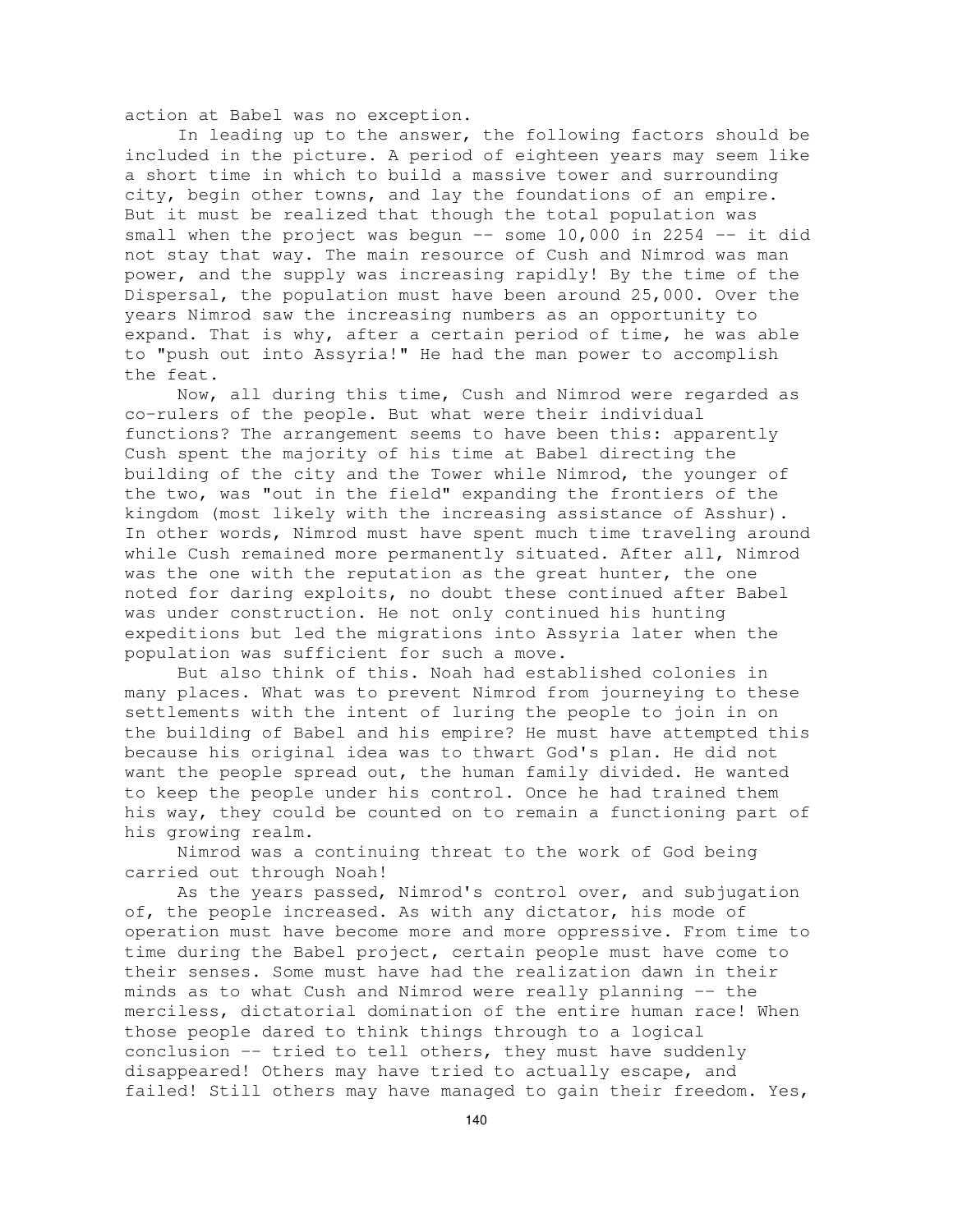a few fugitives from Babel may have sought out Noah's settlements as places of refuge. We do not have to conclude that the movement of all the people was always in the direction of Babel. It could very well have worked both ways. At Babel, then, we can well envision that all the elements of a totalitarian state were developing. Nimrod undoubtedly must have devised a spy system to keep dissident elements in check. This is the kind of freedomless regime he was building!

Now the picture is becoming clear! At the time of God's intervention, Nimrod's entire program had reached threatening proportions! The entire situation was becoming extremely serious. The whole problem boiled down to this: What was going to become of the small minority of people in other parts of the world who were still loyal to Noah?

Yes, the kingdom of Cush and Nimrod had reached the point where it threatened to take over the entire population of the earth! A WORLD DICTATORSHIP would have stamped out every vestige of the truth and God's way.

The truth cannot survive under a dictatorship!! Noah and Shem would have been EXECUTED!!!

This is why GOD HAD TO INTERVENE! He had to divide the power of the rebels' kingdom before it was too late!

The Debacle at Babel

The Bible tells how it was done. Let's notice it in Genesis 11:5: "And the Eternal came down to see the city and the tower, which the children of men builded." (Verse 5).

The words "came down" indicate that the Eternal, the one who became Christ, was above the earth. He was not down on the earth appearing in human form as He had done in other instances. Thus the account here definitely implies that the second member of the God kingdom was using this portable throne which is transported by the four cherubim as in the first and tenth chapters of Ezekiel!

From this fast-moving vantage point it was certainly possible for Him not only to observe the city and the tower, but also the empire which Nimrod and his growing organization were devising. The Eternal had not abandoned the human family. He had a clear and precise picture of what was occurring on the earth!

Notice the first part of verse 6: "And the Eternal said, Behold, the people is one, and they have all one language." This was the goal of Cush and Nimrod -- they wanted to form ONE WORLD! They wanted to blend the races ruled by one government and dominated by one religion. Their dream was to build a unified social order under their complete and dictatorial domination. And the fact that there was just one world language made this scheme more readily attainable because no communication barriers existed!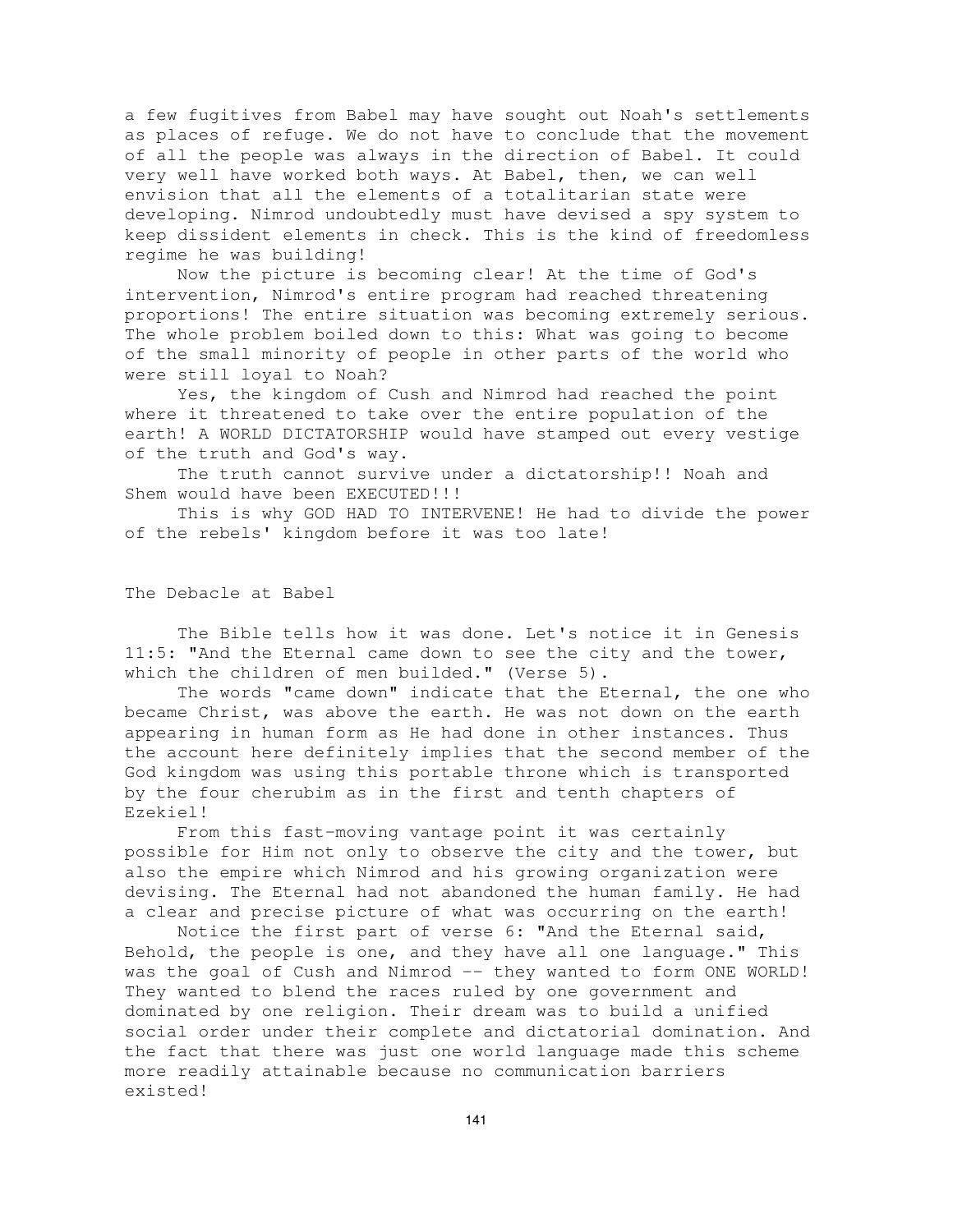Now observe carefully what He next said to his accompanying angels: "And this they begin to do: and now nothing will be restrained from them, which they have imagined to do!" Here is a definite statement that everything Nimrod and the rest were trying to achieve was within their power to attain! Their plans, if allowed to continue, would have succeeded! They could have ruled the world!!

Here then, as Mr. Armstrong has emphasized, is the Biblical revelation of the actual potential God has placed in human intelligence. Than has mental powers that can approach even God's! Man's collective human mind can bring into reality what at first it only imagines -- "which they have imagined to do."

Man now wants to reach beyond the solar system -- he wants to reach outer space. If God allowed it, he would achieve even this goal. But God will not permit physical man to carry out his wishes. He did not allow the full fruition of man's dreams at Babel. Rather, He placed limitations on man's creative powers. He is doing the same today. (See the booklet "Who will Rule Space?" and the June 1967, "Plain Truth", pages 9-13, "How Close is the Moon Now?")

In the next two verses, the Bible records what took place at this momentous juncture in human history The Eternal continued speaking to angelic assistants: "Come, let us go down and there confound their language, that they may not understand one another's speech. So the Eternal scattered them abroad from thence upon the face of all the earth: and they left off to build the city."(Gen. 11:7-8).

Through a collection of evidence from the Bible (Gen. 10) and various other sources, the conclusion has been presented that Nimrod and Cush were building an empire and that their numerous followers were at work on various projects in the region of Mesopotamia. In other words, at the time of God's intervention, they were not all concentrating on the city and tower which was the intended capital of the empire. This was undoubtedly the main project, but not the only one. Yet the Bible account is clear in showing that the Eternal focused His attention and intervention at the very city of Babel itself: "And the Eternal came down to see the city and the tower," and then He "scattered them abroad from thence."

A logical conclusion is that the majority of the people were gathered at Babel for some particular occasion. A special celebration must have been taking place. Possibly it was the anniversary of the founding of human government and kingship. The Bible gives many examples of the fact that God often performs acts of intervention in a climactic and dramatic way. Babel was no exception. If God had intervened on an ordinary day when the people were carrying out their routine activities, the impact would not have been nearly as great. But imagine all these people at a large festive gathering. They were all rejoicing in the growth of man-made civilization, toasting the successes in the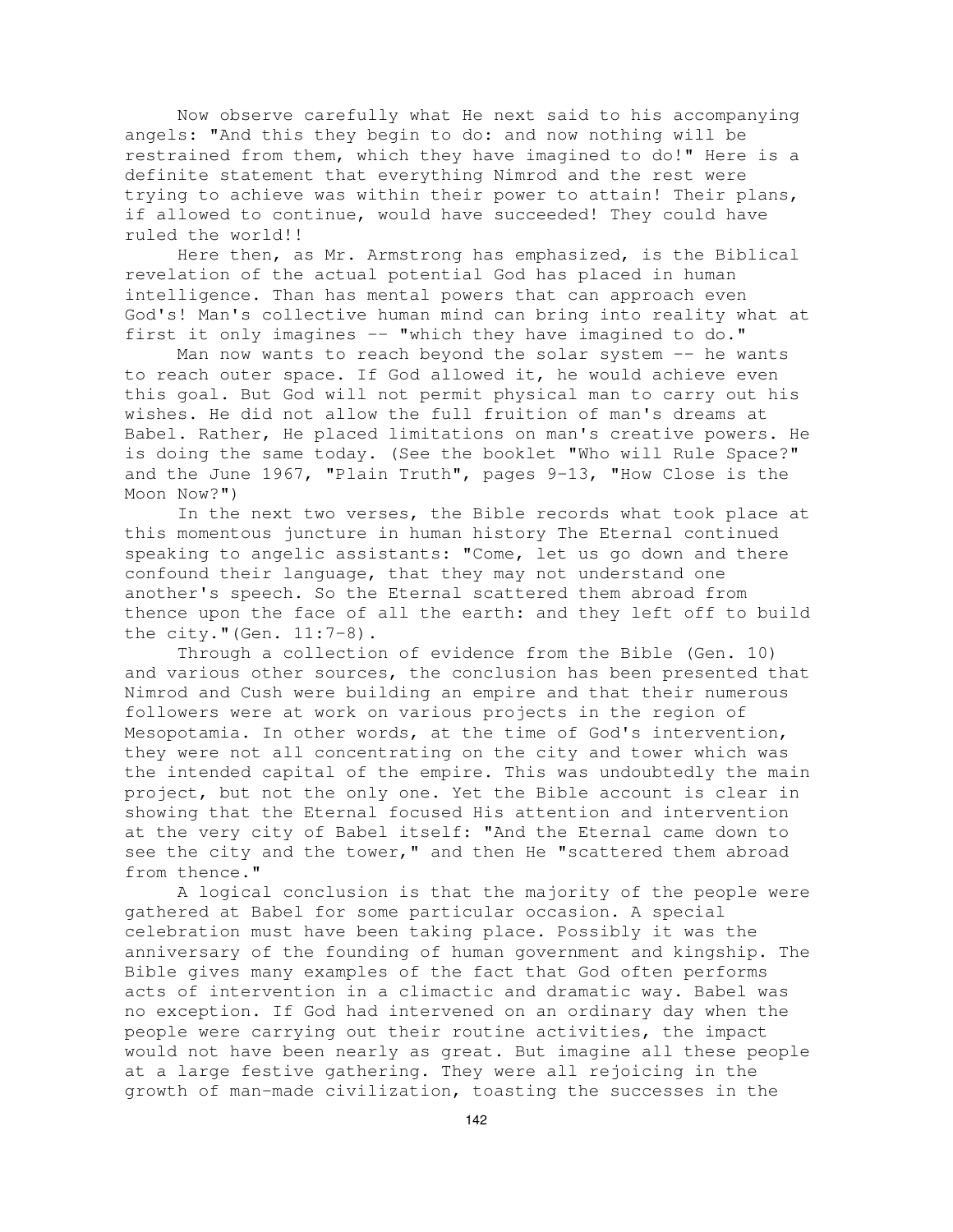growth of the empire. Cush and Nimrod had made, or were making key-note addresses. Everybody was looking forward to several days of revelry before returning to their assigned tasks. To them, not even the sky was the limit  $-$  or so they thought!

Then -- the UNEXPECTED HAPPENED! Suddenly the carnival atmosphere evaporated like mist and utter confusion took over! Nobody could understand the person to whom he or she was speaking. People became frustrated, angry -- they couldn't understand each other or what was going on!

Here was an absolutely unique occurrence in human experience. There had never been a problem with language before! Can you imagine the utter consternation of Cush, Nimrod, and the other rebel leaders? It probably took two or three days, but they finally must five accepted the bitter conclusion that their whole "Grand Design" was absolutely RUINED! And just when everything was goings so smoothly too. Talk about weeping and gnashing of teeth -- here was the time for plenty of it.

# The Origin of Languages

Realize this important fact: The miraculous intervention by God at Babel is the origin of differing or foreign languages. Before this time and all the way back through pre-Flood times - no variant languages existed. There was one universal language! But, on that momentous day in the valley of the Tigris and Euphrates, God made history -- and He changed history. He did it by introducing the phenomenon of variant languages.

Philologists and scholars in related fields, have never been able to adequately explain the existence of all the languages spoken in the world. It is a mystery to them because they regard Genesis 11 as a myth.

Explanations for the origin of languages have been offered which go something like this: At first, primitive man could only grunt or bark. After a while he decided that one grunt could mean one things two grunts something else, while a howl would have a third meaning! Little by little, from this crude beginning he refined his means of communication until finally he had developed a vocabulary. Such are the reasonings of vanity filled intellectuals who reject the Bible as a true and accurate source of knowledge and historical truth and are left with nothing more than sheer imagination! But even if such theory were true as to the origin of spoken language, it still would not account for the many languages on he world scene!

There is no historical record outside of the Bible which serves to explain where, when, and how different languages began. Foreign LANGUAGES ARE the result of a DIRECT MIRACLE BY GOD! They originated at Babel!

Common sense would tell us that God did not give every single individual at Babel a different language. How many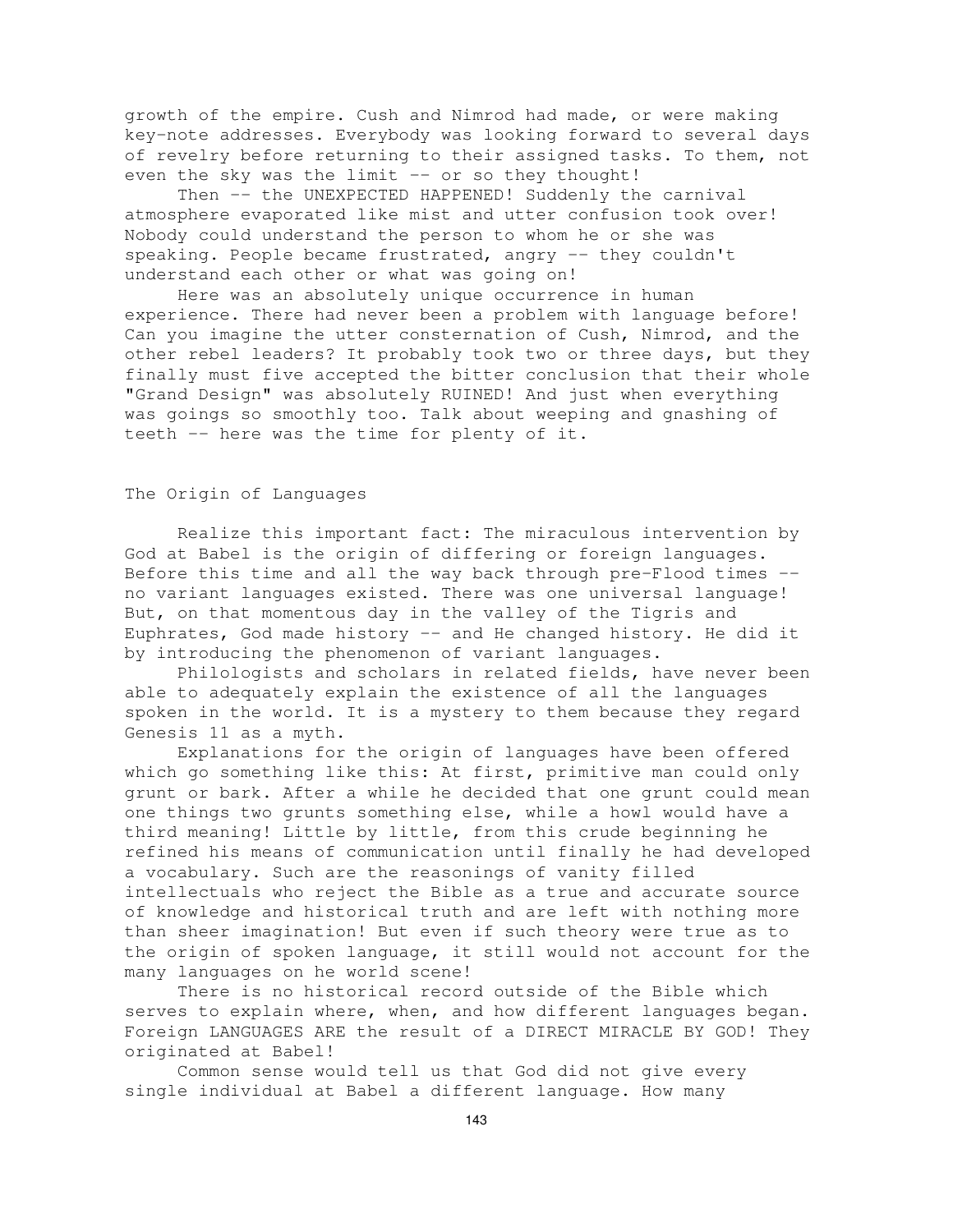languages He did use to confuse and divide the rebels is not recorded directly. However, Jewish tradition has always maintained that God gave a different language for each of the 72 basic names listed in Genesis 10. This would mean that small segments of the human family retained a common language and that when all those speaking the same tongue found each other and got together, they moved off as a group to find a new location in which to live. The indication seems clear, for example, from subsequent history, that Cush and Nimrod had a common language and remained in the area of Shinar until later activities separated them. Today, of course, there are many more than 72 languages in the world. The simple explanation is that more languages developed out of the original variations God gave. Time, circumstances, and the expansion of the earth's population have resulted in an increase in the number of languages.

The minority of the population, those who remained loyal to Noah and were not at Babel, obviously did not have any change in language. It is commonly believed that the original language of mankind was Hebrew (see under Gen. 11:1 in Adam Clarke's book). If that be true, then this is the language the colonists retained in their various places of settlement. And in subsequent centuries it is believed that Hebrew was retained in the family and descendants of Heber (Gen. 11:16-26.)

## The Dispersal of the People

Read Genesis 11:8 again: "So the Eternal scattered them abroad upon the face of all the earth. These rebellious people had not wanted to spread out over the earth. But now they had no choice! Through Noah, God had tried to help mankind spread out over the earth the easy way -- through obedience to Him in following His directions. They would have been the recipients of every blessing along the way if they had obeyed. But contrary-minded man always thinks there is a better way. At Babel, then, God, in effect, said, "Well, if you won't do it the easy way, I have a little more dramatic and shocking method which will also work to the same end -- but you shall spread out, like it or not!"

Josephus has an interesting statement in this connection: "after this they were dispersed abroad, on account of their languages, and went by colonies everywhere, and each colony took possession of that land which they light upon, and unto which GOD LED THEM." (Antiquities I, V, 1,) In other words. Josephus tells us that by one means or another, through various circumstances, God caused the great majority of people to end up in the areas of the world where He had originally intended them to settle. Thus, in spite of themselves, the different families of mankind ended up doing God's will in the matter of political geography, not their own! The "scattering" from Babel, then, was not haphazard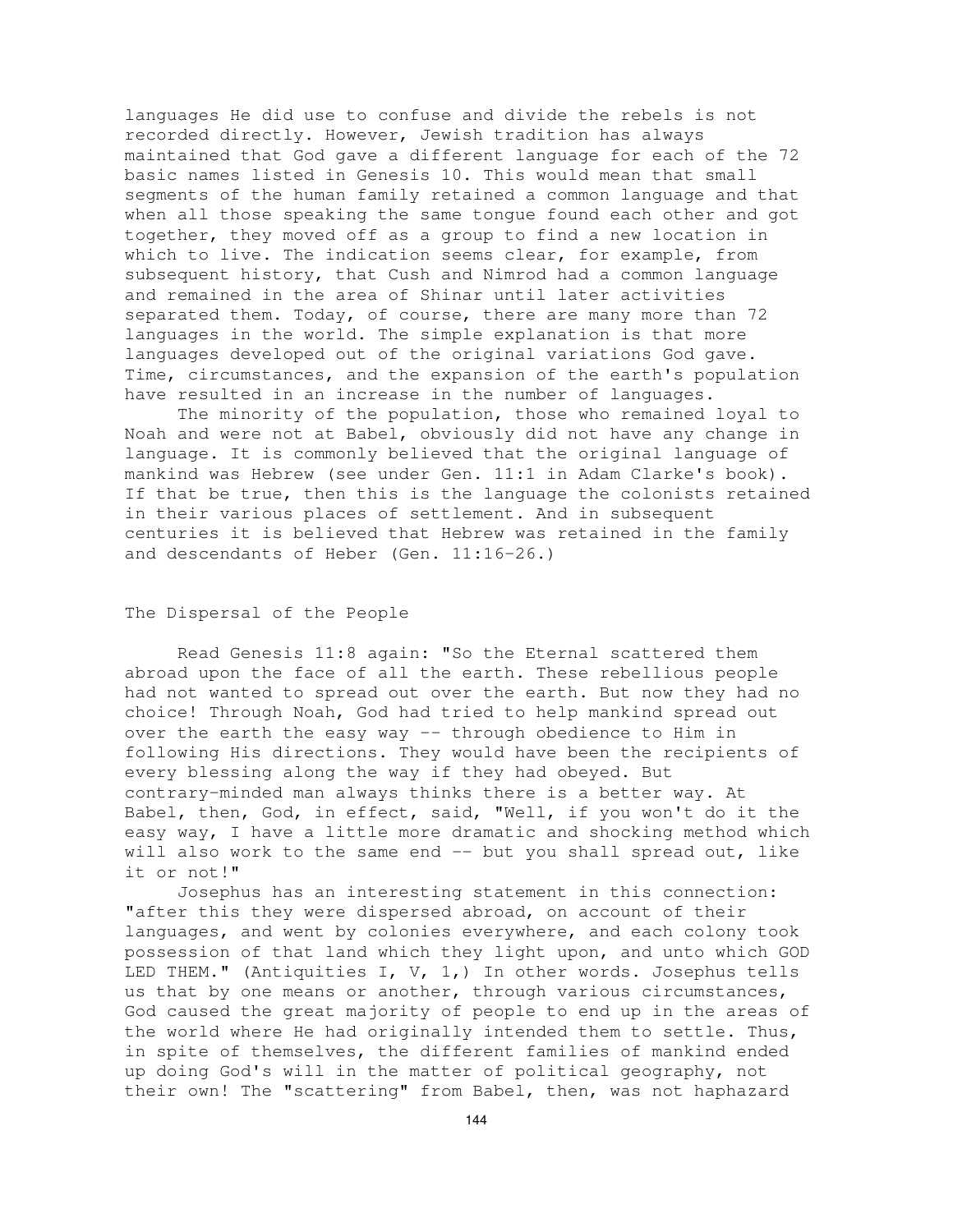as one at first might suppose, but by various means over the years was guided by God according to His purpose! The people ended up living exactly in that part of the world where God wanted them.

But notice the mercy and wisdom of God in this situation. These rebellious people, under the leadership of Cush and Nimrod, were committing every physical and spiritual sin imaginable in rejecting God and building their own world. They were repeating the pattern of pre-Flood man all over again, but even more quickly! They deserved annihilation. God could have used fire and brimstone -- but He didn't! He did absolutely nothing to harm them physically. Instead, He did what no human would ever have thought to do. He brought on to the world scene the unique phenomenon of various languages.

In summary, notice that there were three key purposes in the dispersal from Babel:

1) The people were divided so they would go to those geographical areas of the world sphere God wanted them for the carrying out of His purpose.

2) God separated the various segments of the human family to prevent further interracial marriage. By His act of intervention, God segregated the races!

3) The debacle at Babel divided Nimrod's kingdom. This burgeoning realm was threatening to dominate all people, but God Split it to pieces! However Nimrod, as we shall see, tried to pick up as many pieces as possible and start over again.

## Ultimate Fate of the Tower of Babel

So the Bible tells us that the human family was scattered over the earth and all work on the city stopped. Verse 9 continues, "Therefore, is the name of it called Babel (confusion, margin) because the Eternal did there confound the language of all the earth: and from thence did the Eternal scatter them abroad upon the face of all the earth." This famous city, then, received its true name after the miraculous intervention by God. Cush and Nimrod never called it Babel in prior years. For them, this was to be "the Eternal City" or some title akin to that. But God, as in the case of Nimrod himself, supplied the real name! "'Confusion!"

But what of the great Tower itself, that massive symbol of rebellion against the Creator? Remember that this treat edifice was to be the focal point of man's civilization. It was undoubtedly intended to be the seat of government of Nimrod's empire. It was also to be used as a great religious shrine, and it was to serve as protection against another possible Deluge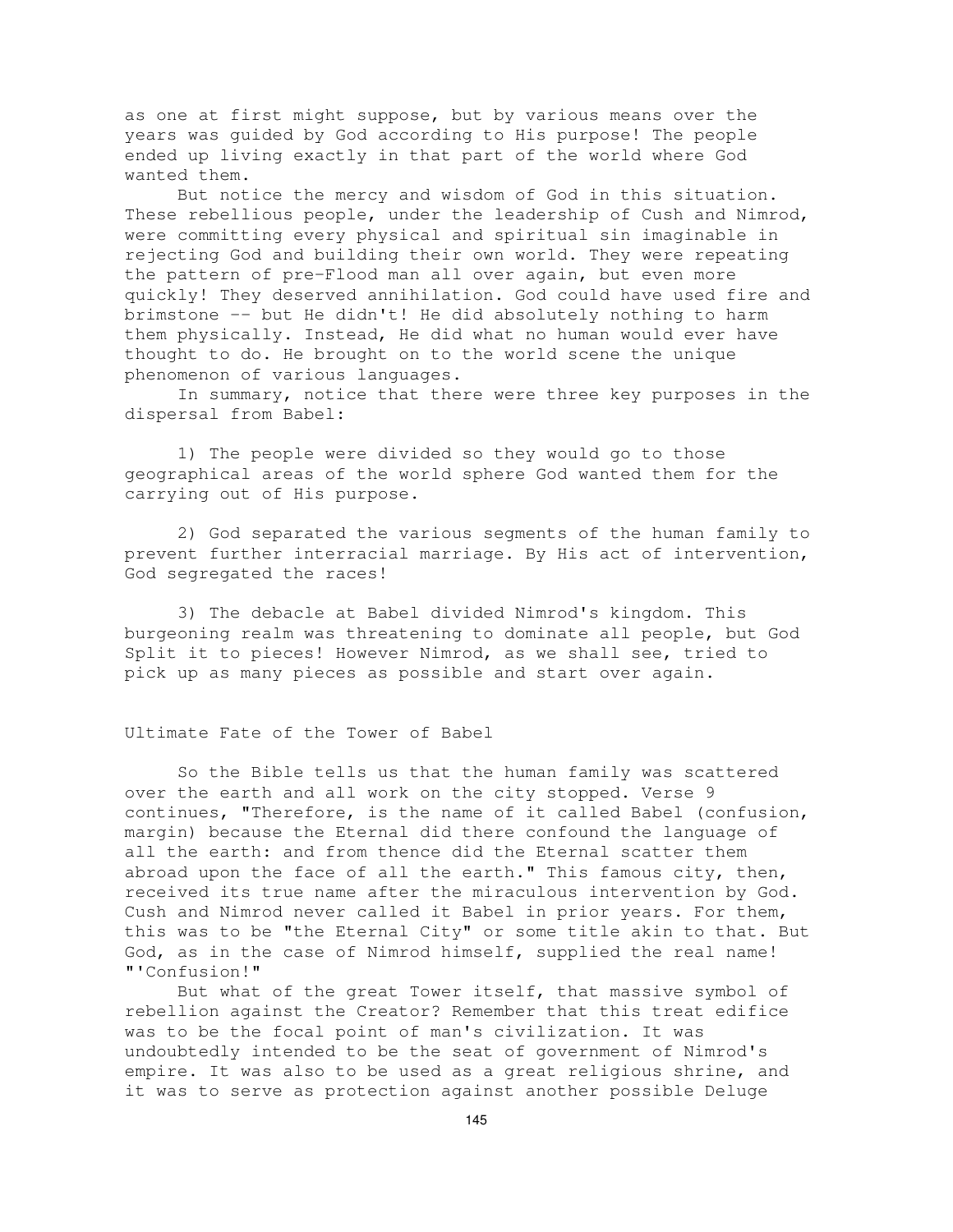(which Nimrod knew would never come!). Would God allow this great symbol of rebellion and blasphemous idolatry to remain?

In Antiquities of the Jews, Josephus provides an answer to this intriguing question. He quotes this statement from an ancient Greek source: "When all men were of one language, some of them built a high tower, as if they would thereby ascend up to heaven, but the gods sent storms of wind and overthrew the tower and gave everyone his peculiar language; and for this reason it was that the city was Babylon" (Antiquities I, IV, 3). Further ancient tradition provides more information about this destructive wind, reporting that in it there was a storm with fire (probably meaning lightning) which BURNT THE TOWER!

Recall that Nimrod had seen to it that special pains were taken to make the great Tower waterproof as protection against any possible future Flood. And so its bricks were cemented together with bitumen (pitch, asphalt or tar) -- which burns easily! Lightening would quickly ignite the bitumen and set the whole Tower ablaze!!

When that gigantic tower blazed lake an immense torch it must have been visible for miles and miles over the flat and fertile Mesopotamian plane! Yes, Cush and Nimrod had made this great idolatrous temple waterproof, but they had failed to make it FIREPROOF!

Disobedience -- sin -- brings destruction from God in the area in which the sin occurred! For example, later in the story of human experience, God obliterated the cities of Sodom and Gomorrah "because their sin was very grevious" Gen. 18:29. Since His judgments are consistent, He must have done the same at Babel! However, God apparently has left enough remains of this rebellious project to serve as a witness to us even today. Right on the outskirts of ancient Babylon, on a very high place, there is a huge mound. This very area is known as the "Birs Nimrod" - the Tower of Nimrod! On top of this massive mound is a small-tower which is probably a later addition. But it also is constructed of brick and bitumen. Observers have noted something special about this immense mound: the remains there have not only crumbled down -- they have also been burnt!

So much for the personalities and events surrounding Babel. The whole project had come to an ignominious end! Even Cush and Nimrod, hardened as they were, must have seen the hand of God in what had taken place. But that did not stop them. The story of their activities after Babel forms the contents of the pages that follow.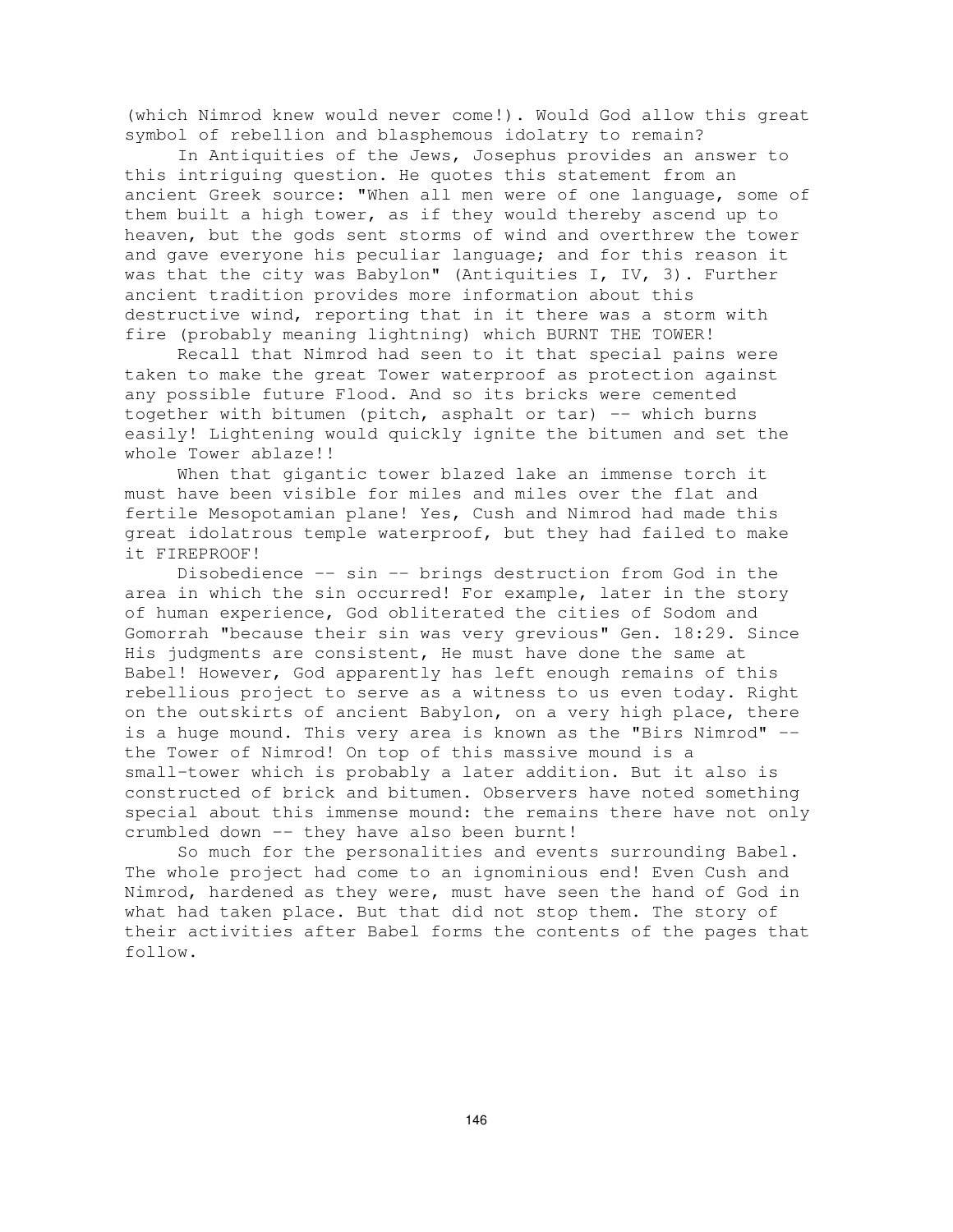## **PART 3: ABRAHAM'S IMPACT ON HISTORY**

TABLE OF CONTENTS

Introduction

CHAPTER 16: Abraham's Background

Abraham's Ancestry -- Archaeological Proof of Abraham's Ancestors -- Analyzing Genesis Eleven -- Ur of The Chaldees -- Abraham a Hebrew

CHAPTER 17: Abraham's World

Abraham's Birth -- A Brief Look at the World of Abram -- Understanding Patriarchal Government -- God's Kind of Patriarchal Government

CHAPTER 18: Abraham in the History of Austria

Assyrian Persecution -- The Austrian Chronicle -- Susanna -- Abraham Flees -- To the Danube -- Completing the Story of Abraham and Austria -- The Early Culture of Austria

CHAPTER 19: God's Call of Abraham

Abraham -- Scientist! -- An Analogy with Church History -- God's Call of Abraham -- The Significance of God's Call -- An Important Transition in God's Program

CHAPTER 20: Abraham and Sarah in Egypt

Sarah -- Which Pharoah did Abraham Meet? -- Why the Pharaoh Took Sarah -- The Political Achievements of Mentuhotpe -- Abraham's Influence on Egypt's Future -- An Early Egyptian Historical Novel

CHAPTER 21: The Collapse of Assyria

The Extent of Abraham's Wealth -- The Assyrian Empire -- The Attack into Canaan -- Abraham's Victory -- Assyria Halted -- How This Changed History.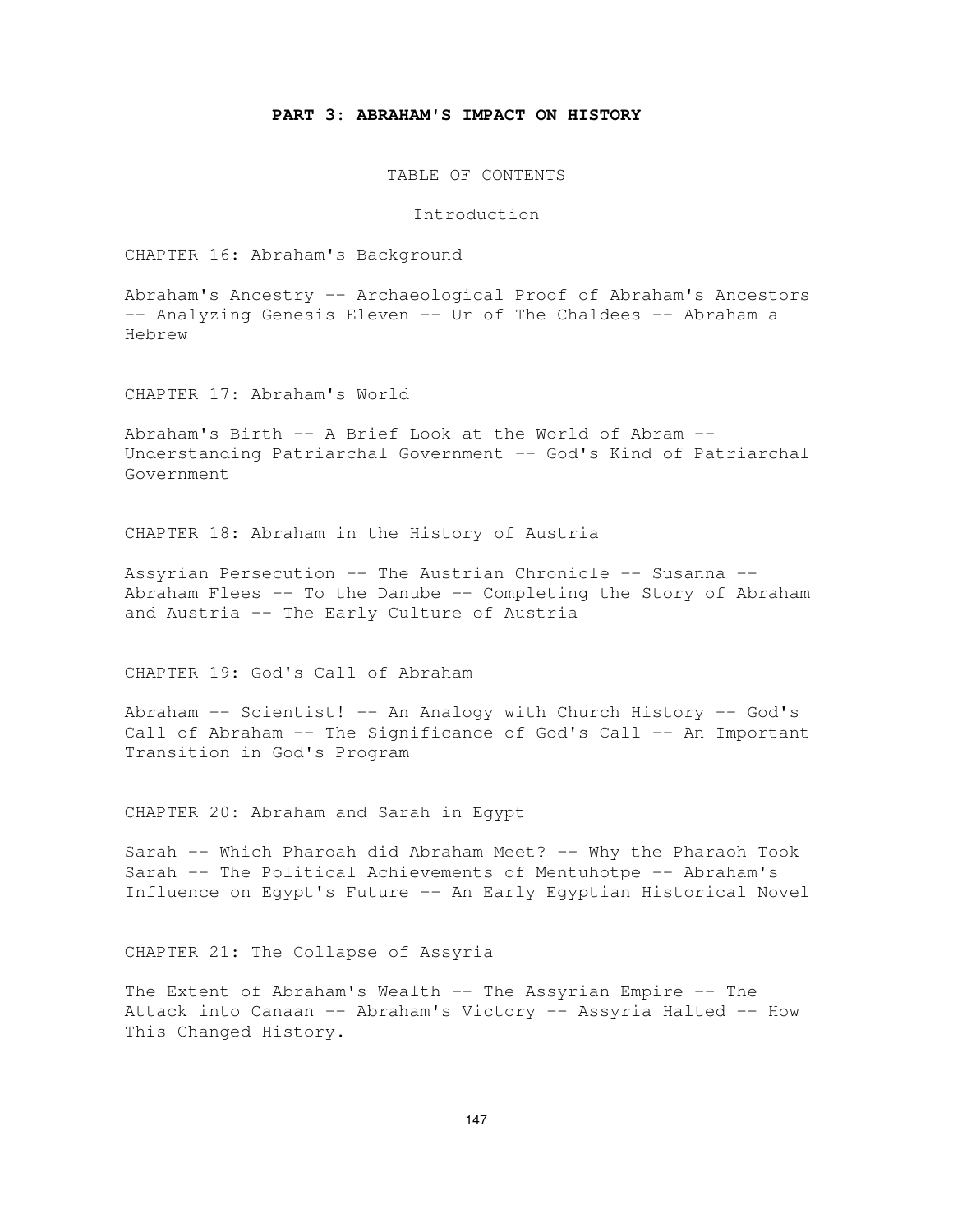CHAPTER 22: Concluding the Story of Abraham

The Culture of Abraham -- A Perspective on Genesis -- Summarizing Abraham's Later Life -- The Four Hundred Year Prophecy -- The REAL Abraham

## Introduction

The astounding evidence of history proves that Abraham actually had AN IMPACT FELT BY THE ENTIRE ANCIENT WORLD!

The account you are about to read will show that Abraham was the first key figure in the history of Austria, that he greatly influenced ancient EGYPT and that under God's guidance, he completely changed the course of ASSYRIAN history!! This is the story behind the story of Genesis eleven, twelve, thirteen and fourteen!

Modern historians, by rejecting the Bible, have thrown away one of the most fascinating historical dramas of all time and have robbed students at all ages of the truth about mankind's past. Modernist scholars regard Abraham as "a mythological hero." Dr. William F. Albright, dean of American archaeologists on the other hand, promotes the theory that Abraham was a donkey caravaneer who plodded back and forth between Egypt and Canaan! In short, the picture we are asked to accept is that, if Abraham existed at all, he was backward, ignorant, and primitive.

For 4000 years the world has sought to hide the astounding fact that Abraham was an influential ruler and leader. He was a man of great wealth, and a skilled scientist, astronomer, and mathematician -- a well-known figure who had a great impact on the society of his day. When God called Abraham he was not calling someone from the "back woods" or "slums." God called a man of great personality, capability, and potential to carry out His purpose.

It is time the history errors were rewritten. It is time for the true picture to be presented.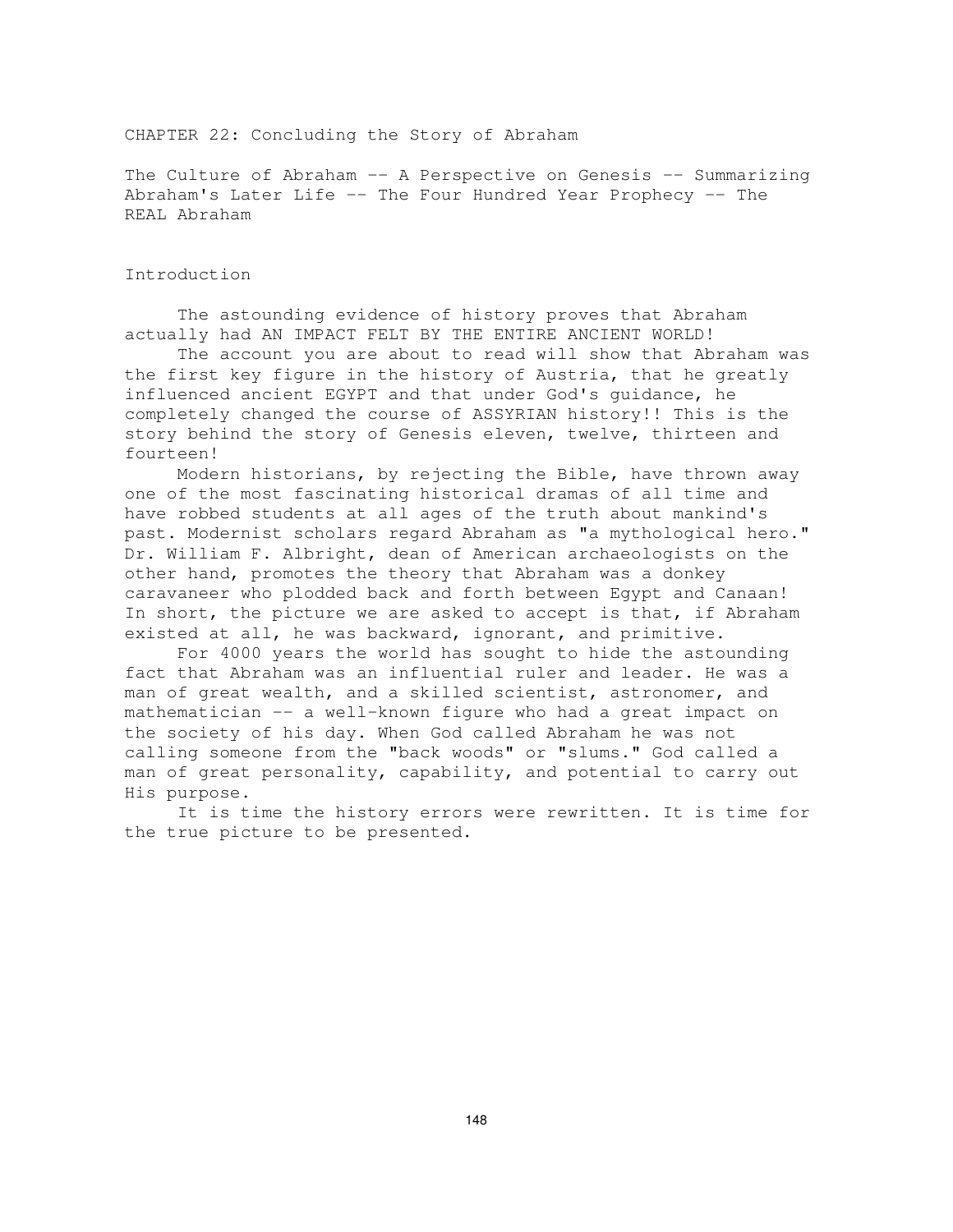#### **CHAPTER 16**

### Abraham's Background

Where was Abraham born? 'What kind of a family background did he have? Is there any archaeological evidence on these matters? These are just a few of the important questions to be answered in this vital introductory chapter on the great Patriarch.

# Abraham's Ancestry

The story begins in Genesis 11. Abraham (or Abram as he was originally named) is first mentioned in the Bible in verse 26. He was the son of Terah, a direct descendant of Noah. To explain this 26th verse, Abraham is mentioned first not because he was the oldest of the three sons of Terah, but because of his later importance. It is a matter of prominence, not age. In the same way, elsewhere in the Bible, Shem, although younger, is listed before Japheth, and Moses before his older brother, Aaron.

From other scriptures it is possible to determine when Abraham was born in relation to his brother. It is recorded in verse 32 of this chapter that Terah died at the age of 205. Since Abraham departed from the city of Haran, at the age of 75, just after the death of his father, he was born when Terah was 130 (Gen. 12:4). Going back to verse 26 it can be seen that it was Haran who has the oldest and was born when Terah was 70. Nahor was the youngest of the three brothers.

It is important to realize into what an important family line Abraham was born. Abraham was a direct descendant of Noah, Shem, and Heber. These were the servants of God responsible for keeping alive the knowledge of the truth in the world! Also consider that the line of Noah, Shem, Heber, and Abraham was the post-Flood continuation of the famous "eight preachers of righteousness" that had served God before the Flood and which includes Seth, Enos, and Enoch! God, by preserving Noah and his family, carried this line through the Flood (Gen. 5).

This was the line from which Christ was ultimately to come. Luke 3:23-38 proves that Christ's ancestry goes directly back to the famous individuals listed in Genesis 5 and 11! Abraham's life comprises a key link in this chosen line of people which God preserved unbroken from Adam.

## Archaeological Proof of Abraham's Ancestors

Modernist scholars teach that the patriarchs spoken of in Gen. 11 are, nothing more than "legendary heroes" -- that they never really existed. Our archaeology proves this to be an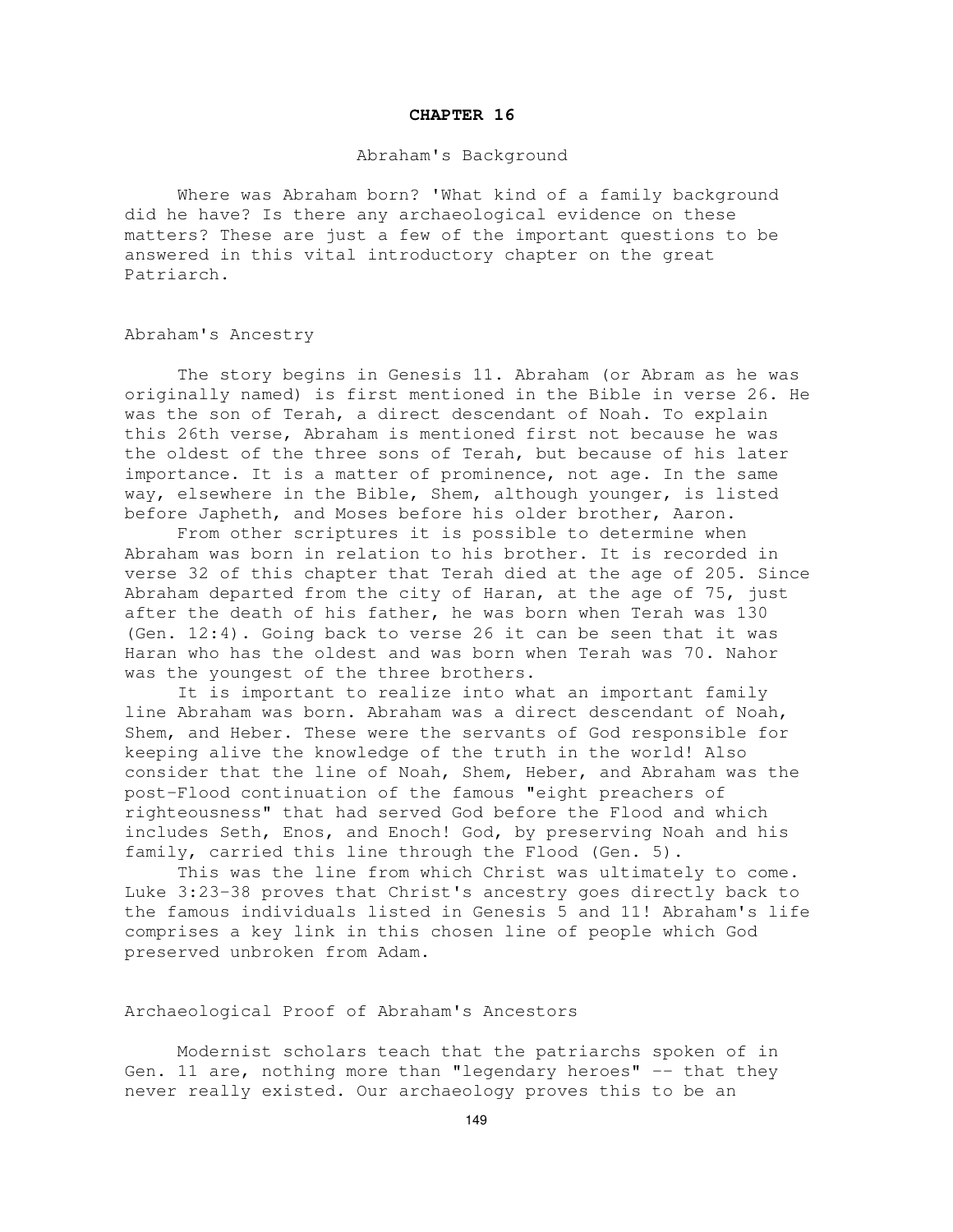outright lie.

Here are the facts: During the years 1934 to 1939 excavations by highly trained archaeologists were carefully conducted at ancient Mari on the southwestern bank of the Euphrates river near ancient Mesopotamia (present-day Iraq). The amazing discovery was made THAT ANCIENT TOWNS AND CITIES IN MESOPOTAMIA WERE NAMED AFTER EVERY ONE OF THE PATRIARCHS!

These unearthed records three millenniums old spoke of the "city of Nahor." Nahor was the grandfather of Abraham (Gen. 11:24) and the city named after him is mentioned in Gen. 24: l0. Nahor was located near the city of HARAN which still exists to this day.

"Besides the definite location of the Patriarchal cities of HARAN and NAHOR in northwestern Mesopotamia, hardly less clear indications of Hebrew residence in this region appears in the names of Abraham's forefathers, which correspond to the names of towns near Haran: Serug (Assyrian Sarugi), TERAH (Til Turakhe, 'Mound of Terah,' in Assyrian times) ... REU also corresponds to later names of towns in the Middle-Euphrates valley. PELEG, for example, recalls later Paliga on the Euphrates just above the mouth of the Habur" (Unger, Archaeology and the Old Testament).

In other words, all the ancestors of Abraham listed in Gen. 11:18-26 had towns and cities named after them and records of these places have been uncovered by archaeologists. Who said these men are legends? And the city of Haran, named after Abraham's older brother, still exists to this day.

#### Analyzing Genesis Eleven

The eleventh chapter of Genesis is a unique portion of the Bible because of the very important topics presented and because of the length of time covered in human history.

Notice that it falls into three main sections: (1) The confusion of languages by God at Babel (verses 1-9); (2) The listing of "the generations of Shem" (verses 10-26); (3) The call of Abraham by God after the death of Haran (verses 27-32). These three divisions illustrate three important factors: (1) The spread of human population over the entire earth from the middle east; (2) The preservation of the knowledge of the true God through one basic line of people; and (3) the unbroken preservation of the line from which Christ would ultimately come.

The story of the debacle at Babel (verses 1-9) has been covered in previous chapters. At this point notice the period spanned by verses 10-26, the time of "the generations of Shem." This is one of those remarkable summaries in the Bible. It covers in the briefest possible way the centuries from the Flood to the birth of Abraham, a total of 352 years (2369 to 2017).

This is that fascinating and vital period of early post-Flood history when Noah, Shem, Heber, Cush, Nimrod,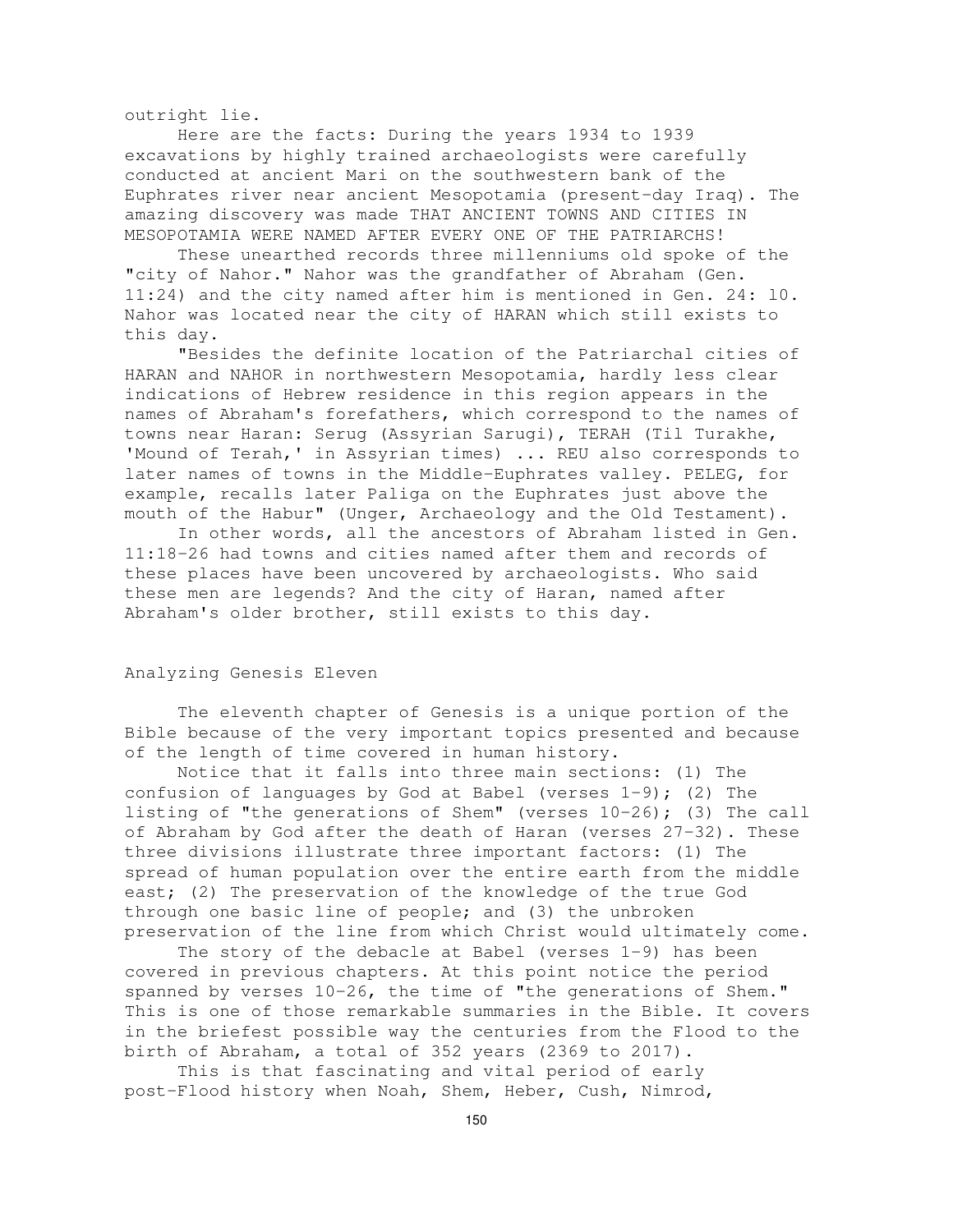Semiramis, and Horus were carrying on their wide-ranging activities of government and conquest as the human race was just beginning to grow. THESE CENTURIES WITNESSED A TREMENDOUS STRUGGLE FOR CONTROL OF HUMANITY!

The most crucial period in the story of human experience is neglected in most histories. Historians, in private, consider it a very controversial period still requiring much research. What part Abraham played in this over-all picture is the subject of the chapters you are now reading. He came onto the scene at a crucial juncture in human affairs, and, under God's direction, altered world history to an amazing extent.

This section of Genesis 11 illustrates the need for history to be written based upon the guidelines and clues supplied in the Bible! God did not need to put all the names, dates, events, and other facts and factors into the bible because these, by long study and research, could ultimately be gotten from other sources.

Despite the fact that all this information is not included in scripture, God DOES want us to know what happened during these crucial decades. When the entire story is finally laid out the Bible will take on tremendous new meaning. There was not only a crucial "lost century" in the history of the early true church of God -- there was also a vital period of some "four lost centuries" after the Flood. When the true history of this period is fully brought to light, the world will understand to an immeasurably greater extent where its problems really began.

Genesis 11, then, moves quickly from the tower of Babel through the generations of Shem to the life and story of Abraham, the great Patriarch. Where and when was he born, what kind of a world was he born into, and how did this affect his life's activities?

Ur of the Chaldees

Much misunderstanding has arisen over the location of Abraham's birthplace. He was born at "Ur of the Chaldees." Abraham lived among the Chaldeans. This Ur was in Mesopotamia. Ur is a shortened name for Urfa. There were two cities named Ur, one in southern Shinar and one in the north. Stephen, in his inspired sermon, made plain that it was the northern Ur in Mesopotamia from which Abraham came (Acts 7:2-3). This is where the Chaldeans first lived -- over 400 miles northwest of ancient Babylon.

A scripture in the Old Testament definitely proves this fact. Notice Joshua 24:2-3 which records God's words to the people as spoken by Joshua: "Your father dwelt on the other side of the Flood in old time, even Terah, the father of Abraham, and the father of Nahor. . And I took your father Abraham from the other side of the Flood, and led him throughout all the land of Canaan ...." The expression "the Flood" means the Euphrates river, as any Bible dictionary will state. The Ur of southern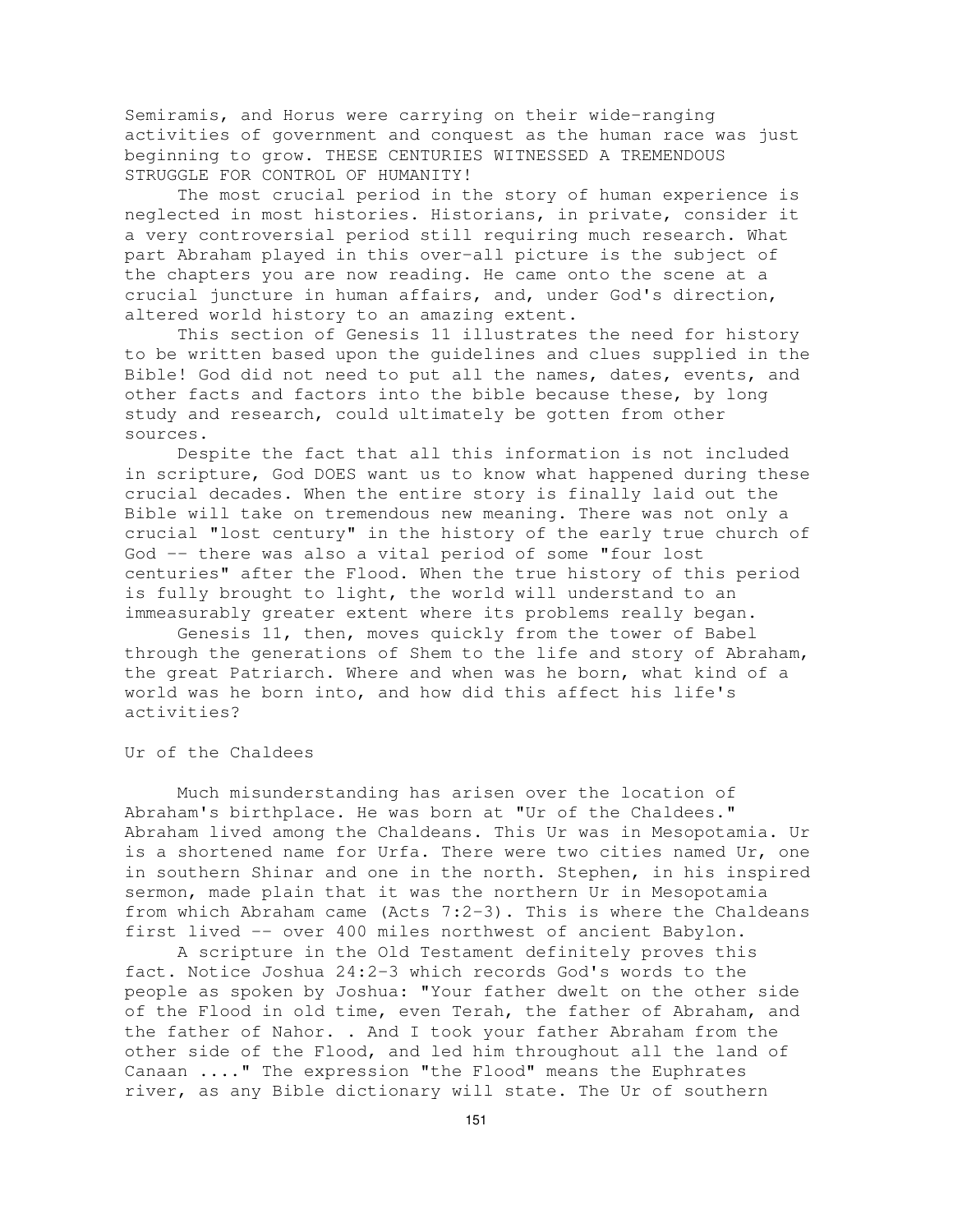Shinar is on this side -- the Palestinian side -- of the Euphrates, thus the Bible itself makes very clear exactly where Abraham was borne!

In relation to this, here is more background of the Chaldeans and the city Urfa: the word "Chaldean" is derived from the Greek language. The actual original Hebrew is Chasdim which "the peoples of Chesed." Genesis 22:22 shows that Chesed was a common name in the family of Abraham, it there being the name of one of Nahor's sons.

Carrying this another step farther, consider the original Hebrew for the name "Arphaxad." Most Bible encyclopedias will clearly show that the original Hebrew form is Arfa-chesed -- MEANING ARFA THE CHALDEAN"! The Chaldeans came from Arphaxad, the grandfather Heber (Gen. 11:12-14). Abraham was a branch of this stock, a descendant of Arphaxad through Heber. The city of Ur, then, was named after Arfa or Urfa the Chaldean. All of this background proves the fact that Abraham was from northern Ur in Mesopotamia, not the Ur down south in Shinar near the Persian Gulf as Werner Keller and others have supposed.

#### Abraham a Hebrew

God wanted His plan in earliest history carried out through a certain line of people, the Hebrews. Notice again, Arphaxad the son of Shem (Gen. 11:10). He had a grandson named Eber, also spelled Heber). The name Heber means "a migrant," one who comes from the "region beyond." Shem, together with Heber, traveled far and wide in the post-Flood world to put down the government of Nimrod. These two, along with Noah, were the three most active and influential servants of God in the centuries following after the Deluge.

The descendants of Heber are properly known as Hebrews. Heber had two sons, Peleg and Joktan. From Peleg came Abraham (Gen. 11:18-26). Thus Abraham was directly descended from Heber. The ancestor of all Hebrews. Sarah, as a later part of the story will show, was also a Hebrew. God wanted his servants to come from this branch of the human family.

In Gen. 14:13 Abraham is specifically referred to as "Abram the Hebrew."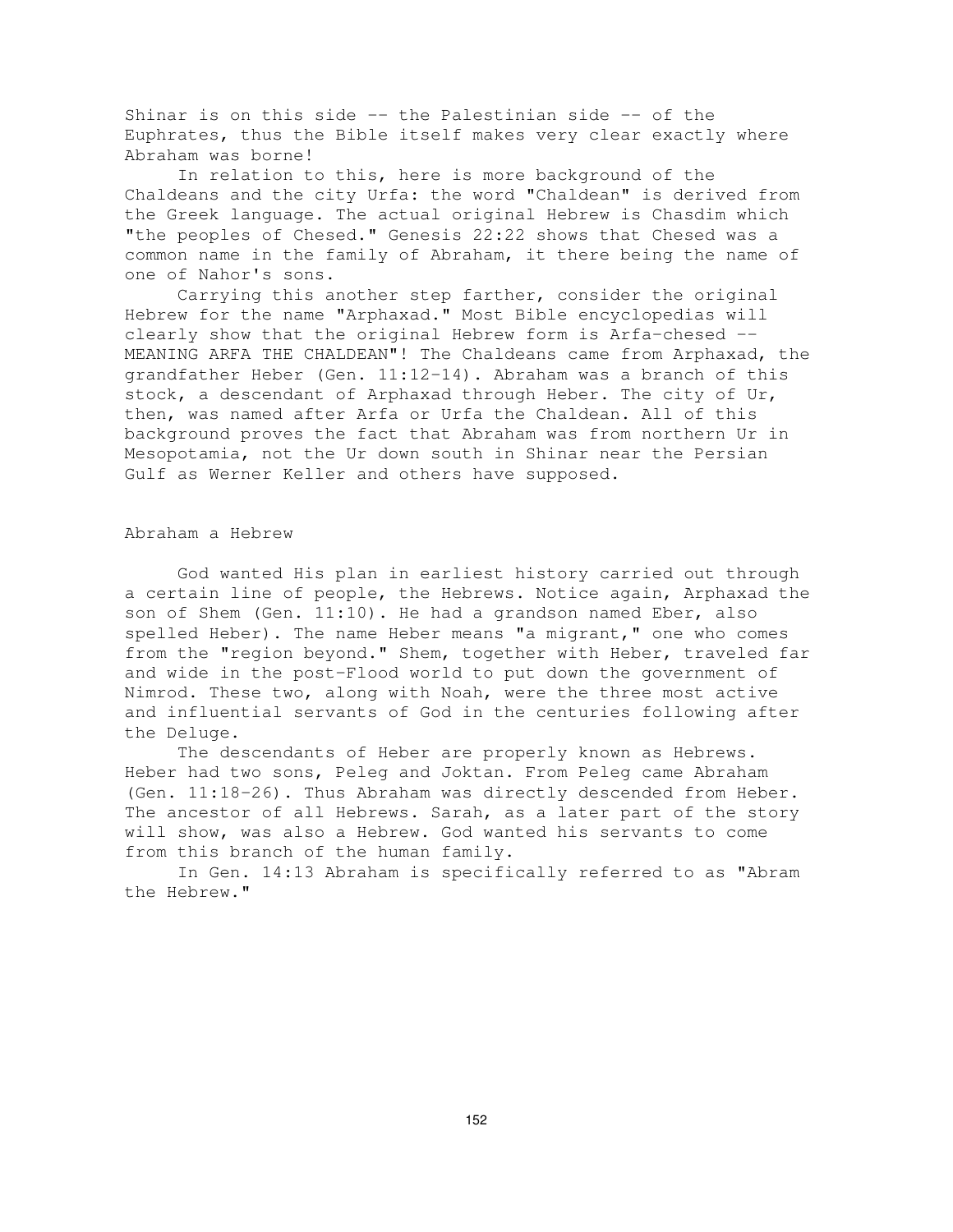#### **CHAPTER 17**

## Abraham's World

When was Abraham born? What was the world situation in his day? How was the world governed? These are the questions to be answered in the seventeenth chapter on the background of the great Patriarch.

#### Abraham's Birth

The date of Abram's birth is based on the following information. Egyptian history proves that the Exodus occurred in 1487. This was exactly 430 years after the covenant God made with Abraham in Gen. 17:1-8 when he was 99 years old. Exodus 12:40-41 proves it was exactly a period of 430 years because verse 41 says "and it came to pass at the end of the 430 years, even THE SELFSAME DAY it came to pass, that all the hosts of the Eternal went out from the land of Egypt." Now go back and notice verse 40. The verb is not expressed in the original Hebrew. Most bibles will insert the verb was in italics. But the correct translation should be. "Now the sojourning of the Children of Israel. Who dwelt in Egypt, (COMPLETED) 430 years." (Gal 3:l6-l7 adds vital information about this period of 430 years showing that it spans the time from Abraham to the Exodus.)

Exodus 12:41 states that this period was 430 years to the day. The Exodus was in the spring of 1487. Adding 430 years to 1487 gives the date 1917 for Genesis 17. At that time Abraham was 99 -- hence already into the hundredth year of his life. Using autumn to autumn reckoning -- Adam was created in the autumn - year 99 of Abraham was 1919-1918. He did not become 100 until the autumn of 1917 -- six months after the covenant was made. One hundred years prior to 1917 is 2017, the year of Abraham's birth.

The year of Abraham's birth is important in understanding Bible chronology. Yet Bible scholars, with all their years of research and study, are still not sure of the dating for Abraham! But the correct dates for Abraham and all ancient history can be known, proven and understood.

#### A Brief Look at the World of Abram

When Abraham was born, what was the world like? First, a few major points of historical background. Noah, that great servant of God who had brought the human race through the Deluge under God's direction, had finally died at the age of 950 years, two years before in 2019. He died in Italy where he had been administering the patriarchal government. Shem, who had been in Egypt since 2037, had divided the power there in 2035. He left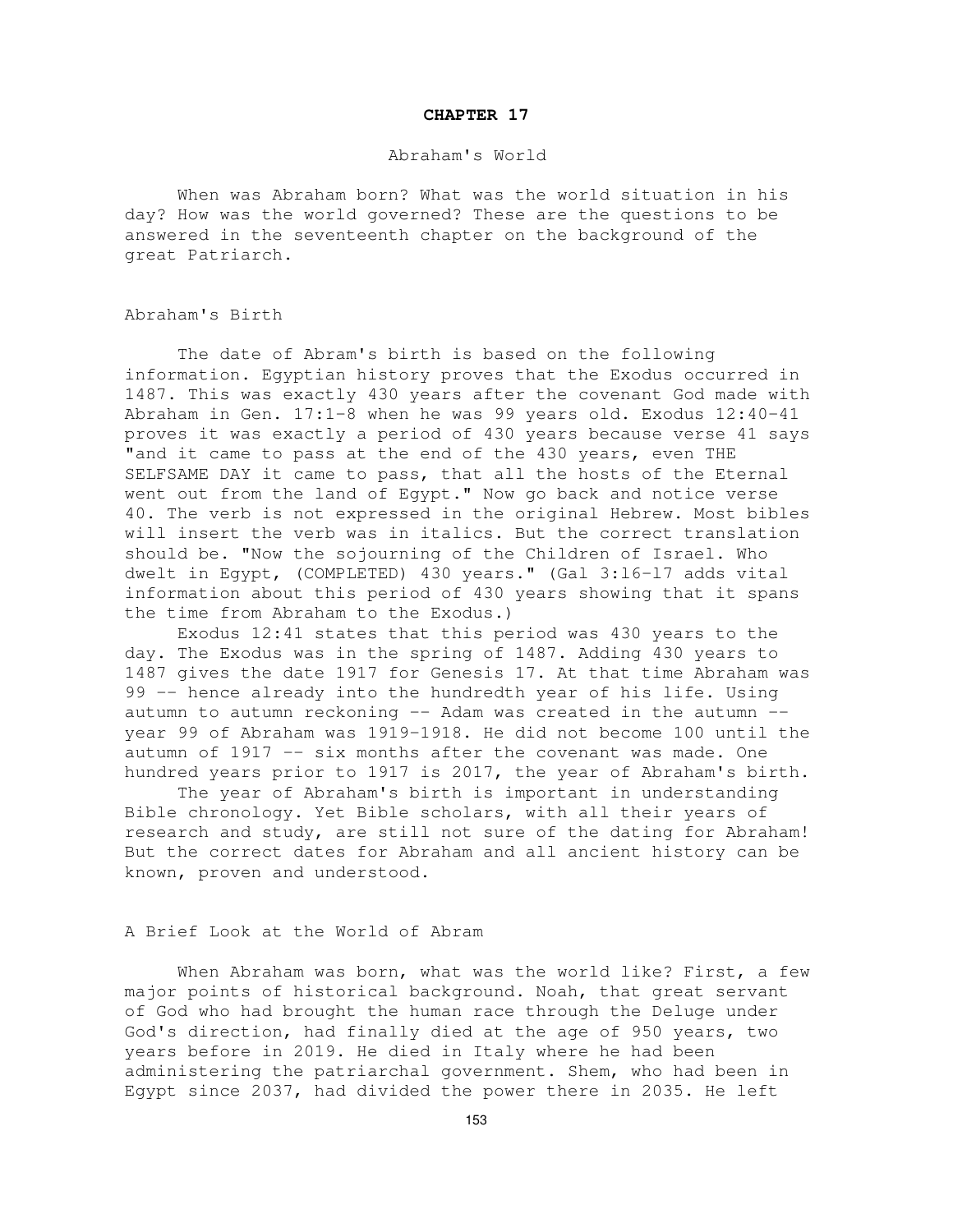Egypt in 2019 and sailed to Italy to take over the government when his father died. He remained there until 1986.

Meanwhile, the world's evil leaders were also busy. Nimrod, of course, had passed from the scene long ago in 2167. He had died without an heir. But Semiramis lived on. At the time of Abraham's death she was about 200 years old and still retained considerable beauty and political influence. Ancient records list her as reigning in Assyria during the period 2048-2006. In 2006, when Abraham was a child, she came to a violent and fitting end at the hands of her own son, Horus. Horus, the illegitimate son of this famous and wicked woman, was at this time waging many successful battles in his efforts to build and expand the Assyrian empire. He finally died in 1968 when Abraham was 49.

This in briefest summary is the world political situation into which Abraham was born. But a little more may be said about what kind of a world this was, 352 years after the Flood and 237 years after Babel.

For one thing, the population was still relatively small. No census was taken in that day of which we have any record. However. There are definite indications of how few people there actually were. For example, in a major battle in Egypt in 1953 B.C. One of the opposing armies lost only 60 men. Gen. 14:14 shows that Abraham had a trained army of 318 men which was probably considered quite a large force in that period. Other historical evidence indicates that the population of Egypt did not really begin to reach a considerable size until after 1700.

Another major point to bear in mind: in the world of Abraham there were no national boundaries as we know them today. There were no nation-states. When someone in that day crossed a river he did not find himself within the bounds of another nation.

Instead, that world was essentially PATRIARCHAL and NOMADIC. Its governments were mainly based on tribal or clan organization. This type of government extended only so far as people lived with no concern about national boundaries encompassing a certain fixed territory. People followed the patriarch or leader to whom they owed allegiance. It was a matter of loyalty and allegiance not nationalistic patriotism and central governments.

Cities and towns were developing but it still was predominately a world of shepherds. The nomadic way of life remained the key-note. To use a modern-day analogy of the United States, as can say this world was like the west before the coming of the squatters.

However, even though the population was low and the form of governmental organization simple and basic, this does not mean that there were no learned men in that world. On the contrary, the scientific knowledge of that time was astonishingly advanced. Scholars of that day correctly understood the structure of the solar system and knew the relative positions of the planets they understood eclipses and could predict them. And a map has been discovered from that time which pictured a round world with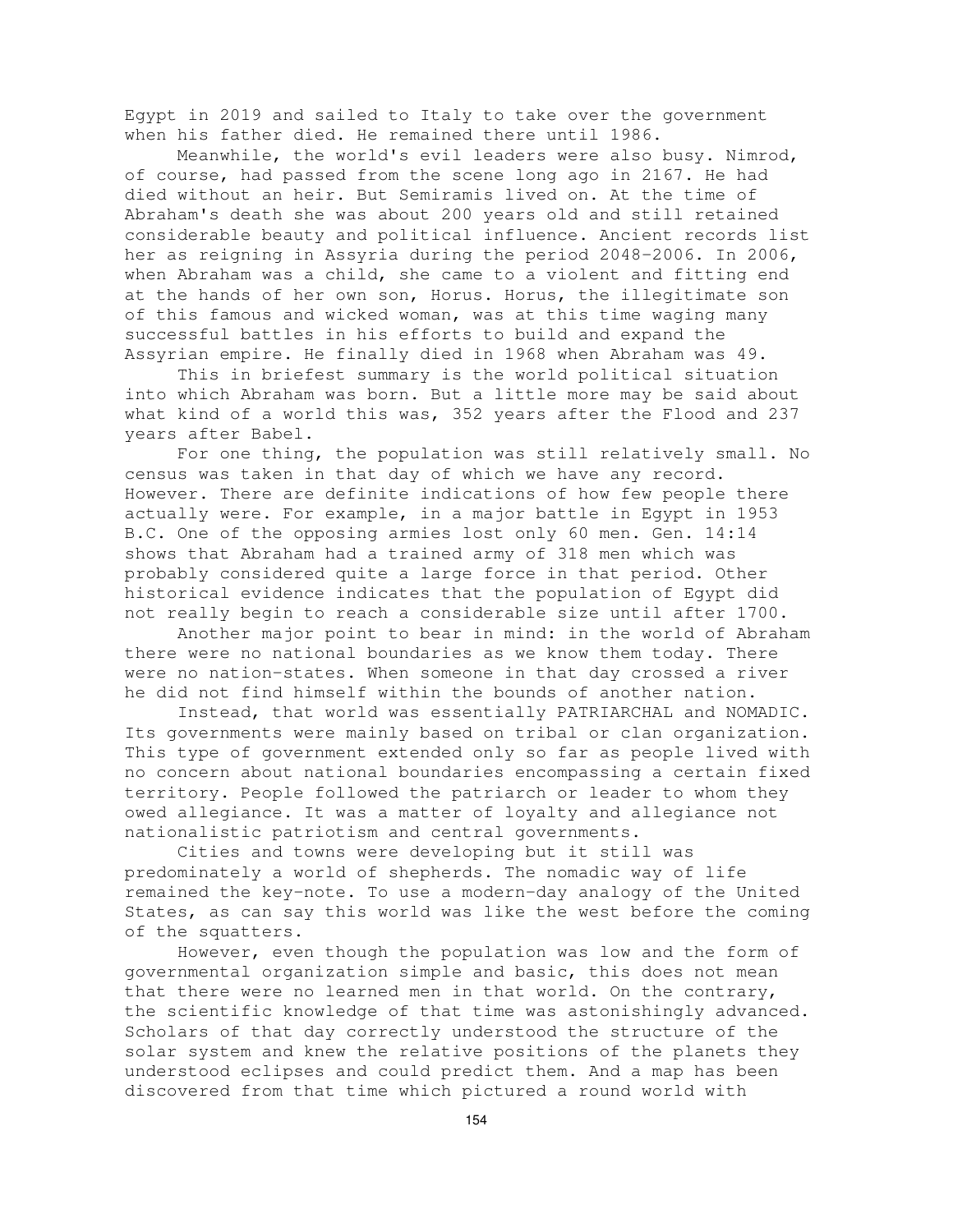Babylon near its center! And Abraham, as we shall see, was no stranger to this kind of knowledge.

Understanding Patriarchal Government

God has had His form of government in all eras of human history. God's kind of government has, of course, always been a theocratic administration from the top down. But in each period of human experience this basic pattern has had slightly different forms to fit the needs of society in which it was set up. For example, in our modern day, God administers His government through an ordained ministry, colleges and schools. In New Testament times He employed apostles (as He still does). In the later history of ancient Israel he used prophets. Prior to that he used kings (if they were willing to obey him). In the time of Moses and after, God's government was carried out through judges. And, in earliest times, God used the patriarchs.

In general, the term patriarch refers to those famous individuals whose lives the Bible records previous to the time of Moses. Noah, Shem, Heber, and Abraham are four of the best known examples to keep in mind.

The patriarchal form of government, then, best suited the early ancient world with its basically nomadic culture. It was based on the existence of the basic tribal or clan organization in that day when the population was sparse in most areas. When the eldest member of a tribal group or family died, the next oldest would take his place. Someone had to make the decisions about directing the necessary affairs of the clan such as appointing certain ones to various responsibilities, deciding when and where to build roads, necessary dwellings, and so on. These decisions had to be made and generally they were left to the oldest and the wisest. In this way the administration of responsibilities and decisions was held within the family unit itself. This form of government was possible as long as the population was not too extensive. Decisions were made by the oldest member of the family to see that all matters were kept organized and functioning smoothly. Without proper government there is chaos. The patriarchal organization met the governmental needs of that early time.

However, patriarchal government was not as small and limited as one might visualize. A prime example is that of Noah before the flood had to administer the vast project of building and provisioning the ark. Then, after the Flood, he had to direct the affairs of the entire human family. Although many followed Cush and Nimrod who rebelled against the government of God, Noah still carried out his administration for 350 years after the Flood. He traveled all around the Mediterranean area supervising the progress of the human race -- Armenia, Greece, Italy, Spain, North Africa. In this vast responsibility he was assisted by Shem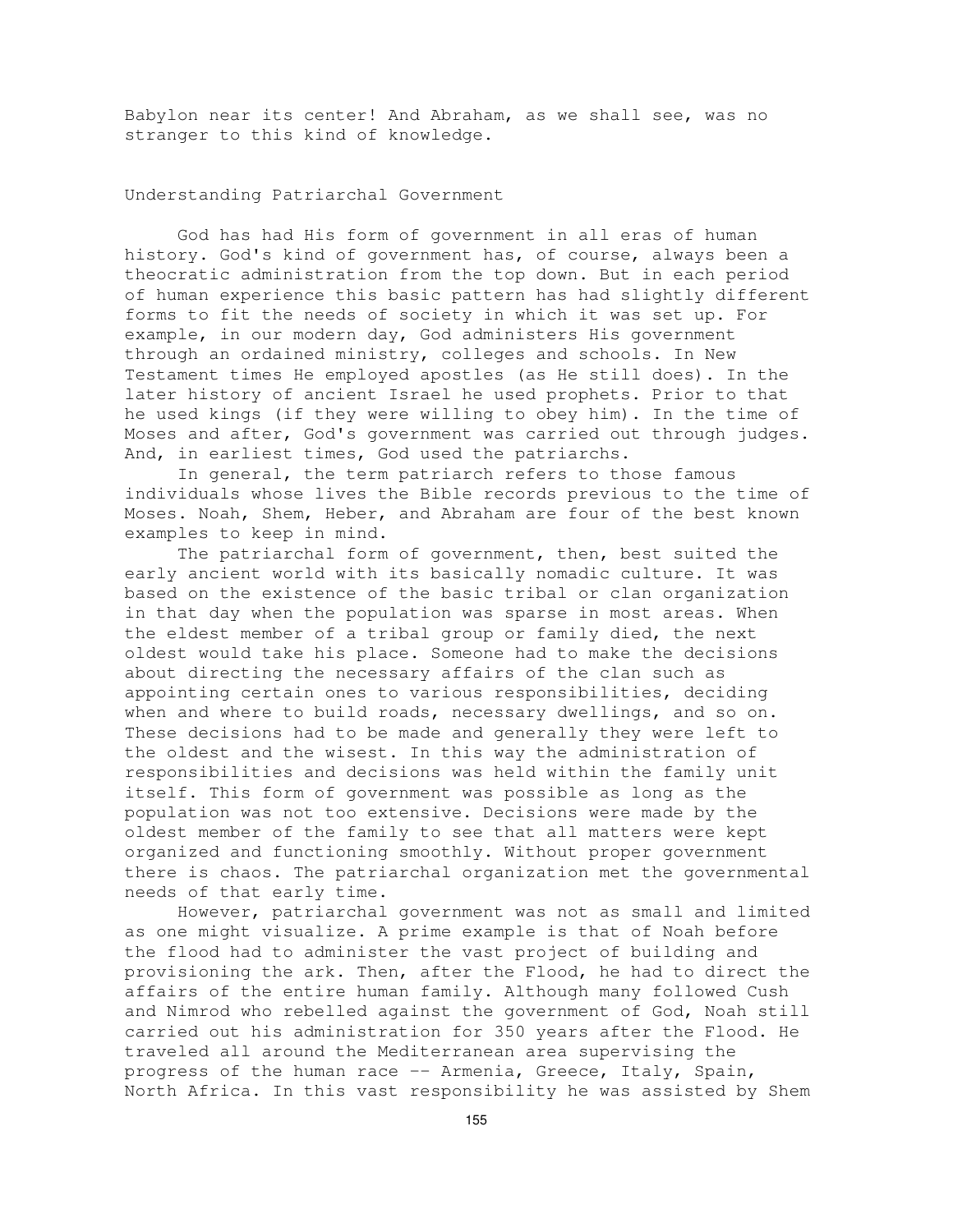and Heber as well as, undoubtedly, many others who were appointed to various responsibilities. Thus it is seen that patriarchal authority can reach vast proportions!

God's Kind of Patriarchal Government

A most important point in relation to God's kind of patriarchal government is that it was more than just the government of a man over other men. Actually it was the direct rule of the Eternal over the chief patriarch and his loyal followers. In other words, the Eternal literally appeared in human form to the chief patriarch and guided his activities. Immediately after the Flood the Eternal appeared to Noah, He probably appeared to Shem on more than one occasion. And as Genesis 14 shows, when Abraham was the chief patriarch, the one who became Christ was ruling on earth in bodily form as Melchizedeck, king of Salem. In short. God worked personally with his patriarchs in ancient times.

Now for a more precise definition of patriarchal government: the word "patriarch" means "the chief father." Patriarchal government then, meant family responsibility on the part of the oldest responsible member of the family to train the children from generation to generation how to make proper decisions based on God's will.

And bear in mind that this was possible in early ancient times because of the much greater length of life people enjoyed. If a man lived for one, two, or three centuries he certainly should have been able to gain wisdom and understanding that he could teach to his children, grandchildren, great grandchildren, and so on for quite a few generations. In our society, unfortunately, grandfathers are old, weak and tottering when they should be in their prime. (A striking example of this was Mr. Herbert W. Armstrong!) But this was not the case in the early ancient world.

God's way, is and always does involve, government. In early human history, that government was carried out through patriarchs. And it was Abraham who was the great and influential patriarch of his era! With all this background in mind, his story may be presented.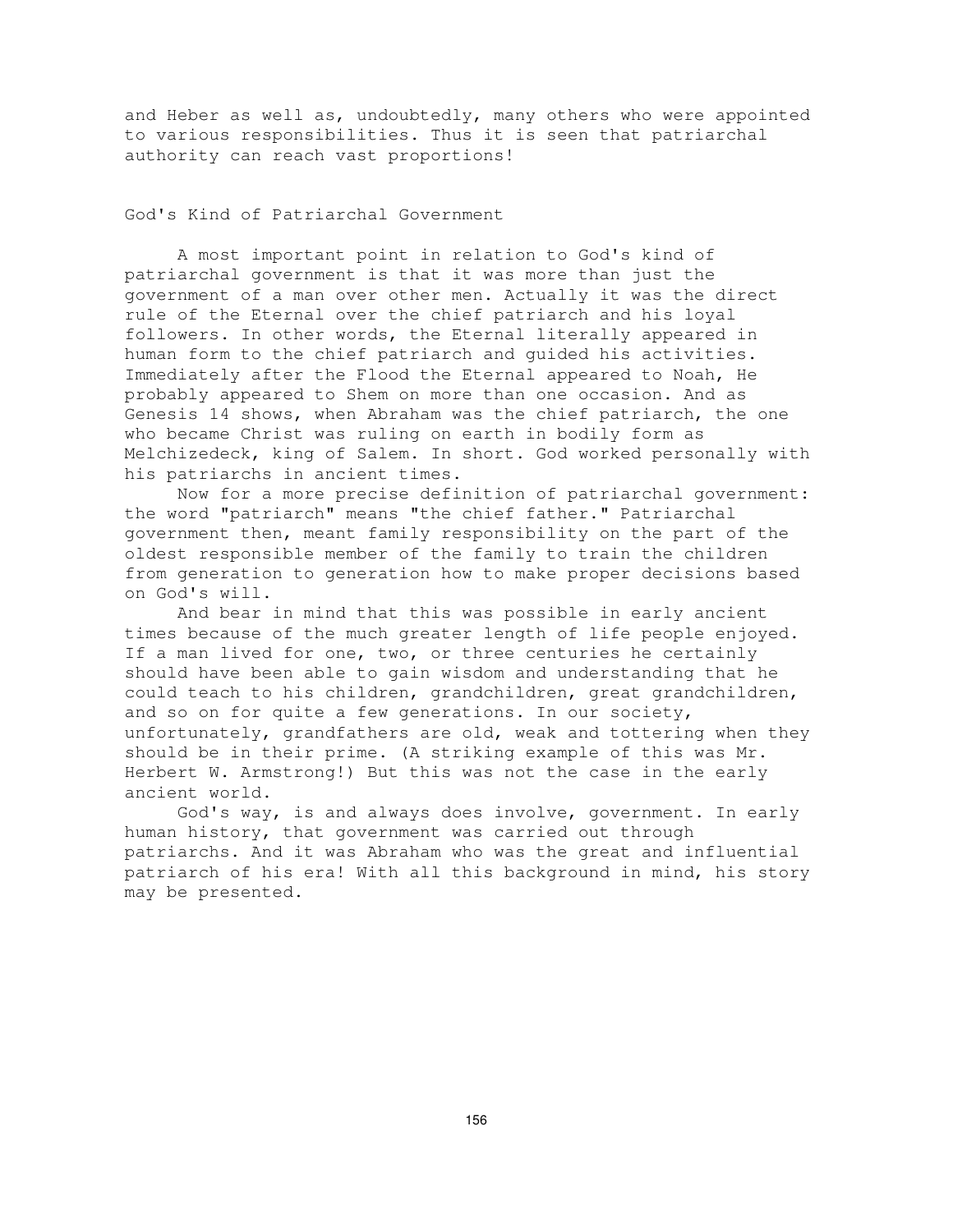#### **CHAPTER 18**

### Abraham in the History of Austria

God called Abraham to go to Canaan in the calendar year 1942-1941 when Abraham was 75 (Gen. 12:1-5). But what was happening to Abraham prior to this crucial juncture in his life?

The Bible does not tell us. But it does not need to for other historical sources do. The ancient "Austrian Chronicles" and Josephus' "Antiquities" provides us with revealing facts about the significant, tragic, and wild adventures Abraham endured prior to the year 1942-1941!

Ancient history reveals the story behind the story of Gen. 11:28 -- why Haran died prematurely. It relates that ABRAHAM WAS FORCED TO FLEE TO EUROPE!

Assyrian Persecution

Recall the significant fact that Horus, after killing Semiramis in 2006, was the chief ruler of Assyria till his death in 1968. During those years he waged many successful battles as he expanded the empire.

This Assyrian expansion would inevitably have an effect upon the life of Abraham because he lived in Mesopotamia (a key district of Assyrian control), and was 49 or 50 years old before Horus died! History supports this deduction! Jewish and Arabic tradition tell us that ABRAHAM, IN HIS EARLY YEARS, WAS PERSECUTED BY HORUS!

This is all too logical. Horus and the Assyrian Empire of that day were Satan's instruments for world-domination. Satan wanted to stamp out all knowledge of God and truth in the world. What little truth remained was preserved in the family of Abraham as well as among the followers of the aging Shem and Heber. If Satan could get rid of Abraham and the rest of the family of Terah, God's chosen line of people would have been eliminated and the light of truth extinguished from the world.

It almost happened. After the death of Horus, the persecution persisted almost continuously. The Assyrians were gaining control of the world. And like good Assyrians do, they believed in one government and one religion for all. They were imposing one false religion upon everyone.

## The Austrian Chronicle

An amazing document reveals the interesting events of Abraham's life before his call. It is the fascinating old World record, the Austrian Chronicle. This ancient record, just one volume out of a great and monumental German work of over one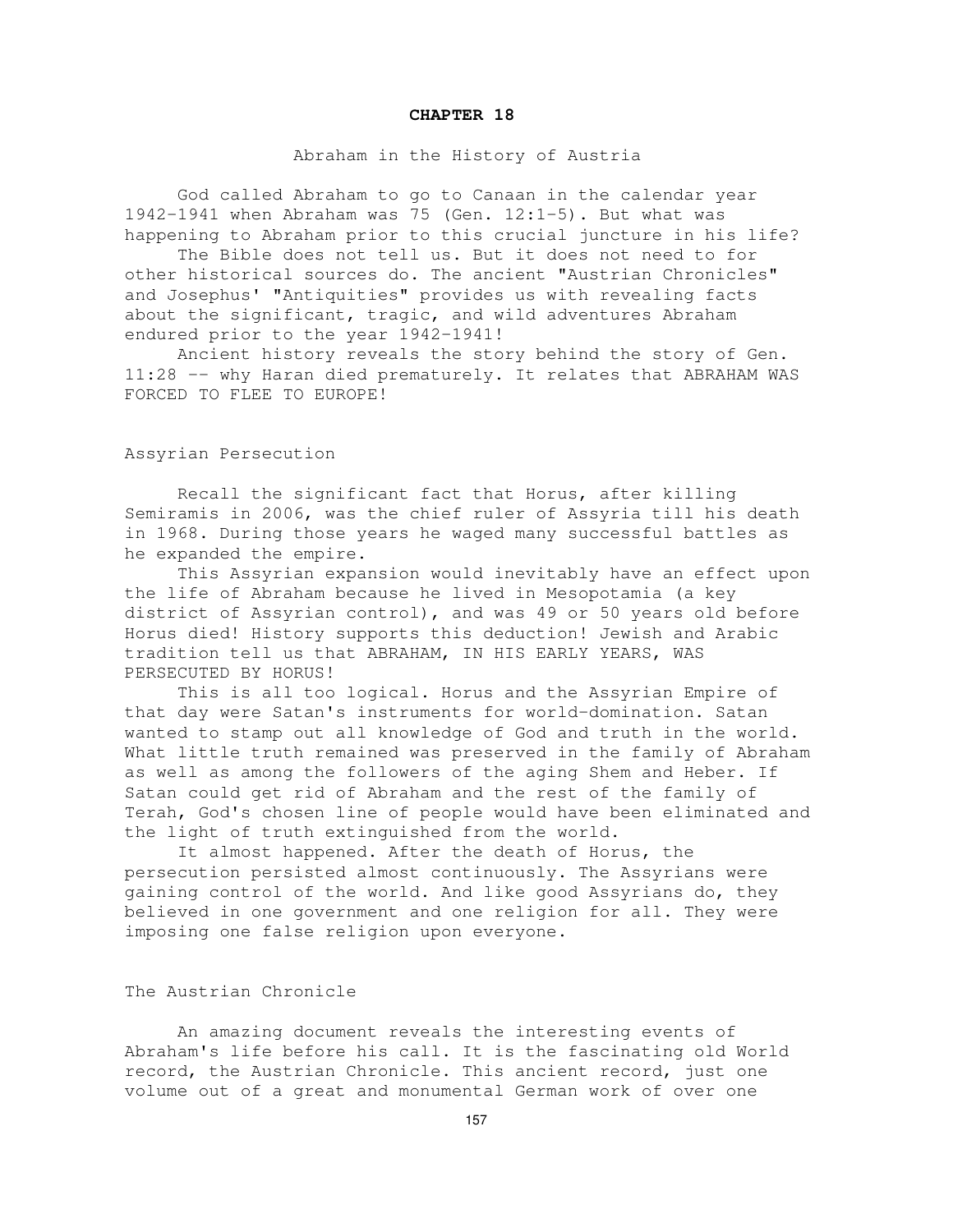hundred volumes, preserves the history of the Danubian Valley - the area of Austria, Hungary, Bohemia, Bavaria, and neighboring regions. Written in German, it has never been translated into English. A number of copies of the Chronicle are scattered throughout Europe. One copy found its way to the research library of the University of California at Los Angeles. It was completed in the early 1400's A.D. The last entry is dated 1404.

The Austrian Chronicle begins its consecutive history with a man of princely birth -- none other than the patriarch Abraham.

It is most unique that an ancient Austrian historical record should begin its list of rulers with a Hebrew name! Yet, apparently, the compilers of this record, who did their work in the 15th century, did not even realize this was the great Biblical patriarch. At least this record nowhere states that this was the Abraham of the Bible. And yet this could be no one else because, when the chronology of the Chronicle is matched with the story of Abraham in the Bible, all the dates fit exactly. There are no conflicts; the story is harmonious in every detail.

The Chronicle states that Abraham was born in an area of Mesopotamia called Aligemorum which was under the jurisdiction of the Assyrian Count Sattan, "Aligemorum" is the Latin name of a district which is now impossible to locate by any contemporary records. Several other geographical names in the Chronicle are unknown at present. Nevertheless, this district of Assyria encompassed the area of Ur of the Chaldees where Abraham was born.

#### Susanna

The Chronicle states that, quite a few years later, Abraham "took to wife Susanna from the land of Samamorum ..."

Who was this Susanna?

First of all it should again be noted that "Susanna," like Abraham is another Hebrew name in an Austrian historical record!

The Bible nowhere names Susanna directly. Yet it does mention her indirectly in Gen. 25:6 where it is recorded that Abraham sent his concubines  $--$  plural, more than one  $--$  away along with their sons, an event which occurred in 1914 when Isaac was weaned at the age of two (see Josephus). The point to consider at this juncture is the fact that the Bible speaks of only one concubine and one son, Hagar and Ishmael. Yet this verse reveals that there had been more than the one expressly named in the Bible. The Austrian Chronicle names the other one -- Susanna!

The Austrian Chronicle calls Susanna a wife -- the Bible uses the expression concubine. Sarah was Abraham's legitimate wife. The individual through whom God wanted the chosen seed to come. Susanna was a secondary wife or concubine.

Though there is no record of when these unions took place, there is no reason why Abraham could not have married Sarah first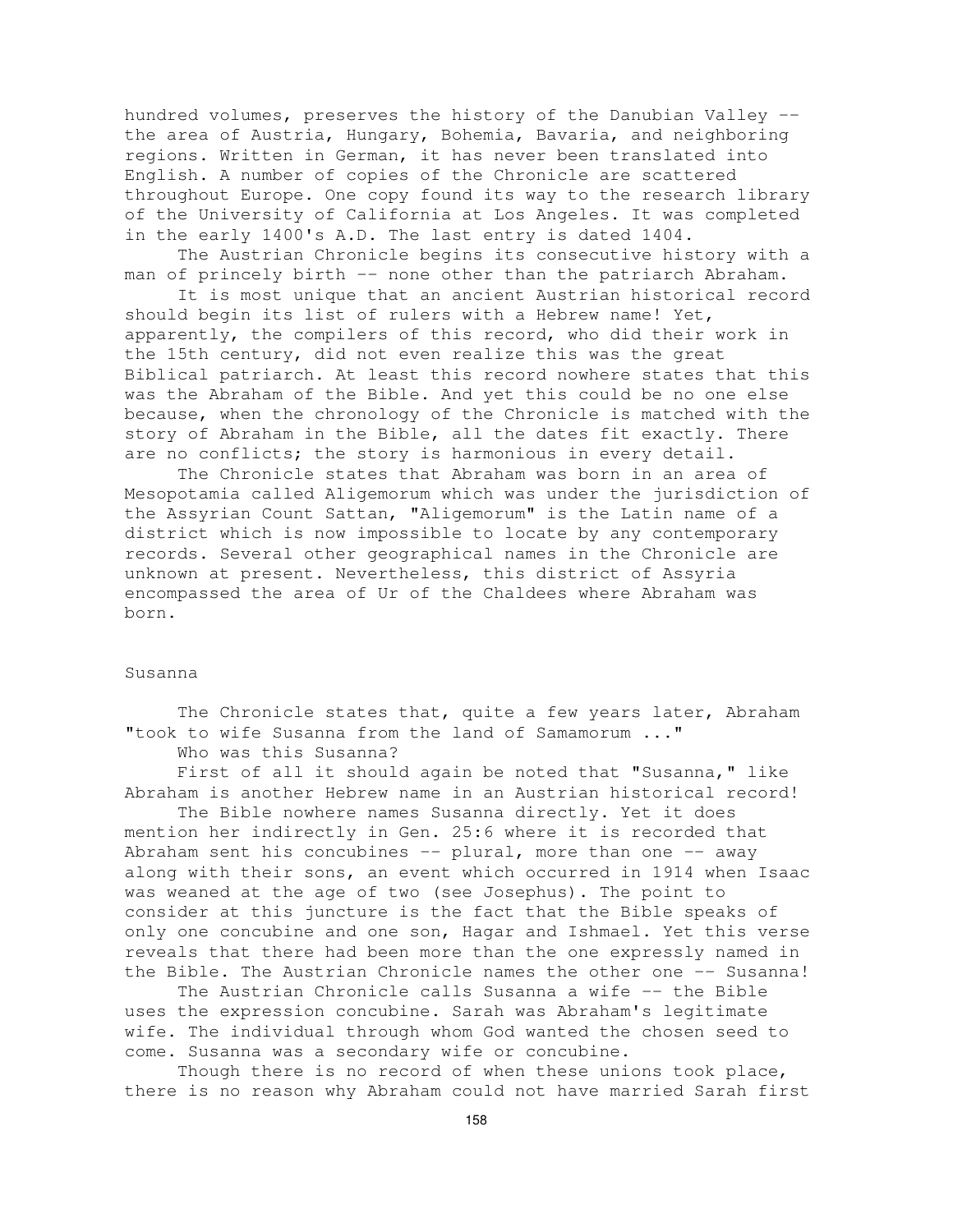and then taken Susanna several years later after the discovery that Sarah was barren (Gen. 11:30). Sarah died at the age of 127 (Gen. 23:1-2). Gen. 17:17 states that she was about ten years younger than Abraham.

The reason the Austrian Chronicle mentions only Abraham and Susanna, and nothing about Sarah, Hagar, Isaac, and Ishmael is that it is concerned only with the princely line of Austria which they originated! Abraham's life apart from the history of Austria is completely left out of the account.

Diodorus of Sicily gives a helpful insight into who Susanna actually was. He records that Horus had a half-sister named "Sosannes." Sosannes is simply the Greek form of Susanna! She was of Assyrian royalty. Susanna and Horus had the same father but not the same mother. Semiramis was the mother of Horus. The mother of Susanna is unknown, but, the father was Ninus II. A son of Asshur and a king in early Assyrian history. He ruled 2100-2048.

Susanna, then, was from the royal line of Assyria. Why should Abraham choose someone with this type of background? He too was heir to royalty and rulership. Genesis 23:6 describes him as a "mighty prince." And it will be made plain shortly that he has legal heir to a vast realm which he had to be willing to forsake. Thus it is only logical that royalty choose royalty.

Just prior to 1944 Abraham had a son by Susanna whose name was Achaim. From him, after 1895, the royal line of Austria continued!

# Abraham Flees

Recall that Abraham. Had been subjected to persecution from the Assyrians even before the death of Horus in 1968. In 1944 this oppression became extremely serious. The Austrian Chronicle records that "Abraham of Temonaria and Count Sattan of Aligemorum had war with each other, until Abraham was driven from the land in poverty." Abraham had to leave so suddenly he was forced to let his family and belongings remain behind.

Count Sattan was a lesser Assyrian ruler who had jurisdiction of a district in Mesopotamia near where Abraham lived. He probably took his orders from Arioch, king of Assur, the son of Horus. Arioch ruled 1968-1938. More will be said about him in relation to Genesis 14. Interestingly enough, the name "Satan -- "Sattan" with one "t" removed -- is still found among the princely line in the regions of Austria and Bavaria to this very day.

It was in this war that Abraham's older brother, Haran - next in line of patriarchal succession -- WAS SLAIN! This is actually the significant factor which explains what is recorded in verse 28 of Genesis 11: "and Haran died before his father Terah ... in Ur of the Chaldees." Terah was an old man at this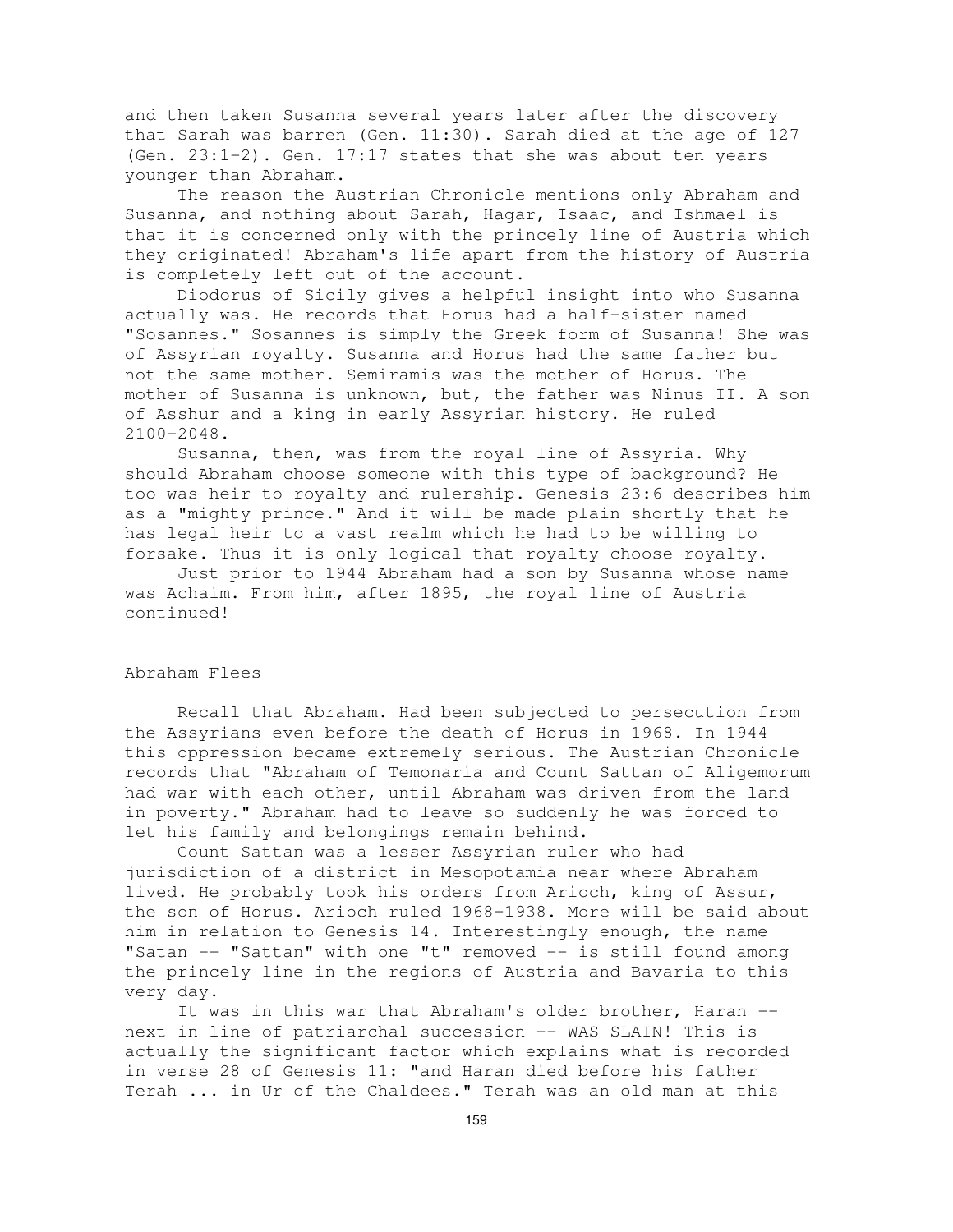point -- yet Haran died prematurely when he should have easily outlived his father.

The original Hebrew for the verb "died" may be translated "fell." Thus, "Haran fell before his father" -- a definite implication that he was killed. The Bible records what the Austrian Chronicle makes plain: Haran was slain as a result of persecution upon the family of Terah!

Notice what happened to the individuals in this family. Terah was an old man and apparently the Assyrian persecutors did not think important to bother with him. Haran, however, the oldest son, resisted and lost his life as a result. Nahor, on the other hand, must have compromised, lived in the world, and adapted false religion. (Note that two generations later Rachel, a descendant of Nahor, had household gods. Gen. 31:19) Abraham, next in line after Haran, took the coward's way out. He fled!

For all his positive traits of character, Abraham also had some negative ones. He was often fearful as the Bible states in later episodes in his life. He was a coward at heart. It is interesting to notice this human element. But God wanted a fearful man so he could put him through experiences that would turn his fear to faith. If Abraham had not been of this type he would not have learned to develop faith and complete trust in God. Because Abraham did not have faith in himself he was able to build faith in God.

## To the Danube

Abraham fled at the time of Haran's death. Where did he go? The Austrian Chronicle continues the story: he was driven our of Count Sattan's realm and fled to the Danube river valley in 1944. There he built a home and settled until the death of Count Sattan. Why did Abraham go to the Danube?

The most ancient Greek name for the Danube river was the River Noe. "Noe" is the Greek form of the Hebrew Noah. Of course! Noah, in his vast patriarchal duties in the centuries after the Flood, had been to this area of Europe more than once. Abraham, the descendant of Noah knew of this region before he fled there. It as very probable that he learned of it through Shem. Shem, who did not die until 1867 late in the life of Abraham, inevitably must have met with Haran, Abraham, and the family of Terah on more than one occasion. Being a faithful and responsible individual, Shem would have been in contact with those in direct line of succession after him. It is of great significance that the children of Heber through Joktan settled on the Danube. Therefore this region may certainly be classified as a Hebrew area.

The Austrian Chronicle lists Abraham as the first ruler of Austria and assigns him a 30-year rulership beginning in 1944. This great Biblical patriarch was actually the first "Archduke"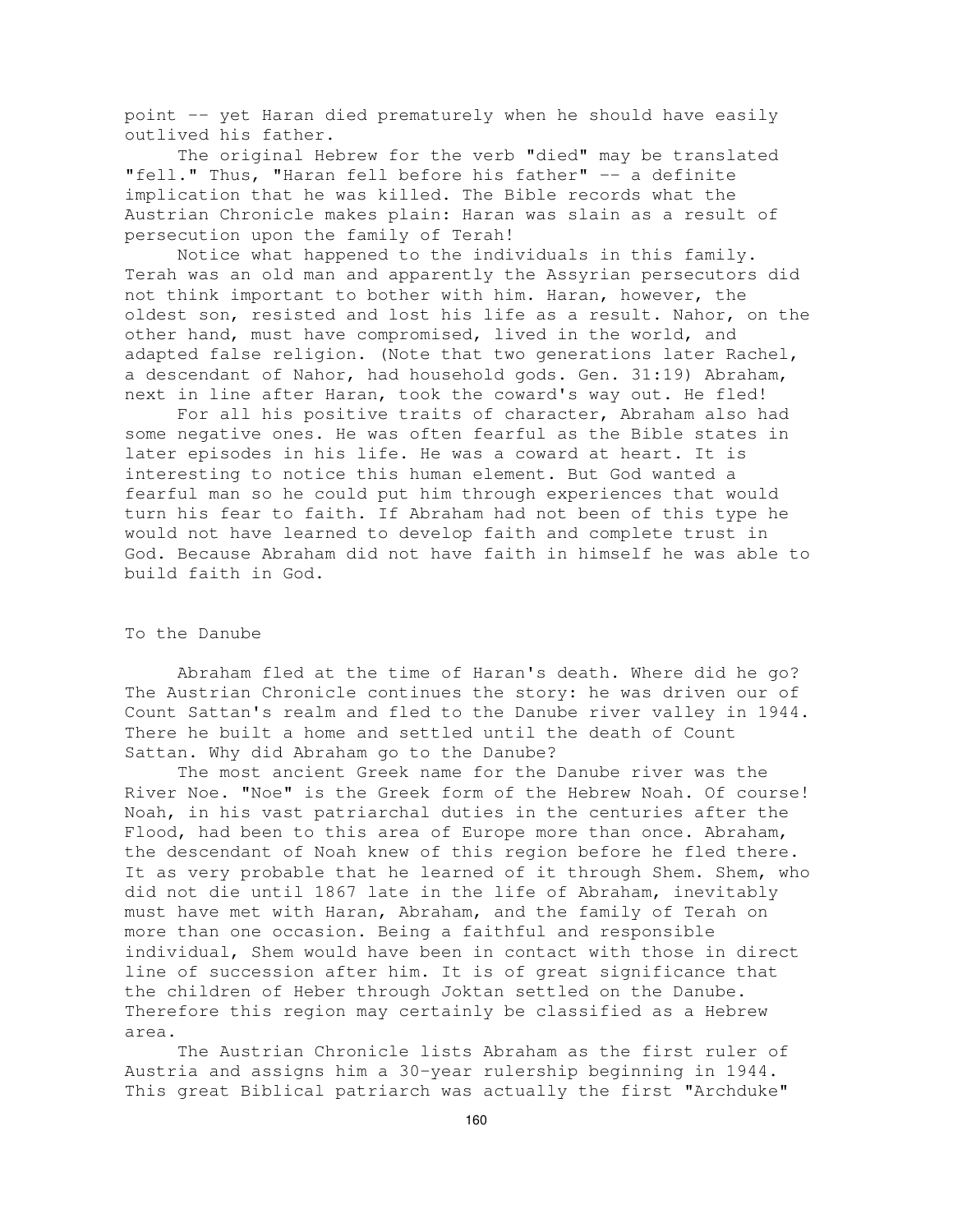of Austria -- the cultural center of Europe -- believe it or not! The truth of history, when finally recovered, is more fascinating than any tale of fiction could ever be! The end of those 30 years brings us down to the year 1914. The significance of the date 1914 will be discussed next.

Completing the Story of Abraham and Austria

Abraham, according to the Chronicle, remained on the Danube for about three years until the death of Count Sattan. This brings the story down to the year 1914. At this point Abraham returned to Mesopotamia to get Susanna and Achaim with the intention of taking them back with him to the Danube valley where he had established a home. (The account in the Chronicle does not mention the rest of the family of Abraham because it is concerned only with the royal line of Austria.) However, this is the point at which Genesis 12 comes into the story. God now called Abraham and directed him toward Canaan instead.

Notice what God said to Abraham in Gen. 12:1: "get thee out of thy country, and from thy kindred, and from thy father's house (Ur of Chaldees), unto a land that I will shew thee." With what we know from Austrian history, God, in effect, was actually telling Abraham: "You'll have to change your plans, Abraham. I want you to go south to a land that I will show you, NOT NORTH TO THE DANUBE WHERE YOU WANT TO MIGRATE, SETTLE AND BUILD!"

Actually this is only part of the significance behind the call of Abraham. The full meaning of this re-direction of the life of Abraham by God will be presented at a more opportune place in the story. First, the movements of Abraham Susanna and Achaim must be completed.

The ancient Chronicle relates that Abraham took Susanna and Achaim to the land of Judeisapta -- the Jews land." This of course, the Bible makes plain in Genesis 12, was Palestine. But the authors and copiers of this ancient record did not realize this was the Abraham of the Bible. They assumed Judeisapta meant the Danube Valley because many Jews settled there after 710 B.C. (The story is its II Kings 18, II Chronicle 32, and Isaiah 36. Sennacherib, king of Assyria, conquered all the fortified cities of Judah. These Jews were carried captive by the Assyrians and deported to the Danubian region of Europe. Central Europe was a part of the expanding Assyrian Empire before and after 700 B.C.!

To preserve the continuity of the Austrian material it is necessary to leap ahead in the story to the year 1914. Abraham is given 30 years in the princely line of Austria according to the listing in the Austrian Chronicle -- the years 1944 to 1914. Why is Abraham's reign terminated in 1914? The answer to this question provides proof that the Abraham of the Bible and the Abraham of the Chronicle are one and the same person.

At this point Genesis 25:6 requires more detailed study.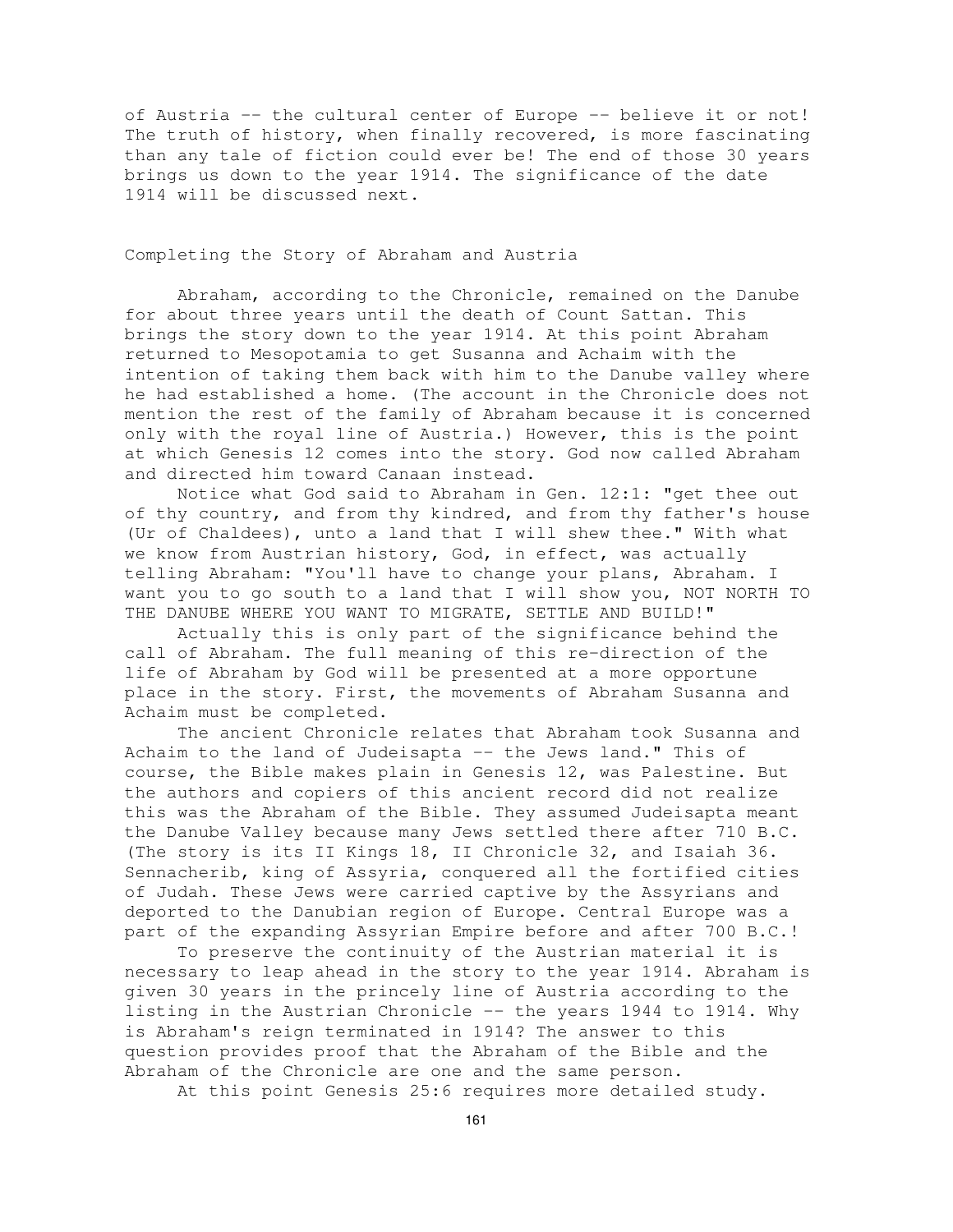This verse tells us that, at a certain time, Abraham sent "the sons of the concubines -- and the concubines themselves as well -- "away from Isaac his son." This event is actually out of time sequence in the chapter in which it is found. This account is actually a reference back to Genesis 21.

Genesis 21:8-14 tells us that when Isaac was weaned (at the age of two according to Josephus) Sarah wanted Hagar and Ishmael sent away. Josephus (Antiquities IV, XII, 3) tells us that Sarah was afraid Ishmael would harm Isaac since Ishmael was older by 13 years. As Gen. 25:6 shows by the plural "sons of the concubines" this was also the time when Susanna and Achaim were sent away.

Isaac was born when Abraham was 100 (Gen. 21:5). This is the date 1916. Two years later, Isaac was weaned  $-$  the year 1914. This is when Abraham sent the concubines and their sons away. Susanna and Achaim went out of Abraham's life in 1914 and this is exactly the date when Abraham's years as a prince in the line of Austria are terminated. The chronology of the Bible and of ancient Austria match perfectly.

The departure of Susanna and her son was a significant event. As far as the history of Austria is concerned, it marks the end of the part Abraham played in the royal family of Austria. By this act Abraham repudiated his claim to Austrian royalty. He gave up totally any right to Austrian or Danubian rulership. This is reflected as his ending date of 1914 in the Austrian Chronicle.

## The Early Cultures of Austria

There is one last significant point in Gen. 25:6. The words "eastward, unto the east country" definitely imply that Susanna and Achaim first went to Assyria before journeying back to the region of the Danube. Other ancient historical sources reveal that the Danubian Valley, by this time, was under Assyrian hegemony.

In the years 1944-41. During his three year stay after fleeing Sattan, Abraham established a settlement on the Danube. It was to this colony that Susanna and Achaim returned. Here they established Austrian rulership.

The next ruler after Abraham in the Austrian Chronicle is Susanna herself. She ruled the family for 19 years, 1914-1895. Achaim did not take over governmental authority until a later time because he was still relatively young for this responsibility. This fact indicates that Achaim was born just prior to 1444 when Abraham was forced to flee.

Achaim took the reins of government and ruled for 45 years to 1850. He married a Hungarian Countess and they had four children. From this family the royal line of Austria continued. (The list of rulers to 1040 A.D. is given in Dr. Hoeh' s Compendium, Vol. II.) The family of Susanna was not the first to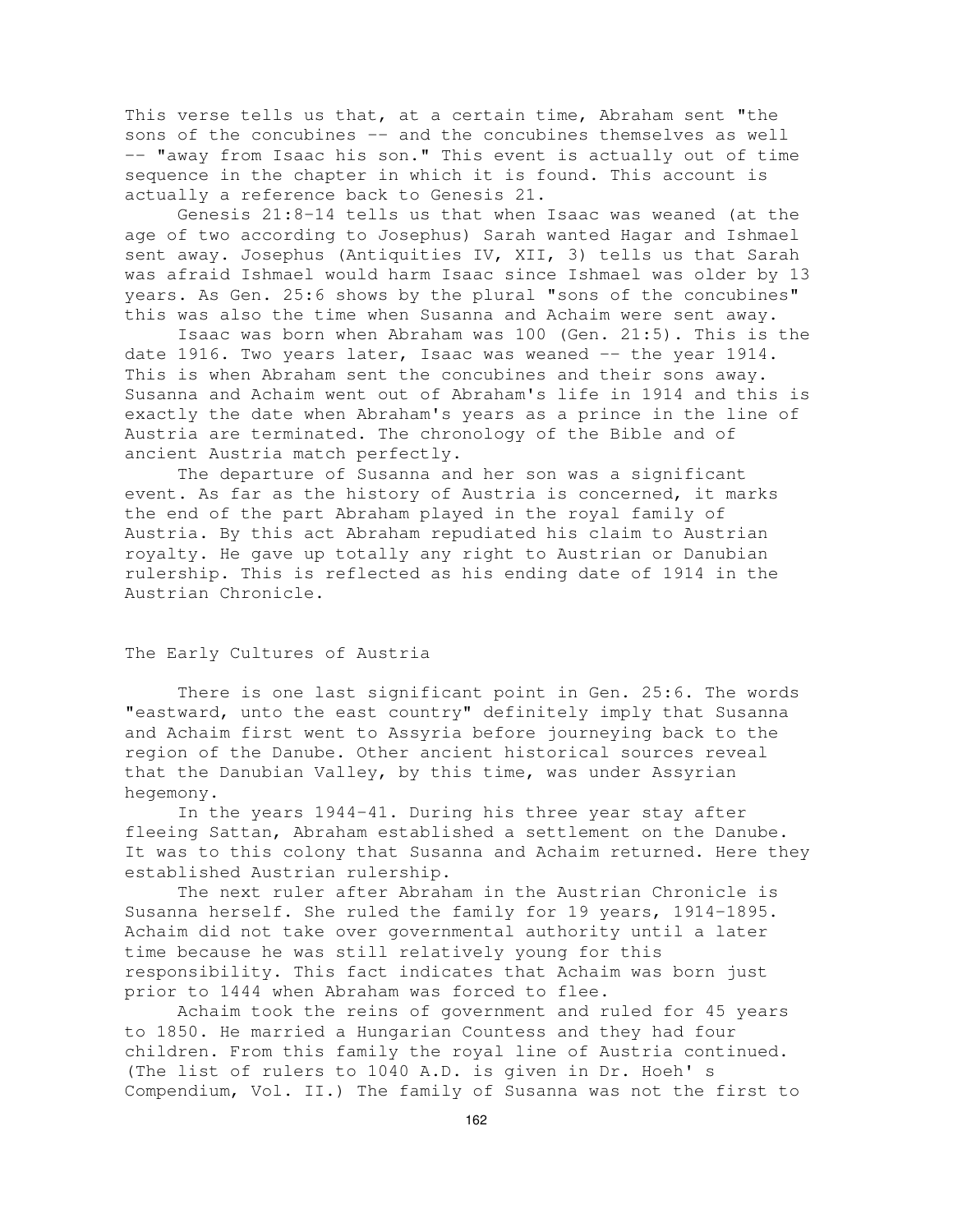settle in the Danube region of eastern Europe -- but it did become the dominant on. Those who descended from Abraham and Susanna and their son Achaim, became the ruling family of this part of ancient Europe.

What other peoples were in this region? First of all there were Indians (some of whom later migrated to the new world --American Indians) because southeastern Europe borders on Thrace and Thrace was the home of the of the Red Men. Germans (Assyrians) were also living here because they had migrated years before from Mesopotamia. Undoubtedly Slavs had come at an earlier time, people who are still there to this very day. The family of Abraham thus came to rule over a mixture of people. This, then, was actually nothing less than the first Austrian-Hungarian Empire. The Austro-Hungarian Empire in modern history always enveloped a conglomeration of peoples. Its ancient counterpart was no different.

In the history of central Europe, Germany proper has been called the Western Reich (empire or kingdom) while Austria has been termed the Eastern Reich. There has always been a division between the two and yet there has also been unity. The culture of Austria has always been distinct from that of Germany. The two may be characterized this way: the Austrians differ from the Germans in much the same way the English do (when speaking in terms of modern elements of culture). That is, the Austrians drink tea not coffee. Vienna is famous for concert halls, Munich abounds in beer Halls. The great classical music of Austria contrasts with the polkas of Germany.

In other words the Austrian people, both ancient and modern, reflect the influence of Abraham through Susanna and Achaim. They are a mixed population  $--$  especially the ruling classes  $--$  coming from Shem in two lines. There is the Assyrian part originating with Susanna on the one side. And then there is the Hebrew part stemming from Heber through Abraham. Undoubtedly the refinement in Danubian culture in ancient times was due to the influence of Abraham. An influence which has endured to our day!

A final significant point: there is no history of the Danubian region of Europe before the time of Abraham. When history, as recorded in the Austrian Chronicle, does open up to shed light on this region, a unique refined culture is in existence. And the first ruler, at this same general time, is none other than Abraham. In short. Austria, as a historical and cultural entity, originated with Abraham. This influence has carried forward through Susanna and the subsequent family of Achaim.

The factor to bear is mind, then, is that the name of Abraham does appear in an ancient historical source outsize of the Bible -- the history of Austria. In fact, the history of Austria begins with Abraham. Again, history proves the Bible true. Once more our reading of the Biblical account takes on rich new meaning.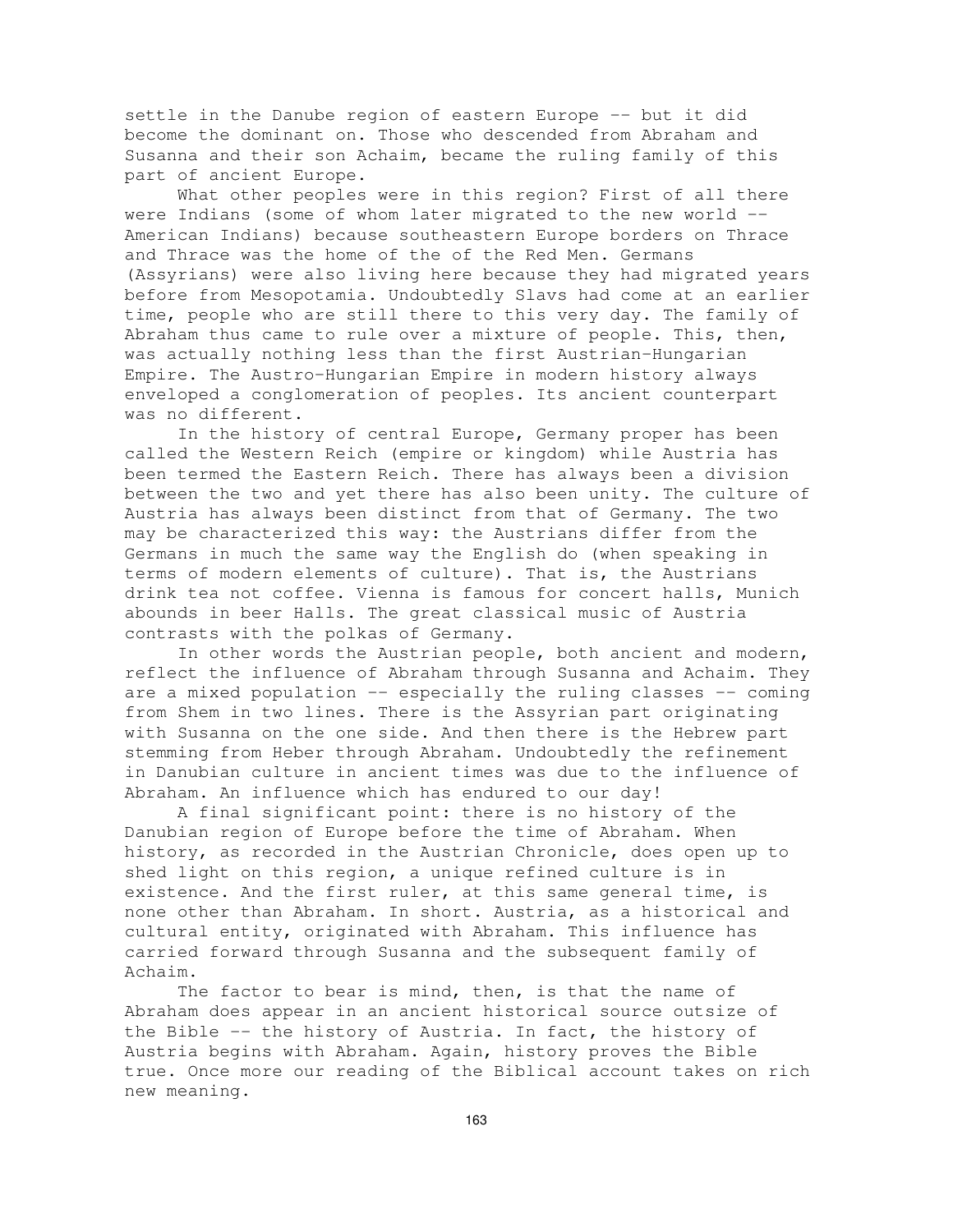What was Abraham before God intervened directly in his life? It is thrilling to realize that now, at least in part, we can know the answer to this intriguing question!

#### **CHAPTER 19**

God's Call of Abraham

Abraham was not only persecuted by the Assyrians, he was also hated by the Chaldean priesthood. What did Abraham do to incur their wrath? The answer to this question provides more vital and fascinating insight into the life of the great patriarch before God sent him to Palestine.

To this point we have discovered the important part Abraham played in the history of ancient Austria. But before the real significance of God's call can be presented, another important episode in Abraham's early life must be recounted. It took place in Abraham's homeland in Mesopotamia, Ur of the Chaldees. The story involves nothing less important than the restoration of the truth in that day. The knowledge of God was at a low ebb in the world until Abraham began to publish the truth.

Abraham -- Scientist!

Josephus recorded that "Berosus mentions .... Abraham without naming him, when he says thus: 'In the tenth generation after the Flood, there was among the Chaldeans a man righteous and great, and skillful in the celestial science'" (Antiquities I, VII, 2). Abraham was well known in and around Ur of the Chaldees, He gained fame as a skilled astronomer and mathematician. Josephus also stated that Abraham analyzed the "phenomena that were visible both at land and sea, as well as those that happen to the sun and moon, and all the heavenly bodies . . " (I, VII, 1).

What did Abraham do with his scientific knowledge of astronomy? He used it to prove the existence of God the Creator! "He was a person of great sagacity, both for understanding all things and persuading his hearers, and not mistaken in his opinions ... And he determined to renew and to change the opinion all men happened then to have concerning God; FOR HE WAS THE FIRST THAT VENTURED TO PUBLISH THIS NOTION, THAT THERE WAS BUT ONE GOD, THE CREATOR OF THE UNIVERSE ..." (I, VII, 1)!

Abraham began to teach the people of Mesopotamia the truth. He told them God had set physical laws in motion which regulated and controlled the universe. He dared to publish that "the creation is proof of a creator." He demonstrated to his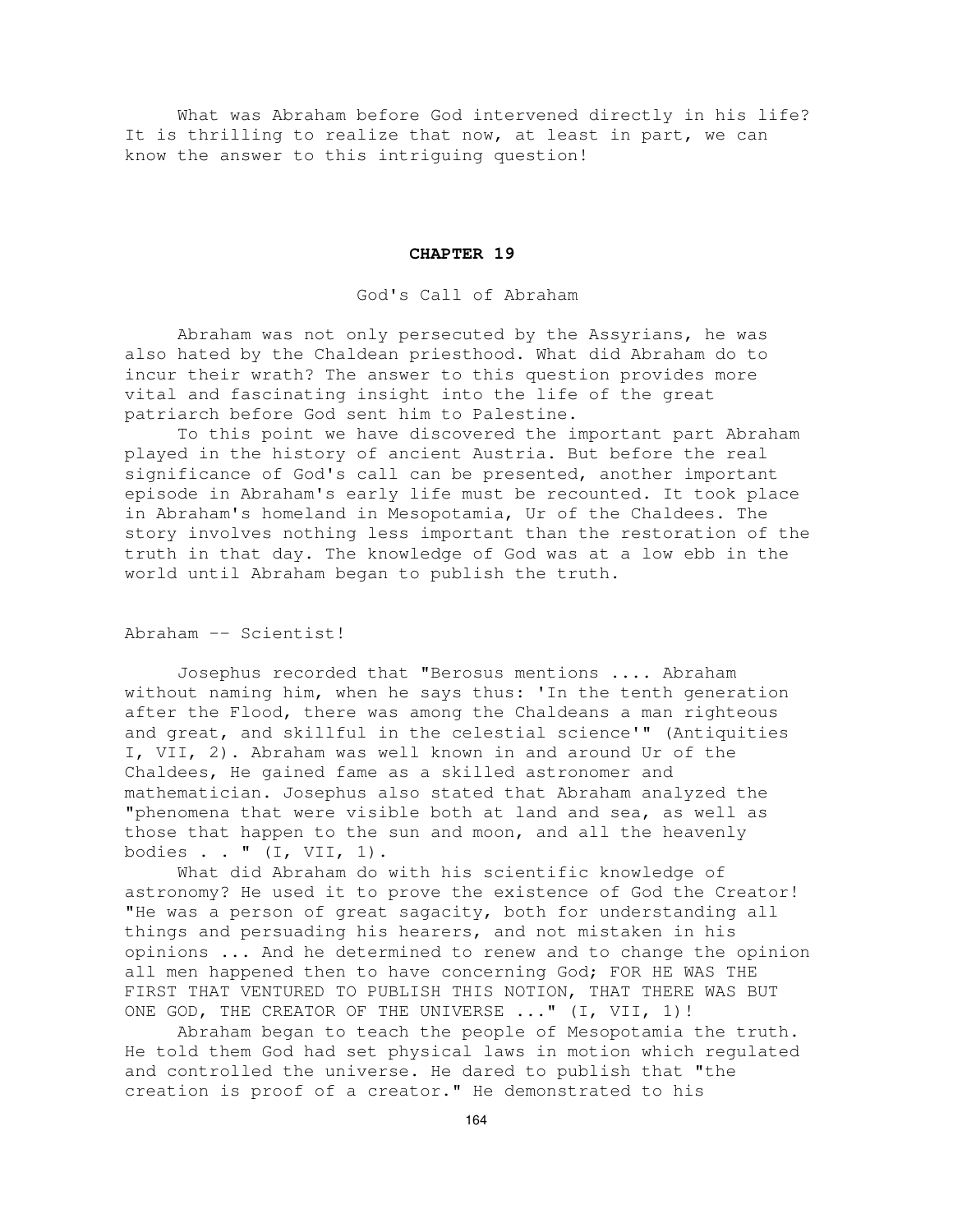countrymen that a creation which was subject to law has proof a Creator -- a great Lawgiver -- had made it so.

Abraham's proof of one Supreme-ruling Creator God attracted widespread attention. There was a definite reason for this. The Chaldean priests, who controlled the education in their day, had long been teaching the common people that the sun, moon, and planets were GODS. Abraham countered with this: "If the sun, the moon, and the planets were gods, they would regulate their own motion and not have to follow laws which had been set in motion by a ruling Creator God" (Antiquities I, VII, 1). Abraham. With scientific proof, showed that the planets were nothing more than bodies of inanimate matter which reacted according to the physical laws that God had set into motion.

Thy Chaldean priesthood knew Abraham was telling the truth. Publicly they taught the people that the planets and heavenly bodies were gods . But, privately, they knew how to predict for centuries in advance just when the eclipses of the moon would occur. They also knew how to calculate where the planets could be found in the sky at any given date in the future. They knew the heavenly bodies always followed a set and harmonious pattern.

You see. If the priests had people believing that the astral bodies were gods, and yet they could predict correctly where these "gods" would appear in the sky, this would prove they were a special class favored by the deities. This would show they had contact with the supernatural. Communication with the gods was proof of their exalted priestly status. It placed them above the average person. They were simply using their advanced knowledge to gain notoriety in the eyes of the people. It was all motivated by vanity! They hid the truth from people for the sake of personal gain.

Abraham's teaching of the truth was spreading. The educated priests had to decide if they were going to keep on promoting the same old lies or admit the truth, and publicly confess the existence of one true God. The result was the same old sad story. Human nature never changes. The priests decided their status in society was too much to surrender.

They had one other alternative left: get rid of Abraham. Josephus tells what happened. The hypocritical Chaldeans "raised a tumult against him" as a result of which he determined "to leave the country." The priests would have ultimately tried to kill Abraham for publishing the truth had not God intervened. But God did step in! Josephus continues, "and at the command and by the assistance of God, he came and lived in the land of Canaan."

Before discussing God's call of Abraham, it is necessary to answer this question: What was the real significance behind Abraham's wide-spread teaching of the existence and power of the true Creator God?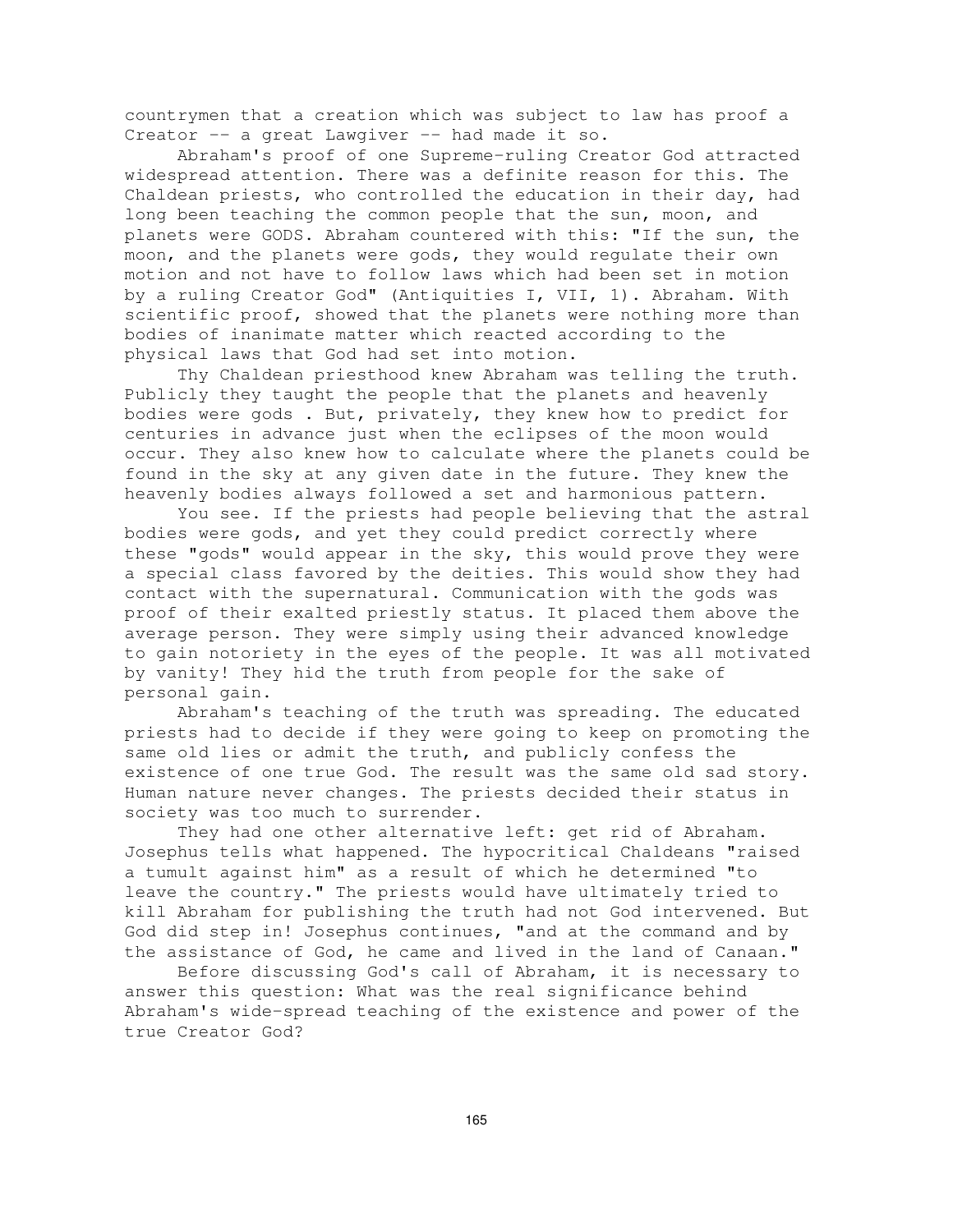An Analogy with Church History

Before Abraham came on the scene, the light of truth was almost extinguished from the world! Consider the situation that existed when Abraham was a young man. It was some four centuries after the Flood. Noah, the great patriarch, was dead. Shem, Heber, and a few others were striving to carry on his work but they were getting very old. The world as a whole was straying farther and farther from God. Even Abraham's father Terah, though a direct descendant of Shem, had drifted into a form of idolatry (Joshua 24:2). The Assyrians, as we saw. Were attempting to dominate the world and impose one false religion on everybody. in Abraham's homeland in Mesopotamia the Chaldean priesthood had the common people completely deceived about the true God and the nature of the universe which He had Created!

In Comba's "History of the Wadenses," a Waldensian record dated 1404 is quoted which sums perfectly the situation that existed in Abraham's time. This is what a true Christian who lived late in the middle ages said: "We do not find anywhere IN THE WRITINGS OF THE OLD TESTAMENT that the light of truth and holiness was at any time completely extinguished. There have always been men who walked faithfully in the paths of righteousness. THEIR NUMBER HAS BEEN AT TIMES REDUCED TO A FEW: BUT HAS NEVER BEEN ALTOGETHER LOST ...." (pp. 10-11, emphasis added).

In this period four centuries after the Flood the truth was heading rapidly toward non-existence on the world scene. And Abraham came into the picture and forcefully showed that God is still very much alive and that He could intervene in the affairs of men.

Abraham's case is similar to that of many instances in the history of the true Church of God. In the early Middle Ages when the truth was very weak, God raised up Constantine of Mananali to preach the truth. In the later Middle Ages the key figure was Peter Waldo in Europe. In our day, when the end of the Sardis era found the remnant of the true Church hopelessly ineffective, God brought Mr. and Mrs. Armstrong to initiate the zealous Philadelphia era of His work.

In many ways, then, the story of Abraham is similar to these examples. God needed a faithful patriarch four centuries after the Flood to carry out His purpose for that time. Abraham was the man He chose!

As in every new era in the history of God's work, Abraham had to start from the beginning. The first thing he did was to scientifically prove the existence of God as Josephus' history records! As a skilled mathematician and astronomer he was extremely well-prepared to do this. God was working with Abraham years before the call recorded in Genesis 12. Once Abraham had his proof will organized he began to "publish" it. Yes, he had a publication comparable to "Does God Exist?"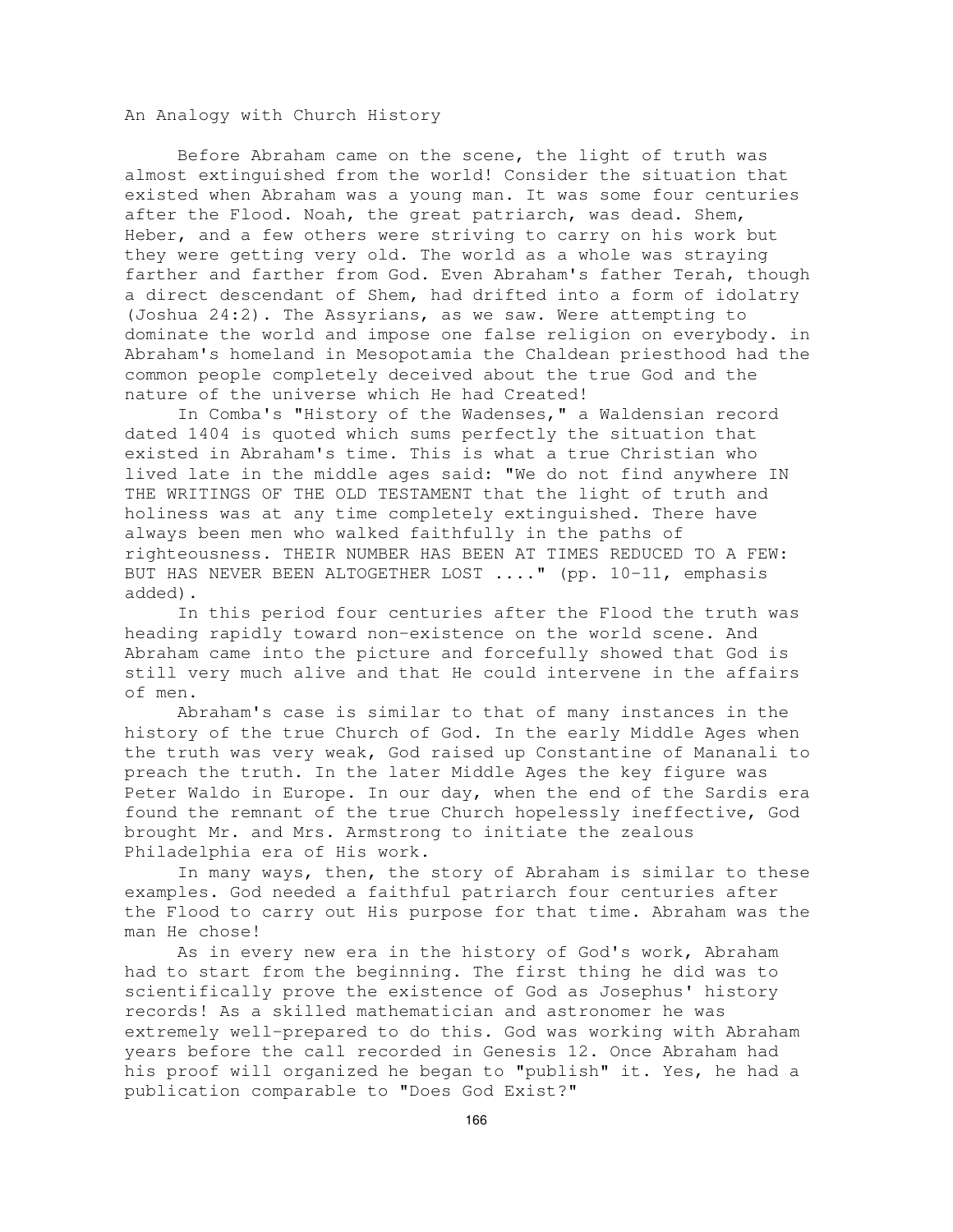Realize the pattern in Abraham's life. He "had to start from scratch" as were and GROW in the truth. He did not learn everything at once. He learned it one truth at a time, building one point upon another. He made mistakes. He was guilty of sins. He had to admit it when he was wrong, take correction from God, and repent. He had to learn by experience and grow in faith.

Just as in the case of Mr. Armstrong, Abraham was a successful and prosperous man who had his talents and energies channeled by God into the right directions. Abraham was a wealthy man -- but he undoubtedly lost much in the Assyrian persecution when he had to flee to the Danube. He had a reputation as a scholar and astronomer in his home country but he had to give up his position to go to Canaan when the Chaldean priests organized persecution against him. He wanted to go to Europe and set up a kingdom, buts instead God sent him to unsavory Canaan with its cannibals instead.

Abraham wanted to be successful in this world but God was preparing him for the World Tomorrow!

## God's Call of Abraham

God's call was not a complete surprise to Abraham. Abraham was very familiar with who God really was by the time he was 75. God had put him through many serious experiences prior to the year 1941 B.C. Now it was time for the next step.

Undoubtedly God allowed the circumstance, of the tumult with the Chaldean priests in order to help set the stage for Abraham's journey to Canaan. Whether there was any connection between the Assyrian persecution and the problem of the priests we are not told. The Assyrian persecution of Count Sattan came to an end, at least temporarily, when the Count died, at which point Abraham returned to Mesopotamia. Probably the return of Abraham caused the wrath of the antagonized priests to reach the boiling point. Thus their plan to get rid of Abraham went hand in hand with God's call.

Notice the particulars of Abraham's move to Palestine recorded in the end of Geneses 11 and the beginning of Genesis 12. Gen. 11:31 tells of the beginning of the journey. Although the words God spoke to Abraham are not recorded in the Bible until chapter 12, he gave these instructions prior to Gen. 11:31. And on this important occasion the Eternal literally appeared to Abraham.

Read the words of Stephen in Acts 7:2-4: "The God of glory APPEARED unto our father Abraham when he was in Mesopotamia, before he dwelt in Haran, and said unto him, 'Get thee out of thy country, and from thy kindred, and come into a land which I will shew thee.' Then came he out of the land of the Chaldean, and dwelt in Haran: and from thence, when his father was dead, he removed him into this land, wherein ye now dwell." It is possible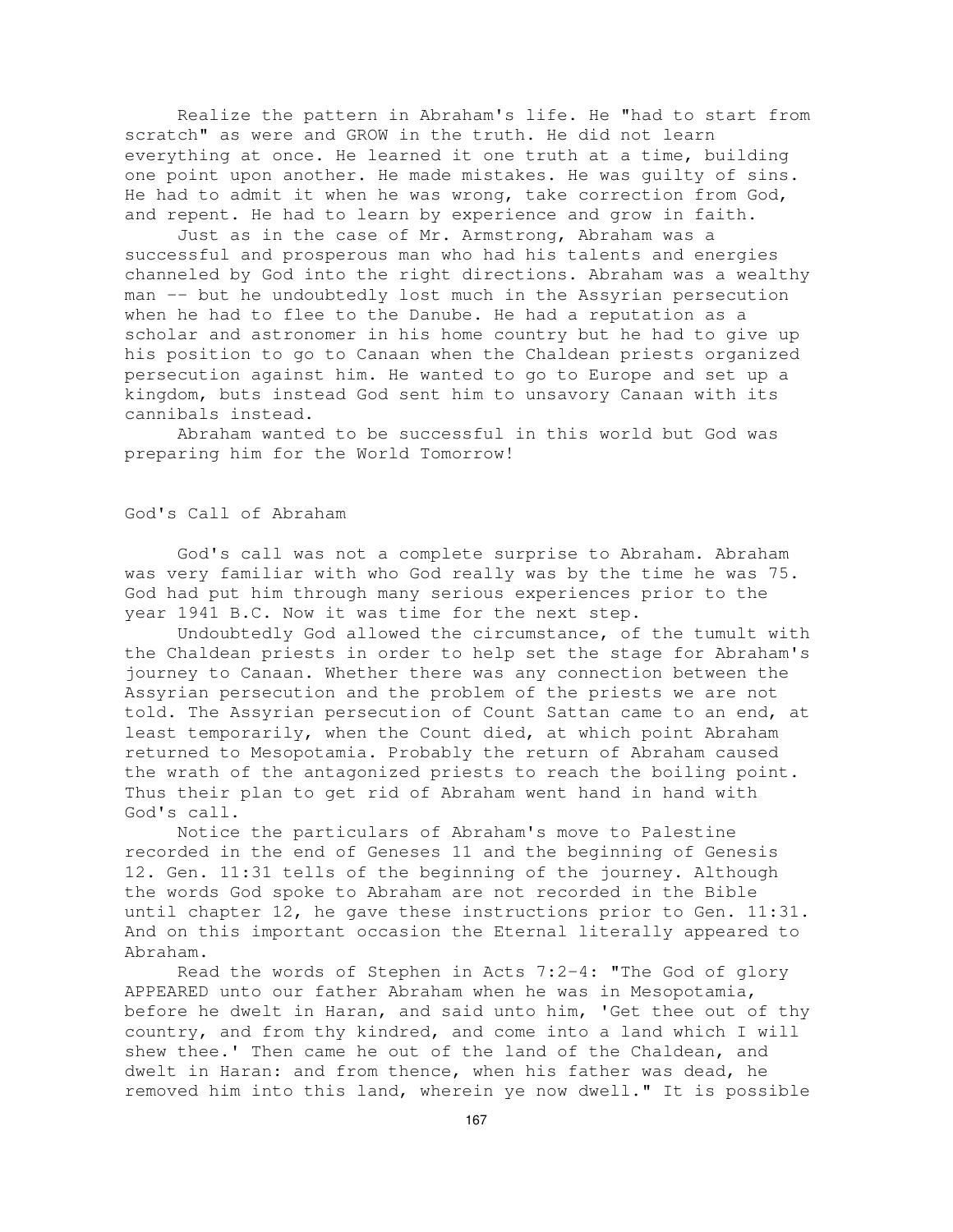that Christ again appeared to Abraham when he was in Haran and repeated his instructions. The last verse of chapter 11 tells of the death of Terah at the age of 205. Apparently Terah, who had practiced some kind of idolatry (Joshua 24:2), did not really begin to obey God until very late in his life. But the fact that he did begin the trip to Canaan along with Abraham in obedience to God's instructions shows that he was now willing to follow God's way.

How long Abraham was in Haran the Bible does not tell us. However there is an indication in Gen. 12:5 that it might have been several months. Notice the phrase "and the souls that they had gotten in Haran." This could imply servants Abraham employed to work for him, persons he converted to a knowledge of the true God, or both. Whatever the case, Abraham's group was not tiny. As we shall see shortly, when Abraham took all his servants and property with him it was no small company

With Abraham were Sarah and Lot. Lot, remember, was the son of the slain Haran. After Haran's death Abraham took the responsibility of caring for Lot, also remember that at this time Susanna and Achaim were still with Abraham. They did not depart from Abram until 27 years later in 1914.

When God called Abraham he said, "get thee out of thy country, and from thy kindred and from thy father's house, unto a land that I will show thee. And I will make of thee a great nation, and I will bless thee, and make thy name great ..." (Gen. 17:1-2). In other words, God instructed Abraham to forsake his kindred, his country -- EVERYTHING! Abraham had to give up all his former plans and begin a whole new life. What had been in Abraham's mind before God rescheduled his career?

### The Significance of God's Call

To answer this question we must again review Abraham's ancestral background. Noah was the patriarch of THE WHOLE HUMAN family following the Flood. His patriarchal government and authority passed on to Shem who, because of superior leadership qualifications, superseded his brother Japheth. In each succeeding generation the hereditary right of the firstborn was passed on from father to son. Thus, if the inheritance had been drawn up as a legal document, it would have said, "Shem, when he dies, wills his inheritance to Arphaxad, Arphaxad wills it to Salah, Salah, to Heber" and on down through Peleg, Reu, Serug, Nahor, Terah, and Haran (Gen. 11:11-26).

It did not work out this way, something very unusual happened. As it turned out his great patriarchal inheritance had to be revised over and over again because all the people listed in Genesis 11, including Terah and Haran, died while Shem was still alive. All these first-born sons passed from the scene while Shem, who lived 600 years down to 1867, was still active!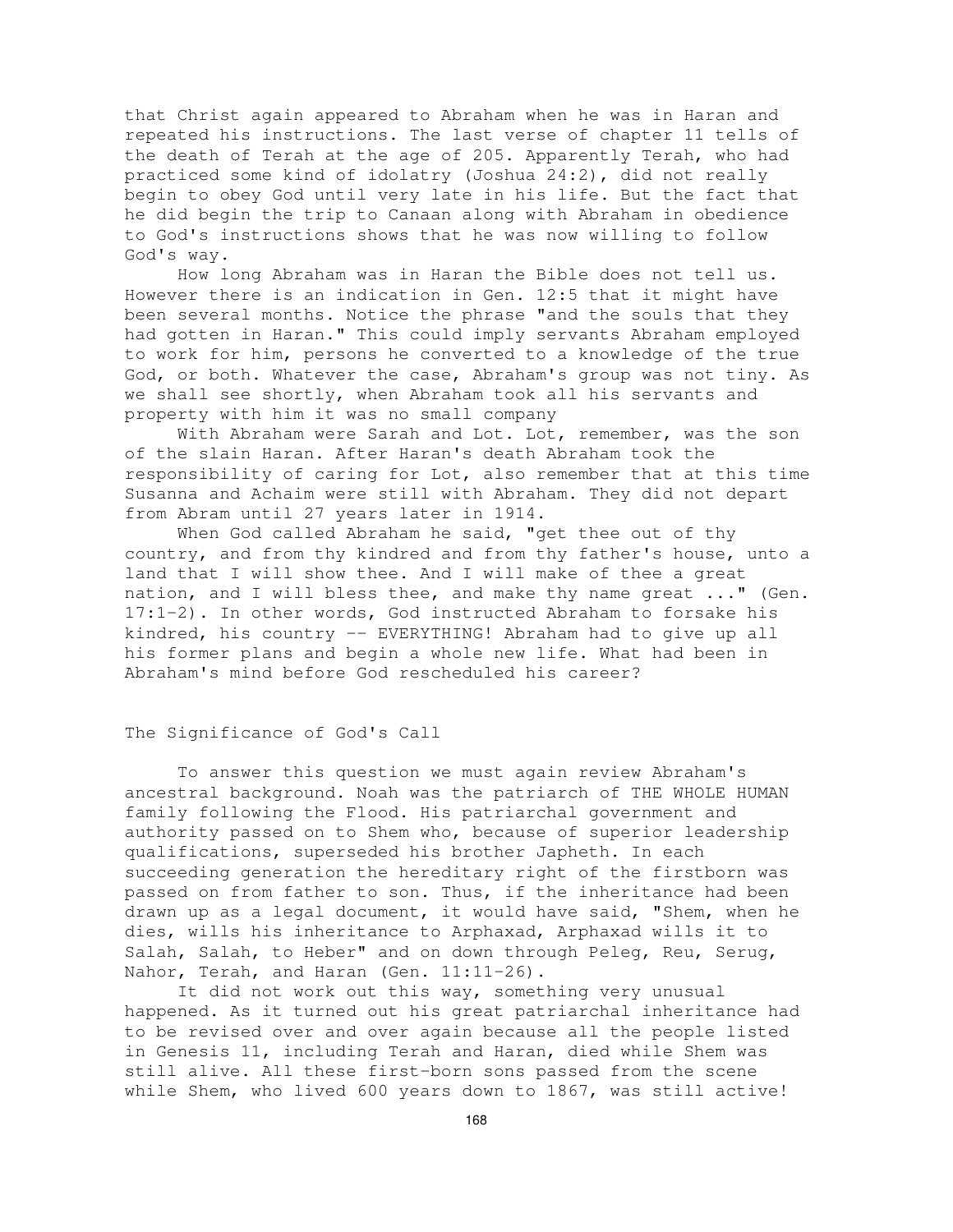Haran was the oldest son of Terah. But he died in the persecution. Thus, the next oldest became eligible -- Abraham. Consequently, the inheritance simply passed from Shem to Heber to Abraham.

Abraham became heir to the great patriarchal dominion of Noah and Shem! This meant that Abraham, before God's call, WAS DESTINED TO BE THE CHIEF PATRIARCHAL RULER OVER ALL THE SEMITIC PEOPLE WHEREVER THEY LIVED IN THE WORLD!! And the descendants of Shem were migrating to the Danubian region. The children of Shem through Heber and Joktan had settled in Southeastern Europe. The children of Asshur also migrated there. Thus Abraham would have been the ruler over a vast portion of the human family -- ruler of the people intended to dominate the world. And since these Semitic people were mainly in Europe, Abraham had intended to make Austria the headquarters of his realm. In a sense, he would have ruled Europe from the Danube basin. Europe was a very attractive part of the world, a most desirable area to settle and rule in that early time.

But God said to Abraham, "I want you to give up this great inheritance and go live in Canaan. A land full of pagan religion and cannibalism." It was a great trial and test. Abraham had to be willing to give up a great realm and rule. This was a great sacrifice. Tremendous things were involved.

#### An Important Transition in God's Program

This can be made even clearer. When God called Abraham out of the world this, in effect, is what he was really saying: "Look, Abraham I don't want you to take over the world in the place of Shem. It was the duty of Noah and Shem to start it out right after the Flood. But humanity has rebelled -- and I'm going to permit it. I'm finished with trying to police the world through my servants! You are no longer expected to be a great patriarch to try to straighten out the world. That phase of my plan is ended."

With this in mind we can realize that God's call of Abraham marked a significant change in the direction of God's tactics in dealing with the world. God's program first called for the jurisdiction of patriarchs. Later, God used the nation of Israel, the descendants of Abraham, to be an example to mankind of His way. But again, as we know, human beings could not measure up to the test. God again and again, through history, used different ways to deal with humanity -- patriarchs, judges, prophets, His own Son, the true Church -- but all have been ignored by the majority.

Man has been permitted to learn by experience. Only in the World Tomorrow, when God uses FORCE, WILL MANKIND GO THE RIGHT WAY. Until that time obedience to God remains voluntary. Only a few, like Abraham, have volunteered. When all this is considered,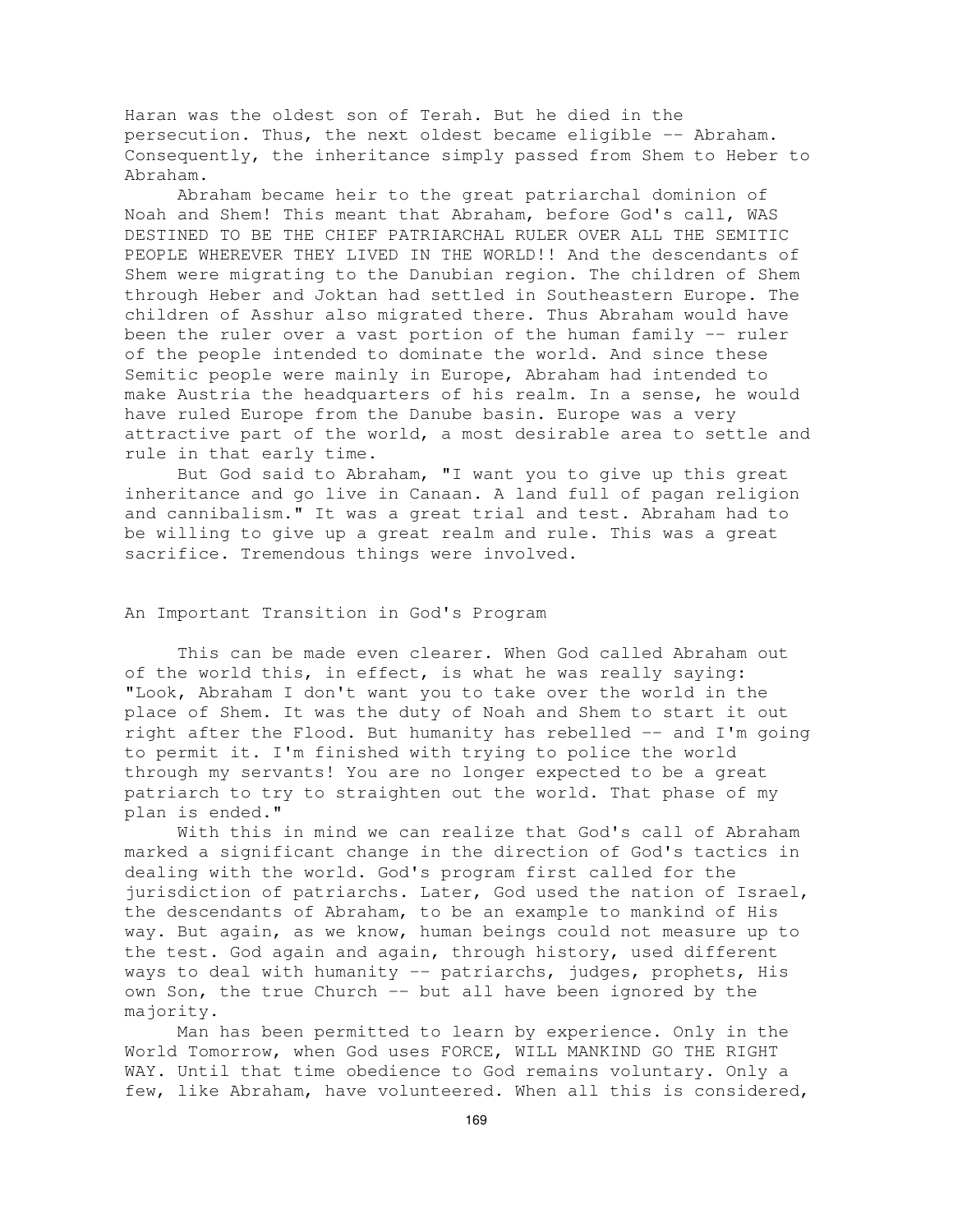we see that the call of Abraham marked an important transition in God's great overall program.

God was also telling Abraham "Don't worry, I haven't gone back on my word. I will give you the world. You're the rightful heir, but now is not the time. For the present we'll let the disobedient do with it what they want. In the resurrection, however, it will be a different story. Meanwhile I want you to go to that land of Canaan where all those wretched cannibals are. You walk up and down in it. In doing that you'll learn to have faith in me and you'll build the character needed when you finally do inherit the earth" (Rom. 4:13).

This, then, is what was actually behind God's call of Abraham in Genesis 12! Much more was involved than most usually realize. Abraham made no small sacrifice. But he was willing to obey God in anticipation of the rewards of the World Tomorrow (Heb. 11:8-10). God, therefore, called Abraham out of the world and he went to Canaan or Palestine, the "Promised Land." A type of the kingdom of God. And the story of Abraham does not end there. Much more as still to come.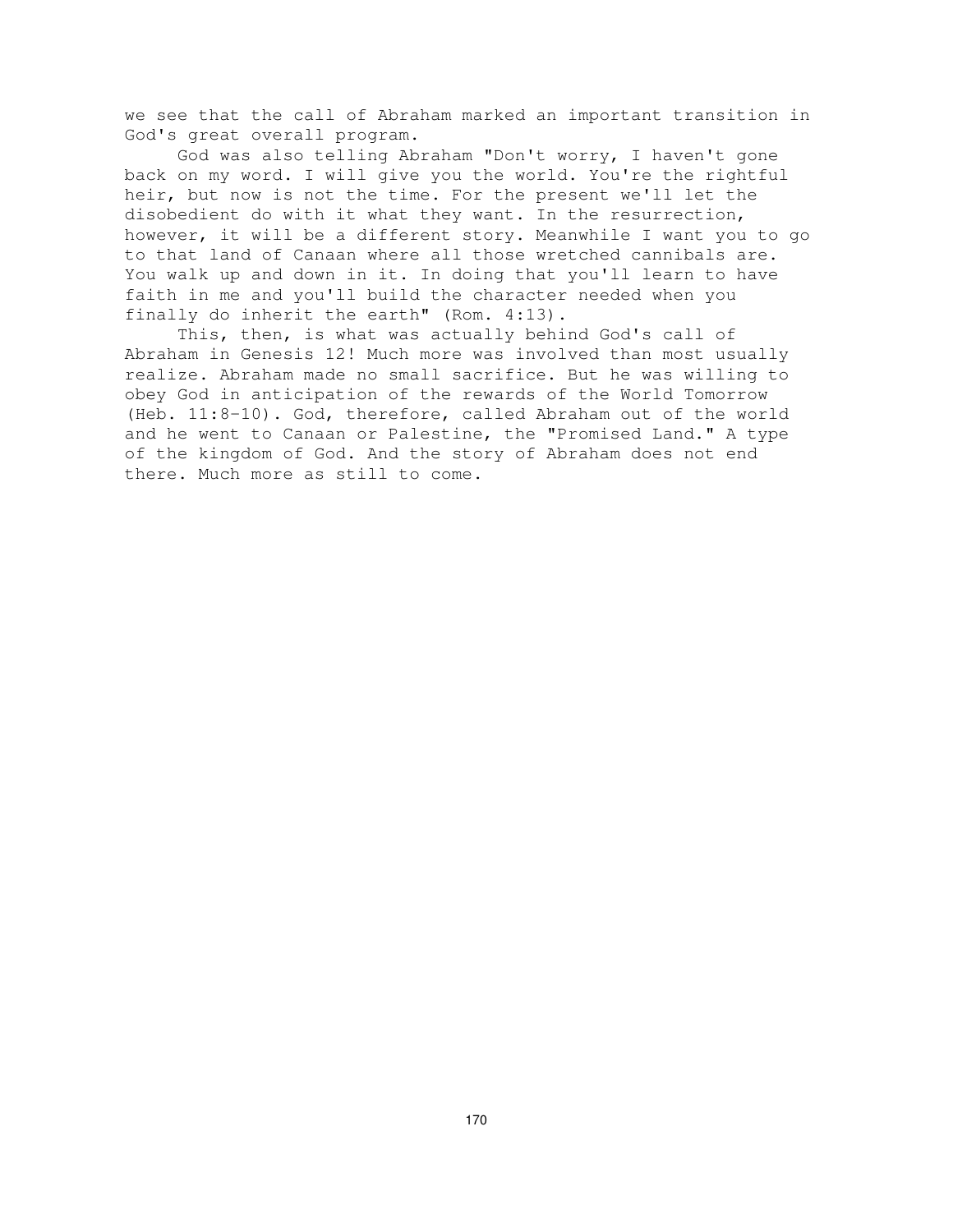#### **CHAPTER 20**

### Abraham and Sarah in Egypt

Though God called Abraham out of the world, he was still to serve God in having a great impact upon the history of the nations.

Let's notice the account in Genesis 12. Abraham, Sarah, and their group journeyed south from Haran into Canaan (verses 5-6). Once in the land, the Eternal again appeared to Abraham and spoke to him (verse 7). This was to happen quite frequently to Abraham's future life. The one who became Jesus Christ came in human form and directed his servant's activities. Then verse 8 finds Abraham near Bethel which was not far from the location of Jerusalem. And verse 9 shows him moving even farther toward the south.

## Sarah

Before taking up the next major section of the story, it is necessary to learn more about Sarah. She played an extremely important role in God's plans for Abraham. Her very name is significant. In the Hebrew, the word Sarah means a "female noble -- lady, princess, queen." (See number 8282 and associated words in the Hebrew dictionary of Strong's Concordance.) Sarah must have come from royal ancestry. But this name was also prophetic because it described her role as the wife of Abraham, the mighty prince and patriarch, and the mother of the famous individuals that would later be born.

Read Gen. 17:15-16 where it is recorded that God changed her name from Sarai to Sarah. Both these names come from the same root and have the basic meaning of princess. However, as Adam Clarke points out in his discussion under Gen. 17:5, the term "Sarai" seems to refer to her government in her own family only whereas "Sarah" apparently indicates her government over the nations (verse 16) of which Abraham is called the father or lord.

It is definite that Sarah has also a Hebrew because she was Abraham's sister. This fact is revealed in Gen. 20:12. Abraham explained to Abimilech, "And yet indeed she is my sister; she is the daughter of my father, but not the daughter of my mother; and she became my wife." From this we learn that Sarah was actually Abraham's half-sister. In that early time in history it was legal to marry a near relative. The above verse implies that Terah actually married twice. Adam Clarke quotes this ancient tradition: "Terah first married Yona, by whom he had Abraham: afterwards he married Tehevita, by whom he had Sarah."

Probably Terah's first wife died. In Antiquities I, VI, 4 Josephus states that Sarah was the daughter of Haran and therefore Abraham's niece, but this is erroneous. The Bible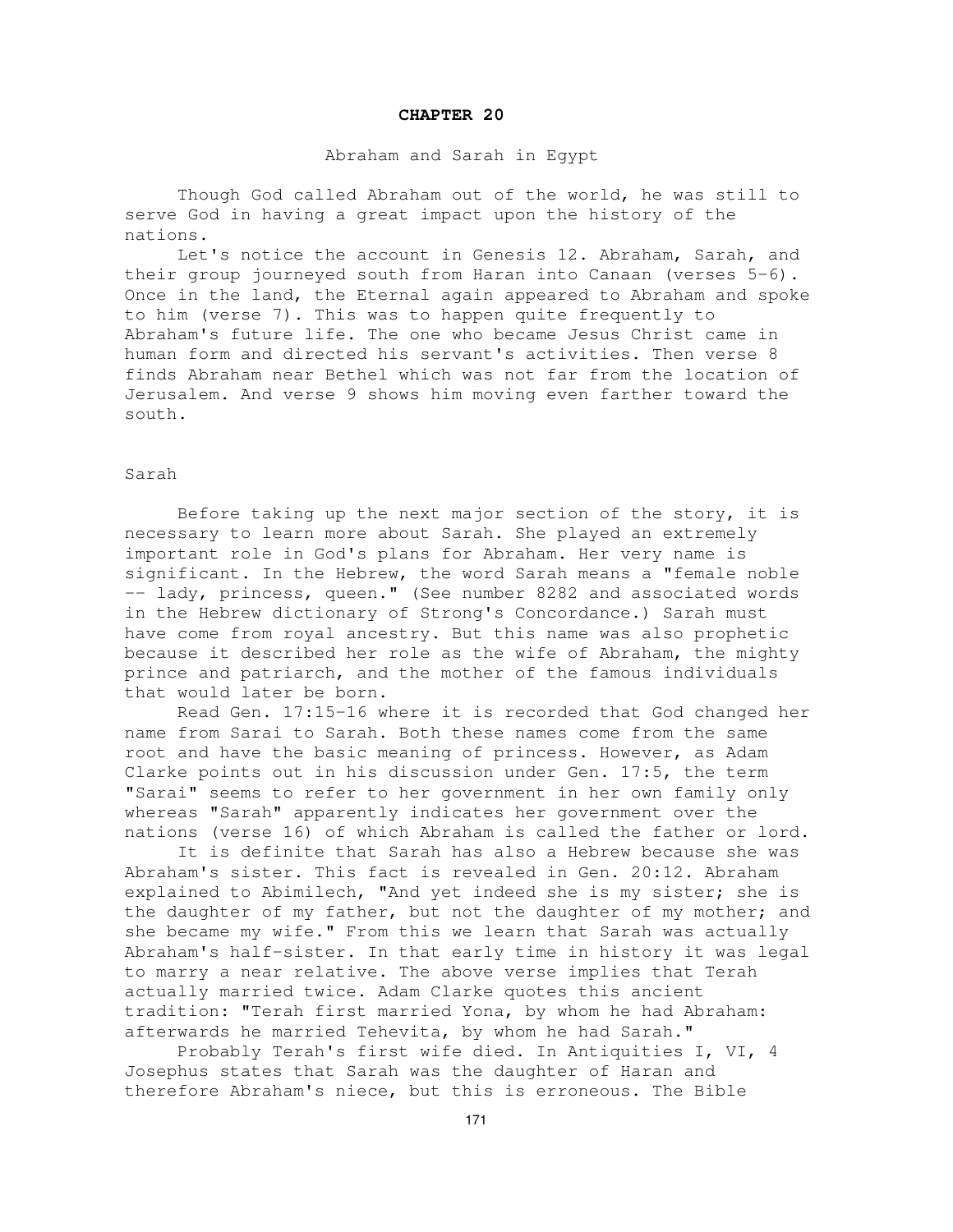states otherwise.

As the next portion of the Bible in Genesis 12 shows, Sarah was "very fair" in other words she was blond. The blond peoples of Israel today derive this characteristic basically from Sarah. The story also reveals that she was very beautiful -- which is why Pharoah wanted to take her from Abraham.

Sarah was the woman, then, through whom God wanted to continue the line of which Christ would ultimately be born. He also wanted her to be the ancestor of the Children of Israel. No other woman was suitable for God's purpose. Sarah had certain qualities which God wanted passed on to future generations. Thus she, as well as Abraham was chosen for a great purpose.

## Which Pharoah did Abraham meet?

After Abraham had been in Palestine for a year or two, a famine afflicted the land (Gen. 12:10). This was due to the sins of the pagan Canaanites. But the famine also was for a great purpose! God wanted Abraham to leave temporarily and move into Egypt. The Egyptians at this very junction in their history, needed certain things that only Abraham could provide.

Verses 10-13 tell what happened before Abraham and Sarah got to Egypt. Abraham had not yet built all the faith in God he needed. He was afraid the Egyptians would kill him and take Sarah if they found out she was his wife. Therefore they agreed to say that she was his sister. This of course, was a clever half-truth. But they were to learn that cleverness is no substitute for faith.

When Abraham moved into Egypt it caused no small stir in the country. Abraham had an extensive entourage traveling with him. How many were in his group? Gen. 14:14 provides a basic clue. Here it is revealed that Abraham had a specially trained army of (318) men. Now realize that this was only the military part of his total force of servants. He had cattlemen, farmers, gardeners, artisans, weavers, and other types of servants. He had people to take care of his astronomical records and equipment. And this vast group would also include wives and children - along with all the cattle, tents, and equipment. In short, there could have been as many as 2,000 people associated with Abraham. When this household moved into a strange country we can be sure the event made front-page headlines. Abraham was a leader and a man of means and ability!

This large a group coming into Egypt would definitely attract the attention of the Pharaoh. Abraham. Certainly requested permission to use a large area for grazing with a necessary water supply. His entourage could not be hidden in a corner. The Bible speaks of "Pharaoh" (verse 15). but the man's name is not mentioned. Who was this ruler of Egypt? Egyptian history supplies the fascinating answer. During the life of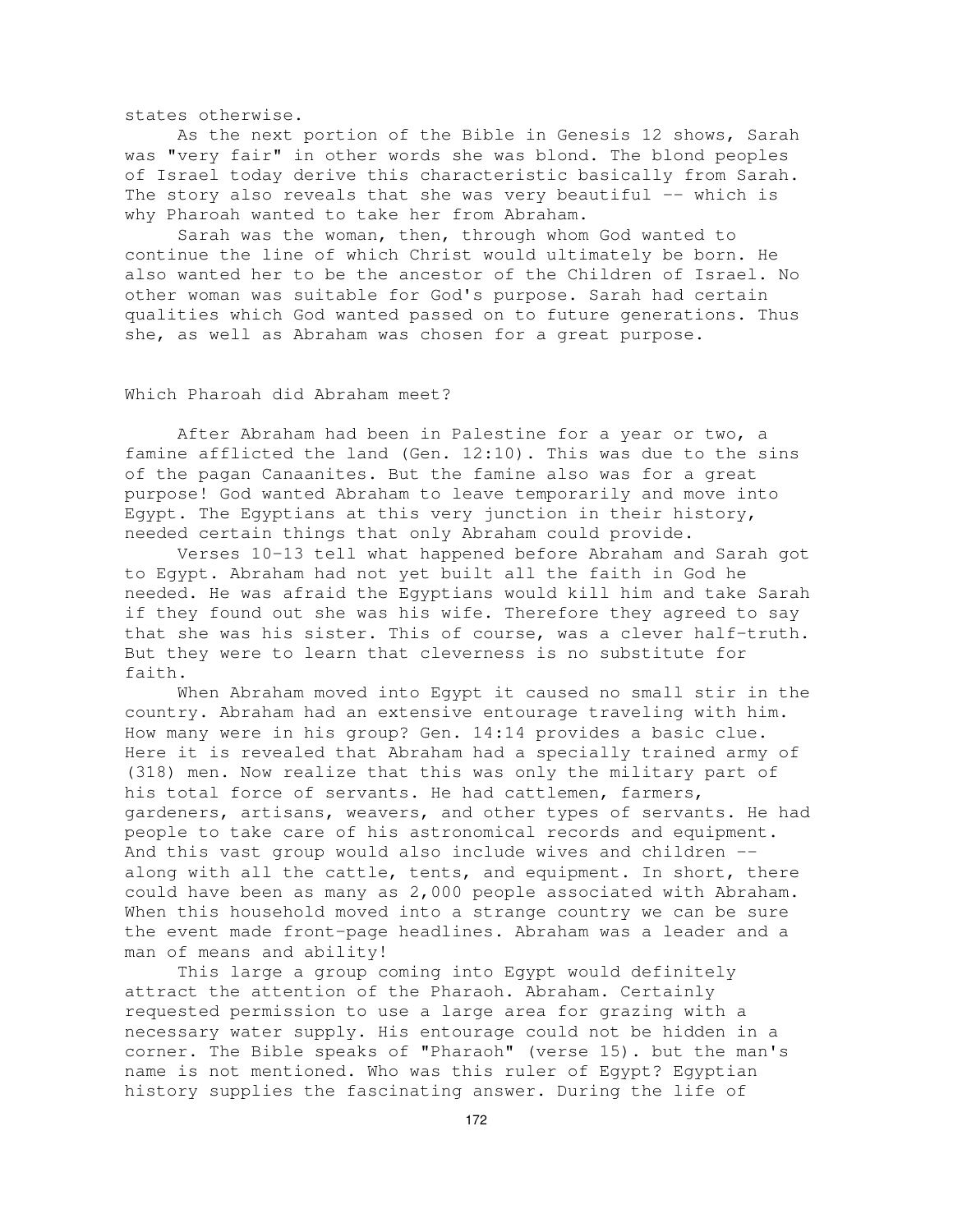Abraham the most influential dynasty in Egypt was Dynasty XI of Thebes. It endured for 143 years between 2035 and 1892. The most powerful ruler during the course of this dynasty's duration was Mentuhotpe II. He ruled for the lengthy period of 51 years from 1962 to 1911 (Compendium, Vol. I, p. 84). This 51 years is right during the time when Abraham moved to Palestine. Abraham came to Palestine in 1941. This is the date of Genesis 12. The date of Genesis 14 is 1938. Thus Abraham was in Egypt about 1940.

Now the famous historian, Rawlinson, supplies information showing that Mentuhotpe II was famous for having dug MANY WELLS throughout much of Egypt. What does this mean? This important fact provides expansion of the facts in the Bible. Abraham found, when he moved into Palestine, that there was a drought there. This drought, as Genesis 12:10 emphasizes, was very "grievous." It extended into Egypt also, yet Egypt had water while other areas did not. Mentuhotpe II had compensated for the lack by digging all those wells.

#### Why the Pharaoh Took Sarah

This is only the beginning of the story of Mentuhotpe II. Read the story in Gen. 12:14-15: "and it came to pass that, when Abram was come into Egypt. The Egyptians beheld the woman [Sarah] that she was very fair (a beautiful and intelligent blond). The princes also of Pharaoh saw her and commended her before Pharaoh: AND THE WOMAN WAS TAKEN INTO PHARAOH'S HOUSE."

What did Pharaoh want with Sarah? Answer: he was a collector of beautiful women. Mentuhotpe II was the first ruler in Egyptian history, according to all extant archaeological findings, to have had a harem. Archaeologists have been able to find the location of this harem. The have discovered mummies of some of the women along with various items such as headdresses. He was the first to send servants throughout the country to claim women for his harem.

This is why the "princes" of Pharaoh "commended" Sarah to Mentuhotpe. They were probably competing with each other to see who could please the king the most by finding the prettiest harem candidate. Sarah's light hair and complexion contrasted strikingly with the darker Egyptians.

Not only the tomb but the statue of Mentuhotpe has been found. He looks like a man who would be interested in women. He was a short little man with a "tough" appearance. He gives the impression of having much energy. He must have because he was a strong leader as our story will point out shortly. This Pharaoh undoubtedly enjoyed the pleasures of music and women -- and probably Egyptian beer.

Abraham's clever half-truth designed to save his life had backfired. He should have told the truth. But "all things work together for good" for the servants of God. Sarah's "kidnapping"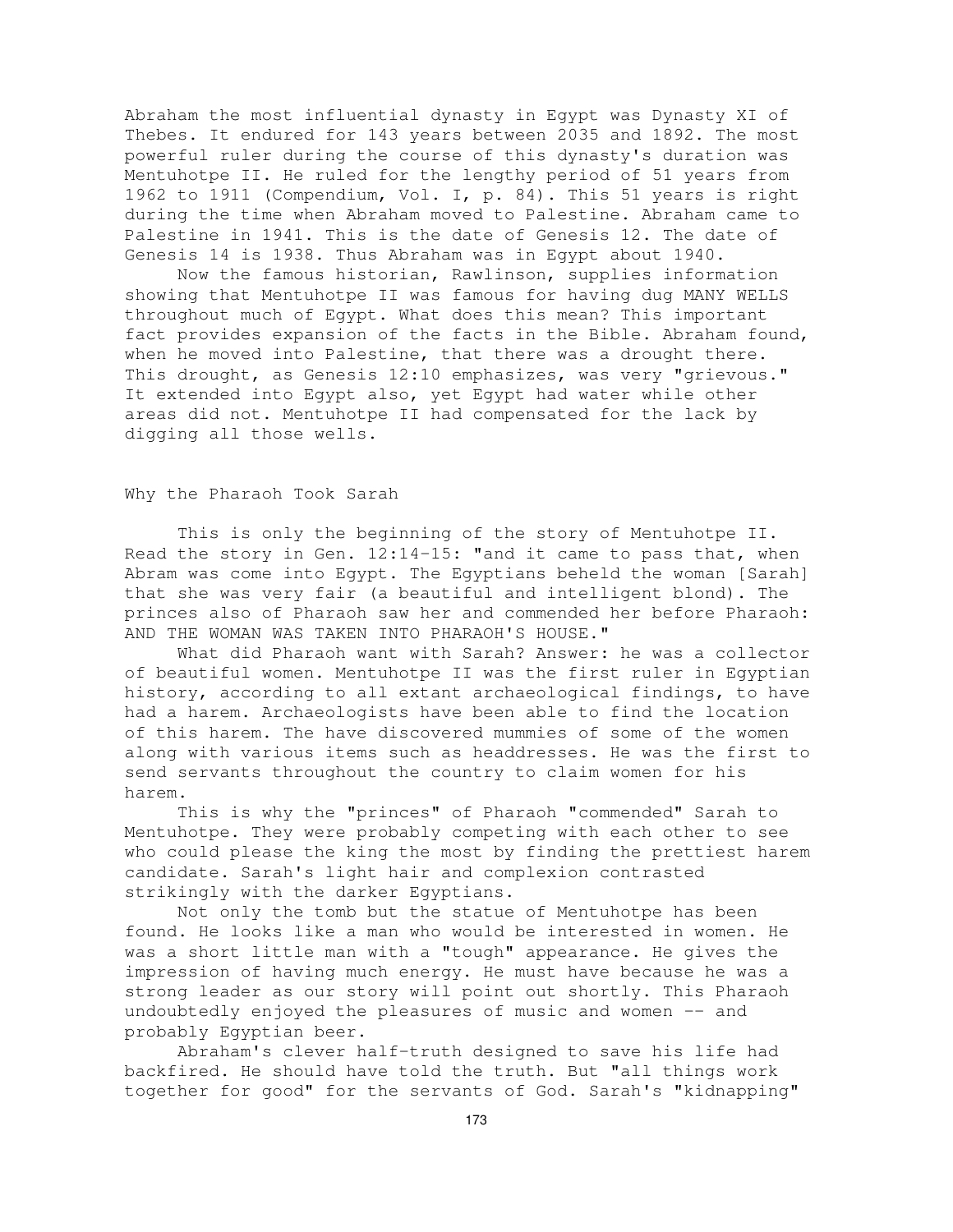was just another part of God's purpose.

Josephus supplies this brief and fascinating account: "now, as soon as he came into Egypt, it happened to Abram as he supposed it would; for the fame of his wife's beauty was greatly talked of; for which reason Pharaoh, the king of Egypt would not be satisfied with what was reported of her, but wanted to see her himself, and was preparing to enjoy her; but God put a stop to his unjust inclinations. By sending upon him a distemper, and a sedition against his government. (Notice how God intervened. Match this statement with verse 17.) And when he inquired of the priests how he might be freed from these calamities, they told him that this, his miserable condition was derived from the wrath of God, upon account of his inclinations to abuse the stranger's wife. He then, out of fear, asked Sarah who she was, and who it was that she brought along with her. (This fills in what took place between verses 17 and 18 of Genesis 12.) And when he found out the truth, he excused himself to Abram, that supposing the woman to be his sister, and not his wife, he set his affections on her, as desiring an affinity with him by marrying her. But not as incited by lust to abuse her. He also made him a large present in money, AND GAVE HIM LEAVE TO ENTER INTO CONVERSATION WITH THE MOST LEARNED AMONG THE EGYPTIANS; from which conversation his virtue and his reputation became more conspicuous than they had been before" (Antiquities I. VIII, 1)

The fact that Abraham was permitted to meet with the great minds of Egypt was a very significant event. But before this can be covered we must realize the political situation that existed in Egypt prior to and during the reign of Mentuhotpe II.

## The Political Achievements of Mentuhotpe II

Shem reigned in Egypt from the city of Thinis for 18 years from 2037 to 2019. but in 2019 he had to leave Egypt and go to Italy when Noah died. When this great patriarch left Egypt, war broke out! Apparently when the controlling influence of Shem was removed from the country it fell to pieces.

Now in the same year that Shem departed Egypt, Wahankh Inyotef, a predecessor of Mentuhotpe II came to power at Thebes. He ruled for 49 years, 2019-1970. Early in his reign a tragic war broke out between the dynasties of Thebes and Heracleopolis. The fight was for control of the city Thinis (Abydos) where the first Dynasty in Egyptian history originated. In this struggle Dynasty I ended and a new dynasty arose in 1993. Thebes won out in the struggle and kept the new Thinite Dynasty under subjection.

Wahankh Inyotef was succeeded on the throne of the 11th Dynasty by a king who ruled for the 8 years to 1962. And then Mentuhotpe II came to the throne. With this event new thing's were in store for war-torn Egypt.

After Mentuhotpe came to power, the war with the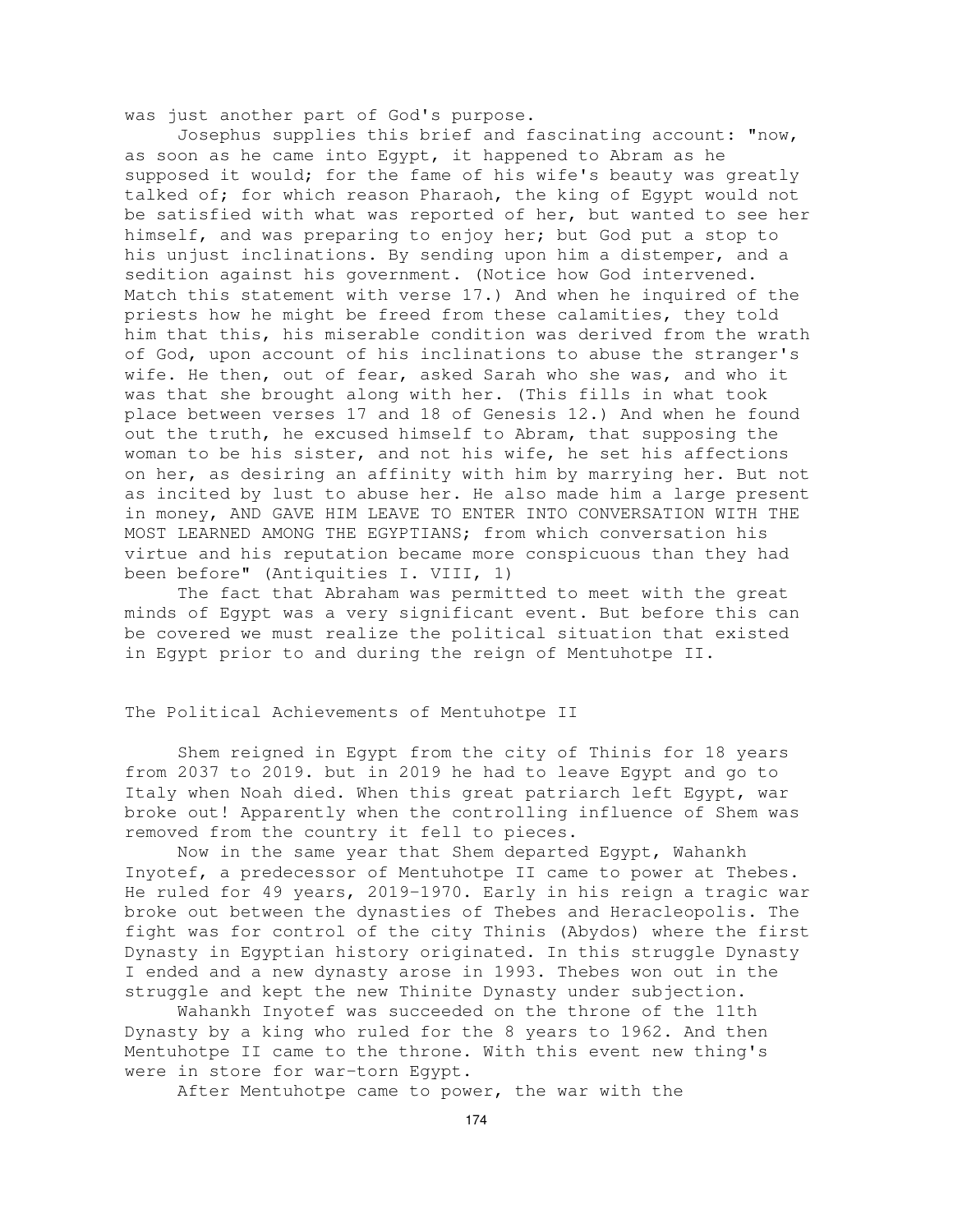Heracleopolis continued intermittently. In his ninth year, 1954, a great battle was fought between Thebes and Heracleopolis. Thebes was trying to conquer this city to the north. So small was the population of Egypt in those days that only sixty men were lost by the Thebans in their attack. This, along with many other evidences. Proves that the Eleventh Dynasty was one of the earliest in Egypt. Dynasty XI was actually parallel with the end of Dynasty I and the early part of Dynasty II of Abydos or Thinis. Thebes won the battle.

Though Thebes was successful in this battle of 1954, the war with Heracleopolis persisted off and on until 1935. In that year Heracleopolis was decisively conquered. As a result, Egypt was completely united under Mentuhotpe II! He succeeded in restoring order out of political chaos!

## Abraham's Influence on Egypt's Future

Now notice that Abraham came to Egypt just five years prior to the unification of Egypt under Mentuhotpe the Great. This, then, was a very crucial juncture in the history of Egypt. God wanted Abraham there at just this precise moment in history. Egypt needed the kind of guidance, direction, and education that only the great Abraham could provide.

Now to continue with the story left of in Josephus, Mentuhotpe permitted Abraham to confer with the most learned men in the country. Abraham began to speak to the most influential men in Egypt! Josephus describes what took place: "For whereas the Egyptians were formerly addicted to different customs, and despised one another's sacred and accustomed rites, and were very angry with one another on that account, Abram conferred with each of them, and confuting the reasonings they made use of, every one for their own practices, demonstrated that such reasonings were vain and void of truth: whereupon he was admired by them in these conferences as a very wise man, and one of great sagacity; and this not only in understanding it, but in persuading other men also to assent to him [Abraham was a gifted speaker!] He communicated to them, ARITHMETIC, and delivered to them the science of ASTRONOMY; for before Abraham came into Egypt they were unacquainted with those parts of learning ..." (Antiquities I, VIII, 2).

Let's analyze this information. First of all Abraham helped the Egyptians get straightened out on religion -- their "sacred rites." Mentuhotpe was getting the country unified politically. But now the leaders of the country needed a solution to the to religious problems to go along with that political unity. In other words this indicates that Abraham came, not at a time when Egypt was stable and unified but just at the very time when its leaders were struggling to establish stability and harmony in society and government. At this crucial time there must have been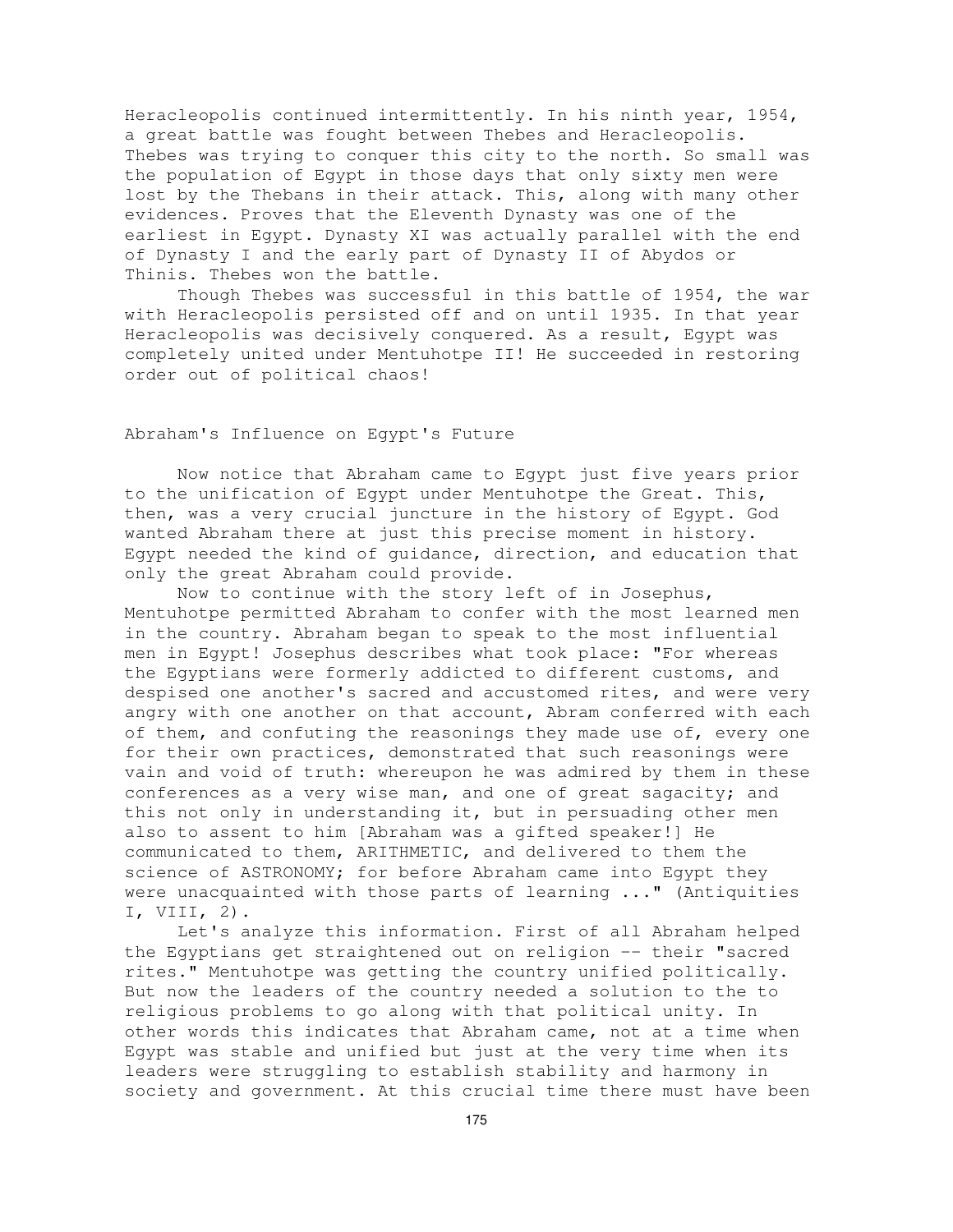all kinds of confusion and arguments about worshipping the cat god here, the crocodile god there, and the hippopotamus god some place else and various other gods that had been established prior to Abraham's arrival. The Egyptians had all these ridiculous religions. Abraham. Through sound logic and persuasive reasoning, helped them resolve their problems.

This is not saying that Abraham converted them all to the worship of the true God. It simply seems that he helped them to do away with enough unsound thinking that they could understand religion better.

Now notice the next major point Josephus preserved in his history. Abraham taught the Egyptians mathematics and the science of astronomy. They had not had this knowledge prior to Abraham's arrival. They had probably heard of his outstanding knowledge even before he came to Egypt and new they wanted to take advantage of the opportunity to learn from him.

Now why this knowledge about math and astronomy so necessary and valuable to the immature nation of Egypt? let's consider the astronomy first. Information on the movements of the heavenly bodies enabled the Egyptians to set up a calendar! This saved them endless confusion on how to divide their time in terms of weeks, months, and years. What society could function without a fixed calendar?

What about mathematics? It's value is obvious. It was needed for setting boundaries of different areas, building houses and other structures, planning whole cities. Engineering vast systems of irrigation, developing a system of weights and measures and regulating trade, just to name a few. Abraham supplied the Egyptians with the basic and practical knowledge they needed to stabilize their society. He gave them a practical foundation on which to build.

As a result, Egypt grew to greatness in the ancient world. By the time of Dynasty XII (1892-1680) Egypt was a world power. In the early 1700's Egypt was conducting successful military operations all over the ancient world. But that is not all!

Joseph was ruler its Egypt for 66 years during the period 1734-1668. Jacob and the rest of his sons came there after the end of the summer, 1726. They came to the leading nation of the world. This was the great and prosperous land where the nation Israel could prosper and grow to maturity and later carry out God's will before the other nations of the world. Yes, God used Abraham centuries in advance to prepare Egypt for the coming of the Children of Israel.

And notice this interesting parallel: Just as in the case of Abraham, God used a famine later to cause Jacob and his sons to move to Eqypt (Gen.  $41:53-57$ ;  $42:1-2$ ). In both instances, God used the same method to get his servants down to the land of the Nile.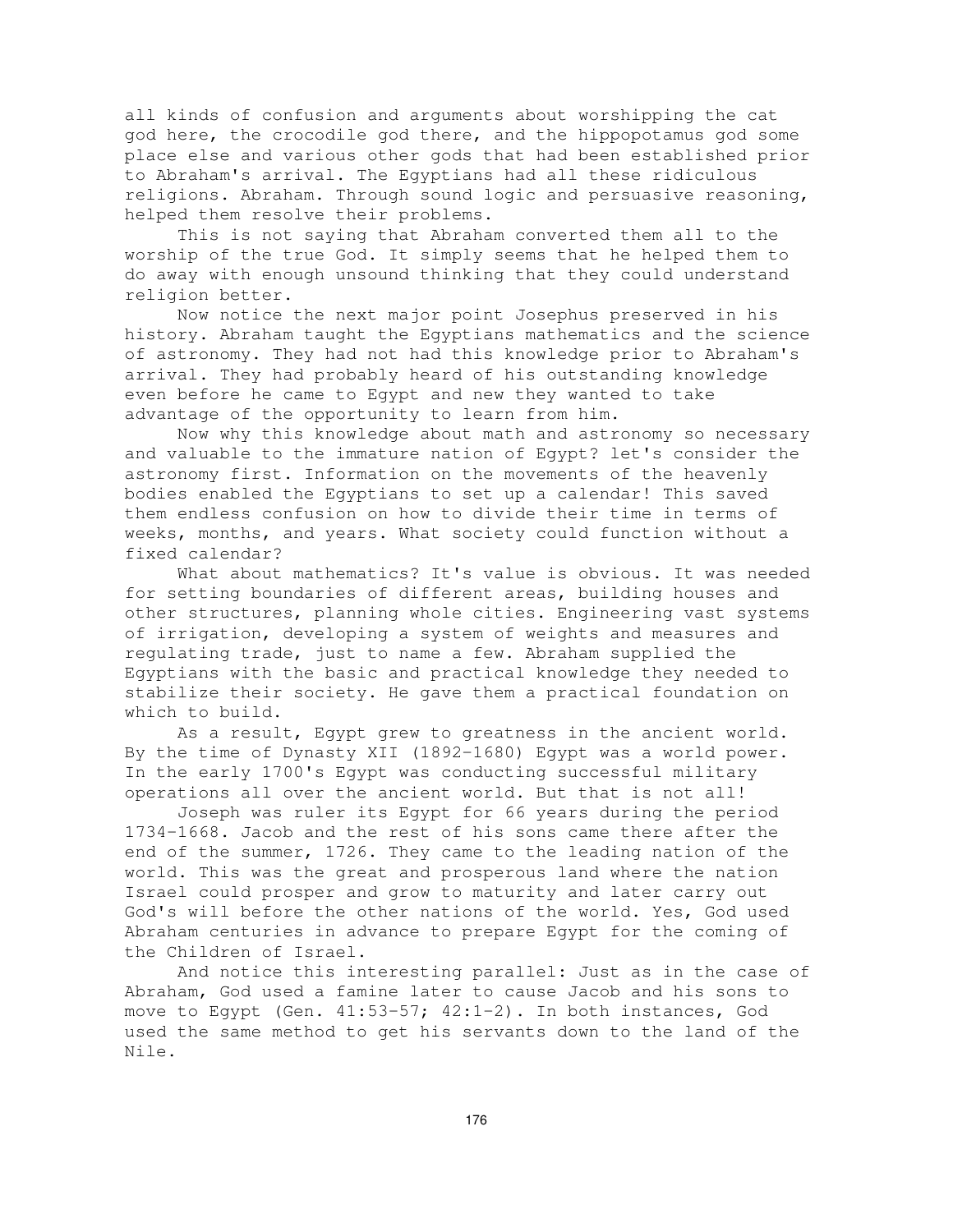An Early Egyptian Historical Novel

The Egyptians preserved myths or legends much as did the Greeks. The Egyptian legends however, tended to be more historical. They were couched in the form of what we would call "historical novels" today. One of the ancient historical novels that has been found pertains to the time of Dynasty 9. This dynasty spanned the years 2035 to 1626 although it was of Minor importance after 1935. Thus this dynasty was in the time of Abraham.

Now in the story of Dynasty 9 there was said to be a Semitic peasant who came into the country out of Asia riding on a donkey and communicated wisdom to the Pharaoh. What is so unusual about this account is that the only historical novel in all Egypt that pictures the Pharaoh communicating with some foreigner is in the very time of the Ninth Dynasty in the days of Abraham.

Now the Egyptians, of course, in their vanity and egotism, did not name this "peasant" and they certainly did not picture him to be wealthy and famous. What's more it is made to appear as if the Pharaoh (new this wisdom all along, but merely wanted to hear it over again from this foreigner! Nevertheless, this ancient story undoubtedly refers to this time when Abraham came to Egypt and serves as a corroboration of the account Josephus preserved.

After his important mission in Egypt has over Abraham and his vast entourage went back into Palestine. But Abraham's impact on future events was not ended. While God wanted Egypt to grow great, he wanted Assyria cut down to size. This was the next part of Abraham's commission and provides the story behind the story of Genesis 14!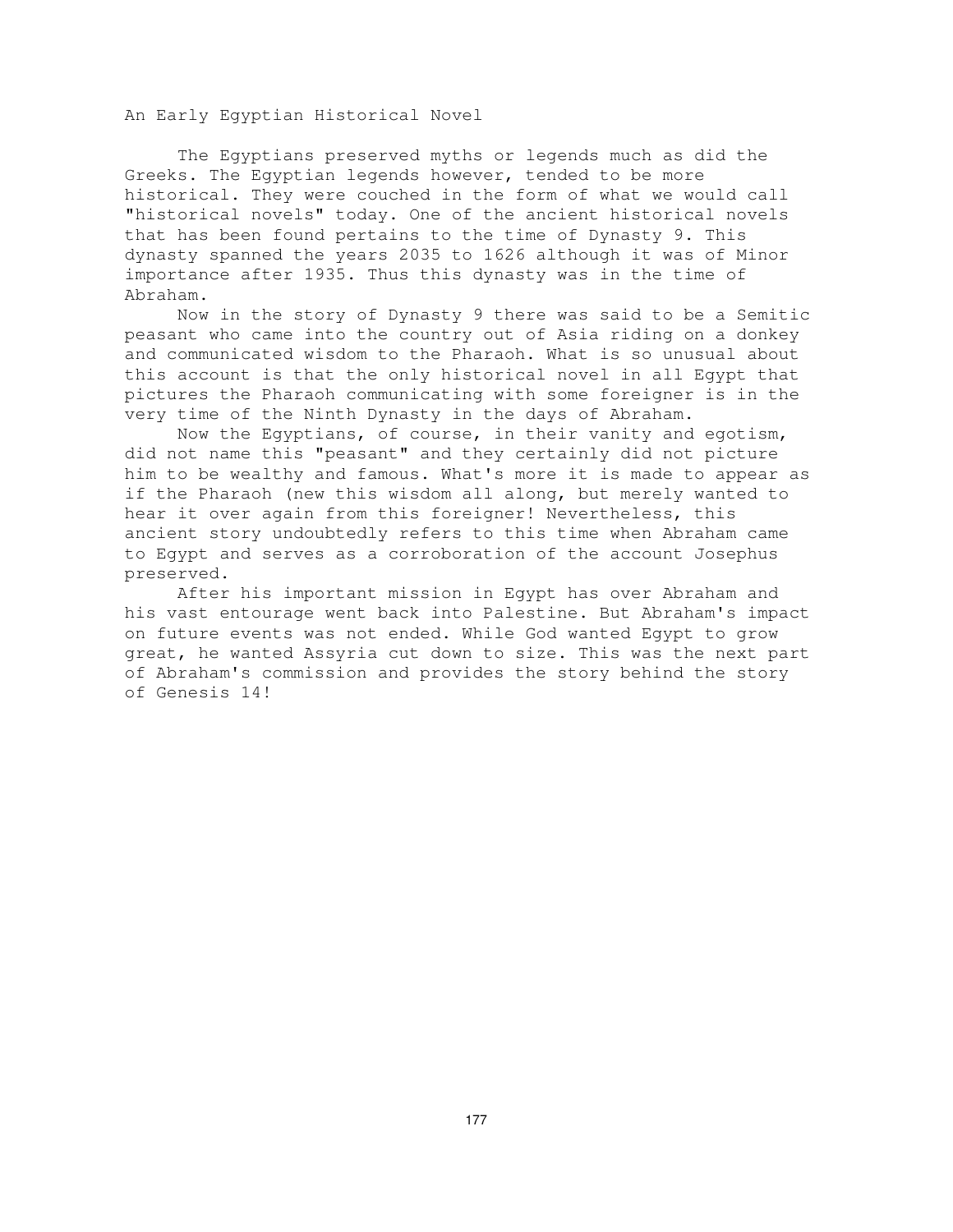#### **CHAPTER 21**

#### The Collapse of Assyria

While Abraham was growing up, Assyria was a great power in the world. By the time Abraham was 72, he had to flee to the Danube because of Assyrian persecution. Now our story is to the year 1939 B.C. Abraham has gone from Mesopotamia to Canaan, down to Egypt, and then back to Canaan. Meanwhile, nothing had taken place to halt Assyria's rise in power. It was inevitable that Abraham the mighty prince should once again be confronted with the advance of Assyrian domination in the ancient world. He did not have long to wait.

The Extent of Abraham's Wealth

Before going to Genesis 14, a few comments should be made about the 13th chapter. Several verses in it show the great wealth of Abraham. Notice: "and Abram was very rich in cattle, in silver, and in gold ... and Lot also, which went with Abram, had flocks, and herds, and tents. And the land was not able to bear them, that they might dwell together; for their substance was great, so that they could not dwell together. There was strife between the herdsmen of Abram's cattle and the herdsmen of Lot's cattle ..." (verses 2, 5-7).

The chapter goes on to tell how Abraham and Lot separated because they had too many cattle and too much property. Abraham lived in a tent but that was probably the largest, most comfortable, and best provisioned tent the world has ever seen. It was probably more like a portable house with a dozen rooms.

Before going into chapter 14, notice that God repeated his promise to Abraham (verses 14-17), especially in verse 15: "For all the land which you see, to you will I give it, and to your seed for ever." The inheritance God gave to Abraham was to be an Eternal inheritance. And an Eternal inheritance of necessity involves and includes everlasting life. Other scriptures prove Abraham was actually an heir of the kingdom of God which includes the entire earth. So the promise of God to Abraham, when carried to its ultimate significance, actually meant if he obeyed God, he would receive Eternal life and the entire earth. Abraham did not have all that wealth just to look at. He had to use his resources to fulfill God's purpose. Now it is time for the exciting story of Genesis 14.

## The Assyrian Empire

The first verse of Genesis 14 actually reveals a gigantic Assyrian empire in the days of Abraham. The Bible does not label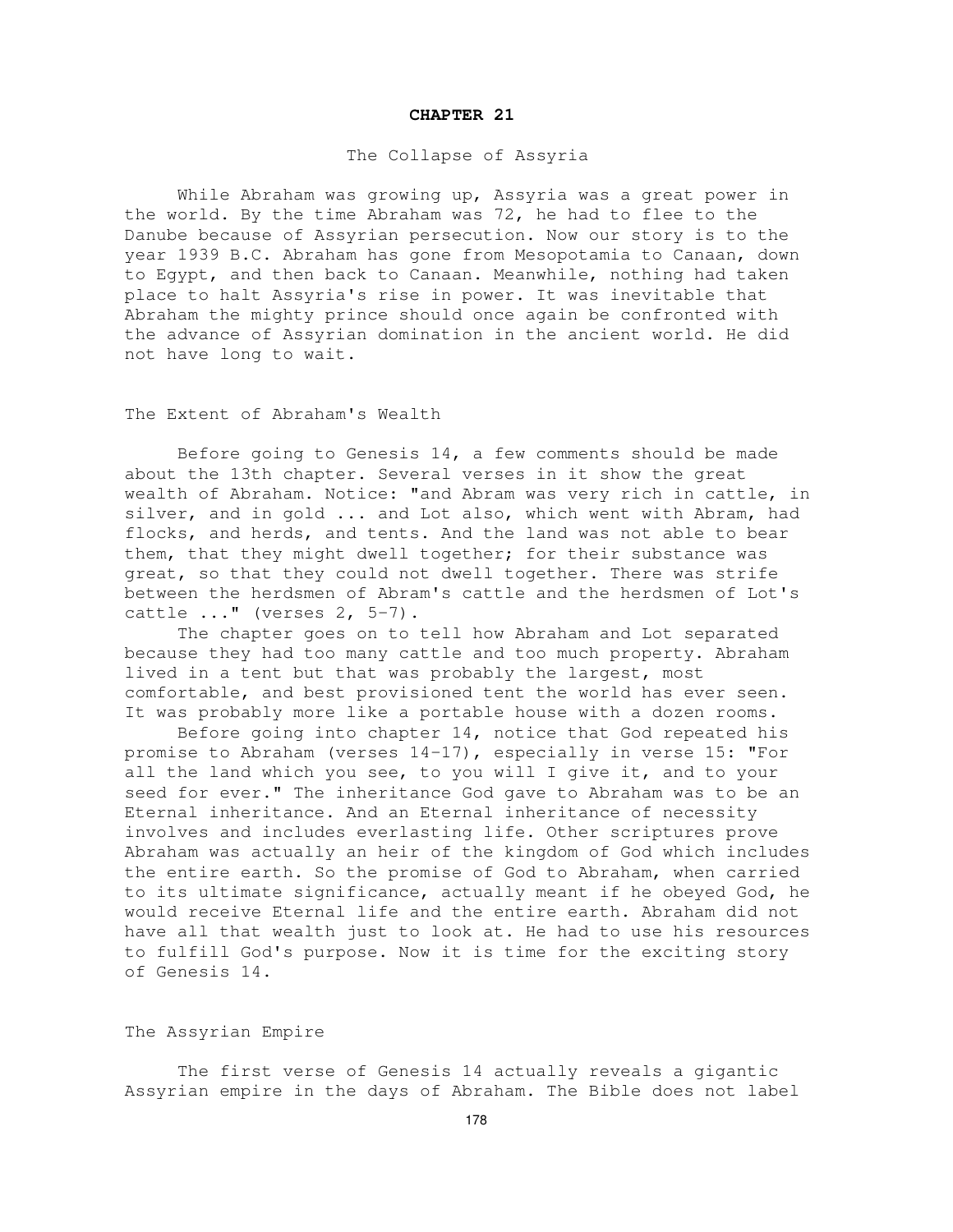it as Assyrian. However Josephus, in covering this in his history, plainly states, "At this time ... the Assyrians had the dominion over Asia ..."

Yes, Assyria was dominating the world and trying to control everything. Let's analyze these kings and their territories more closely. First the king of Shinar is mentioned. At this time Shinar or Sumeria, in southern Mesopotamia was dominated by the city of Erech or Uruk and its famous First Dynasty. This dynasty had boasted such renowned rulers as Cush, Nimrod, and Horus. Following the death of Horus in 1968 his son Amraphel took over. As this verse shows, he was the king who was now ruling. Shinar was his portion of the Assyrian realm -- but not for much longer.

Arioch is the Assyrian king who succeeded Horus or Ninyas Zames. He ruled from the city of Ellasar. Ellasar is just another form for Asar or Asshur. Asshur was one of the royal cities of ancient Assyria; it was south of Nineveh. Thus Arioch was in control of northern Mesopotamia. His period of rule was the same as Amraphel's -- 30 years, 1968 to 1938 -- as given in Assyrian history. Chedorlaomer, the third ruler named, was king of Elam in this period. Elam was the area east of Shinar. The dates of his reign are not known. Apparently he was the main leader of this military expedition into Canaan (verse 4-5).

The last king named is Tidal. He ruled over the portion of the Assyrian realm now called Asia Minor or Anatolia, the area of Turkey. Notice that the Bible designates him "king of nations." (gowy, go'ee) is the Hebrew word for "Nations." At that time Asia Minor was composed of a variety of peoples. The history of ancient Asia Minor is the story of continuous attempts to unite the warring nations of the region into a loose confederacy. In 1938 Tidal was the ruler of this confederacy, an Assyrian king and general ruling over several different nations and peoples.

Consider that the Assyrian realm in the time of Abraham stretched from Elam and Shinar through Canaan and northern Mesopotamia into Asia Minor. But, even beyond that, it extended into Europe because Assyrians had already migrated there. How vast the ancient Assyrian empire actually was has never been fully realized. Many different kinds of people made up the population of this empire but they were all under the domination and control of these four powerful Assyrian overlords.

## The Attack into Canaan

These four great Assyrian overlords (they are called "Kaisers" in modern history) came to make war with the kings of Canaan (verse 2). These five kings are listed here and also in verse 8. They ruled over the towns of Sodom, Gomorrah, Admah, Zeboiim, and Bela (Zoar) in Palestine. In modern terminology we would probably refer to these rulers as "mayors" rather than kings. Each of them ruled over a comparatively small city-state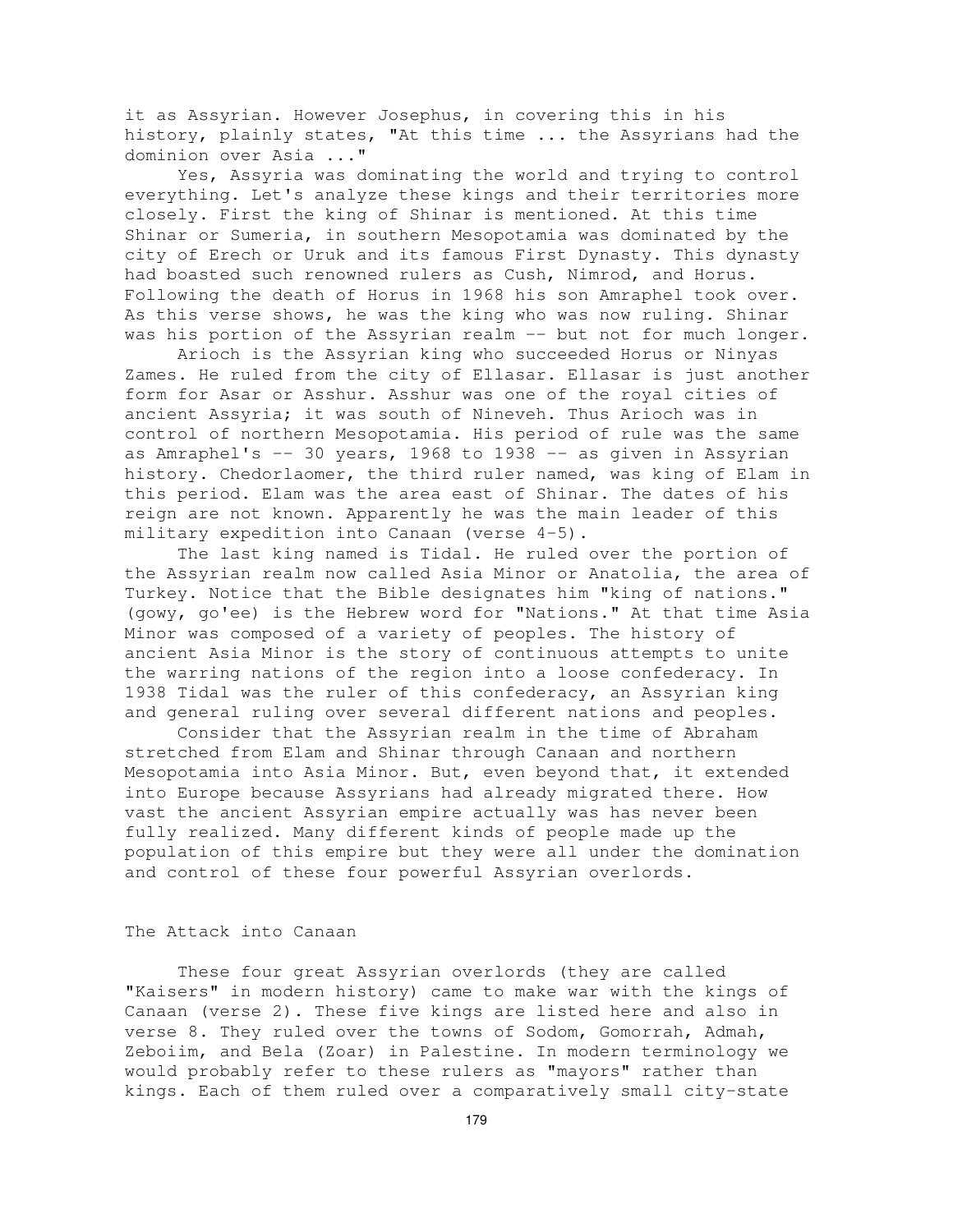and were leagued together in a loose confederation. They weren't as tightly organized as the Assyrian realm.

Why did the Assyrian kings come conquering into Palestine at this time? Notice verse 4: the Assyrians had held these five mayors under subjection and tribute for twelve long years, 1952-1940. Then, "in the thirteenth year (1939) they rebelled." Consequently, the Assyrian overlords went to Palestine to put down the rebellion.

Before the Assyrians met the five Canaanite kings they trampled under other peoples in the region of Palestine. These are listed in verses 5 through 7. After conquering these peoples they got around to conquering the Canaanite Mayors whose armies were no match for those of the mighty Kaisers. In this victory the Assyrians sacked and looted the Cities of Sodom and Gomorrah. They also took captives. One of them was Lot, the son of Haran, Abraham's wealthy nephew.

It was a serious mistake the Assyrians would pay for! (verses 11-12)

## Abraham's Victory

When Abraham heard of what happened to Lot, he went into action immediately. He marshaled his private army of 318 and went after the Assyrian troops (verses 13-14). Again it is important to emphasize who these 318 men were. The italicized word "servants" in the King James version is misleading. The word retinue would come closer to the real meaning. A retinue is "the body of retainers who follow a prince or other distinguished person; the personal staff accompanying a ruler, diplomat, or dignitary on official business" (Webster). Abraham was a mighty prince and these specially trained men, who had grown up in his service (note the words ("born in his own house"), formed his personal bodyguard. They served him in his court. And they had special training in military skills! Yes, Abraham went after the Assyrians with his "crack troops!"

In this pursuit, Abraham was also accompanied by his three confederates, Mamre, Eshcol, and Aner (verses 13-14). Josephus gives an interesting account of what took place. He records that Abraham and his men "marched hastily, and the fifth night fell upon the Assyrians, near Dan ... and before they could arm themselves, he slew some as they were in their beds, before they could suspect any harm; and others, who were not yet gone to sleep, but were so drunk they could not fight, ran away" (Antiquities I, X, 1). They pursued those who fled and killed many of them at Hobah near Damascus. Abraham recovered the captives and the stolen goods and brought them back (verse 16).

Now read verse 17 which speaks of "the slaughter of Chedorlaomer, and of the kings that were with him!" Think of what this means. Abraham not only routed the grand Assyrian army -- he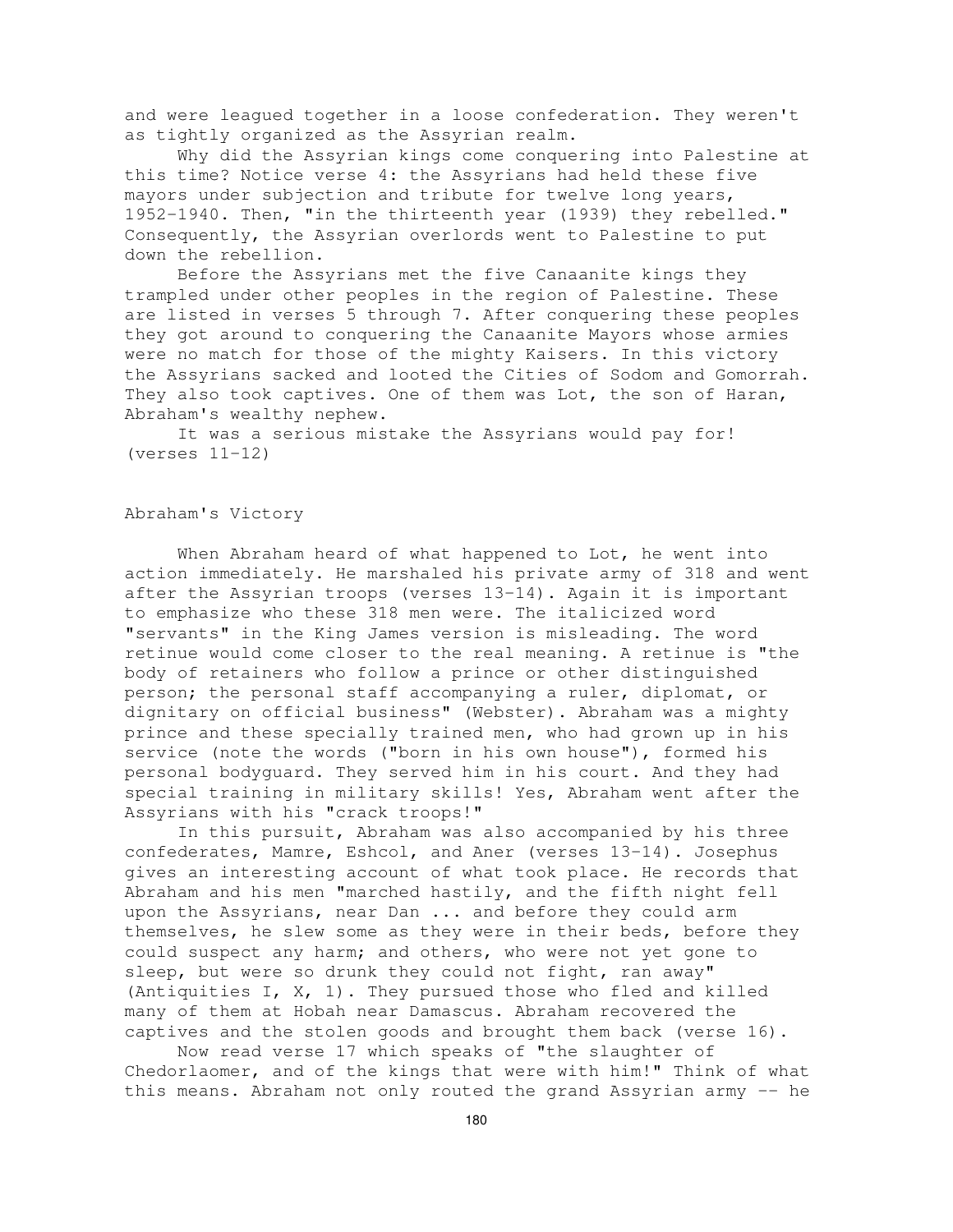killed the four top leaders of the Assyrian empire. Amraphel, Arioch, Tidal, and Chedorlaomer were all dead. The power of Assyria was deflated in one night, the course of world affairs was completely changed.

The last section of Genesis 14 reveals that the Eternal, the one who became Jesus Christ, came out personally to meet the returning Abraham! At this point in ancient times he was ruling in Jerusalem (Salem) under the name Melchizedek appearing to people in bodily form. Josephus states, "Now this Melchisedec supplied Abraham's army in an hospitable manner, and gave them provisions in abundance; and as they were feasting, he began to praise him (Abraham), and to bless God for subduing his enemies under him" (  $I$ ,  $X$ ,  $2$ ). Read verses 18 through 20. At this feast Abraham "gave him TITHES of all" (verse 20). In Hebrews 7 the Apostle Paul discusses this incident in detail and makes clear that this was the Eternal himself. Before his birth in 4 B.C. Christ appeared on earth many times. Assyria Halted

With this slaughter of the four kings Abraham actually brought about the decline of Assyria. It was a significant event that effected world affairs for centuries after. Think again of the vastness of the Assyrian empire in the year 1938. All the civilized world was coming under heavier and heavier Assyrian control. But God wanted this domination stopped. He decreed that the year 1938 was the time in history of the ancient world for the proud Assyrians to be cut down to size! The Assyrian invasion into Palestine was according to God's will. With the armies of the four kings in the Palestinian area, God could use Abraham and his resources to defeat them.

Consider this also. The whole background of events of this time, from the early life of Abraham onward, shows that the Assyrians were imposing one government and one religion in the world that would have stamped out all the truth. Abraham, after going to Palestine, was relatively free of Assyrian problems for a time. But inevitably Satan would have inspired Assyrian persecution upon him again. Thus, if Abraham and his family would have been executed, ALL KNOWLEDGE OF GOD'S TRUE WAY WOULD HAVE BEEN ERASED FROM THE WORLD SCENE! Shem, though still alive, would have been too old to carry on. It would have been like the true church completely dying out in New Testament times.

But this is something God would never allow to happen. The story behind the story of Genesis 14 is that God, through Abraham, put a screeching halt to ultimate Satanic Assyrian world control. THE YEAR 1938 WAS A KEY PIVOTAL JUNCTURE IN ANCIENT HISTORY WHICH WITNESSED A CHANGE IN THE ENTIRE COURSE OF FUTURE EVENTS! God does intervene in the affairs of men. And think of the parallel in modern history. God used the descendants of Abraham, Britain and America, in the First and Second World Wars to put a stop to potential complete world control by fascism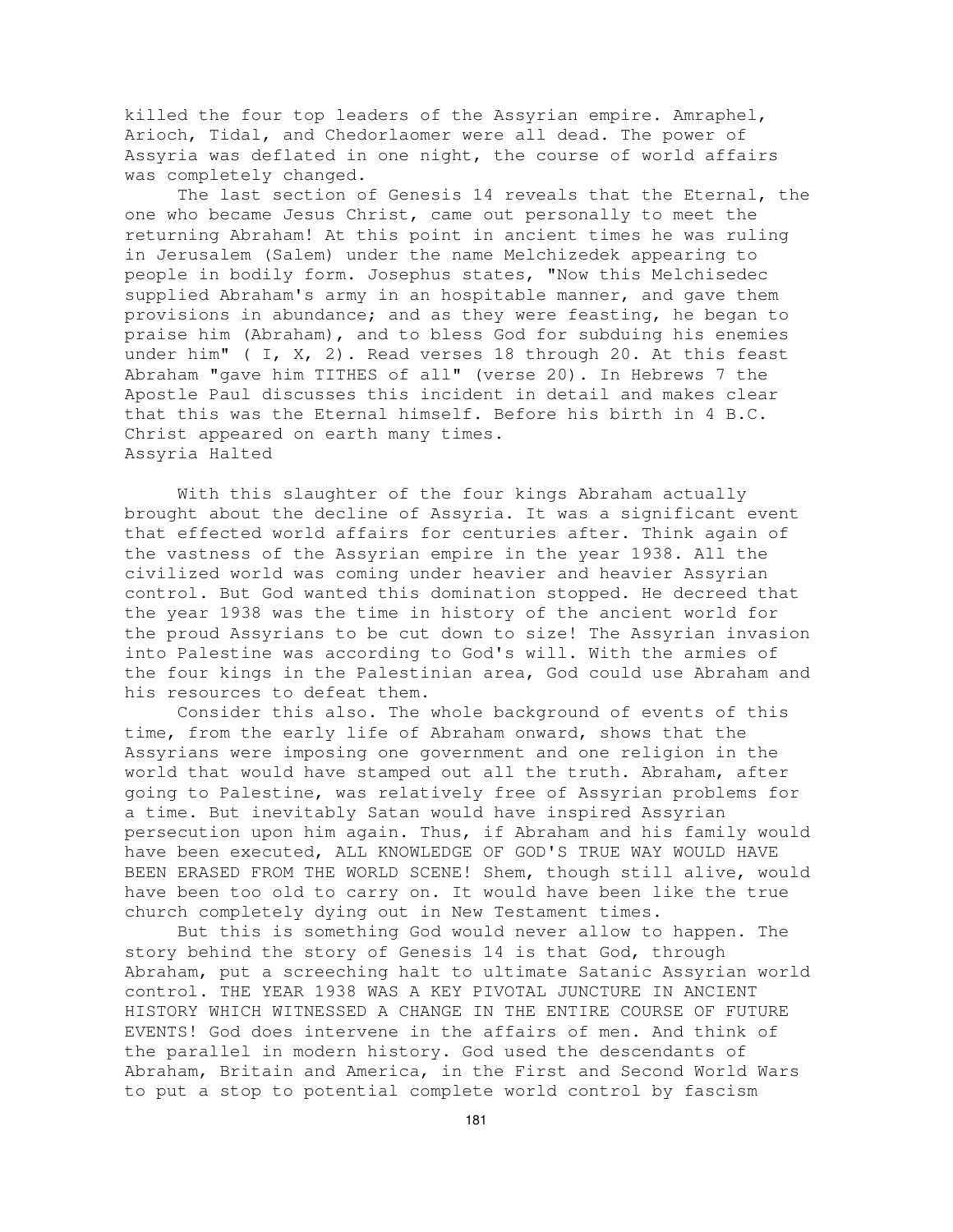imposed through modern Assyria, the German Reich.

How This Changed History

How did the defeat of Assyria in 1938 change the course of future world events? Notice these points:

1) Though the Assyrian empire was very extensive in 1938 it had not yet conquered Egypt. The Assyrian leaders would sooner or later have laid plans to launch an attack into the land of the Nile. This would have been relatively easy because Palestine was already under their control and Egypt was only beginning to grow strong! But the annihilation by Abraham changed all that. The fall of Assyria in 1938, when it received its "deadly wound," left Egypt free from conquest thus allowing it to grow to become the leading nation of the ancient world. Egypt was unknowingly preparing for the coming of Joseph and the Children of Israel. God wanted Egypt to be dominate in the middle east, not Assyria. This was of major importance in God's plans for Israel.

2) If Assyria had remained strong, its armies would have conquered the Israelites after they reached Palestine in 1447 under Joshua. (this is assuming that Egypt would not have previously been overrun by Assyrians.) With Assyria on the scene in Mesopotamia the nation of Israel would never have been free to grow to power and greatness under David and Solomon. The Assyrian leaders would never have allowed this if they had seen strong enough to prevent it.

3) The defeat of Assyria by Abraham was so thorough that Assyrian power and influence were not evident for centuries. The decline of Assyria lasted for hundreds of years. The Bible reflects how lasting the effects of Abraham's victory were. The only Assyrian attack upon Israel that is recorded in all the years before the time of the kings of Israel and Judah is in the time of the Judges. In the eight years between 1400 and 1392 Chushan-rishathaim. A king of the Assyrians (so labeled by Josephus in Antiquities V, III, 2), oppressed the sinning Israelites (Judges 3:8). Other than this instance Assyria is not heard of in the Bible for a long period.

That's right! The Assyrian Empire was dealt such a crippling blow in 1938 that it never really grew great till the time of Pul, Shalmaneser, Sennacherib, and Sargon in the 700's. And then, when at its greatest height of power, Assyria COLLAPSED COMPLETELY after having carried the Children of Israel into captivity. This same thing will happen a few years from now. History does repeat. God used Abraham to remove Assyrian power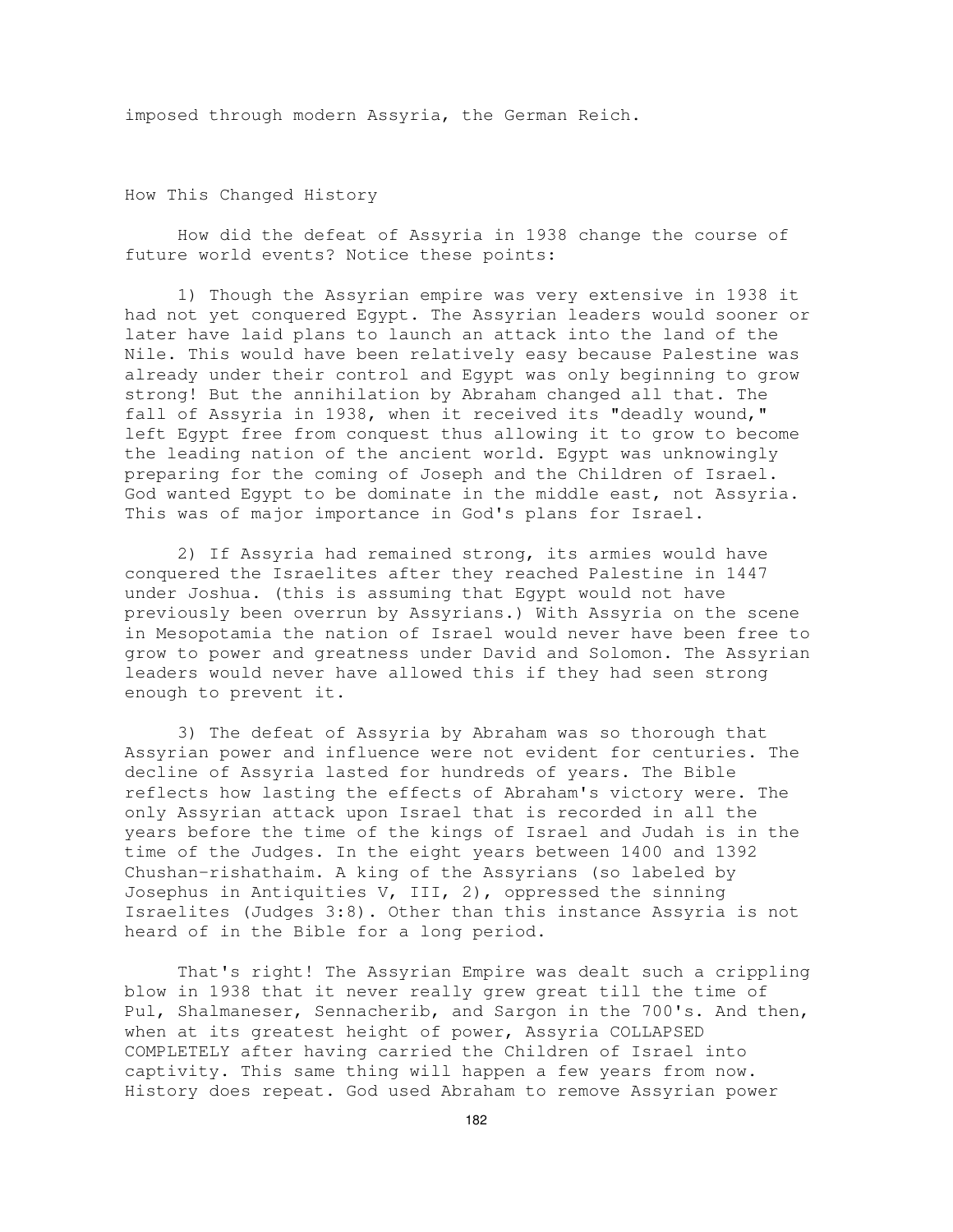from the world for centuries so that his nation Israel would be free to grow and develop. This is the breathtaking significance of Genesis 14.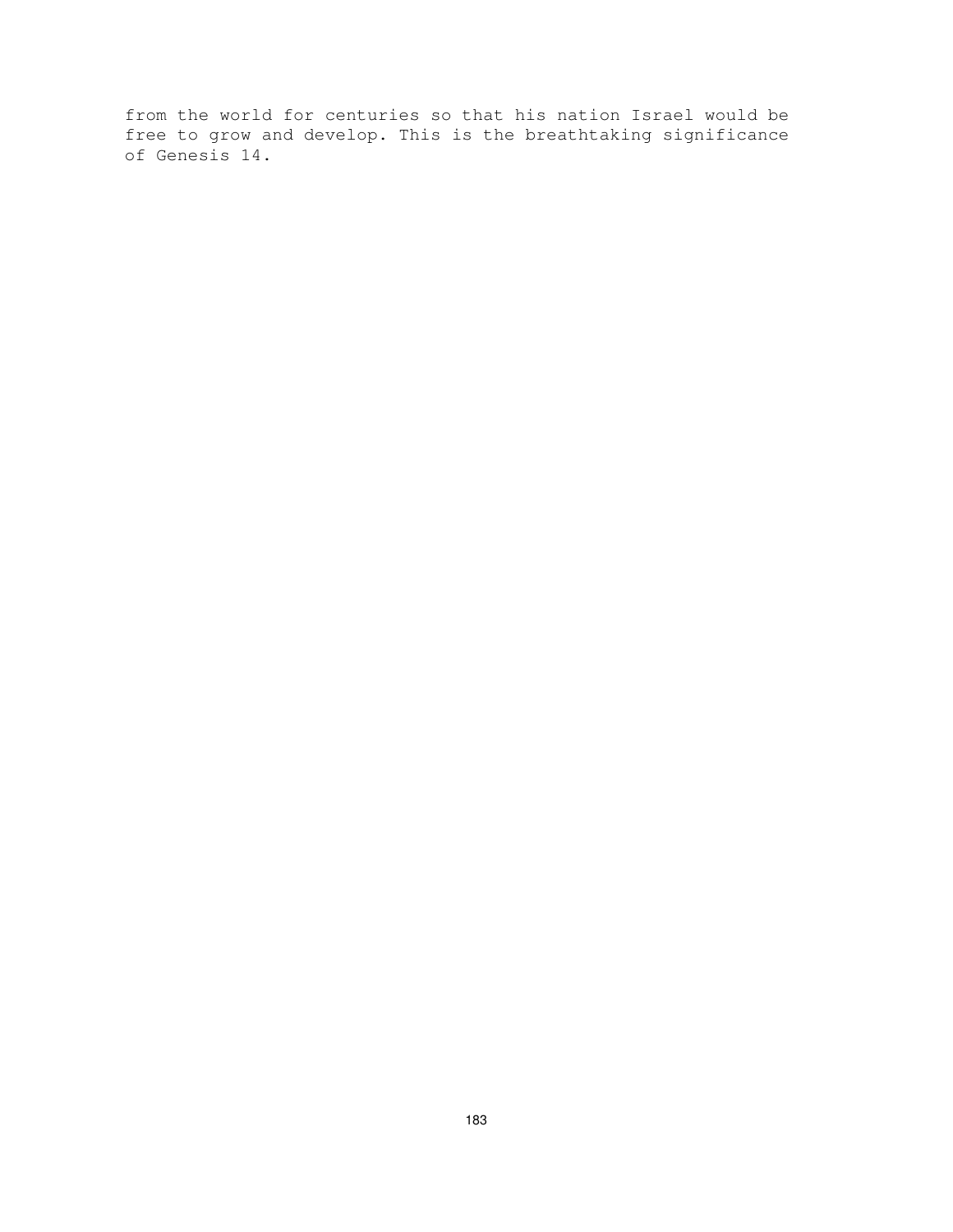#### **CHAPTER 22**

### Concluding the Story of Abraham

Abraham made valuable contributions to the culture of his day. In fact, the culture he originated became dominant in Palestine. Archaeology provides the evidence. What archaeologists designate as the Ghassulian Culture of Palestine is actually the remains of the society of Abraham's day. When archaeology is synchronized with properly reconstructed history, this is the inevitable conclusion.

The Culture of Abraham

The Bible tells us that Beersheba was the place where Abraham established his headquarters in southern Canaan (Gen. 22:19). Apparently Beersheba is the point from which the Ghassulian originated and spread out. In other terms, this means that Abraham established a culture which influenced and dominated the entire Palestinian area. Abraham was the cultural leader of his day in that part of the world. But this should come as no surprise, realizing his greatness as illustrated in the entire story thus far.

Here is the most fascinating feature of the Ghassulian: Before this period horses are not found as a part of human civilization! Horses, of course, existed prior to this time, but only as wild animals and not in connection with society. The earliest skeleton of a horse in society was found at Beersheba as a part of the Ghassulian Culture. This was regarded as a spectacular find because the archaeologists never thought of horses being domesticated in this early a culture. The implication of this is that Abraham was the first man, this side of the Flood, to domesticate the horse.

This is substantiated when we realize that every one of the great horse cultures has come, in one way or another, from the Turkish people, the descendants of Esau. And Esau was the descendant of Abraham and Isaac. It appears, then, that after the time of Abraham the use and breeding of horses was further developed by the families of Ishmael and Esau. Seemingly, there was no end to the skills, talents, abilities, and interests of Abraham the great prince and patriarch.

## A Perspective on Genesis

Now it is time to present an important point which will provide a valuable perspective on the book of Genesis as a whole. Up through chapter 14 Genesis gives a "world view." The account recorded is concerned with affairs of many nations and peoples,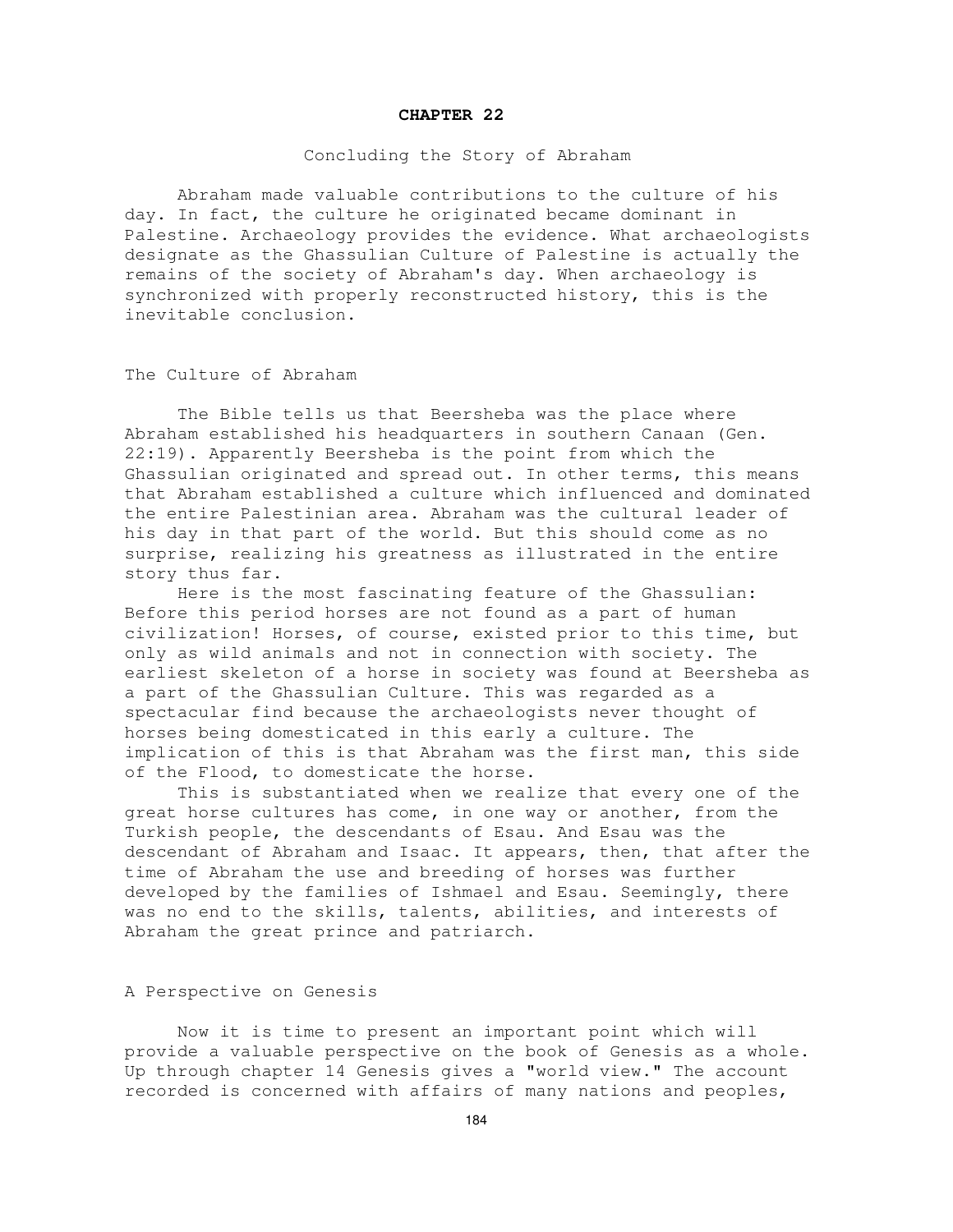not just Israel. The Flood was universal. After it Noah was concerned with the entire human family, as was Shem. Then the life of Abraham was influential in the histories of Austria, Egypt, and Assyria.

But after Genesis 14, up to chapter 39, the story is limited to Israel. The account narrows down to the affairs of Abraham, Isaac, and Jacob with Esau down in Palestine. God, in His records concerns himself with what the world overlooks. The Bible, for two centuries, does not concern itself with the world as a whole. And the rulers of Egypt, Assyria, Babylonia, and elsewhere, were not concerned with the activities of Abraham, Isaac and Jacob.

In other words, soon after Abraham is called by God to serve him, the Bible centers on his life. Not until Joseph arrives in powerful Egypt prior to 1734 does the Bible again begin to discuss the affairs of outside nations. With the life of Joseph the people of God again begin to have a world-wide influence.

### Summarizing Abraham's Later Life

With this in mind we will simply summarize, in chronological order, the remainder of the important events in the life of Abraham. Recall that the victory over the four Assyrian rulers took place in 1938. Seven years later, in 1931, Ishmael was born to Hagar when Abraham was 86 (Gen. 16). Then, in the year 1918-17 when Abraham is in his 100th year, God repeated and expanded his promise and agreement. In this same year Abraham and Ishmael were circumcised (Gen. 17)

The next five chapters of Genesis, 17 through 21, tell the events of the years 1918 through 1914: Sodom and Gomorrah are destroyed, and the incident with Abimelech, king of Gerar, takes place. Then Isaac is born in 1916. Two years later, when Isaac was weaned, Abraham sent Hagar away, and also Susannah as Gen. 25:6 proves. The significance of the date 1914 in relation to the history of Austria has already been discussed.

In 1891, when Isaac was 25 (Antiquities I, XIII, 2), God put Abraham to the ultimate test of his faith, as recorded in Genesis 22. When God had proved that Abraham was willing to sacrifice his only son he made the great dual promises of race and grace to him unconditional (verses 15-18). The death of Sarah at the age of 127 is recorded in Genesis 23. Genesis 24 describes how the marriage of Isaac to Rebekah took place in 1876 when Isaac was 40 years old (Gen. 25:20). After the death of Sarah, Abraham married Keturah and from this union came important families of the Bible (Genesis 28:1-4). Abraham died, then, at age 175 in the year 1842 and was buried by Isaac and Ishmael (verses 7-10).

More information about Abraham is available in these publications: "The United States and British Commonwealth in Prophecy" explains the far-reaching significance of the dual promises of race and grace made to Abraham by God. Reprint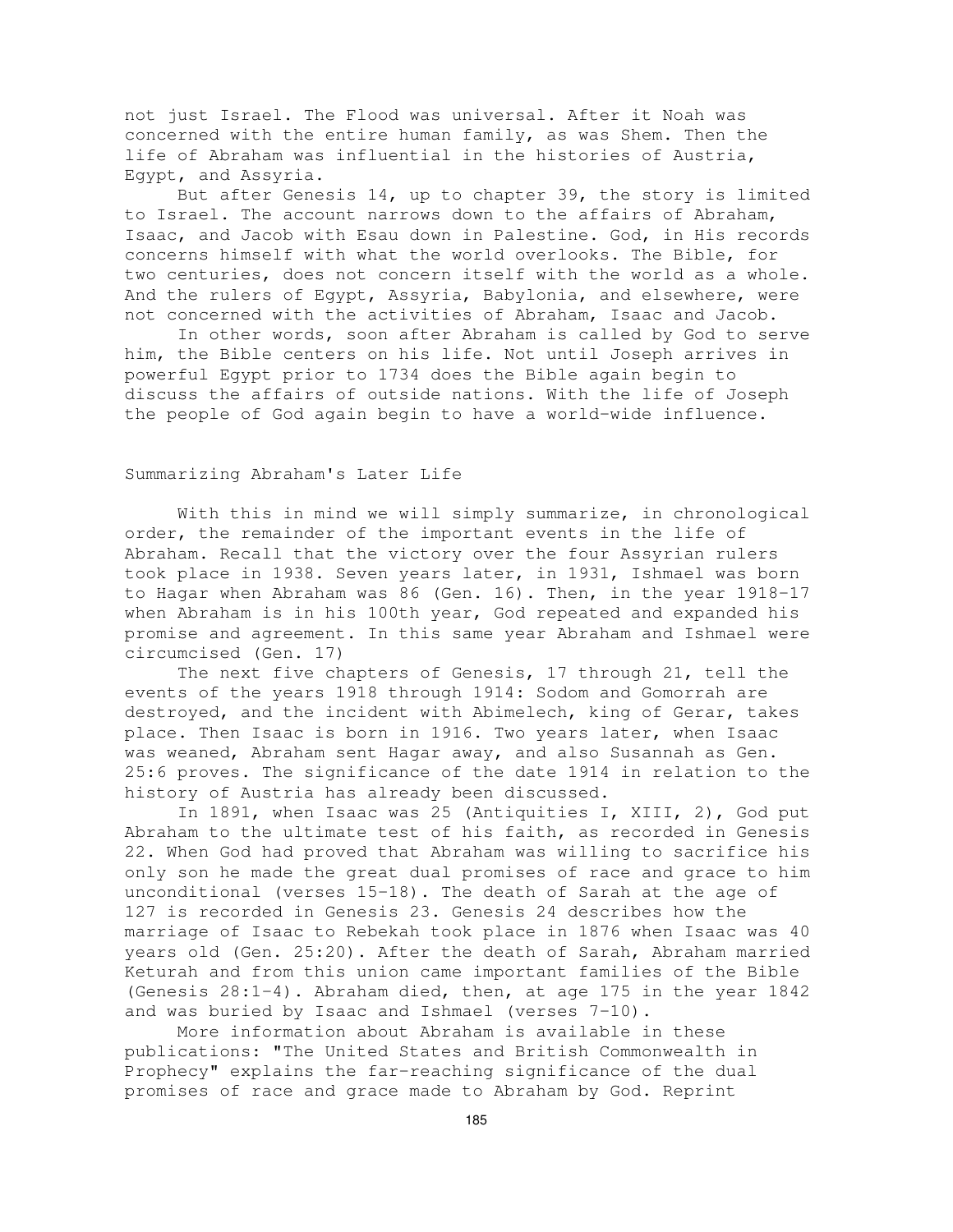article, "What is the Reward of the Saved -- Heaven?" Explains how Christians are heirs to same things promised to Abraham. Then the article, "Here's the Plain Truth About Old Testament Polygamy" ("Plain Truth", October 1963, page 13) explains the fact that Abraham never had many wives as many have mistakenly assumed. A study of these articles will lend added meaning to the life of Abraham from a doctrinal point of view. The emphasis on these pages is, of course historical.

### The Four Hundred Year Prophecy

God not only made promises to Abraham. He also gave him prophecies! An important prophecy is recorded in Genesis 15:13-16. In it God reveals to Abraham what would happen to his descendants over the period of four centuries! It is important to understand this prophecy.

God told Abraham. "know of a surety that thy seed shall be a stranger in a land that is not theirs, and shall serve them; and they shall afflict them FOUR HUNDRED YEARS; and also that nation, whom they shall serve, will I judge: and afterward they shall come out with great substance" (verses 13-14).

Yes, God foretold of the Exodus out of Egypt!

But notice that this prophecy refers to more than just Egypt. The sons of Jacob did not come to Egypt with their father to join Joseph until late in 1726. The Exodus was in 1487. Thus the Israelites were actually in Egypt only a period of 239 years. Therefore the 400 years also takes in the time when Isaac, and Jacob and their families lived in Canaan (Gen. 37:1), a land which was "not theirs" yet -- they would have to wait till the coming of Christ and the kingdom of God (Heb. 11:8-10). Not until verse 14 is Egypt specifically spoken of in this prophecy.

What are the precise dates for the 400 years? They actually extend from the year of the death of Abraham to the year when the Children of Israel ended the conquest of Palestine. It is the period from 1842 to 1442. The next year they divided the land of Palestine among-the 12 tribes (Joshua 18 and 19). God not only promised Abraham that he would become a great nation. He also told him, at least to some extent, what would happen to them in the future.

## The REAL Abraham

Who was Abraham? He certainly was not a myth; and he certainly was not a leader of donkey caravans who lived in a moth-eaten tent.

No, Abraham was a man of greatness and distinction. This is why God called him to be his servant. The true Abraham of history was a man of great wealth and property. He was a scientist,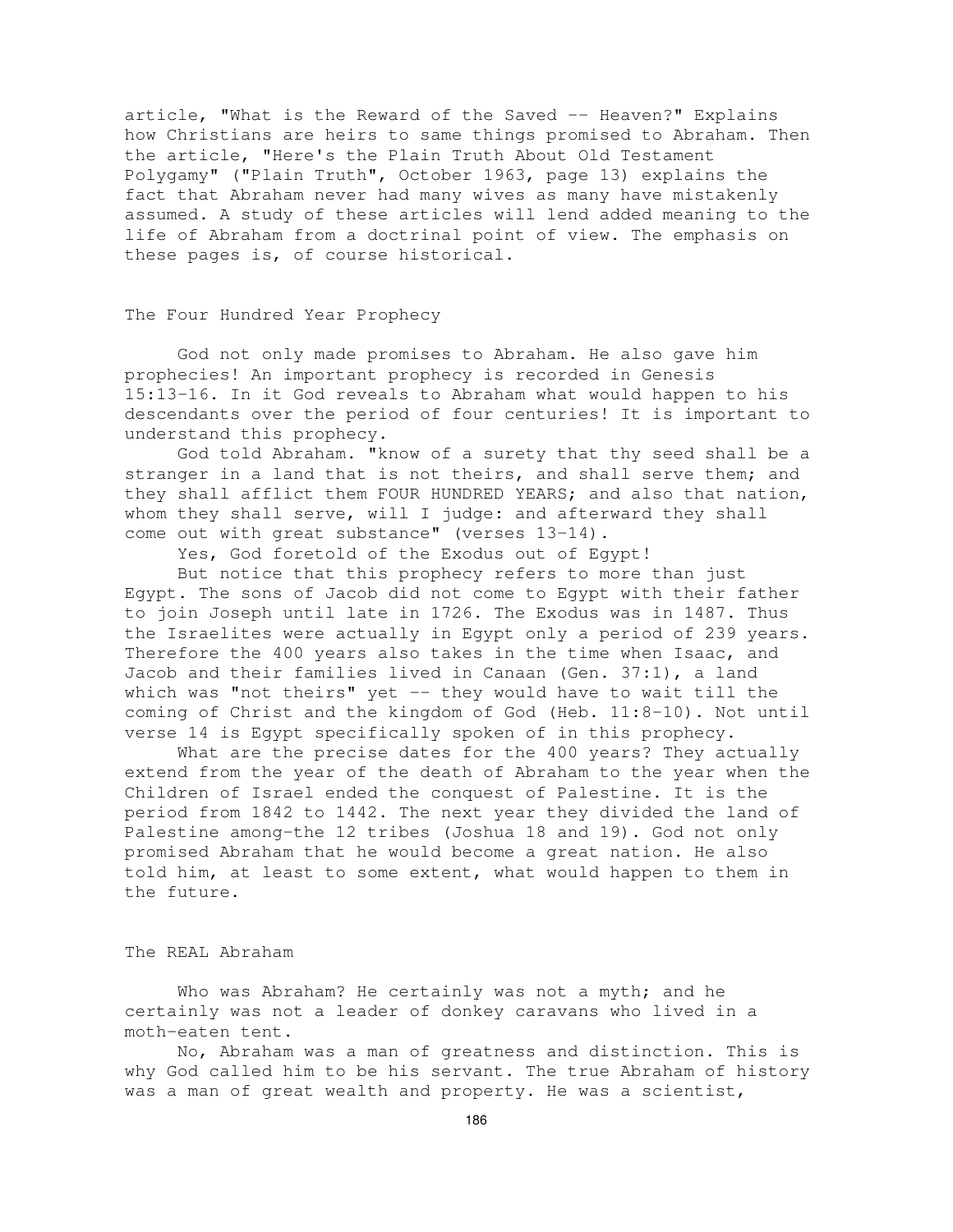astronomers and mathematician. He was an extremely intelligent and balanced personality with amazingly wide interests and activities. He was a fine public speaker, a teacher of the truth, an originator of culture. He was a prince, a ruler, and a military leader when necessary. He was also a founder of nations and princely lines of rulers.

But most important of all, Abraham was a true PATRIARCH who instructed his family and household in God's way. Notice what the Eternal said of him in Gen. 18:19: "For I know him, that he will COMMAND his children and his household after him, and they shall KEEP THE WAY OF THE ETERNAL, to do justice and judgment; that the Eternal may bring upon Abraham that which he hath spoken of him (or, promised to him)."

How did God use Abraham in history? Let's review. God used Abraham in Europe in founding the ruling family of Austrian a factor which has influenced Europe to this day. He used Abraham in Egypt to influence Egyptian culture and education so that nation could become a world leader in preparation for the arrival of the Children of Israel. Then he used Abraham to fracture Assyria's rise to greatness so that empire could not dominate the world and stand in the way of the rise of God's nation, Israel.

In the fifth century after the Flood, when the peoples of the earth were just beginning to grow in population, God used his servant Abraham to markedly alter the history of the world. This is the true historical significance of the life of Abraham. But best of all, the life of Abraham is not over. In a few short years, in the resurrection, Abraham will live again, this time forever. That is when the experiences of his physical life in ancient times, will really bear fruit. Abraham has qualified to be a world ruler. (Romans 4:13).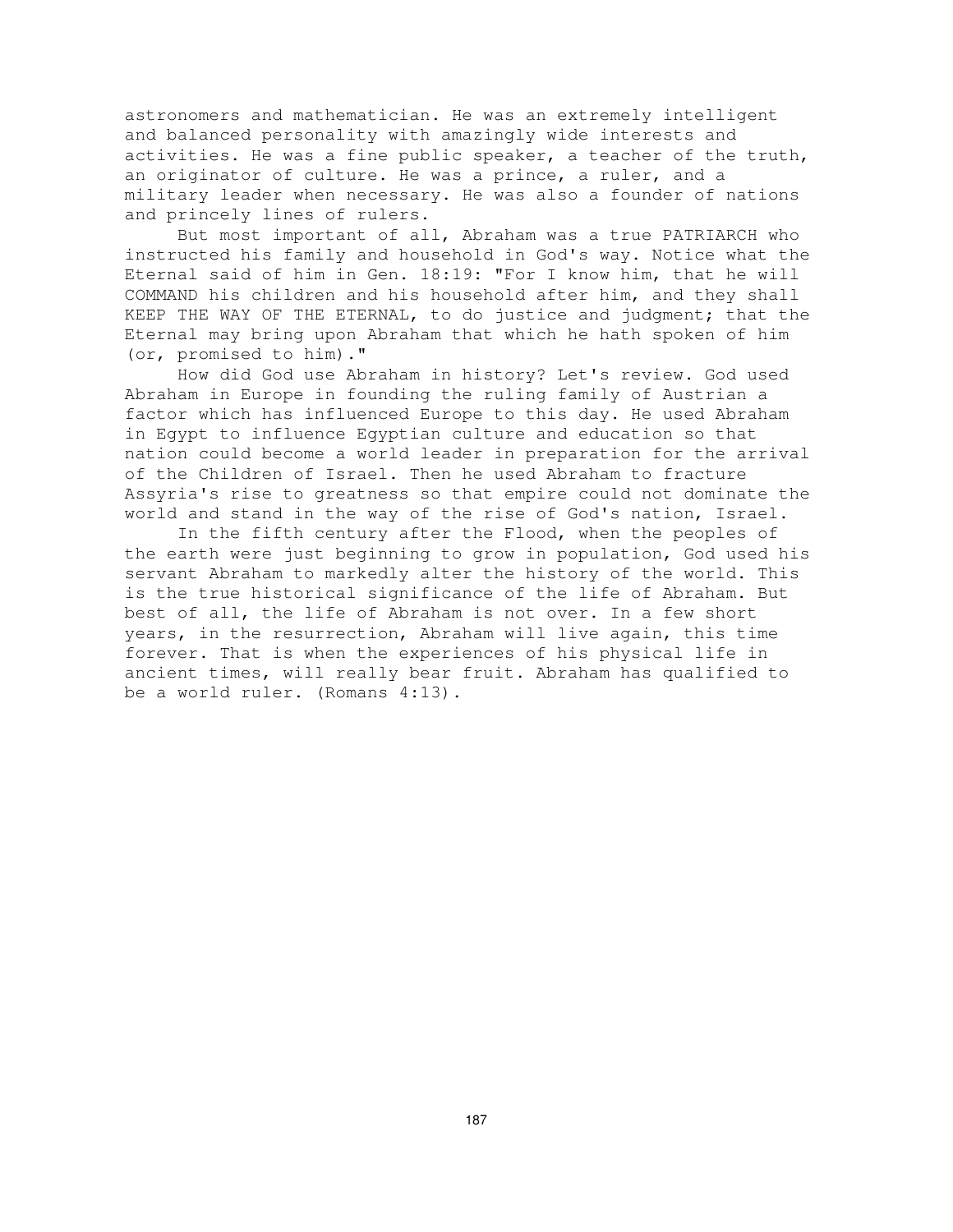### **PART 4: EGYPT AND ISRAEL TO THE EXODUS**

TABLE OF CONTENTS

Introduction

CHAPTER 23: The Importance of Egyptian History

Manetho and Egyptian History -- The Plot That Distorted History -- The Actual Source of the Conspiracy -- The True Concept of Egyptian History -- The Bible and Egyptian History.

CHAPTER 24: Egypt from Cush to the Days of Joseph

Cush and Mizraim -- Cush, Nimrod, and Semiramis -- Semiramis and Horus -- Shem Changes the History of Egypt! -- Egypt to the Beginning of Dynasty Twelve -- Sesostris the Great and the Egyptian Empire.

CHAPTER 25: Joseph's Reign in Egypt

Jacob in Mesopotamia -- Joseph Sold into Egypt -- The Importance of Dynasty Three -- Joseph and Dynasty Twelve -- The Achievements of Amenemhe III -- Dynasty Twelve was Dominant.

CHAPTER 26: Israel Comes to Egypt

When the Israelites Came to Egypt -- The Land of Goshen -- The Israelites' Occupation -- The Land of Rameses -- A "Rule of Twelve" -- Israelites and the Egyptian Empire.

CHAPTER 27: Job in the History of Egypt

Cheops was Job -- Internal Evidence in the Book of Job -- WHEN did Job Live? -- Job in the Fourth Dynasty -- Job's Domain -- (Remainder of Chapter yet to be Written).

CHAPTER 28: Moses' Impact on the History of Egypt -- CHAPTER NOT YET WRITTEN

MAIN SOURCES FOR REMAINDER OF PART FOUR NOT YET WRITTEN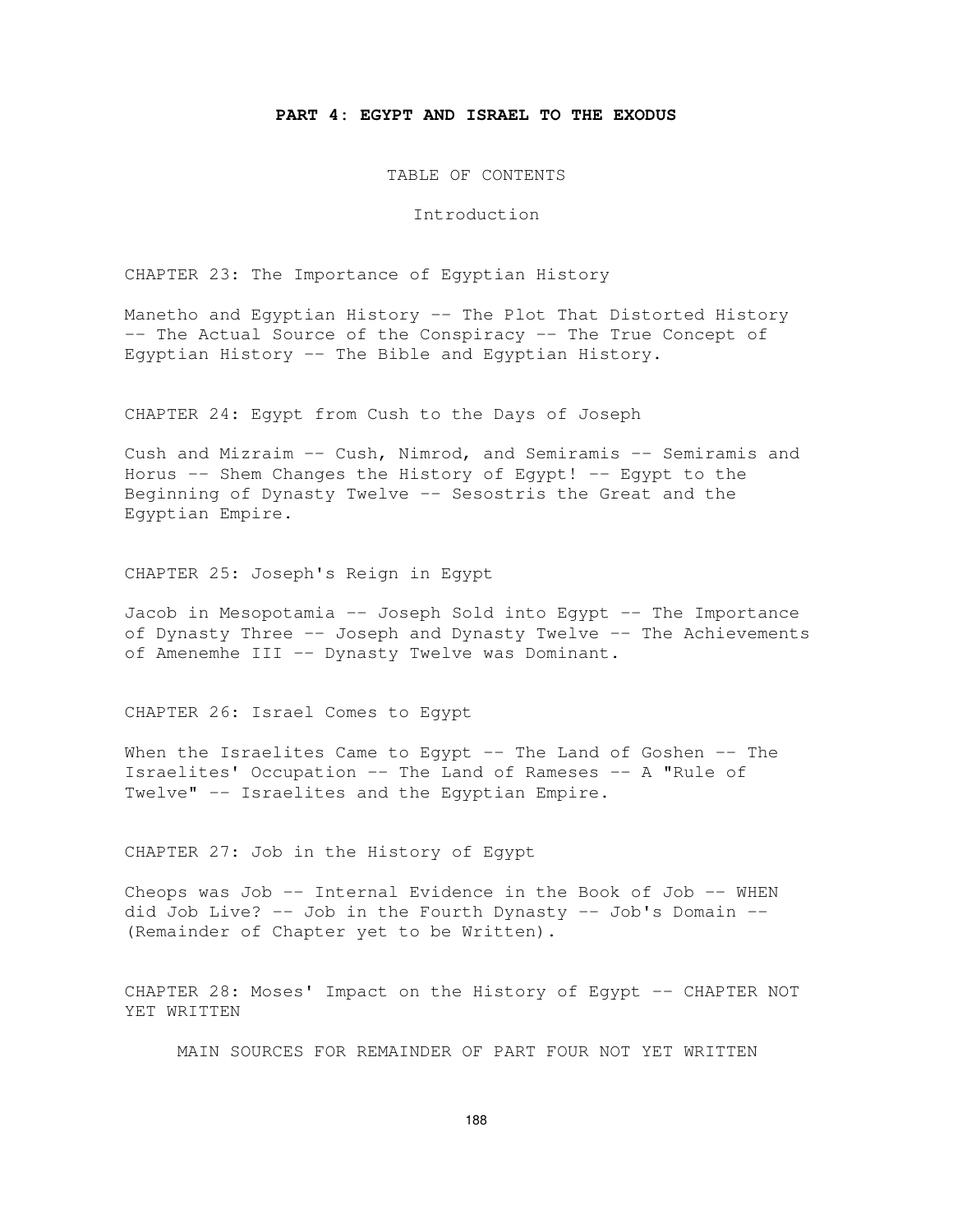### Introduction

Old Testament Israel had more contact with Egypt than any other ancient nation. Consequently it should be possible, with the many clues the Bible provides, to solidly harmonize their two histories.

In Part Three we have already seen the impact Abraham had on Egypt in early patriarchal times. We have also seen how Shem remarkably changed Egypt's history and governmental structure. But Joseph also went to Egypt -- and his father and brothers! Job was there also! And when Moses left the second time -- at the Exodus -- the land of the Nile was left in an absolute shambles!

All of these stories are plainly recorded in the Bible. But how are these personalities and events reflected in the Egyptians' own history? If Joseph was second in command over the whole nation, would not his name appear in some dynasty? And who was the Pharaoh who appointed him to his high position? The Bible does not name him -- does Egyptian history?

When did Israel and his children come to Egypt? Can we provide exact dates for the seven years' famine? Just how long did Joseph rule? Where does Job fit into the picture? Just exactly what territory was included in "the land of Rameses?" And who was this Rameses in the first place?

The Apostle Paul recorded that Moses was withstood by Jannes and Jambres. Who were these men? Who was the Pharaoh who enslaved the Israelites? Can we prove the date of Exodus? What was the name of the Pharaoh who drowned in the Red Sea? Who invaded Egypt after God brought upon that nation its greatest catastrophe?

Modern history books do not provide the answers to these vital questions. They either ignore them -- or confuse the issue. But the real story behind the story of these events is now becoming clear as the following pages will demonstrate!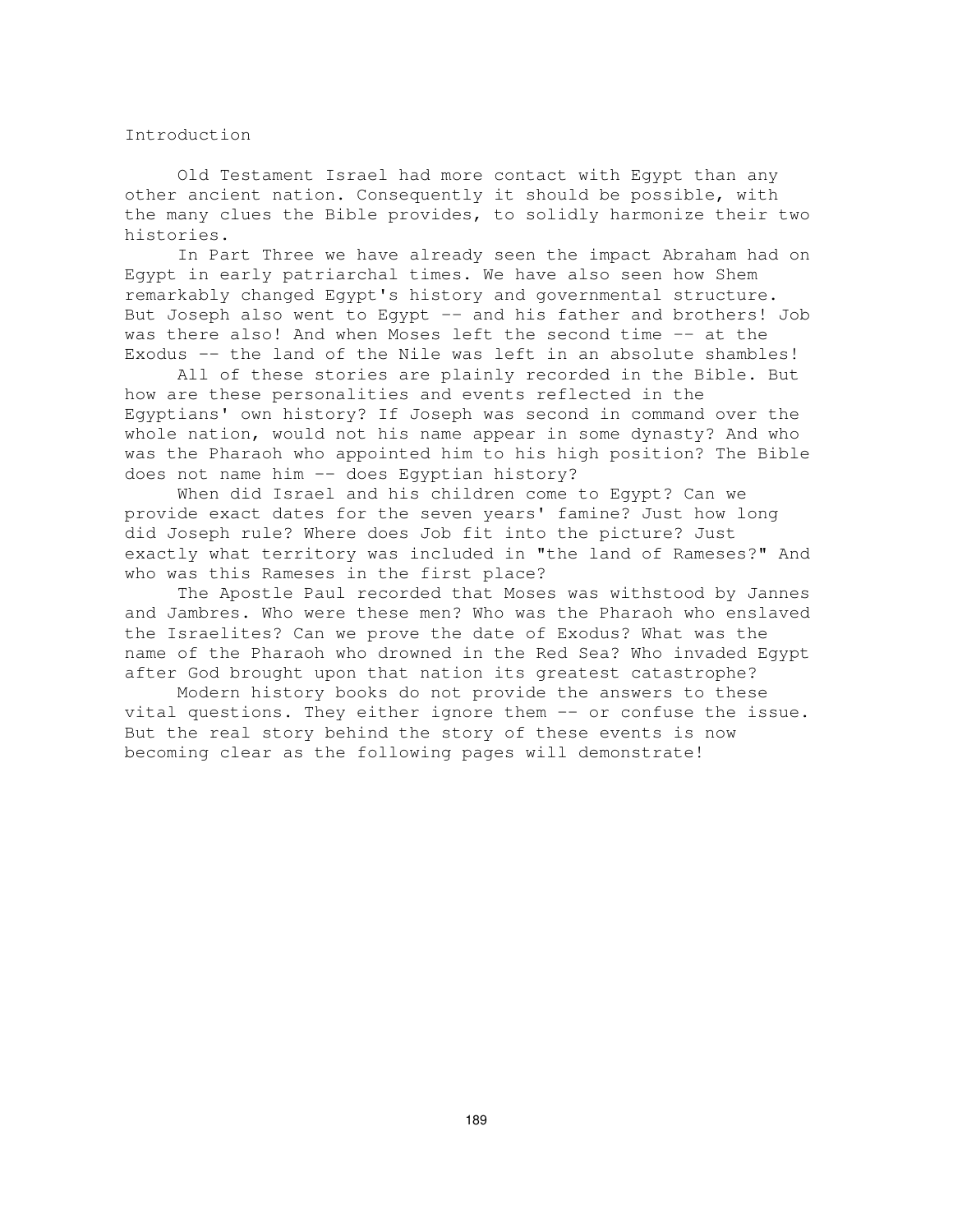### **CHAPTER 23**

### The Importance of Egyptian History

If the history of ancient Egypt had been preserved unperverted and unaltered, ancient history would never have been misunderstood. There would have been no conflict with Bible history and Bible chronology. But the history of Egypt was diabolically utilized to make the Bible appear false. Ancient history. Especially that of Egypt, and biblical history were made to seem irreconcilable.

Who was the Pharaoh Abraham and Sarah met? Which Pharaoh enslaved the Children of Israel? Who was the Pharaoh of the Exodus? Who was the Pharaoh when Joseph was second in command in Egypt? All these questions and others are still the source of heated controversy among scholars to this day. But the answers to all these questions can be known and proved. Egypt is mentioned frequently in the Bible. Since there are many parallels between the histories of Israel and Egypt, that it must be possible to synchronize the two.

The histories of Egypt and of Israel from the days of Joseph down to the Exodus are interwoven. The Children of Israel were in the land of Egypt for almost two and one-half centuries before Moses led them out. The events of this period will be the main topic of the following chapters.

But first: How did Egyptian history become distorted? What was the plot to confuse history? How has a correct concept of Egyptian history and chronology eluded the historians?

# Manetho and Egyptian history

As explained in the introduction of this book, historians in recent decades invented "prehistory" -- that long period in the imagined evolutionary past when primitive men could not write - to explain man's past without the use of Genesis. The next step was to tie "prehistory" to recorded ancient history. What could they use for a link?

They decided upon Egypt. There were definite reasons why Egypt seemed to provide the best solution. Because of a warm, dry climate, her earliest documents were more likely to be preserved. Unlike Mesopotamia, most monuments of Egypt were above ground. This made the task of the archaeologist much easier! And its civilization was certainly one of the oldest and earliest. Egypt, decided the scholars. Should become the historical standard of the world.

But there was a slight problem involved. Archaeologists could not always determine which Egyptian monuments and which kings' reigns came first. There were no buried cities -- no layers one above another -- as in Mesopotamia to help determine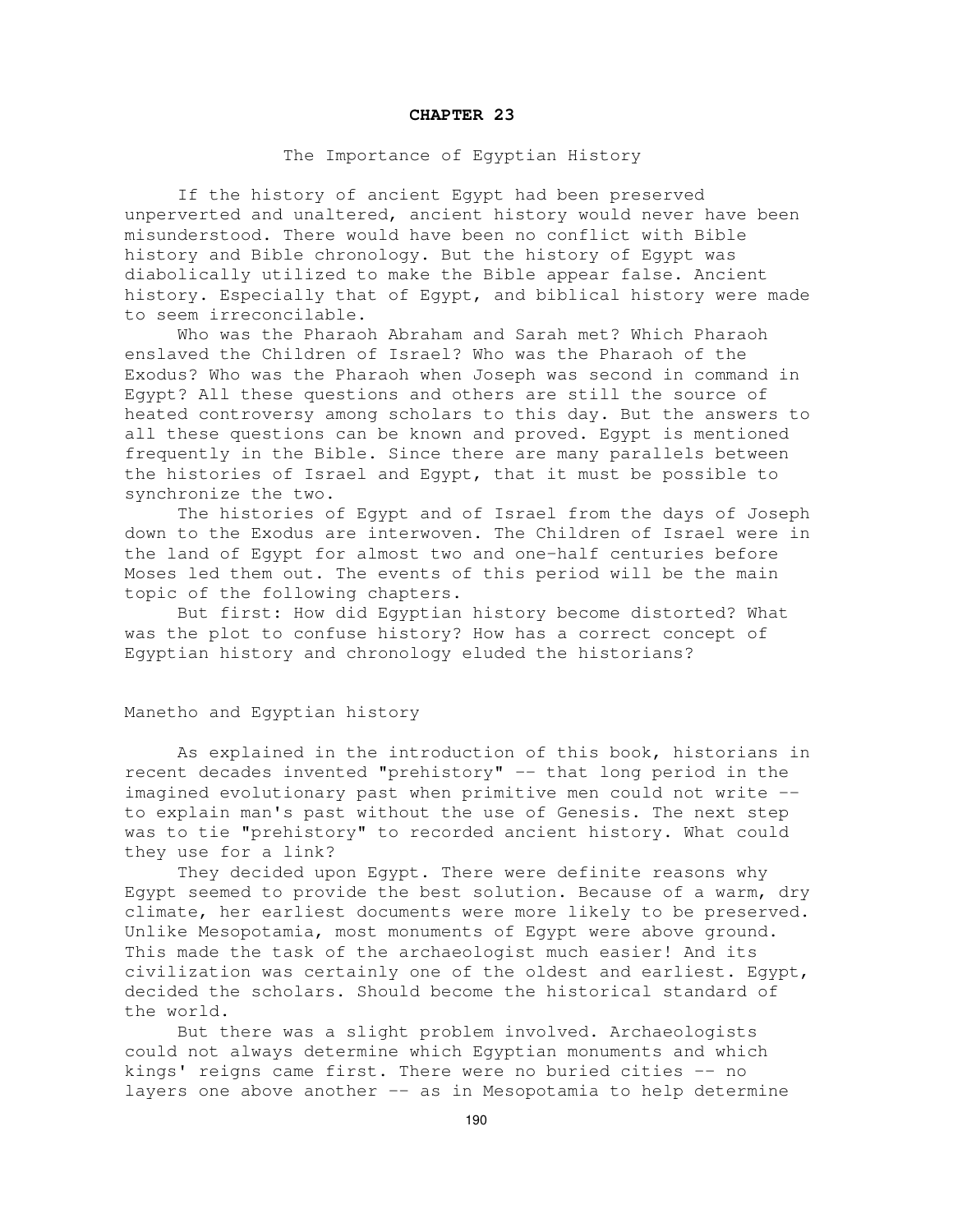the exact order of events. The only alternative was to adopt the traditional dynastic history of Egypt -- Egypt's past as recorded by Manetho.

Manetho was an Egyptian priest and historian who wrote the history of Egypt under thirty (or thirty-one) dynasties. The influence of Manetho on the order of events of ancient history is tremendous. Notice what Sir Alan Gardiner, one of the foremost Egyptologists of the twentieth century, wrote of him: "That I have devoted so much discussion to what survivers of Manetho ... will need no excuse for those familiar with the evolution of our science; no Egyptologist has yet been able to free himself from the shackles imposed by the native annalist's thirty Dynasties, and these are likely always to remain the essential framework of our modern expositions" (Egypt of the Pharaohs, Vol. VIII).

It should be pointed out that Manetho, in his original work, presented to the world three large volumes. He covered the history of ancient Egypt in great detail! But these books have been lost. However, before they perished, many writers copied out material that, to them, appeared vital. From these Greek versions of Manetho (for Manetho was writing for the benefit of the Greeks) ancient and medieval historians took their material. Among them were Julius Africanus (early third century), Eusebius (early fourth century) and George the Monk, known as Syncellus (eighth to ninth century).

These men contributed greatly to the transmission of ancient history. The famous Jewish historian, Josephus (1st century A.D.), also took information from these earlier Greek documents.

Now it should be understood that different writers viewed the multitude of Manetho's facts differently. Josephus considered certain events more important than did Africanus, for example. Because of this, his dates for the reign of a king might differ somewhat from Africanus. On occasion, whole reigns might be deleted as unimportant. Nevertheless, enough writers copied enough facts from Manetho, that all the essentials of his history have been preserved. They are still available today.

It should also be noted that Manetho is not the sole source for Egyptian material. Archaeology has uncovered other monuments and documents in Egypt that substantiate, confirm, and add important details to, Manetho's history. Two outstanding examples are the Turin Papyrus and the Palermo Stone.

But, with the above in mind, this should again be emphasized: the chronological framework of all ancient history is derived from Egypt, particularly through the writings of Manetho.

## The Plot that Distorted History.

The dynastic history of Egypt as presented by Manetho is universally assumed to be correct! It is simply one of the assumptions he has taken for granted. The time has come to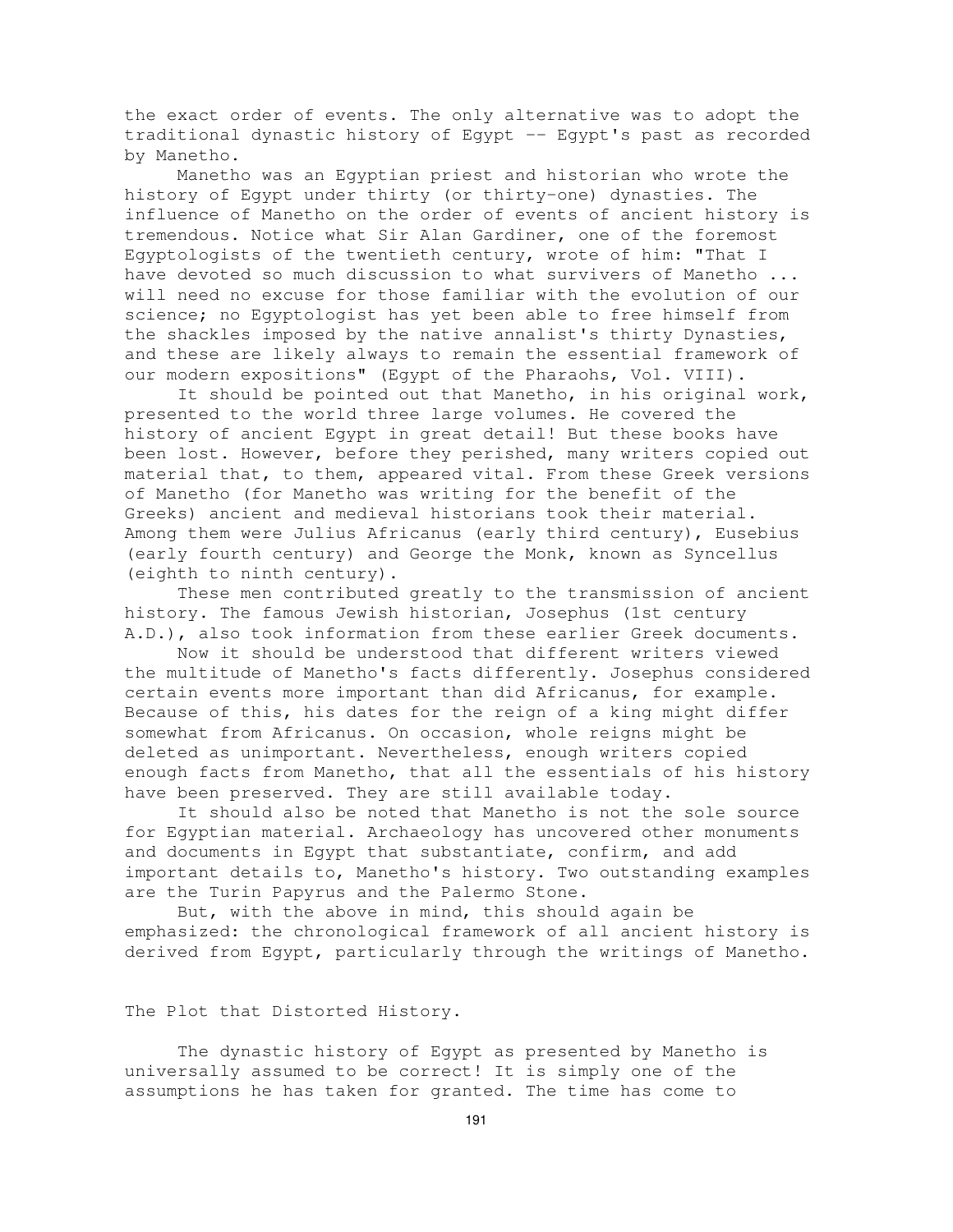explode this gigantic assumption! The story of how Manetho succeeded in misleading historians over the centuries from his day to ours is one of the most intriguing in all the annals of history.

The historian Jack Finegan summarizes this important information about Manetho: "In the arrangement of ... Egyptian materials within a framework of CONSECUTIVE dynasties, all modern historians are dependent upon an predecessor. This was an Egyptian priest and writer, Manetho, who lived under Ptolemy II Philadelphus (285-246 B. C.). Manetho was born at Sebennytus (now Samannud) in the Delta. Eventually he rose to be high priest in the temple at Heliopolis. Berossus of Babylon," continues Finegan, "was practically a contemporary, and the two priests became rivals in the proclamation of the antiquity and greatness of their respective lands" ("Light From the Ancient Past", pp. 65-66.)

Why this rivalry between Manetho and Berossus? Egypt and Babylonia were competing with each other for influence over the Greek-speaking world. In Manetho's time this spirit of competition reached a high point. Each land sought to be recognized as the founder of civilization, of culture and religious institutions. And of political unity. The spirit of rivalry and competition was spurred on by vanity coupled with a deep sense of inferiority, for both peoples were subject to the Greeks. It was still a Hellenistic world; Rome was only beginning to rise. To override this feeling of inferiority. Each claimed to be the first people on earth, not only in the sense of civilization. But in the sense of time. Manetho and Berossus attempted to back up these claims by providing a false, but seemingly true, historical basis for them. This required a dishonest manipulation of the facts.

To justify these claims to antiquity, Manetho and Berossus utilized their early records, the king lists of the various cities AND CLEVERLY MARSHALED THEM TOGETHER IN CONSECUTIVE ORDER. Manetho summarized the history of Egypt under the rule of thirty-one dynasties or ruling houses, from the royal cities of Thebes, Memphis, Thinis or Abydos, Heracleopolis, Elephantine Xois, Sais, and other cities. The history of the royal families of each city was drawn UP TO MAKE IT APPEAR THAT ONLY ONE CITY AND ONE DYNASTY AT A TIME DOMINATED EGYPT, and that Egypt was, from its beginning, under the government of only one ruler at a time. The result was that Egypt appeared to be extremely ancient and the first land to establish unity, thousands of years before the Greek city-states were united. This was a DELIBERATE FRAUD.

The INTERNAL DETAILS of the various dynasties were scrupulously correct. The length of reign of each king and the total duration of each dynasty were carefully and correctly recorded, they had to be to make the history look valid. But -- THE ORDER IN WHICH THE DYNASTIES APPEARED WAS A HISTORIC LIE! Manetho cleverly told the history of the ruling families of each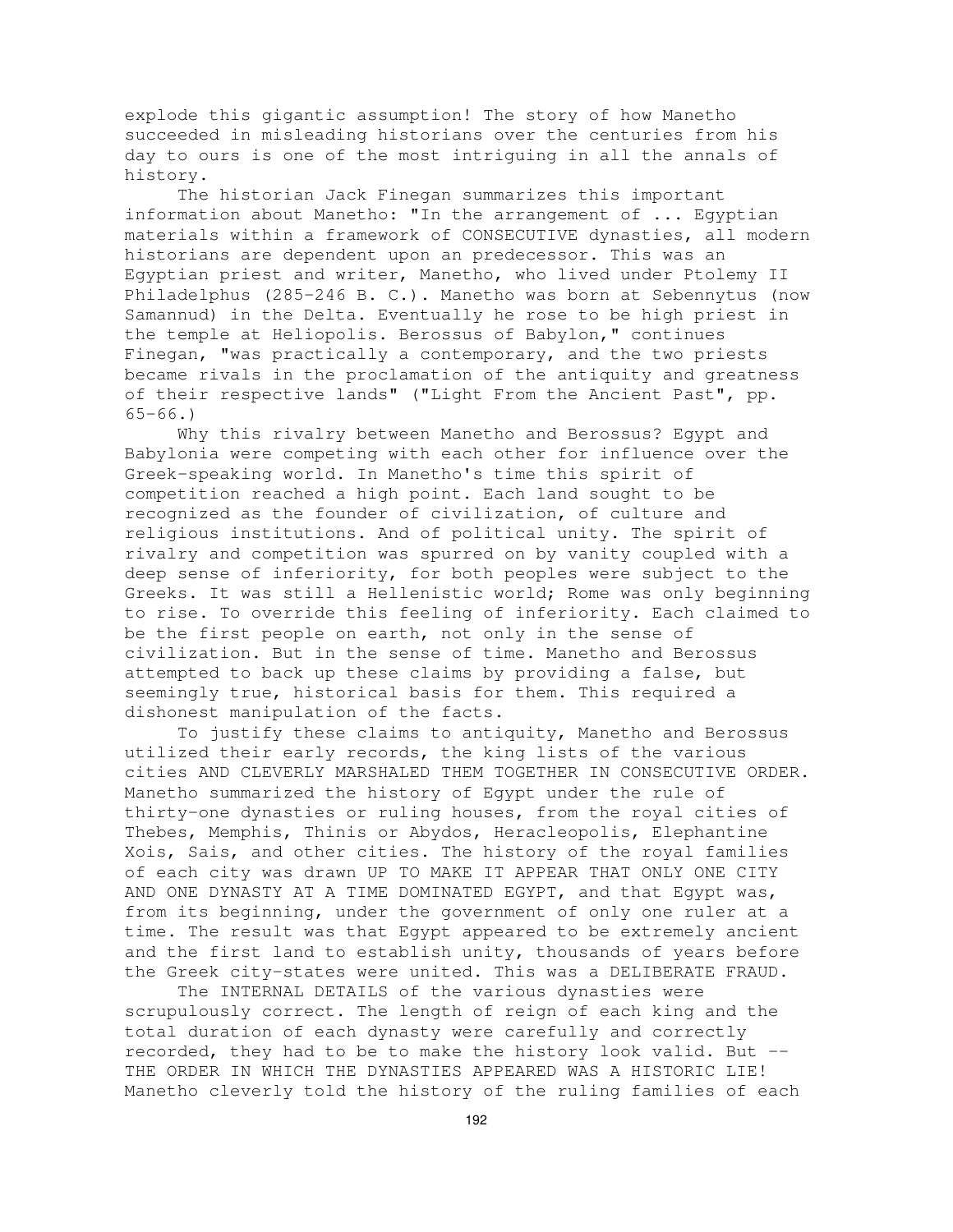city, THEN ATTACHED THESE DYNASTIES END TO END to make Egypt appear the oldest and earliest unified nation on earth. As a result historians have assumed that the history of Egypt may be read straight through from Dynasty 1 to 31. But the truth is, for example, that Dynasties 9 and 11 are partly parallel with Dynasties 1 and 21. And Dynasties 3 and 4 are contemporary with the end of Dynasties 12 and 9 and the beginning of 13 and 14. At only two widely separated periods in Egypt's history is there just a single dynasty in existence. In all other periods there are two or more dynasties ruling simultaneously from different cities.

If Manetho had invented all the figures within each dynasty, so that none of the lengths of reign made any sense, then no one would have believed him and his hoax would not have worked. Instead. He took the facts, which no one would question because they were true, and arranged them in such a way that even the scholars would not think to doubt them. This is the manner in which he used the facts to tell a lie.

## The Actual Source of the Conspiracy

The diabolical conspiracy to alter history and make the Bible look false was not limited to Egypt and Babylonia. Greece was also part of it. No poet or historian in ancient Greece was considered worthy of special honor unless he has demented. In biblical terms, Homer and all the famous Greek poet-historians were possessed of demons.

The conclusion is absolutely clear. History has purposely been perverted by the diabolical influence of fallen spirits who seized the minds of poet-historians, such as Homer and Hesiod, and through them distorted the events of antiquity. And Manetho and Berossus, who were pagan priests, were not free of this influence. Their historical distortions required inspiration beyond mere human ingenuity.

Jesus himself declared that Satan, the prince of demons, "deceiveth the whole world" (Rev. 12:9). One of Satan's clever artifices is manifest in the form of corrupted history. This diabolical plot to make God and his word appear untrue has deceived the whole world. But now this deception has been uncovered.

This deception has been so thorough because it has been consistent. Perverted history makes half the record of ancient Greece appear five centuries too early. But the successive placement of the dynasties of Egypt also makes sections of Egyptian history appear five centuries too early.

The same is true of Mesopotamia. Therefore, when later Greek, Roman, and now modern critics and historians found perverted Greek history in apparent agreement with the altered Egyptian and Mesopotamia data, they never thought to question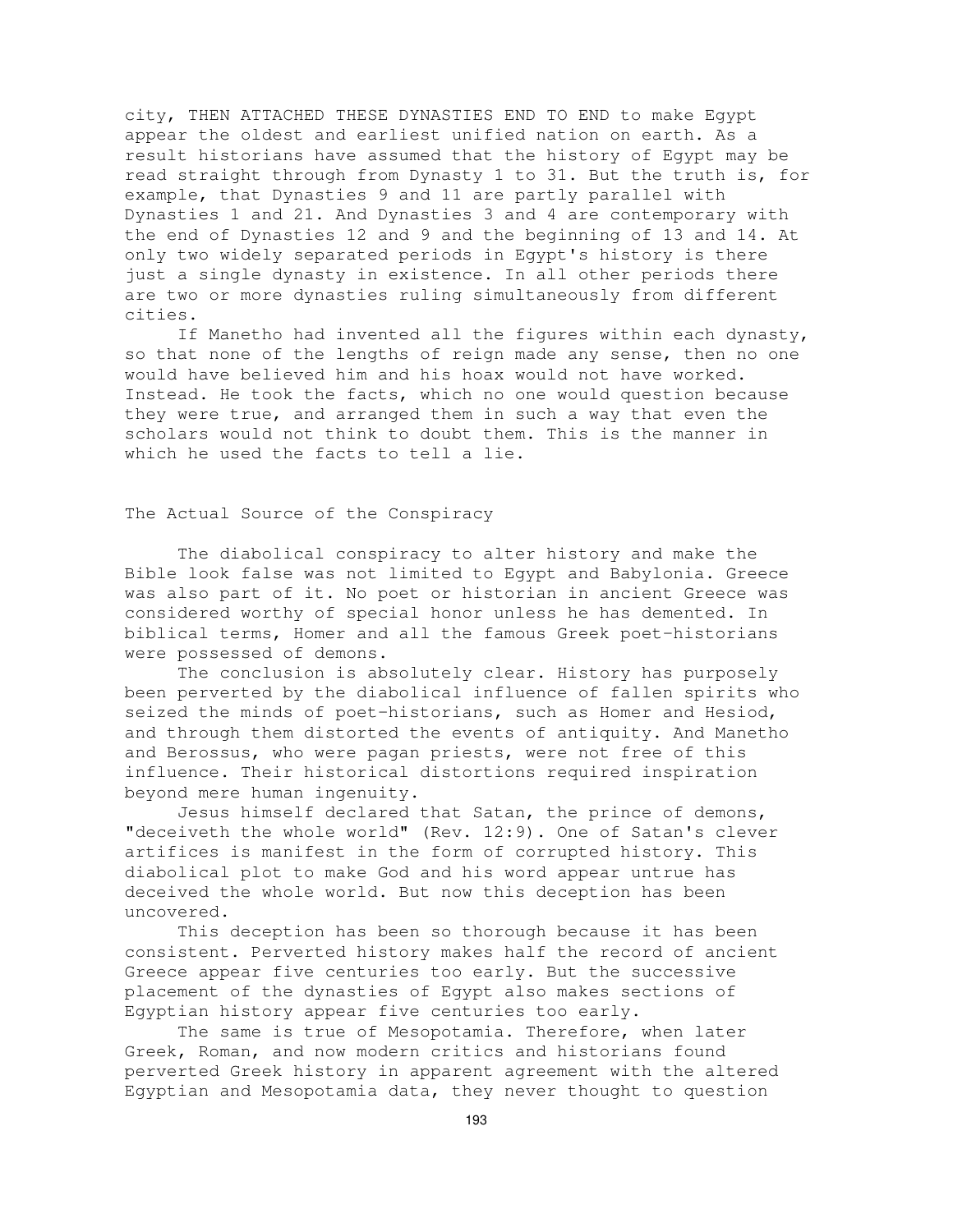Homer, Manetho, or Berossus. Yes, this deception was so thorough, so clever, and so superior to human ingenuity that the whole world was deceived by it. Only through the inspiration and guidance of God could this mystery finally be unraveled in the time of the end!

## The True Concept of Egyptian History!

The actual truth is that ancient Egypt was a CONFEDERATION. Its several kings exercised authority under the most powerful who was called Pharaoh. The word Pharaoh means GREAT House -- as there were also lesser houses (dynasties, Royal families) ruling.

Even the Bible preserves an account of more than one king in Egypt at the same time: "Lo, the king of Israel hath hired against us," said Arameans, "the kings of the Hittites, and the kings of the Egyptians" (II Kings 7:6). Another verse that refers to the kings of Egypt is Jeremiah 46:25. Like Egypt, the land of Assyria also had more than one king at the same time: "at that time did King Ahaz send unto THE KINGS of Assyria to help him" II Chron. 26:16). Historians falsely charge that these verses are untrue to fact. Actually they provide a major key to understanding the governmental structure of ancient nations. Subdivisions of government, not tightly centralized control under one ruler, were quite typical of the ancient world.

As an example of the strength of a great confederation we may note the case of Germany as it was organized at the beginning of the 20th century. Few are really aware that the German empire, like the ancient Egyptian empire, was a confederation governed by several kings even at the time of World War I! The supreme ruler was of the Prussian House of Hohenzollern, William II (1888-1918). Ruling with him in the German Confederation were Frederick Augustus III (1904-1918), King of Saxony; William II (1891-1918), King of Wuerttemberg; Louis III (1913-1918), King of Bavaria; and Ernest Augustus (1913-1918), Duke of Brunswick, all lost their thrones in November of 1918 at the conclusion of the war.

Ancient Egypt was like a feudal state with several rulers ruling over different districts or provinces. These districts have been termed NOMES. Each nome was under the jurisdiction of a certain Pharaoh. A map could be drawn showing specifically how Egypt was divided into these various counties.

But scholars and historians adopted the idea that Manetho wanted to put over -- the concept that Egypt was always unified with only one dynasty and one Pharaoh ruling at a time. Now this was very clever when we realize that, in a sense, Egypt was unified -- but it was diversity in unity. That is, the various sub-divisions and sub-rulers in the land of Egypt were essentially under the dominion of the leading ruler. As already stated, it was a kind of confederation. Each Pharaoh did rule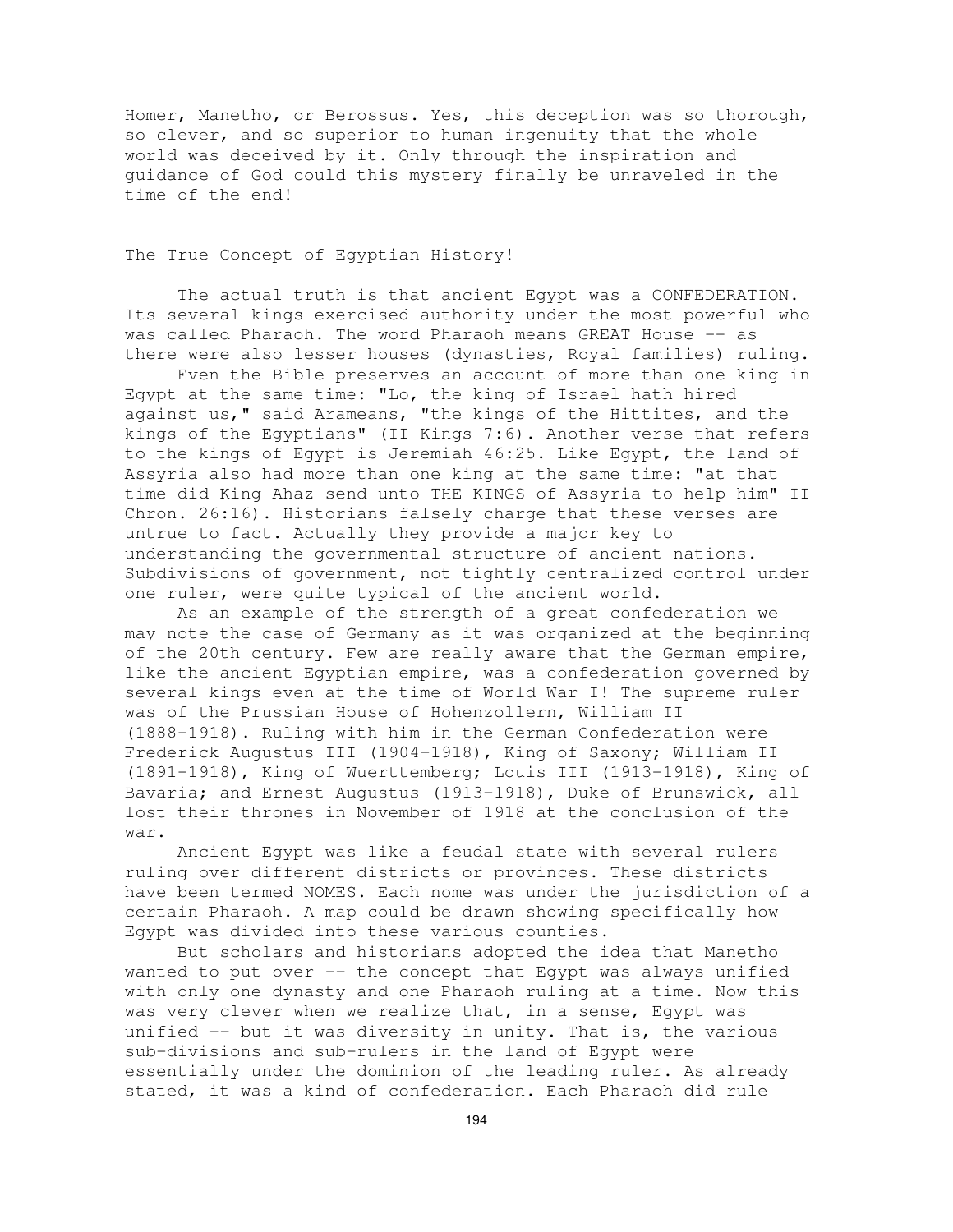over Egypt, but only jointly with others.

In certain periods of Egypt's history it is not possible to even determine which Pharaoh was the leading ruler. Each king would brag about his own achievements (which were carved in the stone monuments) and say nothing about his greater or lesser contemporaries. Egypt, then, was a united feudalistic state with various rulers of greater and lesser importance who shared dominion over the divided area.

### The Bible and Egyptian History

Because ancient Egypt had so many rulers and so many dynasties, it became a convenient vehicle for distorting the story of ancient times. By laying out the dynasties end to end in a long chain-like fashion, Egypt was made to appear very old indeed. But if the dynasties are strung out in this manner, chronology becomes so distorted that kings and dynasties have to be dated long-prior to the Flood and Babel. This, of course, is not possible since the 1st dynasty in Egypt did not begin till after Babel or 2254!

The Bible is not a history textbook. It is a guide book! Without it nothing important in ancient history can be rightly understood. But this does not mean all ancient history is recorded in the Bible. Scripture is the STARTING POINT of study. It opens up solutions to secular records that could not otherwise be understood. This is especially true in regard to ancient Egypt!

In regard to the over-all chronological framework of Egypt, the Bible provides the bounds or limits. All of Manetho's thirty-one Dynasties must be placed between the time of the conquest by Greece under Alexander in 323 and the date of Babel, 2254. This is a period of 1931 years. Yet the sum total of years of all thirty-one dynasties is some 5,137 years. The only answer to this dilemma is that many of these dynasties were parallel and ruled simultaneously. This has to be true because the Bible only allows so much time in which all these dynasties (and other minor ones for which there are no records) could exist. The key principle in understanding Egyptian history is of parallel dynasties.

In the Compendium of World History. Dr. Hoeh has proven by solid historical links which dynasties here parallel in every period of the duration of these thirty-one ruling houses as preserved through Manetho. These will be discussed on the following pages along with the fascinating events that took place.

To make the history of Egypt plain and simple it would be best to discard the numbers assigned to the dynasties by Manetho. Instead, the dynasties from each city should be renumbered from the beginning. Example: Thinis I, Thinis II; Heracleopolis I,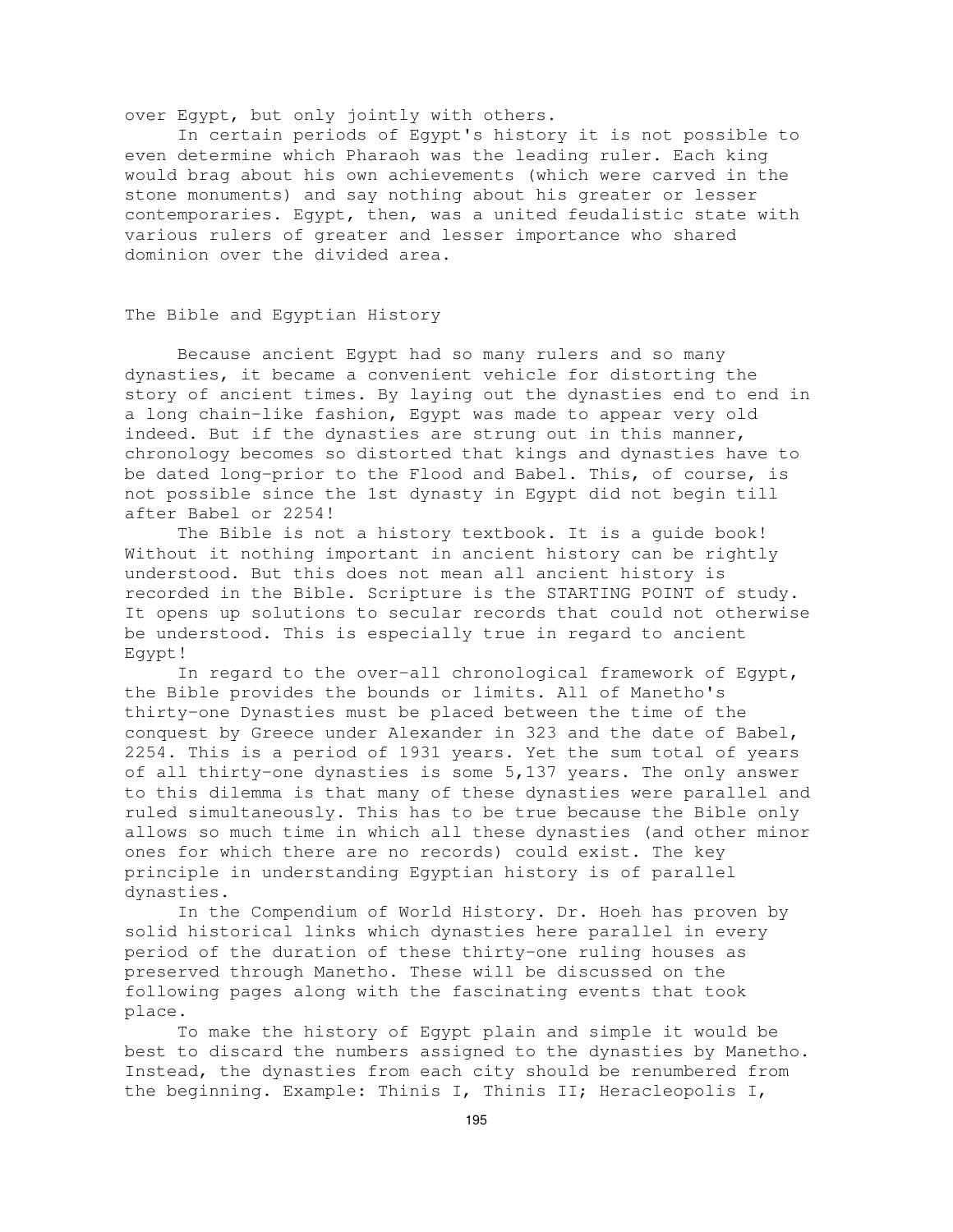Heracleopolis II; Thebes I, Thebes II, Thebes III, etc. This system would remove much of the confusion perpetrated by Manetho. However, since all other historians utilize his numbering it must be retained here for the sake of uniformity when reading other books on the subject.

Satan, as we have seen, used the history of Egypt to distort the story of ancient times. Because there are so many events concerning Egypt in the Bible, this distortion made the Bible appear completely out of harmony with the history accepted in scholarly circles. But now this diabolical scheme can be completely reversed. Egyptian history, when properly reconstructed and rightly understood. Becomes and invaluable aid to a full understanding of the Bible account. The purpose of history is to enrich and enliven our understanding of the Bible and God's plan.

For example, in Genesis and Exodus, Pharaohs are mentioned, but not by name. Who were these men? Outside historical sources provide the answers! You will learn who they were in the fascinating account that follows!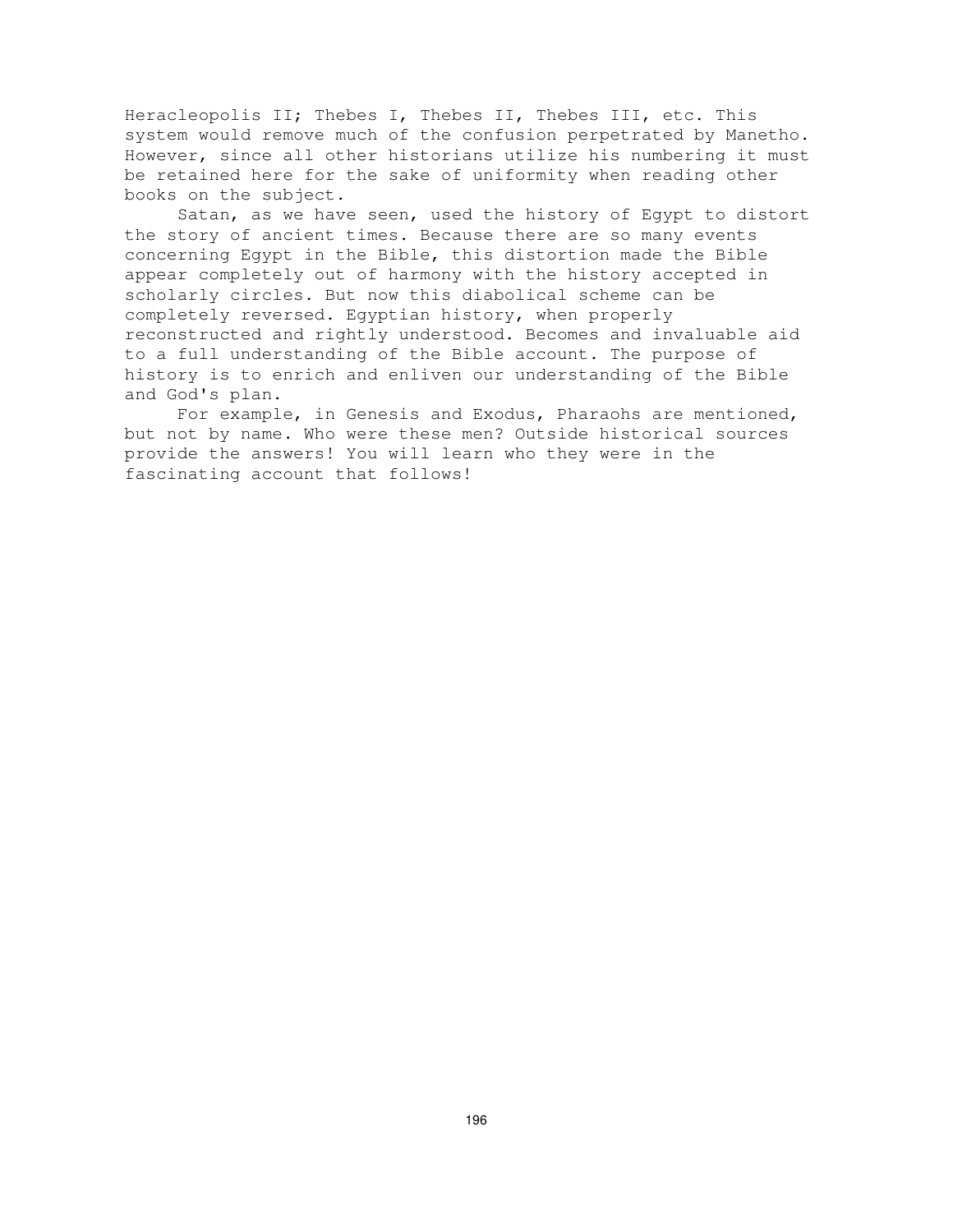#### **CHAPTER 24**

### Egypt from Cush to the Days of Joseph

Five of the most famous personalities of the post-Flood world were rulers in the First Dynasty of Egypt. Cush. Nimrod, Semiramis, Horus, and Shem all left their mark in the history of earliest Egypt.

Egypt's first dynasty is certainly one of the most fascinating dynasties in all the annals of ancient history. Its events and dates will be summarized here followed by other major events and rulers of the very earliest dynasties of ancient Egypt. These include Dynasties 2, 9, 10, and 11.

All the major personalities and occurrences on the world scene down through the life of Horus have already been covered in Part 2 of this book. Therefore only a summary of the happenings specifically pertaining to Egypt down to the time of Dynasty 12 needs to be presented here. After reaching Dynasty 12 with its famous rulers and the career of Joseph in Egypt, a more detailed account will again be necessary, but first Dynasty 1 and the other early dynasties of Egypt.

Cush and Mizraim

The first ruler in Manetho's First Dynasty of Egypt was Meni or Mena -- Menes in Greek. This name means "the establisher" or "the everlasting." Menes was the first to establish himself as king in place of the everlasting God. This definition immediately reveals who Menes was. It was the rebel CUSH, the son of Ham. The husband of Semiramis, and the father of Nimrod!

The reign of Cush lasted for a total of 62 years. However. One transcriber assigns him only 30 years as ruler in Egypt. Why this difference? The answer is simple. Cush began to reign in Shinar but then spent the last 30 years of his rule in Egypt.

In brief, the story is this: Cush came to Egypt about 2222, leading a migration of people from Shinar. This marked the beginning of Cushite, or Ethiopian settlement of Africa. His supreme authority over Egypt lasted 30 years -- 2222-2192. His capital was Thinis (Abydos) in upper Egypt.

When Cush arrived in Egypt there were already certain tribes of people, some of them very primitive and savage, living along the shores of the Nile. These were descendants of Mizraim, another of the sons of Ham (Gen. 10:6). Mizraim is a term commonly applied to Egypt because it was from him that the Egyptians descended. In fact, "Mizr" is the name which the natives still apply to Egypt today. These people were distinct from the Cushites who came to Egypt under Menes and were later ruled over by the family of Cush and Nimrod.

Now it is important to realize that Mizraim actually founded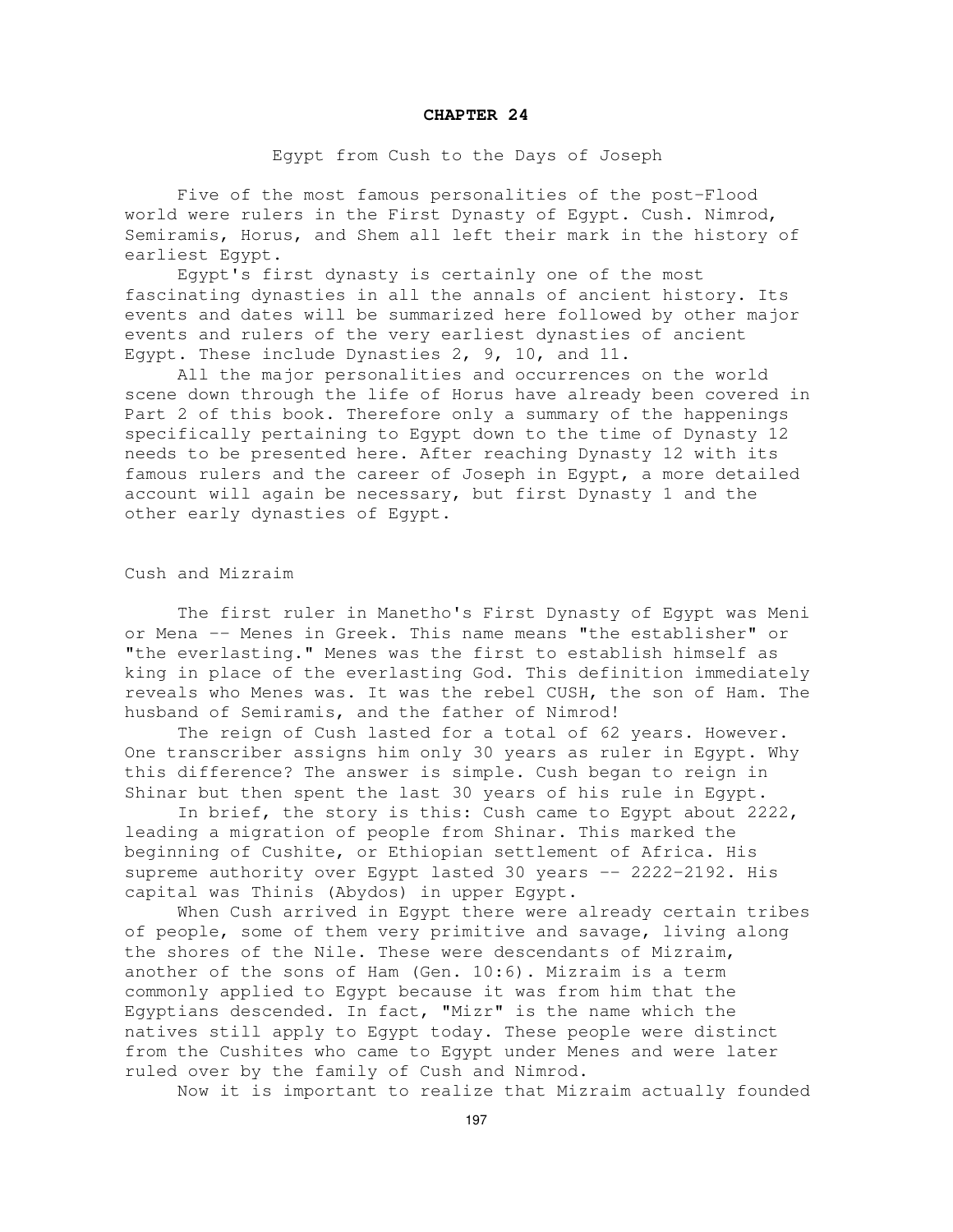a Dynasty at Tanis or Zoan in the Delta which was entirely separate from that of Cush and Nimrod. This dynasty is not included with the 31 Dynasties of Manetho. This line of kings is preserved in the book of Sothis which contains a genuine list of Egyptian kings. However, the record of these kings of the Delta is foolishly rejected by all historians today. This Dynasty of Mizraim lasted for 955 years down to 1299. The reign of Mizraim covered 35 years -- 2254-2219. This dynasty will take on special significance when we come to the story of Joseph. (Compendium, Vol. I, pp. 94-96).

Both Cush and Mizraim, then, were rulers in separate dynasties in earliest Egypt. With this in mind, notice Psalm 105:23, which speaks of Israel, Egypt, and the Exodus: Israel also came into Egypt; and Jacob sojourned in the LAND OF HAM. It is obvious why God called Egypt "the land of Ham" -- Cush and Mizraim, Ham's sons, originally settled their tribes there and ruled over them.

But now to continue the story of Dynasty 1, the dynasty of Cush and Nimrod.

### Cush, Nimrod, and Semiramis

Nimrod, the son of Cush and Semiramis, settled in Egypt 60 years after being crowned at Babel (2194). And reigned two years jointly with his father. Then, in 2192, Cush disappears from history. At this time he was about 170 years of age but, considering the length of life then, should have lived decades longer. Why was his life cut short?

The answer seems plain. It is said that when Nimrod's mother, who was white, saw him (apparently upon his arrival in Egypt in 2194), she lusted after him -- she desired him. Remember Nimrod was colored (black). Cush, his father, was the ancestor of the East African Ethiopians. Thus, when Semiramis married Cush. She was the first white woman after the Flood to marry a colored (black) man. So evil was Nimrod's mother that she later married her own son. Thus, Nimrod and Semiramis must have plotted to get rid of Cush and finally did so after two short years. Nimrod and Semiramis were guilty not only of racial intermarriage but of incest as well!

But Nimrod had to pay for his evil deed. His sole reign in Egypt lasted for 25 years (2192-2167) and then was cut short. Shem, the great patriarch, intervened to halt the growing power of the arch-rebel, Nimrod.

Most people in Egypt favored Nimrod, but not all. Shem came to Egypt and, being a very eloquent person. obtained the aid of a group of Egyptians to assist him in the execution of the evil king. Nimrod was forced to flee. He went into hiding in Italy but Shem and his followers found him there, executed him, and cut his dead body in pieces. These pieces were sent to different areas as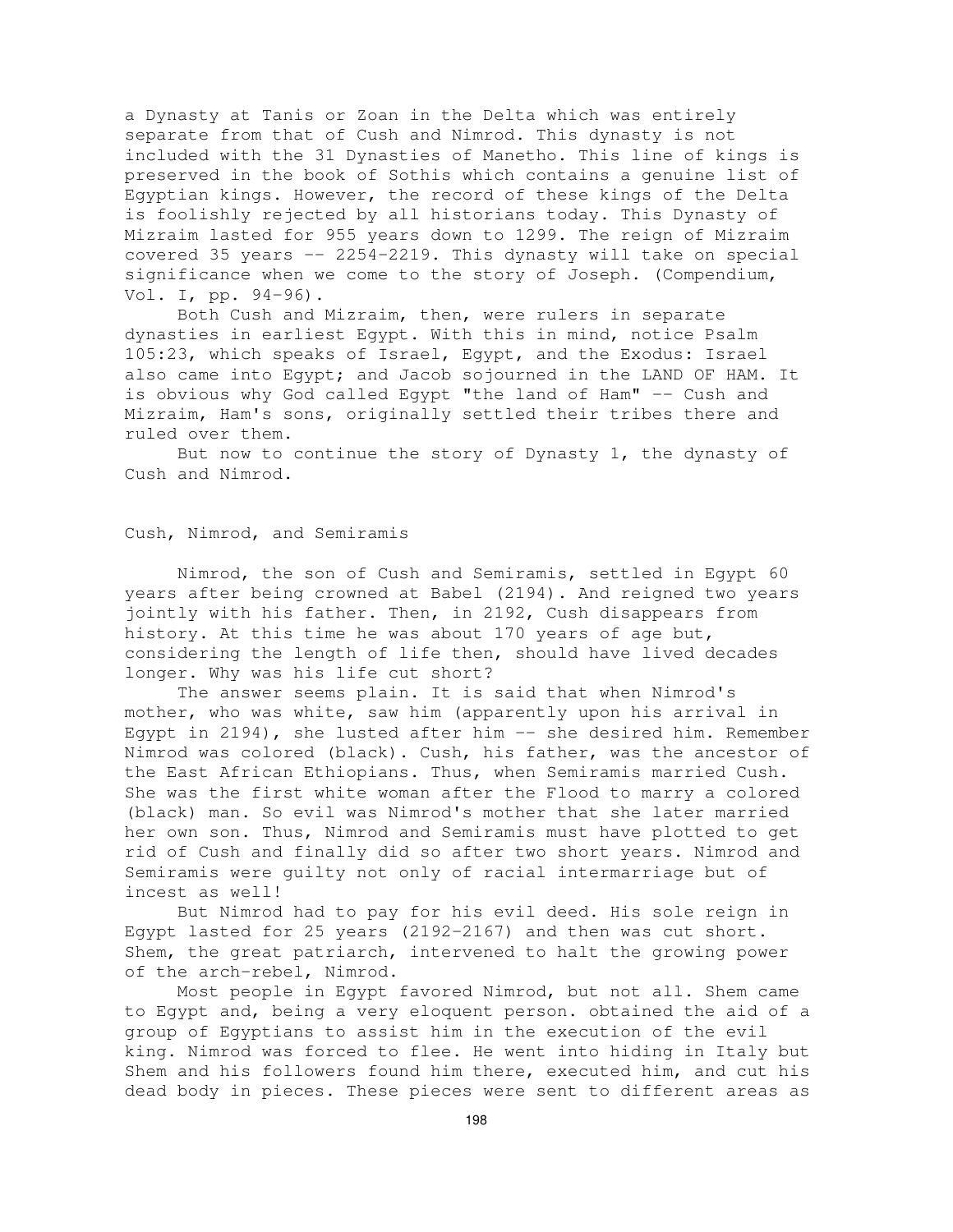a warning of what would happen to others if they followed Nimrod's God-defying practices. According to ancient tradition his death took place in the summer of 2166, on the 17th day of the month of Tammuz. (Compendium, Vol. I, p. 53).

So ended the career of the infamous Nimrod. But Semiramis was still alive.

## Semiramis and Horus

At the flight of Nimrod. His mother-wife also had to flee. Tradition states she went to a place in the Delta called Buto. She did not remain there, but eventually journeyed to other parts of the world including Assyria. She remained in exile from Egypt for thirty years.

Who ruled Egypt with Nimrod dead and Semiramis in exile? We must bear in mind that at this early time in history Egypt was not a nation-state. It simply consisted of tribes living in different areas ruled over by patriarchs or tribal chiefs. A national head of state occupying an elective office for the administration of everything was not necessary. The tribal ruler could handle all the needs of his group without the aid of a centralized national government.

The answer to the question can further be explained this way: In some cases Nimrod's reign is given a total of 57 years which would include the period of 30 years after his death (2167-2137) when Semiramis was in hiding. This means that, even though he was dead, the Egyptians recognized no one else as the great ruler and still counted the reign as his. In other words, the government Nimrod had set in motion perpetuated itself while the people waited for Nimrod's heir to return to again pick up the reins of government. In other instances the dating is figured in such a way that the 30 years is given to Semiramis who was regarded as the heir of Nimrod. In any case, Semiramis probably caused reports to be circulated in Egypt that she would soon return and again take over the government -- or that she would bring an heir to take over the throne. These secret reports sent into the country by Semiramis kept the populace satisfied while she was in exile. She gave them something to look forward to.

Finally, in 2137, Semiramis learned that it was safe for her to return to Egypt. She suddenly reappeared in the country bringing with her a son named Horus. She claimed he had been begotten by a "spirit." The supposed Nimrod immortally alive as the impregnating sun. Actually Horus was an illegitimate child, but because Semiramis was very beautiful and regarded as a goddess by the populace, they believed her lies.

Since the child was very young Semiramis herself took over the throne of Egypt in 2137. Then, four years later in 2133, she associated Horus with her on the throne. Eight years after that in 2125, Horus became supreme ruler as Semiramis turned the reins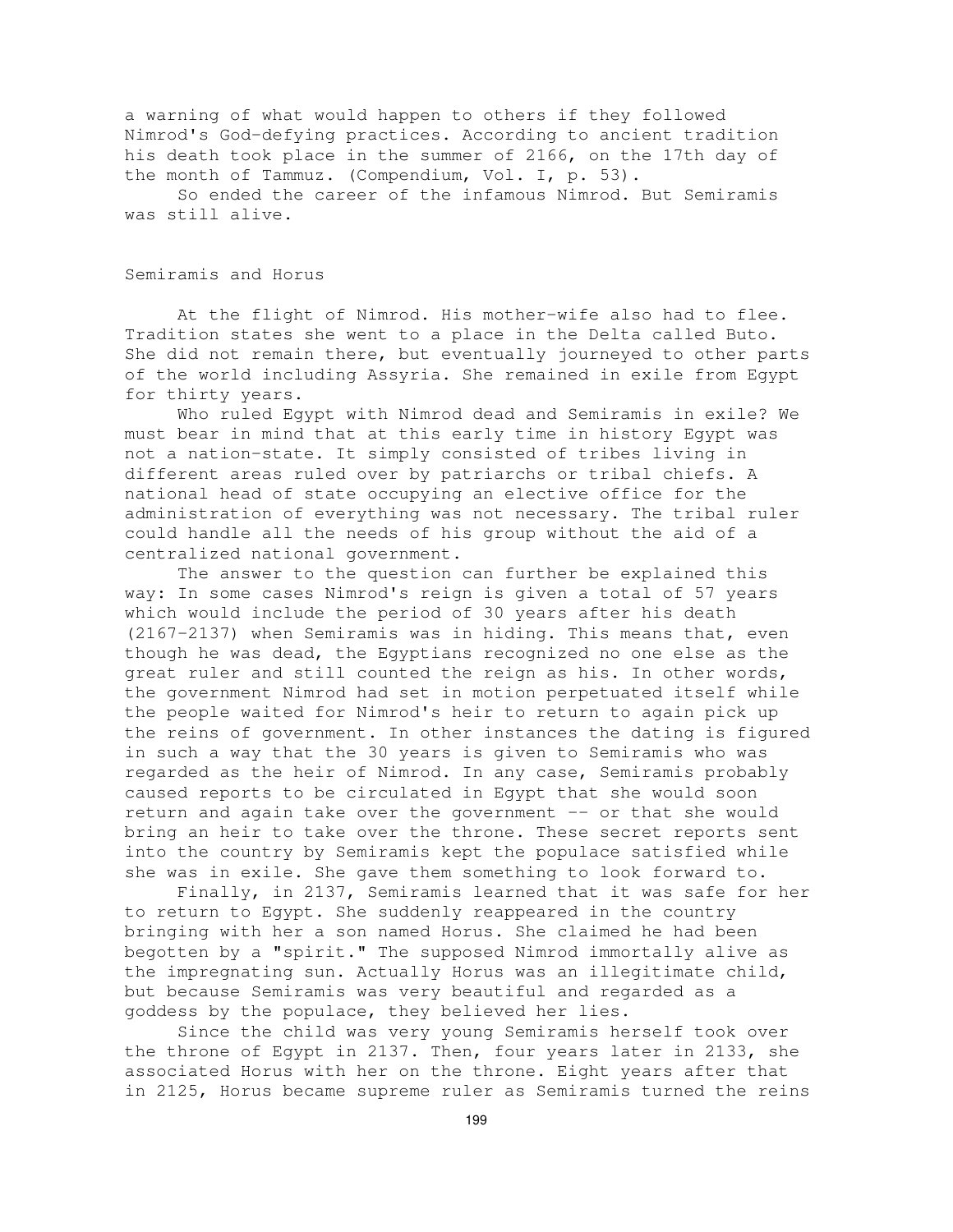of government over to him. His sole rule continued for 31 years down to 2094 at which time he journeyed to Babylonia and led a migration of people to Europe.

With the departure of Horus, Semiramis again took over the throne of Egypt and ruled 11 more years, 2094-2083. After 2083 she appeared in the history of Assyria, 2048-2006 and finally met her death in 2006 at the hands of her son, Horus!

Realize that Semiramis was the guiding force of continuity in all this early period of Egyptian history. She was the wife of Cush, the mother and wife of Nimrod, and the mother of Horus. When she was not actually on the throne, she was the power behind it. Although Cush had other children by other women, Nimrod got the throne because he was her son. She was the great queen and dignitary that everyone recognized. The same was true of Horus. He was able to come to power because this influential, and actually deified, woman was his mother. All later Pharaohs were related by blood to Nimrod, Semiramis and Horus -- the bloodline of this famous queen. They could become royalty by marrying into this bloodline!

Before this section is complete, a final point should be noted about Cush, Nimrod, and Semiramis. The tombs of these famous heroes who founded Babel are located in Egypt. The tomb of Nimrod at Abydos was the "sepulchre of the god Osiris, and, as such, became the shrine to which millions of pilgrims made their way" (Sir Arthur Weigall, "A History of the Pharaohs", Vol. I, p. 111). In Semiramis' burial place a hair piece was found. Even this great queen needed a wig in her old age. With this in mind, we can easily realize why Babylonians and Egyptians claimed to be the first people in the world and claimed their civilization was the earliest. Their original great rulers were the same individuals.

Shem Changes the History of Egypt

Following the departure of Semiramis from Egypt in 2083, two kings ruled over the period of the next 46 years down to 2037. they were Usaphais (2083-2063) and Miebis (2063-2037) who was Osiris II. This brings us to the seventh king of the First Dynasty of Egypt.

This seventh king was none other than the great patriarch, Shem, the executor of Nimrod. His original name in the Egyptian records is Semsem, meaning the great Sem or Shem. In the New Testament Greek, Shem is spelled Sem (Luke 3:36). The hieroglyphics representing Shem depict him in Asiatic, not Egyptian dress. He appears as an old man with a long beard in priestly garb. He was old indeed -- 430 years old.

Shem came to power in Egypt in 2037. Two years later he did something that altered Egyptian history for all time. He founded new dynasties or kingships at Thebes (Manetho, Dynasty XI) and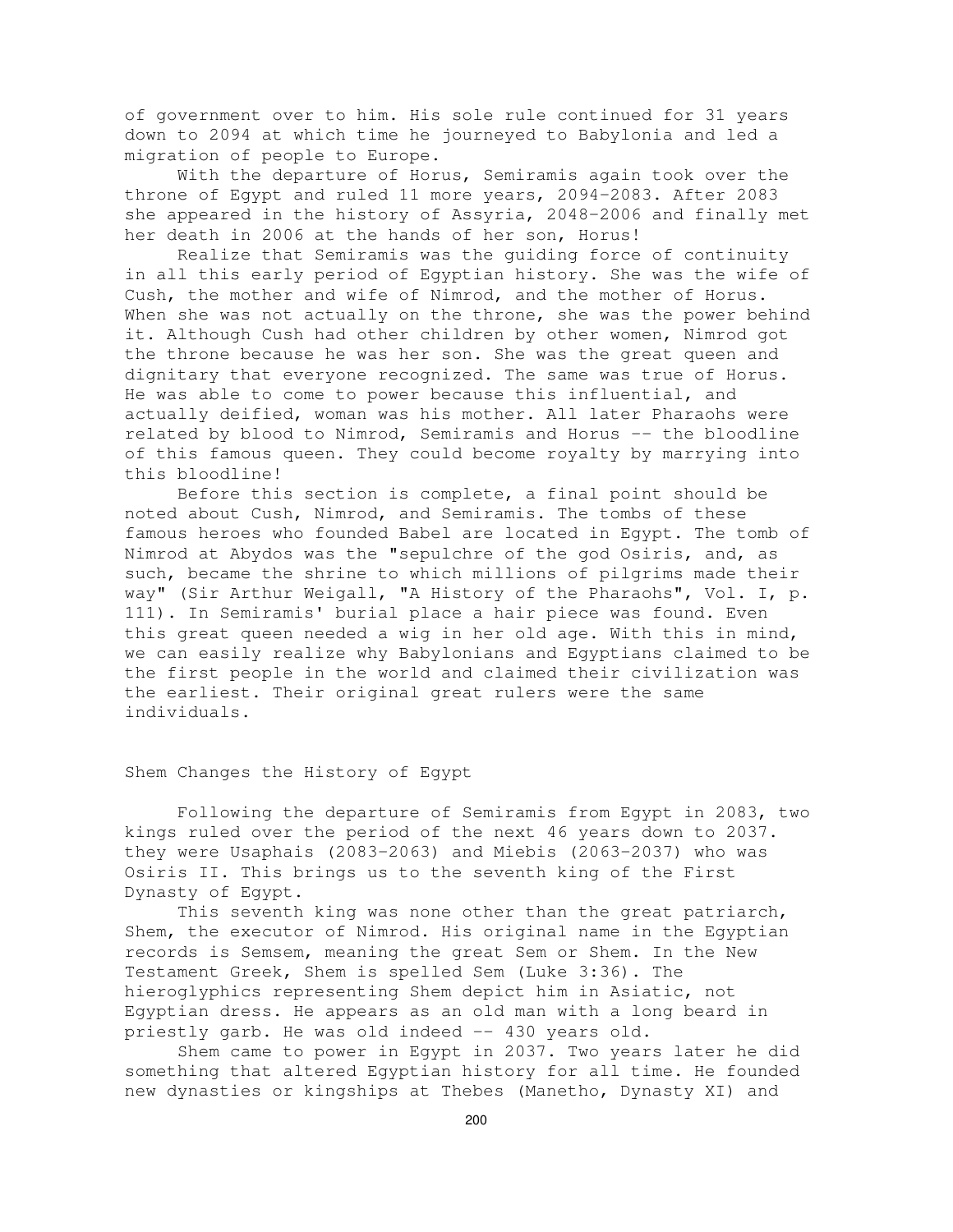Heracleopolis (Manetho, Dynasty IX). Shem came into Egypt and purposely divided the country up into various kingships, in order to prevent the rise to power of one unified kingdom over the entire world.

Shem, in 2035, split up the country of Egypt. He wanted Egypt to be divided into various areas  $-$  not a united area in which the royal family that had descended from Semiramis and Horus could continue to grow in power. The Egyptian leaders were probably willing to co-operate with Shem in this because it would give more of them an opportunity to hold kingly office. Notice then, for over two centuries, since the days of Cush, there had been only one dynasty in Egypt. Suddenly, in 2035, there are three dynasties. Shem changed the basic governmental structure of ancient Egypt.

From the days of Cush down to the arrival of Shem in 2037, Egypt was a united country. And this union of upper and lower Egypt under the rule of the family of Semiramis started a deception that has lasted ever since because all historians have assumed that all later dynasties must have had the country united under them.

Shem performed two great deeds in the history of early Egypt: 1) He executed Nimrod under God's direction and thereby cut short the power of this wicked archrebel; and 2) He changed the basic political structure of the country. Historians have failed completely to realize the impact this great patriarch had upon the course of events in ancient times. This is the price paid when the Bible is regarded as myth!

# Egypt to the Beginning of Dynasty 12

Noah died in Italy in the .year 2019. This is the same year with which Shem's reign ended in Egypt. He had to leave Egypt for Italy to take over his father's responsibilities there. With the departure of Shem significant developments took place in Egypt. As soon as the great patriarch was absent from the scene, war broke out. When the controlling influence of Shem was removed from the country it apparently fell to pieces.

This tragic war was waged between the rulers of Thebes and Heracleopolis, the new dynasties which Shem had originated in 2035. They were fighting for control of Thinis, the capital city of the first Dynasty which had been established by Cush. In this struggle the famous first Dynasty collapsed and Dynasty 2 arose in 1993. Thebes obtained control of Thinis and subordinated this new Second Dynasty. Thebes and Heracleopolis, then, were battling with each other for control of Egypt. The city of Thebes was a small semi-independent kingdom that steadily rose to power. In 1962 a ruler named Nebhepetre Mentuhotpe II or Mentuhotpe the Great. As the story will show, he was the greatest Pharaoh of Dynasty 11. His reign was destined to bring new developments to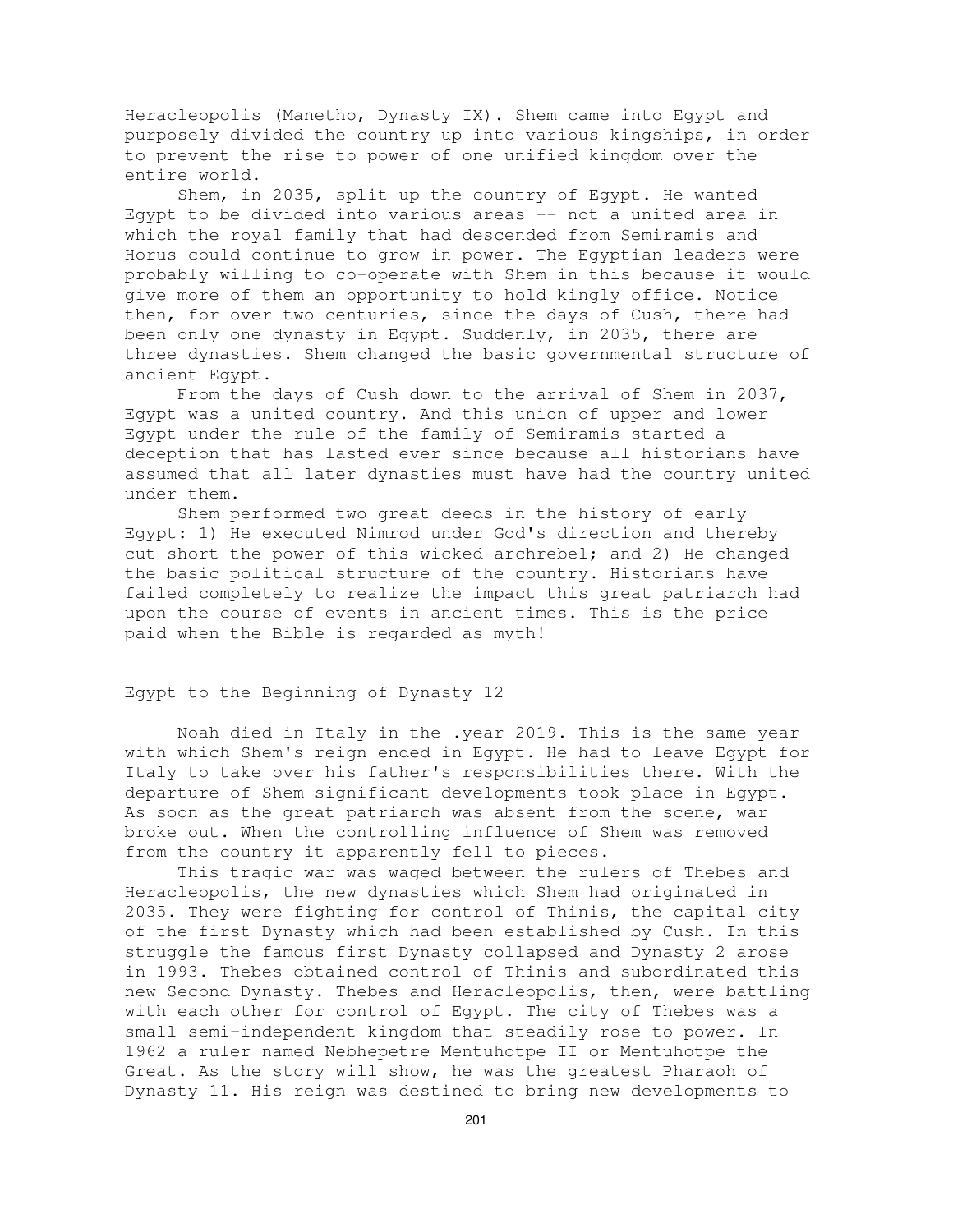war-torn Egypt.

In the ninth year of Mentuhotpe's reign, a great war was fought for the city of Heracleopolis. Only 60 men were lost by the Thebans in their attacks indicating how small Egypt's population was. (this, and many other evidences, indicate that the eleventh Dynasty was one of the earliest in Egypt.) The Thebans were successful in this battle. However, the war with Heracleopolis continued intermittently until the 100th year of the Theban Dynasty in 1935. In that year the struggle was brought to a halt. Thebes was victorious. Mentuhotpe succeeded in uniting Egypt completely.

This does not mean, however, that now there was only the Dynasty of Thebes (Dynasty 11) left in Egypt. In 1935 there were actually four dynasties in Egypt with Thebes being the dominant one. Dynasty 9 of Heracleopolis was allowed to continue although its actual power was gone. Dynasty 2 of Thinis also continued but it was only of minor importance. Then there was another Dynasty of Heracleopolis, Manetho's Dynasty 10. This dynasty had been set up by Mentuhotpe and the Thebans during the first conquest of Heracleopolis; it supported Thebes. Thus, from 1954 on, the government of Heracleopolis was divided. One branch supported Heracleopolis. But the other supported Thebes. With a divided house Heracleopolis was bound to collapse.

To summarize: after Shem ceased ruling in Dynasty 1 of Thinis, Dynasty 11 came to dominate Egypt militarily and politically. Dynasty 11 was the great one of the period. Dynasties 9 and 10 of Heracleopolis and Dynasty 2 of Thinis were minor in comparison.

The ruler who brought Thebes and its Eleventh Dynasty to greatness was Mentuhotpe II. His reign lasted for over half a century -- 1962-1911! This was the Pharaoh Abraham and Sarah met in the story in Genesis 12. Recall the story of Abraham in Part Three. Mentuhotpe was the first Pharaoh in Egypt to have a harem -- which is why he wanted Sarah. He was a man of energy and achievement, the greatest Pharaoh of his day.

The reign of Mentuhotpe the Great ended in 1911. With his departure the end of the Dynasty was not long in coming. Sankhkare Mentuhotpe (Mentuhotpe III) followed him for 12 years, down to 1899. Then the next seven years were years of anarchy. Nebtowere Mentuhotpe (Mentuhotpe IV) and others tried to maintain control. Confusion reigned in the land of Egypt.

What was happening in Egypt during 1899-1892? It was a time of great civil war. The power of Thebes was being challenged. This terrible war brought about the end of the 11th Dynasty. This war was the MOST IMPORTANT STRUGGLE IN THE HISTORY OF EGYPT because it resulted in the rise to power of the great 12th Dynasty of Thebes. This was the dynasty that would lead Egypt to world power and domination, in the days of Jacob and Joseph. The year of 1892 is very important. It witnessed the end of the civil war and the seven years of near anarchy. In it, the power or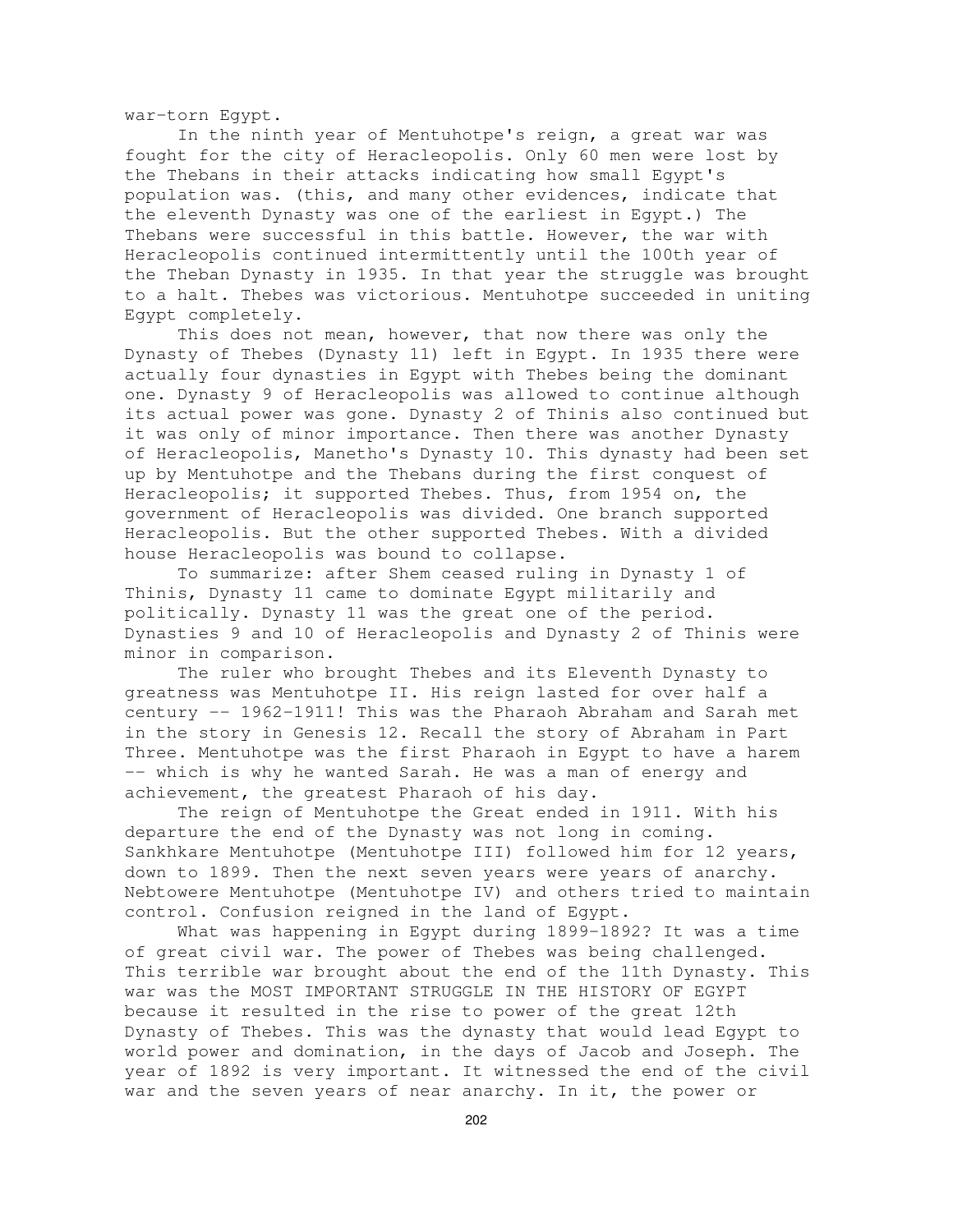hegemony of Thebes was re-established, but with a new ruling house, the famous Dynasty 12.

During the first 112 years of this great Dynasty four successive kings occupied the throne. Each one increased the prestige, power, and might of the dynasty. Then, in 1779, one of the greatest conquerors of ancient history came to the throne. His name was Sesostris (or Senwosre) III. His conquests made it possible for the Children of Israel to have influential positions in the government that dominated the ancient world.

## Sesostris the Great and the Egyptian Empire

Sesostris III spent the first 19 years of his reign (1779-1760) in subjugating Ethiopia, the region south of Egypt along the Red Sea and Indian Ocean. But he did more than conquer the Ethiopians. He transported them to distant lands!

The story is in Herodotus' History, Book II. Sesostris set sail in ships with his armies from the area of the Persian Gulf. He moved his fleet along the shores conquering the various peoples. The fleet moved down the west coast of India and then up the east coast all the way to the region of Burma and Southeast Asia. Because the waters there were much more shallow than they are now (all geologists recognize there has been a great sinking in the region of the Bay of Bengal. Notice the many little islands in the area) Sesostris had to return to Egypt.

Now here is something very significant in relation to this story: southeast Asia has many black people. Where did they come from and how did they get there? The only logical answer is that Sesostris brought them from Ethiopia. Since he conquered Ethiopia he must have established colonies of Cushites along with Egyptians in Southeast Asia. The people of Southeast Asia tend to be folk who do not travel by ship. The movement to southeast Asia is also something that they would not carry out on their own. The reasonable explanation is that they were transplanted, taken as colonies by someone else!

This would also explain why the culture of ancient Egypt is found in southeast Asia. For example, the Australian Boomerang was first found in the Nile Valley! This is just one of numerous characteristics of Egyptian culture found in this far-removed area of the world. All of this also implies something very significant: if the Egyptians and Sesostris could send a great army and fleet all the way to Asia (and such expeditions certainly took place more than once), Egypt must have been the great sea power in ancient times. Egypt's greatness was not only due to military power on land but also because of control of the seas. As is true of Assyria, the greatness of ancient Egypt has never been realized by historians.

But this is only the beginning of the story of Sesostris the great conqueror. When he got back to Egypt, he gathered a great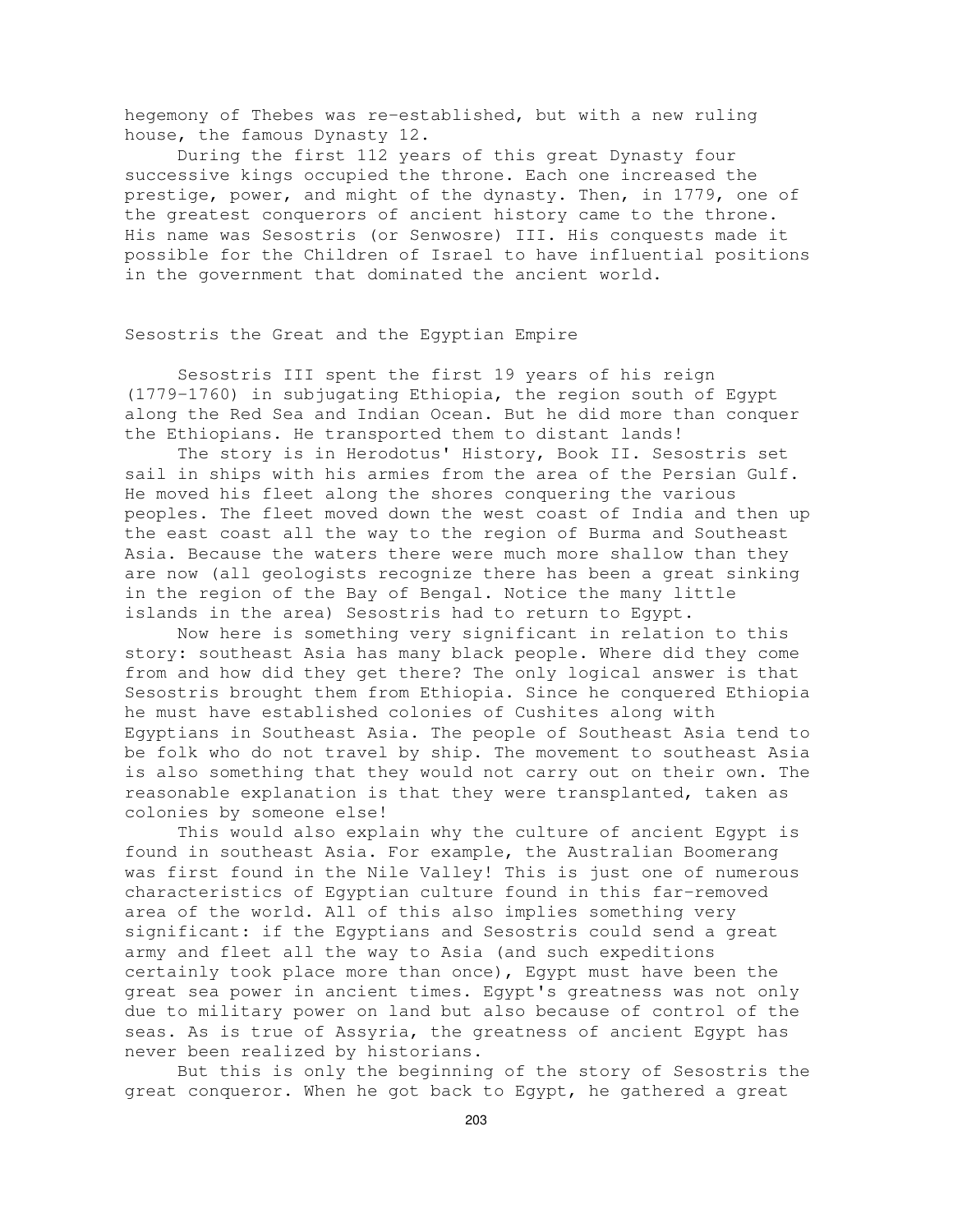army and set out to conquer the near east. Manetho records that "in nine years (1760-1751) he subdued the whole of Asia (this refers to Asia Minor and the near east only, just western Asia). And Europe as far as Thrace."

Just what Sesostris' time schedule of conquest was is not exactly known. However the indication is that he subjugated Assyria very early in his campaign. In the early King List of Assyria there was a king named Balaeus who ruled from 1795-1743, the very time of Sesostris. According to Syncellus, in the middle of Balaeus' reign in 1758. Another king named Sethos came to the throne. Why this unusual event? It is very probable that the year 1758 marks the date of the conquest of Assyria by the Egyptian Pharaoh and the beginning of a joint reign in Assyria to stabilize the monarchy weakened by foreign invasion. Sethos was appointee of Sesostris III. (Compendium. Vol. I, p. 321).

Sesostris occupied Palestine very early in his campaign also, probably just before the overthrow of Assyria. The indication is that he took Canaan during the time Jacob was in Mesopotamia at Haran serving Laban. This was toward the end of the life of Isaac who died in 1737 -- the period covered by Genesis chapters 27 through 35. This period will be discussed in more detail shortly.

After the occupation of Canaan and Assyria. Sesostris took Asia Minor also. Then he moved up into the Causcasus area between the Black and Caspian Seas. Next he took his armies into Scythia, Southern Russia north of the Black Sea and overcame the Scythians. Finally Sesostris and his forces moved into the region of Thrace and Macedonia north of Greece. At this point, they conquered no further but turned around, again following the northern coast of the Black Sea, and journeyed back down to Egypt.

Actually, then, the Egyptians under Sesostris came to dominate most of the civilized world. It is said that at a much later time Darius, King of the Persian Empire, was not allowed to place a statue of himself in front of a statue of Sesostris because he had not succeeded in conquering the Scythians while the great Egyptian ruler had. There is no question about it, Sesostris III was one of the greatest rulers of ancient times! Under his dominion Egypt built a world empire. God wanted Egypt to reach this pinnacle of power for the sake of the Children of Israel and the carrying out of his purpose.

After conquering the world, Sesostris returned to Egypt to concentrate on domestic affairs. In 1741 he associated his son, Amenemhe III, with him on the throne of Egypt. They ruled jointly for 11 years to 1730. As recorded by Herodotus (Book II, Sections 108-9), Sesostris was very prosperous toward the very end of his reign. This was due to the seven years of plenty when Joseph ruled in Egypt. This part of the History of Egypt will be presented in the next chapter. With this background in mind, concerning the empire of Sesostris and the greatness of Egypt the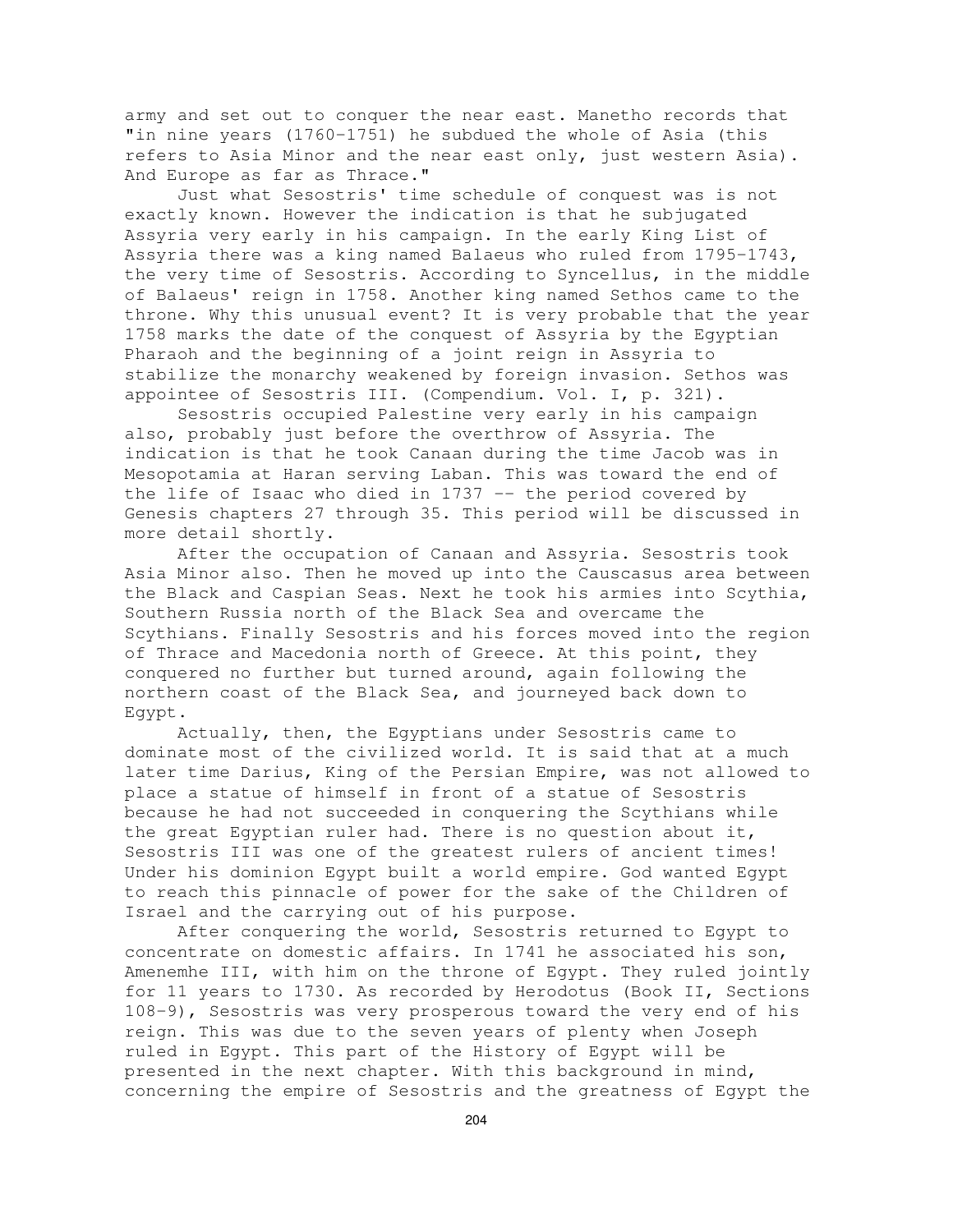stage is set for the story of Joseph and his brothers in Egypt. Yes, the Bible and ancient history can be harmonized.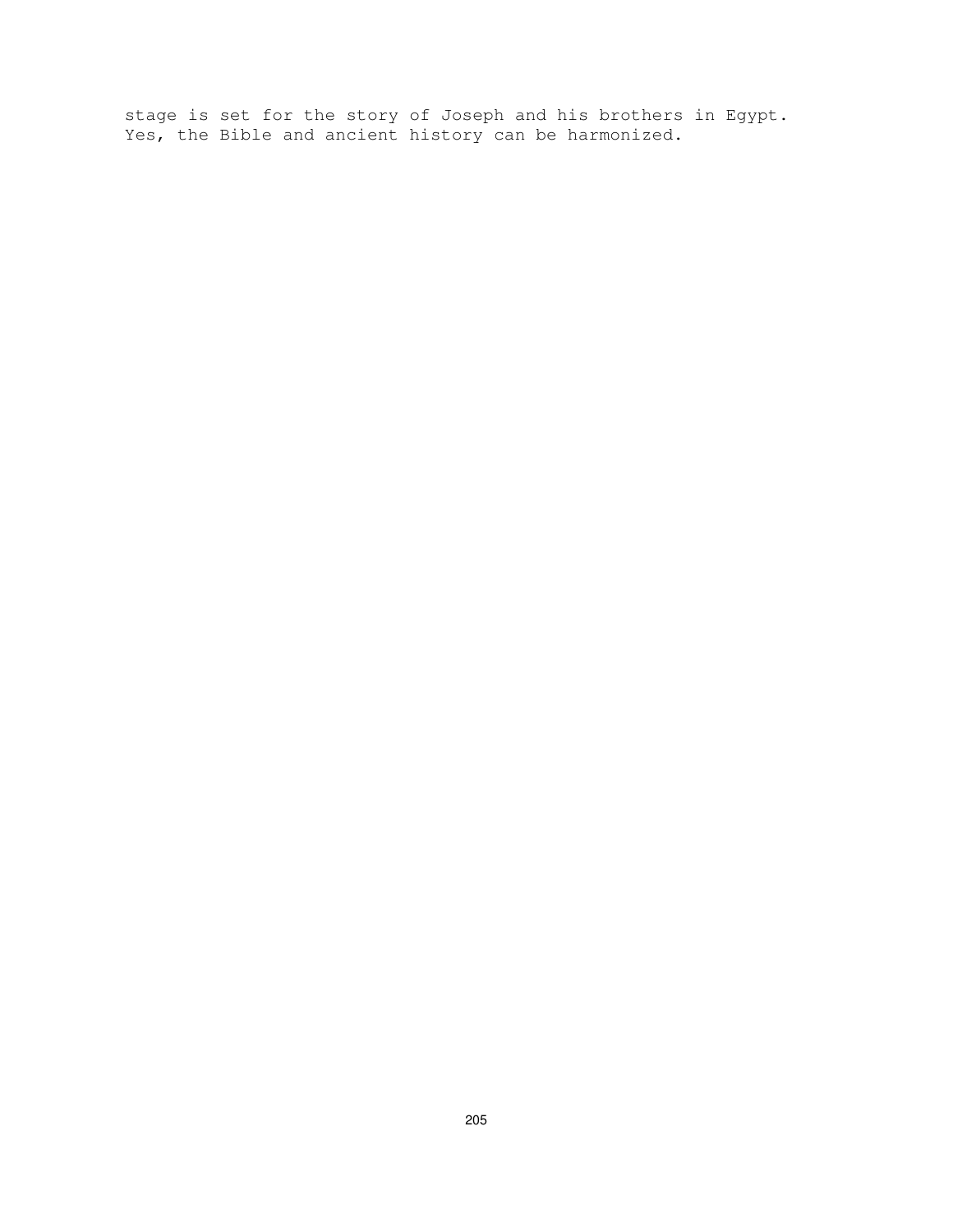#### **CHAPTER 25**

## Joseph's Reign in Egypt

The story of Joseph in Egypt is one of the most fascinating in all ancient history. Joseph rose to be second in command in the most powerful nation on earth. Later his brothers also held positions in the Egyptian government. Their families lived in the most fertile area of the Delta.

When did Joseph come to Egypt? When did his period of public service begin? When did the seven years of plenty and the seven years of famine occur? How did the Children of Israel gain possession of the lushest area in Egypt, the land of Goshen? Who was the great Pharaoh when Joseph ruled?

All these points, and many more, will be covered on the following pages. But before telling of Joseph's career in Egypt. It is necessary to back up in time and fill in a few points concerning Isaac and Jacob in Canaan.

## Jacob in Mesopotamia

As stated in Part Three, "Abraham's Impact on History," Isaac married Rebekah in 1876 when he was 40 years of age (Gen. 25:40). Twenty years later, in 1856, when Isaac was 60, Jacob and Esau were born (verse 26).

Now move ahead quickly to the story of Genesis 27. The first verse of the chapter tells us that Isaac was now old and his eyes had become dim. At this point he must have passed the age of 100 but the exact year is not given. However, it has been suggested that Isaac was 117 at this juncture and Jacob 57. As the chronological summary that follows will show, these ages are accurate because they harmonize with all later dates in relation to the lives of Isaac, Jacob, and Joseph as well as dates in the history of Egypt in this period.

Isaac apparently felt he has going to die soon. Notice his words in verses 1 through 4. Esau also expected his death (verse 41). However, Isaac actually lived to be 180 (Gen. 35:28). So he lived 63 years after this event. At this time, then, he must have had some temporary illness or weakness which led him to believe death was near. And which also caused his eyes to dim. Apparently God allowed this to come upon Isaac because he wanted the blessing given to Jacob at this time and not later. God had a certain time schedule and this event at this time was necessary for his overall plan.

Notice the interesting story in this chapter. Jacob had gotten Esau's birthright previously. Now, with the help of his mother, he also obtained the blessing. Once it is given it could not be recalled. (Genesis 27:35-36) Though Jacob got the blessing by trickery God still wanted him to have it. Jacob was chosen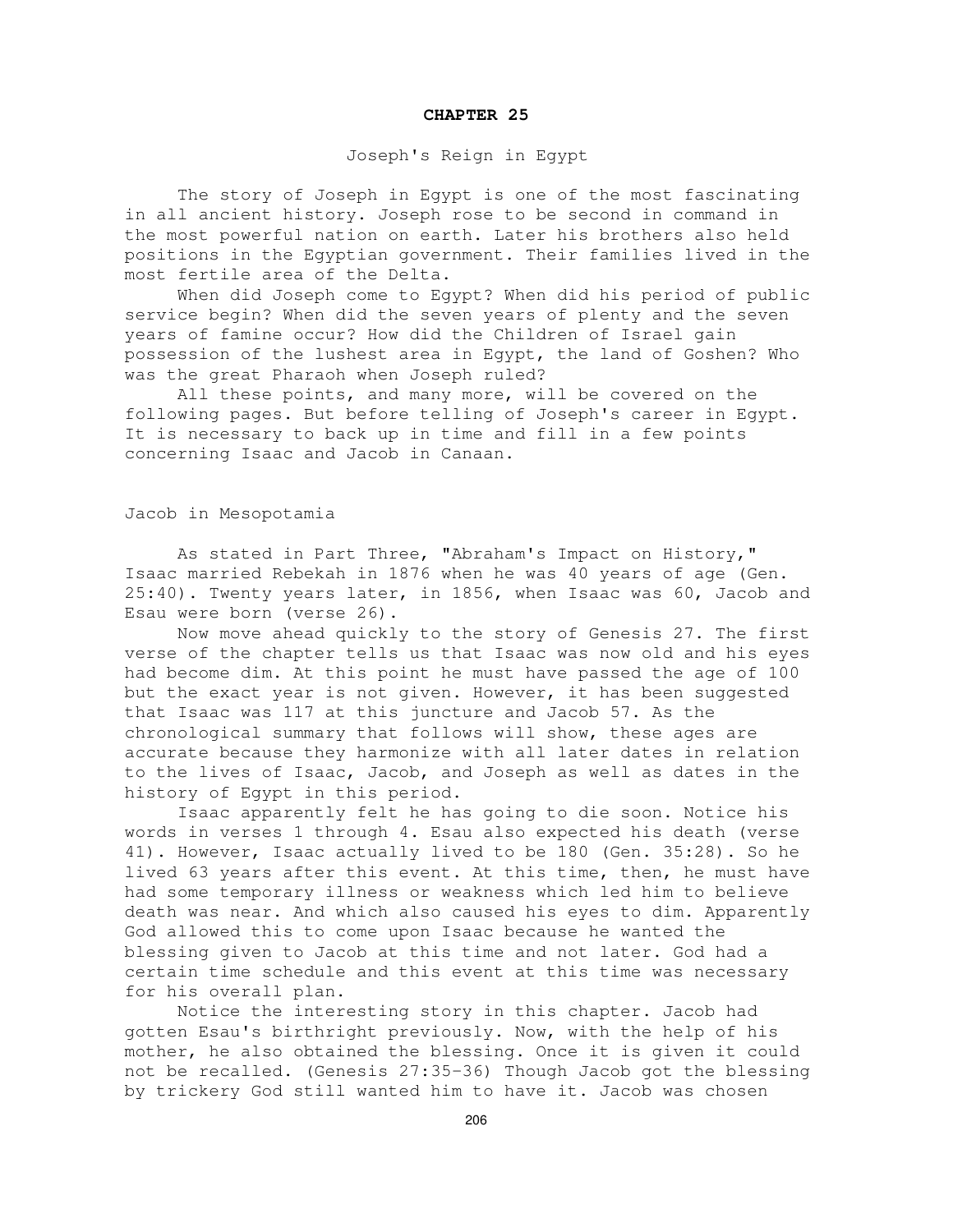over Esau even though Esau was the first born. Read Romans 9:10-14 in connection with this.

Esau was very angry as can easily be imagined. He resolved to kill Jacob. (verse 41.) Rebekah learned of this and told Jacob to flee to her home country in Mesopotamia to her brother Laban. However, she did not tell Isaac the real reason for his journey but said it was for the purpose of finding a suitable wife (verses 42-46).

As a result of these events, Jacob traveled to Padanaram in Mesopotamia to the house of Laban. His uncle, the brother of Rebekah (Gen. 29). Jacob was born in 1856. This event was 57 years later in 1799. How long was Jacob in Mesopotamia? To find the answer it is not necessary to go through all the details of Jacob's relations with Laban. It can simply be found in verses 38 and 41 of chapter 31. When rightly understood, these verses actually speak of two separate periods of 20 years. A total of 40 years in all. Some commentators have stated that the period was only 20 years but this is not long enough to permit the birth of so many children. Actually the 40 years falls into three periods -- 14, 20, and 6. Jacob served Laban 14 years for Rachel and Leah, 20 years for nothing, and six years for wages (cattle). (Read the detailed discussion of this in Adam Clarke's commentary following Genesis 31 where an excellent chronological table is provided.)

Jacob did not return to Canaan until 1759. Now recall the events of the reign of Sesostris the Great recounted in the last chapter. He began his military campaign to conquer the world in 1760. Apparently he subjugated Assyria in 1758. Thus he must have subdued Palestine with little resistance prior to 1758 just before Jacob returned from Mesopotamia! The death of Isaac took place 23 years later in 1736. Jacob and Esau buried him (Gen. 35:27-29). With this chronological background covered, the story of Joseph in Egypt may begin.

# Joseph sold into Egypt

The story opens in Genesis 37. At this time Jacob lived in the area of Hebron in southern Canaan (verse 14). Joseph was just a teenager of 17. Based upon the chronology of his reign in Egypt which will be presented shortly, the date of this chapter is 1747.

Because Jacob loved Joseph more than his other sons. And because Joseph had some unusual prophetic dreams that he did not keep to himself, he incurred the wrath of his brothers (verses 3-11). First they entertained the idea of murdering him but changed their minds and sold him to a caravan that was on its way to Egypt (verses 26-28). Once there, he was sold to Potiphar, an officer of the Pharaoh. Thus began the adventures of Joseph in Egypt.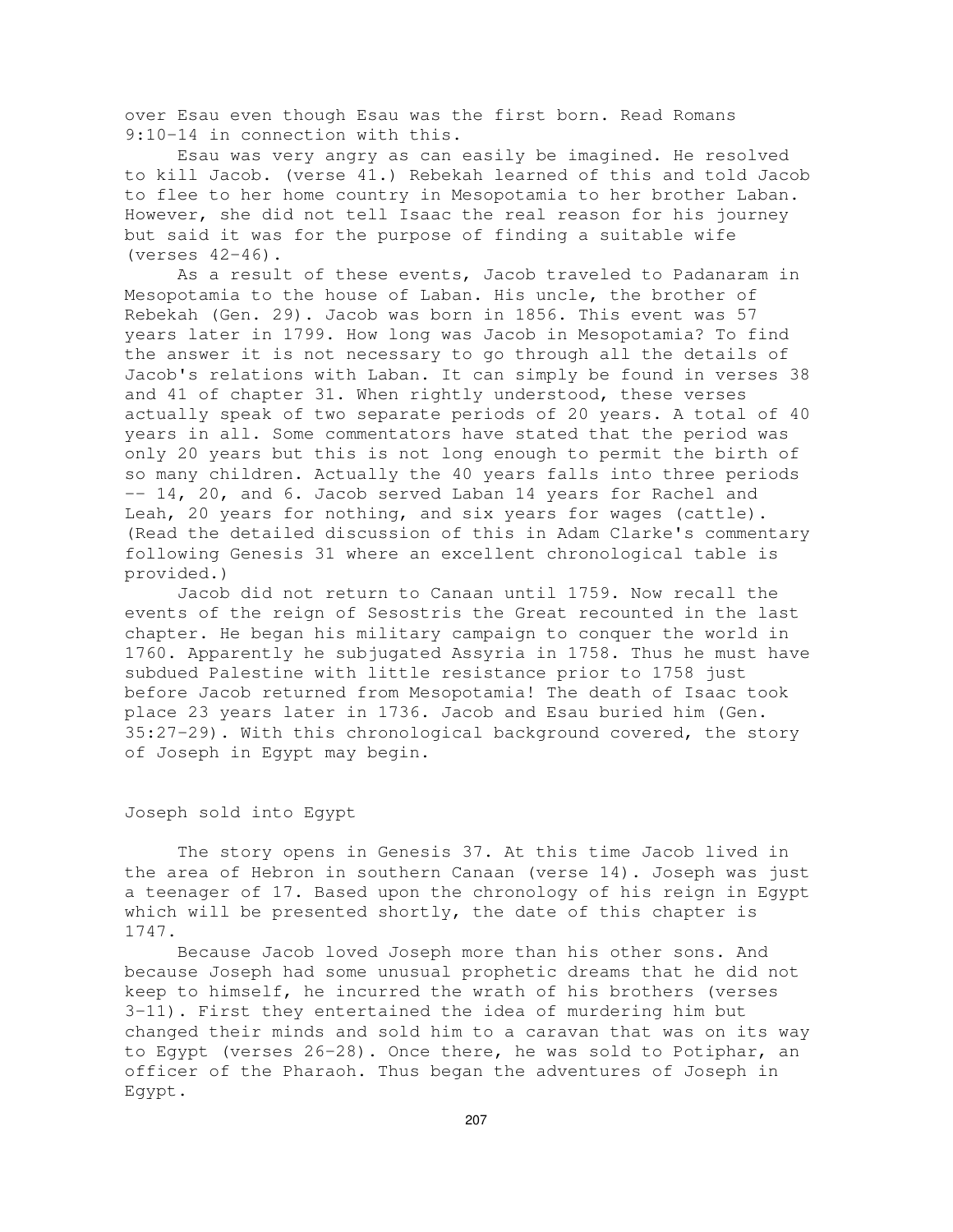The account continues in chapter 39. With God's protection and blessing, Joseph quickly gained a responsible position with Potiphar (verses 1-5). However, his excellent appearance and personality became a temptation to his master's wife (verse 6-7). When he resisted her advances she used trickery and lies to frame him into being cast into prison (verses 8-20). About this time Joseph must have wondered whether God was on his side or not. Things were going from bad to worse. Not only had he been sold into slavery by his own brothers but now he had been thrown in prison for being a loyal servant. But God was directing his life. This was simply the means by which he would finally come to the attention of the Pharaoh!

Time moved along to the year of 1736. Joseph was now 28 years of age. He was one of the most model prisoners in History. The keeper of the prison actually entrusted to him the care of all the other inmates (Gen. 39:21-23). God was providing Joseph with plenty of training for his future responsibilities. Among the prisoners were the former baker and butler of the Pharaoh. They had somehow offended the King and were being punished for it (Gen. 40:1-4). Joseph and these two men did not know it, but they would serve as instruments of God in ultimately bringing Joseph to fame in Egypt. The baker and the butler each had a dream. Little did they realize that God was the source of these dreams. But Joseph, as recorded back in chapter 37, had experience in these matters. He knew that God both inspired dreams and interpreted them. Notice what he said in Genesis 40:8: "Do not interpretations belong to God?" Then he heard the men's dreams and told them what they meant. The rest of this 46th chapter goes on to show how these prophetic dreams came true.

The significance of this incident is that Joseph established a reputation as an interpreter of dreams. This is what God wanted because it was the means by which he would come to the Pharaoh's attention. Joseph had asked the butler to remember him before the Pharaoh when he got his job back (Gen. 40:13-15). However, the last verse of chapter of 40 records that the butler forgot Joseph. This first verse of chapter 41 shows that Joseph had to remain in prison for two more long years. But this too was all according to God's schedule of events. It was not yet the proper moment for Joseph to come to high office in Egypt.

The first 8 verses of chapter 41 tell of Pharaoh's dream of seven fat and seven lean cattle and seven fat and seven lean ears of corn -- which the magicians and wisemen of Egypt could not interpret because God had sent it. Now was the time for the butler to remember Joseph. He told the Pharaoh how this young Hebrew had interpreted his dream and that of the baker (verses 9-13) two years before.

Joseph was summoned out of prison and brought before the leading king in Egypt. Under God's inspiration he interpreted the Pharaoh's dreams which represented the next fourteen years of Egypt's history. The first seven would be years of plenty, the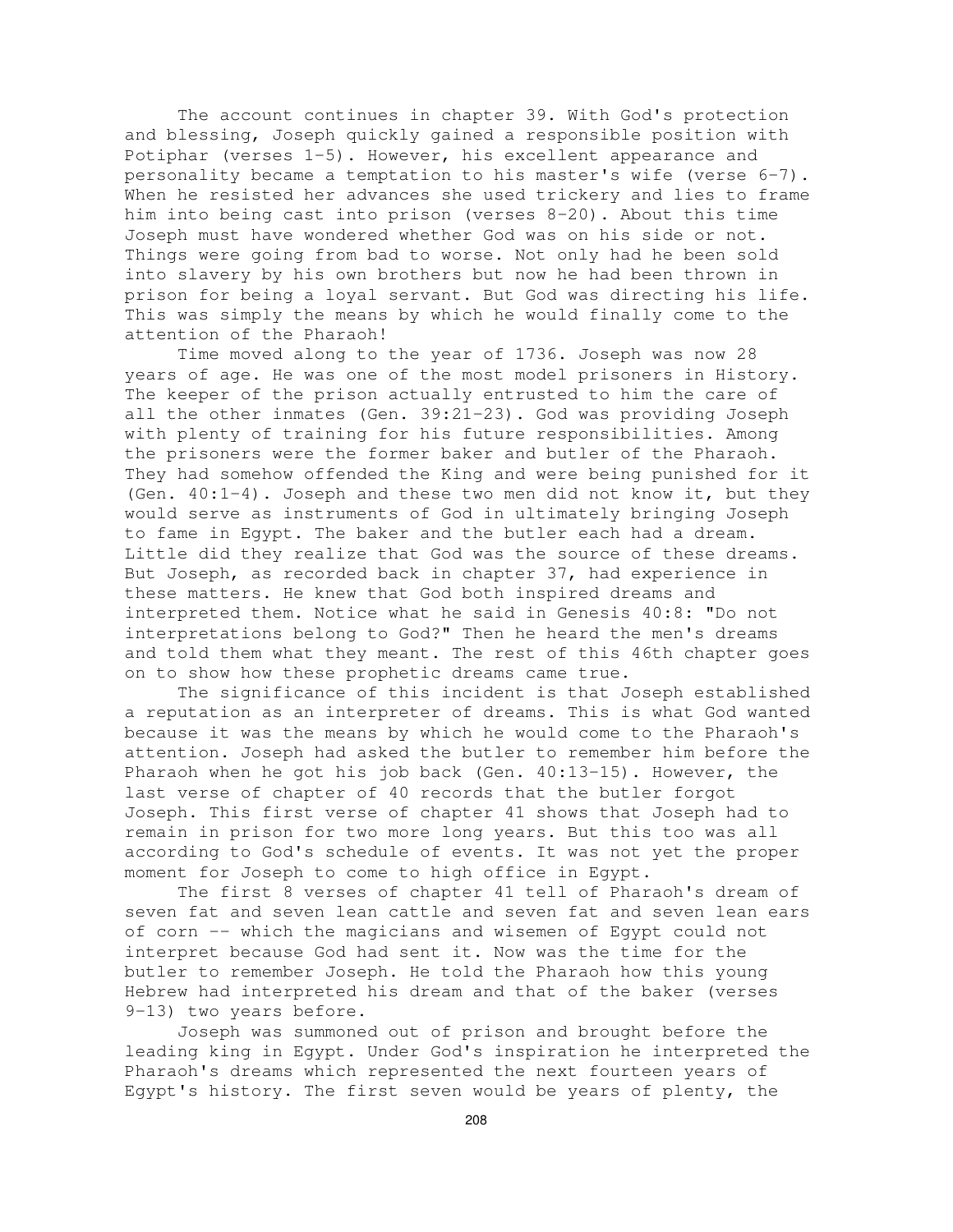last seven would be years of famine (verses 14-32).

But God inspired Joseph to go beyond this interpretation. What Joseph said next is recorded in verses 33-36. He advised the Pharaoh to choose someone to wisely store up food during the good years in preparation for the famine period. The Pharaoh realized he was talking to an unusual and gifted individual. He did not take long in making a decision. He appointed Joseph over all the land of Egypt with authority second only to his own (verses 37-45). In one short day Joseph had risen from a dungeon to the position, of king in Egypt. When the time is right, God causes events to happen suddenly!

### The Importance of Dynasty III

"Joseph was thirty years old when he stood before the Pharaoh king of Egypt" (Gen. 41:46). This was the year of 1734, a date which marks not only the beginning of Joseph's governorship in Egypt but also the beginning of the fourteen years of plenty and famine. This key date will now be proven on the basis of the dynastic history of Egypt. To do this it is necessary to briefly review the chronology of Egypt from the beginning. Dynasty I began in 2254 and lasted for 261 years to 1993. Dynasty II began in 1993 and lasted for 256 years to 1737. Then, in this year of 1737 Dynasty III commenced (while Joseph was still in prison). In short, the first three dynasties of Manetho's history go forward in logical 1, 2, 3 order. This is not the case with most other dynasties.

The first king of the Third Dynasty was Zoser I who ruled for 19 years, 1737-1718. In the 18th year of his reign the seven years of famine ended (1720-1719). Zoser preserved a written record of this calamity. No other seven-years' famine is ever reported during the entire history of the Pharaohs! This could be none other than the biblical famine under Joseph because it comes at exactly the right time. It does not conflict with any of the biblical or Egyptian chronology for this period in ancient times. Rather, it helps clear away chronological problems that previously existed.

Zoser's account of the famine has been found on the rocks of the island of Sehel, at the Nile's First Cataract. This is what he wrote:

"Year 18, ... I was in distress on the Great Throne, and those who are in the palace were in heart's affliction from a very great evil, since the Nile had not come in my time for a space of SEVEN YEARS. Grain was scant, fruits were dried up, and everything which they eat was short .... The infant was wailing; the youth was waiting; the heart of the old man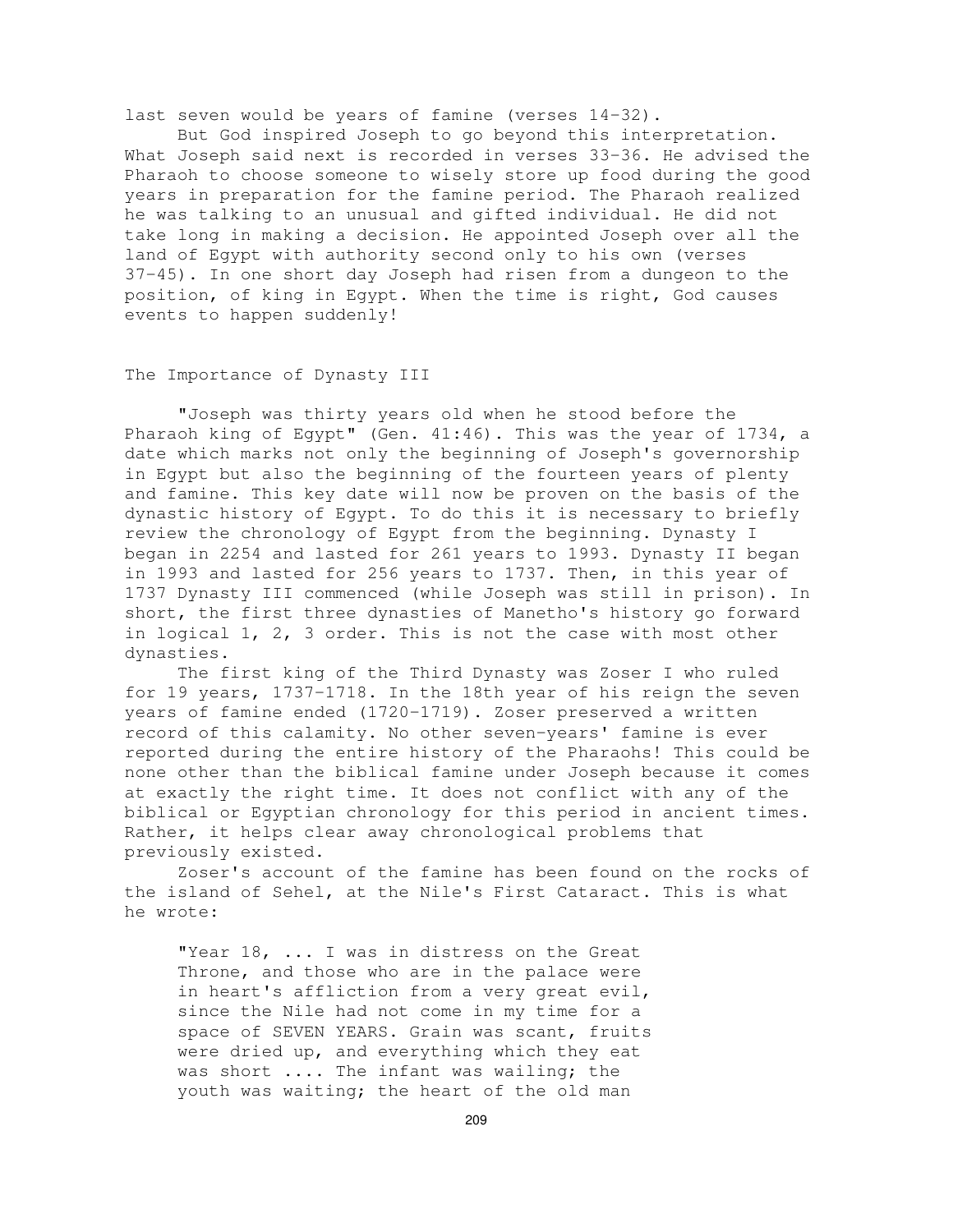was in sorrow .... The courtiers were in need. The temples were shut up .... Everything was found empty." (Translation by J. A. Wilson in "Ancient Near Eastern Texts", edited by J.B. Pritchard, page 31, emphasis added.)

It must be realized that the famine was not due to lack of rain in Egypt. Rather, it came as a result of the Nile not flooding for seven years. The Nile floods lay out rich Soil along the river's shores. When the waters recede crops are planted in the rich soil left behind. The Nile usually rises in June-July and recedes in October-November. Crops are then planted in the winter and harvested in the spring before the next inundation. The Nile failed to rise in the summer of 1727 and this marked the beginning of the seven years' famine.

The fourth ruler of Dynasty Three was a man named Souphis. Variations in the spelling of this name are Saophis or Suphis (Compendium, Vol. I, pp. 64-65, 76). This same name is also found in the Fourth Dynasty as preserved by Manetho, who used the form Suphis. Those who copied from Manetho used the different Greek spellings listed above. This individual was none other than Joseph.

Joseph in Hebrew is not pronounced with an English "J" sound, but with a "Y" sound. In Manetho's Egyptian transcription of the name, only the consonants "S" and "PH" appear  $-$  the letters at the beginning and end of the name. There are no vowels in Hebrew -- hence the Greek Suphis, Saophis, or Souphis, variant forms in which two or three vowels have by en added.

The ancient historian Eratosthenes wrote that the Egyptians designated Suphis as a "money-getter" or "trafficker" (trader). Though these were meant to be uncomplimentary titles, they do describe Joseph in his responsibilities as ruler in Egypt. (Compendium, Vol. I, p. 64.) Read Genesis 41:46-48 and 47:13-26 in connection with this.)

In Dynasty III Suphis or Joseph is listed as reigning 16 years from 1684 to 1668. However, in Manetho's account of Dynasty IV he is given 66 years. The listing of Suphis in both of these dynasties makes it clear that Dynasty IV, a foreign dynasty, must have PARALLELED Dynasty III. The two records together tell the full story. Only the latter portion of Joseph's reign is preserved in the list of rulers in Dynasty III. The entire period of Joseph's public service is found in the parallel account, the list for Dynasty IV from Manetho. The 66 years of Joseph's public service, the full period of his reign, span the years 1734-1668 (Compendium, Vol. I, pp. 65, 76).

Now compare this date with the seven years of famine a during the reign of Zoser. The famine ended in the year 1720. The seven years of the famine thus extended from 1727 to 1720, the previous years of prosperity from 1734 to 1727. According to the Bible, Joseph came to power at the beginning of the seven years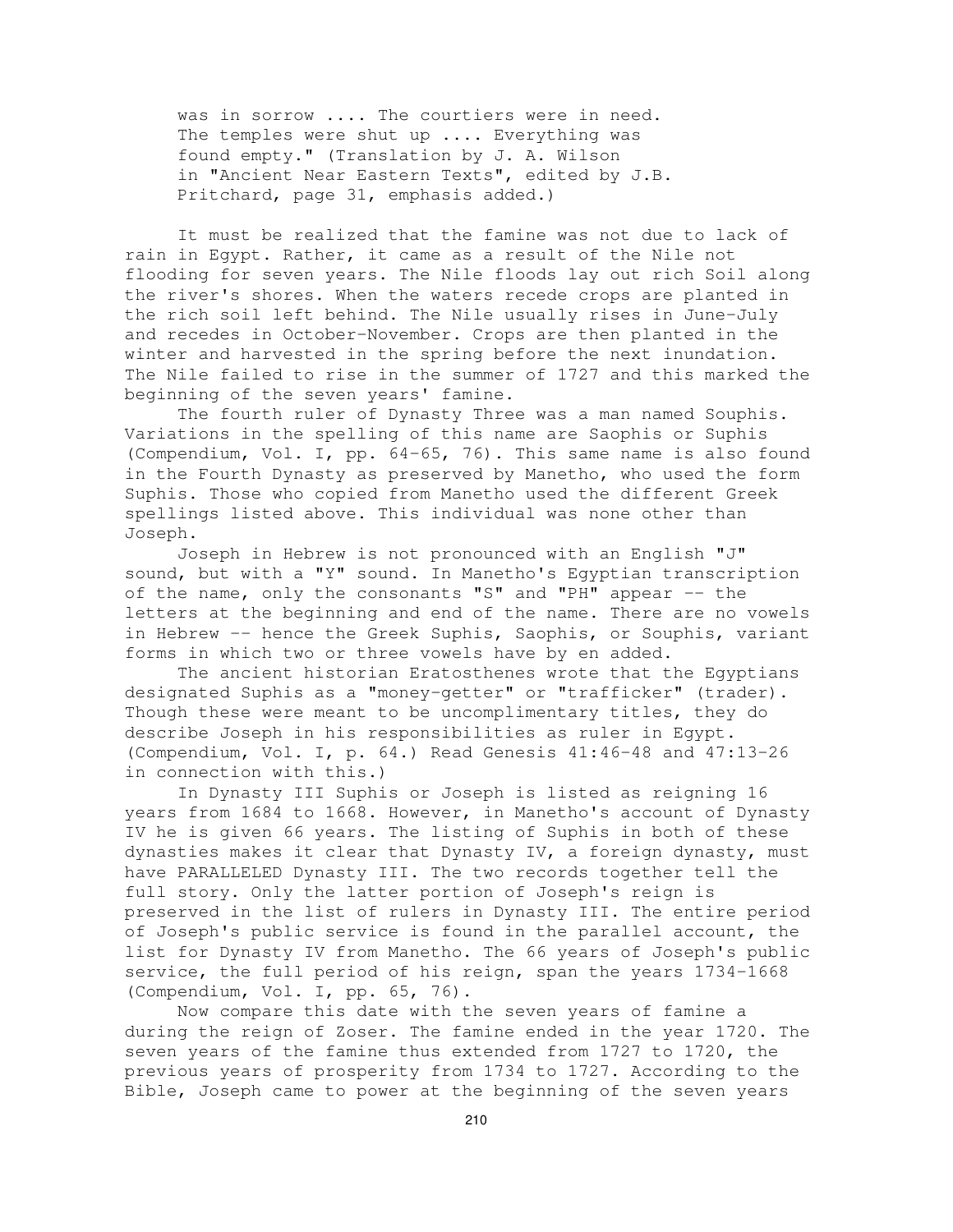of prosperity when he was age 30 (Gen. 41:46-48). This would be 1734. And 1734 is the very date of the commencement of Joseph's 66 years of public office, as listed in the Fourth Dynasty. Since Joseph was 30 years of age upon entering public office and served 66 years, he was ruler in Egypt till age 96. Fourteen years later he died at the age of  $110$  (Gen. 50:26) -- the year  $1654$ .

All these dates in the history of Egypt and the life of Joseph fit out perfectly. Once more it is proven that the history of ancient times and the history of the Bible can be beautifully harmonized. Now it easy to see why Dynasty III is one of the most important in all Egyptian history. It contains the records of Joseph's rulership and of the seven years' famine, thus adding much to our understanding of the Bible. It also shows the proper position of Dynasty Four which will be discussed in more detail shortly. But now it is time for another look at the great Dynasty XII.

# Joseph and Dynasty XII

Who was the great Pharaoh under whom Joseph serves? The answer is contained in the history of Dynasty XII, the dynasty made famous by Sesostris the Great.

Again a review of Dynastic chronology is necessary to prove the proper placement of Dynasty XII. Its predecessors Dynasty XI of Thebes, began in the year 2035 during the reign of Shem in Dynasty I. Shem, remember, divided the power in Egypt by creating new dynasties at Thebes and Heracleopolis. Dynasty XI lasted 143 years, 2035-1892. The year 1892 climaxed seven years of civil war and near anarchy in Egypt and witnessed the rise to power of a new dynasty in Thebes, Dynasty XII.

Dynasty XII continued for 212 years to 1680. Since Joseph ruled in Egypt 1734-1668 his years in public office paralleled the last 54 years of Dynasty XII (1734-1680). Dynasty XII was also paralleled, then, with Dynasties III and IV. Strange as it may seem, Dynasties III, IV, and XII were contemporary for many years. (a good way to remember this is that 3 times 4 equals 12.)

Now it begins to become clear what Manetho did in his treatment of the dynastic history of Egypt. First he told the story of Thinis or Abydos (Dynasties I and II, then he moved to Memphis (Dynasties III, IV, V, VI, VII, and VIII), next to Heracleopolis (Dynasties IX and X), and then, after all that, he finally told the history of Thebes (Dynasties XI, XII, others)! This arrangement makes it appear as if Dynasty XII came long after dynasties III and IV, but actually they were parallel for decades.

The average historian who reads Manetho gets the following picture: the history of Egypt apparently begins with Thinis, proceeds to Memphis, and then to Thebes. In this way he has finished the stories of Dynasties III, IV, V, Vi, VII, and VIII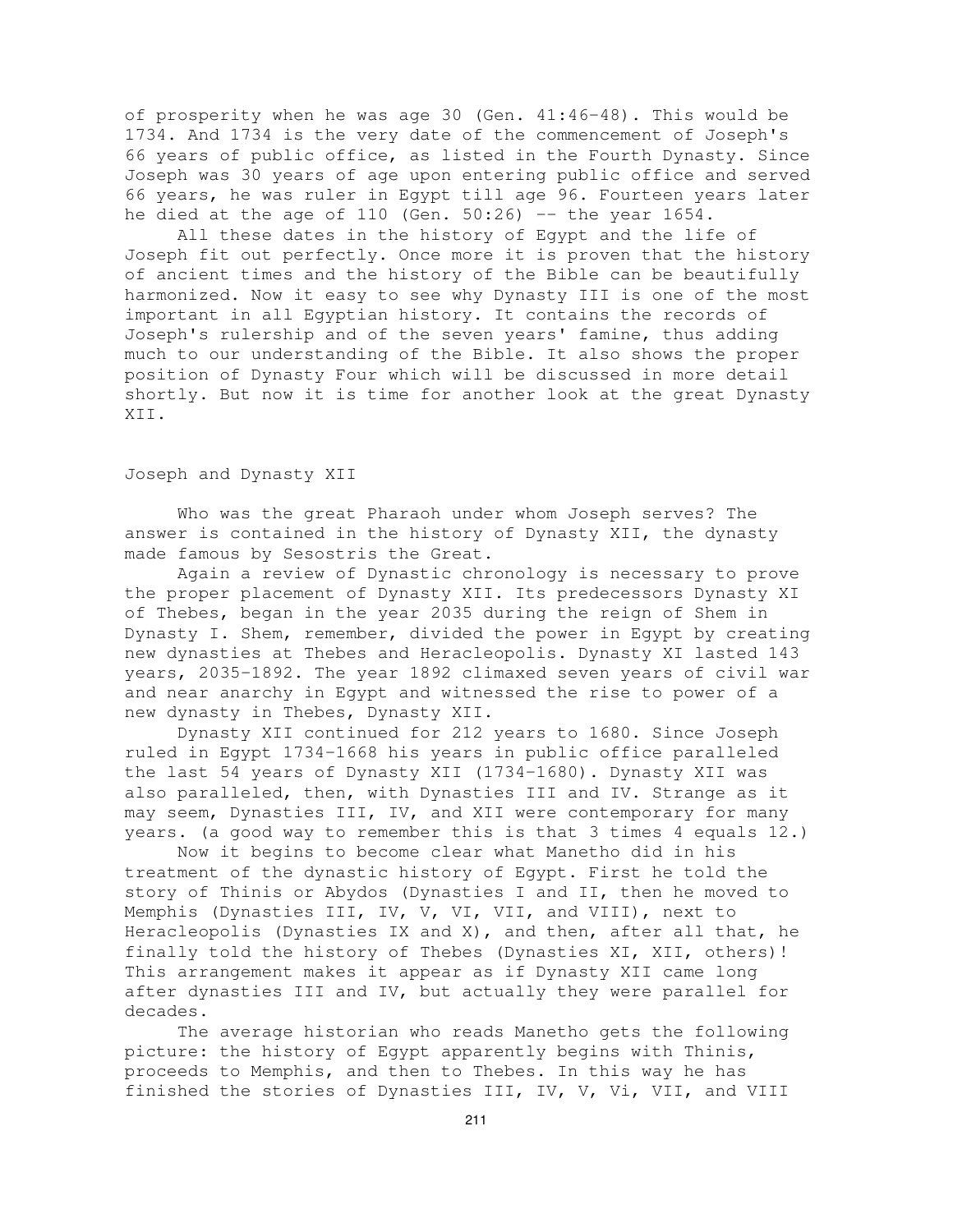of Memphis before getting to the 11th and 12th of Thebes. From this he deduces the false concept that Memphis had already ceased to be the center of government before Thebes became important with Dynasty XI and Mentuhotpe the Great.

But when we know that Dynasties III, IV, and XII were parallel, it becomes possible to determine who the Great Pharaoh was in Joseph's day. Remember the rise in power of the Great Dynasty XII after its beginning in 1892. Then, in 1779, the reign of the Great Sesostris III commenced. Between 1779 and 1751 his worldwide conquests made Egypt the greatest power on earth. Under his administration Egypt built an empire with colonies in areas far-removed from, Egypt. In 1741, ten years after completing his world conquests, Sesostris made his son, Amenemhe III, co-ruler with him on the throne of Egypt. They ruled jointly for 11 years till the death of Sesostris in 1730. Amenemhe III continued to rule till 1692 and thus his entire reign covered the lengthy span of 49 eventful years!

Now recall the story of Joseph in connection with this. He was appointed second in authority in all Egypt in the year 1734 -- seven years after the beginning of the reign of Amenemhe III! Though reigning jointly with his father, Amenemhe must have, by this time, been the most active and dominant figure in the government. This was the king whose dream Joseph interpreted in Genesis 41 and who made Joseph governor over all the land of Egypt!

There are many factors which indicate that Amenemhe was the leading individual at this time in Egypt's history. In Herodotus' History (book II, Section 108) it is reported of this period that many canals were dug which intersected the whole of Egypt! These canals were dug by foreign labor -- the prisoners Sesostris had brought back to Egypt from his far-reaching military campaigns! But what was the purpose of these canals? Remember that the seven years of great prosperity began in 1734. To increase this prosperity, these canals were dug so that many more acres of land could be flooded by the unusually high Nile during this seven year period. In this way the immense seven year crop could be produced that was harvested and stored under Joseph's direction. Presumably Sesostris, who died in 1730, did not see the end of this great project which continued to be carried out by his son, Amenemhe III. Until 1727 when the prosperity ended. The Achievements of Amenemhe III

But Amenemhe did much more! Egyptian history rarely records a man who exerted so much energy in a positive direction. During his reign the famed Labyrinth was erected -- A vast building which was nothing less than the "Pentagon" of ancient Egypt. Ancient authorities say that it was built as a place of meeting for the officials of the Egyptian nones or political divisions. This extensive structure was necessary for the administration of the vast governmental affairs of Egypt and its empire. From Herodotus' (History, Book II. Section 147) we learn this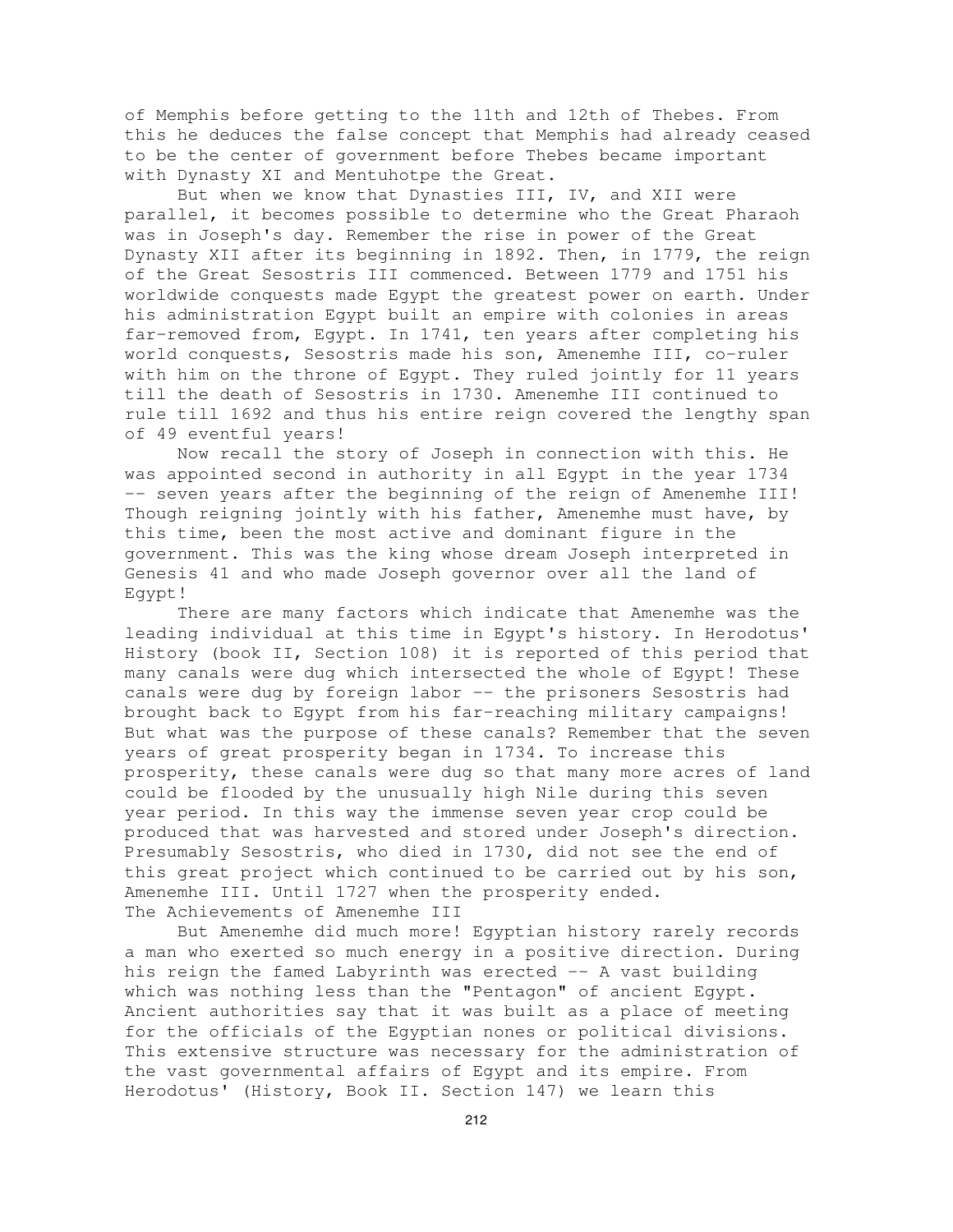fascinating information: the entire building was surrounded by a single wall and it contained 12 courts and 3,000 rooms, 1,500 above ground and 1,500 below ground. Knowing Joseph's great impact on Egyptian affairs and his wisdom in administering theme it is only logical that he would be the key individual in the planning and building of these headquarters offices.

Amenemhe's greatest projects centered around the use of water from the Nile, the key to Egyptian prosperity. One of these projects supplies important proof that Joseph's life coincided with his. Under Amenemhe, Lake Moeris was developed for the storage of water. Between the Nile and Lake Moeris, for the purpose of carrying water from the river to the Lake, was constructed a long canal or secondary river. This canal exists and is used today, but it still bears its ancient name, the "Bahr Yusuf" -- which means the River of Joseph!

To make all of this clear, more information is necessary about Lake Moeris, the Bahr Yusuf, and the Fayum where they are located. The Fayum is a province of Egypt southwest of Memphis. Much of it and surrounding regions form a vast depression which is below sea level and surrounded by the Libyan hills. Today the Fayum proper is an oasis in the Libyan desert. It is connected with the Nile by the Bahr Yusuf, which reaches the oasis through a gap in the hills separating the province from the Nile Valley. The cultivated land in this unusual Fayum oasis is formed of Nile mud brought down by the Bahr Yusuf and distributed through irrigation canals.

Within this vast depression was Lake Moeris. This body of water was a natural Lake but Amenemhe ordered it to be greatly expanded so it would hold much more! What Amenemhe said in effect was this: "We have learned from experience that we must store water. The best way to do this is to greatly expand the capacity of Lake Moeris and direct the overflow of the Nile into it. Then, when we find that the Nile is low, we can open the dams of the Lake and let the water run back the other way into the Nile again."

A careful look at a map of lower Egypt makes clear how this would work: the Bahr Yusuf is the long stream or canal that is a few miles to the west of the Nile and flows parallel to it into Lake Moeris. Since this great Lake was below sea level the Nile waters would flow into it through the River of Joseph with no difficulty. Thus, when the Nile dried up, as it had done during the famine years, the waters in Lake Moeris could be released and sent back through the Bahr Yusuf into the depleted river to supply moisture for at least some of the area. Lake Moeris, then, became the great storage area.

Both the Bahr Yusuf -- Joseph's Canal -- and the Labyrinth were constructed before the seven years of famine. Joseph supervised the construction of the canal for Amenemhe III during the years 1734-l727 to prepare for the seven years of terrible famine that were soon to arrive. And the immense Labyrinth, which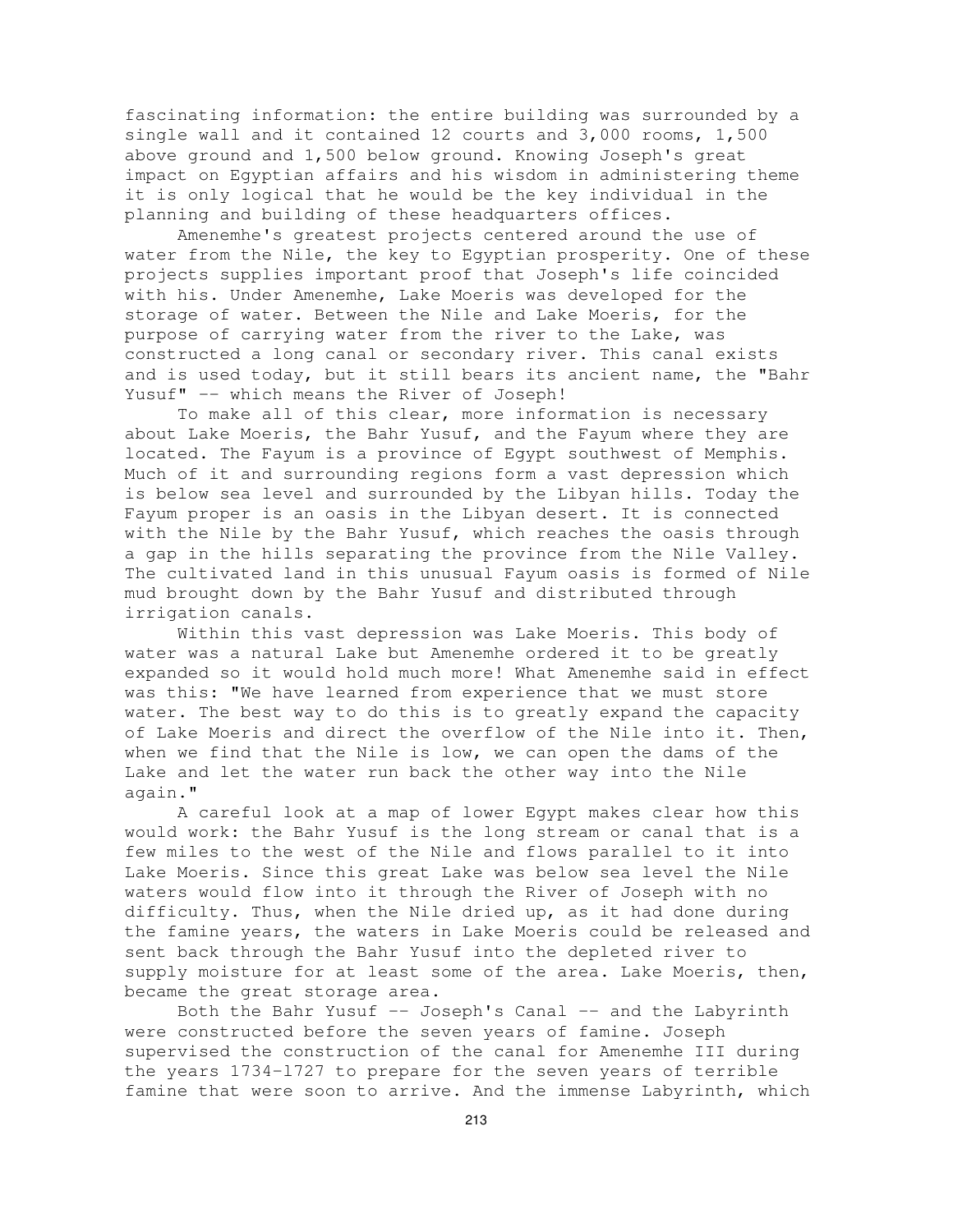spread over many acres, served as a general headquarters for the government and as a center of administration for the distribution of government provisions. The 20% that was collected during the years of plenty to be used in the years of famine.

## Dynasty XII was Dominant

With the foregoing in mind, it seems most probable that Amenemhe III of Dynasty XII was the leading ruler in Egypt in this period. And because Joseph was second in command in Egypt, and since his full 66 year reign is listed in the Fourth Dynasty, this would make Dynasty IV the second most important in the country. And, finally, Dynasty III, the Dynasty of Zoser, would take third position.

Therefore, since Dynasty XII was the dominant dynasty in Egypt at this time, the question arises: where was the government of Dynasty XII, the government of Amenemhe III being held? Obviously the center of government was not way down south at Thebes since the main activity was all centered around Memphis.

The answer is that the focal point of Egyptian government was the city of Lisht near the Fayum. The supreme government was at Lisht in lower Egypt right near Memphis. So Lisht was the leading center and Memphis was the area second in importance because Dynasty Four was centered there. Lisht and Memphis ruled jointly, but Lisht was the most important because the Pharaoh of Dynasty XII exercised the ultimate authority in Egypt.

The supreme rule over ALL Egypt, then, was exercised from Lisht under the leadership of Dynasty XII. But since it was originally Theban, Dynasty XII governed directly only Upper Egypt. However, because this dynasty of Amenemhe III was supreme in all matters of external or general overall policy -- policy that concerned the entire country -- the decisions made by its rulers (and Amenemhe in particular) were dominant, In other words, Amenemhe could intervene in any or all matters when necessary, but he did not directly administer all districts outside of the Theban area. However, when it came to gigantic projects such as developing Lake Moeris, digging the Bahr Yusuf, or building the Labyrinth. He gave the orders and they were carried out. This, then, is the way the governmental organization in Egypt in this period is to be understood.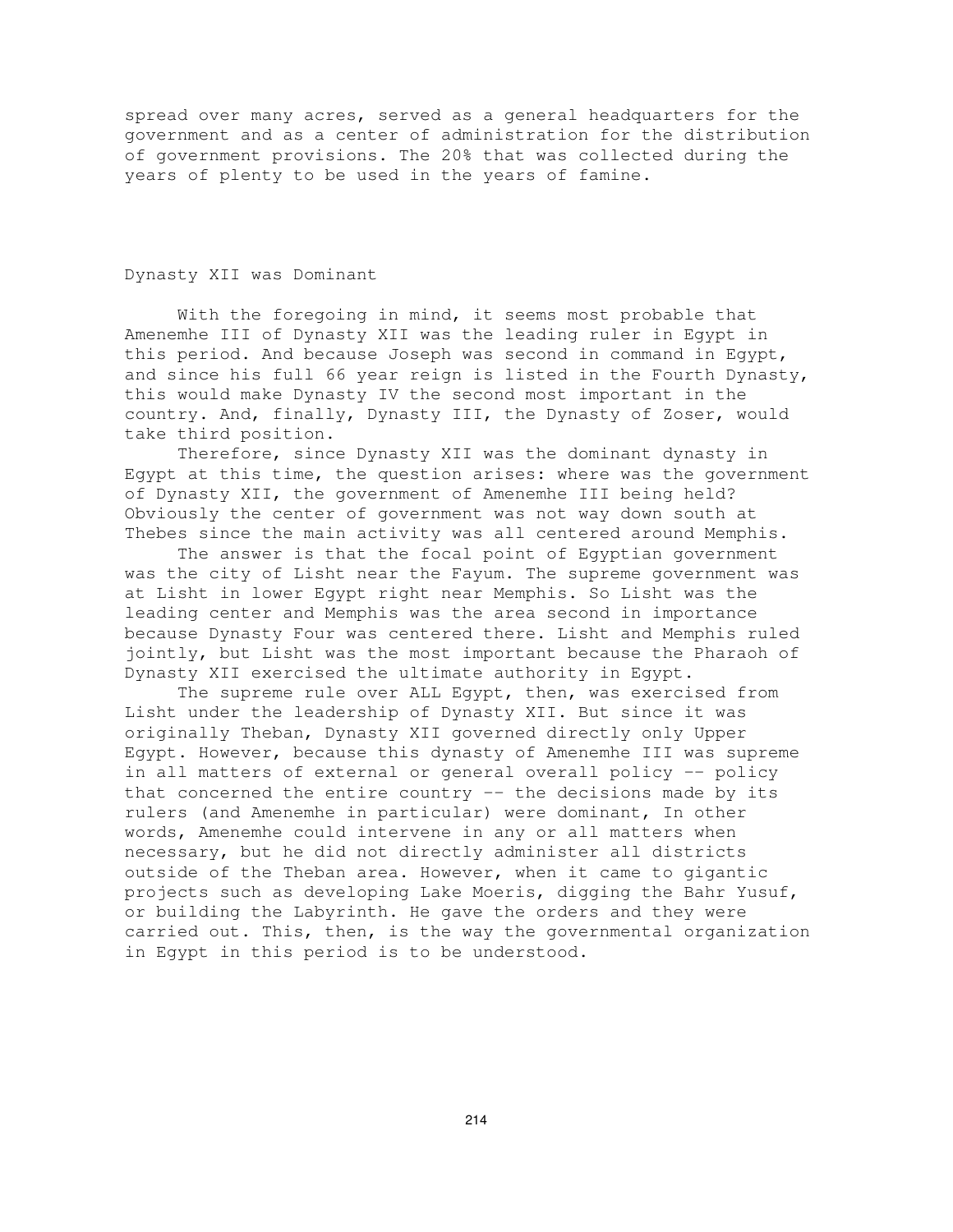#### **CHAPTER 26**

## Israel Comes to Egypt

Everyone is familiar with the story in the Bible of how Jacob and his children came to Egypt where Joseph was. But history books do not tell when this occurred. Nor do they explain how this event fits into the history of Egypt. The coming of the Israelites had an important and lasting effect on the history of ancient Egypt and, as this chapter will show, upon the course of events in the entire ancient world.

When the Israelites came to Egypt in proceeding with the story, notice what Joseph told his brothers after revealing his identity to them in Genesis 45: "For these two years hath the famine been in the land: and yet there are five years, in which there shall neither be earing nor harvest .... Haste ye, and go up to my father, and say unto him, 'Thus saith thy son Joseph ... thou shalt dwell in the land of Goshen ... and there I will nourish thee; for yet there are five years of famine ...'" (verses 6, 9, 11). This statement indicates that the Children of Israel came into Egypt in 1726 in the autumn after the summer harvest had failed for two years in Palestine (Compendium, Vol. I, p. 65). This was 239 years before the Exodus.

On the way to Egypt, Jacob and his family stopped at Beersheba to offer sacrifices to God. There, in a night vision, God spoke to Jacob and told him that later he would again bring them up out of Egypt. (Gen. 46:1-4). So here was another important prophecy telling of major developments in the history of the Children of Israel. These promises from God became an important part of the family tradition of the Israelites.

The chapter goes on to name the sons and grandsons of Jacob who accompanied him into Egypt. This list of names totals (66) (verse 26) but, when Joseph, his wife, and his two sons, Ephraim and Manasseh, are added, the total was (70) (verse 27). In other words, the immediate family of Jacob in Egypt totaled this number. In addition, however, there were Jacob's daughters and the wives of his grandsons, as well as any servants they might have had. So the entire group that entered Egypt was well above this figure of 70! All these Israelites would require a considerable territory in which to dwell. God had provided for their needs well in advance. God promised the Israelites an inheritance in Egypt over two centuries earlier. Notice what he told Abraham in Gen. 15:18: "In the same day the Eternal made a covenant with Abram, saying, unto thy seed have I given this land, from the river of Egypt unto the great river, the river Euphrates."

Other scriptures in the Bible make plain that the "River of Egypt" is the Nile. (Joshua 15:4, 47 and I Kings 8:65.) Some modern critics insist this does not mean the Nile. Instead, they claim this term refers to a dry river in the midst of the Sinai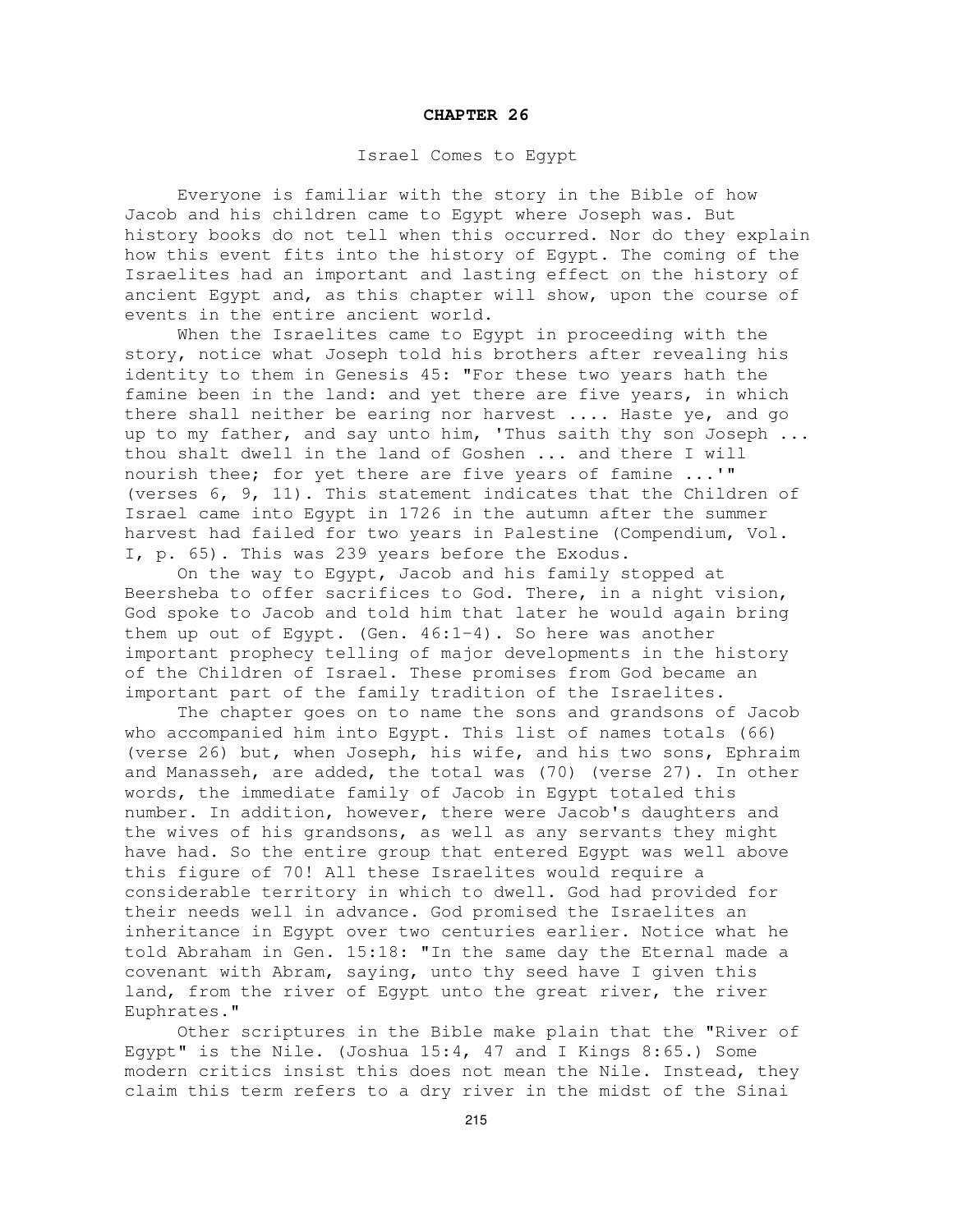Peninsula which flows only in the winter. But the Bible plainly declares that it is the river of Egypt, not the river of the Sinai Peninsula. There is only one river of Egypt, the Nile.

If God had not given Abraham's descendants dominion to the river of Egypt, then what right have his descendants -- the British and other modern day Israelites -- had to build the Suez Canal? Why was it wrong for Nassar to have taken over the Suez Canal unless it belonged to Israel in the first place by authority from God who owns the entire earth?

The very fact that God used Israel to build the Suez Canal is in itself proof that the Children of Israel should possess the land of Egypt to the Nile!

The Land of Goshen

God, then, had told Abraham that his descendants were going to control land or territory to the river of Egypt, the Nile. How was this promise fulfilled? The answer is found in the account contained in Genesis 45-47. Notice what the Egyptians themselves promised the Children of Israel because of what Joseph did for them. At Pharaoh's command, and under his authority, Joseph told his family, "And thou shalt dwell in the land of Goshen ...." (Gen. 45:10).

Jacob and all the family of Israel were permitted to dwell in the land of Goshen. But where is the land of Goshen? This question merits serious discussion because this area is invariably misplaced on Bible maps today. Modern scholars think it was a small, semi-desolate area east of the Nile, halfway between the Nile and where the Suez Canal is today. This is supposed to be the land with which God blessed Jacob. Because critics have assumed this small, arid plot to be the land of Goshen, they cannot believe that there were 600,000 Israelite men, beside women and children. A total of some two to three million people at the time of the Exodus. The area they think was Goshen could not possibly support this many people with all their cattle. But, of course, the fact is that the scholars have simply not understood where the land of Goshen is.

The Bible reveals the true location of Goshen. Read Gen. 46:28-29: "And he (Jacob) sent Judah before him unto Joseph, to direct his face unto Goshen." Jacob was coming down into Egypt from Beersheba in Palestine. "and they came into the Land of Goshen. And Joseph made ready his chariot, and went up (northward) to meet Israel his father, to Goshen, and presented himself unto him." Notice that Joseph was not in the land of Goshen. Joseph dwelt near the Pharaoh in Memphis, the capital of lower Egypt. Memphis may still be visited today. It is just west of the Nile, a few miles south of modern Cairo. Joseph, then, "went up to meet Israel His father." He went up to Goshen. He was going NORTH. Therefore, as the Bible makes plain, the land of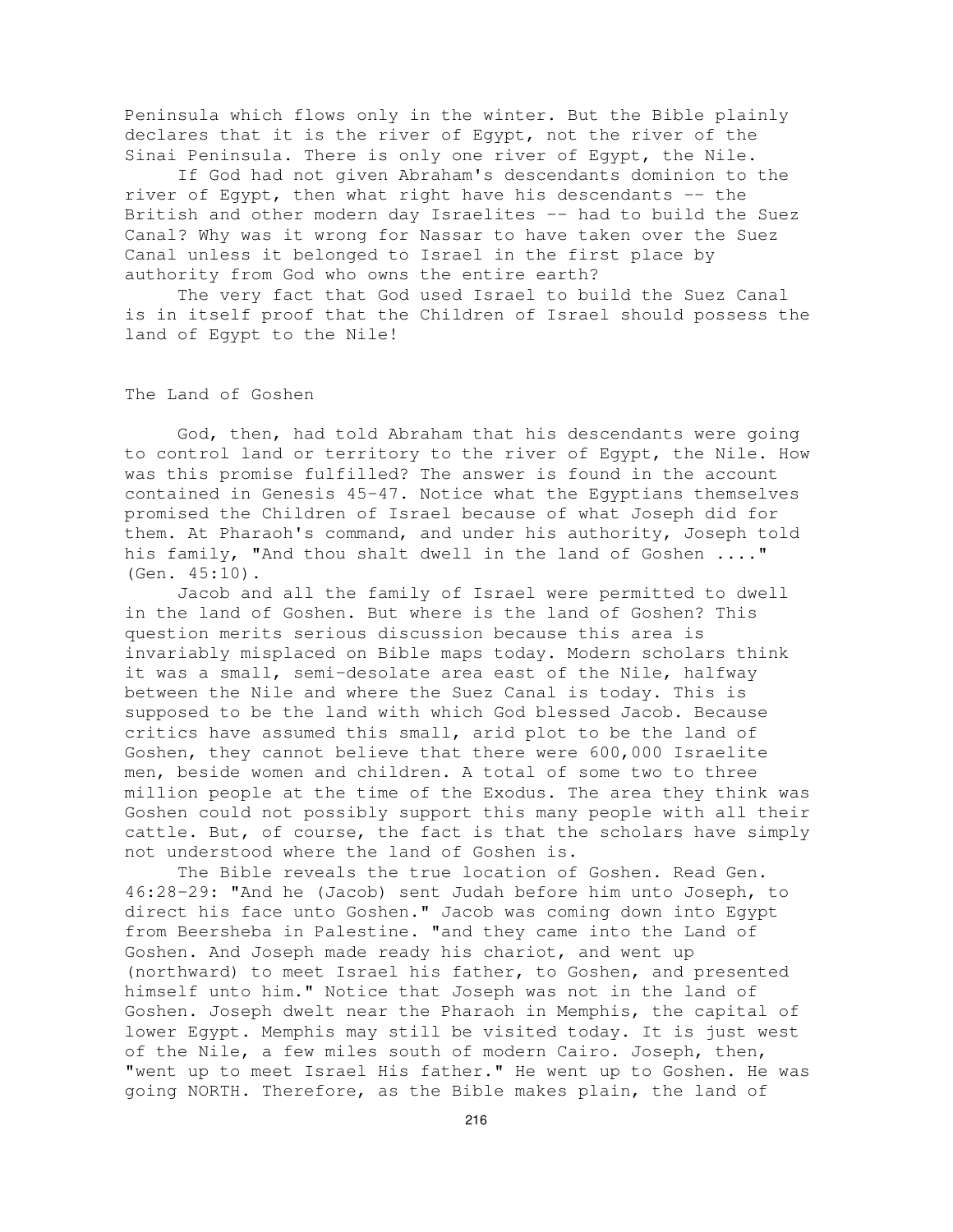Goshen was north of the capital of Egypt at this time.

Now move ahead to Genesis 47:5-6. "And Pharaoh spake unto Joseph, saying, thy father and thy brethren are come unto thee: the land of Egypt is before thee; in the best of the land make thy father and brethren to dwell; in the land of Goshen let them dwell: and if thou knowest any men of activity among them, then make them rulers over my cattle." Take careful note of what Pharaoh said to the Children of Israel: "the land of Egypt is before you, the BEST of the land, the land of Goshen." Pharaoh Amenemhe III was actually giving the Israelites one of the richest portions of all Egypt. God was fulfilling the promise made to Abraham.

Now since this territory was to extend all the way to the Nile, the land of Goshen could have been nothing less than the entire eastern Delta region, one of the lushest portions in all Egypt. This is where God wanted his people to settle and grow into a great nation.

### The Israelites' Occupation

There is another phase of this story that should be emphasized. Pharaoh Amenemhe, in granting this area to Jacob's family, had a certain service in mind which he wanted the Israelites to render him. Turn back to Genesis 46:33-34: Here Joseph was instructing his father what to say to the king when they meet: "And it shall come to pass, when Pharaoh shall call you, and shall say, What is your occupation? That ye shall say, Thy servants' trade hath been about cattle from our youth even until now, both we and also our fathers: that ye may dwell in the land of Goshen; for every shepherd is an abomination unto the Egyptians." Egyptians often hired foreigners to tend their cattle. So the purpose was to have the Children of Israel dwell in the land of Goshen to tend cattle there. Remember what Pharaoh said to Joseph in chapter 47, verse 5, about his family: "If thou knowest any men of activity among them, then make them rulers over by cattle." This was Pharaoh's fee for granting the land of Goshen to the Israelites.

Pharaoh's cattle were in the land of Goshen. He wanted the Israelites to care for them there. Amenemhe knew that if Joseph could bless all Egypt as he had done, Joseph's family would also be bound to bless his own stock. So his motive was not altogether unselfish. But, in doing this, the Egyptians granted the right of the Children of Israel to this territory. So, by command of the Pharaoh, all the land of Goshen was given to the Children of Israel as partial fulfillment of God's promise that Abraham's seed should extend to the river of Egypt, to the Nile.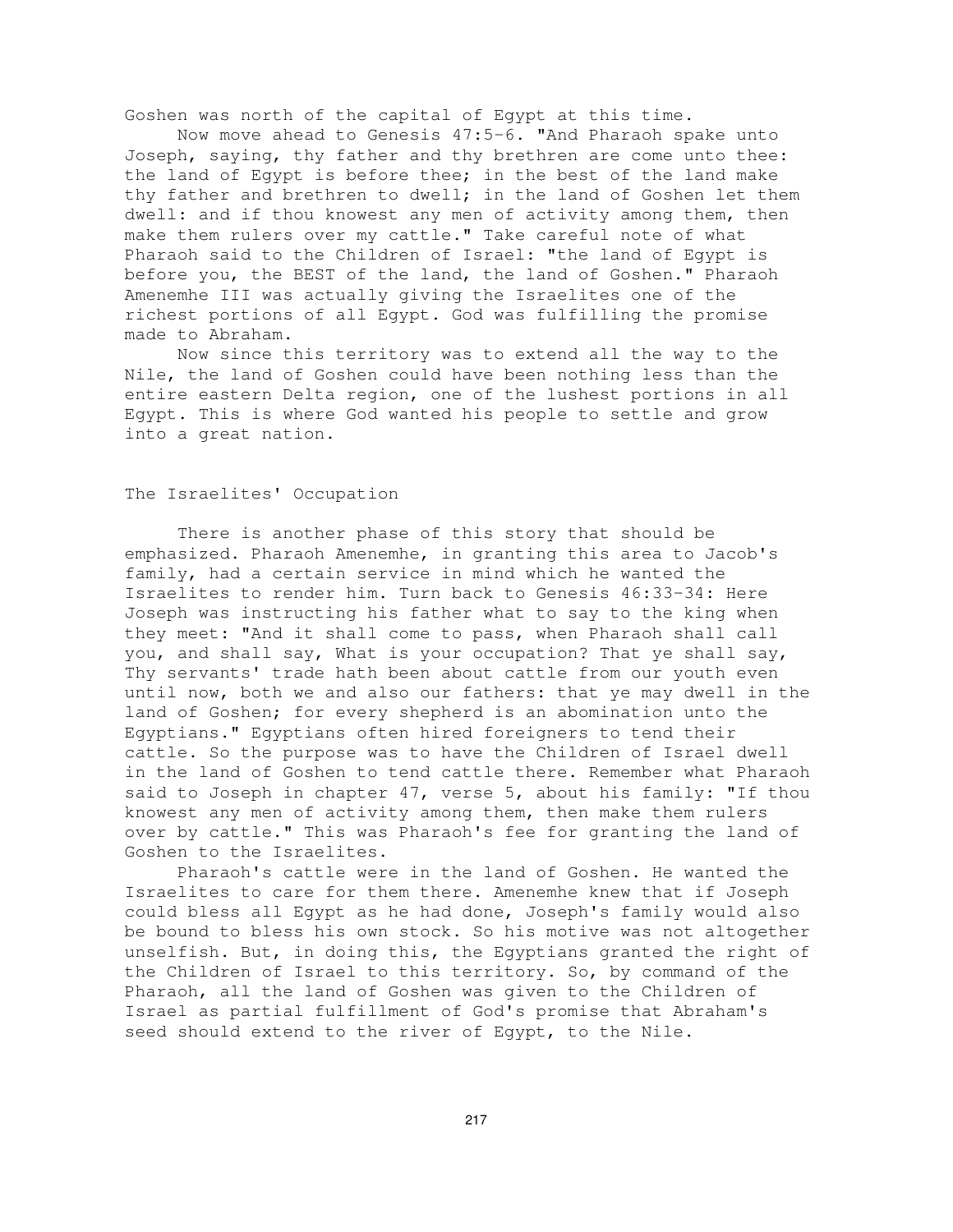The Land of Rameses

Now move ahead to Gen. 47:11. "And Joseph placed his father and his brethren, and gave them a possession in the land of Egypt, in the best of land, in the land of Rameses, as Pharaoh had commanded." Back in verse 6, "the best of the land" was called "the land of Goshen." Obviously the land of Goshen and the land of Rameses were the same area.

But this name Rameses at this point in Genesis has caused problems. Perhaps the greatest difficulty in reconciling the Bible with the history of ancient Egypt has been this very reference to the land of Rameses. Puzzled scholars have assumed either that the book of Genesis was a late document which inserted the name of Rameses in place of some lost original name, or that the name is original and the account of the Exodus took place after Rameses and not in the manner described in the Bible. Neither of these explanations is correct.

Historians have been puzzled by the fact that the name of Rameses should appear on so many of the building blocks that went into the early buildings of the Third and Fourth Dynasties. Their mistaken and illogical explanation is that Rameses the Great (773-707) had his servants take time out centuries later to carve his name on all these stones. It never occurred to them that there might actually have been a Rameses who assisted in the erection of those fabulous monuments centuries earlier in the days of Jacob!

Here is the answer to the historians' problem. Long before Rameses the Great was born, there were several kings, not known by modern historians, with some form of the name Rameses. The record of these kings of the Delta, foolishly rejected by all historians today, is the key to this enigma in the Bible! These names were preserved by Syncellus in the Book of Sothis which contained a genuine list of kings from Manetho. Manetho does not include them among true Egyptian dynasties because their seat of government, though originally from Tanis or Zoan in the Delta, was early moved to the island of Crete. Zoan, however, probably remained a secondary or subsidiary site of government. This list of names may be found in Waddell's "Manetho", page 235. Dr. Hoeh has reproduced the names of these kings down to the year 1299 B.C. in Vol. I of the Compendium, pages 96-97.

In further defining the territory included in the "land of Rameses," here are some more facts. In the days of Jacob Egypt was a vast Mediterranean power. Remember the story of Sesostris the Great. From one of the earliest areas settled by the Egyptians was the island of Crete -- Caphtor in Hebrew -- came the Philistines (Jer 47:4; Amos 9:7). The Philistines descended from Mizraim, father of the Egyptians (Genesis 10:13-14). Ruling over the Egyptians and Philistines in Crete and the eastern Nile Delta was this little-known dynasty of Egyptian kings mentioned above. The first name in the king list is Mestraim or Mizraim who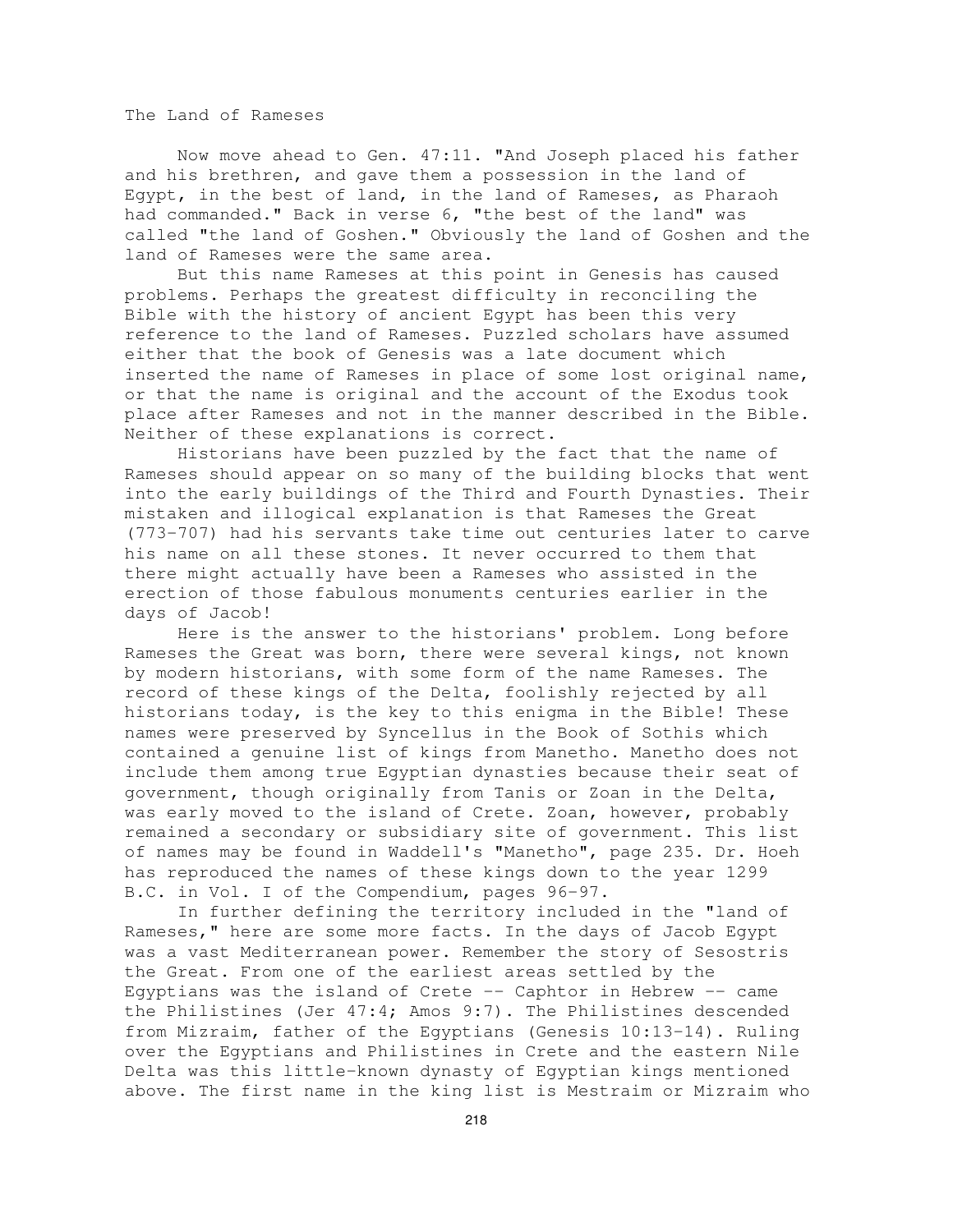ruled 2254-2219.

At the time Jacob came to Egypt with his family, the Cretan king of this dynasty, who was subject to the jurisdiction of Amenemhe III, was Rameses (1774-1715)! Because of Joseph's service to the Egyptian government, the Pharaoh transferred title to the land of Rameses from the line of Rameses to the line of Israel -- and that included not only Goshen, but Crete. (Is it not significant that centuries later the title to Crete passed to the British throne on which a descendent of Jacob sits?) So, amazing as it may seem, the land of Rameses included not only the eastern Delta in Egypt but also the island of Crete.

Another factor needs to be brought in at this juncture. Ancient Egypt was a feudalistic world. In feudalism the great king, or Pharaoh, was Amenemhe III. He leased portions of land out to his princelings and lords (who, then, leased parts of their land to others of still lower rank). Thus Amenemhe, though having leased Goshen and Crete to the lesser king, Rameses and his family, still had the authority to transfer the title from one to another. And this is what he did, transferring the right to the area from Rameses to Jacob.

#### A "Rule of Twelve"

In Manetho's king list for Dynasty XII we discover something very interesting and significant for this period in Egypt's history. During the years 1722-1700 he lists as rulers "others" including Dodecarchy, which means "rule of twelve." (Compendium. Vol. I, p. 91)

Think of what this means: just at the very time when Joseph is in Egypt, we discover a rule of twelve men. Who could these men be? Obviously they must have been in agreement and harmony with one another since the country did not fall apart at this juncture. The logical conclusion is that these men were brothers. These twelve men could be none other than Joseph and his brothers, the sons of Jacob, the ancestors of the twelve tribes of Israel.

As stated earlier in this chapter, Joseph appears as a ruler in both Dynasties III and IV under the name "Suphis." And these dynasties were parallel with Dynasty XII. And so here, in the king list for Dynasty XII, we find another reference to Joseph in addition to the fact that the "River of Joseph" was also built at this time. Here is additional proof that Dr. Hoeh's reconstruction of ancient history is correct in every significant detail.

Now notice carefully when this rule of twelve began -- in 1722. This was two years before the end of the seven years' famine of 1727-1720. Amenemhe III not only placed Joseph in high office in Egypt. He did the same for his brothers. He already knew the wisdom and skill of Joseph. At this crucial period, with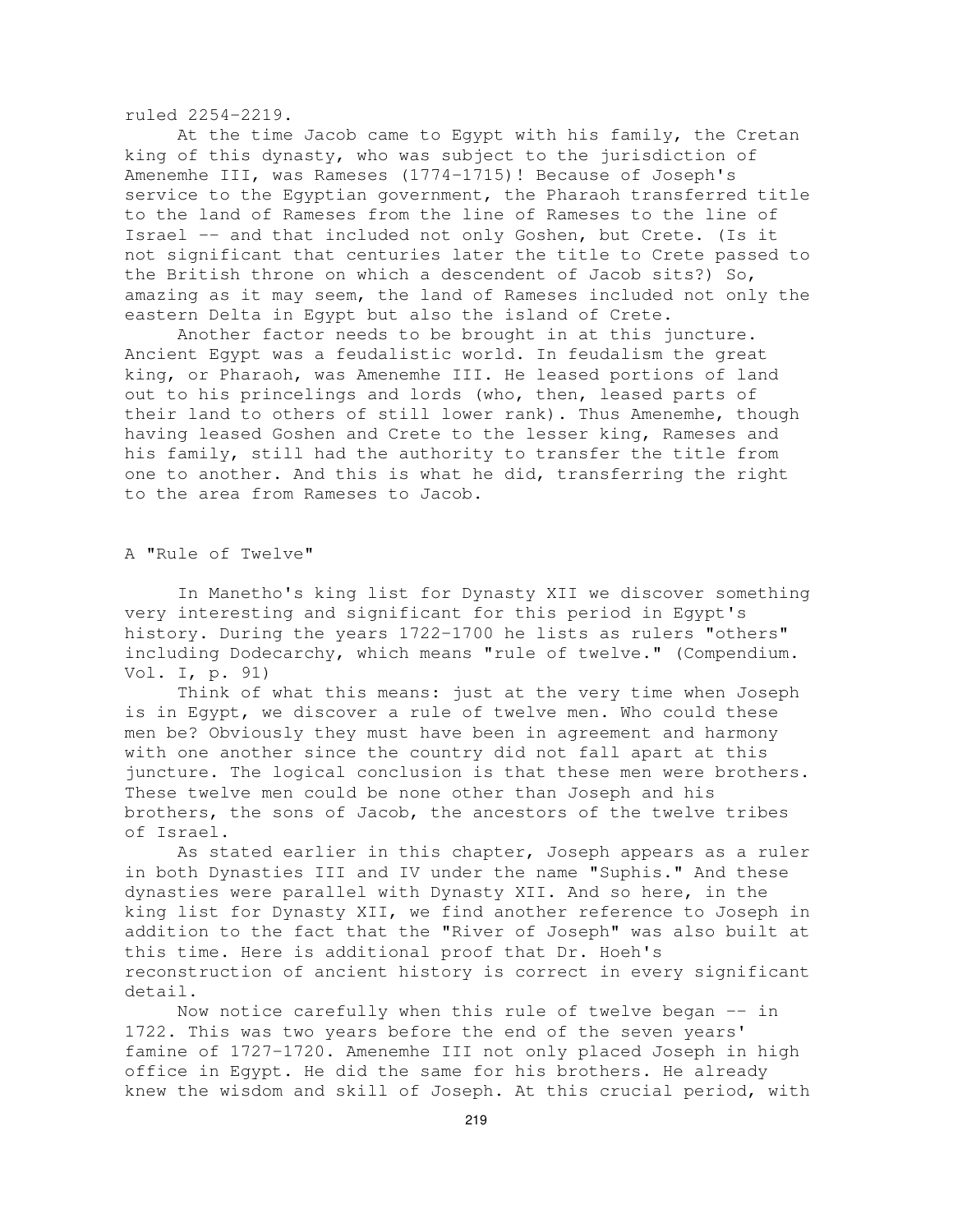many problems developing in the latter years of the famine, he placed the whole family of Israel into the administration of Egypt to aid in handling all the mounting difficulties that existed. The Israelites had come to prominence in the leading government of the ancient world.

# Israelites and the Egyptian Empire

This information on the Dodecarchy provides a new perspective about the activities of the Children of Israel at this time and the decades following. Naturally. If these twelve patriarchs ran the country, they must have sent out individuals to serve in positions throughout the vast Egyptian empire which Sesostris III had established. So even at this early time many Israelites were gaining experience as colonists in far-flung areas on the fringes of the civilized world. Many of these descendants of Jacob were probably sent out in the days when the twelve patriarchs ruled and never returned to Egypt to form a part of the main body of Israelites. Hence, in the years of the oppression and at the time of the Exodus, not all Israelites were in Egypt! This helps explain the many traditions of Hebrews migrating to seemingly unusual areas such as Scythia (southern Russia) later.

Many years before, Israelites had established colonies there as part of the business they were performing for the Egyptian government. One of the areas that Sesostris the Great had brought under Egyptian dominion was the land of Canaan. This is clearly indicated in the Bible in at least two instances.

The first is found in I Chronicles 7:21-22. Read this scripture carefully. It speaks of Ephraim, the son of Joseph, and lists his children. Ephraim, remember, was the son of Joseph born in Egypt. This is where he lived. Yet this passage in Chronicles speaks of one of his sons being slain in Canaan by some Canaanites while Ephraim was still alive. So here were Israelites in Canaan centuries before the Exodus.

Undoubtedly they were there under the authority of the Egyptian government which exercised dominion in that region.

The second instance is in Genesis 50 in the story of the burial of Jacob (verses 1-15). Notice especially verses 7-9: "And Joseph went up to bury his father: and with him went up all the servants of Pharaoh, the elders of his house, and all the elders of the land of Egypt, and all the house of Joseph, and his brethren, and his father's house: only their little ones, and their flocks, and their herds, they left in the land of Goshen. And there went up with him both chariots and horsemen: and it "was a very great company." The remainder of the story goes on to record the burial of Jacob near Mamre in southern Palestine. (The date of Jacob's death was 1709. See Gen. 47:28)

Here we find the story of a great company of Israelites and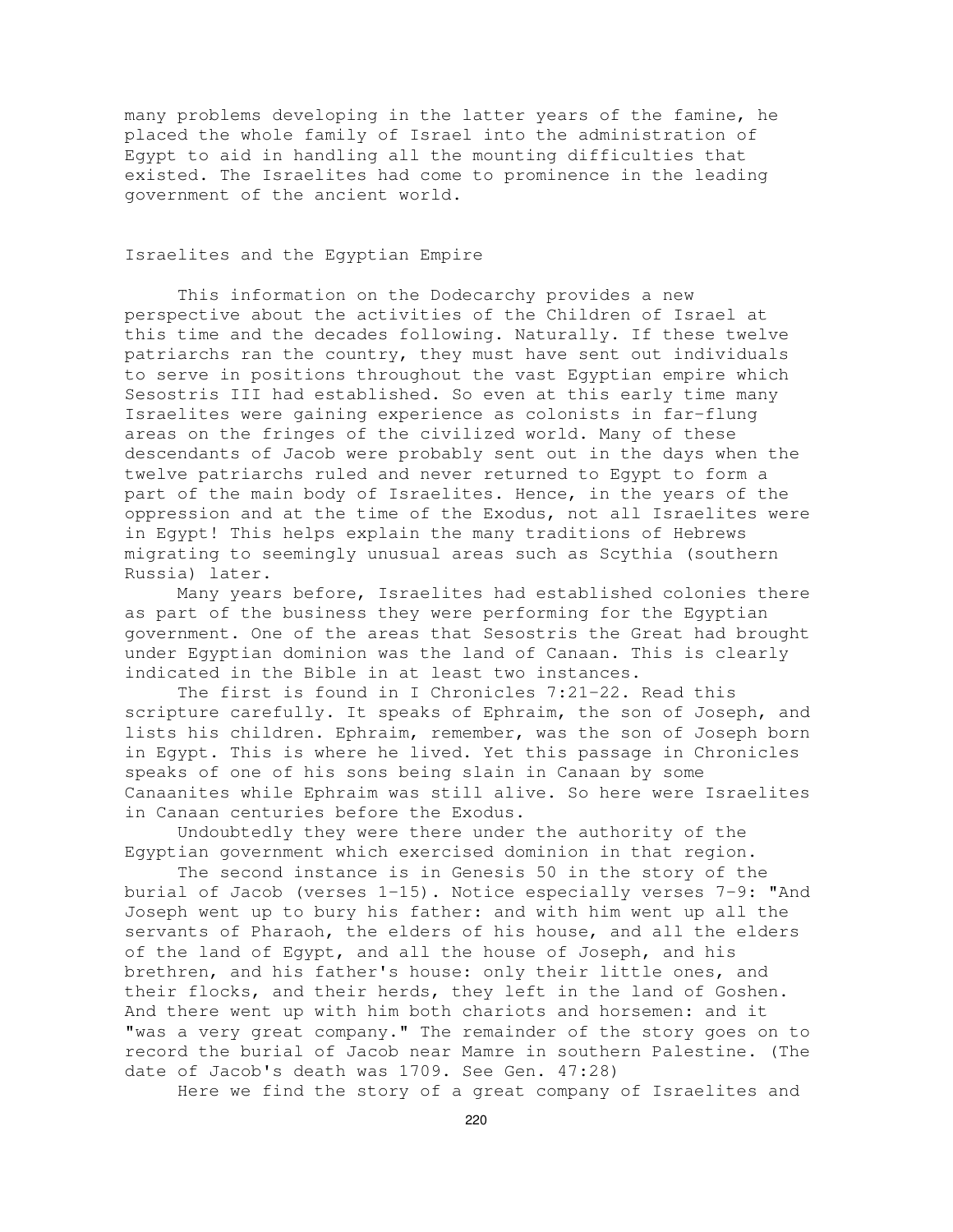Egyptians moving into Palestine with no problems involved as there might have been if this had been unfriendly territory. Apparently, to Egyptians and Israelites both, they were not really leaving Egypt at all in undertaking this journey. This account implies that the Canaanites recognized the dominion and authority of Egypt, that the land of Palestine was considered a part of Egypt. When the Canaanites saw this great company approaching, they did not consider it a foreign invasion and prepare themselves for war. They just quietly observed the proceedings (verse 10). Here, then, is another indication in the Bible of the existence of a great Egyptian empire in the days of Joseph, a factor which is confirmed by Herodotus and others.

In concluding this chapter, turn back to Gen. 46:8 and 13. Here is the account of the Children of Israel coming into Egypt, the listing of Jacob's sons and grandsons. Pay attention to verse 13. Here it is recorded that Issachar had a son named Job. Is it the same Job renowned for his trials and patience? The story of the Israelites in Egypt in this period is not over.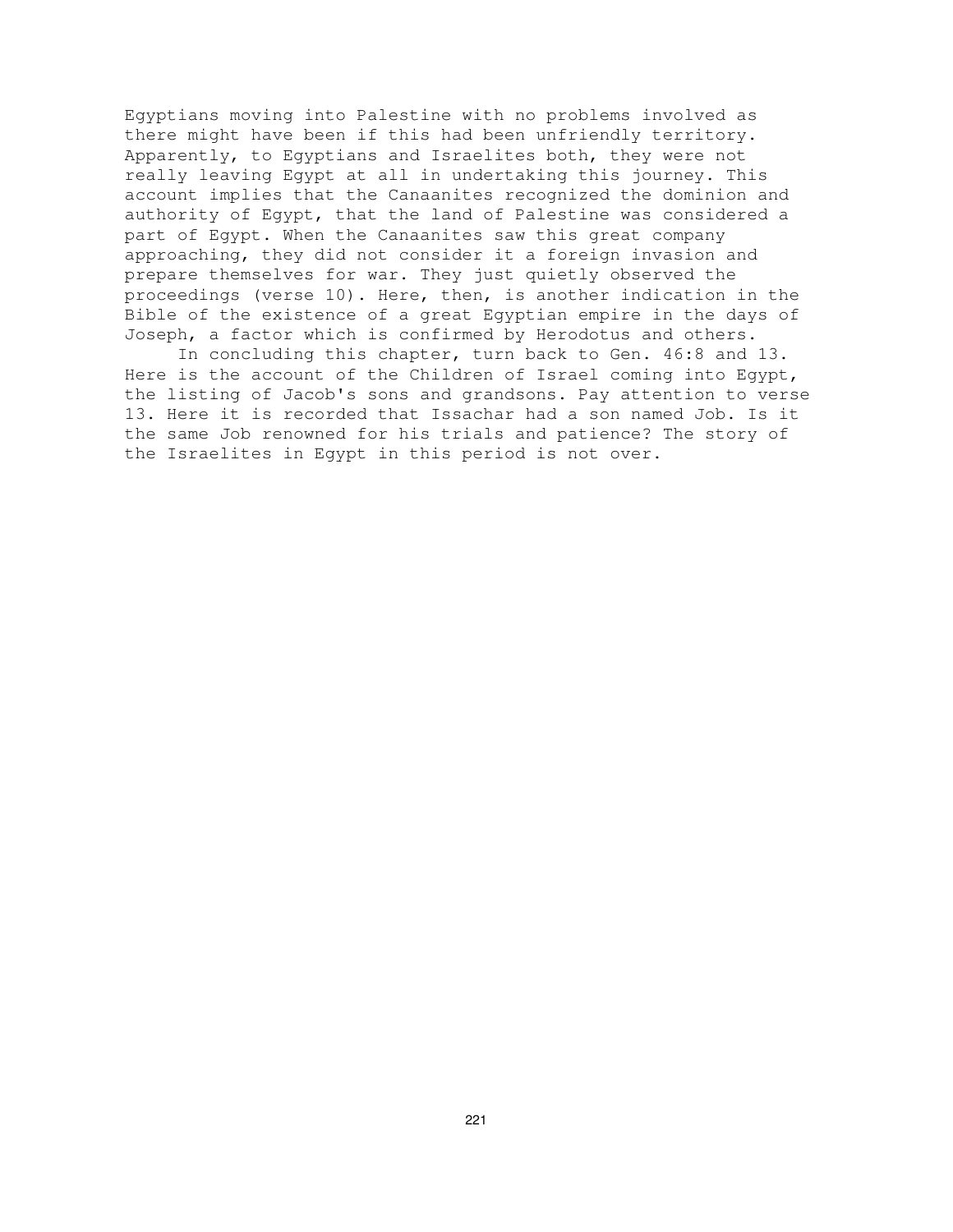#### **CHAPTER 27**

# Job in the History of Egypt

Opposite Cairo, across the Nile river, lies the most famous architectural wonder of the world -- the Great Pyramid at Gizeh. It is still the world's most massive building. For 3500 years it was also the world's tallest building. It is the only one of the seven wonders of the ancient world which still remains.

At the true entrance to the Great Pyramid may be seen the hieroglyphic carving containing the name of the builder of this architectural masterpiece. His name is spelled Khufu by modern writers. The Greeks spelled his name Cheops today. That is why the Pyramid is often called the Pyramid of Cheops today.

Who was Cheops? Consider the name itself. The ancient Greeks, in using the name Cheops, pronounced the letters "ch" almost as if they were an "h". In German, Job is called "hiob". The final "b" is pronounced as if it were a "p" much as the ancient Greeks did. Plainly, Cheops is but an altered pronunciation of the name Job!

### Cheops Was Job

Dr. Hoeh has found numerous proofs that Cheops and Job were one and the same person. These proofs were published in the May, 1964, Plain Truth in the article, "Who Built the Great Pyramid?" As a prelude to a discussion of Job and Dynasty IV. They should be summarized here.

It is clear that Cheops was not an Egyptian. The Egyptians themselves admit this fact. Proof of this comes from two famous historians. Manetho and Herodotus. Manetho wrote that Khufu -- "was of a DIFFERENT RACE" from the Egyptians ("Wathen's Arts and Antiquities of Egypt", p. 54). Herodotus states that the builders of the Great Pyramid were SHEPHERDS (book II. Section 128). The Egyptians hated this occupation. They hired others to tend their cattle and sheep. The Bible makes this plain in Gen. 46:31-34 where it is recorded that "every shepherd is an abomination unto the Egyptians." Yet Khufu, or Cheops, the builder of the Great Pyramid, was a shepherd. The answer is obvious. Cheops was an Israelite. The Israelites brought vast herds of cattle and sheep to Egypt with them in 1726. As we saw in the previous chapters they contracted, through Joseph, to care for the Pharaoh's cattle.

What did Cheops look like? It is possible to know. A damaged but unbroken ivory statuette of him has been found at Abydos, Egypt. This is the only statue of Cheops that has ever been found. It shows that his facial features were distinctly non-Egyptian. Here is added proof of Cheops being of Israelitish ancestry.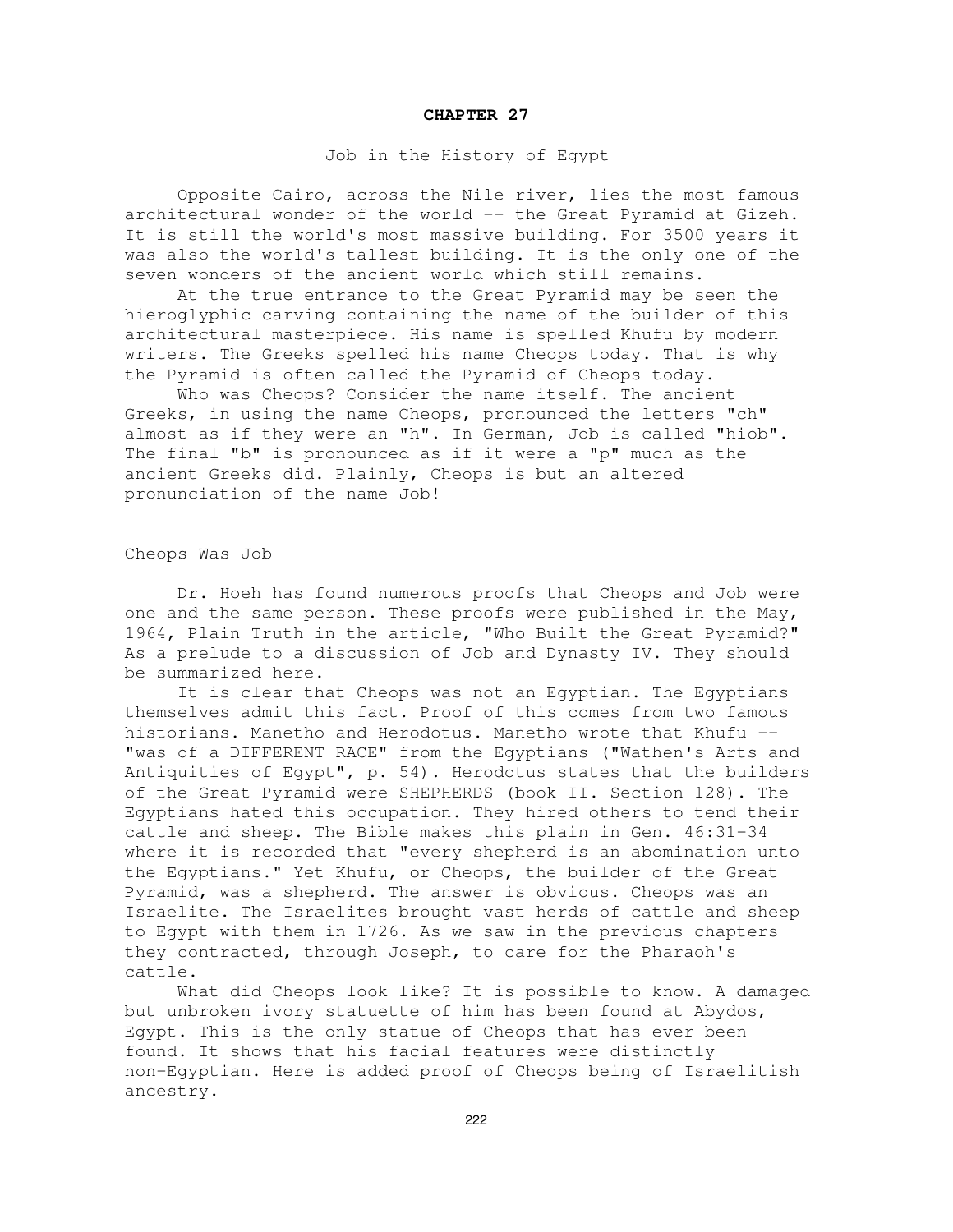Further proof of Cheop's true identity as Job concerns his religion. Cheops was not an idolater. He was not a Polytheist. He was a worshipper of the true God. Herodotus, in Book II of his History, section 124, wrote, "Cheops closed the temples and prohibited the Egyptians from offering sacrifices." Not only did Cheops worship the true God, he also wrote Scripture. Listen to what Manetho, the Egyptian historian, wrote of Cheops: "He was arrogant toward the gods, but repented and wrote the Sacred Book 268, and Budge's "Egypt", Vol. II, p. 31). What individual was arrogant, repented of his sin, and wrote a Sacred Book? This can only be a description of the Job of the Bible. So here, in a source outside the Bible, in the writings of an Egyptian historian, is a remarkable reference to the book of Job.

# Internal Evidence in the Book of Job

Since Job is written of in Egyptian history, and since he erected a Great Pyramid in the land of Egypt, he must have held the rank of king. We find this to be true not only in secular history, but right in the book of Job itself. You probably never noticed these passages in this light before. Both Job's kingly rank and the Pyramid are mentioned.

When Job was going through his terrible plagues, he cried out that he wished he had died: "Why died I not from the womb? why did I not expire when I came out of the womb ... Then had I been at rest with kings and counsellors of the earth, which build desolate places for themselves" (Job 3:11-14).

Job buried with kings? Of course, he was of a royal family. Notice: "Unto me men gave ear, and waited, and kept silence at my counsel. After my words they spake not again .... I ... sat as chief, and dwelt as a KING in the army, as one that comforteth the mourners" (Job 29:21-25).

Job left a great monument in stone, the Great Pyramid. Much more will de added shortly about this immense edifice. It swelled Job's pride. Bildad, one of Job's friends, taunted Job: "Thou that tearest thyself in thine anger, shall the earth be foresaken of thee? Or shall THE ROCK be moved out of its place?" (Job 18:4, Jewish translation). Why would not the earth be foresaken of Job even if he died? Because the rock monument he built would remain for ages, could not "be removed out of its place." Here is a definite reference to the Great Pyramid.

# WHEN Did Job Live?

The book of Job not only provides information on Job's status and achievements it also reveals the approximate time in which he lived. One clue is this: none of the conversation in the book of Job refers to the Exodus under Moses. Rather, the Flood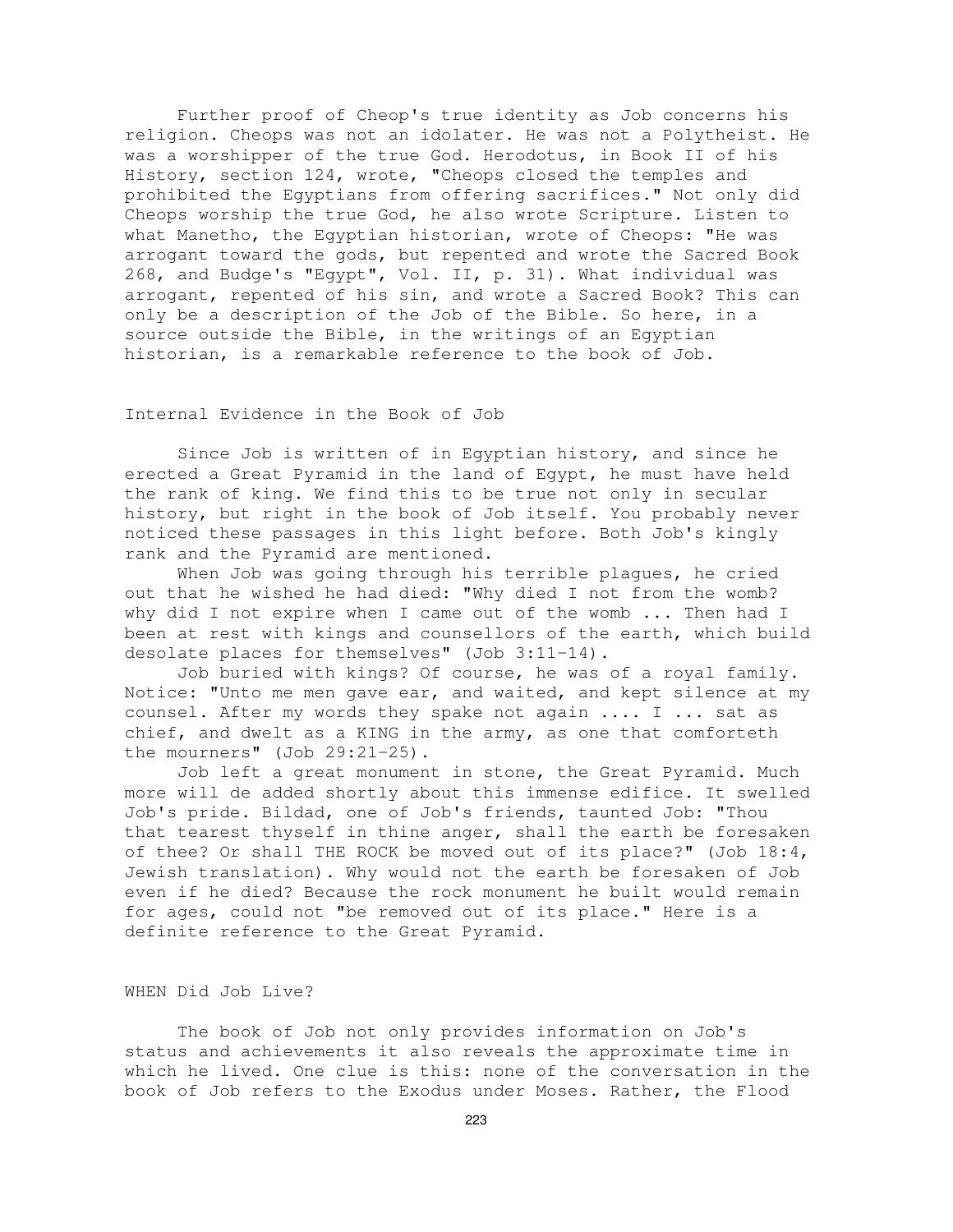is still uppermost in the minds of the people. Notice Job 22:15-17, Eliphaz is speaking: "Dost thou marked the old way which wicked men have trodden? Which were cut down out of time, whose foundations was overflown with a Flood: which said unto God, depart from us; and what can the Almighty do for them?" Here was a brief comment on the wicked pre-Flood society and a recognition that its sinful course was cut short by the Deluge.

The book of Job also shows that Job lived before the Mosaic law, which permitted only Levites to sacrifice. Notice that Job sacrificed to God for his family as was customarily done in patriarchal times (Job 1:5; 42:8).

Here is even more specific indication: Job lived in the generation after Esau, for one of his friends was Eliphaz the Temanite (Job 2:11). Eliphaz was the father of the Temanites (Gen. 36:11) and the son of Esau, Jacob's brother (verse 10). Eliphaz and Joseph were first cousins.

In addition to the book of Job, Egyptian history makes it possible to pin-point the life of Job exactly. Consider the following. A noted man who helped Cheops in building the Great Pyramid was named "Souf." He was "Chief of the works of Khufu" (Rawlinson's Egypt, ch. 14). This man, long an enigma to the historians, has been proved to be Joseph. Recall the discussion of this in the previous chapter. Elsewhere he is called "Safhotep" -- meaning "saf the servant." The name given Joseph by Pharaoh was "Zaph-nathpaaneah" (Gen. 41:45). Wathen, in his "Antiquities", page 142, substantiates what we have already seen in the previous chapter -- that Yousuf or Yusuf was one of twelve brothers who built the Labyrinth, the "Pentagon" of ancient Egypt. THE EGYPTIANS STILL CALL JOSEPH, "YOUSUF." Don't forget that the "Bahr Yusuf." -- the River of Joseph -- is still in existence today.

A corrupted Egyptian story records an incident in the later life of Cheops, Khufu, or Job, in which he calls an aged Egyptian sage to his palace (Budge's "Egypt", Vol. II, p. 43). This sage lived 110 years. Joseph died at 110 years of age (Gen. 50:26). Hardly mere coincidence! The facts are too well-founded to be denied. Job was a contemporary of Joseph. They lived at the same time, talked to each other, and worked together. Job's place in history need not remain a mystery. There are facts even more specific about when Job lived. The Egyptian historian, Budge, records that king Zoser of Dynasty III built the "Step Pyramid" shortly before Cheops or Job built the Great Pyramid. As we saw earlier, Zoser, the first ruler of the Third Dynasty, reigned 1737-1718.

Now read Genesis 46 again which tells of the entrance of Jacob and his family into Egypt. "And these are the names of the Children of Israel, which came into Egypt, Jacob and his sons ... and the sons of Issachar; Tola, and Phuvah, and Job, and Shimron" (verses 8, 13). Job, as this verse plainly shows, was the grandson of Jacob. He entered Egypt the same year Jacob did. This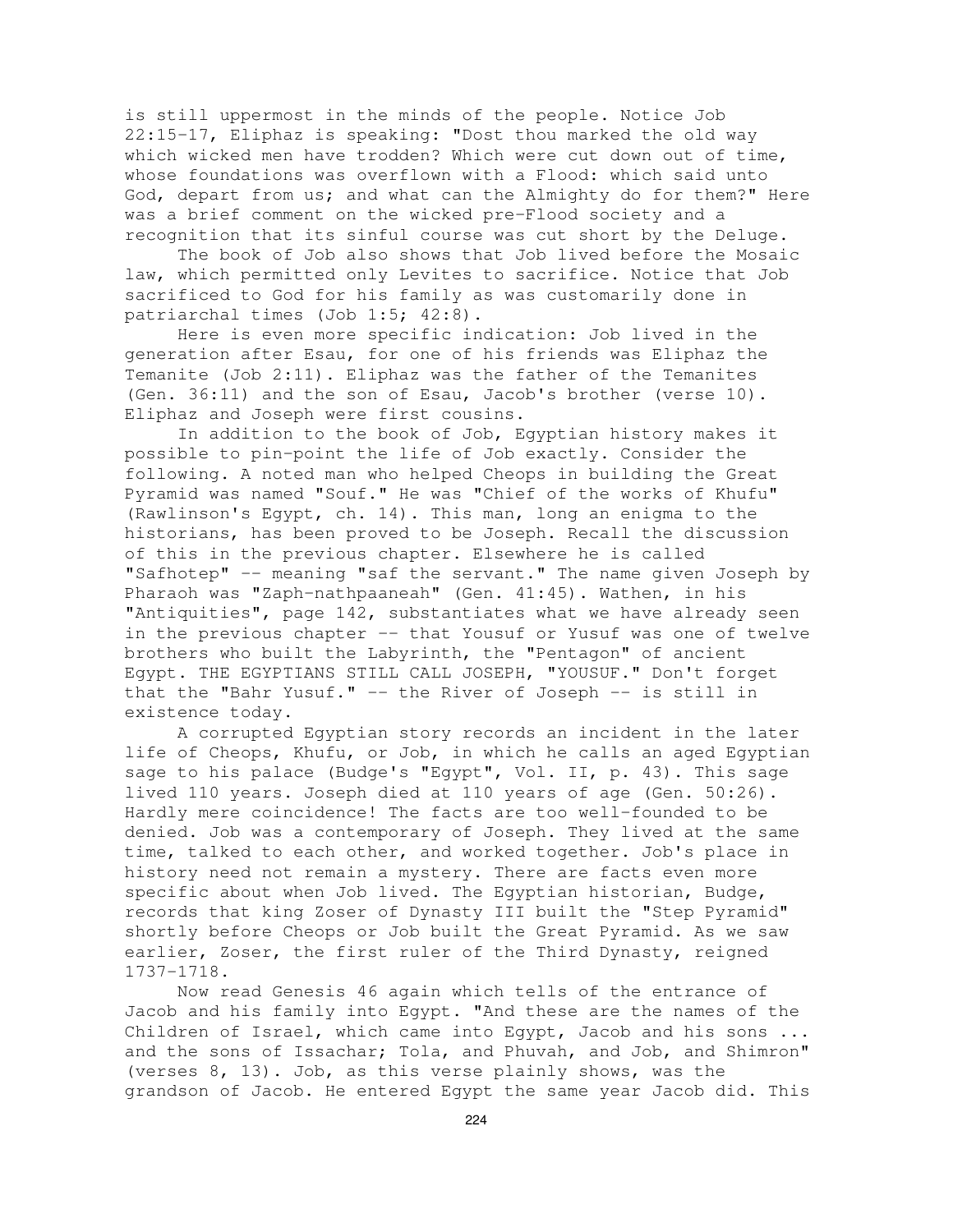was 1726, the second year of the seven years' famine, a date established in the previous chapter.

Job in the Fourth Dynasty

Two fundamental points have already been established: 1) Job was contemporary with Joseph and 2) Dynasties III and IV are parallel because Joseph ("'Suphis") is listed in both of them. Where does Job appear in the dynastic history of Egypt?

Job is listed in Dynasty IV under the names of Khufwey or Cheops, names we are already familiar with. On pages 75-76 of Volume I of the Compendium of World History, Dr. Hoeh shows that there are two lists of kings for this Fourth Dynasty, one from the Turin Papyrus and the other from Manetho. In the first list Cheops or Job is assigned a reign of 23 years. This period extends from 1726 when the Israelites entered Egypt down to 1703 (indicating that 1703 was an important juncture in the life of Job). The second list gives a period of 63 years' reign, 1726-1663. There is no contradiction here -- both lists are correct. They simply reflect two different versions of the life of Job.

Before discussing more of Job's activities, another point needs to be understood. In Manetho's list for Dynasty IV. Job is listed as Suphis and Cheops. Why is Job called "Suphis?" The Bible supplies the answer. In I Chron. 7:1, Job's name appears as Jashub, or Iashub: "and the sons of Issachar: Tola, and Puah, JASHUB, and Shimron, four." Since the "j" sound is not in the Hebrew, Job is actually "Iob" in one part of the Bible and "Iashub" in another. It is from Iashub that Manetho derived the name Suph or Suf. (the -is ending is simply a Greek addition: the Greeks did not like to end a name without an "s" sound.) In both cases of Iashud and Joseph (Yusuf), Manetho dropped the first non-consonantal syllable. Hence Joseph was Suph while Iashub became "Shub" or "Sub." Many languages, including Greek, do not have an "sh" sound. Thus Iashub may be "Iasub" or, simply, "Sub." Now "Sub" and "Suph" are very commonly interchanged; that is, the lip sounds of "f" and "b" can be substituted one for the other.

In short, this philological analysis demonstrates how Manetho could arrive at the name "Suph" for both Job and Joseph. And, while on the subject, it would be well to explain the use of "Khufu." Some Egyptians used "Khu" instead of "Su." In one Egyptian dialect he was referred to as Khufu while in the other he was Suf (or Suphis with the Greek ending). On the monuments his name was transcribed as Khufu but Manetho, who used another dialect as a basis, wrote it Suph or Suphis. These are all variations of the same name.

Now we can understand why Manetho lists not one but two rulers named Suphis in Dynasty IV. One is Job and the other is Joseph. Both were Pharaohs in Egypt in the days of Amenemhe III.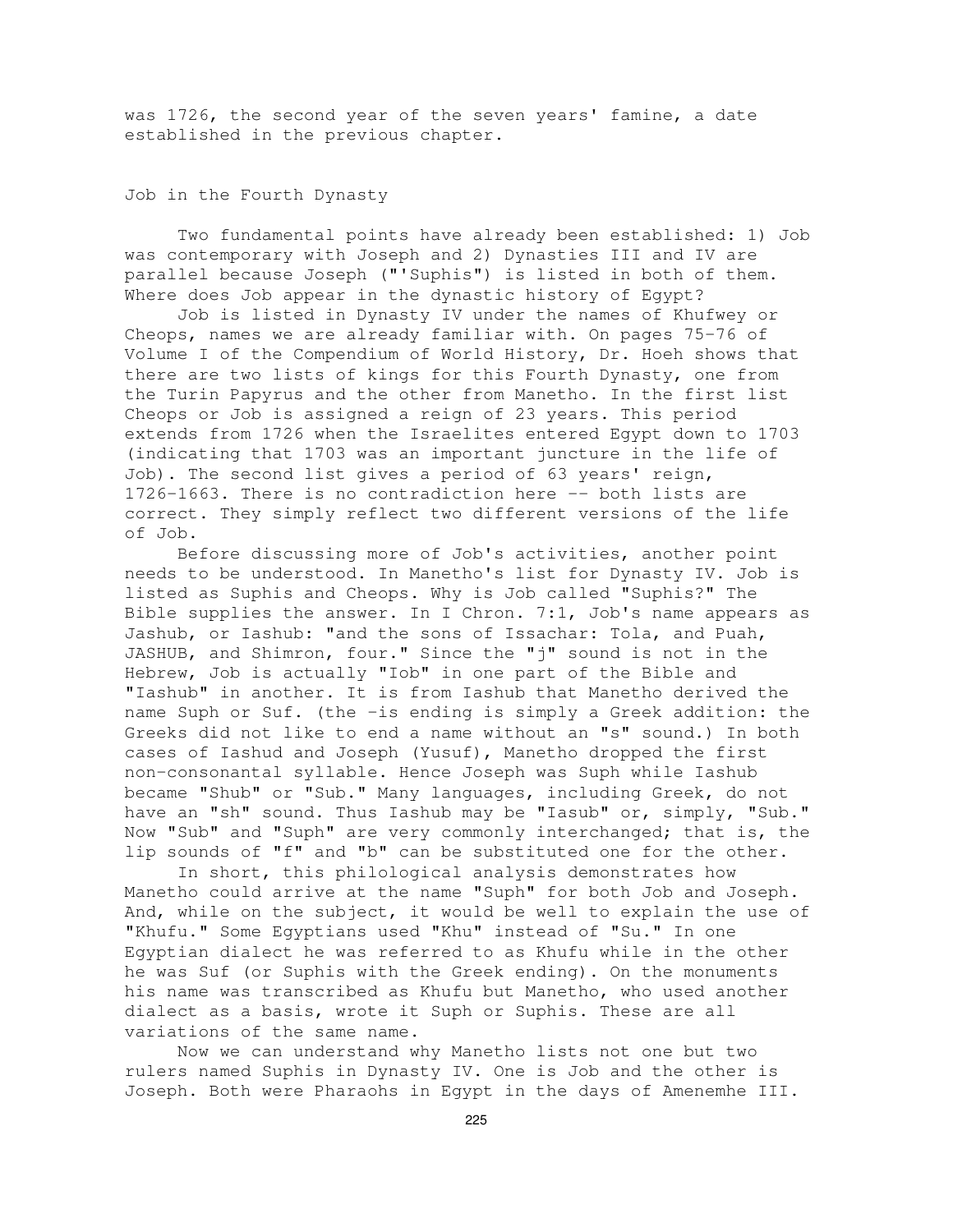Suphis I is designated also as Cheops so this obviously is Job. The 63 years assigned to him are to be dated 1726-1663. Suphis II is Joseph and. As we know, his 66 years are to be dated 1734-1668 (Compendium. Vol. I, p. 76).

In Book II of his History, Herodotus, the famous Greek historian, has quite a bit to say about Cheops. However, though the name Cheops is in no way derived from Joseph, it is evident from the account that Herodotus was actually describing Joseph and not Job. Here is the explanation: The dynastic lists of Egyptian history (we have the example of Dynasty IV) differentiate two individuals but, despite this, a tradition developed which spoke of only one person. In other words, people came to think of Job and Joseph as one individual. This is easily understandable knowing that they were contemporary, had the same religion, came from the same family, had similar names, and worked together on the Great Pyramid and other projects. Their lives easily blended together in the same story. This information becomes important later in learning the identity of other individuals in this Fourth Dynasty.

#### Job's Domain

Since Job was a king in Egypt, over what territory did he rule? A clue to the answer is found in Egyptian records. Cheops or Job had yet another name -- called Saaru or Shaaru (Petrie's "History of Egypt", Vol. I. p. 37). Saaru is another name "for the inhabitants of Mt. Seir" (Rawlinson's History of Egypt. ch. 22).

Job, it needs to be understood, was a foreigner who became king in Egypt by marrying into Egyptian royalty. The very first ruler in the Fourth Dynasty, just prior to Job, was Snefru (1750-1726). By marrying the widow of Snefru, his predecessor, Job gained claim to Snefru's realm outside Egypt. He ruled over a domain which extended from Mt. Seir to lower Egypt during and after the time of Joseph. Petra, the famous cave-city, is located in the region of Mt. Seir. Mt. Seir was famous in history as the "land of Uz" (Vol. III of Clarke's Commentary. Preface to book of Job). Uz was a descendent of Seir the Horite (Gen. 36:28). The Arabs preserved a corrupt record of Cheops of Mt. Seir or of the land of Uz. They call him the "wizard of Oz."

In connection, notice the description of Job in the first chapter of the book of Job: "There was a man in the land of Uz, whose name was Job .... this man was the greatest of all the men of the East." Here the Bible alludes to the fact that Job was a great ruler with a reputation that was widely known.

To get a proper perspective on this period, it would be good to review the political arrangement in Egypt. Remember that ancient Egypt was a confederation of small city states. Amenemhe III (1741-1692) was king of upper Egypt and Pharaoh of all Egypt.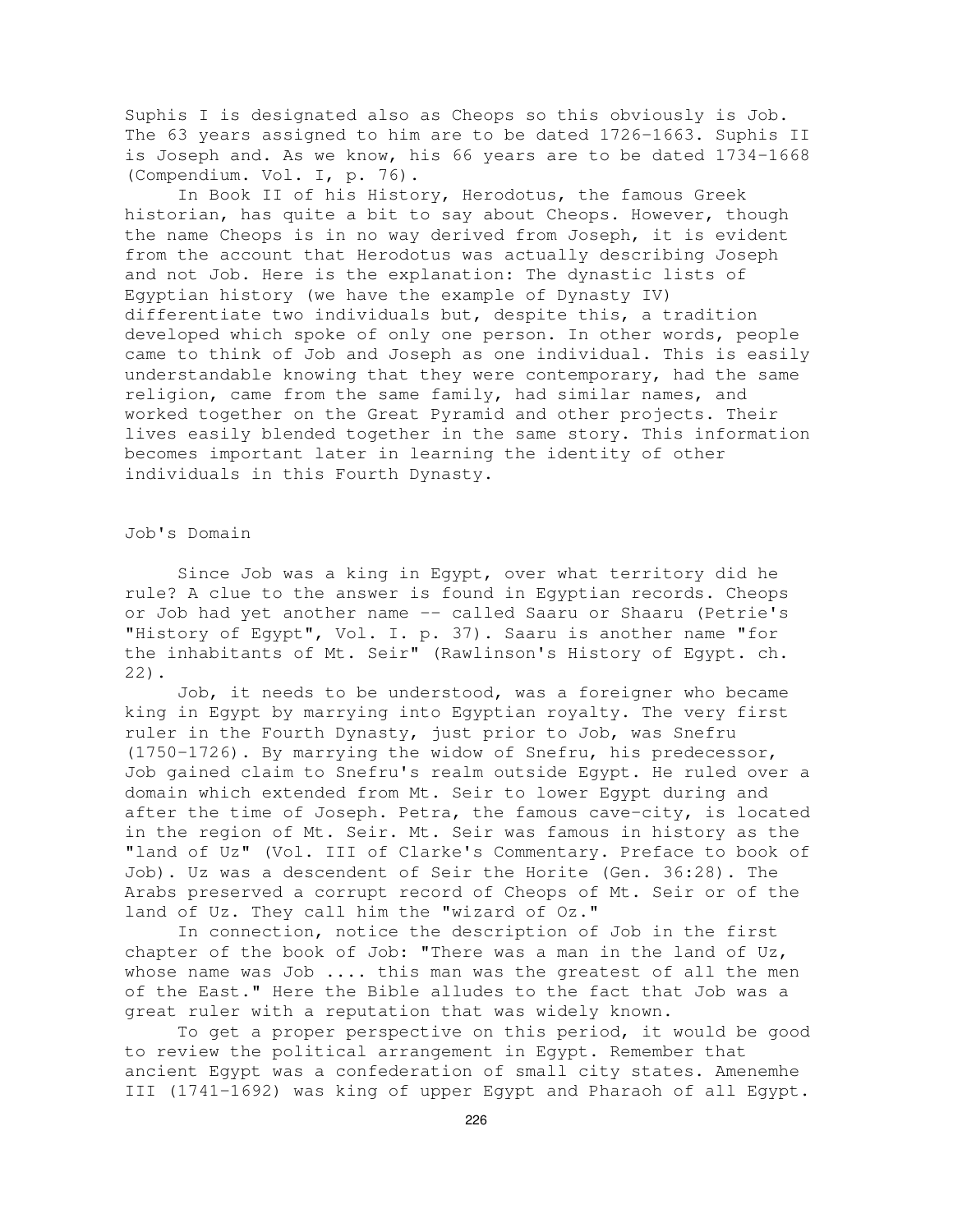Under him were lesser kings, among whom was Zoser of Dynasty III. King Zoser ruled part of lower Egypt at the same time Joseph was Prime Minister under Amenemhe. Then, Job, as a foreign king, ruled over a domain which extended into the Delta of Egypt. All four of these rulers, Amenemhe, Joseph, Job, and Zoser, appear in one or more of the lists of the three famous parallel Dynasties, III, IV, and XII. This was a fabulous period in biblical history and in the history of Egypt.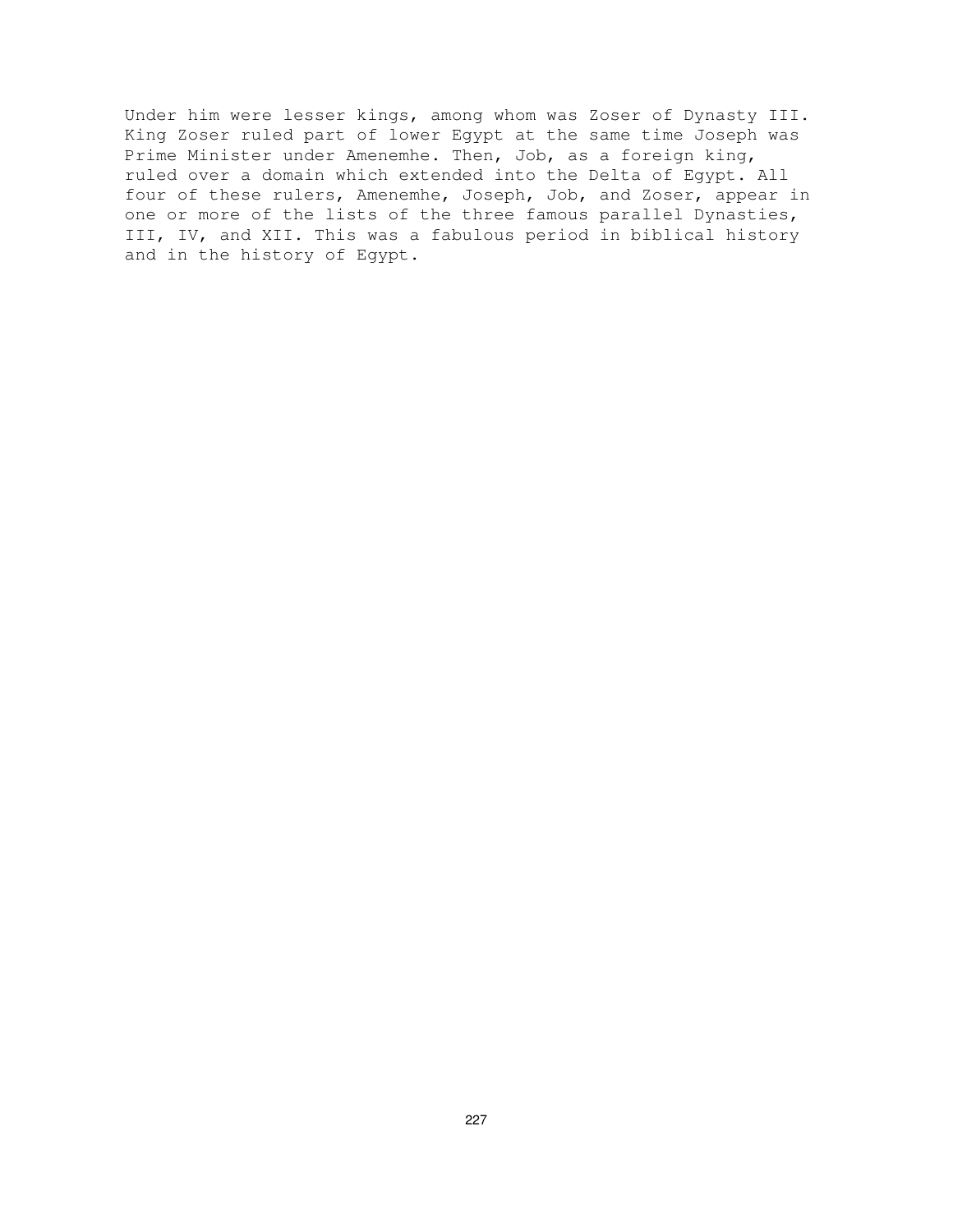#### **PART 5 -- ADDED MATERIAL**

ANCIENT BABYLONIA FROM 1938 B.C. TO 539 B.C.

Ancient History Study Summary Social Studies Department Imperial High, Pasadena, California Prepared 22 February 1965

Key EVENTS and DATES in BABYLONIAN HISTORY From 1938 B.C. to 539 B.C.

TABLE OF CONTENTS

CHAPTER 1:

Assyrian Empire Smashed in 1938 -- Few Facts for the Period 1938-1657 -- The Year 1824 -- The First Dynasty of Ur

CHAPTER 2:

Queen Ku-Baba and Family -- Lugal-Zaggisi and the Year 1649 -- Sargon of Akkad -- The Decline of the Akkadian Empire -- The Collapse of the Guti and Revivial of Assyria

CHAPTER 3:

Assyrian Dominance -- Isin, Larsa, and Babylon -- Hammurabi -- The Sealand Dynasty -- Second Dynasty of Isin -- Three small Dynasties Between 747-700

CHAPTER 4:

Babylon II -- the Last Dynasty of Ancient Babylonia

CHAPTER 5:

The Neo-Babylon Empire -- The Reign of Nebuchadnezzer -- The Final Defeat of Babylonia -- Final Comments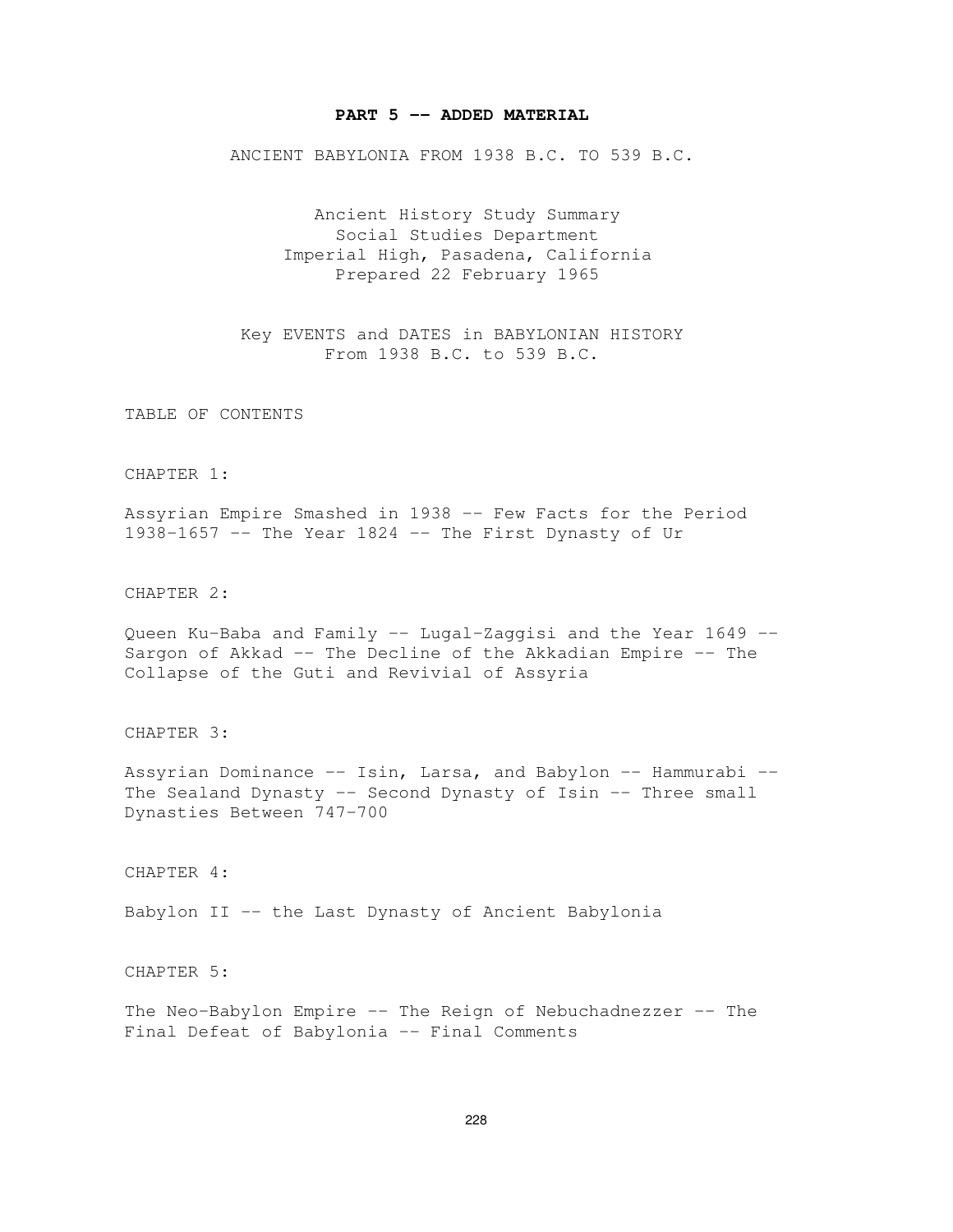#### **CHAPTER 1**

This summary covers the history of Babylonia from the death of Amraphel in 1938 to the fall of the Babylonian Empire at the hands of the Persian and Median armies in the year 539. This material is based on Volume I of Dr. Hoeh's Compendium of World History and his lectures on this portion of ancient history from the Ambassador College World History classes in November, 1963.

It is not widely realized -- but Abraham had a great impact on the history of Mesopotamia in the year 1938 B.C.!

In 1938 Shinar or Sumeria, in southern Mesopotamia, was dominated by the city of Erech or Uruk -- the famous First Dynasty of Erech. This dynasty had boasted such world-famous rulers as Cush, Nimrod, and Horus! Following the death of Horus or Gilgamesh in 1968, his son Amraphel took over for 30 years. But Amraphel's reign was cut short in 1938!

Assyrian Empire Smashed in 1938

The story is in Genesis 14. The opening verse reveals a great Assyrian Empire in the days of Abraham under four great rulers -- Amraphel, Arioch, Chedorlaomer, and Tidal. Each of the four was in control of a certain segment of this great realm.

Amraphel, as already stated, was the successor of his father, Horus or Gilgamesh, the son of Semiramis. He controlled southern Mesopotamia or Shinar from the city of Erech. The years of his reign are 1968-38. Shinar was his portion of the Assyrian realm.

Arioch is mentioned next in Genesis 14:1. He ruled from the city of Ellasar. Ellasar is the city of Asar or Asshur! So this king was in control of northern Mesopotamia. His period of rule is also the 30 years from 1968-38.

Chedorlaomer is the third king listed. He was king of Elam in this period. Elam was the area east of Shinar. The exact dates of his reign are not known.

Tidal is the last king mentioned. He ruled over the area now called Asia Minor or Anatolia! Notice in Genesis 14:1 that Tidal is called "king of nations." The Hebrew word for "nations" is "gowy, go'ee". This is a reference to Asia Minor because this area of the Near East, in that day, was composed of a variety of peoples. The history of ancient Asia Minor is the story of continuos attempts to unite the warring nations of the region into a loose confederacy. In the period up to 1938 Tidal was the ruler of this confederacy. He was an Assyrian king and general ruling over several different nations and peoples.

Notice then! The Assyrian realm in the time of Abraham stretched from Elam and Shinar through northern Mesopotamia and in to Asia Minor! But even beyond that, it extended into Europe because Assyrians had migrated there as early as 2142! How vast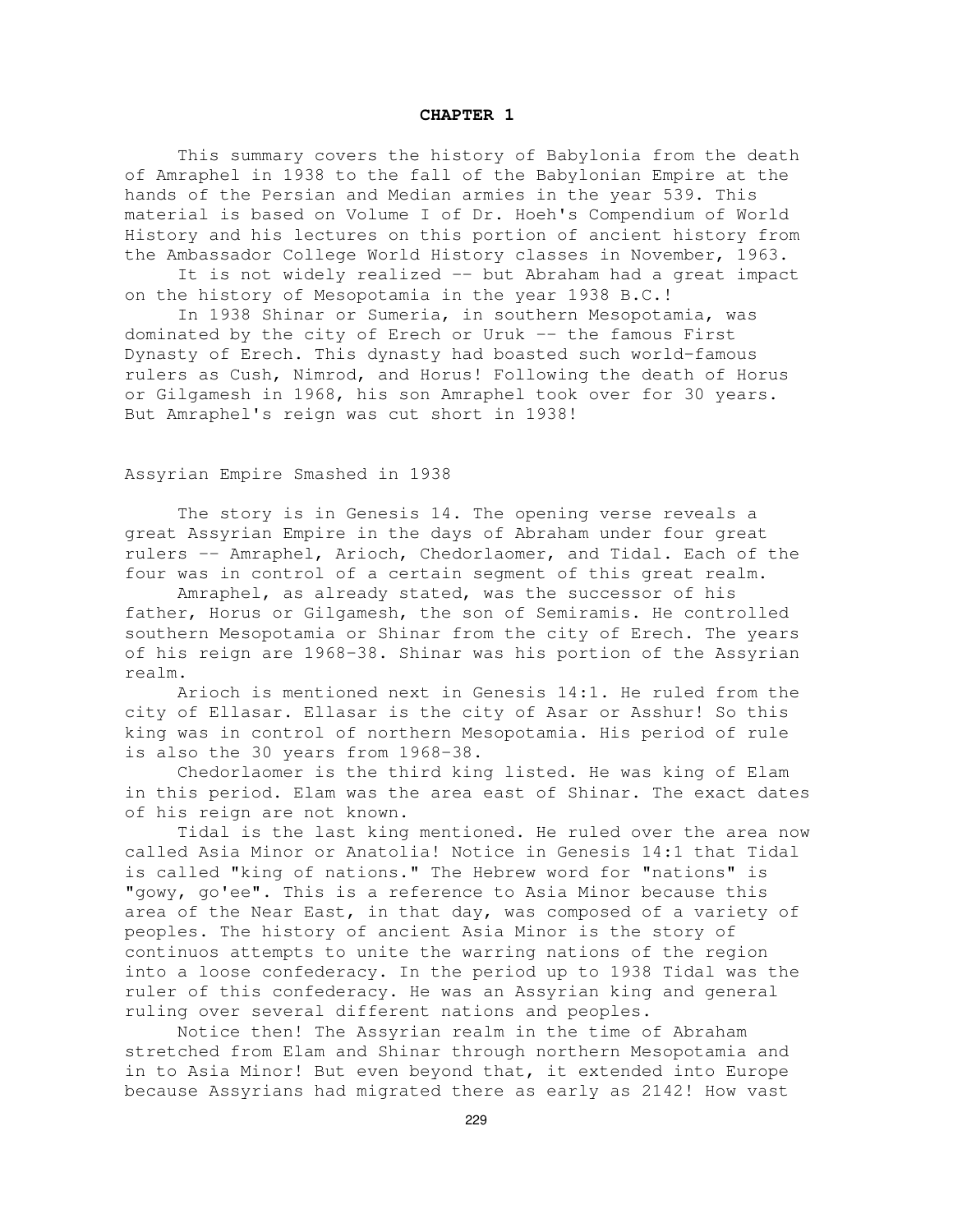the ancient Assyrian Empire actually was has never been fully realized!

Now read the story in Genesis 14. The Assyrians had held the Canaanite rulers in subjection for  $12$  (verse 4) -- the period 1952 to 1940. But in 1939 the Canaanites rebelled and in 1938 the four Assyrian leaders and their armies came into the region to put down this rebellion (verse 5). They were successful in defeating the five Canaanite kings -- but they made the mistake of kidnapping Lot, Abraham's nephew!

Actually God wanted this to happen because Abraham was to be His intrument in halting the proud Assyrians! The story is told in verse 12 through 16. Abraham, with 318 trained retainers, pursued the Assyrians, caught up with them at Dan and slew them in the region between Dan and Damascus! The four greatest Assyrian rulers of Assyria in that day were all slaughtered in one night!

The Assyrian army was, of course, much larger than Abraham's group of 318! Abraham could not have accomplished this astounding success without the help of God. The whole picture of this time implies that the Assyrians were imposing one government and one religion which would have stamped out all knowledge of God in the world! And they would have -- but, God, through the instrumentality of His servant, Abraham, put an end to it! The Assyrians of that day were gaining too much power. God used Abraham to cut them down to size!

There is a parallel in our day: God has used Britain and America, in the First and Second World Wars, to put a stop to what otherwise would have resulted in complete control of the world by Fascism, the Assyrian Empire in modern times!

Assyria, then, met crushing disaster in 1938. It took over a century to restore the Assyrian realm to the status of a major power again. The story of both ancient and modern Assyria is one of crashing defeats and seemingly miraculous returns to power - and its greatest triumph and final collapse lies just a few years ahead!

Few Facts for the Period 1938 to 1657

To return to the story of Babylonia. After the defeat of Assyria in 1938 the history of Babylonia or southern Mesopotamia is practically unknown till the time of Lugal-Zaggisi (1657-1632). for a period of almost three centuries no important historical events have come to light for this part of the ancient world. The ancient records have been lost. If important events had taken place which had an impact on those with whom God was working, more would have been preserved. But since this period has no actual relationship to a greater understanding of the Bible it is not necessary to know the details. In terms of chronology, all the necessary facts about the starting and ending dates of dynasties are available.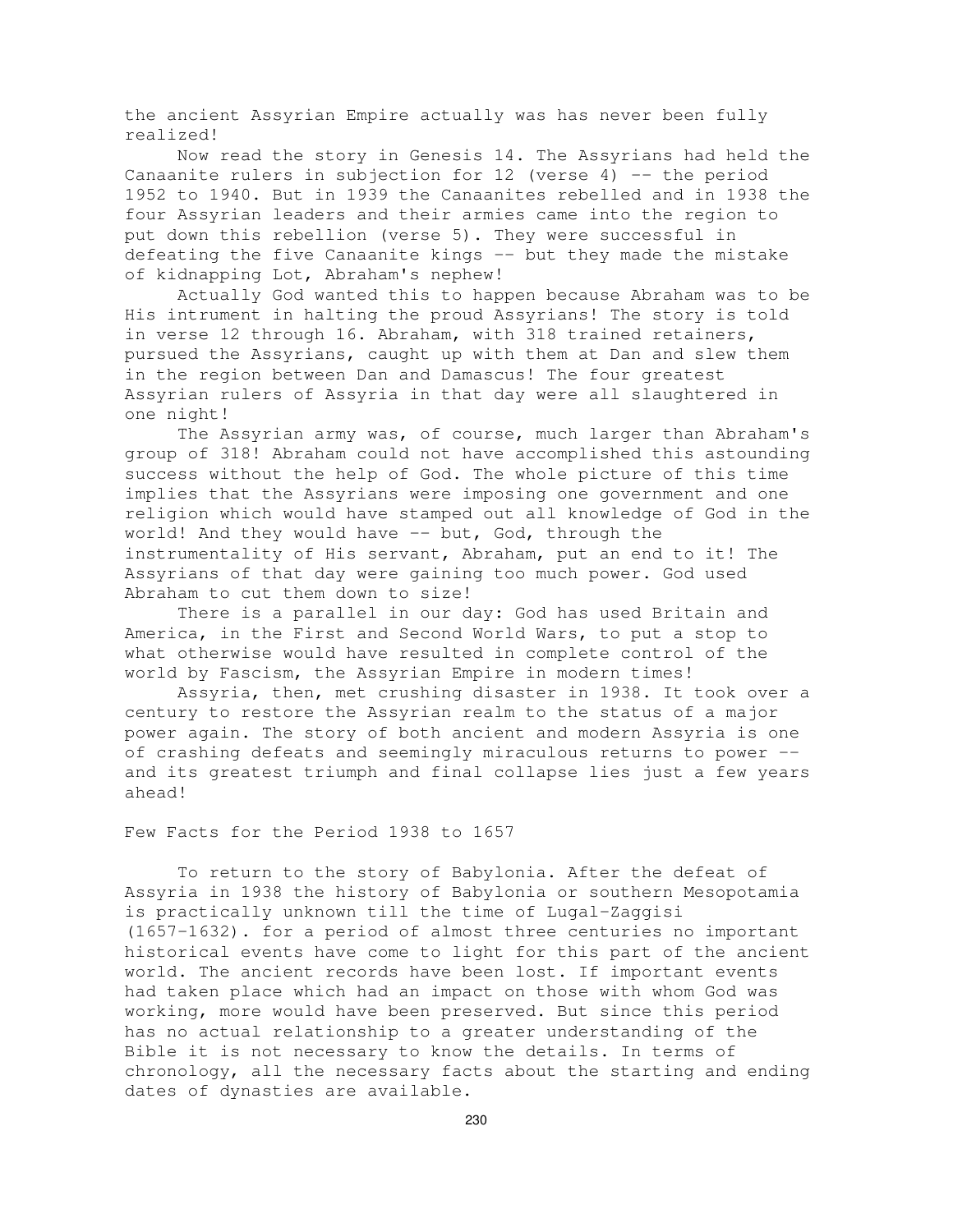The dynasty of Hamazi is a typical example in this period. It began at a very early time in the year 2137. This is the year that Semiramis returned to Egypt 30 years after the death of Nimrod. Though she returned to Egypt her reappearance there also had an influence in Mesopotamia and Shinar. Her fame covered the entire civilized world. The implication is that, in Egypt, there was a gradual return to power during the 30 years by these who supported her. Then, by 2137, she decided that she would have sufficient support that she could dare to appear in public once more in Egypt. Thus the Dynasty of Hamazi had a connection with the return to power of Semiramis or Ishtar in Egypt. This dynasty, as well as Erech II which followed it, were dated according to "the Era of Ishtar." It was commonplace to date reigns in the "Era of Ishtar." (See pages 255-6 of Volume I of the Compendium.)

Hamazi continued till 1777 -- a total of 360 years. Chronologically the total duration of this lengthy dynasty is known. But internally -- within this dynasty -- no lengths of reign are known. They have not been preserved. The name of only one king is still extant -- Hadanish -- but the duration of his reign is unknown. What is more, the location of the city of Hamazi itself has never been found!

The point is this: Here is an apparently great dynasty which lasts for nearly four centuries -- but practically nothing is known about it! This is a prime illustration, then, of how meager records are for this time in Babylonian history.

Archaeologically speaking, Egypt presented far less difficulty than Mesopotamia. The story of Egypt's past is not buried as it has been in Mesopotamia. In Egypt the tombs and pyramids of the pharaohs have protected the relics of the past and these artifacts are readily available to the archaeologist. But Mesopotamia is different. In this region there are literally hundreds and hundreds of mounds (called tells) beneath which are to be found the remains of town and cities. In order to find what is under these mounds the archaeologist must excavate them. This excavation is an extensive and expensive project often entailing hundreds of workers, years of time, and thousands of dollars! Thus no individual person can afford to dig up the past in these areas. Archaeological excavation requires the financing of a large university or similar institution which can put up the necessary funds. Consequently, because of the expense involved, relatively little is known about Mesopotamia as a whole. Fortunately the work of such men as Layard (Nineveh), Wooley (Ur), and Langdon (Kish) has proved very profitable. But how many secrets still lie below the soil of the Near East is anybody's guess! However, it should be emphasized that enough facts have been preserved or uncovered which make it possible to restore the chronology of ancient times since the Flood. all needed facts are available. But many names, events, and other details are still unknown.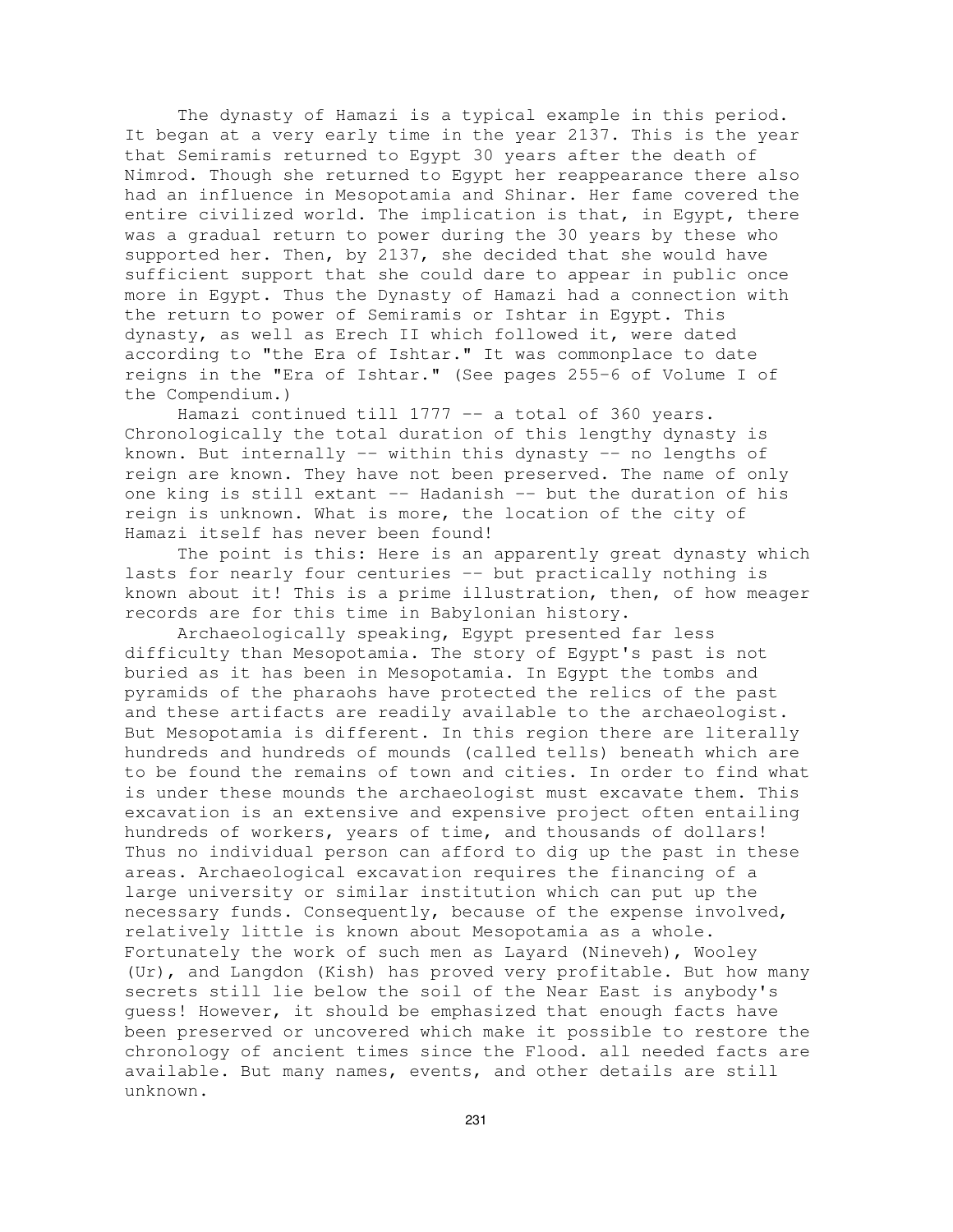#### The Year 1828

To repeat: There are very few facts known in the history of Babylonia for the period 1938 to 1657. However, a little is known about the year 1828. In 1828 "the Assyrian kings succeeded in the Babylonian Empire, and thenceforth Babylonia and Chaldea became a part of the Assyrian Empire" -- page 237 of "Jackson's Chronological Antiquities". From this it is seen that the Assyrians came to some prominence again 110 years after their defeat in Palestine at the hands of God and Abraham. But no further details are known.

The year 1828 also witnessed the defeat of the city and Dynasty of Erech by the city of Ur. In other words, the First Dynasty of Erech was greatly weakened by the death of Amraphel in 1938. Nevertheless it continued under six additional relatively unimportant and little known kings till the year 1828. But at that juncture the dynasty completely ceased and was succeeded by the kingship of Ur.

# The First Dynasty of Ur

The First Dynasty of Ur consisted of four kings and spanned the years from 1828 to 1657. (The year 1657 marks the rise of Lugal-Zaggisi). These rulers were Mes-Anne-padda (1828-1748), Mes-kiag-Nunna (1748-1718), Elulu (1718-1693), and Balulu (1693-1657). The last two names are pronounced A-loo-loo and Bah-loo-loo! All four of these are Sumerian names but the last two strike one as heavily African!

This king list is illustrative of the fact that the early Sumerians were Hamitic and Cushite peoples who have since migrated to Africa! The language termed "Sumerian" by scholars was actually the language of the family of Ham living in this part of the world at this time. A German Catholic scholar did a study in the 1930's showing that Sumerian has a direct relationship to the Bantu language of the Cushites of East Africa! This writer pointed out that many words in modern Bantu have plainly been derived from the ancient Sumerian.

An additional proof of this is that the Assyrians commonly spoke of people who lived in Sumeria as "black heads." This expression was not exclusively a description of their hair but it implied that they were black men!

Though Erech's domination passed to Ur in a local sense in 1828 there were other kings on the scene in Shinar. Little is known about their activities but their existence should be noted. There were kings about their activities but their existence should be noted. There were kings from the city of Kish --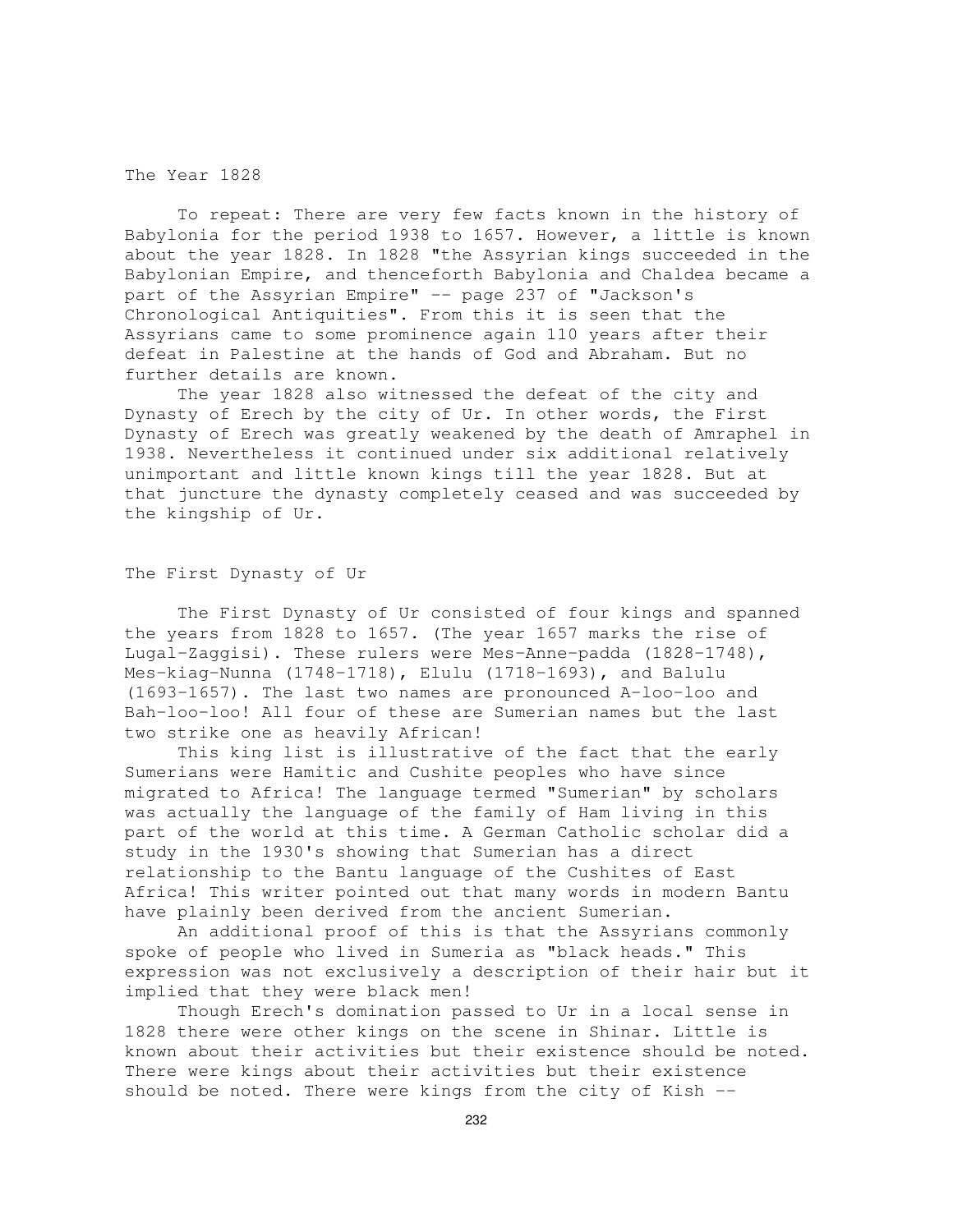Dynasty II of Kish -- though names of individual kings and their reigns have not been preserved. There was also a line of Chaldean kings. At this early time the Chaldeans were a tribal rather than a city folk and so are not designated as reigning from any particular city. Finally there was the Dynasty of Hamazi which has already been discussed.

Just exactly what peoples lived in Shinar at this time is not known. However it is possible to gain a partial picture at least. Obviously the cities or larger towns must have been composed of many kinds of people: There were certainly Hamitic folk of more than one family, there were Elamites, Chaldeans, Assyrians, Armenian (Aramaic) businessmen, and others. In short, the cities were a mass of confused population -- which would be fitting, typical of Babylon, the originating point of chaos!

The big cities in the United States today are a prime example of this. New York is not a typical American city! If the Irish, the Germans, the Jews, the Poles, the Greeks, the Negroes, and the Puerto Ricans were removed, there would be no New York! One-third of the population of our greatest city is Jewish -- and the remainder is mainly a variety of Gentiles! Washington D.C., the nation's capital, has far more Negroes living within it percentage-wise than in any other major American city. The case of Chicago is similar. The foreign element tends to gather in the cities. Such is the case today and it was the same in ancient Babylonia.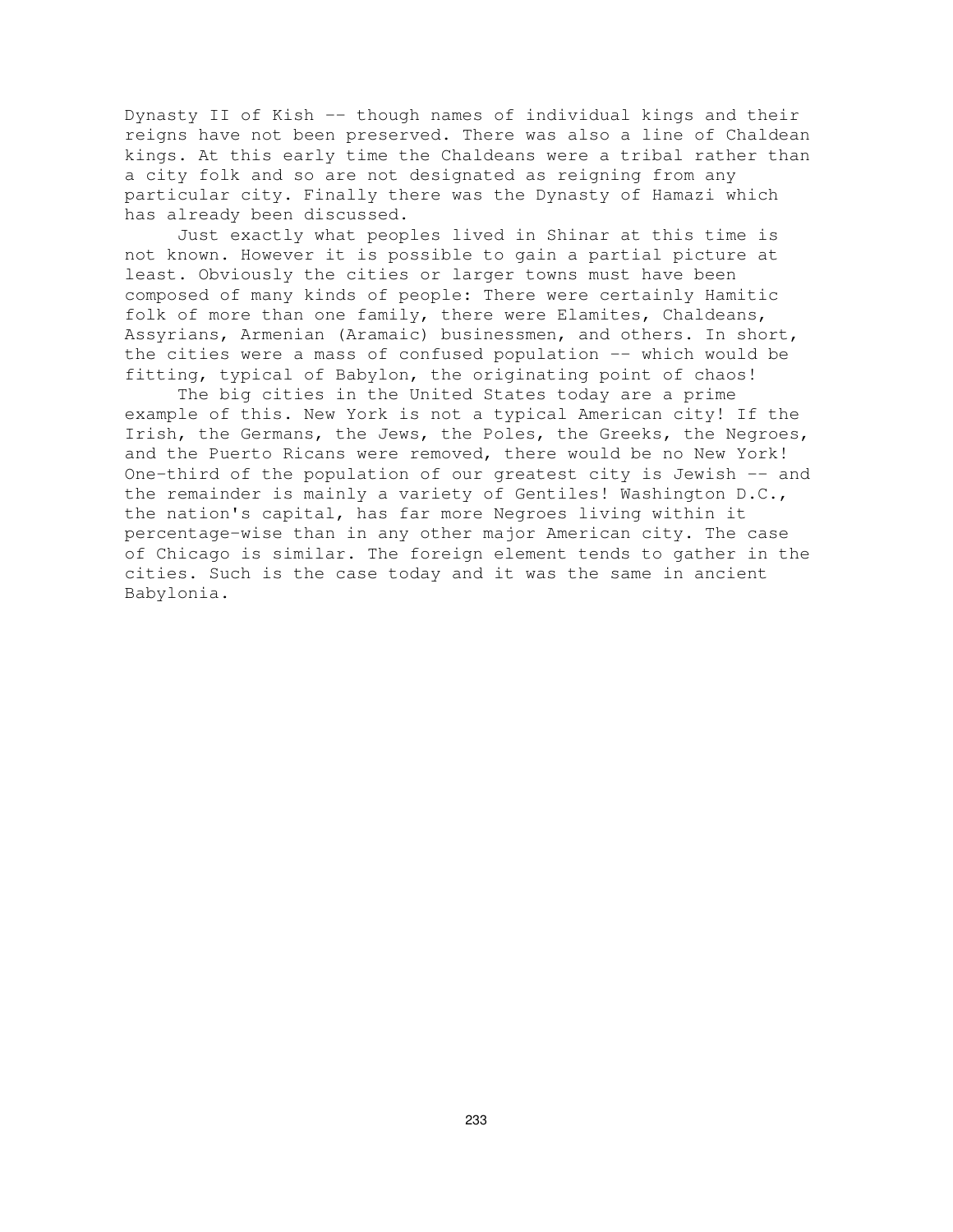#### **CHAPTER 2**

# Queen Ku-Baba and Family

In 1748 an unusual ruler appeared on the scene in Babylonia. This ruler was a woman -- the famous Queen Ku-Baba! She ruled for a 100 years  $-$  1748-1648  $-$  certainly a lengthy reign but not impossible for that day. Her century-long reign comprises the entirety of the Third Dynasty of Kish. A year before she died, as we shall see, the famous Lugal-Zaggisi was to bring tragedy into her life, and family.

The family background of Queen Ka-Baba is unknown. No document has been found to reveal who her husband or father was. It is known that at one time she had been a wine merchant. It has been suggested that her title might better have been "bar maid" than "queen" and that she could properly be characterized as "a Rahab of Shinar!" It is more than likely that she did her best to emulate the notorious Ishtar or Semiramis in gaining political prominence. Whatever the case, Ku-Baba was a famous woman.

Little is known of her reign until the year 1680. Prior to this year the aging Queen had gained unusual reputation for her "picus deeds" during the time of the reign of king Pusur-Sahan of Akshak, a dynasty which had also begun in 1748. As a result of these deeds, when Pusur-Sahan died in 1680, the son of Ku-Baba came to royal estate. His name was Pusur-Sin. His acquisition of a throne commenced the Fourth Dynasty of Kish which paralled the last years of his mother's reign. Puzur-Sin ruled for 25 years -- 1680-1655.

The year 1657, two years before the end of the reign of Puzur-Sin, two important events took place in Shinar. First, the Dynasty of Awan commenced in the region of Elam. Second, and of greater significance for the present story -- 1657 witnessed the beginning of the reign of Lugal-Zaggisi, in Erech!

In 1655 the son of Puzur-Sin and the grandson of Ku-Baba, Ur-Zababa, ascended the throne of Kish. His reign was to end in tragedy only six short years later. However, during his brief reign he had, as his cupbearer, a young Assyrian who was destined to become world-famous. His name was Sargon. He would become Sargon the Great of Akkad!

Now here is something important to understand for the events about to be discussed: The present Dynasty of Kish, though not an Assyrian dynasty proper, did have a very definite relationship to Assyria. It owed its prominence to the fact that it had Assyrian backing and support. Kish had an alliance with Assyria! Queen Ku-Baba probably had much to do with bringing this alliance into existence. And she named her son Puzur-Sin. "Puzur" is a common Assyrian name. An example is the later Assyrian king named Puzur-Assur. The name "Sargon" is also an Assyrian name. Except Sargon the Great, who is associated with Akked, all other rulers named Sargon are from Assyria.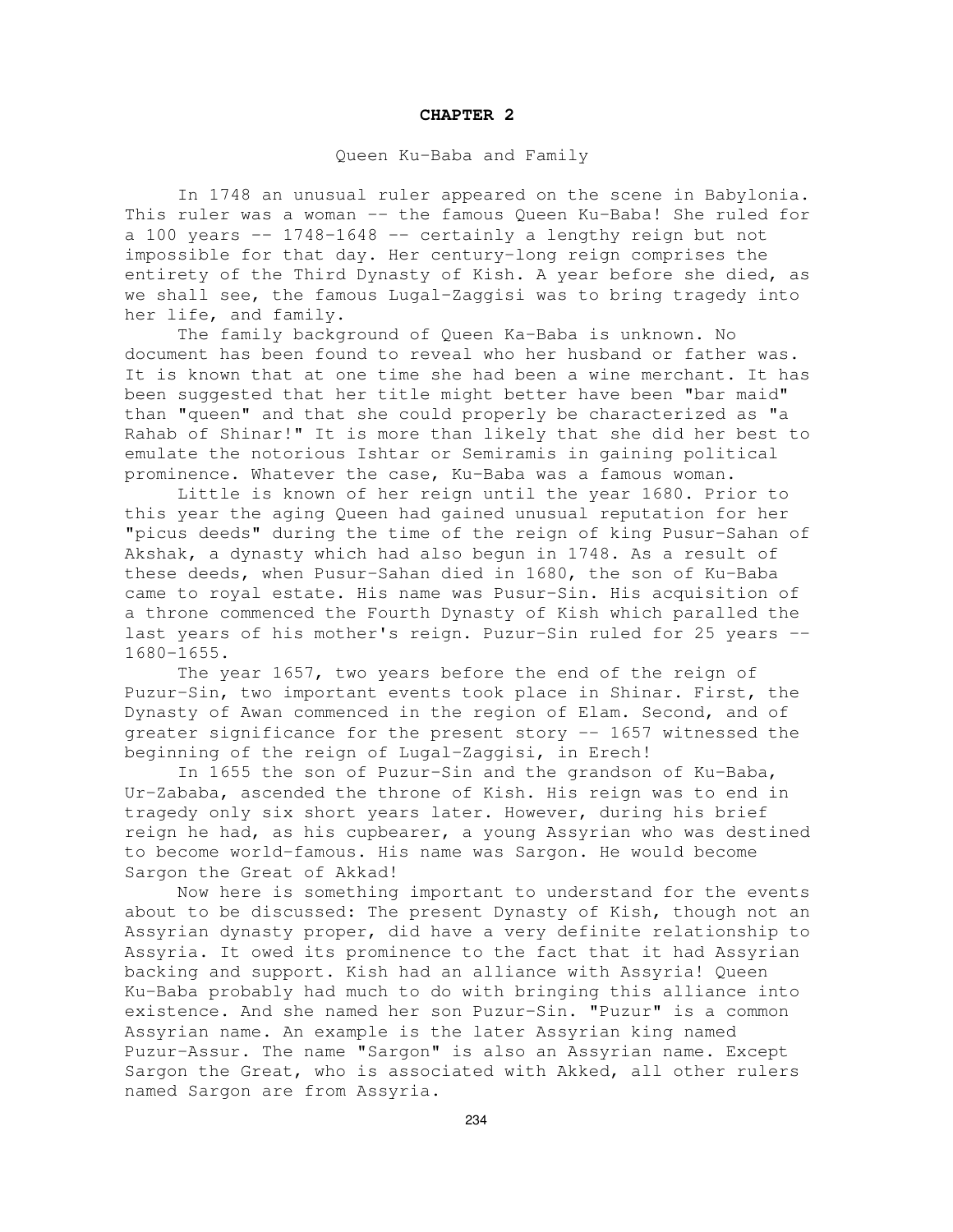And now for the fateful year of 1649! In the winter of 1650-1649 the armies of the Assyrian Empire attacked India in an attempt to expand the Assyrian realm toward the east. Due to an apparently miraculous intervention by God through the use of weather they met a crushing defeat! This had significant effects on political conditions back in Mesopotamia!

Lugal-Zaggisi, remember, had ascended the throne of Erech (Uruk) in 1657. Now, in 1649, when word was received that Assyria's armies had been crushed in India, he saw his opportunity. Assyria was seriously weakened and could no longer support its confederate, the Fourth Dynasty of Kish and its king, Ur-Zababa, grandson of Queen Ku-baba. Lugal-Zaggisi attacked Kish, conquered the city, and Ur-Zababa was slain! The inhabitants were sent into exile! And, in addition to all this, there is archaeological evidence of a flood layer at the city of Kish which indicates that Lugal-Zaggisi and his forces actually opened the Euphrates River and caused it to flow over the city so it would be flooded and rendered uninhabitable!

The situation in Shinar: Assyria had met crushing defeat. Ur-Zababa of Kish IV was dead. The inhabitants of Kish had become a band of "Displaced Persons." Kish had been submerged by a man-made flood! Lugal-Zaggisi was in practically uncontested control of the region. And, one year later, in 1640, Queen Ku-Bababa died thus ending her reign of 100 long years! Such was the series of events in the action-packed year of 1649!

King Lugal-Zaggisi deserves some close attention at this crucial juncture. He reigned for 25 years -- from 1657-1632. His reign comprises the entire Third Dynasty of Erech (as shown on the chart). In the standard high school ancient history text Lugal-Zaggisi is always the first ruler mentioned as being important in the history of Babylonia. One junior high text of recent printing presents this discussion of him:

appears in the historical record as Lugal-Zaggisi valley. His conquests were spectacular in his own day, but seem rather small to us now. At its height, his great empire was only about the size of New Hampshire. Later, Lugal-Zaggisi was defeated and captured by another ambitious king, Sargon of Akkad. (See pages 40-41 of "Long Ago in the Old World" by Cassidy and Southworth, Columbus, Ohio, 1964.)

Lugal-Zaggisi ascended the throne in 1657. Eight years later he had become the dominant ruler of Sumeria or Shinar. But in 17 more years his reign was to end. How this occurred is the next part of the account.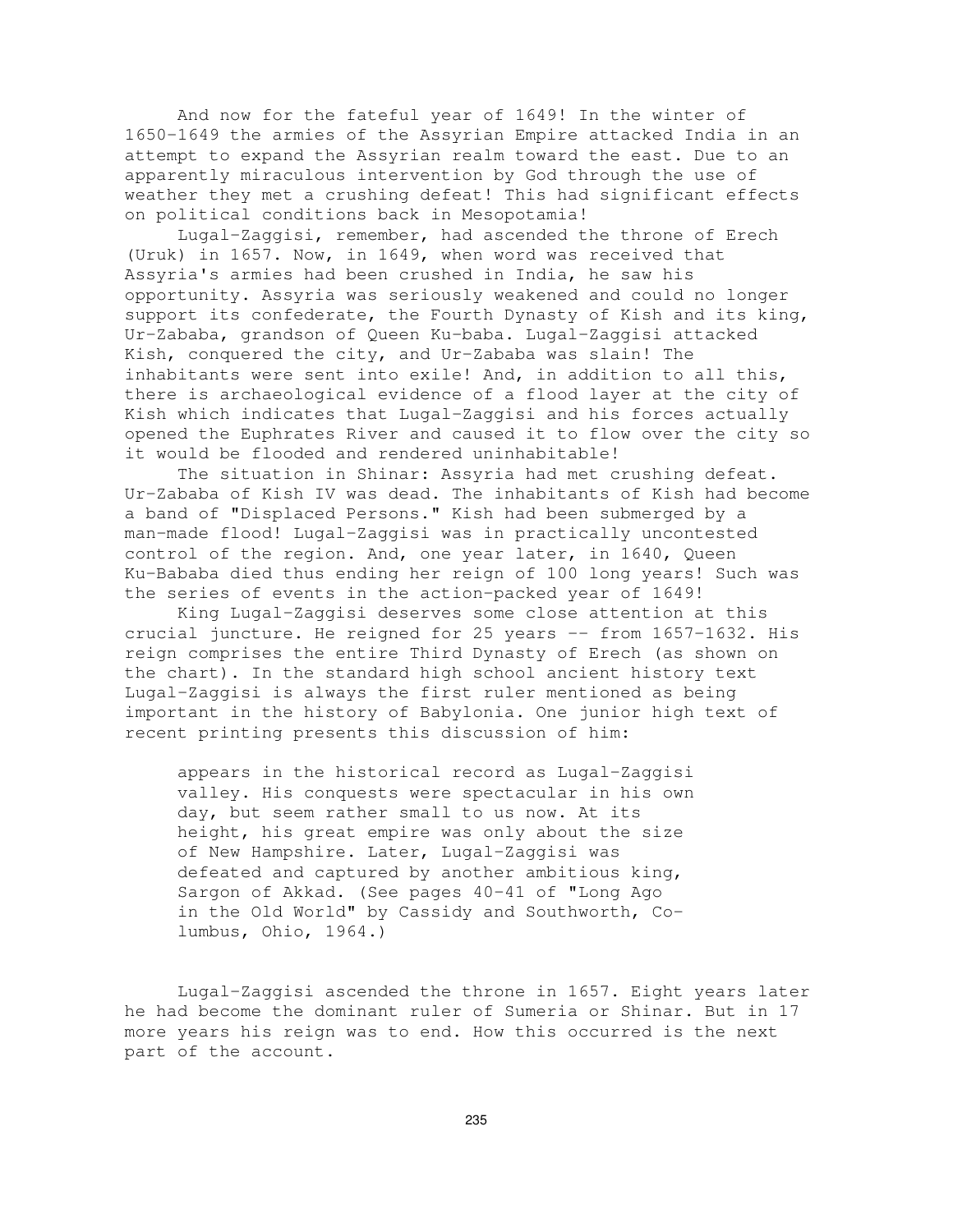Sargon of Akkad

During his short reign of six years Ur-Zababa had as his cupbearer a young Assyrian named Sargon. Sargon was destined to become one of the most famous rulers of his era! It should be pointed out that a "cupbearer" does more than serve a king wine. One who became cupbearer came directly into the king's presence often and thus knew most of the major affairs and problems of the realm. Actually he was a confidant and advisor of the ruler whom he served. In the Bible it is recorded that Nehemiah was the cupbearer of King Artaxerxes (Nehemiah 1:11). Thus the position of cupbearer was one of significant importance and only a very able individual could be entrusted with it.

Recall the events of 1649. Ur-Zababa, grandson of Queen Ku-Baba and her only heir, was slain in the attack under Lugal-Zaggisi. Consequently Ku-Baba outlived her grandson and was without someone to succeed her. She found it necessary to adopt someone in place of her heir now dead. Her choice was the young, popular, and able cupbearer, Sargon! Thus when Sargon later declared that he had a legal right to political power due to this adoption he was not just making a false, trumped-up political claim. His claim was, in fact, a real one. The chronological facts for this period, when properly restored, prove this. This is why the records also state that Sargon was "King of Kish" as well as Akkad!

Note this also: Years later, after gaining power in 1632, it is recorded that Sargon restored the displaced inhabitants of Kish to their estates: "Sargon, king of Agade, ... king of Kish their city" (Pritchard's "Ancient Near Eastern Texts", p. 267). This information fills in, then, the early background of Sargon and explains why he was on friendly terms with the people of Kish. The royal family of Kish, Queen Ku-Baba and king Ur-Zababa, had helped him lay the political foundations for later greatness.

During the period of 1648 (in which year Ku-Baba made him her adopted heir) to 1632 -- a space of 16 short years -- Sargon was at work preparing to establish himself as king and ruler. Then, in 1633, he had marshaled enough power to be able to overthrow Erech and defeat Lugal-Zaggisi, the destroyer of Kish! The date 1633 is the acceptable year of Sargon.

Thus 1633-1632 was a pivotal year in the history of Babylonia. It marked the end of the reign of Lugal-Zaggisi and the commencement of the 55-year reign of Sargon. The rise of Sargon, who was an Assyrian, also actually signifies the return of Assyrian domination in this area. The year 1649 had witnessed the loss of domination by Assyria due to the defeat in India and the sudden assault of Lugal-Zaggisi who temporarily dominated Shinar. But now the royal Assyrian line of Sumer, represented by Sargon (an Assyrian name which never appears anywhere later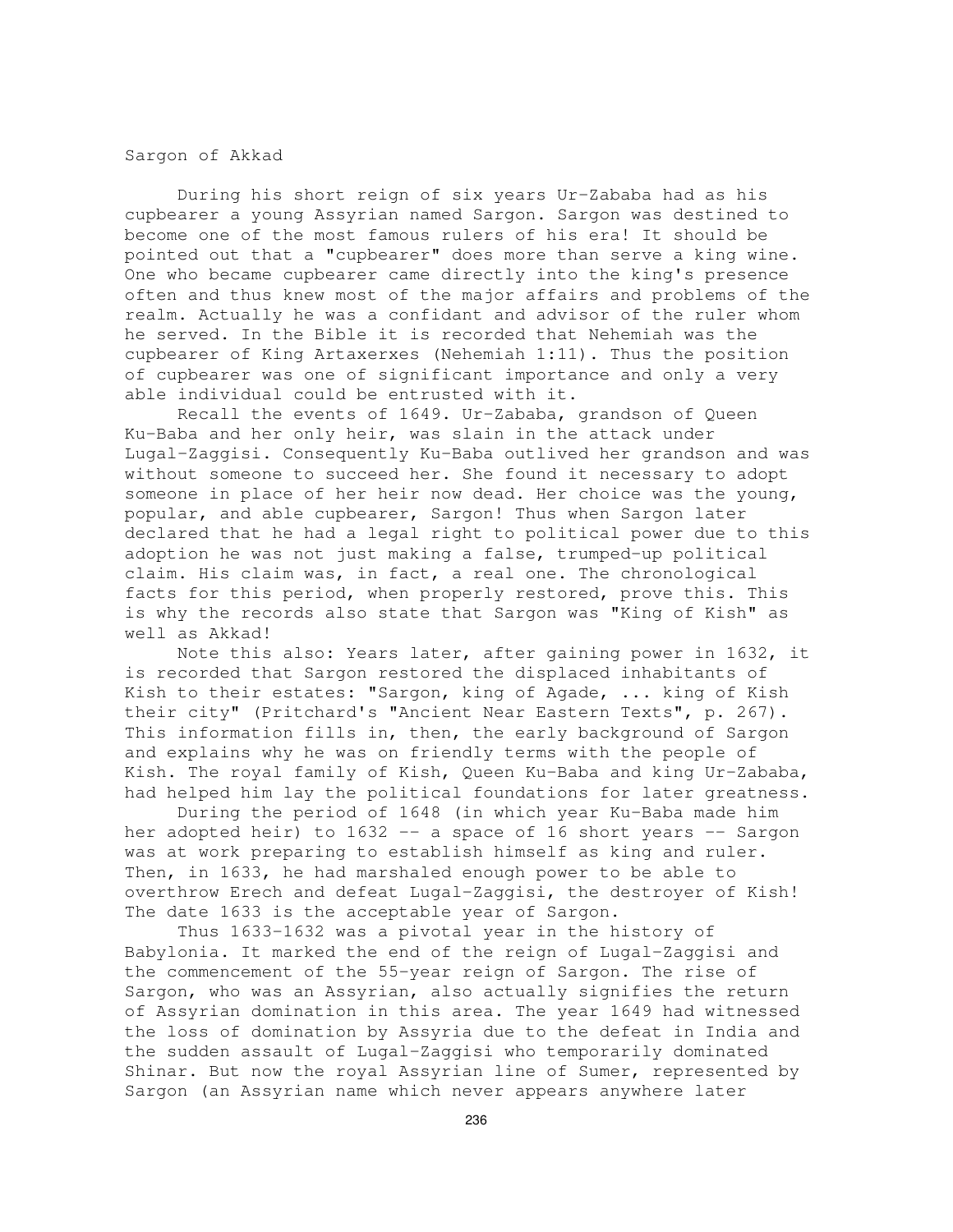except in Assyrian king lists), returns to power in Southern Mesopotamia in 1632 after a 16-year interruption.

In 1632, then, the political power passed from Lugal-Zaggisi and the city of Erech to Akkad and Sargon. The greatest name in Babylonian history in this period is unquestionably that of Sargon. He is usually spoken of as Sargon "the Great." This was not an exaggeration. He reigned for 55 long and eventful years from 1632 to 1577. (This correct dating proves Sargon to be a contemporary of Moses' father, Amram. See Exodus 6:20. Moses was born in 1567.)

Quite a bit has been learned about Sargon and his conquests. After defeating Lugal-Zaggisi he conquered all of Sumer to the Persian gulf, in which he "washed his weapons." He then extended his domain in all directions, subjugating Elam to the east and conquering the western regions along the upper Euphrates to the Mediterranean. According to his own inscriptions Sargon reached the Amanus and Taurus mountains and there are indications that his domain reached into Anatolia. As a result the new capital, Akkad, became the center of a vast empire, where ships brought riches from distant countries across the Persian gulf and up the river.

But, in addition to this, there are definite indications that Sargon had an extensive realm which extended to areas far removed from the Middle East! Two famous journeys are recorded for Sargon: At one time he made a trip west to the "Western Sea" and did not return from over the waters until three years later. Another time he made a trip to the "Eastern Sea" and did not return until seven years had elapsed! Now if Sargon only went over the Mediterranean and the Persian gulf he certainly spent an unusual length of time on board ship for such comparatively short voyages! What the evidence actually points out is that Sargon sailed over the Atlantic and the Pacific Oceans to the New World!

Here are some interesting factors in relation to this: The Peruvian Indians, as proved by Dr. Hoeh in Volume II of the Compendium, actually preserved their history back to the Tower of Babel! Now, in the period shortly after 1600, their ancient king list records the coming to power of a new line of kings with the title of "Anauta," a word signifying a priest or Magian. In other words this period, exactly in the time of Sargon, witnessed the origin of what could be called the Magian religion -- or the religion of the Middle East -- in the New World among the Indians of Peru! Right in the time of the greatness of Sargon a definite impact from the Middle East alters the type of rulership among the Peruvians!

It is also significant that, from this period on and later, there is evidence to show that corn  $-$  or maize  $-$  copied in the form of iron and other metals, was offered to the gods in Mesopotamia in pagan religious ceremonies. It is important to realize that maize was known only in certain areas of the world -- and primarily in the New World or the Western Hemisphere! So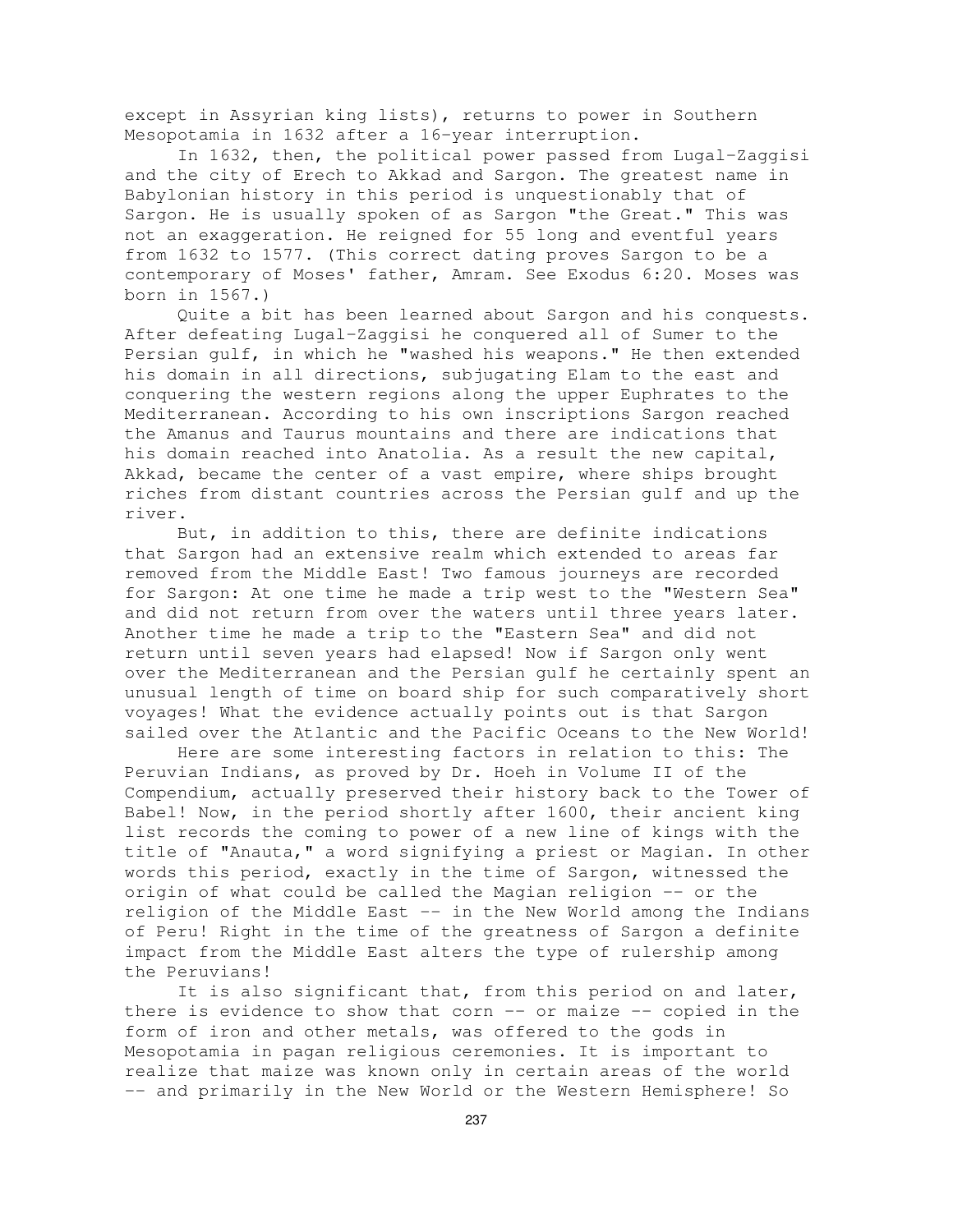here is another indication of contact between Mesopotamia and the culture of the New World.

There is no doubt that the Indians had come to the New World long before 1600. Thus, if they get here first, why should not Sargon have come across the oceans in his day? It is simply a matter of fact. It seems evident, then, that Magellan had nothing on Sargon the Great. The ancients were not so "primitive" as many modern historians would have us believe! The "Age of Discovery" of the 1500's A.D. was not the first!

These factors give us the feeling of how great the ancient world must have been in that early period. Look, for example, at Egypt. In the 1700's B.C. the great Dynasty 12 of Thebes was in existence. Its rulers took over extensive segments of the Near East. It had control of the sea power in the Mediterranean. When Joseph and Job came to power in Dynasties 3 and 4 (both parallel with  $12$ ) -- and later the  $12$  sons of Jacob -- they became rulers in the world's leading government! This is what God intended. This allowed the Children of Israel to multiply and prosper in Egypt -- the richest and most powerful nation in the world. Joseph died in 1654 and by 1600 or shortly thereafter the Israelites began to come under the oppression of Pepi I and II. But notice that at this period of 1600 and after there is sufficient to show what a great period of ancient history these two or three centuries were.

All historians recognize that the Dynasty of Akkad, founded by Sargon, was very influential -- but most of them fail to realize its full significance as recounted briefly here. Nevertheless, much has been written about this important dynasty and a good deal is known about it. The Britannica has an interesting section on it under the article "Babylonia and Assyria."

### The Decline of the Akkadian Empire

In the year 1577 Sargon was succeeded by his son, Rimash, who reigned 15 years, 1577-1562. Rimash was followed by his twin brother, Manish-tusu, who reigned only 7 years, 1562-1555. Another king list for this period points to the conclusion that these twin sons of Sargon ruled jointly for several years. The names of these twins adds weight to the conclusion that the great Dynasty of Akkad was actually predominantly Assyrian. Rimash is certainly an ancient Assyrian name while Manish or Manis is actually an old Germanic name. Manish-tu, in fact, was the name of one of the ancient ancestors of Germans in Europe. Not much is known of these sons compared to what is recorded about their famous father.

Much more is known about Maram-sin, a grandson of Sargon the Great, who ruled for the lengthy period of 56 years, 1555-1499. He was another great conqueror, under whom the Akkadian Empire in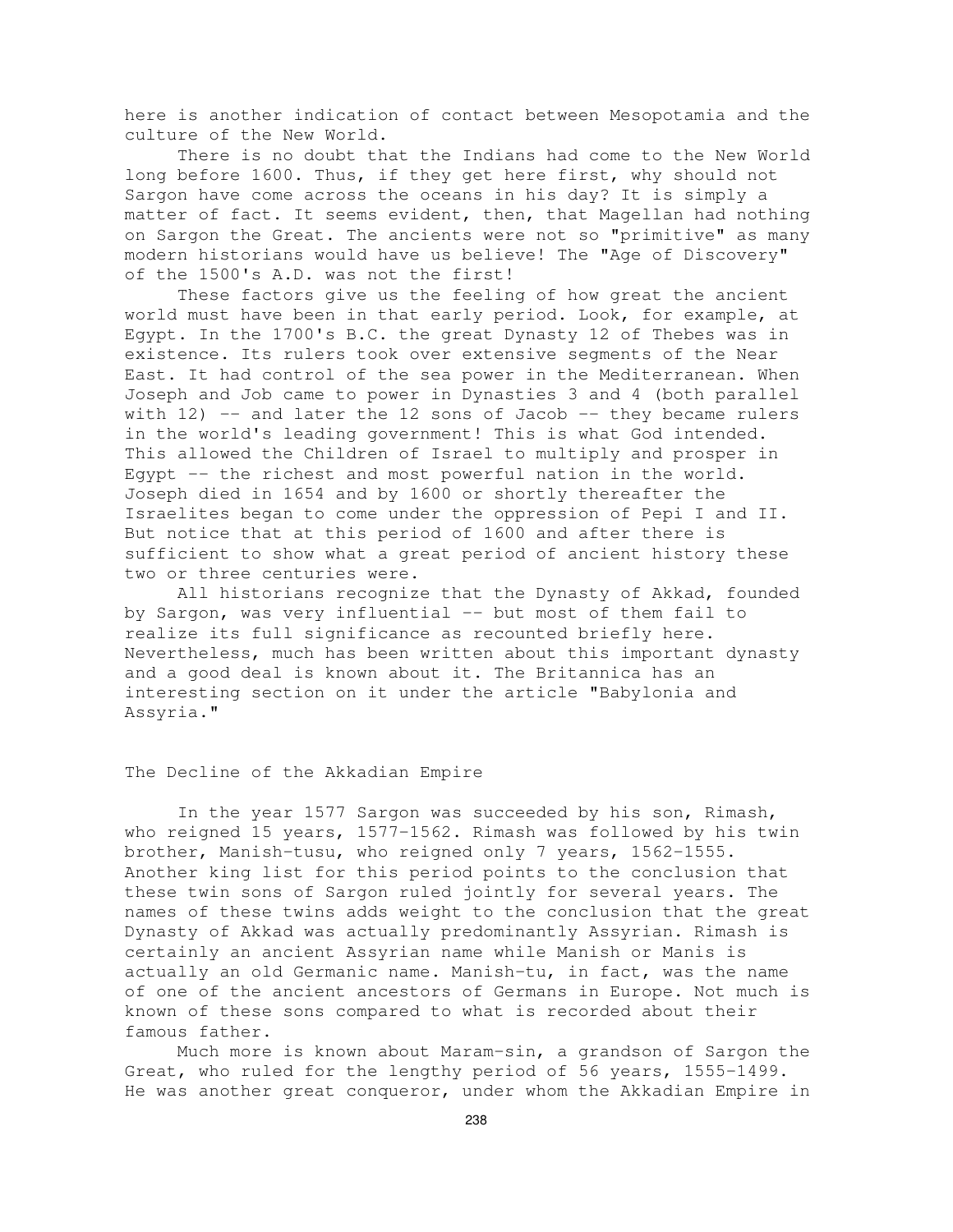the Middle East was again expanded to the same dimensions it had enjoyed under Sargon. The most famous monument pertaining to Naran-sin which had been found is a stele commemorating his victory over the Lullubi, a tribe of people in the Zagros mountains on the border of Elam.

The first major blow to the Akkadian domination of Mesopotamia and the Near East took place in 1535, the twentieth year of the reign of Naram-sin. In that year a people from the east called the Guti, led by Erridupizir, invaded the land of Shinar. They did not completely take control of the realm of Naram-sin but neither could he drive them out of the country. This is substantiated by the fact that Erridupizir usurped the title of Naram-sin. He claimed to be as great a conqueror as Naram-sin was! The Guti are never presented as ruling from any particular city. Their initial attack, then, in 1535 was successful and enabled them to make successful inroads into Mesopotamia. But, in a few short decades their increased efforts were to meet with even greater success!

The ultimate disaster of Naram-sin struck his kingdom in 1500 -- the second and most successful attack of the Guti hordes! Naram-sin was toppled from power. The Guti destroyed the area of Akkad. A year later, in 1499, Naram-sin was dead. He had lived long enough to see his empire collapse. His successor, Sharkalisharri means "king of all kings" but this was an idle boast! The greatness of Akkad had passed forever!

The Guti Dynasty lasted till 1410. Apparently this dynasty was the dominant one in Shinar during this period of almost a century's duration. But it was by no means the only one. The successors of Naram-sin in Akkad had a limited rule in the north. The Second Dynasty of Ur (1535-1427) was also in existence, as well as the dynasty of Awan in Elam in the east.

Then also, in 1472 the Fourth Dynasty of Erech came into being. Here is the background: Sharkalisharri ruled till 1475 in Akkad. but the three years after 1475 are characterized in a note in the Akkadian king list with the phrase "3 years of confusion." Three kings are listed for the three years of 1475-1472 -- Igigi, Nanum, and Imi  $-$  followed by a fourth, Dudu (1472-51)! Clearly there is a marked change in the kind of rulers who came to leadership in this once-great dynasty! During this period it became proverbial to ask: "Who was king? Who was not?

During this period of weakness, upheaval, and uncertainty a rival dynasty arose at Erech -- The Fourth Dynasty of Erech. The initial year of this new dynasty is 1472 -- exactly the same year as the last of the three years of confusion in the weakening Dynasty of Akkad! the rise of Erech IV, then, began in 1472. It reached its fullest power in 1436 when the Dynasty of Akkad finally died out completely.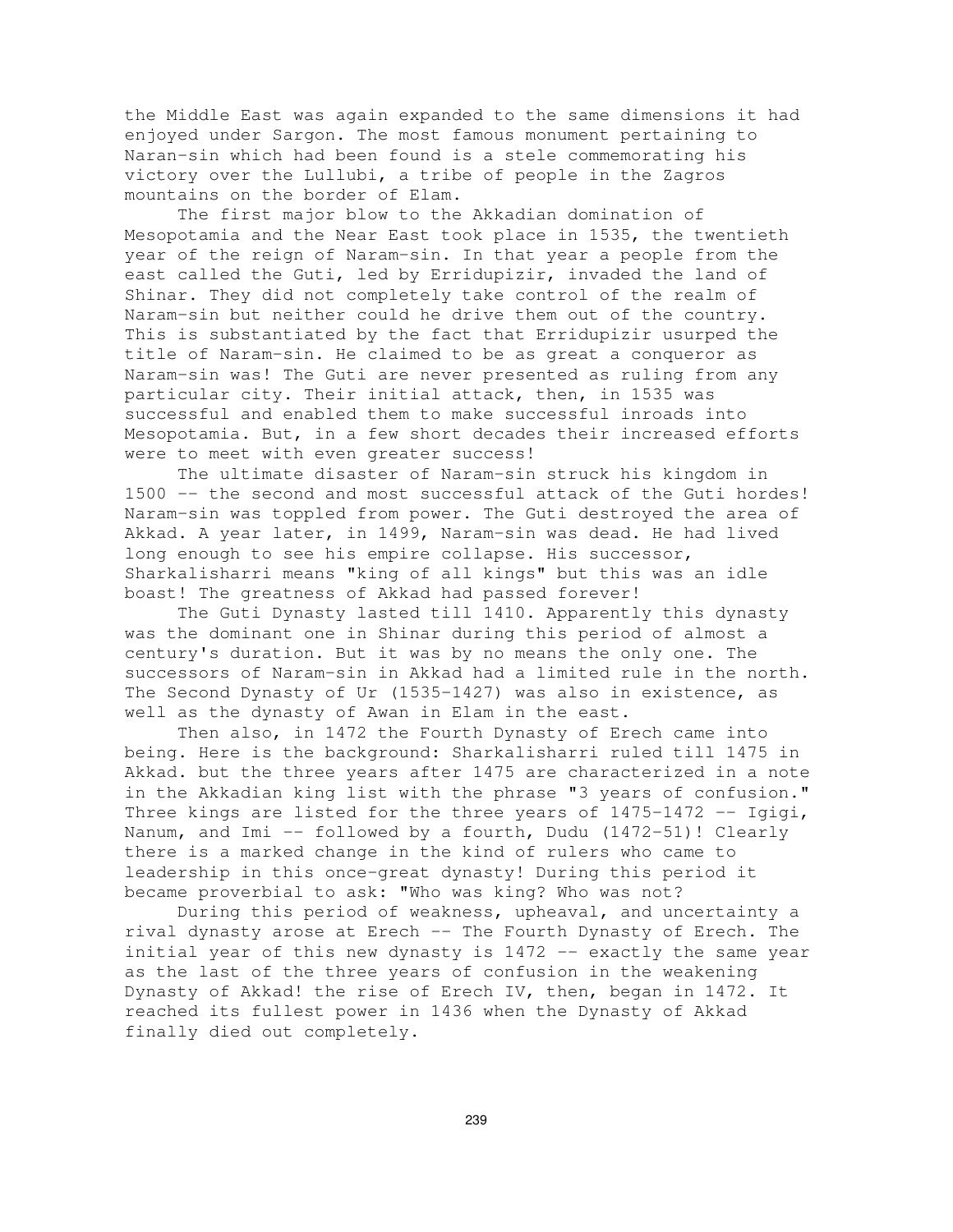The Collapse of the Guti and Revival of Assyria

Recall, now, that since 1535 the Guti had been terrorizing and oppressing much of Shinar. But their day of political reckoning was finally to come! In 1410 a ruler named Utuhegal came to power in Erech. His brief reign of seven years -- 1410-1403 -- constitutes the entire brief Dynasty V of Erech. Utuhegal was able to muster enough power to achieve something that would assure him lasting fame. He was able to overthrow the Guti, these foreigners who had dominated the land for 125 years since 1535! The year 1410 marks the end of the Guti Dynasty - thanks to Utuhegal!

There are some important facts and factors to have in mind about Assyria at this point. This whole period of confusion in Shinar from 1472 onward during the time of Erech IV and V is parallel with the period of the Judge in Israel. (The Israelites had come into Canaan in 1447 under Joshua.) Here is the point: This confusion in Shinar made it possible for the Assyrians to rise to a degree of prominence again. It is a general principle of history that a period of confusion always precedes a return to power of some people or nation. In this period it was Assyrian reviving once again. This revival is clearly reflected in the history of Israel in the Book of Judges: The oppression of Chushanrishathaim king of Mesopotamia (Judges 3:8) took place in 1400 and lasted for eight years! (The last part of his name - rishathaim -- means "double-wickedness!" In other words, he was called "Chushan of double-wickedness.") This evil "king of Mesopotamia" could be none other than an Assyrian ruler since no one in Babylonia was powerful enough to make attacks into Canaan at this time.

But also remember this: The defeat of the Assyrians by Abraham in 1938 had been so successful that, apart from this brief period after 1400, the Assyrians were never able to overcome Israel in all the centuries from 1938 to 718! During all this time the Assyrians were making attempts to rise to ultimate power but God never allowed them to achieve it. Finally god allowed them to rise to such power that He could use them as His military instrument to punish the northern ten tribes of Israel and take them into captivity. This was the pinnacle of Assyrian power -- the period of the century and one-half up to 612. And just at the time of its greatest success it also met its most disastrous collapse at the hands of the Babylonians and Medes in 612! The story of Assyrian history is the story of successive rises and falls.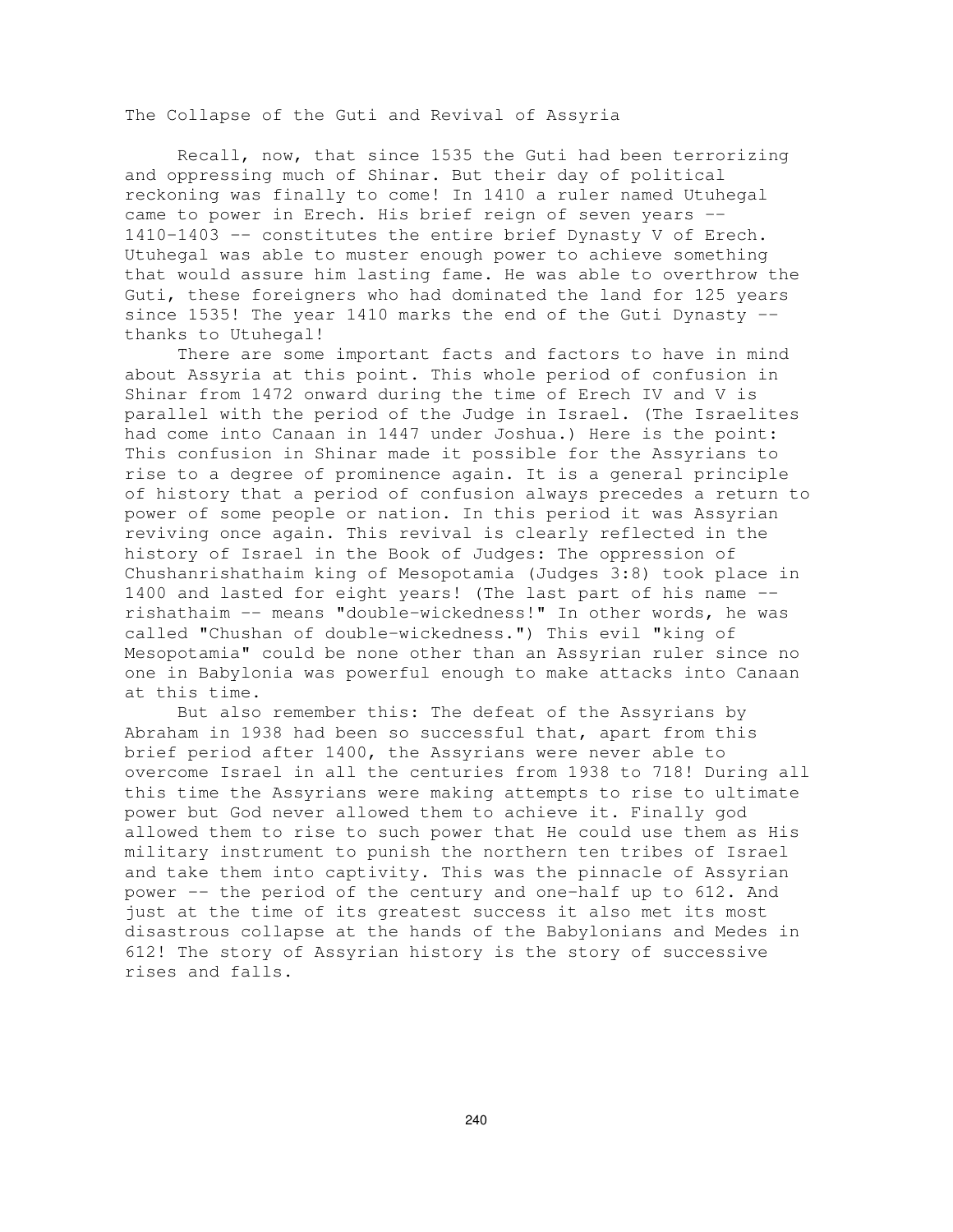### **CHAPTER 3**

# Assyrian Dominance

To return to the story of Babylonia. From this time forward, down to the fall of Nineveh, Assyria was the dominant power in Mesopotamia except for a short time during the reign of Hammurabi. Babylonia was second-rate in contrast to the predominance of Assyria.

In the year 1403 the predominant power in Shinar passed from Erech to the city of Ur. Here are the events: Utuhegal had appointed an official (called an ensi) to be director over the city of Ur. But this official, Ur-Nammu, was disloyal. He revolted, overthrew his overlord, Utuhegal, the conqueror of the Guti, and established his rule and dynasty at the city of Ur. The year 1403, then, marked the beginning of the Third Dynasty of Ur. It lasted for 117 years down to 1286.

During its period of over a century, the Third Dynasty of Ur was the leading dynasty in the area of Shinar. But it was by no means the only one. There were contemporary dynasties at Awan in Elam, Adab, and Mari.

After the reign of Ur-Nammu (1403-1385), the founder of the dynasty, there were four other rulers. The last of these was Ibbi-Sin who reigned for 25 years, 1311-1286. during his reign the leadership of Ur crumbled! Business documents recovered by archaeology show that there was famine in Ur, prices rose, and the government had to buy grain at high prices from different regions. To add to the problems of Ibbi-Sin, two former city governors usurped authority and made themselves independent kings, Naplanum (1306-1285) in Larsa and Ishbi-Irra (1301-1268) in Isin.

The final blow to Ibbi-Sin came in 1286. In that year there was an attack from the east out of Elam. The Elamites conquered Ur. Ibbi-Sin was carried captive to Elam -- the Third Dynasty of Ur had become history!

A vital chronological matter may appropriately be discussed at this point. It concerns the fact that the Fourth Dynasty of Kish was resurrected in 1291 during the reigns of Ishbi-Irra and Ibbi-Sin. remember that Ur-Zababa of Kish IV had been slain in the attack on Kish by Lugal-Zaggisi in 1649. From that year onward, for over 3 1/2 centuries, the Fourth Dynasty of Kish lay dormant. the family lived on but did not enjoy royal status. But in 1291 Usiwatar ascended the throne of Kish and reigned for seven years. This was, in effect, the "resurrection" to royal authority of the family that had begun centuries before with the famous Queen Ku-Baba! This second and final phase of Kish IV lasted till 1255 when the dynasty ended completely.

The fact that one king list for Kish IV assigns 400 years to Ur-Zababa while another gives him a mere 6 (which is how long he reigned -- 1655-1649) has caused no end of consternation to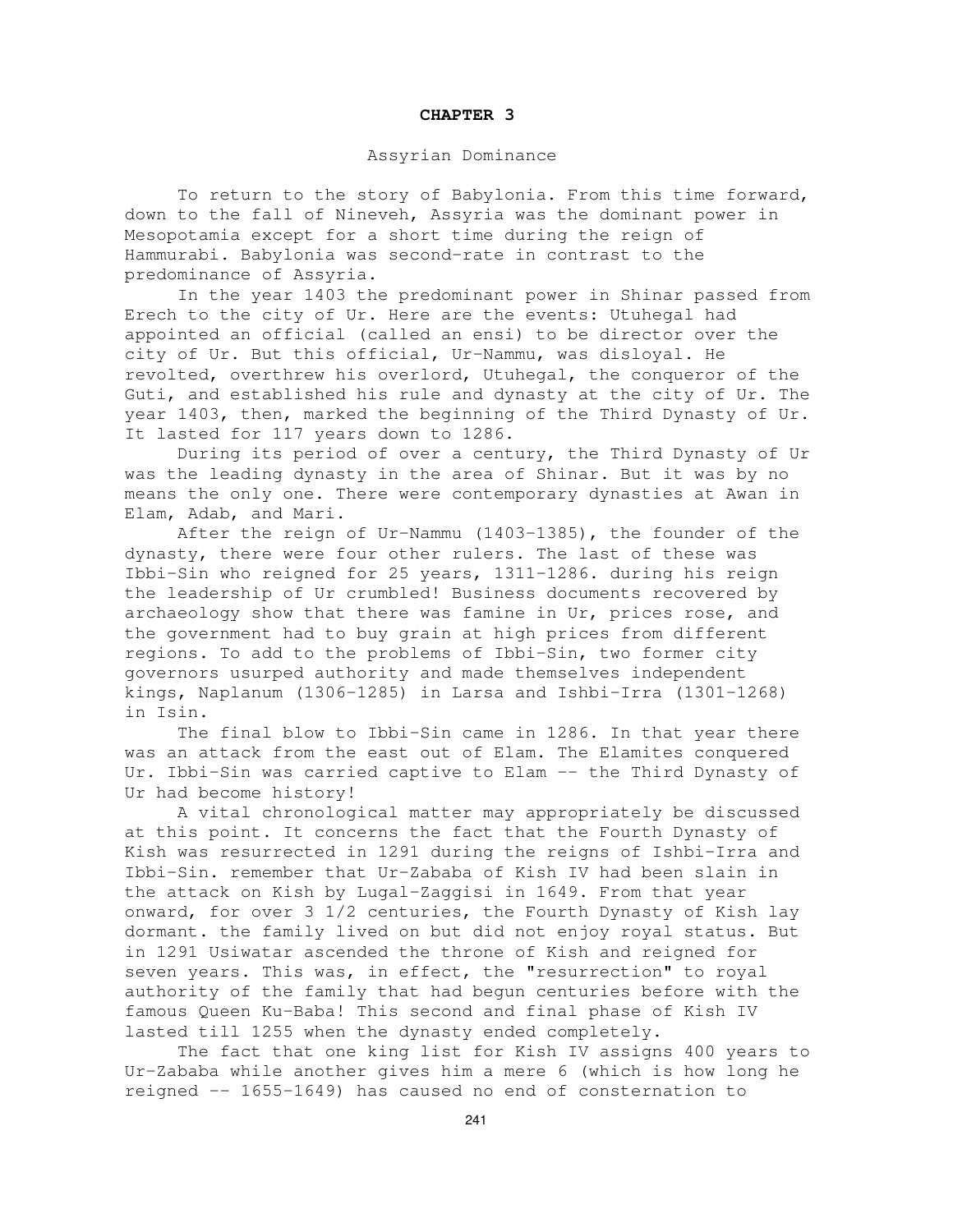historians. They label the records for Kish IV as "corrupt" and "worthless." But actually the answer to these seemingly irreconcilable accounts is very simple.

The mysterious "400 years" actually covers the period from 1655 to 1255 -- that is, from the beginning of the reign of Ur-Zababa to the end of the dynasty as a whole. the actual break in the dynasty extends from 1649 (the death of Ur-Zababa) to 1291 when Usiwatar came to power, a period of 358 years. Therefore the "400 years" is actually an era which represents a gap during which there were no kings in this dynasty. The family continued but did not have political authority. Thus there is a 358 year break in the continuity of this dynasty which the scribes rounded off to a convenient figure of 400 years. At the end of the 358 years the old royal family of Kish once more was restored to the throne.

The key to dating the last part of Kish IV is a ruler named Shu-ilishu. In the Dynasty of Isin, Ishbi-Irra (1301-1268), the first ruler of the dynasty, was followed by Shu-ilishu for ten years (1268-1258). It is known, of course, that Ishbi-Irra was contemporary with Ibbi-Sin, the last ruler of Ur III which has already been discussed. This synchronism makes Isin I dateable. Therefore it is known when Shu-ilishu ruled in Isin I. But here is the point: Among the last several rulers of Kish IV is a king named Shu-ilishu. This is the same individual. Shu-ilishu ruled in both Kish IV and Isin I! This major chronological "link" makes it possible to date the latter years of the resurrected Kish IV. The fact that Shu-ilishu is listed in both dynasties clears up the mystery of the 400 years. The 400 years begin in the days of Queen Ku-Baba and Ur-Zababa and end in the time of Shu-ilishu! The reign of mysterious Fourth Dynasty of Kish in the history of Babylonia. The end of Kish IV is contemporary with the beginning of Isin I.

## Isin, Larsa, and Babylon

With the establishment of Naplanum in Larsa and Ishbi-Irra in Isin a new stage was reached in the confused history of Babylonia. From the time of the captivity of Ibbi-Sin of Ur III in 1286 to the rise of Babylon to real power in 1077 -- a period of over two centuries -- Shinar was split into a northern kingdom dominated by Isin and a southern kingdom ruled by Larsa. As far as all present knowledge is concerned, there were no ruling dynasties from any other cities until the rise of Babylon in 1174. This period, then, has been labeled the Isin-Larsa period.

How did these two dynasties arise? The answer is the repetition of an old story: they arose during a period of struggle. This struggle, as already summarized, was between Ur III's last ruler, Ibbi-Sin, and the Elamites who attacked from the east. Ibbi-Sin was finally carried captive in 1286 which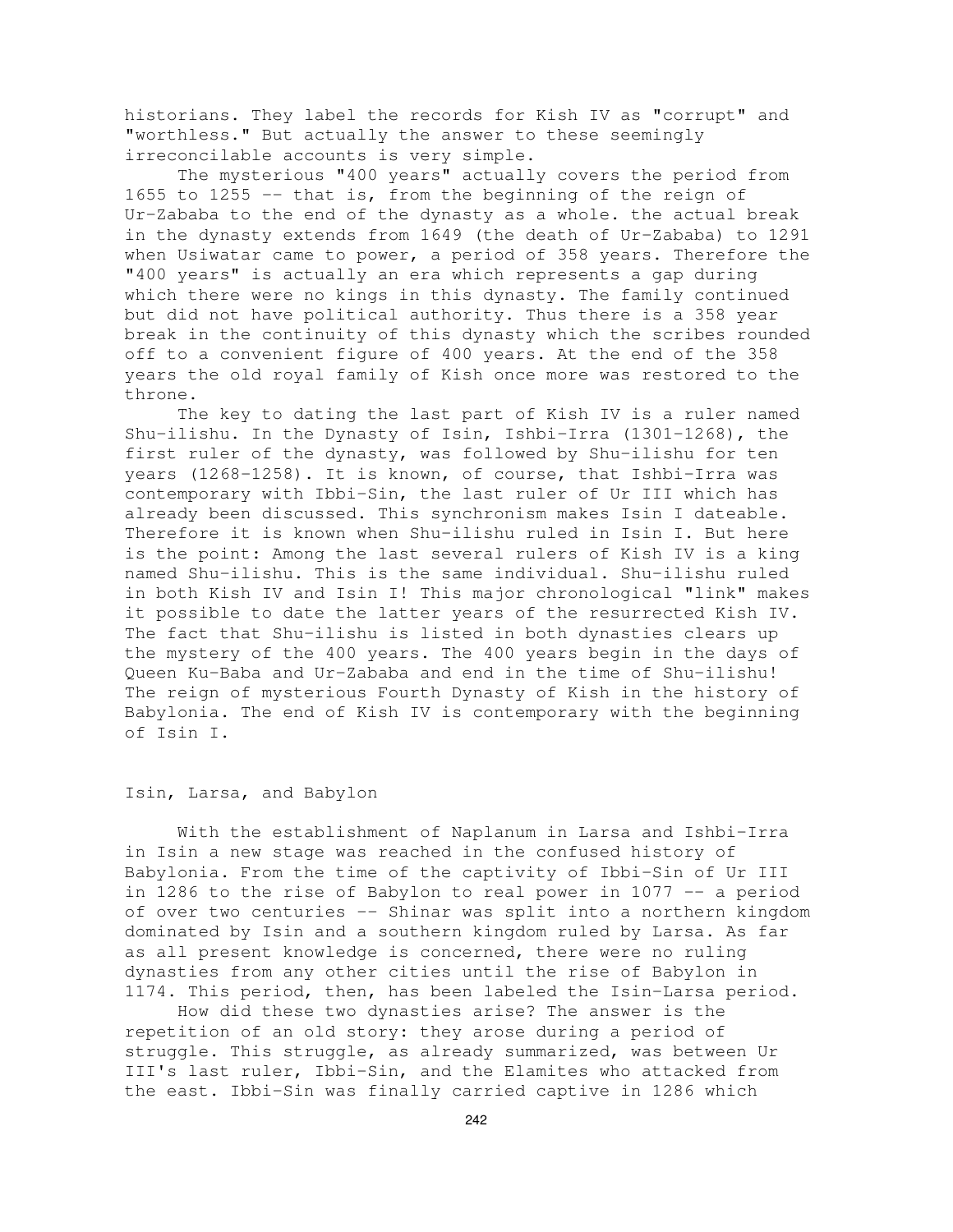marked the end of Ur III. This left the two dynasties of Isin and Larsa which had begun in 1301 and 1306 respectively.

Isin and Larsa continued for 112 years down to 1774 as the only two cities in Shinar from which there were ruling dynasties. But, then, in the year of 1174, the First Dynasty of Babylon arose!

Babylon is universally considered to be one of the greatest of ancient cities -- and yet there was no dynasty of kings ruling from it until as late as 1174. The First Dynasty of Babylon - the dynasty which Hammurabi made famous -- was the first actual line of kings to rule from this famous city. In other words, form the time of Cush and Nimrod and the building of the city and tower of Babel (which turned out to be a failure!) till the reign of Sumu-abum (1174-1160), the first king of Babylon, there were no political rulers exercising control from Babylon. For 1080 years -- 2254 to 1174 -- there were no kings in Babylon proper. It was not a city-state as other Sumerian cities were. Babylon had existed prior to this only as a religious center.

What made it possible for a new dynasty to arise in Babylon in 1174? The answer lies in Assyrian history. Assyria was the next-door neighbor of Babylonia in the Fertile Crescent. In 1174, at the city of Assur, king Assur-dugal was ruling. But in this his sixth year -- 1174-1173 -- chaos struck the city! This is clearly reflected in the Assyrian king list for this period: It is recorded that in this last year of Assur-dugal no less than six kings occupied the throne! In the list, each of them is described as "son of a 'nobody'" -- indicating they were non-royalty!

Clearly this was a time of strife and confusion -- internal disruption! A major revolution exploded in Assyria! Only such a major upheaval as this could make it possible for a rival power to rise in the city of Babylon. This event allowed Sumu-abum to ascend the throne at Babylon and commence its first dynasty of political overlords. In another century this line was to be the dominant dynasty in Shinar!

From 1174 forward, then, there were three powerful dynasties in existence in Babylonia -- Isin, Larsa, and Babylon. As an advance summary of what took place here is what happened between these political rivals: Rim-Sin, the last ruler of Larsa, was able to defeat Isin and thus bring the greater part of Shinar under his control. But he, in turn, easily defeated by the well-known Hammurabi of Babylon who was able to unite the whole area under his rule.

The next step is to take up the story of these events in more detail. Rim-Sin (1103-1042), the last ruler of the Larsa Dynasty, came to power in 1103 and ruled for 61 years.

Here, in more detail, is the story of this three-cornered struggle between Isin, Larsa, and Babylon. Down to 1077 none of the three dynasties was able to muster an attack against the others. But then the struggle began. The stage became set through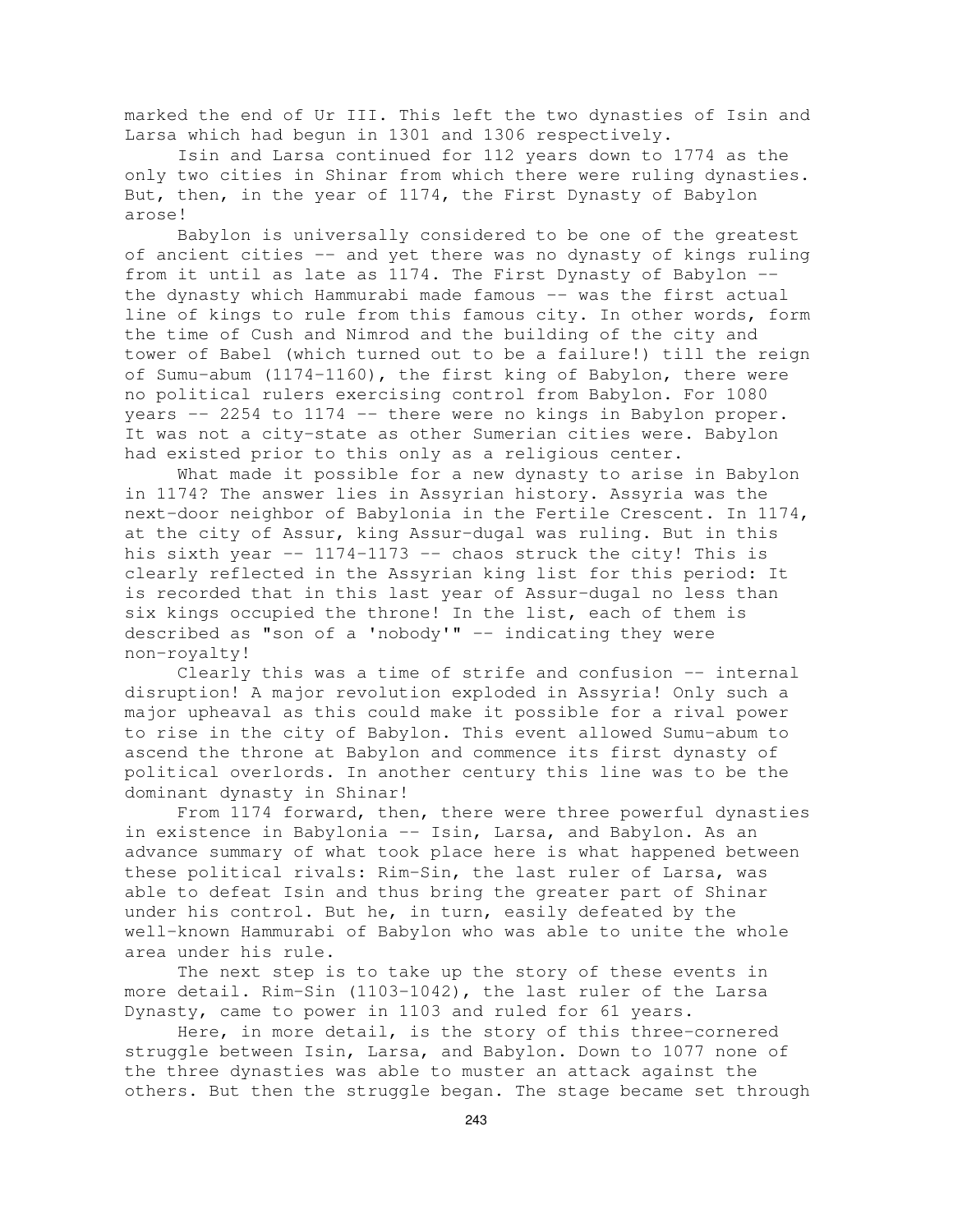the rise of three rulers. Rim-sin of Larsa came to the throne in 1103. Damiq-ilushu came to power in Isin five years later in 1098. And, in 1092, Sin-muballit (father of Hammurabi) became king at Babylon.

The key events from 1077 onward may be summarized in a series of four major attacks: Babylon initially overcame Isin but, two short years later (1075), Larsa conquered Isin and drove out the Babylonians. Eight years later, however, Babylon had grown strong enough to recapture Isin. Finally, 23 years after that, Babylon, under Hammurabi, was able to conquer Larsa. Thus, in the long struggle which covered some 35 years, Babylon came out the victor.

The first of the four major attacks of the 35-year struggle took place in the year 1077-76. In that year Sin-muballit of Babylon attacked Isin and Damig-ilushu and made them submit to his overlordship. Sin-muballit, however, allowed Damiq-ilushu to remain in the city of Isin.

Sin-muballit's dominion over Isin was short-lived. In the calendar year 1075-74 the second major attack was perpetrated. Rim-sin, not to be outdone, launched and attack from Larsa against Isin and the military occupation of Sin-muballit. The military blow was a complete success! The Babylonians were driven out, Damiq-ilushu fled to the Sealand (where he ruled till 1050), and Rim-sin incorporated the fallen city into his realm at the mid-point of his 61-year reign.

### Hammurabi

Though the forces of Sin-muballit had been driven from Isin before the armed might of Rim-sin, Babylon was only just beginning its rise to power! In 1072 an important event took place. This was the year in which the famous Hammurabi began a joint reign of ten years with his father, Sin-muballit. This also marked the beginning of his entire reign of 55 years down to 1017. (Note that the famous rulers of the Akkadian Dynasty, Sargon and Naram-sin, also reigned for 55 years each.) Hammurabi, an Aramean, was to be the first ruler since the days of Sargon and Naram-sin to build an empire which reached outside of Lower Mesopotamia!

By the year 1066 Babylon, under the joint leadership of Sin-muballit and Hammurabi, had grown in strength to the extent that it was ready to challenge the power of Rim-sin. In this year Babylon attacked Isin, recaptured the city, and drove out the forces of Rim-sin. Larsa, under Rim-sin, had passed its peak and was now on the decline!

Finally, in 1043-42, the inevitable took place. In this, the 29th year of the reign of Hammurabi, the forces of Babylon attacked and defeated the city of Larsa and its aged king, Rim-sin. The dynasty of Larsa passed out of existence! Babylon,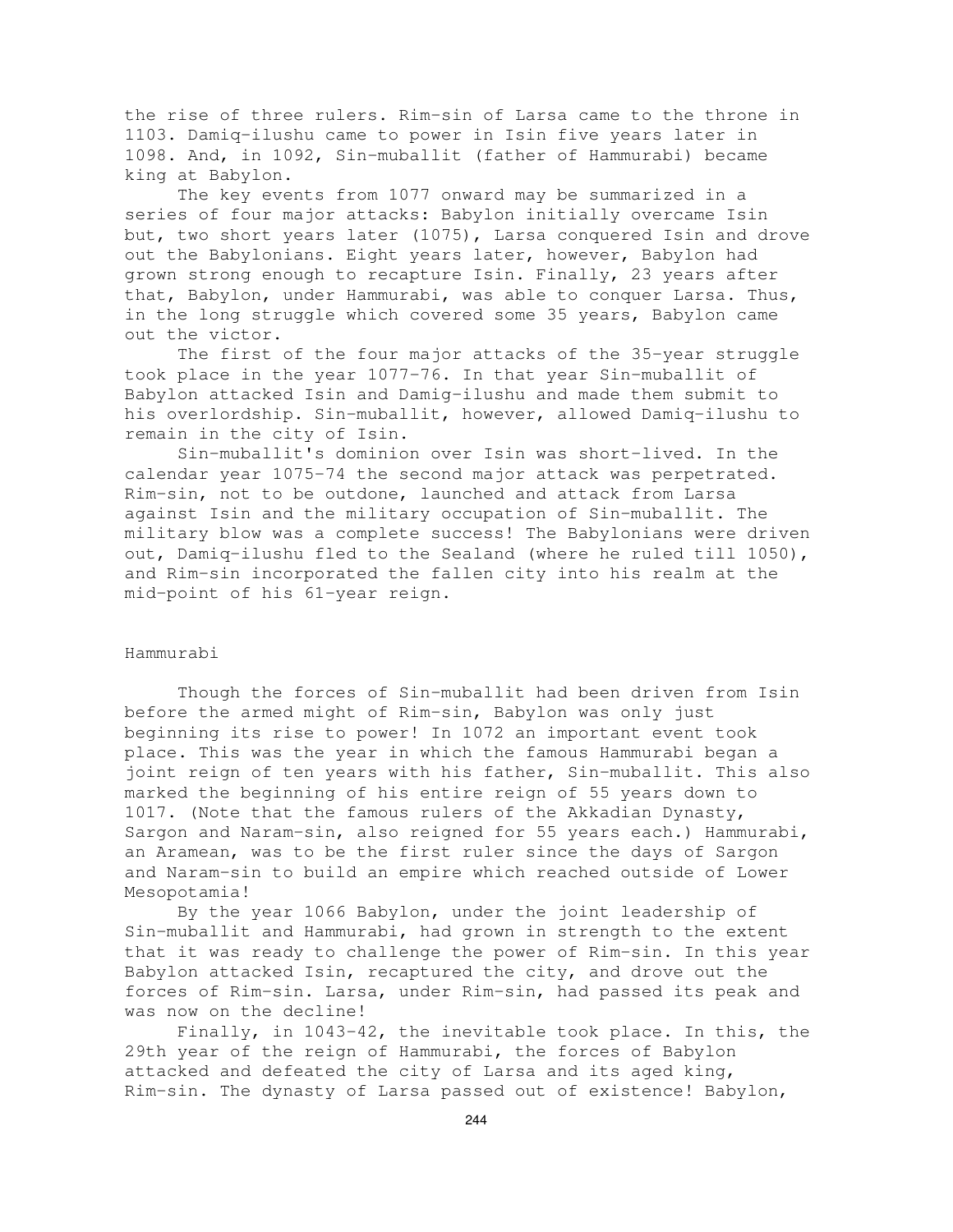under the ambitious Hammurabi, had become the dominant power in Shinar.

But this was not the end of Hammurabi's triumphs. He was acutally able to defeat Assyria and annex it into his expanding realm the very next year after the fall of Larsa (1041)! The domination of Babylonia over Assyria continued for 50 years down to 991. In addition, Hammurabi also subjugated Mari and the well-known Zimri-Lim (pp. 46-50 in Werner Keller, "The Bible as History"). For the last two decades of his 55-year reign, then, Hammurabi ruled over a kingdom that extended from the Persian gulf to Mari and Assur and eastward to the Zagros Mountains - but he could not overcome the power of Israel in Palestine in the reign of David (1052-1012)!

One of the most amazing facts brought forth by the true reconstruction of ancient history is that Hammurabi was contemporary with Saul and David! Historians have invariably placed him centuries earlier. Shortly after archaeologists uncovered the history of this period it was the common practice to conclude that Hammurabi was the Amraphel of the Bible (Genesis 14). Today it is no longer believed that he was a contemporary of Abraham. The old theory has been replaced by confusion! Historians now, depending on which of three or four chronological schemes they prefer, date Hammurabi anywhere from the 17th back to the 19th century B.C.! The Britannica states that his reign began about 1800. In other words, Hammurabi is placed at least eight centuries too early by all Bible-rejecting historians.

Historians conclude that the confusion about the dating of Hammurabi is not important. But the matter takes on great significance when it is realized that historians like to believe that Moses fashioned the Ten Commandments after the famous law code of Hammurabi. This makes it vital to know if Hammurabi lived before or after Moses. The true restoration of history, based upon the chronological limits assigned by the Bible, proves that Hammurabi lived FOUR CENTURIES after Moses. If anyone was influenced by a previous law it was Hammurabi -- not the other way around.

There is clear and positive proof that Hammurabi and his successors lived during the time of the greatness of Israel. In the days of Hammurabi's son, Samsu-iluna (1092-991), and his grandson, Abi-eshuh (991-963), Babylon was famous for its proverbial literature -- literature written in the form of the Biblical Proverbs. The reason for this is obvious: In the days of Solomon (1012-972) the culture of Israel dominated the world. This is clearly emphasized in I Kings 10:24: "And all the earth sought to Solomon, to hear his wisdom, which God had put in his heart." The writing of wisdom literature, then, in Mesopotamia, was the result of the direct influence of Solomon's Empire on surrounding cultures. Egypt reflects the same literary features during this identical period. As we might expect, historians have assumed that this kind of literature long antedated Solomon who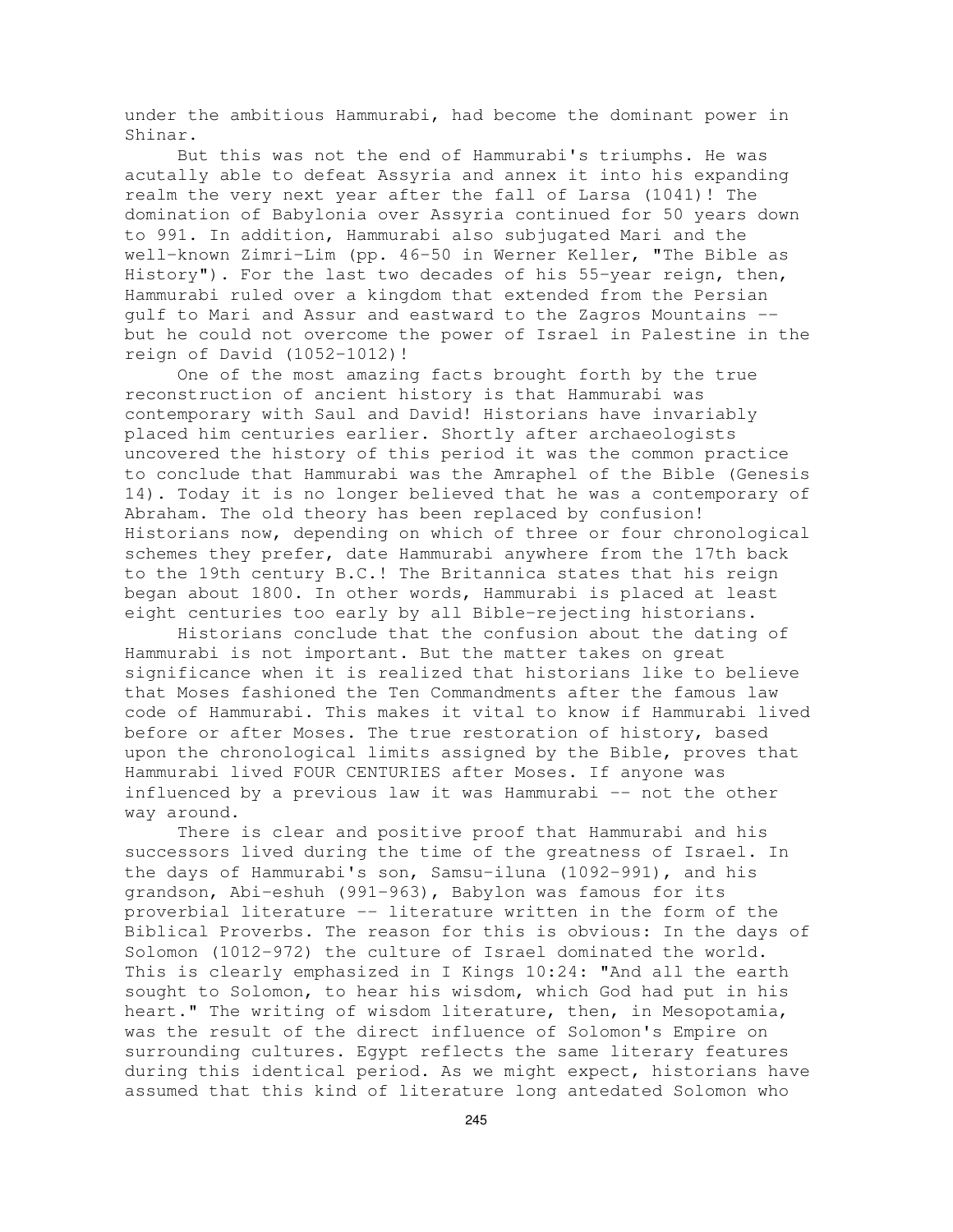simply revived it by copying from his ancient predecessors. Moses and Solomon did not need the help of the Babylonians.

Just the opposite was true.

The reign of Hammurabi is regarded as the "classical age" of ancient Babylonia. Hammurabi's correspondence gives the impression of a shrewd politician and an able administrator who took careful pains to maintain a good government. Letters to his governors contained precise instructions for the enforcement of order and justice. His famous law code was compiled in the later years of his reign. This long list of laws was inscribed on a diorite stele discovered at Susa (Shushan), where the Elamites had carried it at a later time. Other copies of this law code have also been found on clay tablets. However, Hammurabi's law was not the first codification known from ancient Mesopotamia. Fragments of a Sumerian code of King Ur-Nammu of Ur have been found as well as a code of laws of King Lipit-Ishtar of Isin.

A large number of legal and economic documents from this period provide a good picture of the way of life. Trade flourished. The economy was based on private property and enterprise. As for religion: When Babylon rose to the status of capital of a large realm its city-god, Marduk, also rose in prominence! Marduk became the supreme god who replaced the old Sumerian god Enlil as head of the pantheon.

After Hammurabi, the First Dynasty of Babylon continued in unbroken father-son sequence through five more rulers down to 879. All five reigns were at least 21 years in length. However, these kings were not able to maintain Hammurabi's empire although the cultural and economic life of Babylonia went on along the same lines he had developed. Then, in 879, a foreign invasion brought this famous dynasty to its close.

# The Sealand Dynasty

The story of the year of the year 1075 in Babylonia has already been told: This is the year in which Rim-Sin of Larsa overthrew the city and First Dynasty of Isin and drove out its last king, Damiq-ilushu. But this was not the end of the reign of Damiq-ilushu. He fled to the Sealand where he was also recognized as king and where he continued to rule for 25 more years down to 1050. The Dynasty of the Sealand continued through eight other rulers down to the year 846. It was contemporary with Hammurabi and Babylon I.

Where was the "Sealand?" The Bible mentions this area of the Near East in Isaiah 21:1 with the expression "the desert of the sea." It could also be called "the wilderness of the sea" or " the wilderness of the sealand." This extensive area was the desert region extending from southern Shinar down into southeastern Arabia adjoining the lower edge of the Persian gulf. It was an extension of the region of Babylonia which bordered on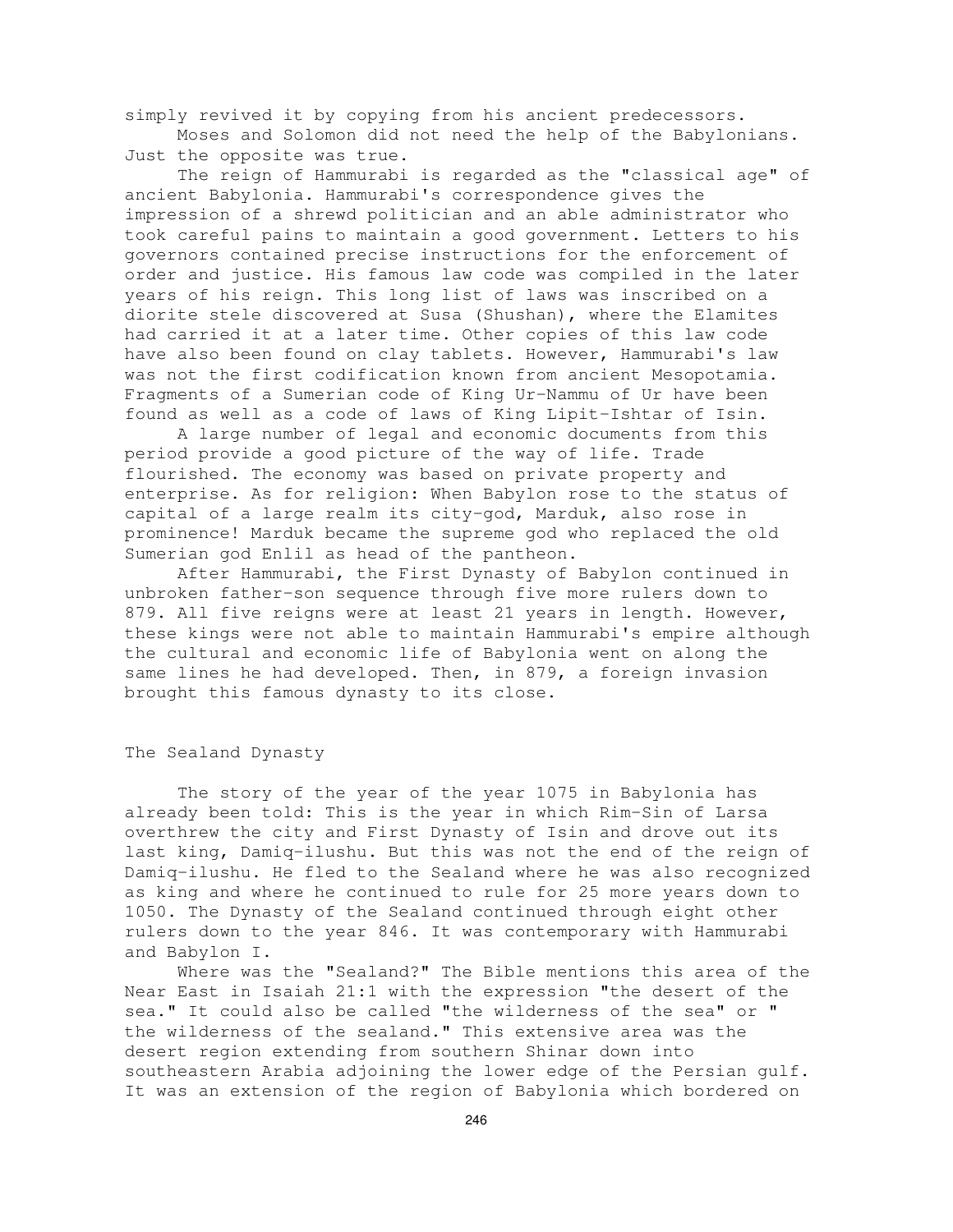the sea and thus derived its name.

The fact that the Damiq-ilushu of Isin is the same person as the first ruler of the Sealand Dynasty proves that Sealand I is contemporary with Babylon I. Historians recognize that this is true although formerly they theorized that Sealand I followed Babylon I.

The Sealand Dynasty had a royal house comprising two different branches. The second branch included a king named Ilumu-ilum who ruled 60 years -- 1016-956. Notice the last part of the name -- -ilum. This is just a Sumerian form of Elohim! Elohim is the word translated "God" in Genesis 1:1. In other words, here was a Babylonian king who applied to himself one of the names or attributes of God! Such is the vanity and arrogance of pagan rulers!

In the year 846 the Sealand Dynasty was overthrown by the Kassites (a warring Cushite dynasty from the east which lasted 1022-660) in a famous war which included Assyria and other peoples of Mesopotamia.

# Second Dynasty of Isin

The end of Hammurabi's famous dynasty, Babylon I, in 879 brought to prominence a new line of kings from the city of Isin. This dynasty  $-$  also often referred to as the Pashe Dynasty  $$ exercised government both from Isin and from the famous city of Babylon. At this time in ancient history Babylon played a role in Mesopotamia similar to that of Thebes in Egypt: Both cities were regarded as the political and religious capitals of their respective regions.

Of special note in Isin II is its fourth ruler, Nebuchadnezzer I (847-825). He was a predecessor of the Nebuchadnezzer of the Bible. The Nebuchadnezzer of the Book of Daniel, then, was actually Nebuchadnezzer II.

Historians mistakenly assume that the Second Dynasty of Isin followed the Kassite rule in Mesopotamia. Actually these two dynasties were parallel or contemporary. This is proven by the fact that the kings of Isin recorded several wars with the Kassites. And the Kassites applied the epithet "destroyer of the Kassites" to Nebuchadnezzer I due to his wars with them.

# Three Small Dynasties Between 747-700

The year 747 marks the commencement of the famous Second Dynasty of Babylon, the very last dynasty in the history of ancient Babylonia. It includes the reign of Nebuchadnezzer II. But before telling the story of this long list of rulers three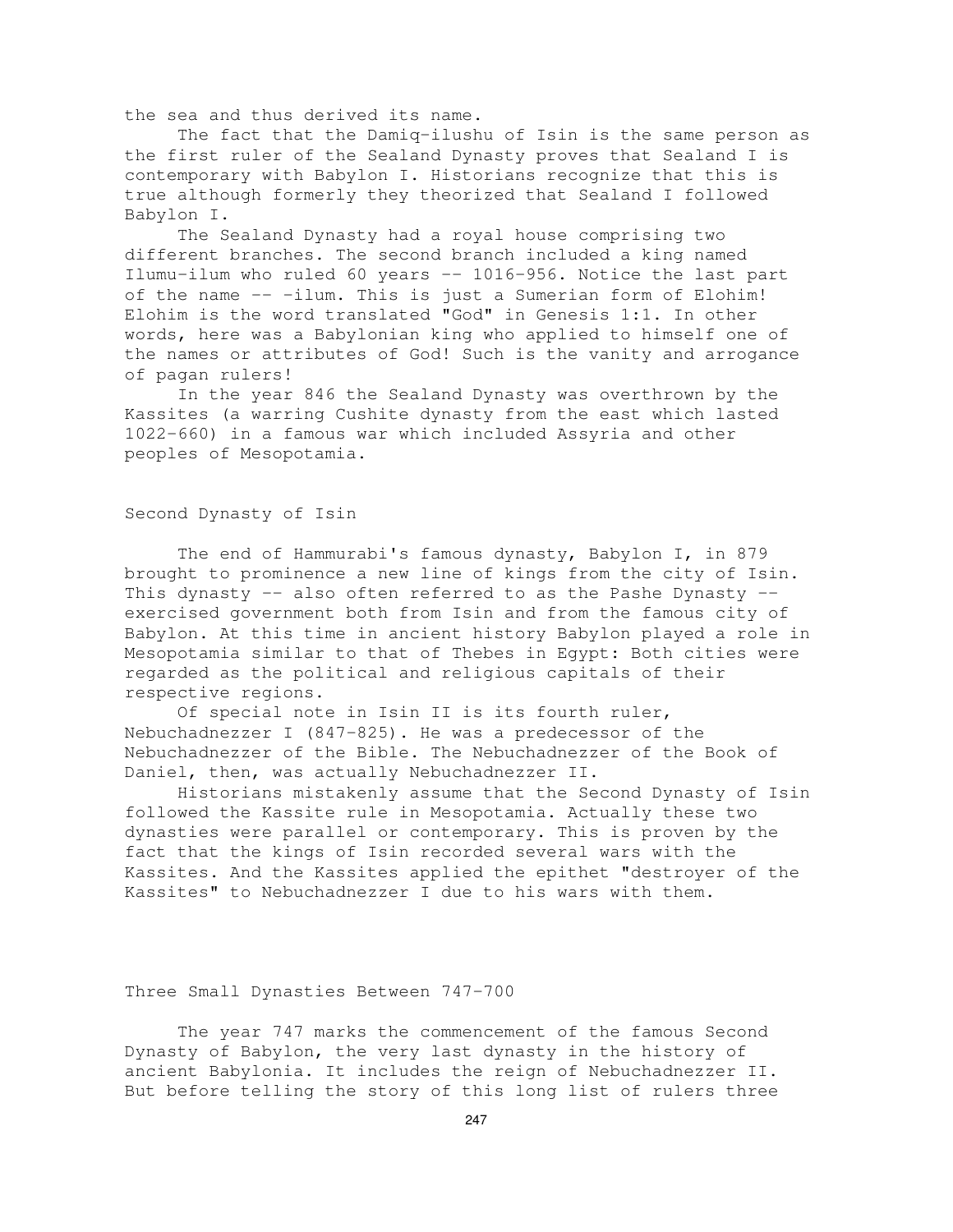other brief dynasties must be accounted for -- Sealand II, Bazu, and Elam.

Sealand II lasted for a brief 21 years from 747 to 726 under three kings, none of whom are famous. Then, in 726, the Sealand Dynasty was displaced by kings from the House of Bazu. The Bazu Dynasty continued for 20 years down to 706. It also included just three kings with long and unfamiliar names (for example, Eulmash-shakin-shumi).

The year 706 was a crucial one in the history of Mesopotamia. It witnessed an invasion of Elamites into the land of Akkad under the leadership of king Mar-biti-apal-usur. His reign of 6 years -- 706 to 700 -- comprises the entire duration of the brief but tempestuous Elamite Dynasty which, for at least part of this period, exercised authority at Babylon. The Elamites joined with the Chaldeans and Babylonians in revolting against the domination of Assyria. These six years of Elamite attack are also the last six of the reign of Shalmaneser III ("the Great") who ruled 735-700. In the ancient Assyrian record (limmu canon) each of these six years is marked by the word "revolt!" The Assyrian Empire was less than a century away from its final collapse. This period of upheaval in Mesopotamia is clearly reflected in the days of Merodach-baladan and Sargon, kings who make up part of Babylon II, who will be discussed shortly.

This Elamite incursion made possible the final rebellion of the Medes against their Assyrian overlords in 700. The Medes had been a subservient people since 1958 B.C. In 816 they had revolted and gained much progress toward ultimate triumph. But they had to wait till 700 to make their final and complete break. Then, in 612, they assisted the Chaldeans in the final and complete break. Then, in 612, they assisted the Chaldeans in the final overthrow of Assyria. Finally, in 539, they reached the pinnacle of their power when they joined with the Persians to overthrow the great Babylonian Empire in the days of Daniel.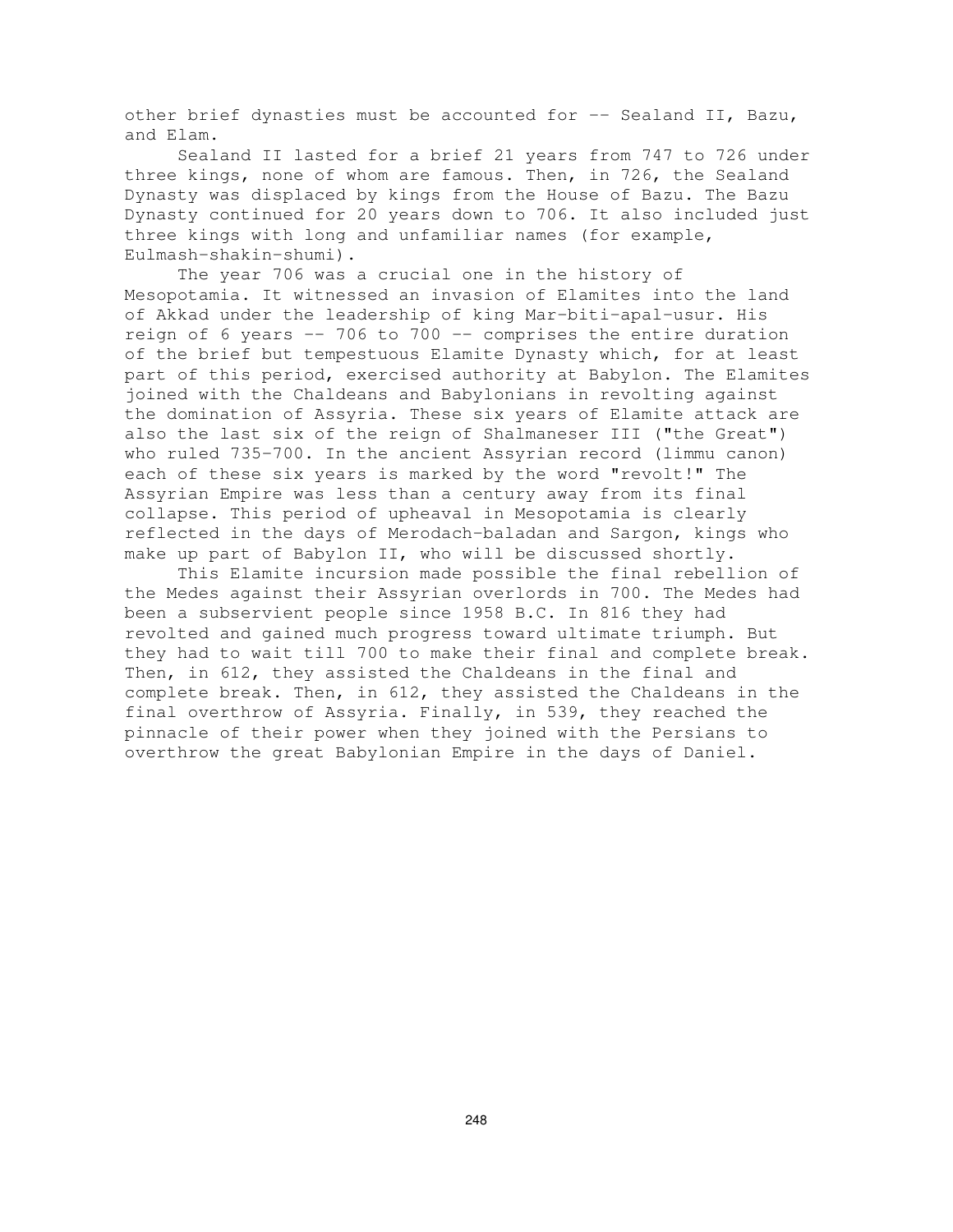#### **CHAPTER 4**

Babylon II -- the Last Dynasty of Ancient Babylonia

In the year 747 the Second Dynasty of Babylon began. This year marks the beginning of what is called the "Era of Nabonassar" -- named after the first of a new series of kings, native and foreign, who ruled at Babylon. From 747 onward the history of ancient Babylonia is chronologically correct! Through all succeeding centuries the reigns of Babylonian rulers from 747 on down have been known and available to the public. Dates before this year remain in controversy among Bible-rejecting historians. The classic account of these later kings of Babylonia is the famous Canon of Ptolomy. (Read pages 288-89 of Volume I of the Compendium.)

First some general observations about this dynasty. Babylon II continued from over two centuries -- 747 to 539 -- from the reign of Nabonassar to the Persian conquest. During the first 47 years of its duration there were other dynasties, the three just discussed -- Sealand II, Bazu, and Elamite. But from 700 on there were no other dynasties in Babylonia! This line from the city of Babylon was the only one in existence. The general concept to bear in mind is that the nearer one comes to the end of ancient Babylonian history the less dynasties there will be in existence. By way of contrast: In the year 1450 there were some six recorded dynasties in existence. by way of contrast: In the year 1450 there were some six recorded dynasties in existence in this area of the ancient world. In the year 699 (with the exception of the Kassites) there was only one! The rulers of Babylon II succeeded in bringing all of the Babylonian city-states under their domination. No other dynasties were able to rise to power in the region. In the over-all history of Babylonia -- the land of political and racial confusion -- this is the exception, not the rule.

And now for the names and events in the history of Babylon II: Nabonassar (747-733), the first ruler in the list, (see pp 289-290 of Vol. I of the Compendium) and the powerful Tiglath-pileser III. Nabonassar was able to keep matters under control during his reign but, after his death in 733, revolts and dynastic struggles broke forth. One ruler, Nabu-nadinzer, was able to hold the throne for two short years to 731 but his power was limited. The next ruler, Ukinzer, was able to wrest the throne in 731, but his period of royal power was also short-lived -- due to the intervention of Tiglath-pileser.

Tiglath-pileser III, to say the least, viewed the chaotic events in Babylonia with disfavor. In 729, during the third year of the reign of Ukinzer, he attacked Babylon. He seized the city and made himself king of Babylon under the name Pul. (Pul in the Bible. I Chron. 5:26) With this conquest the two kingdoms of Assyria and Babylonia were united in a personal union under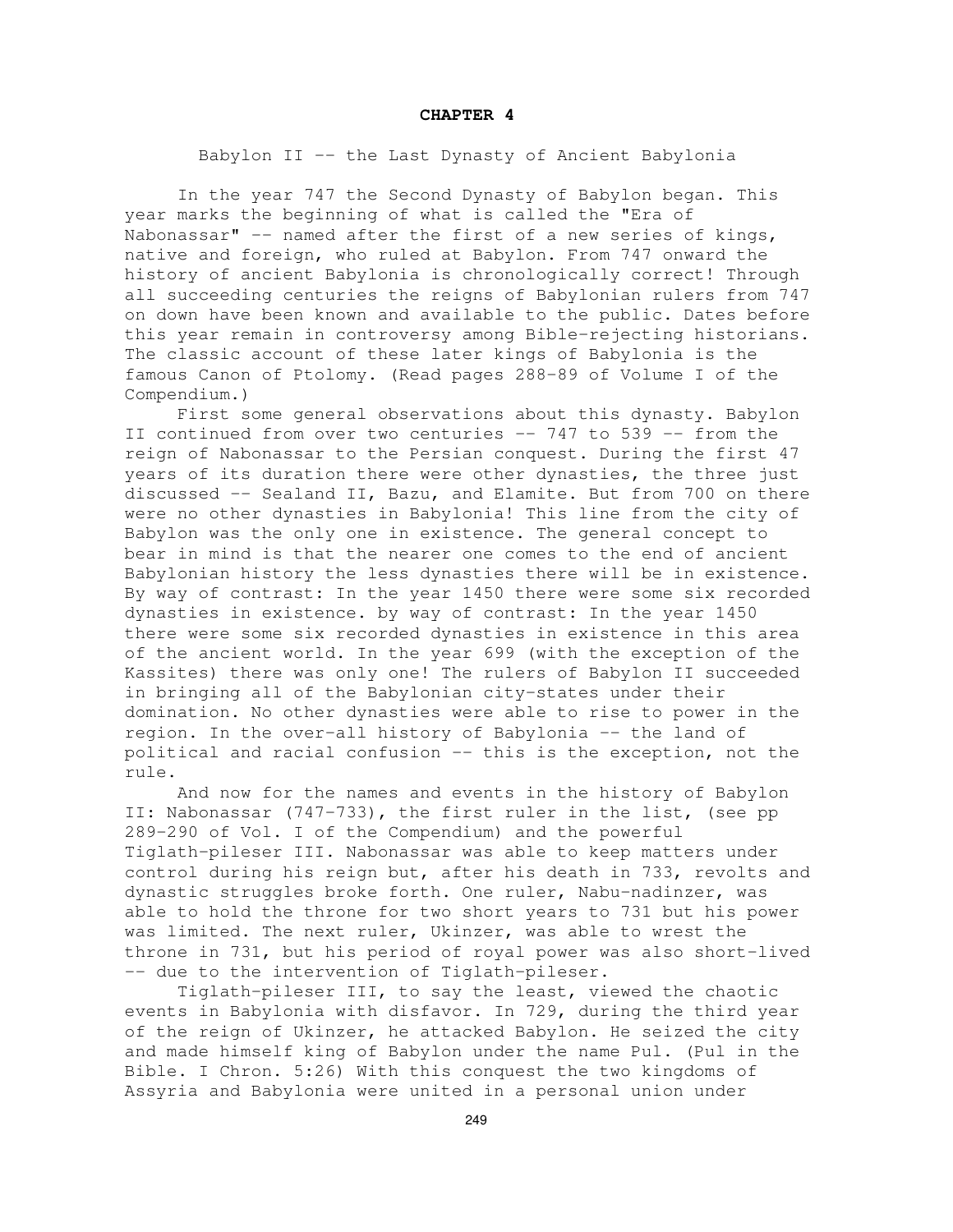Tiglath-pileser III. But this union was not to exist very long in peace and harmony. The reign of Pul ended in 726.

The successor of Tiglath-pileser III was his son, Shalmaneser V, who reigned for only five years, 726-21. Here, then, was another Assyrian ruler who also occupied the throne of Babylonia. His Babylonian throne name was Ululai. It would be impossible to guess that Shalmaneser and Ululai were names for the same individual -- but this fact has been proven historically. This shows to what extent names in ancient history which are very dissimilar can actually be names for the same person.

Historians hold the erroneous idea that this Shalmaneser V was the Assyrian king who conducted the siege of Samaria in 721-718 and carried Israel captive. (II Kings 17:3; 18:9) But this is impossible because Shalmaneser V was already dead when this event took place. He died late in 722 in the last year of his reign. The Shalmaneser of the Bible who conducted the siege in Israel was Shalmaneser III ("the Great") who ruled out of Calah, a suburb of Ninevah. Shalmaneser V is listed among the rulers from Nineveh itself. Historians think that Salmaneser the Great lived in the time of Ahab I of Israel (915-983) -- but actually he was the contemporary of Shalmaneser V in the time of Israel's captivity. (See pages 297-301 of Vol. I of the Compendium.) As in Egypt and Babylonia, there were parallel reigns in ancient Assyria also.

Now to return to the story of the Kings of Babylon: For seven years -- 729-22 -- from the time Tiglath-pileser III captured Babylon till the death of Shalmaneser V, the Assyrians kept Babylonia in subjection. But in 721 the Babylonians, along with the Kassites and others, were able to revolt against the Assyrians. Merodach-baladan, a Chaldean, made himself king in defiance of Assyria.

The kingship of Merodach-baladan was not to go unchallenged. In the year 721, the same year he came to the throne in Babylon, Sargon II ascended the throne of Assyria at Nineveh. While Shalmaneser the Great was carrying out God's will in the punishment of sinful Israel (721-718) Sargon was making plans to bring Babylon back into the Assyrian fold. In 719 he attacked Babylonia but the Elamites, allies of Merodach-baladan continued for ten more years to 709.

Merodach-baladan is one of the few Babylonian kings mentioned in the Bible. In the second last year of his reign (710) his envoys paid a visit to Hezekiah, king of Judah (724-695). This famous visit is recorded in Isaiah 39. This is the occasion on which Hezekiah naively showed the Babylonians all the treasures in his realm. Why was Merodach-baladan so interested in courting the favor of the King of Judah? Because he had heard of the great things God had done for Hezekiah! Read the miraculous events recorded in Isaiah 38. Merodach-baladan certainly wanted the assistance of a ruler who enjoyed so much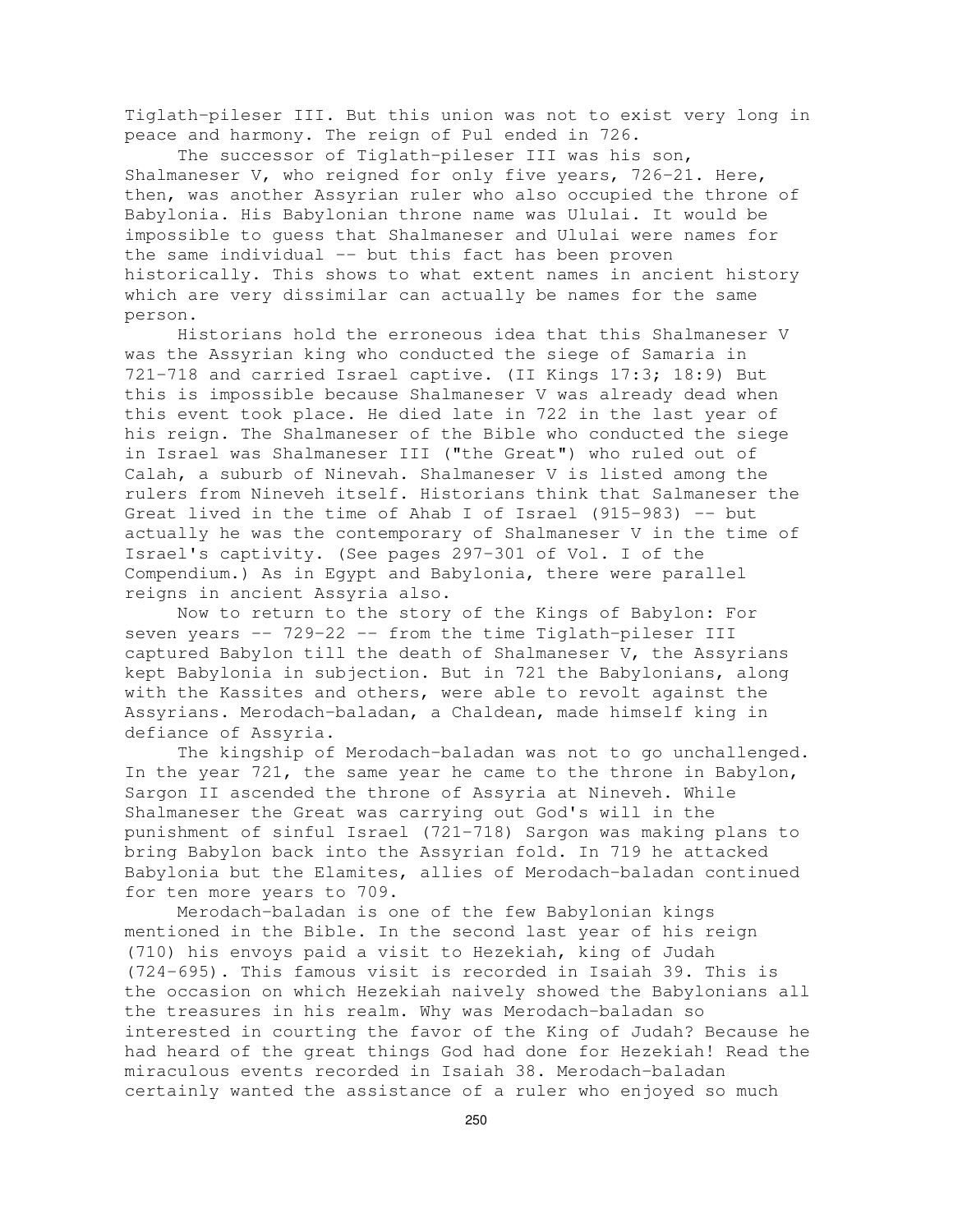divine favor. He needed all the allies he could get against the ever-present threat of Assyrian invasion and conquest.

The friendliness of Hezekiah did not help the cause of Merodach-baladan. for 12 years he had been able to hold out against Assyria -- but in 709 the vacation ended. In this year Sargon II mustered his forces, invaded Babylon again, and overthrew the Babylonian king. Merodach-baladan fled to Elam. Sargon took over the throne of Babylon.

Sargon reigned over Babylonia for five years, 709-704. He punished the Chaldean tribes for rebelling but he did not destroy Babylon or other cities. Rather, he took the role of restorer. He called himself "king of Sumer and Akkad" but only took the title of "governor" of Babylon. He celebrated the new year festival in Babylon and did much in the rebuilding of that city and other Babylonian towns.

The reign of Sargon was cut short. He lost his life on a campaign in Persia in 704. His son Sennacherib, who had reigned jointly with him prior to this date, began his sole rule at Ninevah.

At this point in the Babylonian king list the years 704-702 are listed as "two kingless years." With the death of Sargon trouble was again boiling in Babylonia. Here are the events: Merodach-baladan, who had fled to Elam in 709, seized power again in 703 with the aid of the Elamites. But nine short months later the powerful Sennacherib defeated the combined forces of the Babylonians, Chaldeans, and Elamites -- and again Merodach-baladan was forced to flee for his life. Sennacherib put a man of his choice on the throne of Babylonia -- Bel-ibni.

The reign of Bel-ibni, the Assyrian appointee, was destined to be short  $-$  just three years, 702-699. In 699 the Babylonians revolted. Sennacherib immediately put down the revolt and placed his own son, Assur-nadin-shum, on the throne of Babylon. The reign of Assur-nadin-shum covered the six years from 699-693.

During the reign of his son, Sennacherib decided to punish the Elamites for the help they had provided the Babylonian insurgents. For this purpose he had ships built in Assyria and Syria which he manned with Phoenician and Ionian sailors. These sailed down the Euphrates and Tigris for an attack on Elam from the Persian gulf. In 693 Sennacherib and his forces landed in Elam and looted several towns. But the Elamites were equal to the occasion. They hurried to the rear of the Assyrian attack, occupied Babylonia, captured Assur-nadin-shum, and put a man of their choice on the throne, Nergal-ushezib.

Nergal-ushezib continued on the throne of Babylon for just one year, 693-692. He was succeeded by a Chaldean, Mushezib-Marduk, who endured for four chaotic years till 688.

During these years the war with Assyria preceded with varying success. But then, in 688, Sennacherib conquered Babylon. This famous Assyrian ruler, however, was not content with conquest alone. He decided to punish the city severely: The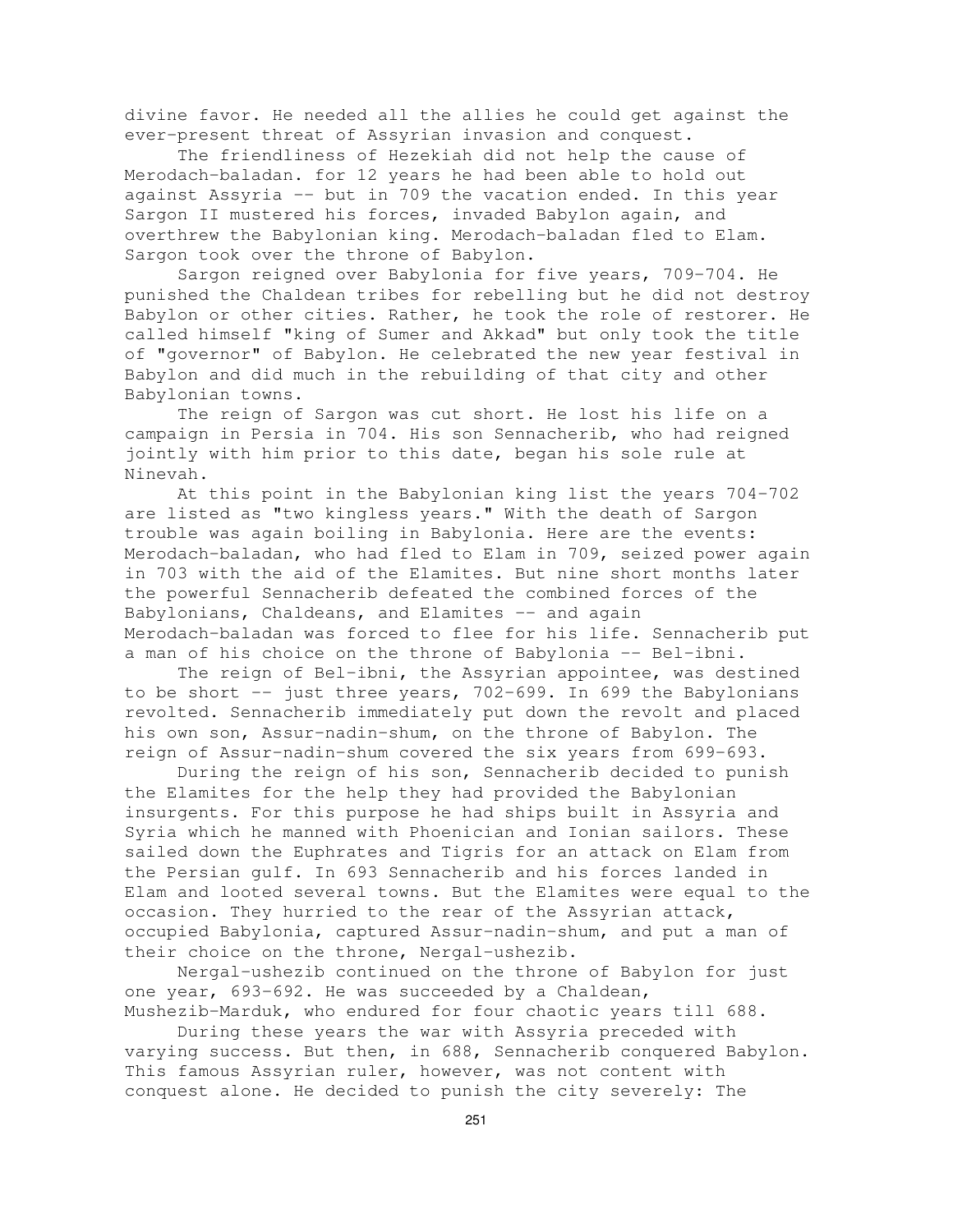statue of the god Marduk was taken to Assur, Babylon was looted and completely destroyed, and then flooded by a diversion of the river Euphrates. For the rest of Sennacherib's reign the city remained a wasteland. For eight years then -- from 688 to 680 - the famous city of Babylon was kingless and uninhabited. For all practical purposes it was non-existent.

The "kidnapping" of the god Marduk and the destruction of Babylon was regarded by many as a grave sin. When, in 681, Sennacherib was murdered by his own sons (II Kings 19:37) it was concluded by pagan observers that the gods had taken vengeance upon him for his deeds.

The dead king was followed by his son, Essarhaddon, who ruled for 13 years (680-667). He is listed in the Second Dynasty of Babylon as Assur-akh-iddin. His length of reign in both Nineveh and Babylon is the same period of 13 years. He did not follow his father's policy in relation to Babylon. He immediately began to rebuild the city. He also did much in the way of restoring temples in other Babylonian cities. Like Sargon (709-704), he only used the title of "governor of Babylon" for himself. Essarhaddon died in 667 while on the way to Egypt to put down a revolt there. (Egypt had been conquered by Assyria in 670.)

The next ruler on the throne of Babylon was the elder son of Essarhaddon, Shamash-shum-ukin. (A younger son, Assur-banipal, 668-626, meanwhile, ascended the throne at Nineveh.) Shamash-shum-ukin carried on a comparatively long reign of twenty tears, 667-647. In the year 651, however, he took a drastic and daring step which was to prove fatal. He attempted to challenge the supremacy of Assyria and his younger brother, Assur-banipal. He made this revolt because he felt he had the support to carry it off successfully -- the backing of the Egyptians, the Elamites, and Aremaean and Arab tribes. But his calculations proved incorrect. The fighting went on for four years. Then, in 647, Assur-banipal conquered Babylon, Shamash-shum-ukin died in the conflagration, and a man by the name of Kandalanu was appointed king in his place.

Kandalanu, the Assyrian appointee, enjoyed a reign of 22 years down to 625. He was the last Assyrian ruler -- either conquering king of Assyrian appointee -- to sit upon the throne of Babylon. Thirteen years after his death the Assyrian Empire was no more.

It is time to review the king list for Babylon II down through Kandalanu. Of the fourteen rulers who held the throne between the years 747 and 625, eight were Assyrian kings or rulers appointed by Assyrian kings, five were Babylonian, and one was Elamite. This shows the close inter-relationship between Assyria and Babylon during these 122 years, with Assyria enjoying the political supremacy for at least 85 of them.

Note this major point: Whereas Babylonia had in most of its previous history, been composed of many warring city-states and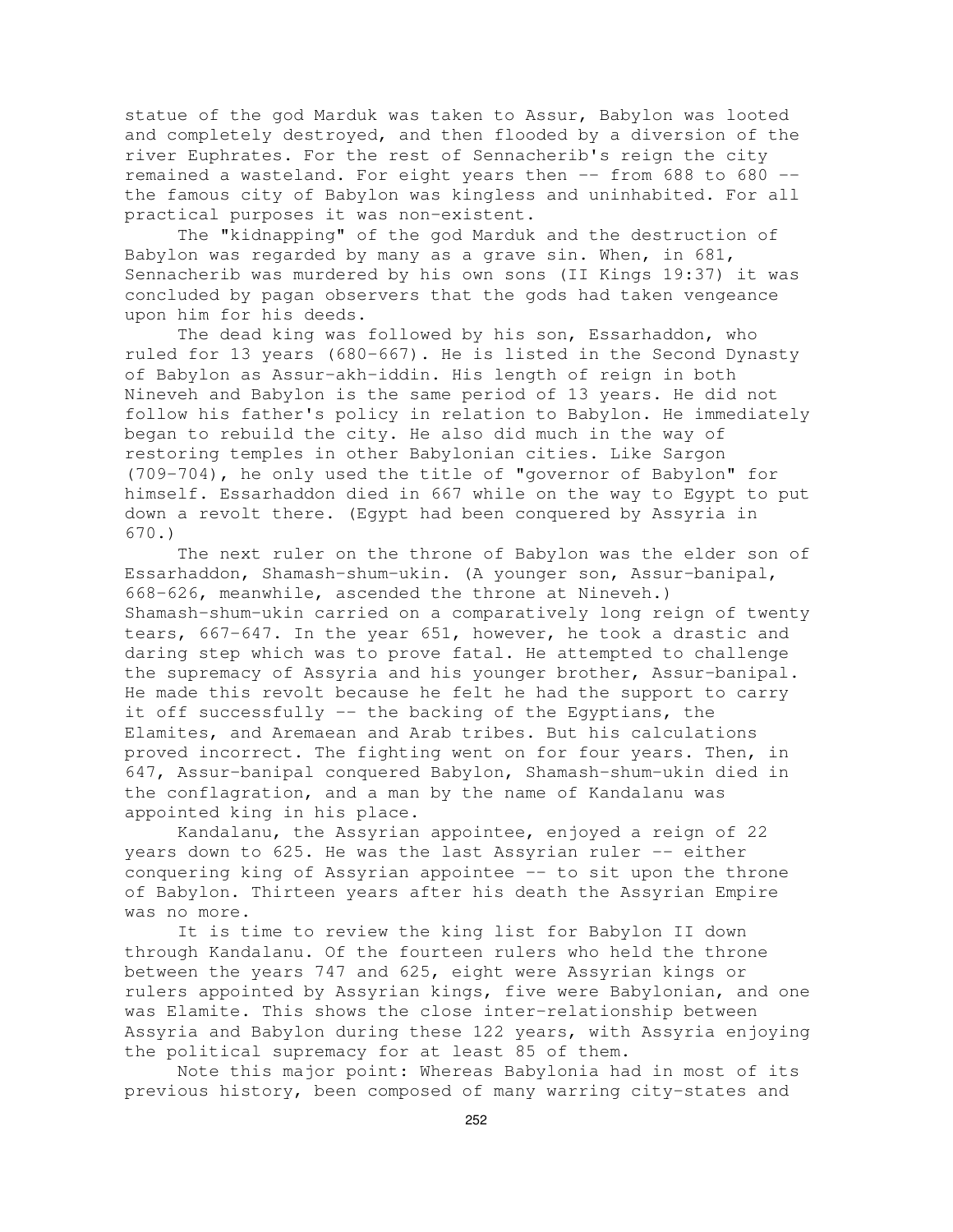was not unified. But now, in its last years, largely due to the influence of Assyria, the land of political confusion had become UNIFIED under just one dynasty -- Babylon. This Assyrian-inspired unity actually resulted in the down-fall of Assyria. It enabled the Babylonians to marshall the strength necessary to gain the victory over the crumbling Assyrian Empire.

### The Decline and Fall of Assyria Summarized

The events leading to the ultimate collapse of Assyria began in the year 700. In that year the Medes, following the death of Shalmaneser III (735-700), successfully completed a second revolt against the Assyrians. The initial revolt had occurred in 816, but not until 700 were all the Medes completely freed from Assyrian dominion.

The next great blow to Assyrian strength came in 660. In that year Semiramis III (699-657) -- the self-styled reincarnation of the original Semiramis -- personally led Assyrian troops to the borders of India. The Assyrians were attempting to spread their domination far to the east of Mesopotamia. But a great catastrophe befell the marauding Assyrian host. God, in some supernatural manner, intervened in the weather. The tide was turned against the Assyrians -- the troops of the Queen were annihilated. She fled almost alone from the battle scene. Three years later, with power and influence gone, her 42-year reign ended. This disaster in India was one form which Assyria never recovered.

From 659 to 621 it was all down hill for Assyria as the empire gradually disintegrated. Plagues ravaged the Mesopotamian homeland -- revolt flared from one end of the empire to the other! Then, in 621, a final revolt in Calah brought the Calah Dynasty of Assyrian kings to an end. And finally, of course, in 612 Nineveh fell to the Medes and Chaldeans marking the official end of the Assyrian Empire! Briefly, then, this is the picture of the descending fortunes of haughty Assyria.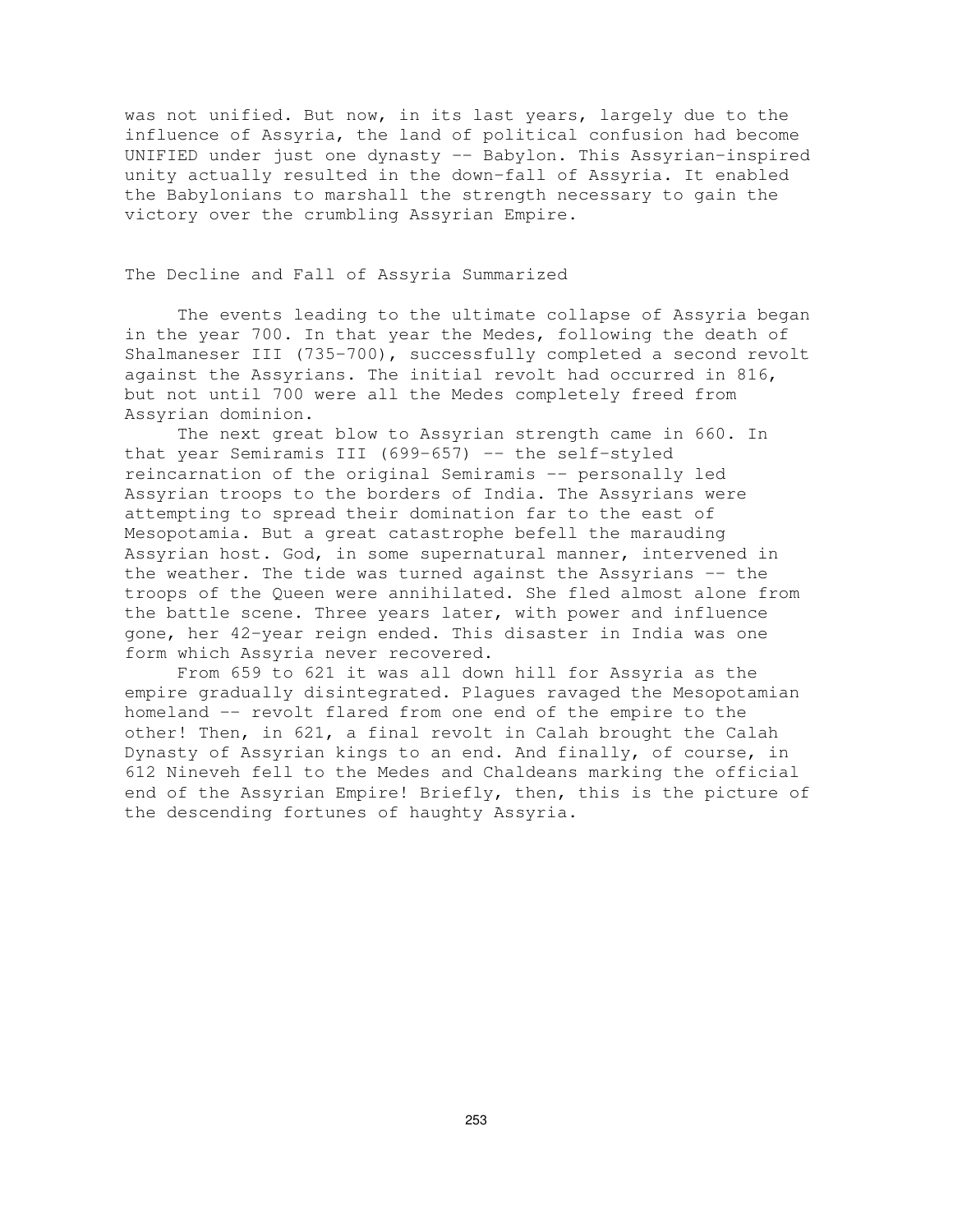#### **CHAPTER 5**

### The Neo-Babylonian Empire

With this background for Assyria in mind, we may proceed with the story of the final rise and fall of Babylonia. The fifteenth ruler in the Babylonian king list is Nabopolassar (625-604), the father of Nebuchadnezzer the Great. It was during the reign of Nabopolassar, as the subsequent story will show, that the Assyrian Empire breathed its last! The reign of Nabopolassar begins what historians call the Neo-Chaldean or Neo-Babylonian Empire. This period from 625 to 539 encompasses the reigns of the last five rulers of ancient Shinar, all of them Babylonian, which may actually be viewed as a dynasty distinct from the previous fourteen rulers in the king list designated Babylon II. These 87 years mark the last period of flourishing of Babylonia.

After the death in 625 of Kandalanu, the ruler appointed by Assur-banipal, anarchy existed in Babylonia! Assyria tried to bring the Babylonians under control but had only temporary success. Out of the struggle Nabopolassar emerged to establish himself as king in Babylon. The years following 625 were filled with wars between Assyria and Nabopolassar, during which border regions were taken and retaken. The Assyrians, however, were engaged in a losing struggle.

A second enemy of Assyria was the Median army under the leadership of King Cyaxeres I (624-584). The Assyrian king, Sin-sarra-ish-kun (622-612), was able to hold Cyaxeres off for several years but could not drive his forces away. The Assyrian military no longer enjoyed the overwhelming superiority it had in the past!

The year 616 marked the beginning of the end for Assyria. In that year Nabopolasar marched up the Euphrates and Khabur valleys, defeated the Assyrians near Haran, and exacted tribute from them. In this situation the Assyrians concluded an alliance with Egypt but it proved useless. Then, in 614, the Medes besieged and conquered Assur which, along with Nineveh and Calah, was one of the three royal cities of Assyria. Nabopolassar came with his army to help the Medes but arrived only after the city had been taken. However, at this time Nabopolassar and Cyanxeres made a formal treaty of alliance. The doom of Assyria was sealed!

The fighting continued for the next two years. Then, in 612, both the Medes and the Chaldeans besieged Nineveh! The city fell in the month of August. Calah had collapsed in 621; Assur was taken in 614; and now Nineveh, the third and last royal city of Assyria, had been conquered. It was looted and completely destroyed never again to be rebuilt! The prophecy of Nahum describes the crashing fall of Nineveh! (Recall that the city of Nineveh was regarded as fictional until archaeology uncovered it in 1845, providing a great proof of the historical accuracy of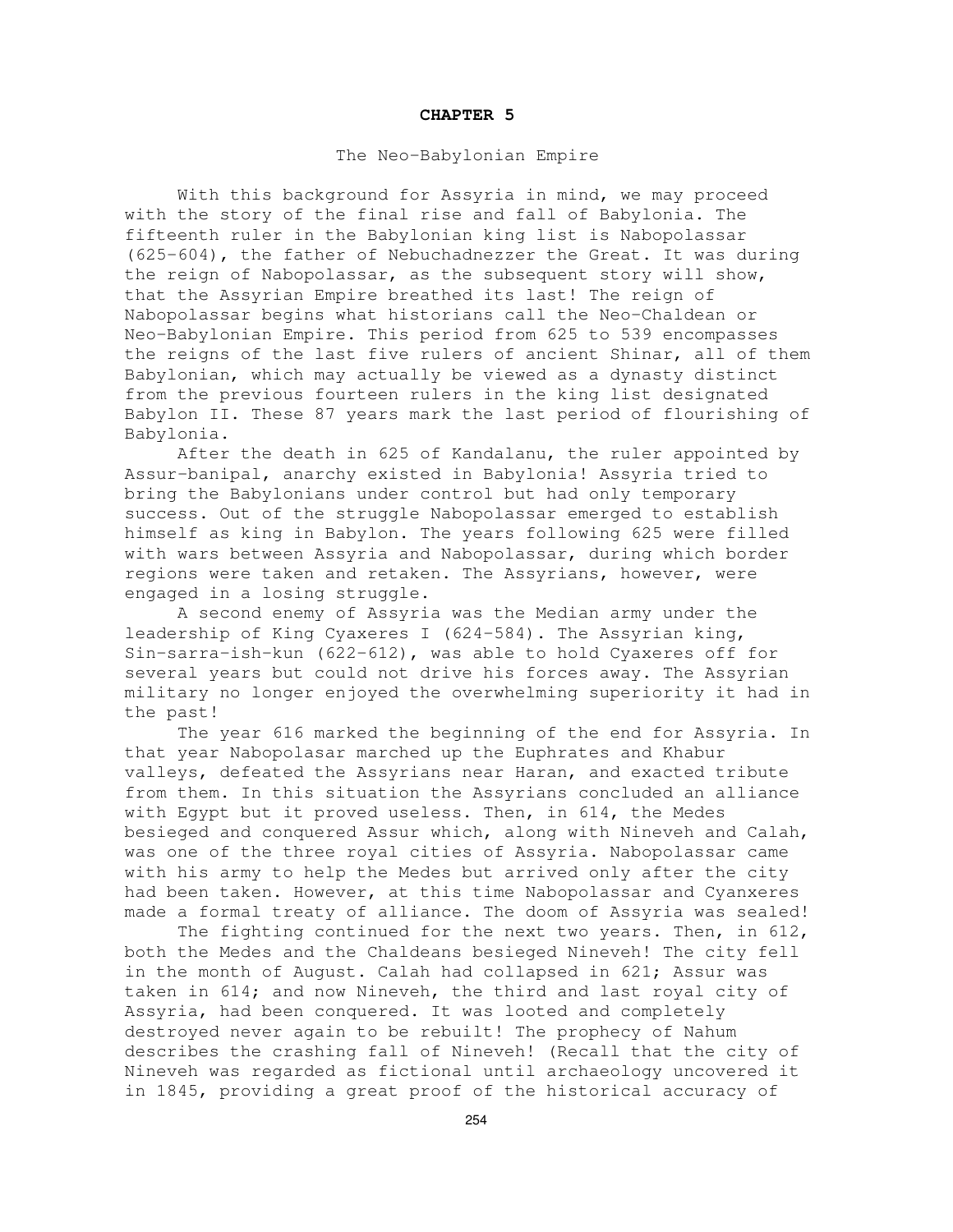#### the Bible!)

The last vestiges of Assyrian power sputtered on for a few more years. Assur-uballit II (612-608) set up a final Assyrian reign in Haran far to the west of Nineveh. But in 609 Nabopolassar was able to take Haran, forcing Assur-uballit to flee. In 608 Assur-uballit attempted to retake Haran with the aid of the Egyptians but was unsuccessful. After this event he disappeared from history! Thus, after the fall of Nineveh in 612, the fall of Haran in 609, and Assur-uballit's failure at reconquest in 608, Assyria ceased to exist!

The Assyrian Empire was divided between the Babylonians and the Medes: northern Assyria and Anatolia were taken by the Medes while the south became part of Babylonia.

# The Reign of Nebuchadnezzer

Nabopolassar, by successful military conquest, was thus able to elevate Babylonia to the position of top power in the Near East. In the latter years of his eventful reign he was ably assisted by his famous son, Nebuchadnezzer. During the years 607 and 606 they continued fighting the Egyptian army that had aided Assur-uballit, the battles taking place in the region of Syria. In the year 605 Nebuchadnezzer continued the campaigns against the Egyptians after Nabopolassar returned home to Babylon. In 604 (actually 605-603) the crown prince defeated the Egyptians in the famous battle of Carchemish. The remnants of the Egyptian army were pursued and annihilated near Hamath on the Crontes and, after this event, Nebuchadnezzer was eventually able to conquer all of Syria.

In August of 604 Nabopolassar died and Nebuchadnezzer returned to Babylon to officially become his successor. The reign of Nebuchadnezzer spanned 43 years from 604 to 561, and marked the peak of the Neo-Babylonian Empire. The main events during this time may be listed as follows:

- 1. The Babylonian captivity of the Jews.
- 2. The 13-year siege of Tyre.
- 3. The conquest of Egypt.
- 4. The seven years of Nebuchadnezzer's insanity.

The captivity of the Jews may be summarized as follows: Between 604 and 585 Nebuchadnezzer made war with the Kingdom of Judah. The Jews were not successful in any of their battles with the Babylonians. In the first years of this war, Nebuchadnezzer carried away the majority of the Jews from Judah to Babylon. The group which included the prophet Daniel was taken in 604 (Daniel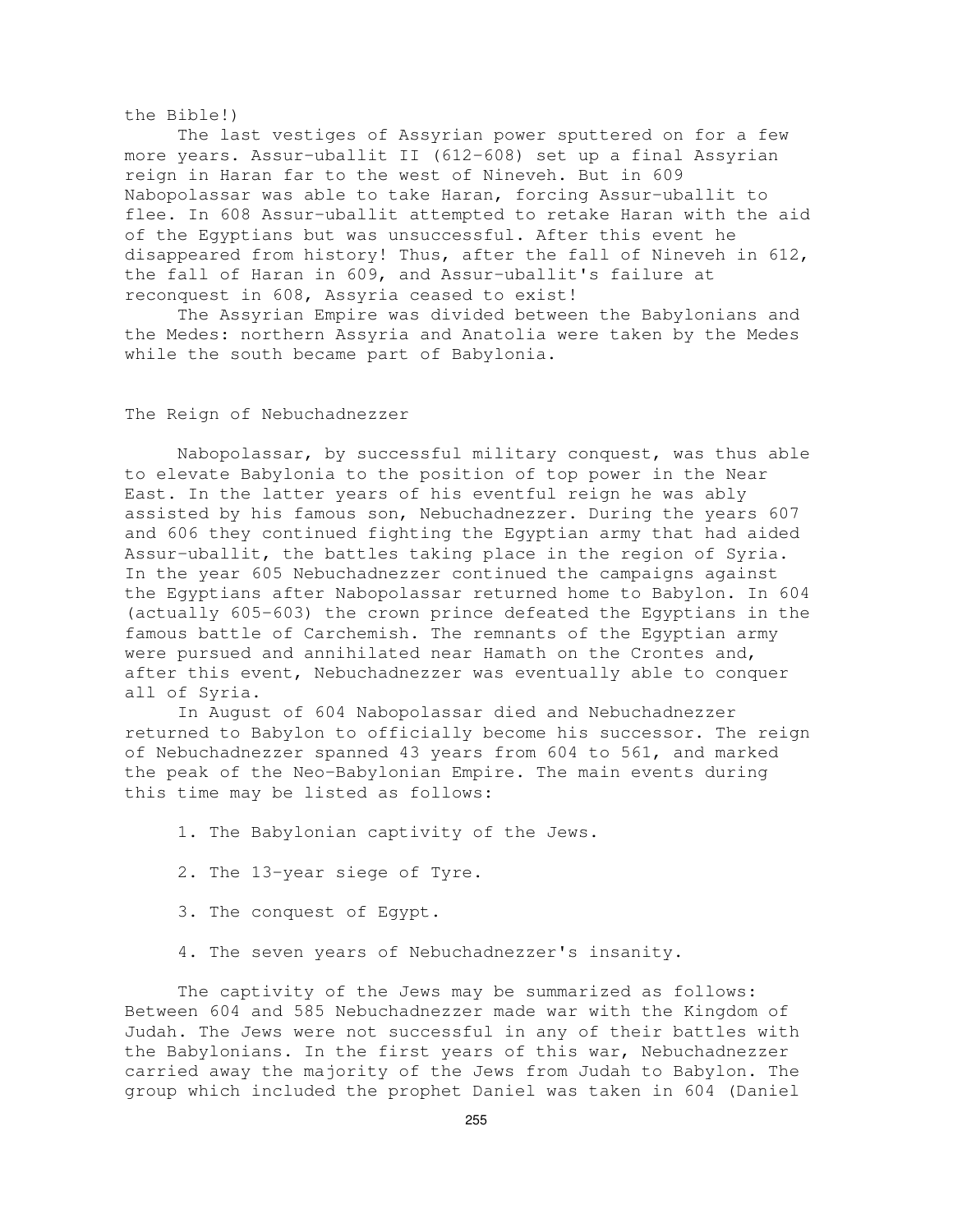1:1-2). Jehoiachin, his family, entire staff, and all the leaders of Judah were taken in 596 (II Kings 24:10-16). At the end of the war, in 587-585, Jerusalem was besieged and taken, Zedekiah was captured and his eyes put out, and all the Jews, except those under Gedaliah, were finally carried to Babylon! Read the story in II Kings 25. And even those under Gedaliah finally fled Palestine. This was a complete captivity.

After the captivity of Judah was complete Nebuchadnezzer systematically turned his attention to that famous commercial city of the ancient world -- Tyre in Phoenicia! He besieged this great city for thirteen long years from 585-573. Finally he was able to take part of the city -- that part of the city located on the shore of the mainland. The population of the city, however, fled to the other part of Tyre which was situated on an island just half a mile off shore! They fortified this island part of the city and Nebuchadnezzer was never able to capture it. It was not until 332 that Alexander was able to conquer Tyre completely. Read pages 4-14 of the booklet "The Proof of the BIBLE" which explains in clear detail the prophetic fate of this famous city.

By the year 572 Nebuchadnezzer was in control of practically the entire Near East. Babylonia and Assyria were his, he had taken over Syria, Judah and Palestine had come under his power - a great empire. But Egypt still remained. This famous ancient nation was next on the conquest list.

Nebuchadnezzer's Egyptian campaign began in 570 with the great king personally present at the front. The first skirmishes met with such brilliant success, however, that the king left the campaign in the hands of his able generals while he returned home to Babylon. The conquest of Egypt took just three full years -- 570-567. In the calendar year 567-566 the destruction of Egypt was complete. Pharaoh Amasis was sent into exile to the island of Cyprus, the Egyptian people were deported from their homeland.

This was followed by the famous 40 years' desolation as prophesied about the year 570 by the prophet Ezekiel, chapters 29 and 30. The 40 years covered the period 567-527. During this time God sent a terrible drought on East Africa. Rainfall ceased. No water flowed in the Nile. The land was so parched and dry that wild beasts could not survive there. Egypt was absolutely and completely desolate -- a non-existent nation, for all practical purposes. The prophecies of the Bible had again been fulfilled. This event marked the eclipse of Africa. From this time forward Africa has been a backward nation on the world scene!

Nebuchadnezzer had returned home before the Egyptian campaign was over. And he did not continue on the throne to see it completed. His reign was interrupted. Nebuchadnezzer became insane!

The story is told in Daniel 4. Prophecy was again to be fulfilled. The events in verses 4 through 27 apparently took place in the year 571 after the siege of Tyre and before the attack of Egypt commenced. Daniel interpreted the astonishing and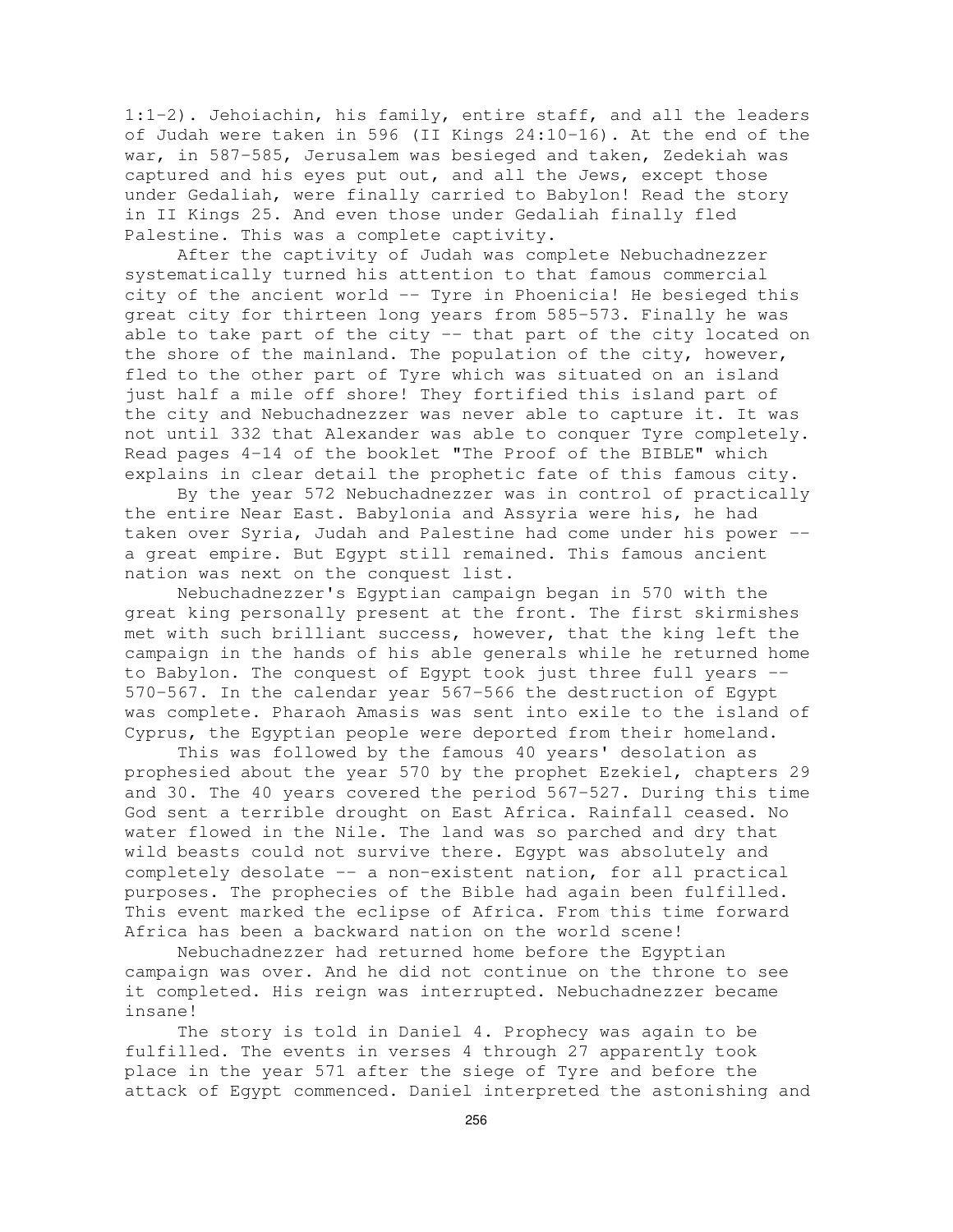horrible dream Nebuchadnezzer had, telling him that he would be insane for seven years till he learned "that the most High rules in the kingdom of men, and gives it to whomsoever He will." (verse 25). Daniel completed his inspiring interpretation by telling the king to repent of his ways! Notice this point in verse 27.

But, of course, things were going too well for this world ruler to change his ways. In 570, as already recounted, he began his military campaign against Egypt. It was so successful that by the of the year he had returned home: "At the end of twelve months he walked in the palace of the kingdom of Babylon. The king ... said, 'Is not this great Babylon, that I have built ... by the might of my power, and for the honour of my majesty?'" (verses 29-30). Obviously Nebuchadnezzer was not giving God any credit for his successes at this point!

Suddenly, at that very moment, the fulfillment of the prophecy came upon Nebuchadnezzer (verses 31-33). He lost his mind. For seven years the greatest ruler in the world became like an untamed beast. He ate grass, his hair grew long, his fingernails became like bird's claws.

Actually Nebuchadnezzer was a type of all Gentile rulers. His seven years of insanity illustrated the seven times (2520 years) of Gentile rule from his day till the return of Christ. Jesus called this period the "times of the Gentiles" (Luke 21:24). It includes the four great world ruling empires (Babylonian, Medo-Persian, Greek, and Roman) and the seven revivals of the Roman Empire. The Gentile rulers throughout history have behaved like beasts because they have constantly made war! They have not repented or acknowledged the power and dominion of God. But Christ will change this when He returns!

And Nebuchadnezzer did realize the power and greatness of God after he regained his senses. Notice verses 1-3 and 34-37 of Daniel 4. These sections show that Nebuchadnezzer was reporting his experiences to all the world after his period of insanity ended (562). He did come to recognize the rulership of God and he rendered Him praise and honor! This pictures the ultimate surrender of Gentile rulers to the rulership of the Almighty God at the end of the "times of the Gentiles."

The period of the reign of Nebuchadnezzer was 604-561. This span of time includes the seven years' insanity -- 569-562. Thus for seven years someone had to rule Babylonia in his place. Specifically who this was is not recorded. Notice also that the Bible account of Nebuchadnezzer ends with the conclusion of Daniel 4. Chapter five picks up twenty-two years later in the reign of Nabonidus and Belshazzar. Notice also that his reign is recorded as ending in 561, the year after he recovered his mind. Whether or not this is the year of his death is not known. However, it does not seem likely that he should die so soon after learning the great lesson he did. Nevertheless, at this point the story of the end of Nebuchadnezzer's life remains unknown.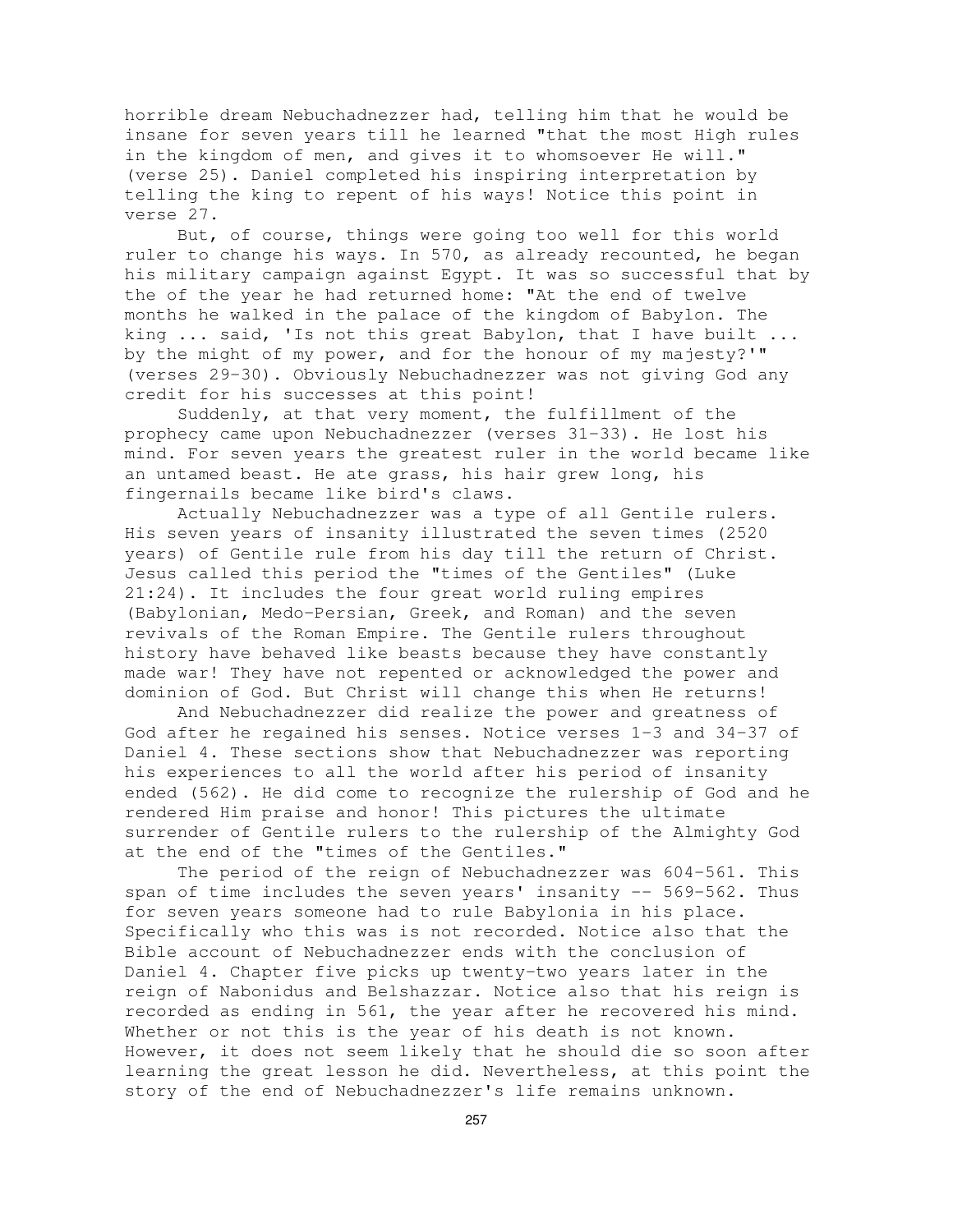To summarize: The reign of Nebuchadnezzer marked the pinnacle of the greatness of the Neo-Babylonian Empire. It was a period of prosperity, building, and restoration. Almost all the palaces and temples excavated by archaeologists in Babylon date from this time. In short, Nebuchadnezzer made Babylon the greatest city of the ancient world! He built the famous Ishtar Gate, with high towers on each side, decorated with figures of animals made from brightly colored, glazed tiles. Within this gate were erected tier after tier of roof-gardens filled with exotic trees and plants. These were the famous "Hanging Gardens of Babylon" -- called by the Greeks one of the "Seven Wonders" of the ancient world! Bear in mind that this is the setting in which Daniel, the servant and prophet of God, lived and worked and wrote. Just as Joseph in Egypt, Daniel was placed by God at the focal point of world power in his day.

# The Final Defeat of Babylonia

The reign of Nebuchadnezzer marked the peak of Babylonian power. But, with the end of his rule in 561, the record of history shows that the fall of ancient Babylonia was only 22 years away! History amply illustrates the point that leading nations are often at their greatest just before they collapse!

Babylon was to have three more rulers before the end in 539. The first of these last three kings was Amel-Marduk who is better known by the Biblical form of his name, Evil-merodach. His short reign of two years is dated 561-559. Noting is known of his reign outside of the fact recorded in the Bible that he pardoned Jehoiachin and restored him to an honorable status (II Kings 25:27-30 -- that last four verses of the book).

Evil-Merodach was succeeded by his brother-in-law, another little known king named Nergal-shar-usur. He reigned four years, 559-555. Archaeology has discovered a few things about Nergal-shar-usur including the fact that he conducted a military campaign in Cilicia. He is not mentioned in the Bible.

The ascent to the throne of the last Babylonian ruler illustrates the state of affairs that existed in this declining pagan realm. The lawful heir to the throne after Nergal-shar-usur was Labahi-Marduk, a minor. But he never lived to take the throne! He was assassinated in 555 and a usurper, Nabonidus, seized the throne.

Nabonidus, the final ruler in Babylonian history, reigned for 16 1/2 years from 555 to 539. However, he was not the sole ruler of the realm in its last years. In his third year (552) he made his eldest son, Belshazzar, co-regent with him. This explains why Belshazzar is presented as the last king of Babylon in Daniel 5.

After installing his son as co-regent in Babylon, Nabonidus went to Arabia where he stayed for some 13 years. (Thus he was not present at the fall of Babylon when Belshazzar was killed.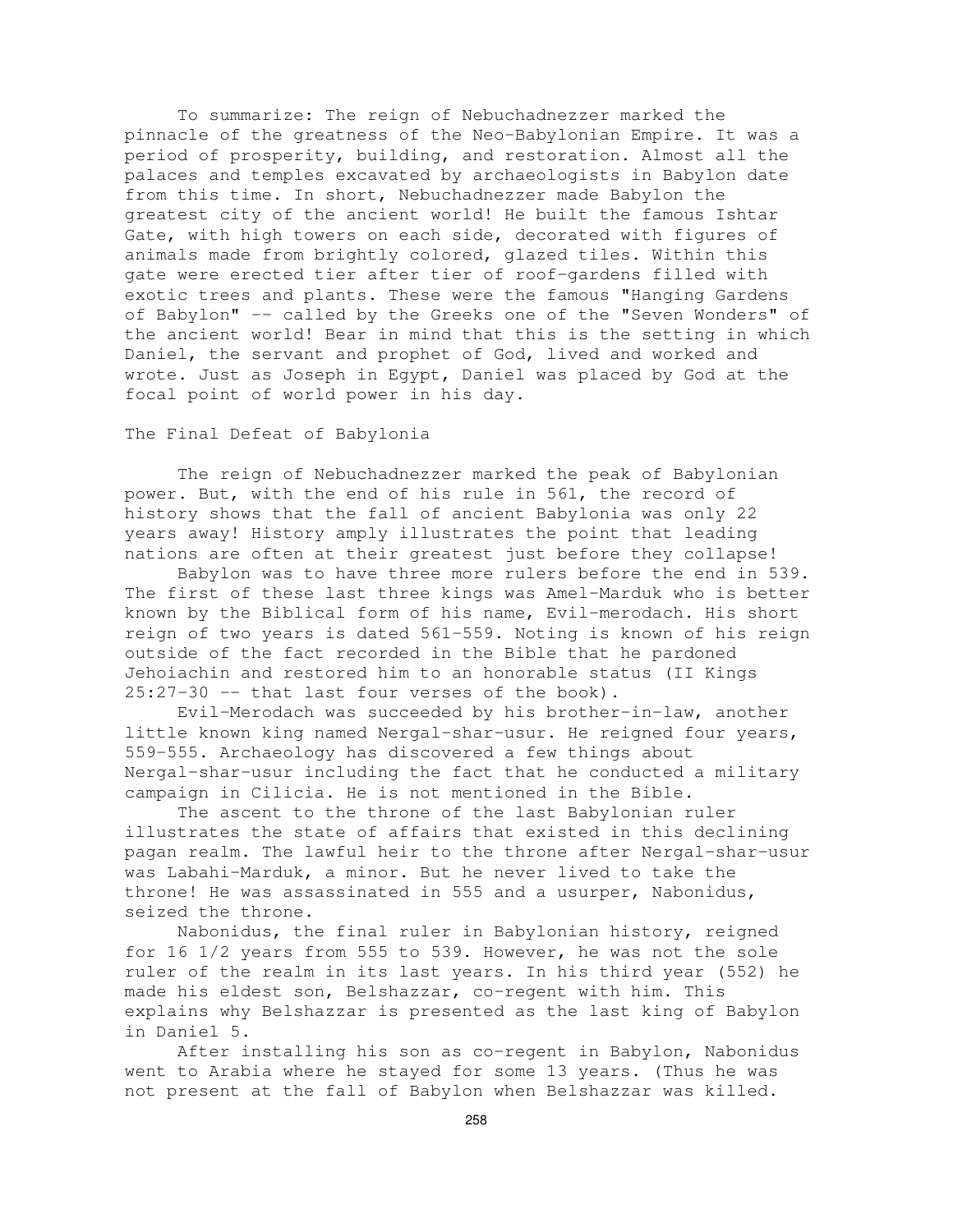Daniel 5) In Arabia he captured Tema and established a lavish headquarters there which included a palace similar to the one in Babylon. He used Tema as a base of operations for further conquests in the Arabian peninsula.

With Nabonidus occupied in Arabia and Belshazzar at home in Babylon apparently unaware of the grave dangers that threatened the realm, the stage was set for the fall of Babylonia! Cyrus the Great, king of Persia (558-529), had been making great military conquests since the start of the reign of Nabonidus. By the autumn of 539 he was ready to take Babylon.

The events relating to the capture of Babylon are recorded in the Bible in Daniel 5. The time setting is October of 539 B.C. Belshazzar and his lords  $--$  a thousand of them  $--$  were celebrating a great feast (verse 1). They blasphemously dared to use the sacred vessels of God that had been taken from the temple in Jerusalem by Nebuchadnezzer in 585 B.C. (verses 2-4)! The pagan merry-making, however, came to an abrupt halt (verse 5). God miraculously caused an inscription to be written on the wall foretelling the fall of Babylonia to the Medes and the Persians (verses 5, 25-28). King Belshazzar was so terrified by this unnatural occurrence that his knees literally knocked together - a profound manifestation of fear! This is what the psychologists would call a traumatic experience! The bulk of the chapter goes on to explain how Daniel was called in to interpret the inscription. Verses 18-23 are significant: Daniel told Belshazzar he should have known better, that he should have learned the lessons of the experience of his predecessor, Nebuchadnezzer. Daniel told him, "You have not humbled your heart, though you KNEW all this!" (verse 22). Belshazzar had no excuse. He knew that God would hold him responsible for his actions. He did not sin in total ignorance!

Daniel 5:30 records the fate of Belshazzar in concise terms: "In that night was Belshazzar ... SLAIN!"

Other historical sources reveal how the Medo-Persian army took Babylon on that fateful night in history in October of 539 B.C. Xenephon, the Greek historian, recorded that when Cyrus the Great, king Persia who was leading the army, reached Babylon in 539 he dug channels to divert the water of the Euphrates River which flowed under the gates of the city of Babylon! Then he and the Medo-Persian army carefully slipped down into the waterless river bed, crept quietly through the gates of the city, and rushed to the palace where the drunken feast was taking place. Upon reaching the palace where Belshazzar had seen the handwriting on the wall (apparently Belshazzar did not want to call of the feast and thus disappoint the thousand lords despite this miracle), they "burst in, and , pursuing those who fled, and dealing blows amongst them, came up to the king, and found him in a standing posture with his sword drawn .... " Xenephon then wrote: "They mastered him!" Just as Daniel said, Belshazzar was slain!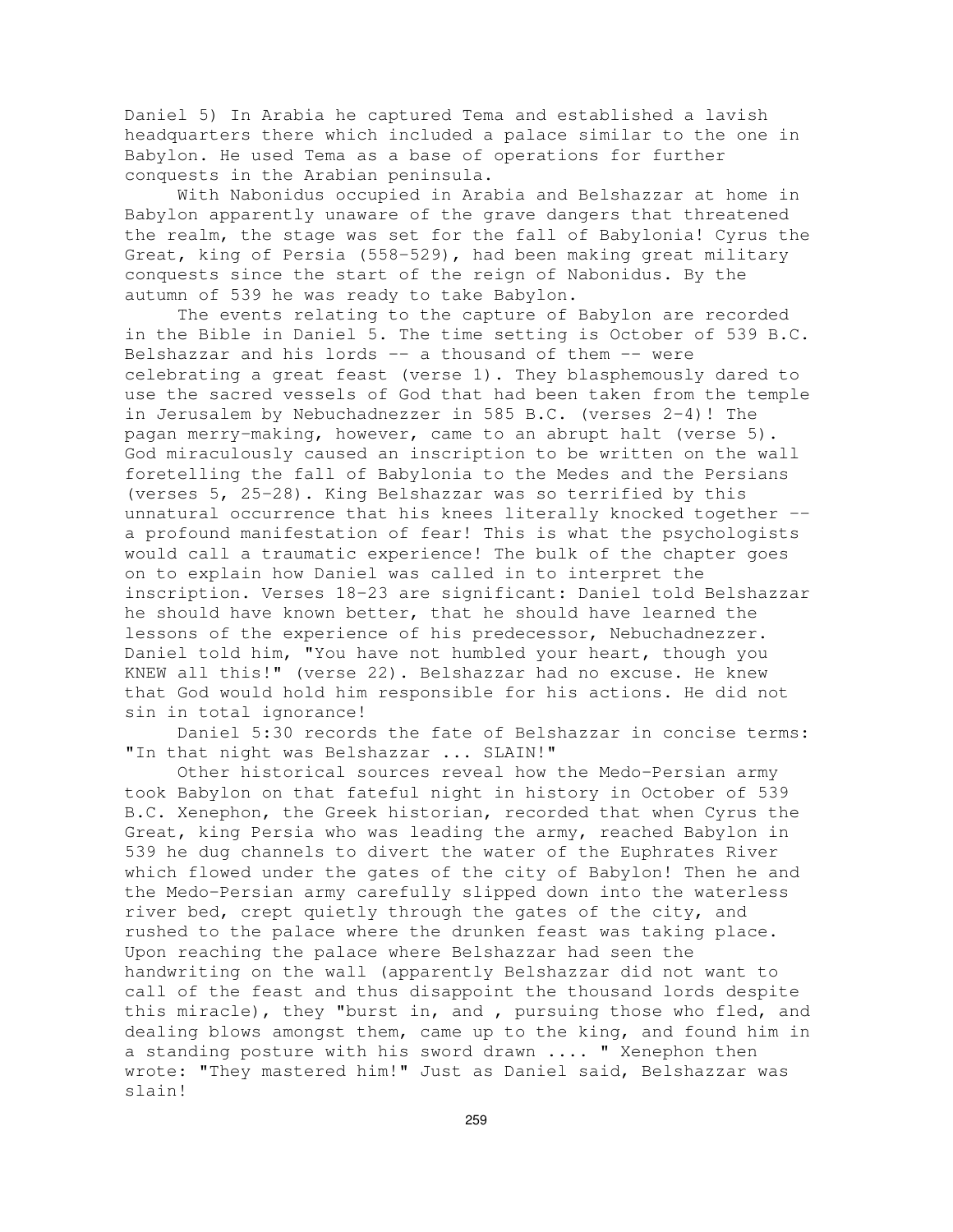One apparent problem should be explained in this connection. History records that Cyrus and his army took Babylon. Yet Daniel 5:31 states that Darius the Mede took the kingdom at the age of 72. Xenephon supplies the answer. After Babylon had succumbed to the Medo-Persian forces, Cyrus went to Media to visit his uncle, Darius (also called Cyaxeres). While there he requested that Darius occupy Babylon during the year Cyrus was with his father in Persia, his uncle Darius was "made temporary King over the realm of the Chaldeans" (Daniel 9:1). Then, a year after the battle, Cyrus the Persian led a victory march into captured Babylon. (Read pages 307-311 of "The Bible as History".)

The downfall of the Babylonian Empire in 539 marked the end of the seventy years captivity of the Jews who had been carried away under Nebuchadnezzer. Cyrus, the king of Persia, as prophesied in Isaiah 45:1-4 some 200 years before, made it possible for the Jews to return to Palestine. He issued an edict that the captive Jews could return to Jerusalem and rebuild the Temple of God (II Chron. 36:22-23; Ezra 1:1-2).

In October of 539, then, the last dynasty of ancient Babylon came to a halt. Nabonidus, the father of Belshazzar, had rushed to the scene from Arabia with his army after Cyrus had entered Babylon -- but it was too late! He was easily defeated and his reign ended. The once-great Neo-Babylonian realm was absorbed into the Persian Empire!

# Final Comments

Here are some vital points of information to bear in mind in conferring in relation to the over-all history of Babylonia:

1) The kingly lines in Babylonia differed from those in Egypt in that the Babylonian rulers did not claim to be part of the same blood line. The Babylonian rulers did not care whether they were officially related to one another or not. Babylonian kings gained power through conquest. Intermarriage was not regarded as a necessary step in attaining royal status. In Egypt, the pharaohs were very concerned about the fact that they were the descendants of the "gods" -- that is, related by blood to the original rulers Isis, Osiris (Semiramis and Nimrod) and Horus. Thus they clung to the tradition of having to intermarry to acquire royal status. This procedure was not followed in Babylonia where a conglomeration of peoples lived.

2) In ancient times there were cities other than those from which we find dynasties recorded. Besides Kish, Erech, Ur, Awan, Isin, Larsa, Babylon and the others mentioned in these chapters, there were additional cities and towns in the area which have long since been lost. Only knowledge of those cities and dynasties necessary for understanding the overall history of the area has been preserved or uncovered.

3) Drawing an analogy with a modern situation will help us